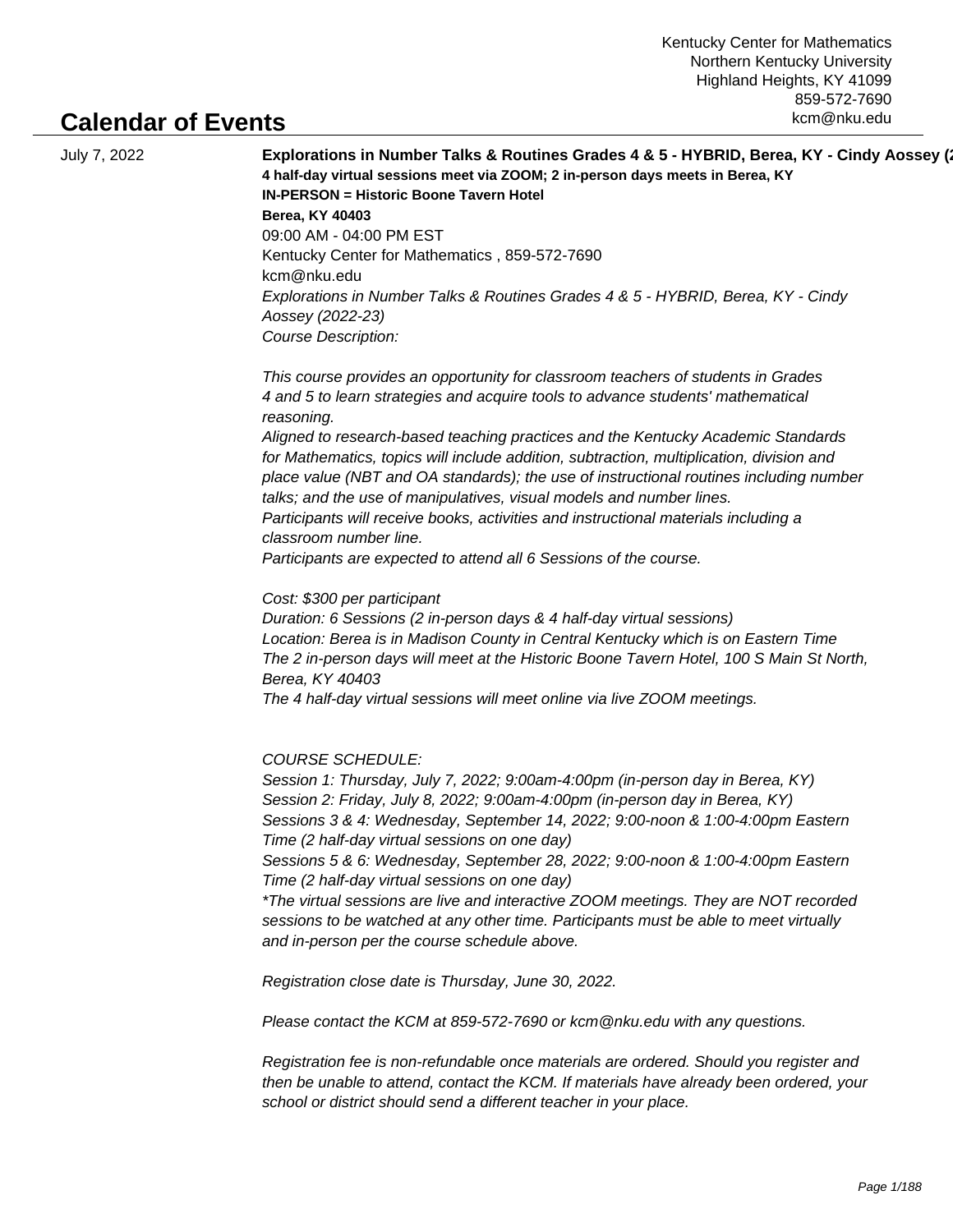July 8, 2022 **Explorations in Number Talks & Routines Grades 4 & 5 - HYBRID, Berea, KY - Cindy Aossey (2022-23) 4 half-day virtual sessions meet via ZOOM; 2 in-person days meets in Berea, KY IN-PERSON = Historic Boone Tavern Hotel Berea, KY 40403** 09:00 AM - 04:00 PM EST Kentucky Center for Mathematics , 859-572-7690 kcm@nku.edu Explorations in Number Talks & Routines Grades 4 & 5 - HYBRID, Berea, KY - Cindy Aossey (2022-23) Course Description:

> This course provides an opportunity for classroom teachers of students in Grades 4 and 5 to learn strategies and acquire tools to advance students' mathematical reasoning.

 Aligned to research-based teaching practices and the Kentucky Academic Standards for Mathematics, topics will include addition, subtraction, multiplication, division and place value (NBT and OA standards); the use of instructional routines including number talks; and the use of manipulatives, visual models and number lines. Participants will receive books, activities and instructional materials including a classroom number line.

 Participants are expected to attend all 6 Sessions of the course.

#### Cost: \$300 per participant

Duration: 6 Sessions (2 in-person days & 4 half-day virtual sessions) Location: Berea is in Madison County in Central Kentucky which is on Eastern Time The 2 in-person days will meet at the Historic Boone Tavern Hotel, 100 S Main St North, Berea, KY 40403

The 4 half-day virtual sessions will meet online via live ZOOM meetings.

#### COURSE SCHEDULE:

Session 1: Thursday, July 7, 2022; 9:00am-4:00pm (in-person day in Berea, KY) Session 2: Friday, July 8, 2022; 9:00am-4:00pm (in-person day in Berea, KY) Sessions 3 & 4: Wednesday, September 14, 2022; 9:00-noon & 1:00-4:00pm Eastern Time (2 half-day virtual sessions on one day)

Sessions 5 & 6: Wednesday, September 28, 2022; 9:00-noon & 1:00-4:00pm Eastern Time (2 half-day virtual sessions on one day)

\*The virtual sessions are live and interactive ZOOM meetings. They are NOT recorded sessions to be watched at any other time. Participants must be able to meet virtually and in-person per the course schedule above.

Registration close date is Thursday, June 30, 2022.

Please contact the KCM at 859-572-7690 or kcm@nku.edu with any questions.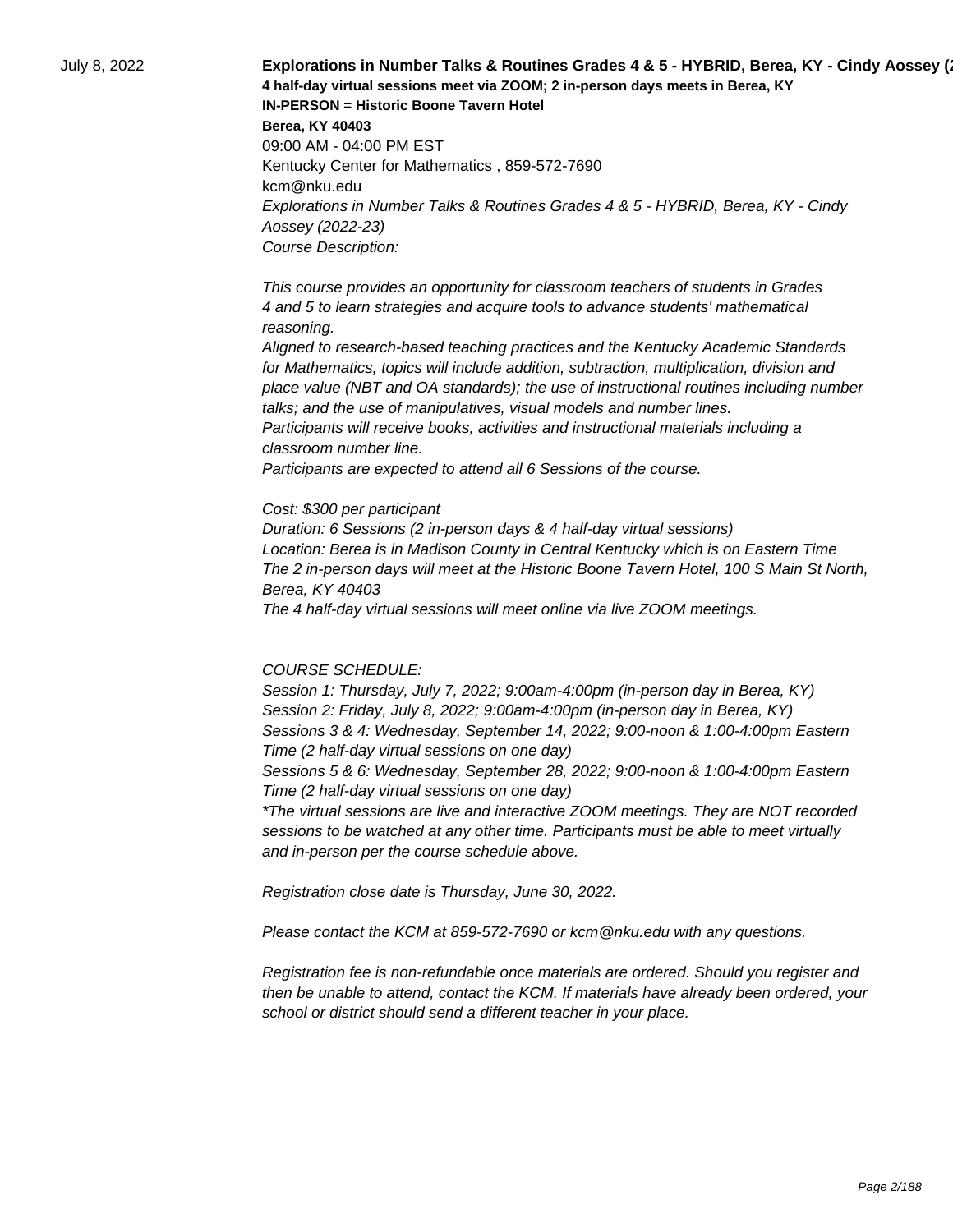July 15, 2022 **AVMR PLUS: PART 1 (Virtual AVMR1 with bonus in-person day) -Lexington - Cindy Aossey (2022-23) Virtual Sessions meet online via ZOOM; in-person day meets in Lexington, KY In Person = Hilton Downtown Lexington Lexington , KY 40507**

Sessions 1&2, 3&4 and 5&6=9am-3:30 pm; Sessions 7&8=12-2 pm; Session 9=9am-4pm E Kentucky Center for Mathematics , 859-572-7690 kcm@nku.edu AVMR PLUS?: PART 1 Course Description:

 Participants in KCM's AVMR PLUS: PART 1 will complete Add+Vantage Math Recovery (AVMR™) Course 1 by attending 8 virtual two-hour sessions. In addition, participants will attend a bonus KCM-designed in-person day where they will receive additional materials and instructional resources.

 This course is designed for elementary grades teachers and interventionists. Participants will learn and practice assessments and teaching strategies for advancing students' foundational number knowledge. Topics covered include identifying numerals, counting, addition, and subtraction.

 AVMR PLUS: PART 1 is the first part of the KCM course formally called KNPI (Kentucky Numeracy Project Intensive) Course.

 After AVMR PLUS: PART 1, participants can choose to continue their learning with AVMR PLUS: PART 2 which includes Add+Vantage Math Recovery (AVMR™) Courses 2 and another bonus KCM-designed in-person day. Topics covered in AVMR PLUS: Part 2 include place value, multi-digit addition & subtraction, and multiplication & division. Participants must register for AVMR PLUS: PART 2 separately.

COST OF AVMR PLUS: PART 1: \$500 per participant

DURATION: 8 virtual sessions plus one bonus in-person day in Lexington, KY PLEASE NOTE: Approximately one hour of asynchronous work will be assigned for each two-hour virtual session. On days where the schedule consists of 2 two-hour virtual sessions, participants will have a 2.5-hour break between sessions to allow time for lunch and one hour of independent work.

SCHEDULE FOR AVMR PLUS: PART 1:

Sessions 1 & 2: Friday, July 15, 2022; 9:00am-3:30pm Eastern Time (2 two-hour VIRTUAL sessions w/lunch break) Sessions 3 & 4: Friday, July 22, 2022; 9:00am-3:30pm Eastern Time (2 two-hour VIRTUAL sessions w/lunch break) Sessions 5 & 6: Friday, July 29, 2022; 9:00am-3:30 Eastern Time (2 two-hour VIRTUAL sessions w/lunch break) Session 7: Friday, September 9, 2022; noon-2:00pm Eastern Time (single two-hour VIRTUAL session) Session 8: Friday, September 16, 2022; noon-2:00pm Eastern Time (single two-hour VIRTUAL session) Session 9: Friday October 21, 2022; 9:00am– 4:00pm (bonus in-person day w/lunch break in Lexington)

\*Registration cutoff date is May 27, 2022. The KCM needs a minimum of 7 weeks to order and receive the AVMR1 kits from Math Recovery needed for this course.

Registration fee is non-refundable once the AVMR kits are ordered.

The Kentucky Center for Mathematics' AVMR PLUS: PART 2 begins November 2, 2022, and is currently open for registrations. Participants must register for AVMR PLUS: PART 2 separately and must complete AVMR PLUS: PART 1 or have completed Add+Vantage Math Recovery (AVMR™) Course 1 in order to attend AVMR PLUS: Page 3/188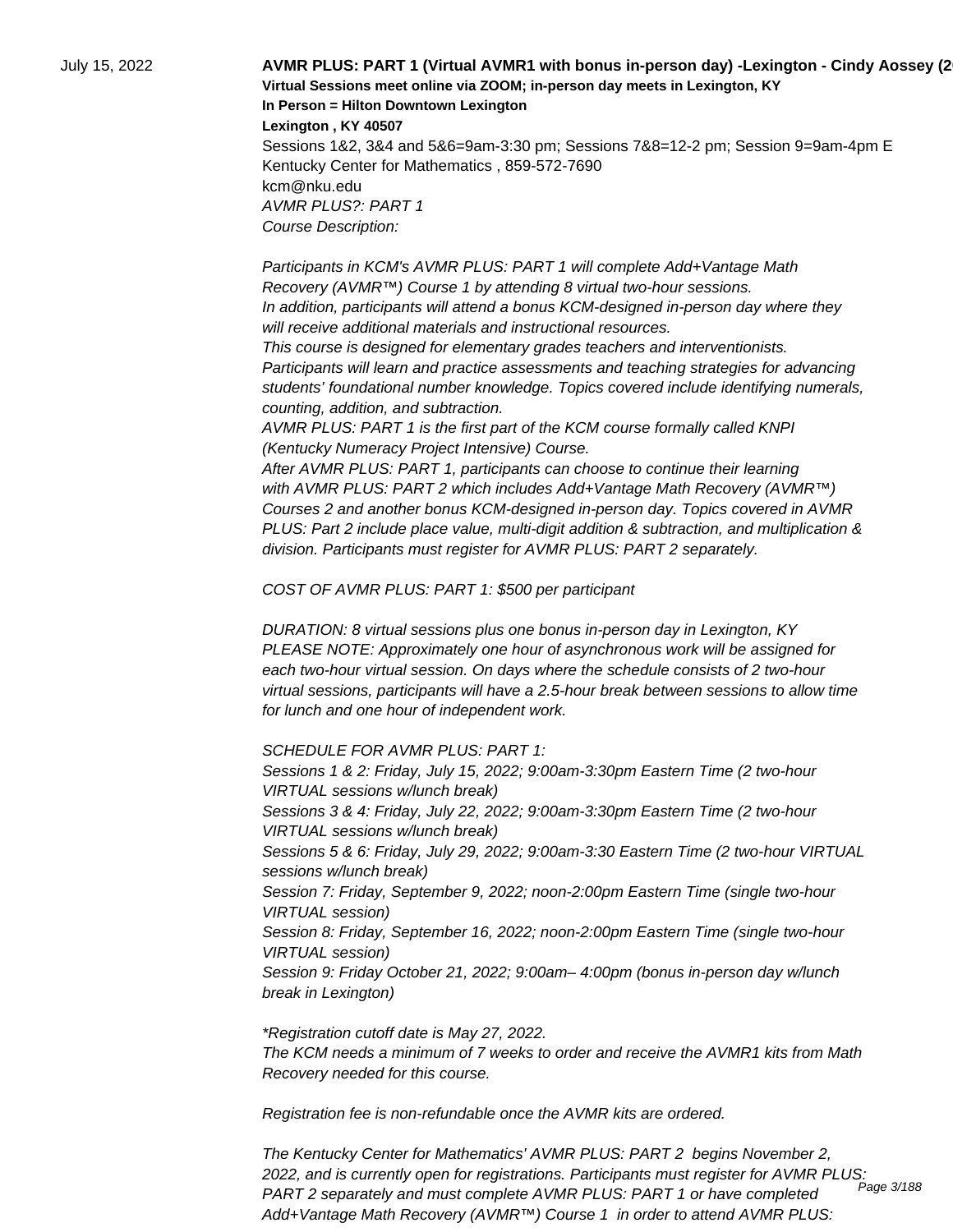PART 2.

Please contact the KCM at kcm@nku.edu or 859-572-7690 with any questions.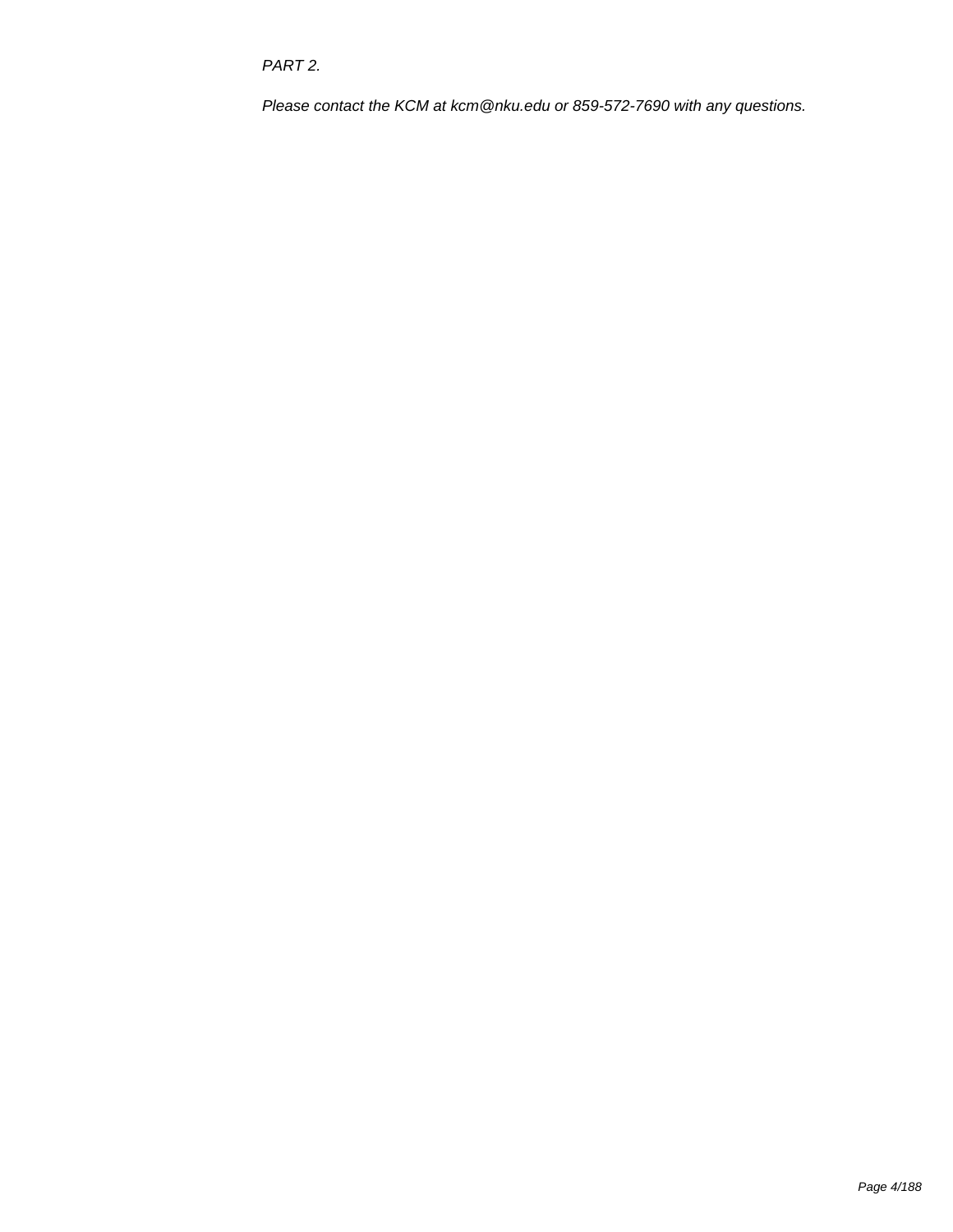## July 18, 2022 **Routines for Reasoning: Middle Grades (5-8) - HYBRID, Louisville, KY - Cindy Aossey & Dee C 1 in-person day in Louisville, KY; 4 virtual online sessions via ZOOM** The in-person day meets at University of Louisville Conference Center, ShelbyHurst Campus, Founders **Louisville, KY 40222**

In-person on 7/18 = 9am-4pm EST; all other virtual sessions = 4-5:30pm OR noon-3 Kentucky Center for Mathematics , 859-572-7690 kcm@nku.edu Routines for Reasoning: Middle Grades (5-8) - HYBRID, Louisville, KY - Cindy Aossey & Dee Crescitelli (2022-23)

#### COURSE DESCRIPTION:

\*This course is available only to educators in Kentucky

 This course provides an opportunity for classroom teachers of students in Grades 5 through 8 to learn strategies and acquire tools to advance students' mathematical reasoning.

 Aligned to research-based teaching practices and the Kentucky Academic Standards, this course will use instructional routines to give participants specific and repeatable designs for learning that support both the teacher and students in the classroom. Reasoning routines for the middle grades are designed to improve student problem-solving, build crucial mathematical thinking habits, and improve classroom discourse.

Cost: FREE (open to only Kentucky math educators)

#### Duration:

PLEASE NOTE: There are two options for the virtual follow-up sessions. Participants can choose to attend four 90-minute virtual sessions that meet AFTER school hours from 4:00-5:30 pm Eastern, OR they can choose to attend two half-day virtual sessions that meet DURING school hours from noon-3pm Eastern. Please see the detailed schedules for Option 1 and Option 2 below.

OPTION 1: 5 Sessions (one in-person day and four 90-minute virtual sessions after school hours)

OPTION 2: 3 Sessions (one in-person day and two half-day virtual sessions during school hours)

#### Locations:

1 in-person day meets at University of Louisville Conference Center, ShelbyHurst Campus, Founders Union Building Virtual sessions meet online via ZOOM

\*You must register to participate in this professional learning event. Registration deadline is July 8, 2022.

#### BEFORE REGISTERING, PLEASE NOTE:

The virtual sessions are not recordings that can be watched at any other time. Participants must be able to participate via ZOOM on Tuesdays as scheduled from 4:00-5:30 pm EST for Option 1 or from noon-3:00 pm EST for Option 2; and participants must be able to attend in person in Louisville on Monday, July 18, 2022. During registration, you will select course schedule OPTION 1 or course schedule OPTION 2 when you select your registration package.

Course Schedule for OPTION 1:

SESSION 1: Monday, July 18, 2022; 9:00 am - 4:00 pm Eastern Time (in-person day in Louisville, KY) SESSION 2: Tuesday, September 13, 2022; 4:00-5:30 pm Eastern Time (90 minute virtual) SESSION 3: Tuesday, September 27, 2022; 4:00-5:30 pm Eastern Time (90 minute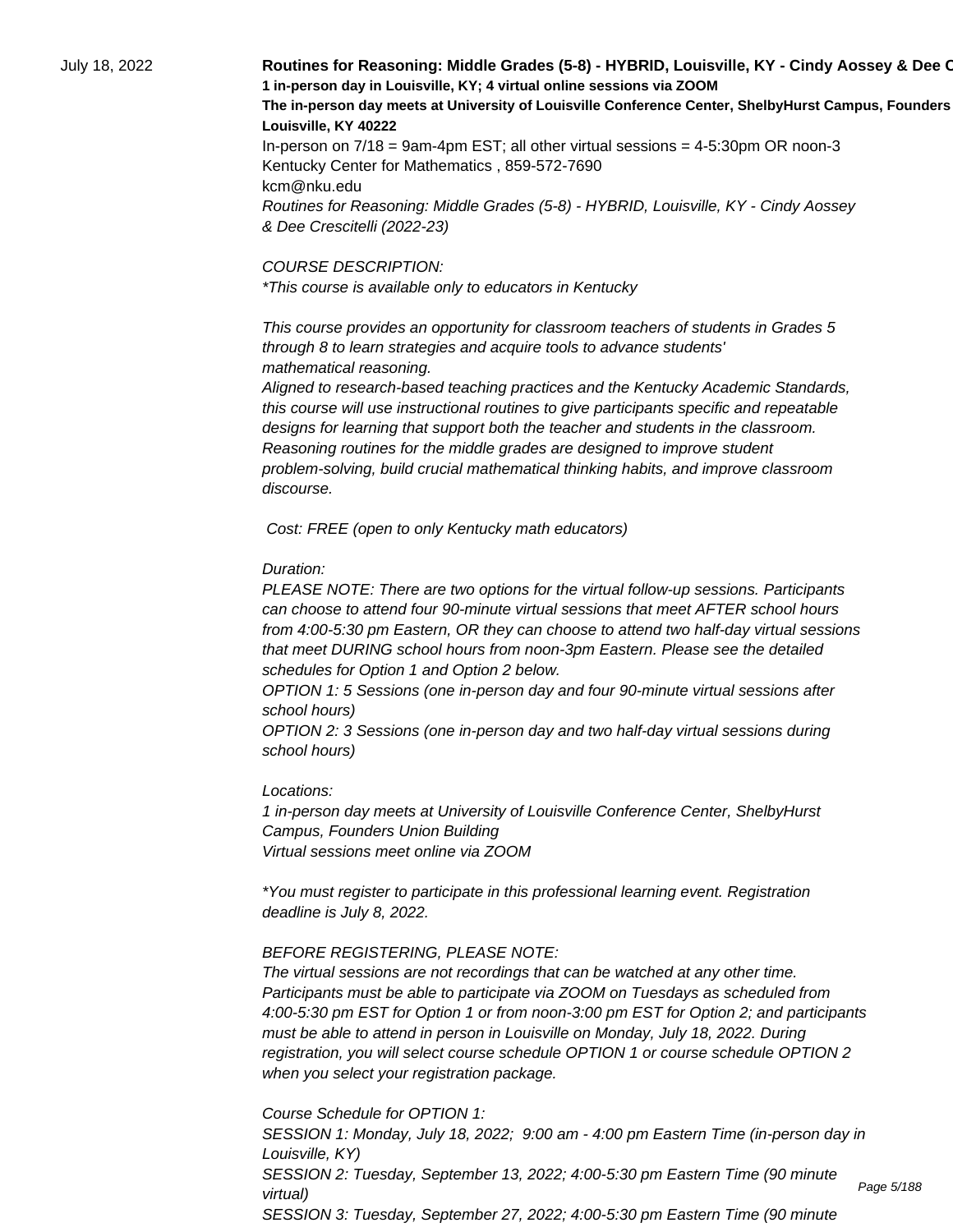#### virtual)

SESSION 4: Tuesday, October 18, 2022; 4:00-5:30 pm Eastern Time (90 minute virtual) SESSION 5: Tuesday, November 1, 2022; 4:00-5:30 pm Eastern Time (90 minute virtual)

Course Schedule for OPTION 2: SESSION 1: Monday, July 18, 2022; 9:00 am - 4:00 pm Eastern Time (in-person day in Louisville, KY) SESSION 2: Tuesday, September 27, 2022; noon-3:00 pm Eastern Time (half-day virtual) SESSION 3: Tuesday, November 1, 2022; noon-3:00 pm Eastern Time (half-day virtual)

Please contact the KCM at kcm@nku.edu or 859-572-7690 with any questions.

PLEASE NOTE: The KCM is absorbing all the costs associated with providing this professional development. If you register for this event and then find you are unable to attend for any reason, contact the KCM as soon as possible so your spot and materials can be given to another teacher. Registered teachers who fail to show up for this training may be charged for the cost of course materials, training and meeting space.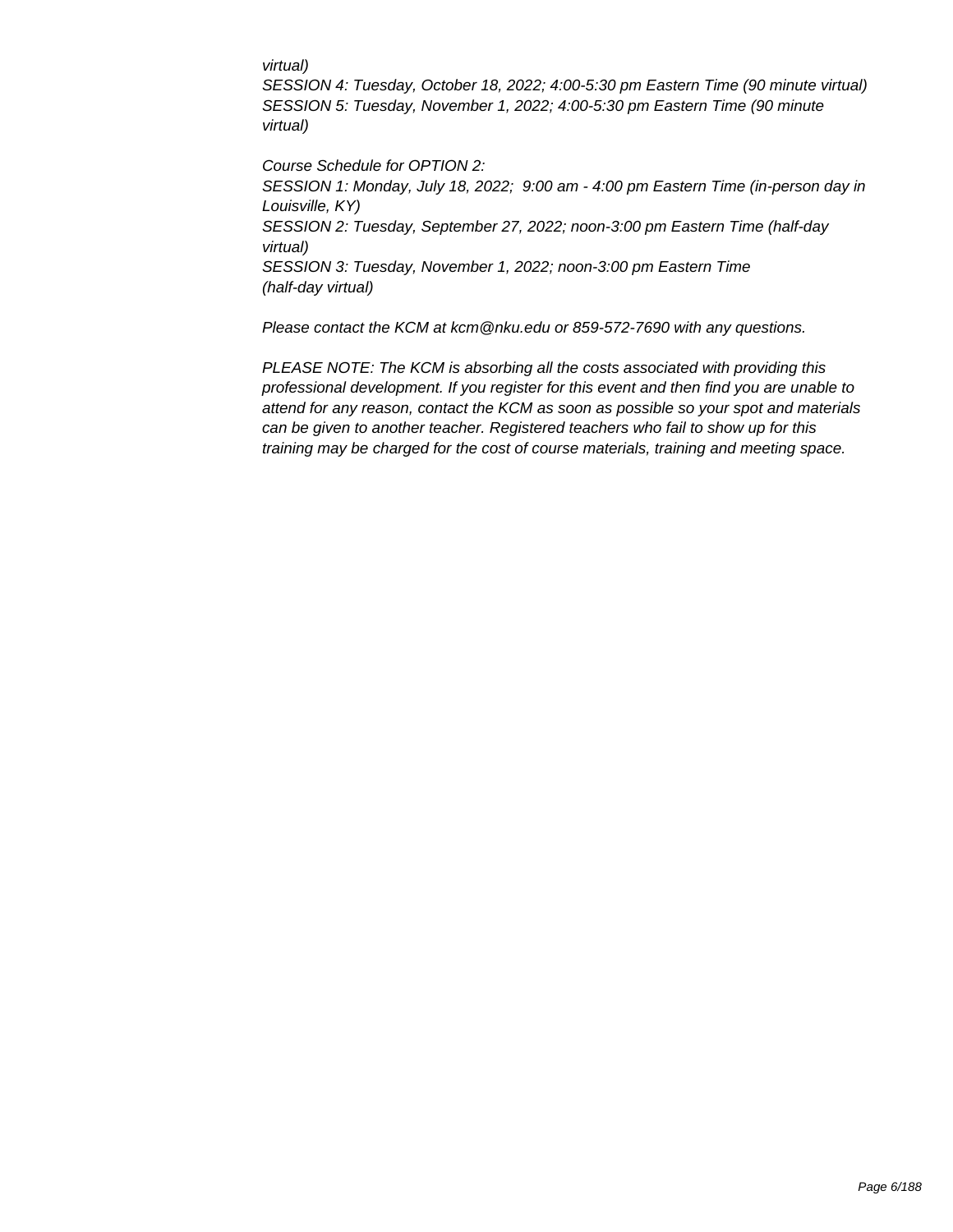July 22, 2022 **AVMR PLUS: PART 1 (Virtual AVMR1 with bonus in-person day) -Lexington - Cindy Aossey (2022-23) Virtual Sessions meet online via ZOOM; in-person day meets in Lexington, KY In Person = Hilton Downtown Lexington Lexington , KY 40507**

> Sessions 1&2, 3&4 and 5&6=9am-3:30 pm; Sessions 7&8=12-2 pm; Session 9=9am-4pm E Kentucky Center for Mathematics , 859-572-7690 kcm@nku.edu AVMR PLUS?: PART 1 Course Description:

 Participants in KCM's AVMR PLUS: PART 1 will complete Add+Vantage Math Recovery (AVMR™) Course 1 by attending 8 virtual two-hour sessions. In addition, participants will attend a bonus KCM-designed in-person day where they will receive additional materials and instructional resources.

 This course is designed for elementary grades teachers and interventionists. Participants will learn and practice assessments and teaching strategies for advancing students' foundational number knowledge. Topics covered include identifying numerals, counting, addition, and subtraction.

 AVMR PLUS: PART 1 is the first part of the KCM course formally called KNPI (Kentucky Numeracy Project Intensive) Course.

 After AVMR PLUS: PART 1, participants can choose to continue their learning with AVMR PLUS: PART 2 which includes Add+Vantage Math Recovery (AVMR™) Courses 2 and another bonus KCM-designed in-person day. Topics covered in AVMR PLUS: Part 2 include place value, multi-digit addition & subtraction, and multiplication & division. Participants must register for AVMR PLUS: PART 2 separately.

COST OF AVMR PLUS: PART 1: \$500 per participant

DURATION: 8 virtual sessions plus one bonus in-person day in Lexington, KY PLEASE NOTE: Approximately one hour of asynchronous work will be assigned for each two-hour virtual session. On days where the schedule consists of 2 two-hour virtual sessions, participants will have a 2.5-hour break between sessions to allow time for lunch and one hour of independent work.

SCHEDULE FOR AVMR PLUS: PART 1:

Sessions 1 & 2: Friday, July 15, 2022; 9:00am-3:30pm Eastern Time (2 two-hour VIRTUAL sessions w/lunch break) Sessions 3 & 4: Friday, July 22, 2022; 9:00am-3:30pm Eastern Time (2 two-hour VIRTUAL sessions w/lunch break) Sessions 5 & 6: Friday, July 29, 2022; 9:00am-3:30 Eastern Time (2 two-hour VIRTUAL sessions w/lunch break) Session 7: Friday, September 9, 2022; noon-2:00pm Eastern Time (single two-hour VIRTUAL session) Session 8: Friday, September 16, 2022; noon-2:00pm Eastern Time (single two-hour VIRTUAL session) Session 9: Friday October 21, 2022; 9:00am– 4:00pm (bonus in-person day w/lunch break in Lexington)

\*Registration cutoff date is May 27, 2022. The KCM needs a minimum of 7 weeks to order and receive the AVMR1 kits from Math Recovery needed for this course.

Registration fee is non-refundable once the AVMR kits are ordered.

The Kentucky Center for Mathematics' AVMR PLUS: PART 2 begins November 2, 2022, and is currently open for registrations. Participants must register for AVMR PLUS: PART 2 separately and must complete AVMR PLUS: PART 1 or have completed Add+Vantage Math Recovery (AVMR™) Course 1 in order to attend AVMR PLUS: Page 7/188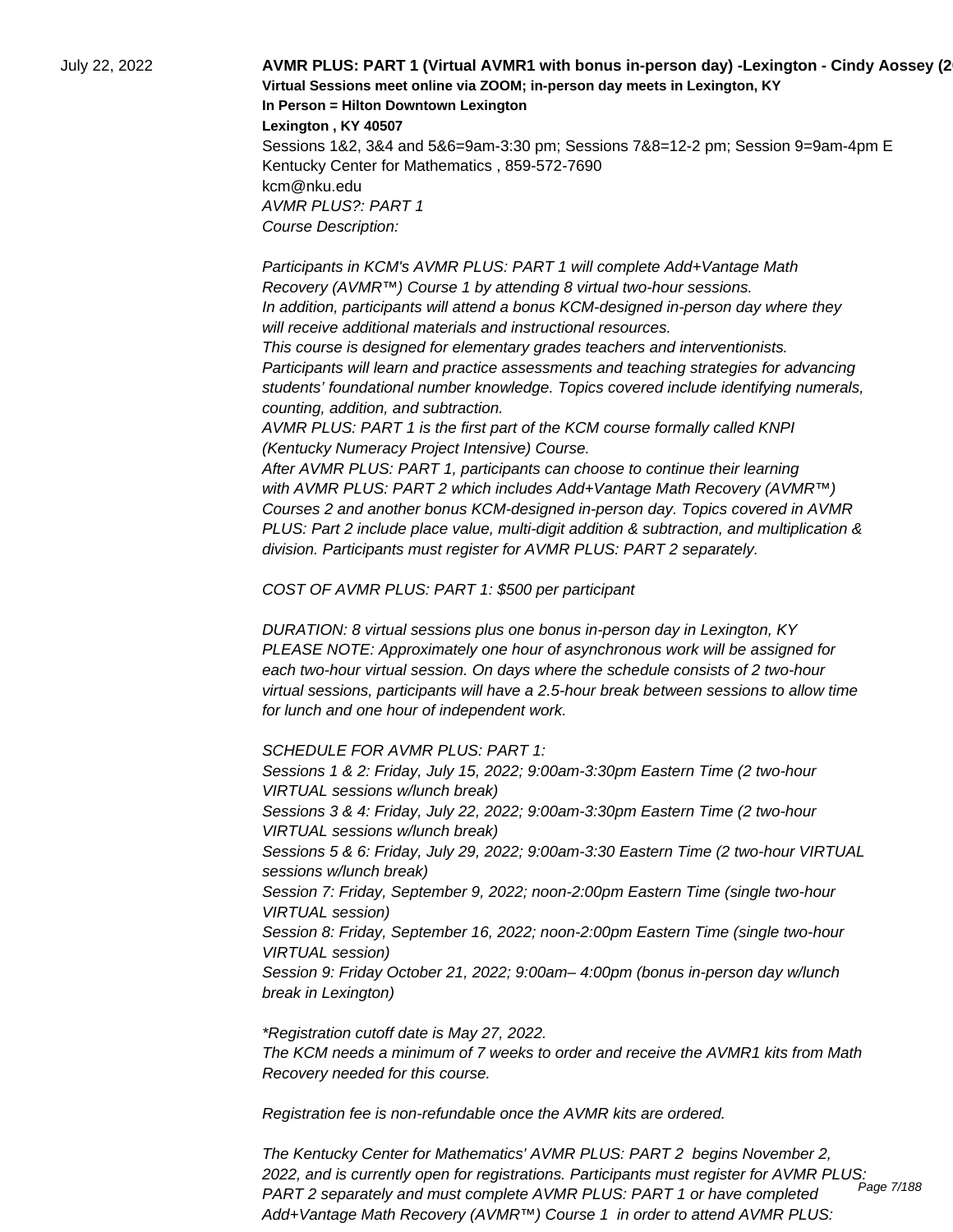PART 2.

Please contact the KCM at kcm@nku.edu or 859-572-7690 with any questions.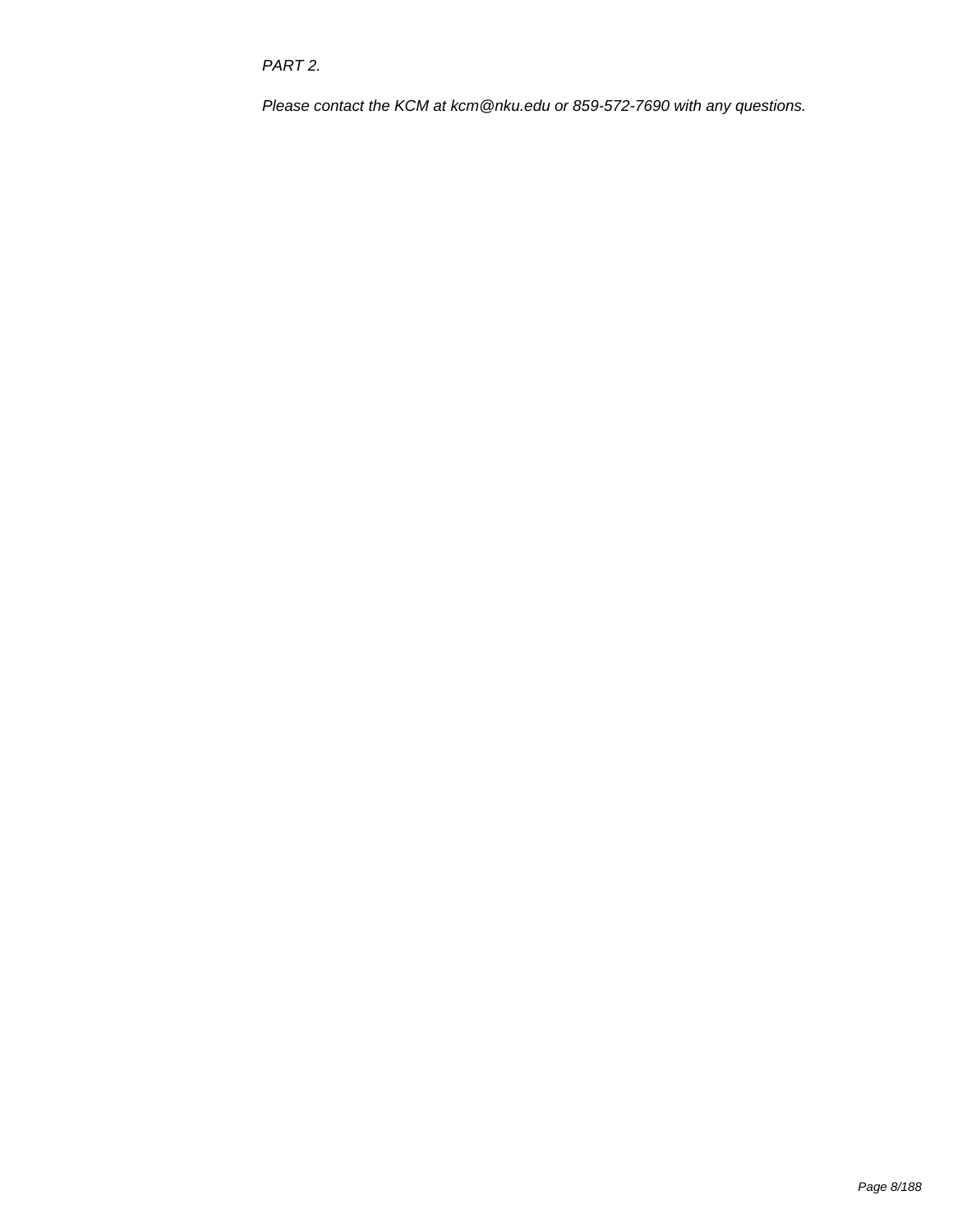July 25, 2022 **Explorations in Number Talks & Routines Grades 2 & 3 - HYBRID, Berea, KY - Cindy Aossey (2022-23) 2 half-day virtual sessions meet via ZOOM; 2 in-person days meets in Berea, KY IN-PERSON = Historic Boone Tavern Hotel Berea, KY 40403** 09:00 AM - 04:00 PM EST Kentucky Center for Mathematics , 859-572-7690 kcm@nku.edu Explorations in Number Talks & Routines Grades 2 & 3 - HYBRID, Berea, KY - Cindy Aossey (2022-23) Course Description:

> This course provides an opportunity for classroom teachers of students in Grades 2 and 3 to learn strategies and acquire tools to advance students' mathematical reasoning.

 Aligned to research-based teaching practices and the Kentucky Academic Standards for Mathematics, topics will include addition, subtraction and place value from the NBT and OA standards; the use of instructional routines including number talks; and the use of manipulatives, visual models and number lines.

 Participants will receive books, activities and instructional materials including a classroom number line.

 Participants are expected to attend all 4 Sessions of the course.

#### Cost: \$200 per participant

Duration: 4 Sessions (2 in-person days & 2 half-day virtual sessions) Location: Berea is in Madison County in Central Kentucky which is on Eastern Time The 2 in-person days will meet at the Historic Boone Tavern Hotel, 100 S Main St North, Berea, KY 40403

The 2 half-day virtual sessions will meet online via live ZOOM meetings.

#### COURSE SCHEDULE:

Session 1: Monday, July 25, 2022; 9:00am-4:00pm Eastern Time (in-person day in Berea, KY)

Session 2: Tuesday, July 26, 2022; 9:00am-4:00pm Eastern Time (in-person day in Berea, KY)

Sessions 3 & 4: Thursday, September 22, 2022; 9:00am-noon & 1:00-4:00pm Eastern Time (two half-day virtual sessions on one day)

\*The virtual sessions are live and interactive ZOOM meetings. They are NOT recorded sessions to be watched at any other time. Participants must be able to meet virtually and in-person per the course schedule above.

Registration close date is Monday, June 27, 2022.

Please contact the KCM at 859-572-7690 or kcm@nku.edu with any questions.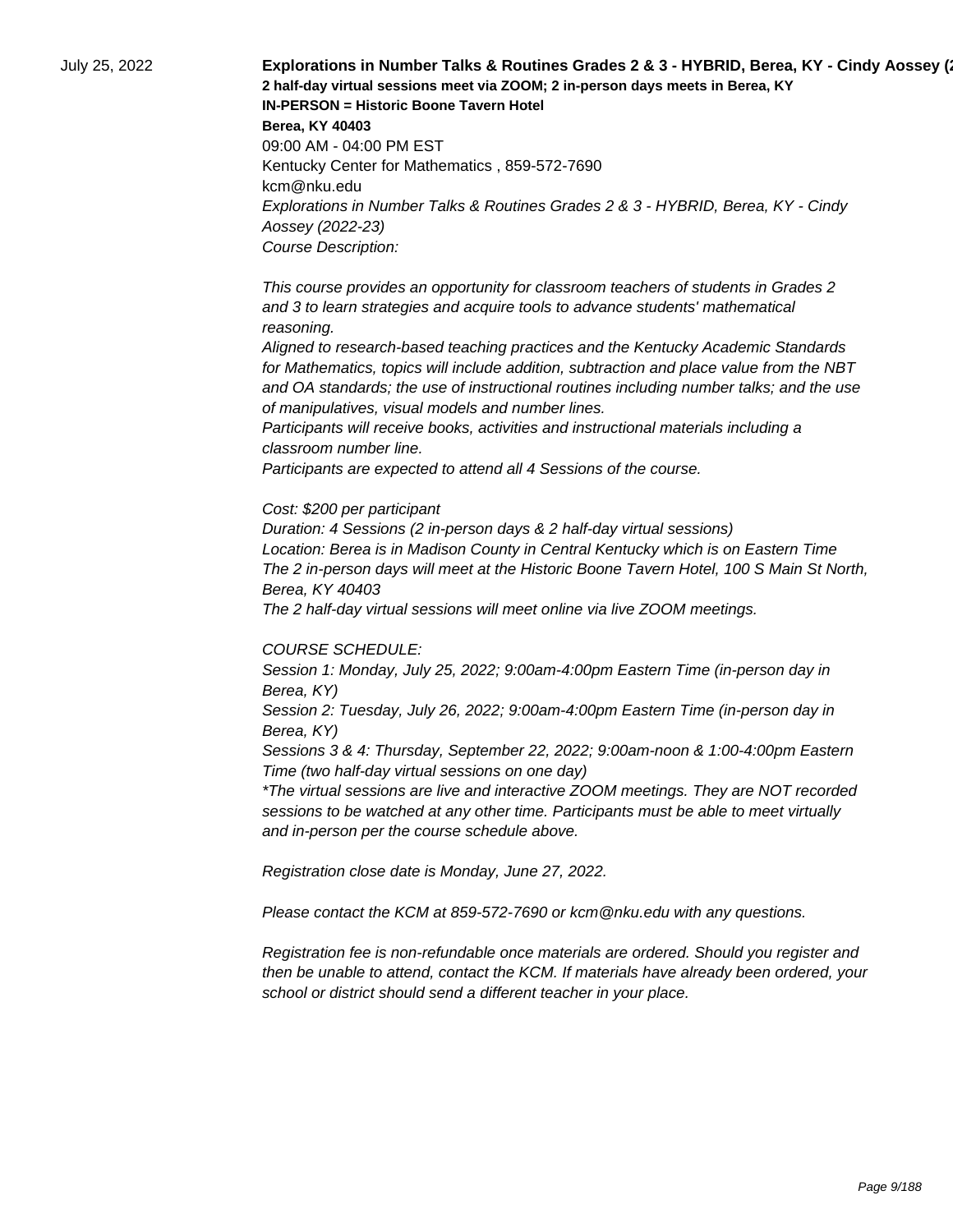July 26, 2022 **Explorations in Number Talks & Routines Grades 2 & 3 - HYBRID, Berea, KY - Cindy Aossey (2022-23) 2 half-day virtual sessions meet via ZOOM; 2 in-person days meets in Berea, KY IN-PERSON = Historic Boone Tavern Hotel Berea, KY 40403** 09:00 AM - 04:00 PM EST Kentucky Center for Mathematics , 859-572-7690 kcm@nku.edu Explorations in Number Talks & Routines Grades 2 & 3 - HYBRID, Berea, KY - Cindy Aossey (2022-23) Course Description:

> This course provides an opportunity for classroom teachers of students in Grades 2 and 3 to learn strategies and acquire tools to advance students' mathematical reasoning.

 Aligned to research-based teaching practices and the Kentucky Academic Standards for Mathematics, topics will include addition, subtraction and place value from the NBT and OA standards; the use of instructional routines including number talks; and the use of manipulatives, visual models and number lines.

 Participants will receive books, activities and instructional materials including a classroom number line.

 Participants are expected to attend all 4 Sessions of the course.

#### Cost: \$200 per participant

Duration: 4 Sessions (2 in-person days & 2 half-day virtual sessions) Location: Berea is in Madison County in Central Kentucky which is on Eastern Time The 2 in-person days will meet at the Historic Boone Tavern Hotel, 100 S Main St North, Berea, KY 40403

The 2 half-day virtual sessions will meet online via live ZOOM meetings.

#### COURSE SCHEDULE:

Session 1: Monday, July 25, 2022; 9:00am-4:00pm Eastern Time (in-person day in Berea, KY)

Session 2: Tuesday, July 26, 2022; 9:00am-4:00pm Eastern Time (in-person day in Berea, KY)

Sessions 3 & 4: Thursday, September 22, 2022; 9:00am-noon & 1:00-4:00pm Eastern Time (two half-day virtual sessions on one day)

\*The virtual sessions are live and interactive ZOOM meetings. They are NOT recorded sessions to be watched at any other time. Participants must be able to meet virtually and in-person per the course schedule above.

Registration close date is Monday, June 27, 2022.

Please contact the KCM at 859-572-7690 or kcm@nku.edu with any questions.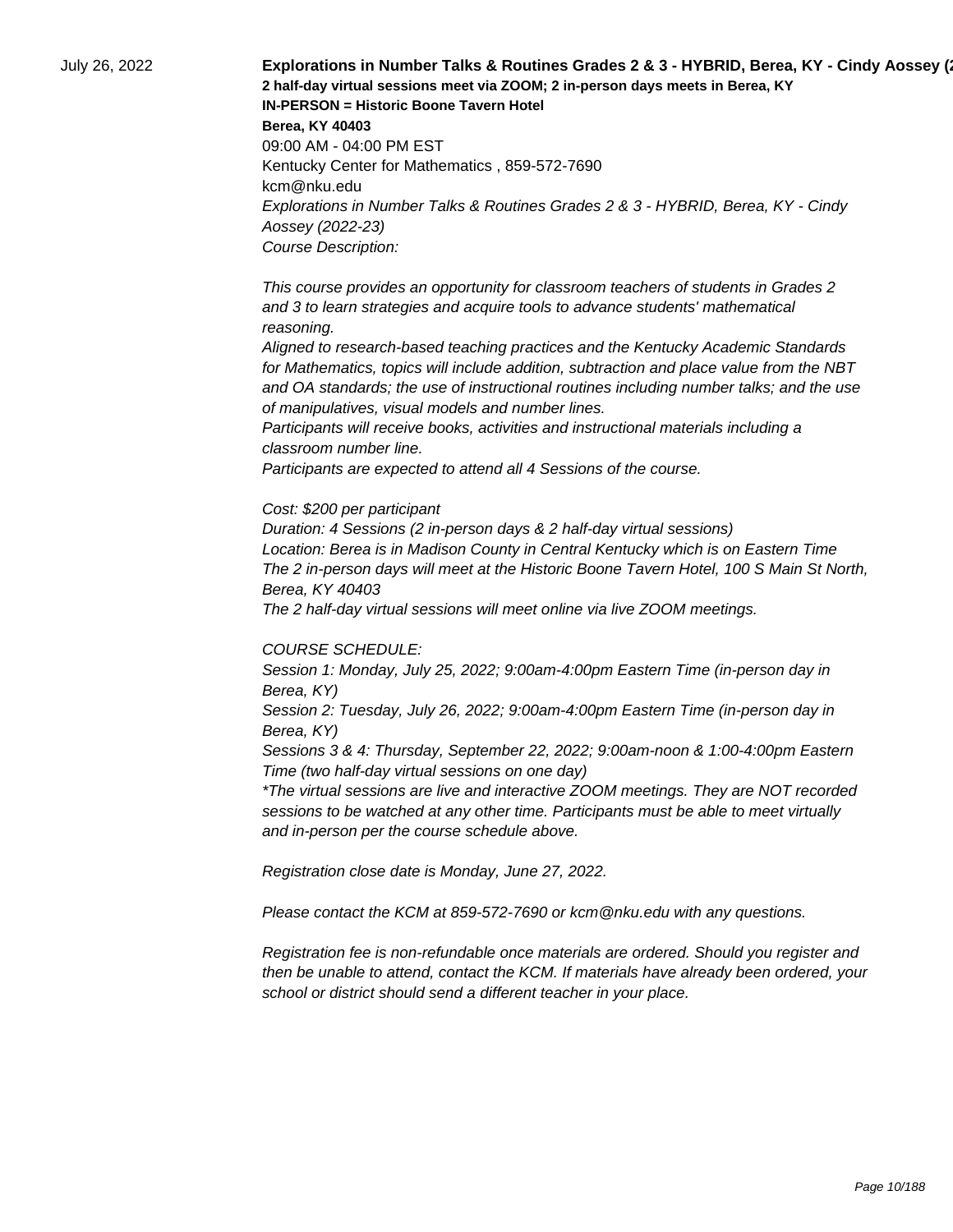July 26, 2022 **Explorations in Number Talks & Routines Grades 4 & 5 - HYBRID, Louisville, KY - Leah Dix (2022-23) 4 half-day virtual sessions meet via ZOOM; 2 in-person days meets in Louisville, KY** In-person days at the University of Louisville Conference Center, ShelbyHurst Campus, Founders Union **Louisville, KY 40222** 09:00 AM - 04:00 PM EST Kentucky Center for Mathematics, 859-572-7690 kcm@nku.edu 6/16/22: This cohort of Explorations in Number Talks and Routines Grades 4 & 5 in Louisville has been canceled. This same training is available for 2022-23 in BEREA, KY, in Madison County. Please click here to see the Berea schedule and register for that cohort.

> Explorations in Number Talks & Routines Grades 4 & 5 - HYBRID, Louisville KY - Leah Dix (2022-23) Course Description:

 This course provides an opportunity for classroom teachers of students in Grades 4 and 5 to learn strategies and acquire tools to advance students' mathematical reasoning.

 Aligned to research-based teaching practices and the Kentucky Academic Standards for Mathematics, topics will include addition, subtraction, multiplication, division and place value (NBT and OA standards); the use of instructional routines including number talks; and the use of manipulatives, visual models and number lines.

 Participants will receive books, activities and instructional materials including a classroom number line.

 Participants are expected to attend all 6 Sessions of the course.

Cost: \$300 per participant

Duration: 6 Sessions (2 in-person days & 4 half-day virtual sessions) Location: 2 in-person days will meet at the Founders Union Building at the University of Louisville Conference Center, ShelbyHurst Campus

4 half-day virtual sessions will meet online via ZOOM.

COURSE SCHEDULE:

Session 1: Tuesday, July 26, 2022; 9:00am-4:00pm (in-person day in Louisville, KY) Session 2: Wednesday, July 27, 2022; 9:00am-4:00pm (in-person day in Louisville, KY) Session 3: Tuesday, September 6, 2022; 1:00-4:00pm Eastern Time (half-day virtual session)

Session 4: Wednesday, September 7, 2022; 1:00-4:00pm Eastern Time (half-day virtual session)

Session 5: Tuesday, September 13, 2022; 1:00-4:00pm Eastern Time (half-day virtual session)

Session 6: Wednesday, September 14, 2022; 1:00-4:00pm Eastern Time (half-day virtual session)

\*The virtual sessions are live and interactive ZOOM meetings. They are NOT recorded sessions to be watched at any other time. Participants must be able to meet virtually and in-person per the course schedule above.

Registration close date is Monday, June 27, 2022.

Please contact the KCM at 859-572-7690 or kcm@nku.edu with any questions.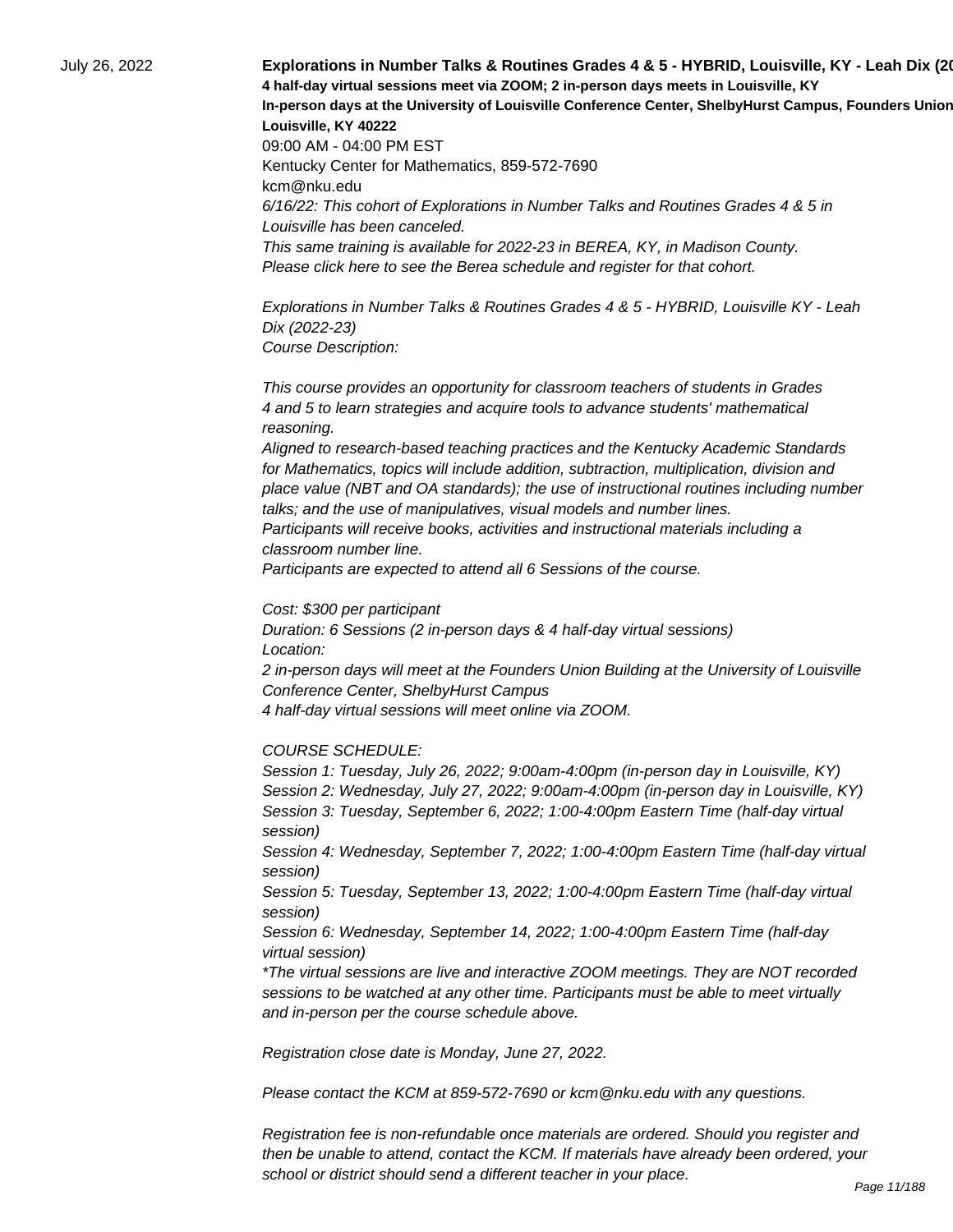July 29, 2022 **AVMR PLUS: PART 1 (Virtual AVMR1 with bonus in-person day) -Lexington - Cindy Aossey (2022-23) Virtual Sessions meet online via ZOOM; in-person day meets in Lexington, KY In Person = Hilton Downtown Lexington Lexington , KY 40507**

Sessions 1&2, 3&4 and 5&6=9am-3:30 pm; Sessions 7&8=12-2 pm; Session 9=9am-4pm E Kentucky Center for Mathematics , 859-572-7690 kcm@nku.edu AVMR PLUS?: PART 1 Course Description:

 Participants in KCM's AVMR PLUS: PART 1 will complete Add+Vantage Math Recovery (AVMR™) Course 1 by attending 8 virtual two-hour sessions. In addition, participants will attend a bonus KCM-designed in-person day where they will receive additional materials and instructional resources.

 This course is designed for elementary grades teachers and interventionists. Participants will learn and practice assessments and teaching strategies for advancing students' foundational number knowledge. Topics covered include identifying numerals, counting, addition, and subtraction.

 AVMR PLUS: PART 1 is the first part of the KCM course formally called KNPI (Kentucky Numeracy Project Intensive) Course.

 After AVMR PLUS: PART 1, participants can choose to continue their learning with AVMR PLUS: PART 2 which includes Add+Vantage Math Recovery (AVMR™) Courses 2 and another bonus KCM-designed in-person day. Topics covered in AVMR PLUS: Part 2 include place value, multi-digit addition & subtraction, and multiplication & division. Participants must register for AVMR PLUS: PART 2 separately.

COST OF AVMR PLUS: PART 1: \$500 per participant

DURATION: 8 virtual sessions plus one bonus in-person day in Lexington, KY PLEASE NOTE: Approximately one hour of asynchronous work will be assigned for each two-hour virtual session. On days where the schedule consists of 2 two-hour virtual sessions, participants will have a 2.5-hour break between sessions to allow time for lunch and one hour of independent work.

SCHEDULE FOR AVMR PLUS: PART 1:

Sessions 1 & 2: Friday, July 15, 2022; 9:00am-3:30pm Eastern Time (2 two-hour VIRTUAL sessions w/lunch break) Sessions 3 & 4: Friday, July 22, 2022; 9:00am-3:30pm Eastern Time (2 two-hour VIRTUAL sessions w/lunch break) Sessions 5 & 6: Friday, July 29, 2022; 9:00am-3:30 Eastern Time (2 two-hour VIRTUAL sessions w/lunch break) Session 7: Friday, September 9, 2022; noon-2:00pm Eastern Time (single two-hour VIRTUAL session) Session 8: Friday, September 16, 2022; noon-2:00pm Eastern Time (single two-hour VIRTUAL session) Session 9: Friday October 21, 2022; 9:00am– 4:00pm (bonus in-person day w/lunch break in Lexington)

\*Registration cutoff date is May 27, 2022. The KCM needs a minimum of 7 weeks to order and receive the AVMR1 kits from Math Recovery needed for this course.

Registration fee is non-refundable once the AVMR kits are ordered.

The Kentucky Center for Mathematics' AVMR PLUS: PART 2 begins November 2, 2022, and is currently open for registrations. Participants must register for AVMR PLUS: PART 2 separately and must complete AVMR PLUS: PART 1 or have completed Add+Vantage Math Recovery (AVMR™) Course 1 in order to attend AVMR PLUS: *..*<br>Page 12/188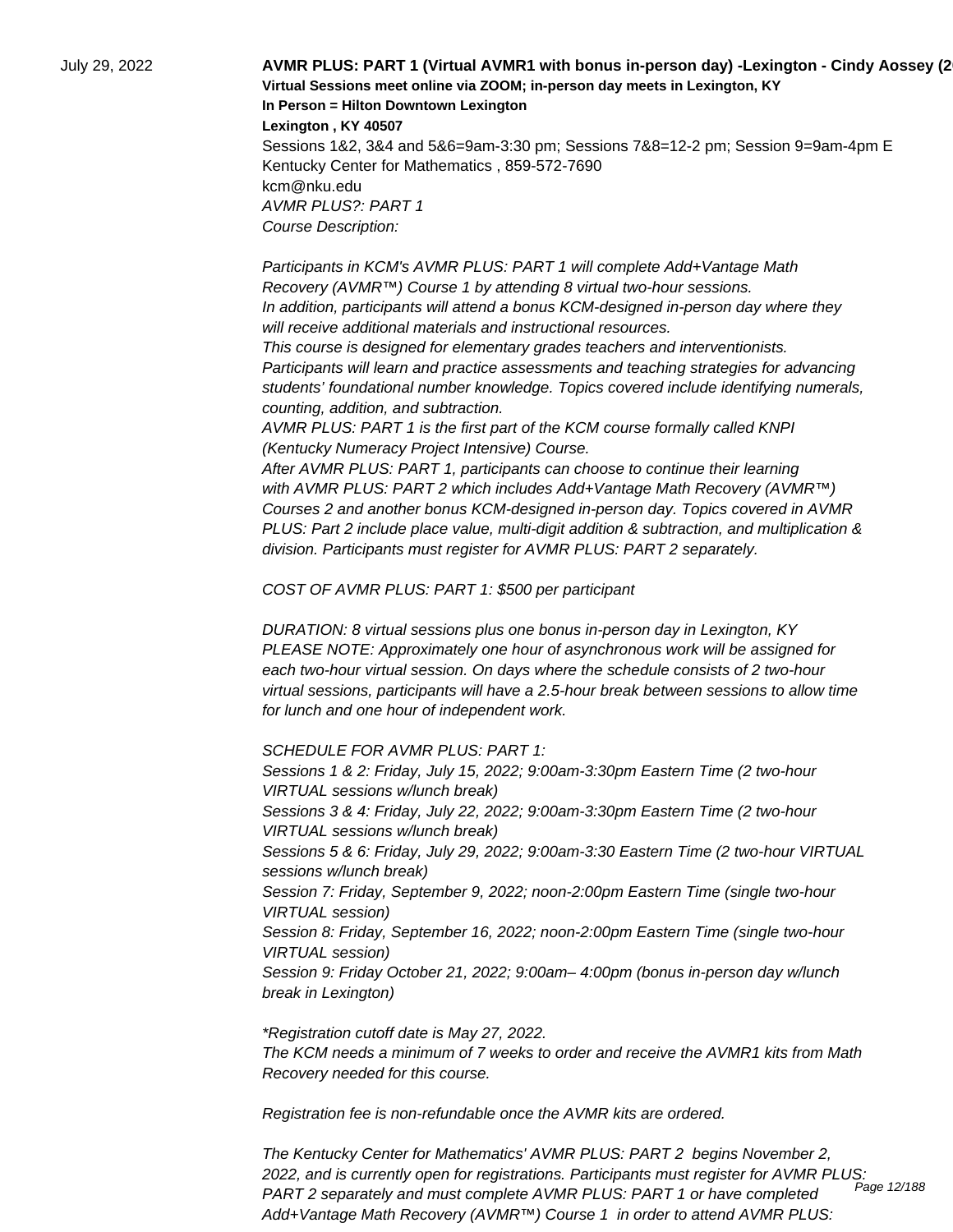PART 2.

Please contact the KCM at kcm@nku.edu or 859-572-7690 with any questions.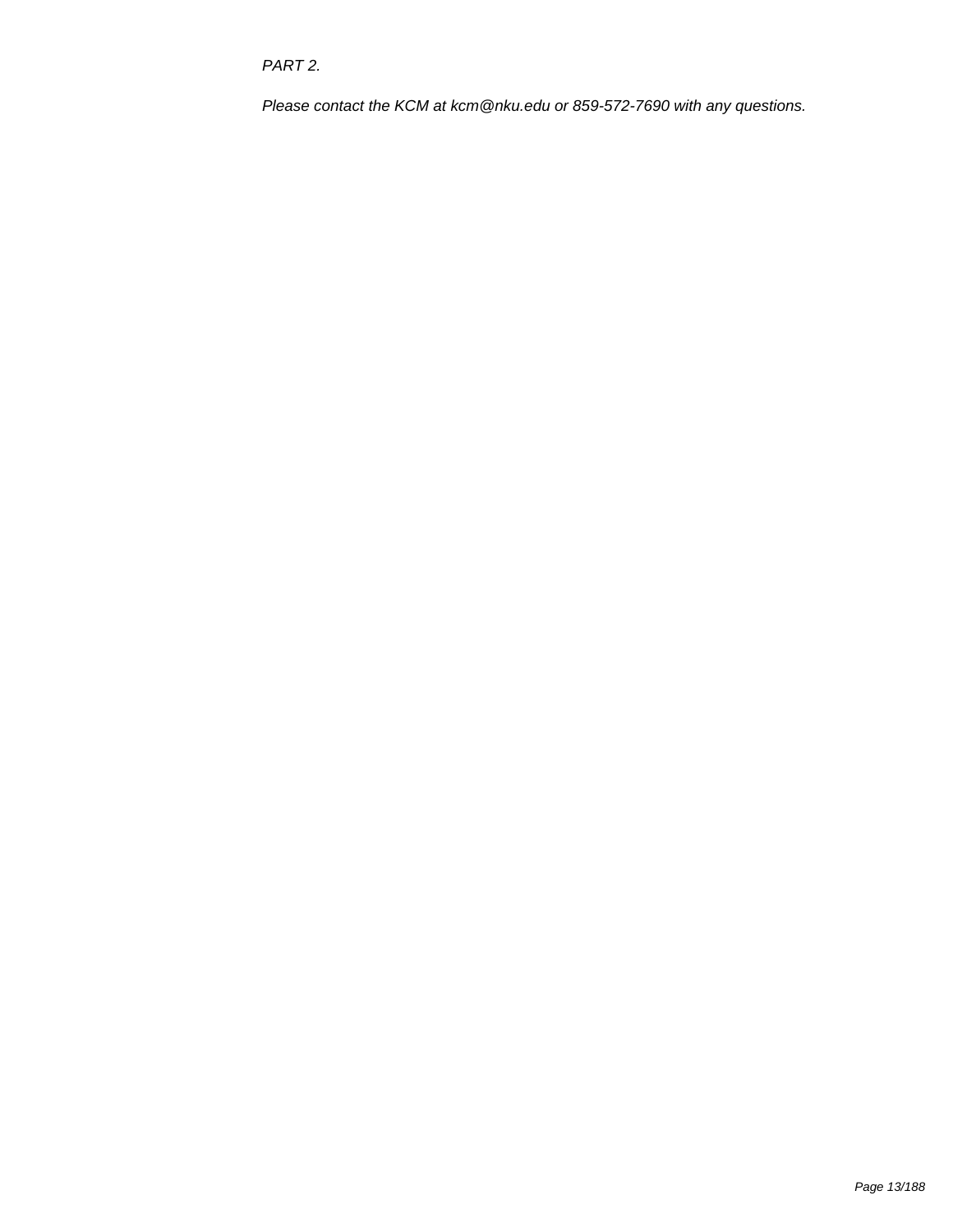### July 29, 2022 **Math Fact Fluency - HYBRID COURSE - Lexington, KY - Kelly DeLong (2022-23)**  in-person days are at the Hilton in Downtown Lexington, KY, and half-day sessions are VIRTUAL via ZO **Hilton Downtown Lexington**

**Lexington, KY 40507**

In-person on 8/25 & 9/21 = 9am-4pm EST; virtual on 7/29 & 9/28 = 1-4 pm EST Kentucky Center for Mathematics , 859-572-7690 kcm@nku.edu MATH FACT FLUENCY - HYBRID COURSE (2022-23) Course Description: This KCM professional learning event is for KENTUCKY mathematics educators only.

 Fluency in the basic facts for addition, subtraction, multiplication, and division is an essential goal for all students.

 Providing rich experiences founded in research is necessary to provide access and equity for all students.

 This course provides participants with routines, games, and assessments to lower student anxiety and increase agency.

 Participants will receive the book Math Fact Fluency by experts Jennifer Bay-Williams and Gina Kling, laminated Math Fact Fluency Games and the materials needed to play them, along with strategies they can implement right away.

Cost: \$100

Duration: 2 in-person days & 2 half-day virtual ZOOM meetings Location: In-person at the Hilton in Downtown Lexington, KY; virtual sessions meet via ZOOM

SCHEDULE:

Session 1: Friday, July 29, 2022; 1:00 pm - 4:00 pm Eastern Time (1 half-day virtual ZOOM meeting)

Session 2: Thursday, August 25, 2022; 9:00 am - 4:00 pm Eastern Time (1 in-person day)

Session 3: Wednesday, September 21, 2022; 900 am - 4:00 pm Eastern Time (1 in-person day)

Session 4: Wednesday, September 28, 2022; 1:00 pm - 4:00 pm Eastern Time (1 half-day virtual ZOOM meeting)

Before registering, please make sure that you are able to fully participate in all 4 sessions as scheduled - 2 in-person and 2 virtual.

 Registration cutoff date is July 1, 2022.

 Registration fee is non-refundable once materials have been ordered. If you register and then will be unable to attend, contact the KCM at kcm@nku.edu or 859-572-7690. The KCM sends a registration confirmation email to everyone who registers for a KCM event. This email often goes to the recipient's junk folder. If you register and do not receive a confirmation email from kcm@nku.edu, check your junk folder - and then contact the KCM. Any KCM emails found in your junk folder need to be moved to your inbox and the sender marked as safe. Thank you.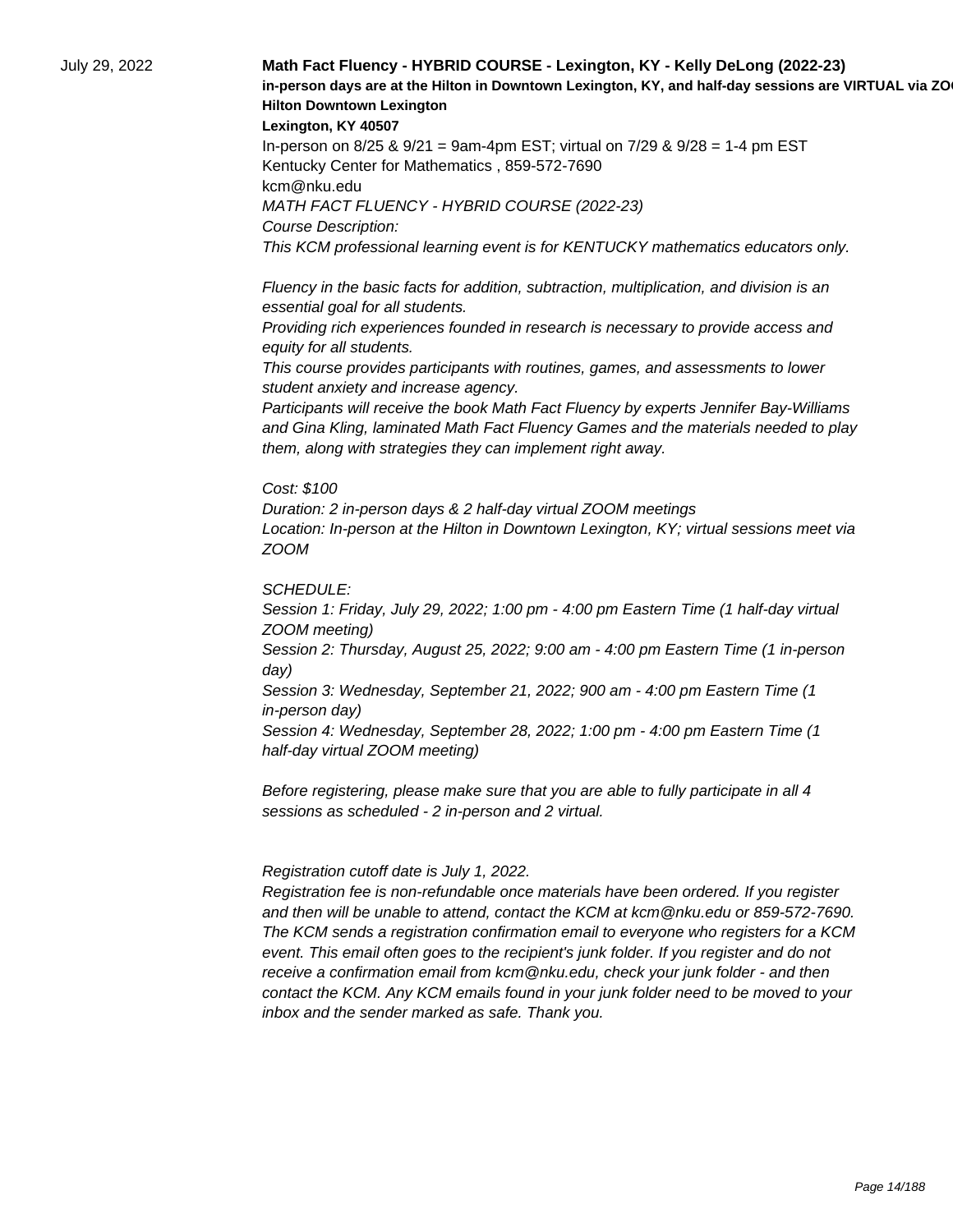## August 4, 2022 **AVMR 1 - VIRTUAL - Lisa Riggs (2022-23) Virtual sessions meet online via ZOOM**  04:30 PM - 06:30 PM EST Kentucky Center for Mathematics , 859-572-7690 kcm@nku.edu AVMR 1 (2022-23) Course Description:

This course is built around Add+Vantage Math Recovery™ and is designed for elementary grades teachers to learn and practice assessments and teaching strategies for advancing students' foundational knowledge of whole number topics such as number words and numerals, structuring numbers, addition and subtraction, and topics that affect the development of future mathematical understanding. The topics and domains covered often appear later on as holes in understanding for older struggling students.

This course is for Elementary Teachers/Coaches who teach in the state of Kentucky only.

Cost: \$500 per participant Duration: 8 two-hour virtual sessions via ZOOM Session Dates: \*All 8 virtual sessions meet on THURSDAYS from 4:30-6:30 pm Eastern Time. These online sessions are live and interactive; they are not recordings that can be watched at any other time. Only register for this training if you can participate on Thursdays as scheduled below. Session 1: August 4, 2022; 4:30-6:30pm Eastern Time/3:30-5:30pm Central Time (two-hour session) Session 2: August 11, 2022; 4:30-6:30pm Eastern Time/3:30-5:30pm Central Time (two-hour session)

Session 3: August 18, 2022; 4:30-6:30pm Eastern Time/3:30-5:30pm Central Time (two-hour session)

Session 4: August 25, 2022; 4:30-6:30pm Eastern Time/3:30-5:30pm Central Time (two-hour session)

Session 5: September 1, 2022; 4:30-6:30pm Eastern Time/3:30-5:30pm Central Time (two-hour session)

Session 6: September. 8, 2022; 4:30-6:30pm Eastern Time/3:30-5:30pm Central Time (two-hour session)

Session 7: September 15, 2022; 4:30-6:30pm Eastern Time/3:30-5:30pm Central Time (two-hour session)

Session 8: September 22, 2022; 4:30-6:30pm Eastern Time/3:30-5:30pm Central Time (two-hour session)

Registration close date is June 16, 2022. The KCM needs a minimum of 7 weeks to order and receive the AVMR1 kits from Math Recovery needed for this course.

The Kentucky Center for Mathematics is offering AVMR 2 which begins on January 5, 2023. Registration is also open for that AVMR 2 training.

Please contact the KCM at 859-572-7690 or kcm@nku.edu with any questions.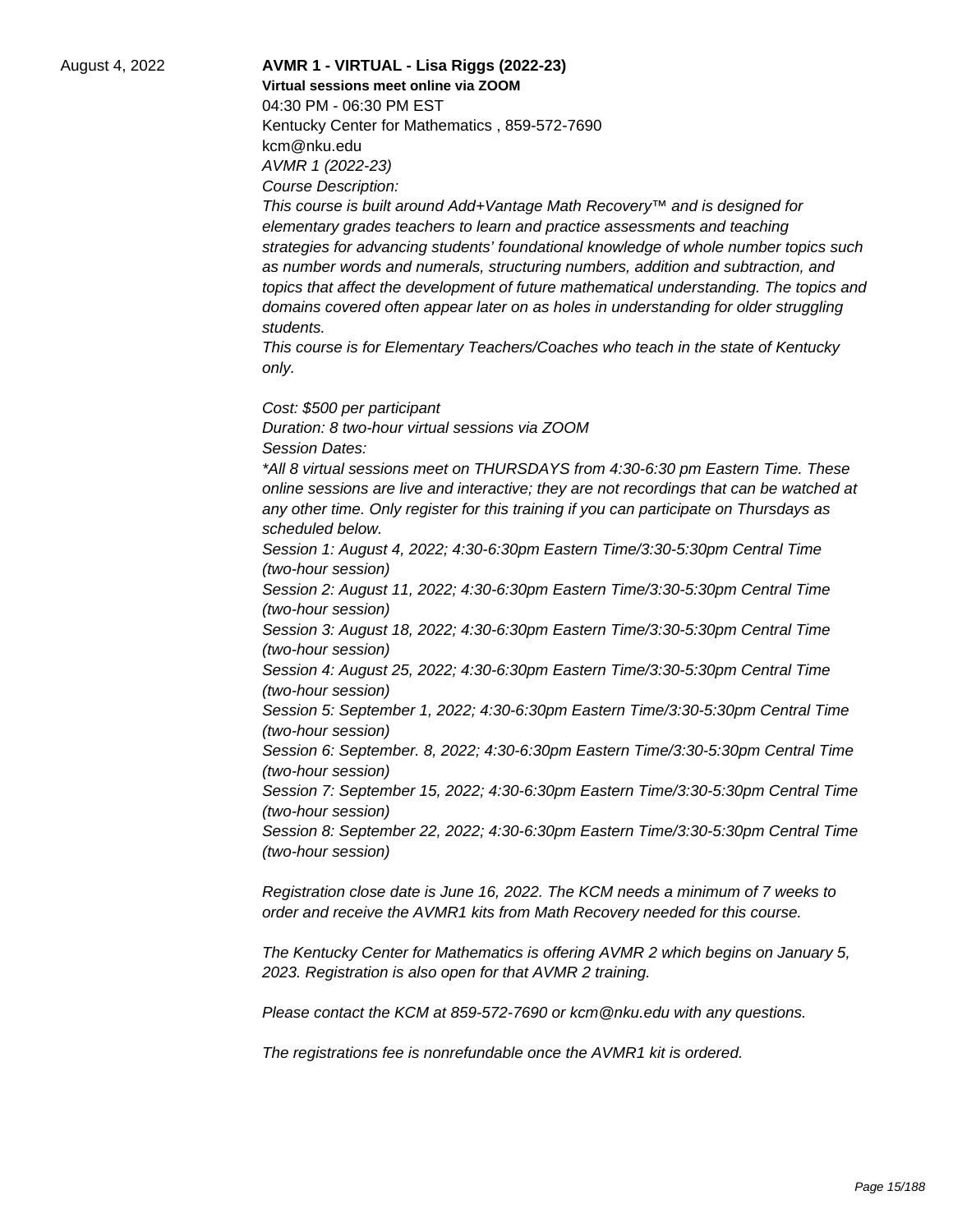## August 11, 2022 **AVMR 1 - VIRTUAL - Lisa Riggs (2022-23) Virtual sessions meet online via ZOOM**  04:30 PM - 06:30 PM EST Kentucky Center for Mathematics , 859-572-7690 kcm@nku.edu AVMR 1 (2022-23)

Course Description:

This course is built around Add+Vantage Math Recovery™ and is designed for elementary grades teachers to learn and practice assessments and teaching strategies for advancing students' foundational knowledge of whole number topics such as number words and numerals, structuring numbers, addition and subtraction, and topics that affect the development of future mathematical understanding. The topics and domains covered often appear later on as holes in understanding for older struggling students.

This course is for Elementary Teachers/Coaches who teach in the state of Kentucky only.

Cost: \$500 per participant Duration: 8 two-hour virtual sessions via ZOOM Session Dates: \*All 8 virtual sessions meet on THURSDAYS from 4:30-6:30 pm Eastern Time. These online sessions are live and interactive; they are not recordings that can be watched at any other time. Only register for this training if you can participate on Thursdays as scheduled below. Session 1: August 4, 2022; 4:30-6:30pm Eastern Time/3:30-5:30pm Central Time (two-hour session) Session 2: August 11, 2022; 4:30-6:30pm Eastern Time/3:30-5:30pm Central Time (two-hour session) Session 3: August 18, 2022; 4:30-6:30pm Eastern Time/3:30-5:30pm Central Time (two-hour session) Session 4: August 25, 2022; 4:30-6:30pm Eastern Time/3:30-5:30pm Central Time (two-hour session) Session 5: September 1, 2022; 4:30-6:30pm Eastern Time/3:30-5:30pm Central Time

(two-hour session) Session 6: September. 8, 2022; 4:30-6:30pm Eastern Time/3:30-5:30pm Central Time (two-hour session)

Session 7: September 15, 2022; 4:30-6:30pm Eastern Time/3:30-5:30pm Central Time (two-hour session)

Session 8: September 22, 2022; 4:30-6:30pm Eastern Time/3:30-5:30pm Central Time (two-hour session)

Registration close date is June 16, 2022. The KCM needs a minimum of 7 weeks to order and receive the AVMR1 kits from Math Recovery needed for this course.

The Kentucky Center for Mathematics is offering AVMR 2 which begins on January 5, 2023. Registration is also open for that AVMR 2 training.

Please contact the KCM at 859-572-7690 or kcm@nku.edu with any questions.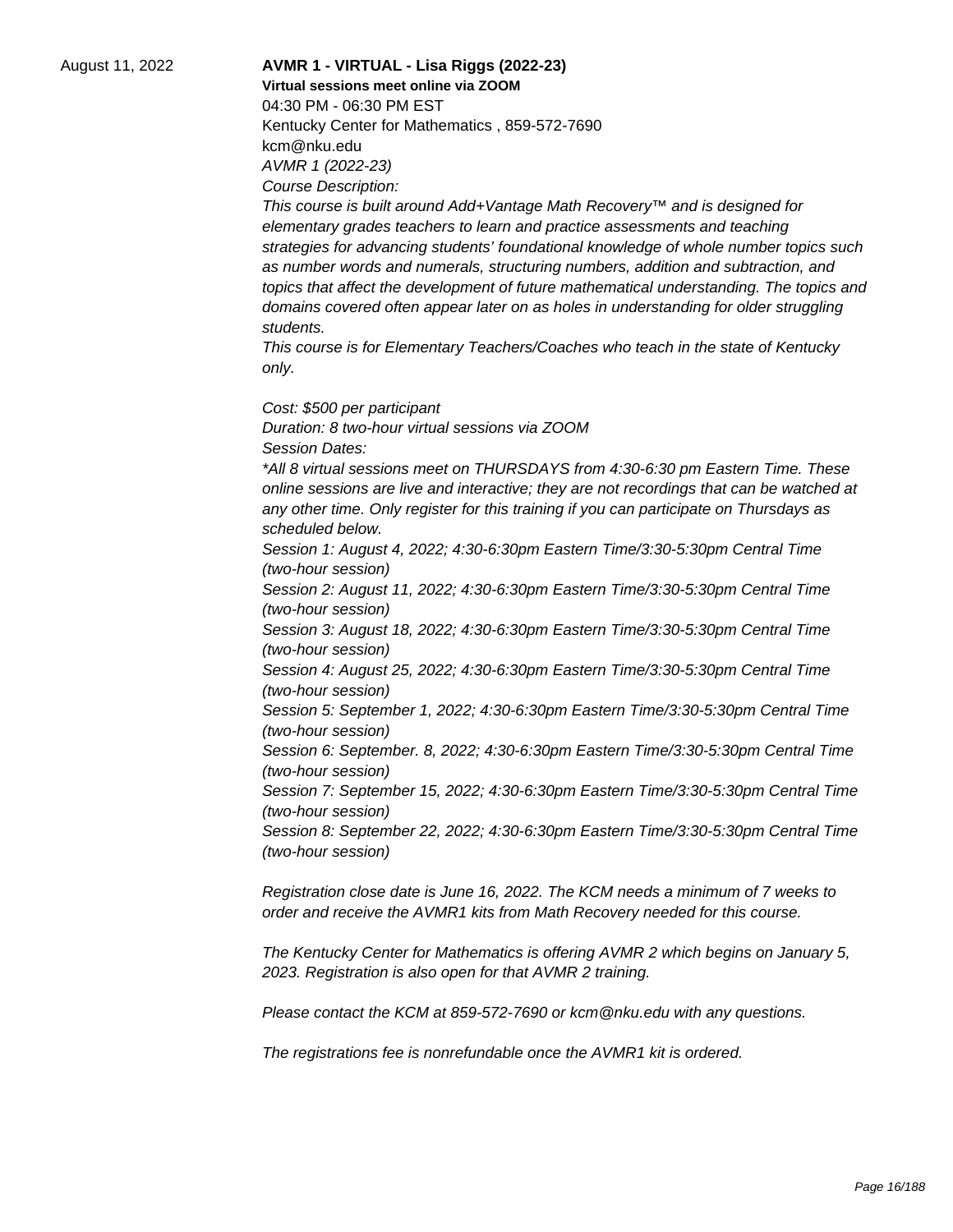## August 18, 2022 **AVMR 1 - VIRTUAL - Lisa Riggs (2022-23) Virtual sessions meet online via ZOOM**  04:30 PM - 06:30 PM EST Kentucky Center for Mathematics , 859-572-7690 kcm@nku.edu

AVMR 1 (2022-23) Course Description:

This course is built around Add+Vantage Math Recovery™ and is designed for elementary grades teachers to learn and practice assessments and teaching strategies for advancing students' foundational knowledge of whole number topics such as number words and numerals, structuring numbers, addition and subtraction, and topics that affect the development of future mathematical understanding. The topics and domains covered often appear later on as holes in understanding for older struggling students.

This course is for Elementary Teachers/Coaches who teach in the state of Kentucky only.

Cost: \$500 per participant Duration: 8 two-hour virtual sessions via ZOOM Session Dates: \*All 8 virtual sessions meet on THURSDAYS from 4:30-6:30 pm Eastern Time. These online sessions are live and interactive; they are not recordings that can be watched at any other time. Only register for this training if you can participate on Thursdays as scheduled below. Session 1: August 4, 2022; 4:30-6:30pm Eastern Time/3:30-5:30pm Central Time (two-hour session) Session 2: August 11, 2022; 4:30-6:30pm Eastern Time/3:30-5:30pm Central Time (two-hour session) Session 3: August 18, 2022; 4:30-6:30pm Eastern Time/3:30-5:30pm Central Time (two-hour session) Session 4: August 25, 2022; 4:30-6:30pm Eastern Time/3:30-5:30pm Central Time

(two-hour session) Session 5: September 1, 2022; 4:30-6:30pm Eastern Time/3:30-5:30pm Central Time (two-hour session)

Session 6: September. 8, 2022; 4:30-6:30pm Eastern Time/3:30-5:30pm Central Time (two-hour session)

Session 7: September 15, 2022; 4:30-6:30pm Eastern Time/3:30-5:30pm Central Time (two-hour session)

Session 8: September 22, 2022; 4:30-6:30pm Eastern Time/3:30-5:30pm Central Time (two-hour session)

Registration close date is June 16, 2022. The KCM needs a minimum of 7 weeks to order and receive the AVMR1 kits from Math Recovery needed for this course.

The Kentucky Center for Mathematics is offering AVMR 2 which begins on January 5, 2023. Registration is also open for that AVMR 2 training.

Please contact the KCM at 859-572-7690 or kcm@nku.edu with any questions.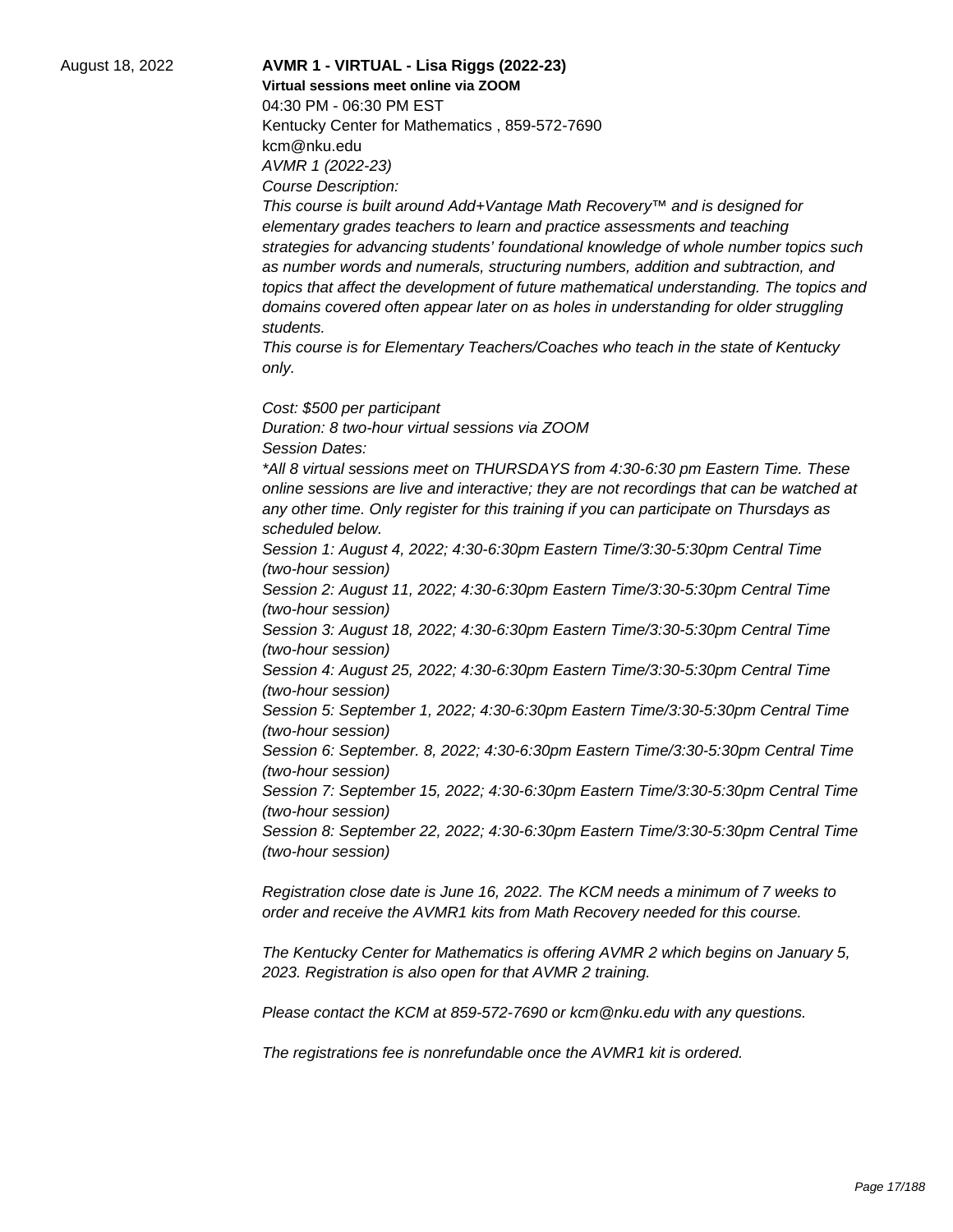August 23, 2022 **Building Numeracy with Middle Grades Students (5-8): HYBRID, Louisville, KY - Dee Crescitel > 2 in-person days in Louisville, KY; 8 virtual sessions online via ZOOM In-person = University of Louisville Conference Center, ShelbyHurst Campus, Founders Union Building: Room 15 Louisville , KY 40222** in-person days on June 21 & 22 = 9am-4pm EST; 8 virtual sessions = noon-3pm EST Kentucky Center for Mathematics , 859-572-7690 kcm@nku.edu THIS COURSE IS FULL. Please click here to be added to the WAIT LIST for this KCM Course.

> Building Numeracy with Middle Grades Students (5-8): HYBRID, Louisville, KY - Dee Crescitelli (2022-23)

Course Description:

PLEASE NOTE: This KCM professional learning event is available only to educators in Kentucky. This course is designed for 5th, 6th, 7th or 8th grade math teachers, but other Kentucky educators who believe this training would be helpful in their work are welcome to register and participate as well.

 We know that students develop their mathematical reasoning skills over time and at different rates - and that the past year has created instructional gaps due to the time available for math instruction in different pandemic teaching situations.

 This year-long, in-depth course provides teachers with information and materials to enable them to strengthen mathematics instruction by building from students' current funds of knowledge.

 Participants will learn teaching strategies for helping students develop the more sophisticated reasoning needed for middle grades mathematics with the goal of improving student access to grade-level content.

 Each participant will receive two sets of the "24 Game: Fractions/Decimals" card game

 Each participant will also receive 4 books:

 Figuring out Fluency in Mathematics Teaching and Learning Elementary and Middle School Mathematics Teaching Developmentally, 10th edition Building Powerful Numeracy for Middle School & High School Students Lessons and Activities for Building Powerful Numeracy

COST: FREE (\*This course is open to Kentucky educators only) \*Participants must be registered to attend and are expected to fully participate in both the in-person days and all 8 virtual sessions as scheduled below. The virtual sessions are live and interactive sessions that meet online via ZOOM. They are not recordings to be watched at any other time. All 8 half-day virtual sessions meet on Tuesday afternoons during the school year. Please confirm you can participate in this course on Tuesday afternoons before registering.

Duration: 10 Sessions (2 in-person days and 8 half-day virtual sessions)

Location:

2 IN-PERSON DAYS in Louisville, KY at the University of Louisville Conference Center, ShelbyHurst Campus, Founders Union Building 8 VIRTUAL half-day sessions online via ZOOM

2022-23 BUILDING NUMERACY SCHEDULE: SESSION 1: Tuesday, June 21, 2022; 9:00 am - 4:00 pm Eastern Time (in-person day in Louisville) SESSION 2: Wednesday, June 22, 2022; 9:00 am - 4:00 pm Eastern Time (in-person <sup>Page 18/188</sup> day in Louisville)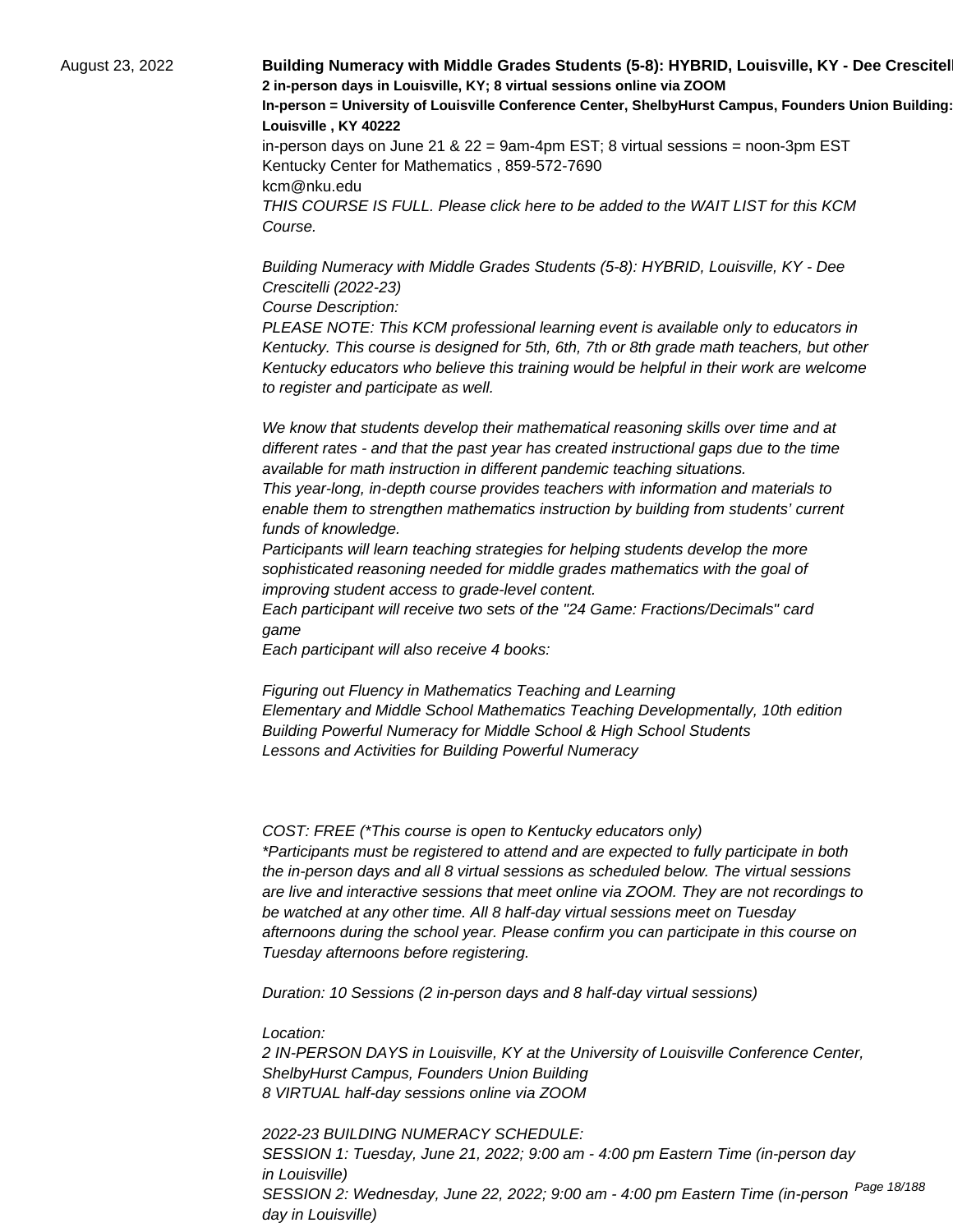SESSION 3: Tuesday, August 23, 2022; noon-3:00pm Eastern Time (half-day virtual) SESSION 4: Tuesday, September 20, 2022; noon-3:00pm Eastern Time (half-day virtual) SESSION 5: Tuesday, October 25, 2022; noon-3:00pm Eastern Time (half-day virtual) SESSION 6: Tuesday, November 15, 2022; noon-3:00pm Eastern Time (half-day virtual) SESSION 7: Tuesday, December 13, 2022; noon-3:00pm Eastern Time (half-day virtual) SESSION 8: Tuesday, January 24, 2023; noon-3:00pm Eastern Time (half-day virtual) SESSION 9: Tuesday, February 21, 2023; noon-3:00pm Eastern Time (half-day virtual) SESSION 10: Tuesday, March 14, 2023; noon-3:00pm Eastern Time (half-day virtual)

Please contact the KCM at kcm@nku.edu or 859-572-7690 with any questions.

Please note: The KCM is absorbing all the costs associated with providing this professional development. If you register for this event and then find you are unable to attend for any reason, contact the KCM as soon as possible so your spot and materials can be given to another teacher. Registered teachers who fail to show up for this training may be charged for the cost of course materials, training and meeting space.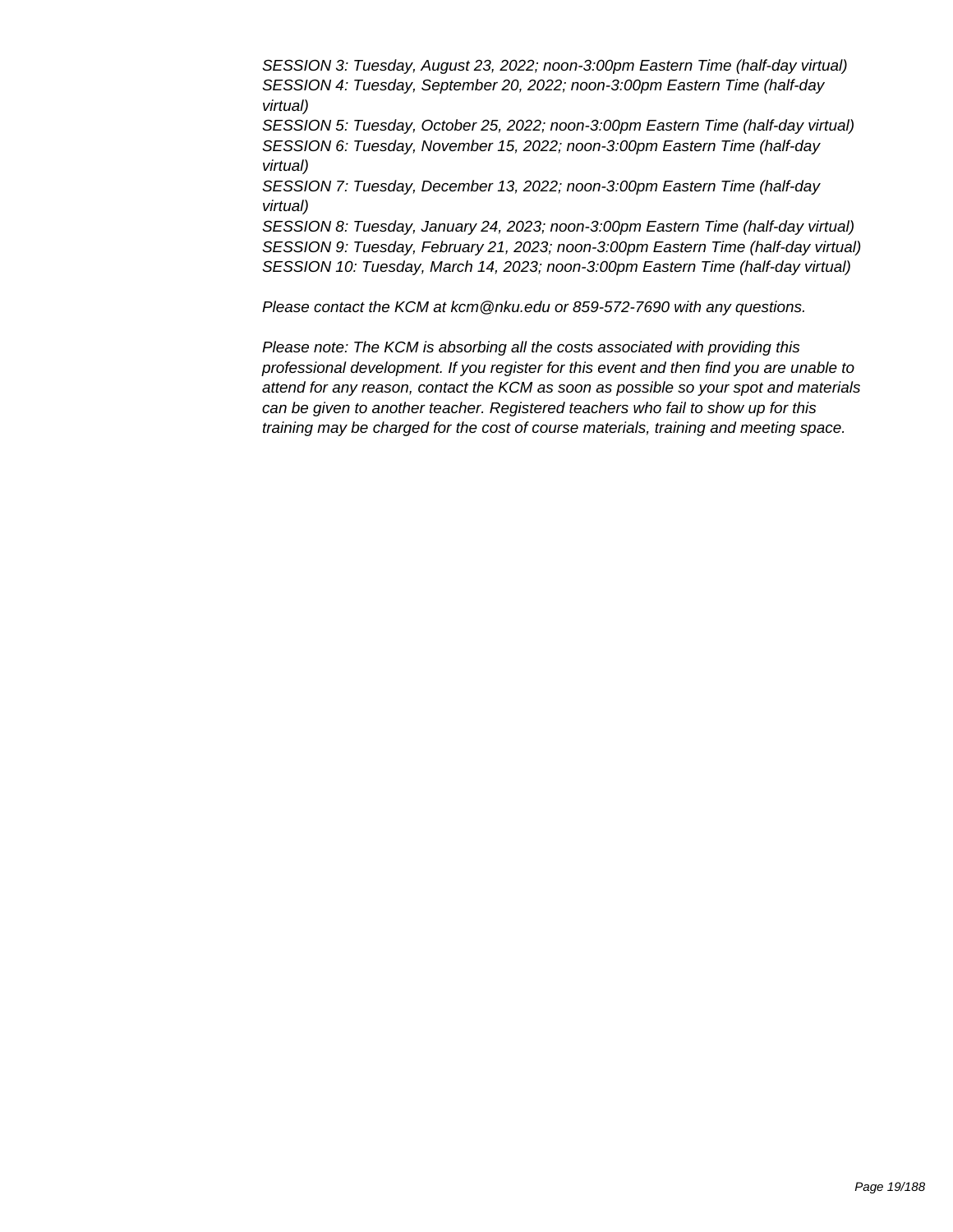## August 24, 2022 **Mastering Manipulatives (K-2) - Hybrid, Hopkinsville, KY - Bonny Riedell - (2022-23) 2 half-day virtual sessions meet via ZOOM; in-person day meets in Hopkinsville, KY In-Person = The Bruce Convention Center**

**Hopkinsville , KY 42240**

virtual on  $8/24$  &  $9/7 = 12$ -3pm CST; in-person on  $8/31 = 9$ am-4pm CST Kentucky Center for Mathematics , 859-572-7690 kcm@nku.edu Mastering Manipulatives (K-2) - Hybrid, Hopkinsville, KY - Bonny Riedell - (2022-23) Course Description:

 Manipulatives can be a powerful learning tool to help students discover and represent mathematical concepts.

 This course explores ways to increase conceptual understanding through the use of concrete and virtual manipulatives.

We will support this learning with discussions on connecting representations and integrating research based instructional strategies.

 Participants will walk away with manipulatives for their classroom and ideas on how to use them effectively.

#### Cost: \$100 per participant

Duration: 3 Sessions (1 in-person day & 2 half-day virtual sessions) Location: In-person day will meet in Hopkinsville, KY; 2 half-day virtual sessions will meet online via ZOOM.

(Please Note: Hopkinsville is in Christian County in Western Kentucky which is on Central Time)

#### COURSE SCHEDULE:

Session 1: Wednesday, Aug. 24, 2022; noon-3:00 Central Time (half-day virtual session)

Session 2: Wednesday, Aug. 31, 2022; 9:00am-4:00pm Central Time (in-person - in Hopkinsville, KY)

Session 3: Wednesday, Sept. 7, 2022; noon-3:00 Central Time (half-day virtual session) \*The virtual sessions are live and interactive ZOOM meetings. They are NOT recorded sessions to be watched at any other time. Participants must be able to meet virtually and in-person per the course schedule above.

Registration close date is Wednesday, July 27, 2022.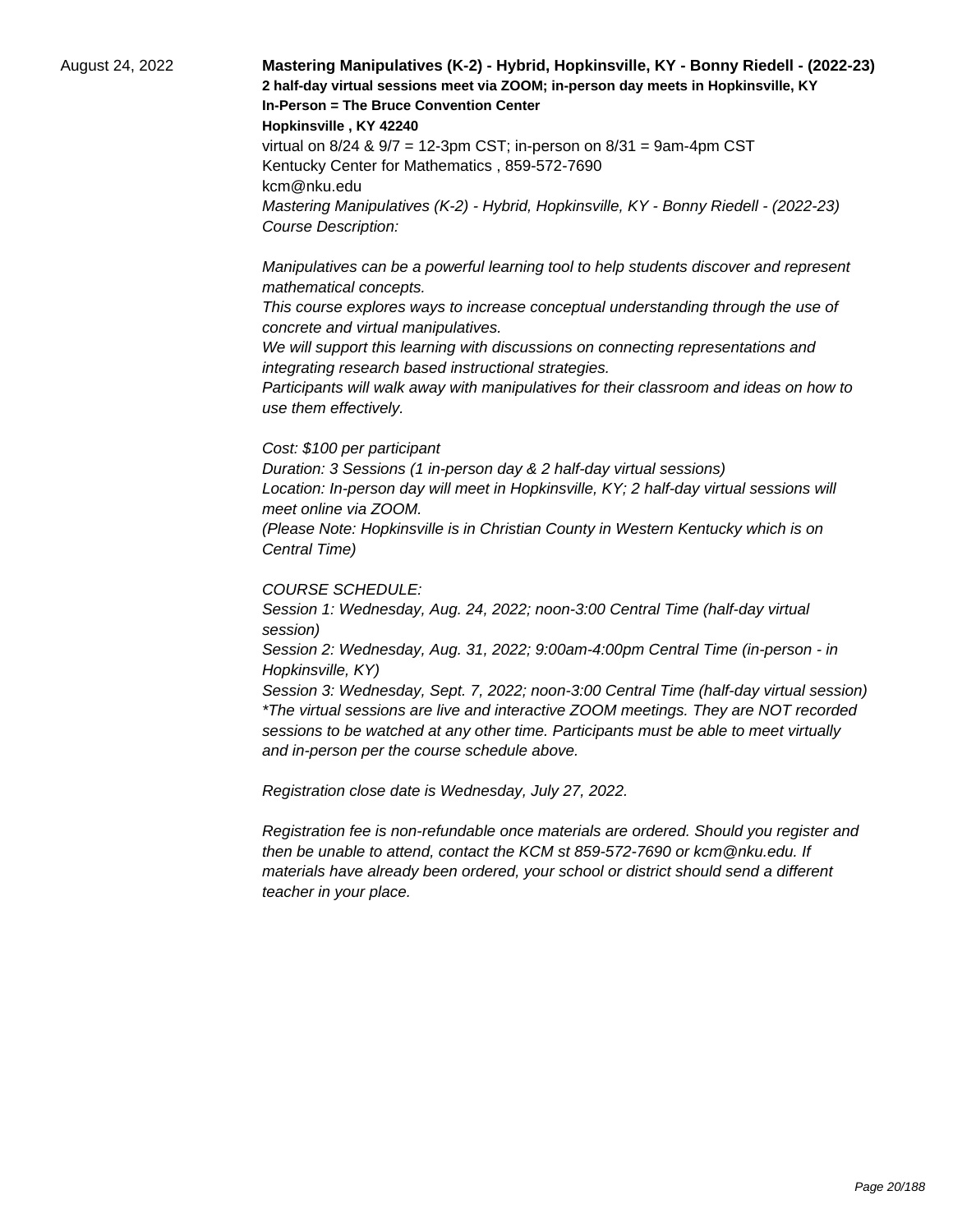## August 25, 2022 **Math Fact Fluency - HYBRID COURSE - Lexington, KY - Kelly DeLong (2022-23)**  in-person days are at the Hilton in Downtown Lexington, KY, and half-day sessions are VIRTUAL via ZO **Hilton Downtown Lexington**

**Lexington, KY 40507**

In-person on 8/25 & 9/21 = 9am-4pm EST; virtual on 7/29 & 9/28 = 1-4 pm EST Kentucky Center for Mathematics , 859-572-7690 kcm@nku.edu MATH FACT FLUENCY - HYBRID COURSE (2022-23) Course Description: This KCM professional learning event is for KENTUCKY mathematics educators only.

 Fluency in the basic facts for addition, subtraction, multiplication, and division is an essential goal for all students.

 Providing rich experiences founded in research is necessary to provide access and equity for all students.

 This course provides participants with routines, games, and assessments to lower student anxiety and increase agency.

 Participants will receive the book Math Fact Fluency by experts Jennifer Bay-Williams and Gina Kling, laminated Math Fact Fluency Games and the materials needed to play them, along with strategies they can implement right away.

Cost: \$100

Duration: 2 in-person days & 2 half-day virtual ZOOM meetings Location: In-person at the Hilton in Downtown Lexington, KY; virtual sessions meet via ZOOM

SCHEDULE:

Session 1: Friday, July 29, 2022; 1:00 pm - 4:00 pm Eastern Time (1 half-day virtual ZOOM meeting)

Session 2: Thursday, August 25, 2022; 9:00 am - 4:00 pm Eastern Time (1 in-person day)

Session 3: Wednesday, September 21, 2022; 900 am - 4:00 pm Eastern Time (1 in-person day)

Session 4: Wednesday, September 28, 2022; 1:00 pm - 4:00 pm Eastern Time (1 half-day virtual ZOOM meeting)

Before registering, please make sure that you are able to fully participate in all 4 sessions as scheduled - 2 in-person and 2 virtual.

 Registration cutoff date is July 1, 2022.

 Registration fee is non-refundable once materials have been ordered. If you register and then will be unable to attend, contact the KCM at kcm@nku.edu or 859-572-7690. The KCM sends a registration confirmation email to everyone who registers for a KCM event. This email often goes to the recipient's junk folder. If you register and do not receive a confirmation email from kcm@nku.edu, check your junk folder - and then contact the KCM. Any KCM emails found in your junk folder need to be moved to your inbox and the sender marked as safe. Thank you.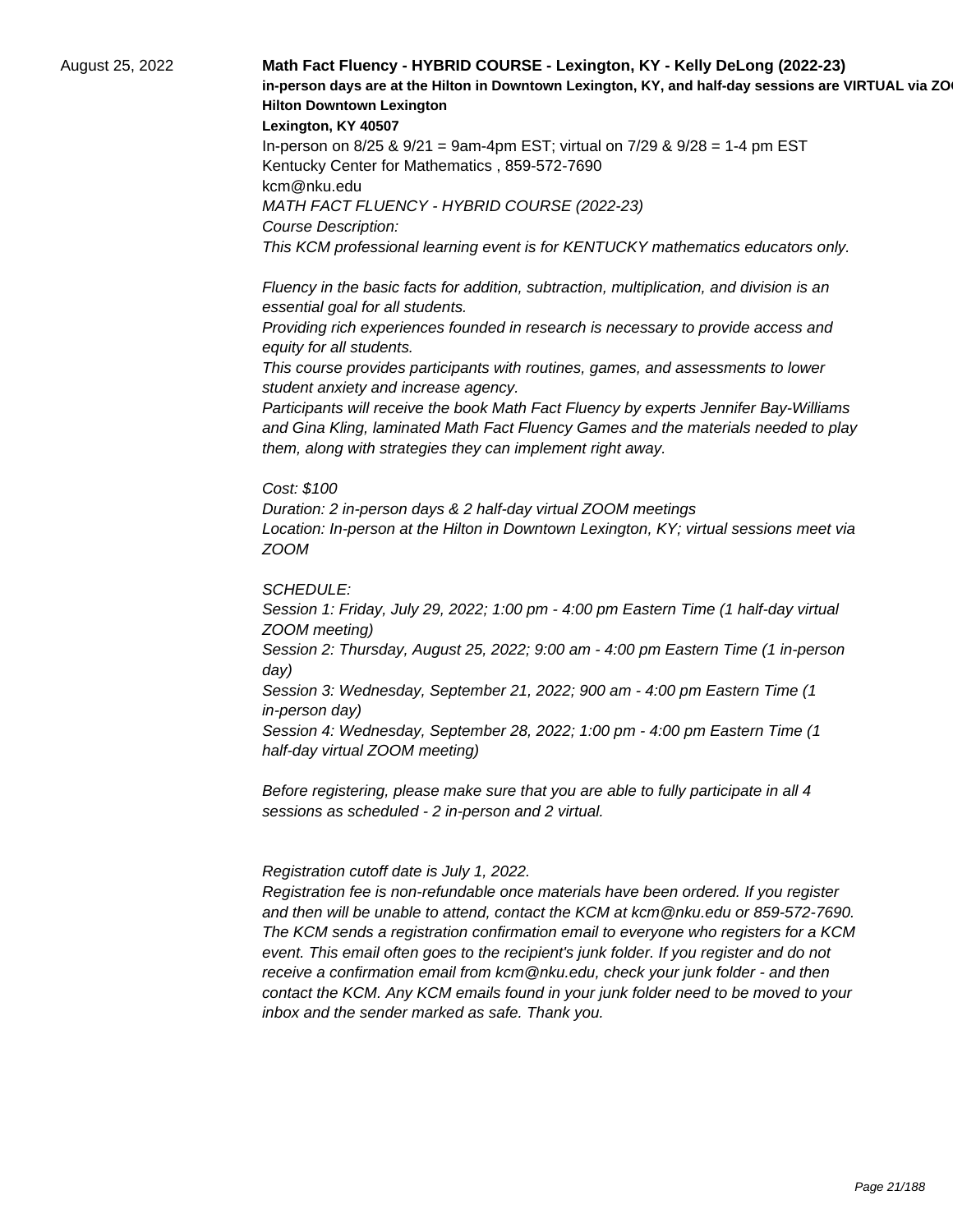# August 25, 2022 **AVMR 1 - VIRTUAL - Lisa Riggs (2022-23) Virtual sessions meet online via ZOOM**  04:30 PM - 06:30 PM EST

Kentucky Center for Mathematics , 859-572-7690 kcm@nku.edu AVMR 1 (2022-23) Course Description:

This course is built around Add+Vantage Math Recovery™ and is designed for elementary grades teachers to learn and practice assessments and teaching strategies for advancing students' foundational knowledge of whole number topics such as number words and numerals, structuring numbers, addition and subtraction, and topics that affect the development of future mathematical understanding. The topics and domains covered often appear later on as holes in understanding for older struggling students.

This course is for Elementary Teachers/Coaches who teach in the state of Kentucky only.

Cost: \$500 per participant Duration: 8 two-hour virtual sessions via ZOOM Session Dates: \*All 8 virtual sessions meet on THURSDAYS from 4:30-6:30 pm Eastern Time. These online sessions are live and interactive; they are not recordings that can be watched at any other time. Only register for this training if you can participate on Thursdays as scheduled below. Session 1: August 4, 2022; 4:30-6:30pm Eastern Time/3:30-5:30pm Central Time (two-hour session)

Session 2: August 11, 2022; 4:30-6:30pm Eastern Time/3:30-5:30pm Central Time (two-hour session)

Session 3: August 18, 2022; 4:30-6:30pm Eastern Time/3:30-5:30pm Central Time (two-hour session)

Session 4: August 25, 2022; 4:30-6:30pm Eastern Time/3:30-5:30pm Central Time (two-hour session)

Session 5: September 1, 2022; 4:30-6:30pm Eastern Time/3:30-5:30pm Central Time (two-hour session)

Session 6: September. 8, 2022; 4:30-6:30pm Eastern Time/3:30-5:30pm Central Time (two-hour session)

Session 7: September 15, 2022; 4:30-6:30pm Eastern Time/3:30-5:30pm Central Time (two-hour session)

Session 8: September 22, 2022; 4:30-6:30pm Eastern Time/3:30-5:30pm Central Time (two-hour session)

Registration close date is June 16, 2022. The KCM needs a minimum of 7 weeks to order and receive the AVMR1 kits from Math Recovery needed for this course.

The Kentucky Center for Mathematics is offering AVMR 2 which begins on January 5, 2023. Registration is also open for that AVMR 2 training.

Please contact the KCM at 859-572-7690 or kcm@nku.edu with any questions.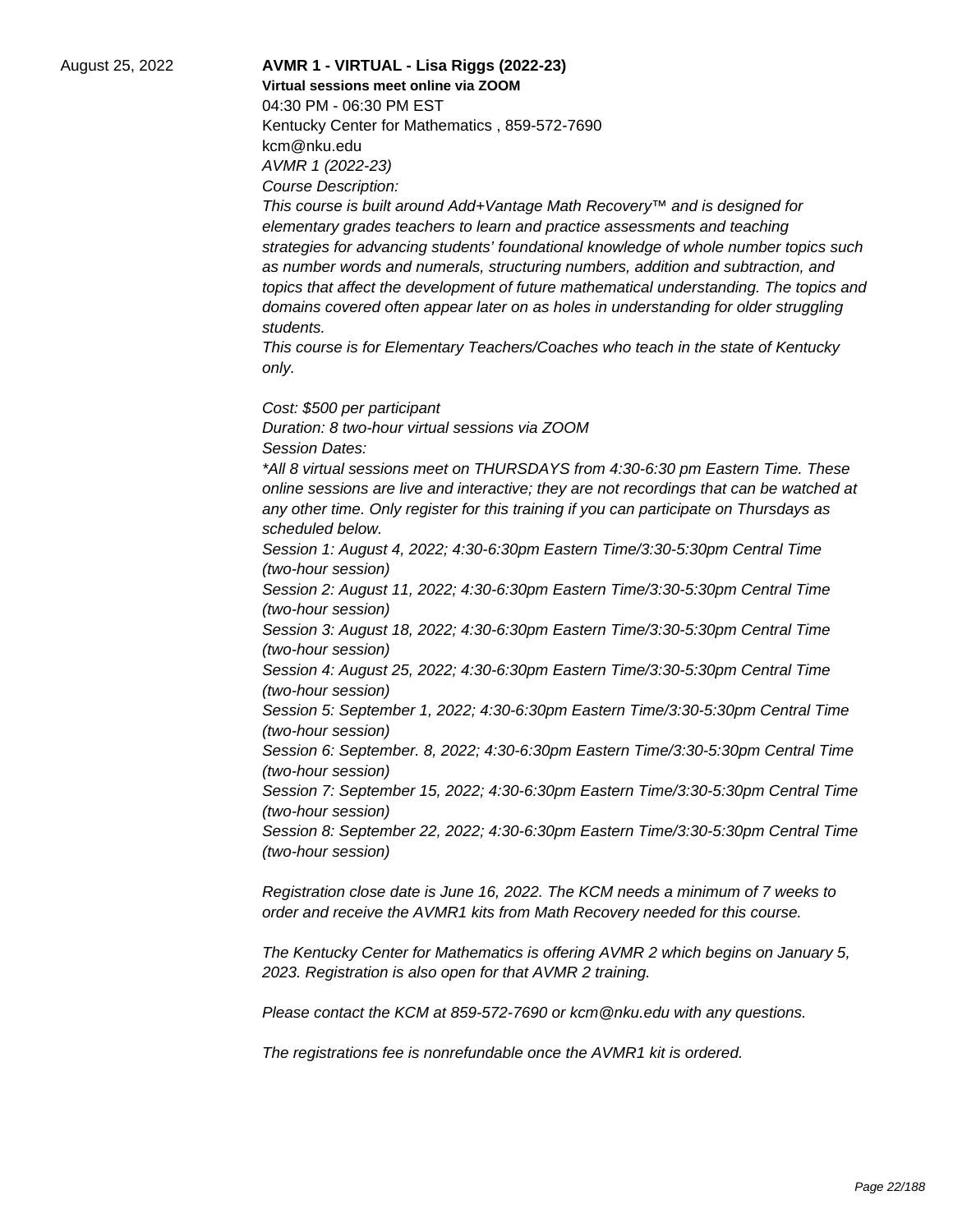### August 26, 2022 **Family Math - VIRTUAL - Lisa Riggs (2022-23) Virtual ZOOM meetings**

09:30 AM - 11:00 AM EST

Kentucky Center for Mathematics , 859-572-7690 kcm@nku.edu

Family Math - VIRTUAL - Lisa Riggs (2022-23)

Description:

This free KCM professional learning event is for KENTUCKY mathematics educators only.

During this Family Math course, we will explore research on family engagement and how to educate parents concerning math fluency and the current standards.

 Participants will explore family math resources and how to conduct a family math night event.

 Participants will be given materials to conduct 2 Family Math Nights - one per semester.

 Participants will implement two Family Math Nights at their school: the 1st before Dec 31, 2022 and the 2nd before April 28, 2023.

 Participants will share their successes and takeaways from each of their Family Math Nights.

Cost: FREE (For Kentucky Mathematics Educators only)

Duration: 8 virtual 90-minute ZOOM meeting sessions, plus two Family Math Night implementations.

All 8 virtual sessions will meet on FRIDAYS from 9:30 - 11:00 am Eastern Time (which is 8:30 am - 10:00 am Central Time).

## SCHEDULE:

1. Friday, August 26, 2022; 9:30-11:00 am Eastern Time

2. Friday, September 9, 2022; 9:30-11:00 am Eastern Time

3. Friday, September 23, 2022; 9:30-11:00 am Eastern Time

\* Implementation of participant's 1st Family Math Night to occur before December 31, 2022.

4. Friday, January 6, 2023; 9:30-11:00 am Eastern Time (Reflection session to celebrate and share each participant's 1st Family Math Night)

5. Friday, January 20, 2023; 9:30-11:00 am Eastern Time

6. Friday, February 3, 2023; 9:30-11:00 am Eastern Time

7. Friday, March 3, 2023; 9:30-11:00 am Eastern Time

\* Implementation of participant's 2nd Family Math Night to occur before April 28, 2023. 8. Friday, April 28, 2023; 9:30-11:00am Eastern Time (Reflection session to celebrate and share each participant's 2nd Family Math Night)

Before registering, please make sure that you are able to fully participate in all 8 live and interactive ZOOM meeting sessions on Fridays from 9:30 - 11:00 am Eastern Time. By registering for this course, you are agreeing to host two Family Math Nights: one before December 31, 2022, and one before April 28, 2023.

 Registration cutoff date is July 29, 2022.

 Please contact the KCM at kcm@nku.edu or 859-572-7690 with any questions. The KCM sends a registration confirmation email to everyone who registers for a KCM event. This email often goes to the recipient's junk folder. If you register and do not receive a confirmation email from kcm@nku.edu, check your junk folder - and then contact the KCM. Any KCM emails found in your junk folder need to be moved to your inbox and the sender marked as safe. Thank you.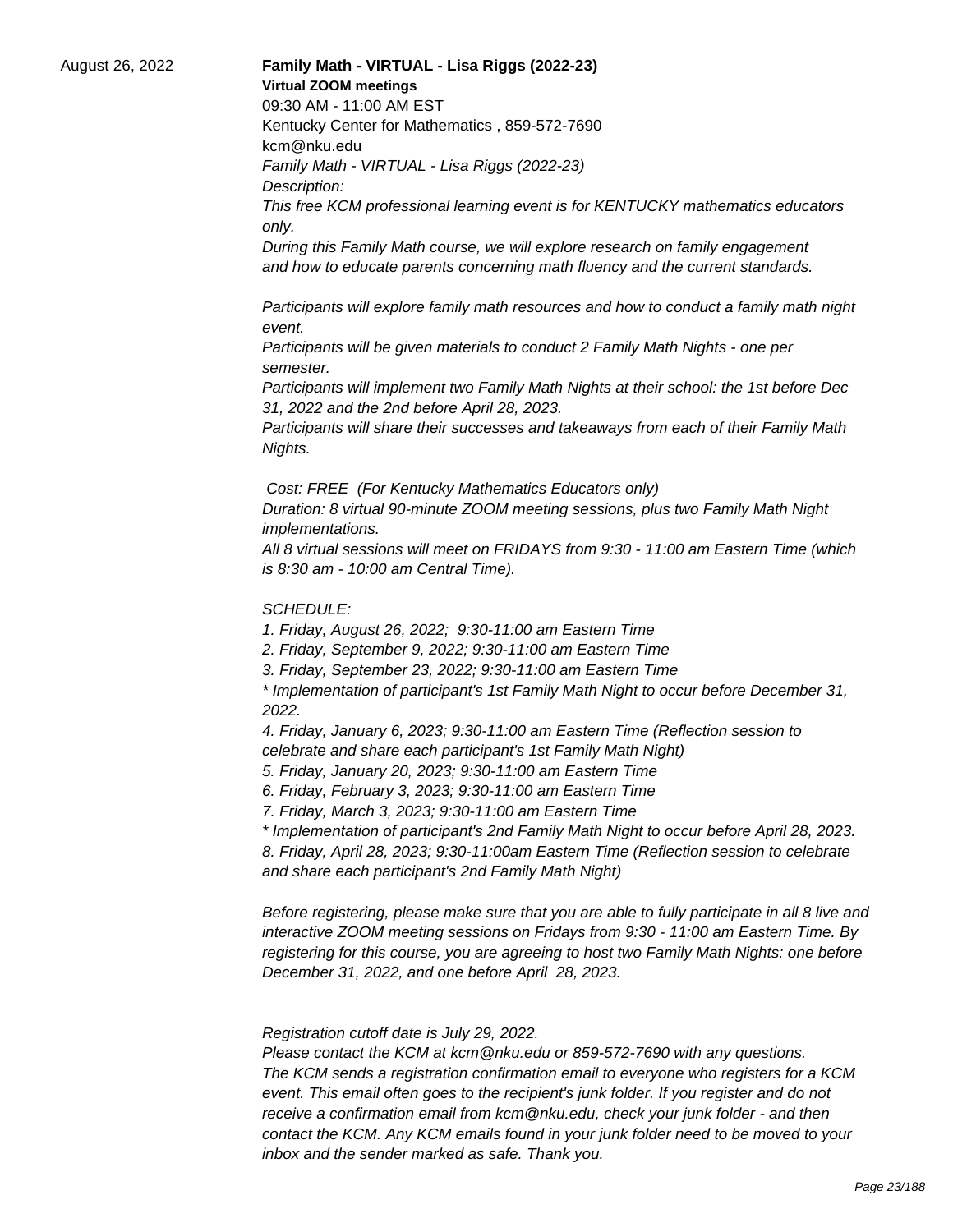## August 31, 2022 **Mastering Manipulatives (K-2) - Hybrid, Hopkinsville, KY - Bonny Riedell - (2022-23) 2 half-day virtual sessions meet via ZOOM; in-person day meets in Hopkinsville, KY In-Person = The Bruce Convention Center**

**Hopkinsville , KY 42240**

virtual on 8/24 & 9/7 = 12-3pm CST; in-person on 8/31 = 9am-4pm CST Kentucky Center for Mathematics , 859-572-7690 kcm@nku.edu Mastering Manipulatives (K-2) - Hybrid, Hopkinsville, KY - Bonny Riedell - (2022-23) Course Description:

 Manipulatives can be a powerful learning tool to help students discover and represent mathematical concepts.

 This course explores ways to increase conceptual understanding through the use of concrete and virtual manipulatives.

We will support this learning with discussions on connecting representations and integrating research based instructional strategies.

 Participants will walk away with manipulatives for their classroom and ideas on how to use them effectively.

#### Cost: \$100 per participant

Duration: 3 Sessions (1 in-person day & 2 half-day virtual sessions) Location: In-person day will meet in Hopkinsville, KY; 2 half-day virtual sessions will meet online via ZOOM.

(Please Note: Hopkinsville is in Christian County in Western Kentucky which is on Central Time)

#### COURSE SCHEDULE:

Session 1: Wednesday, Aug. 24, 2022; noon-3:00 Central Time (half-day virtual session)

Session 2: Wednesday, Aug. 31, 2022; 9:00am-4:00pm Central Time (in-person - in Hopkinsville, KY)

Session 3: Wednesday, Sept. 7, 2022; noon-3:00 Central Time (half-day virtual session) \*The virtual sessions are live and interactive ZOOM meetings. They are NOT recorded sessions to be watched at any other time. Participants must be able to meet virtually and in-person per the course schedule above.

Registration close date is Wednesday, July 27, 2022.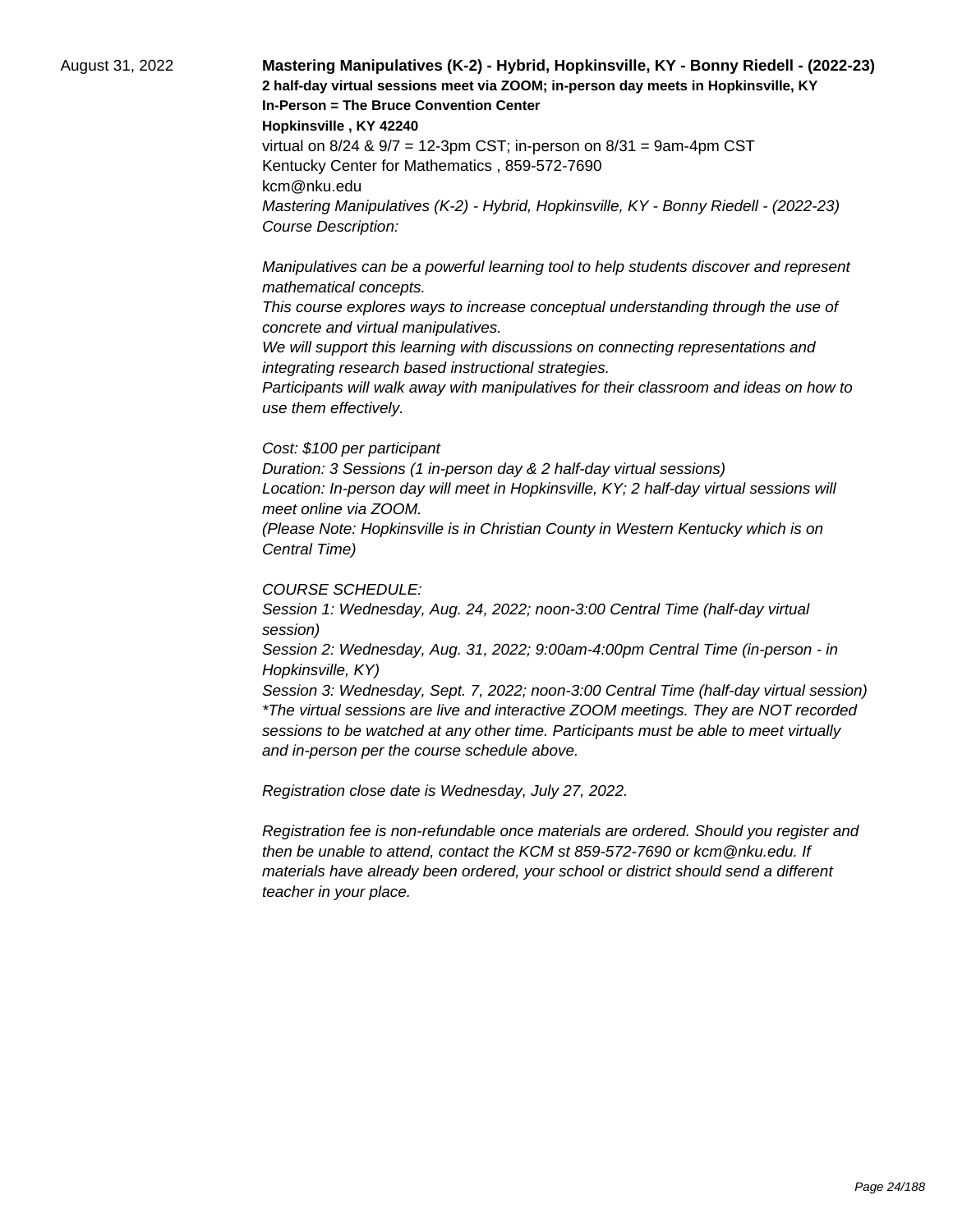# September 1, 2022 **AVMR 1 - VIRTUAL - Lisa Riggs (2022-23)**

**Virtual sessions meet online via ZOOM**  04:30 PM - 06:30 PM EST Kentucky Center for Mathematics , 859-572-7690 kcm@nku.edu AVMR 1 (2022-23) Course Description:

This course is built around Add+Vantage Math Recovery™ and is designed for elementary grades teachers to learn and practice assessments and teaching strategies for advancing students' foundational knowledge of whole number topics such as number words and numerals, structuring numbers, addition and subtraction, and topics that affect the development of future mathematical understanding. The topics and domains covered often appear later on as holes in understanding for older struggling students.

This course is for Elementary Teachers/Coaches who teach in the state of Kentucky only.

Cost: \$500 per participant Duration: 8 two-hour virtual sessions via ZOOM Session Dates: \*All 8 virtual sessions meet on THURSDAYS from 4:30-6:30 pm Eastern Time. These online sessions are live and interactive; they are not recordings that can be watched at any other time. Only register for this training if you can participate on Thursdays as scheduled below. Session 1: August 4, 2022; 4:30-6:30pm Eastern Time/3:30-5:30pm Central Time (two-hour session) Session 2: August 11, 2022; 4:30-6:30pm Eastern Time/3:30-5:30pm Central Time (two-hour session) Session 3: August 18, 2022; 4:30-6:30pm Eastern Time/3:30-5:30pm Central Time (two-hour session) Session 4: August 25, 2022; 4:30-6:30pm Eastern Time/3:30-5:30pm Central Time (two-hour session) Session 5: September 1, 2022; 4:30-6:30pm Eastern Time/3:30-5:30pm Central Time (two-hour session)

Session 6: September. 8, 2022; 4:30-6:30pm Eastern Time/3:30-5:30pm Central Time (two-hour session)

Session 7: September 15, 2022; 4:30-6:30pm Eastern Time/3:30-5:30pm Central Time (two-hour session)

Session 8: September 22, 2022; 4:30-6:30pm Eastern Time/3:30-5:30pm Central Time (two-hour session)

Registration close date is June 16, 2022. The KCM needs a minimum of 7 weeks to order and receive the AVMR1 kits from Math Recovery needed for this course.

The Kentucky Center for Mathematics is offering AVMR 2 which begins on January 5, 2023. Registration is also open for that AVMR 2 training.

Please contact the KCM at 859-572-7690 or kcm@nku.edu with any questions.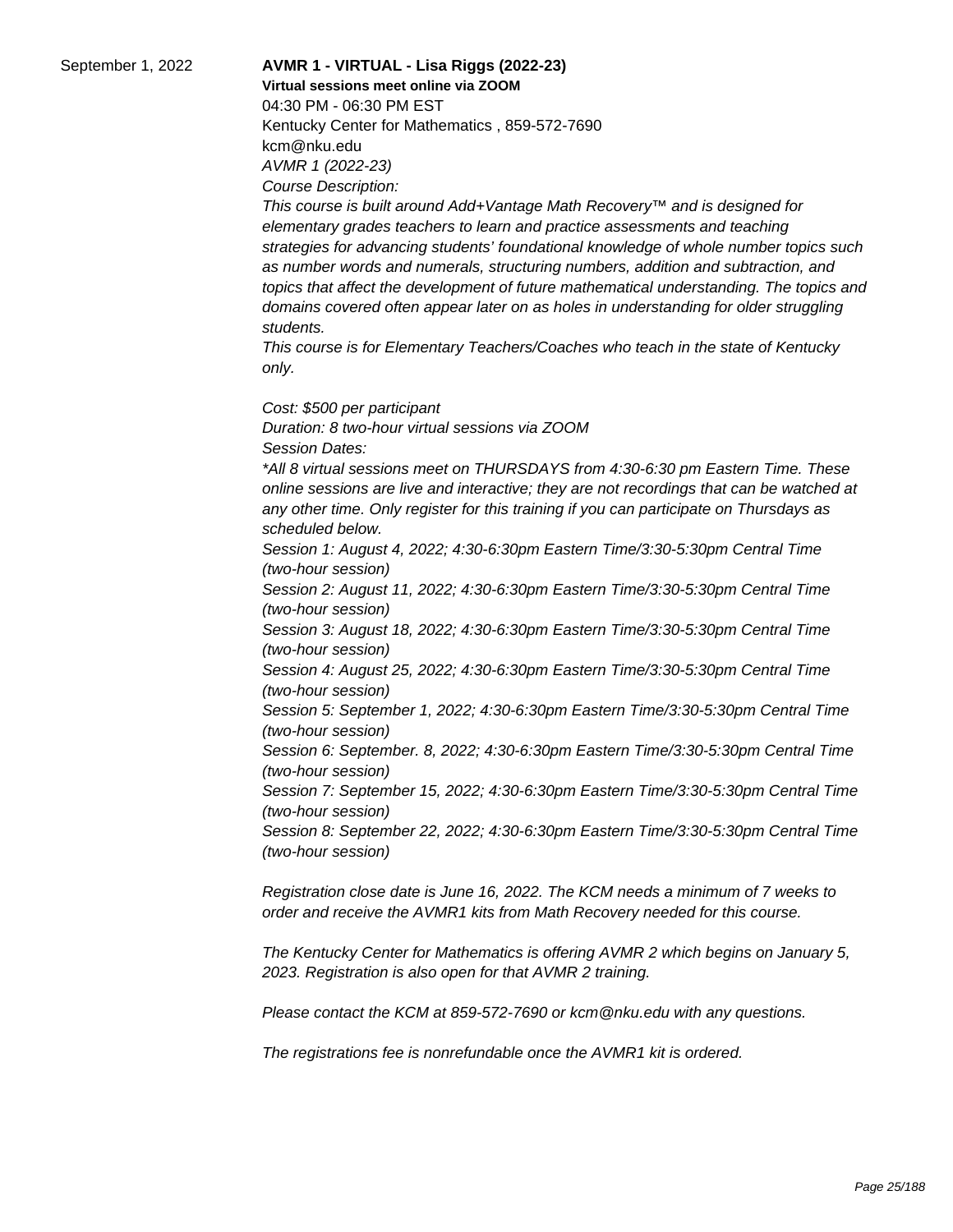## September 7, 2022 **Mastering Manipulatives (K-2) - Hybrid, Hopkinsville, KY - Bonny Riedell - (2022-23) 2 half-day virtual sessions meet via ZOOM; in-person day meets in Hopkinsville, KY In-Person = The Bruce Convention Center**

**Hopkinsville , KY 42240**

virtual on 8/24 & 9/7 = 12-3pm CST; in-person on 8/31 = 9am-4pm CST Kentucky Center for Mathematics , 859-572-7690 kcm@nku.edu Mastering Manipulatives (K-2) - Hybrid, Hopkinsville, KY - Bonny Riedell - (2022-23) Course Description:

 Manipulatives can be a powerful learning tool to help students discover and represent mathematical concepts.

 This course explores ways to increase conceptual understanding through the use of concrete and virtual manipulatives.

We will support this learning with discussions on connecting representations and integrating research based instructional strategies.

 Participants will walk away with manipulatives for their classroom and ideas on how to use them effectively.

#### Cost: \$100 per participant

Duration: 3 Sessions (1 in-person day & 2 half-day virtual sessions) Location: In-person day will meet in Hopkinsville, KY; 2 half-day virtual sessions will meet online via ZOOM.

(Please Note: Hopkinsville is in Christian County in Western Kentucky which is on Central Time)

#### COURSE SCHEDULE:

Session 1: Wednesday, Aug. 24, 2022; noon-3:00 Central Time (half-day virtual session)

Session 2: Wednesday, Aug. 31, 2022; 9:00am-4:00pm Central Time (in-person - in Hopkinsville, KY)

Session 3: Wednesday, Sept. 7, 2022; noon-3:00 Central Time (half-day virtual session) \*The virtual sessions are live and interactive ZOOM meetings. They are NOT recorded sessions to be watched at any other time. Participants must be able to meet virtually and in-person per the course schedule above.

Registration close date is Wednesday, July 27, 2022.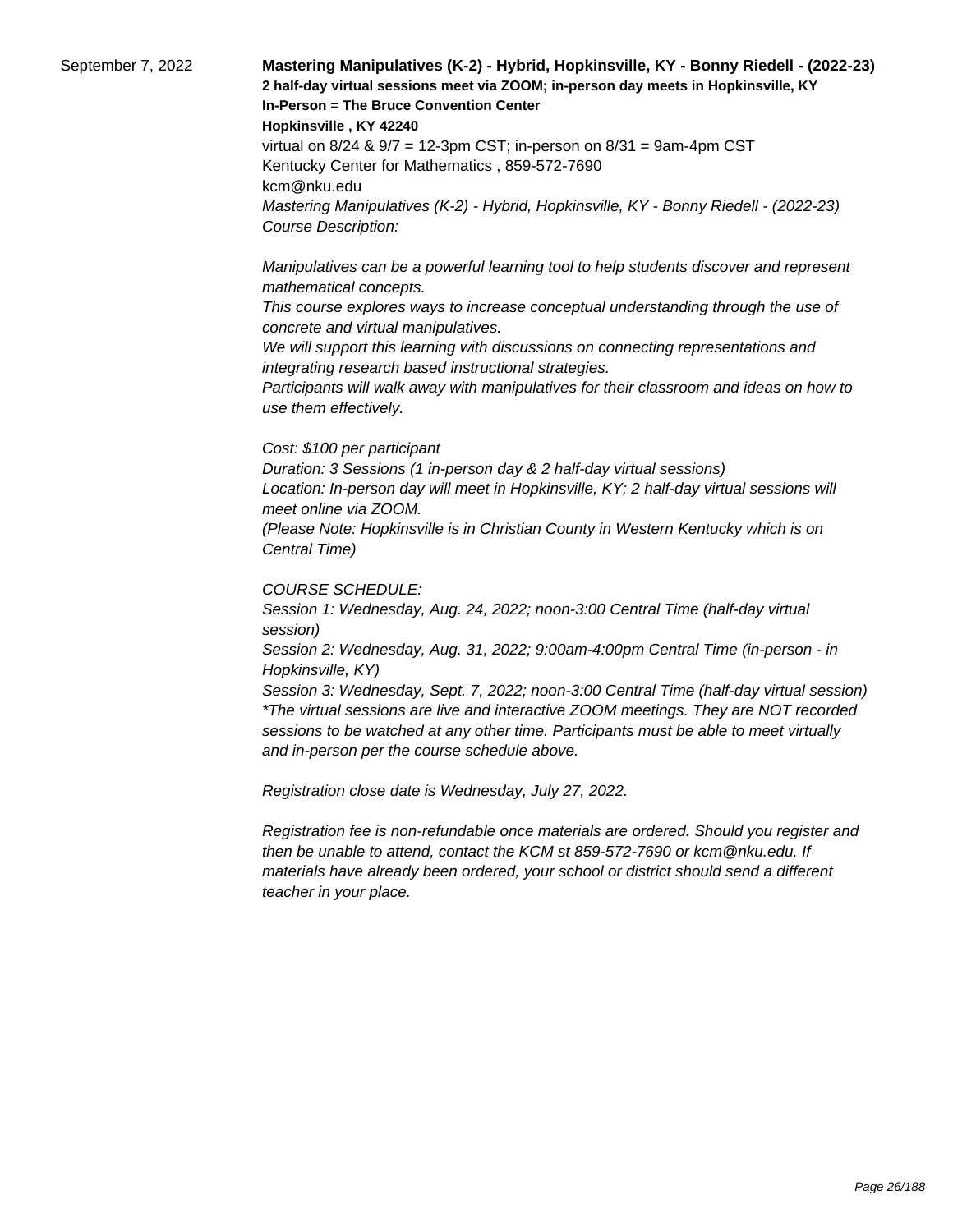## September 8, 2022 **Math Fact Fluency - HYBRID COURSE - Hopkinsville, KY - Bonny Riedell (2022-23)**  IN-PERSON days meet in Hopkinsville, KY; VIRTUAL half-day sessions meet online via live ZOOM meeti **IN-PERSON = Bruce Convention Center**

#### **Hopkinsville, KY 42240**

Virtual on 9/8 & 12/8 = 12-3 pm CST; In-person on 9/28 & 11/2 = 9am-4pm CST Kentucky Center for Mathematics , 859-572-7690 kcm@nku.edu MATH FACT FLUENCY - HYBRID COURSE (2022-23) Course Description: This KCM professional learning event is for KENTUCKY mathematics educators only.

 Fluency in the basic facts for addition, subtraction, multiplication, and division is an essential goal for all students.

 Providing rich experiences founded in research is necessary to provide access and equity for all students.

 This course provides participants with routines, games, and assessments to lower student anxiety and increase agency.

 Participants will receive the book Math Fact Fluency by experts Jennifer Bay-Williams and Gina Kling, laminated Math Fact Fluency Games and the materials needed to play them, along with strategies they can implement right away.

#### Cost: \$100

Duration: 2 in-person days & 2 half-day virtual ZOOM meetings Location: Hopkinsville, KY (Western Kentucky - Christian County = Central Time Zone) The 2 In-person days meet at The Bruce Convention Center, 303 Conference Center Dr, Hopkinsville, KY 42240 The 2 half-day Virtual Sessions meet online via live ZOOM meetings

#### SCHEDULE:

Session 1: Thursday, September 8, 2022; noon - 3:00 pm Central Time (1 half-day virtual ZOOM meeting) Session 2: Wednesday, September 28, 2022; 9:00 am - 4:00 pm Central Time (1 in-person day) Session 3: Wednesday, November 2, 2022; 9:00 am - 4:00 pm Central Time (1 in-person day) Session 4: Thursday, December 8, 2022; noon - 3:00 pm Central Time (1 half-day virtual ZOOM meeting)

Before registering, please make sure that you are able to fully participate in all 4 sessions as scheduled - 2 in-person and 2 virtual.

Please Note: This cohort meets during Central Time. If you live and/or work in an Eastern Time Zone, know that 12-3pm Central Time is 1-4pm Eastern Time, and 9am-4pm Central Time is 10am-5pm Eastern Time.

#### Registration cutoff date is August 11, 2022

 Registration fee is non-refundable once materials have been ordered. If you register and then will be unable to attend, contact the KCM at kcm@nku.edu or 859-572-7690. The KCM sends a registration confirmation email to everyone who registers for a KCM event. This email often goes to the recipient's junk folder. If you register and do not receive a confirmation email from kcm@nku.edu, check your junk folder - and then contact the KCM. Any KCM emails found in your junk folder need to be moved to your inbox and the sender marked as safe. Thank you.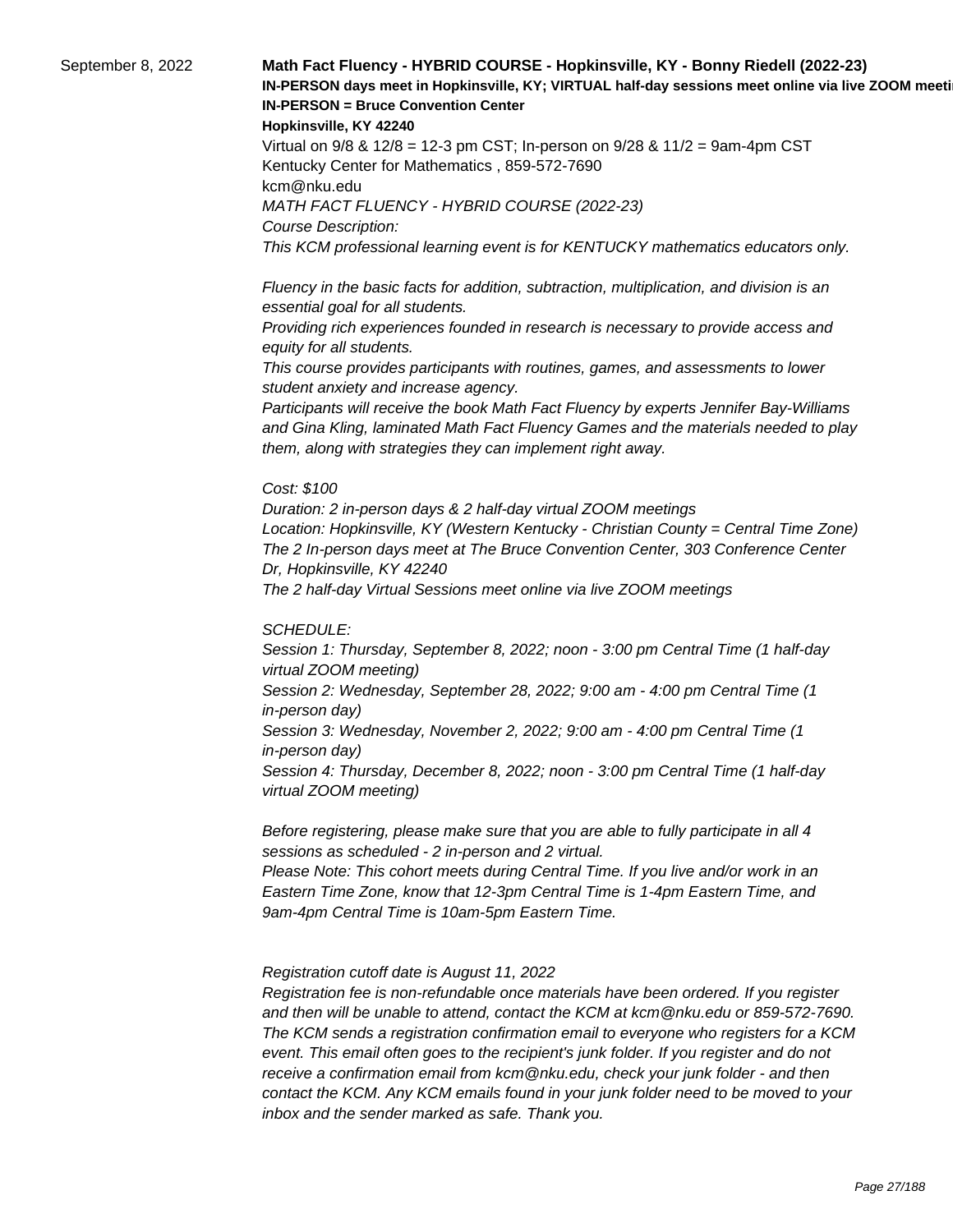## September 8, 2022 **AVMR 1 - VIRTUAL - Lisa Riggs (2022-23)**

**Virtual sessions meet online via ZOOM** 

04:30 PM - 06:30 PM EST Kentucky Center for Mathematics , 859-572-7690 kcm@nku.edu AVMR 1 (2022-23) Course Description:

This course is built around Add+Vantage Math Recovery™ and is designed for elementary grades teachers to learn and practice assessments and teaching strategies for advancing students' foundational knowledge of whole number topics such as number words and numerals, structuring numbers, addition and subtraction, and topics that affect the development of future mathematical understanding. The topics and domains covered often appear later on as holes in understanding for older struggling students.

This course is for Elementary Teachers/Coaches who teach in the state of Kentucky only.

Cost: \$500 per participant Duration: 8 two-hour virtual sessions via ZOOM Session Dates: \*All 8 virtual sessions meet on THURSDAYS from 4:30-6:30 pm Eastern Time. These online sessions are live and interactive; they are not recordings that can be watched at any other time. Only register for this training if you can participate on Thursdays as scheduled below. Session 1: August 4, 2022; 4:30-6:30pm Eastern Time/3:30-5:30pm Central Time (two-hour session)

Session 2: August 11, 2022; 4:30-6:30pm Eastern Time/3:30-5:30pm Central Time (two-hour session)

Session 3: August 18, 2022; 4:30-6:30pm Eastern Time/3:30-5:30pm Central Time (two-hour session)

Session 4: August 25, 2022; 4:30-6:30pm Eastern Time/3:30-5:30pm Central Time (two-hour session)

Session 5: September 1, 2022; 4:30-6:30pm Eastern Time/3:30-5:30pm Central Time (two-hour session)

Session 6: September. 8, 2022; 4:30-6:30pm Eastern Time/3:30-5:30pm Central Time (two-hour session)

Session 7: September 15, 2022; 4:30-6:30pm Eastern Time/3:30-5:30pm Central Time (two-hour session)

Session 8: September 22, 2022; 4:30-6:30pm Eastern Time/3:30-5:30pm Central Time (two-hour session)

Registration close date is June 16, 2022. The KCM needs a minimum of 7 weeks to order and receive the AVMR1 kits from Math Recovery needed for this course.

The Kentucky Center for Mathematics is offering AVMR 2 which begins on January 5, 2023. Registration is also open for that AVMR 2 training.

Please contact the KCM at 859-572-7690 or kcm@nku.edu with any questions.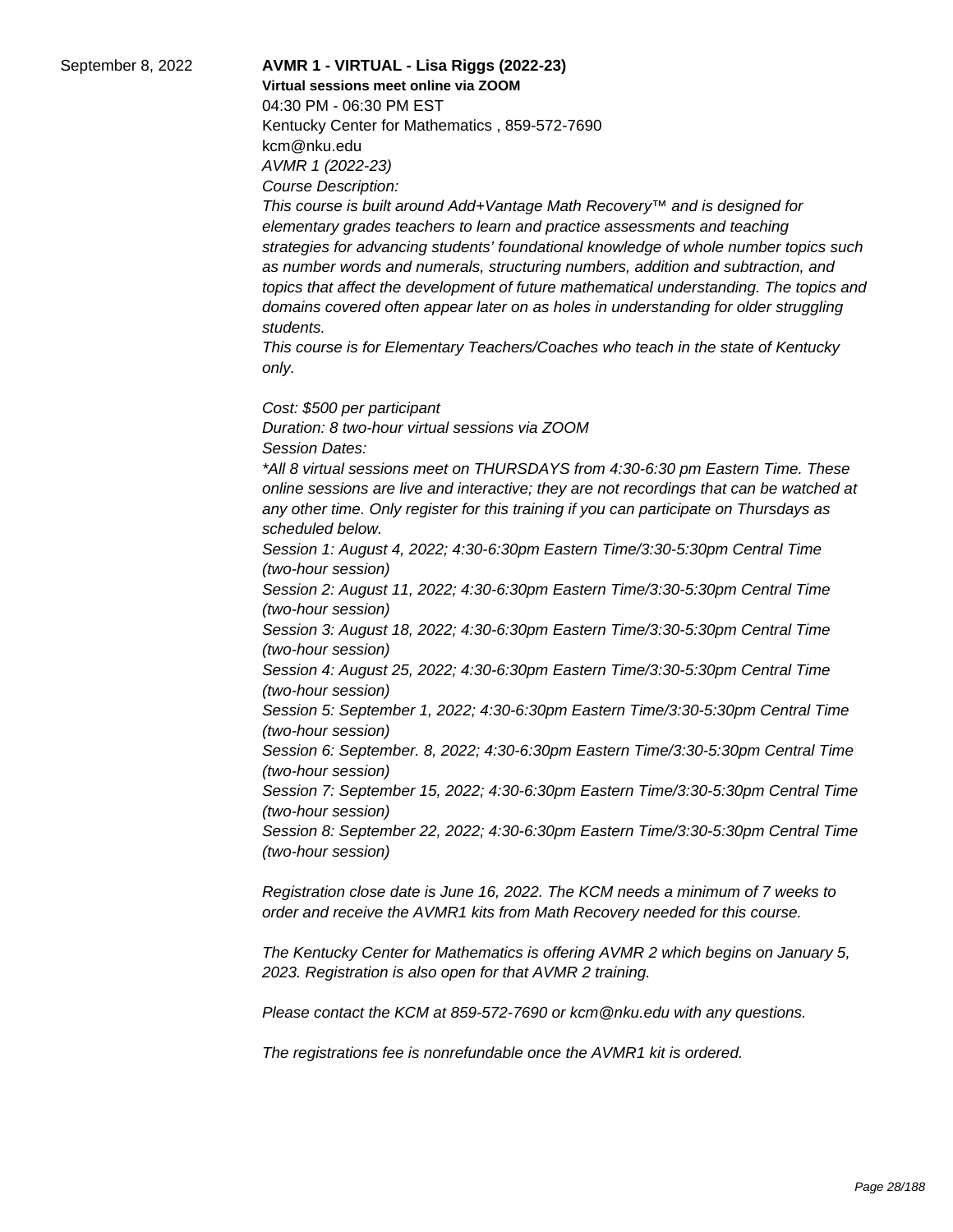**September 9, 2022 Foundations for Early Childhood Mathematics: In-Person, Louisville, KY - Julie Adams (2022-University of Louisville Conference Center, ShelbyHurst Campus, Founders Union Building: Room 15 450 N. Whittington Parkway Louisville , KY 40222** 08:30 AM - 11:30 AM EST Kentucky Center for Mathematics, 859-572-7690 kcm@nku.edu Foundations for Early Childhood Mathematics (Louisville) COURSE DESCRIPTION:

> This Foundations for Early Childhood Mathematics professional development course is for Preschool and Kindergarten teachers who teach in the state of Kentucky only. It features content developed by the Erikson Institute, leaders in early childhood education. This professional learning highlights the "Big Ideas" in early mathematics which include sets, number sense, counting, number operations, pattern, measurement and shape. Participants will learn how to spark children's mathematical learning through developmentally appropriate exploration, discussion and activity using high-impact, evidence-based strategies and children's literature which support the teaching and learning of early mathematics.

\*\*THIS COURSE MEETS IN PERSON ON FRIDAYS FROM 8:30 - 11: 30 AM EASTERN TIME IN LOUISVILLE, KY\*\*

LOCATION = In-person at the University of Louisville Conference Center, ShelbyHurst Campus, Founders Union Building: Room 15

Upon registering, participants are expected to attend and actively participate in all eight half-day in-person sessions. Please do not register for this training if you are unable to attend in-person on Fridays from 8:30 -11:30 am on the dates listed below. Your school must provide substitutes for your classroom if necessary.

SCHEDULE:

Fridays, 8:30 - 11: 30 AM Eastern Time IN-PERSON in LOUISVILLE, KY

Session 1: September 9, 2022 Session 2: September 30, 2022 Session 3: November 4, 2022 Session 4: December 2, 2022 Session 5: January 6, 2023 Session 6: February 3, 2023 Session 7: March 3, 2023 Session 8: March 31, 2023

COST: FREE (For Kentucky Preschool and Kindergarten teachers only)

Registration deadline is August 12, 2022

Should you register for this training and then find you are unable to attend for any reason, you must contact the KCM at kcm@nku.edu or 859-572-7690 so your spot can be offered to another Kentucky teacher. No shows may be charged for the cost of the materials, training and meeting space.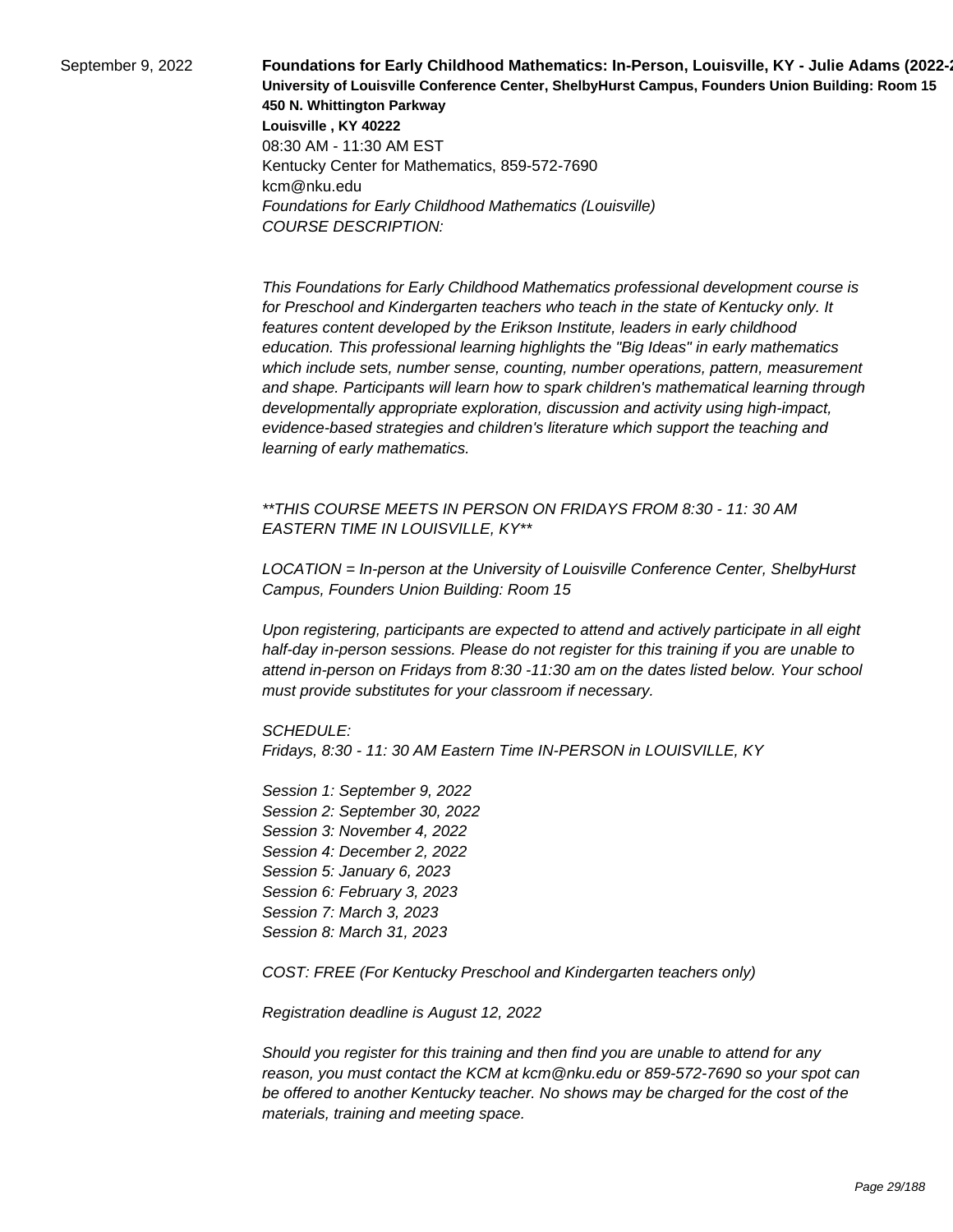September 9, 2022 **AVMR PLUS: PART 1 (Virtual AVMR1 with bonus in-person day) -Lexington - Cindy Aossey (2022-23) Virtual Sessions meet online via ZOOM; in-person day meets in Lexington, KY In Person = Hilton Downtown Lexington Lexington , KY 40507**

> Sessions 1&2, 3&4 and 5&6=9am-3:30 pm; Sessions 7&8=12-2 pm; Session 9=9am-4pm E Kentucky Center for Mathematics , 859-572-7690 kcm@nku.edu AVMR PLUS?: PART 1 Course Description:

 Participants in KCM's AVMR PLUS: PART 1 will complete Add+Vantage Math Recovery (AVMR™) Course 1 by attending 8 virtual two-hour sessions. In addition, participants will attend a bonus KCM-designed in-person day where they will receive additional materials and instructional resources.

 This course is designed for elementary grades teachers and interventionists. Participants will learn and practice assessments and teaching strategies for advancing students' foundational number knowledge. Topics covered include identifying numerals, counting, addition, and subtraction.

 AVMR PLUS: PART 1 is the first part of the KCM course formally called KNPI (Kentucky Numeracy Project Intensive) Course.

 After AVMR PLUS: PART 1, participants can choose to continue their learning with AVMR PLUS: PART 2 which includes Add+Vantage Math Recovery (AVMR™) Courses 2 and another bonus KCM-designed in-person day. Topics covered in AVMR PLUS: Part 2 include place value, multi-digit addition & subtraction, and multiplication & division. Participants must register for AVMR PLUS: PART 2 separately.

COST OF AVMR PLUS: PART 1: \$500 per participant

DURATION: 8 virtual sessions plus one bonus in-person day in Lexington, KY PLEASE NOTE: Approximately one hour of asynchronous work will be assigned for each two-hour virtual session. On days where the schedule consists of 2 two-hour virtual sessions, participants will have a 2.5-hour break between sessions to allow time for lunch and one hour of independent work.

SCHEDULE FOR AVMR PLUS: PART 1:

Sessions 1 & 2: Friday, July 15, 2022; 9:00am-3:30pm Eastern Time (2 two-hour VIRTUAL sessions w/lunch break) Sessions 3 & 4: Friday, July 22, 2022; 9:00am-3:30pm Eastern Time (2 two-hour VIRTUAL sessions w/lunch break) Sessions 5 & 6: Friday, July 29, 2022; 9:00am-3:30 Eastern Time (2 two-hour VIRTUAL sessions w/lunch break) Session 7: Friday, September 9, 2022; noon-2:00pm Eastern Time (single two-hour VIRTUAL session) Session 8: Friday, September 16, 2022; noon-2:00pm Eastern Time (single two-hour VIRTUAL session) Session 9: Friday October 21, 2022; 9:00am– 4:00pm (bonus in-person day w/lunch break in Lexington)

\*Registration cutoff date is May 27, 2022. The KCM needs a minimum of 7 weeks to order and receive the AVMR1 kits from Math Recovery needed for this course.

Registration fee is non-refundable once the AVMR kits are ordered.

The Kentucky Center for Mathematics' AVMR PLUS: PART 2 begins November 2, 2022, and is currently open for registrations. Participants must register for AVMR PLUS: PART 2 separately and must complete AVMR PLUS: PART 1 or have completed Add+Vantage Math Recovery (AVMR™) Course 1 in order to attend AVMR PLUS: Page 30/188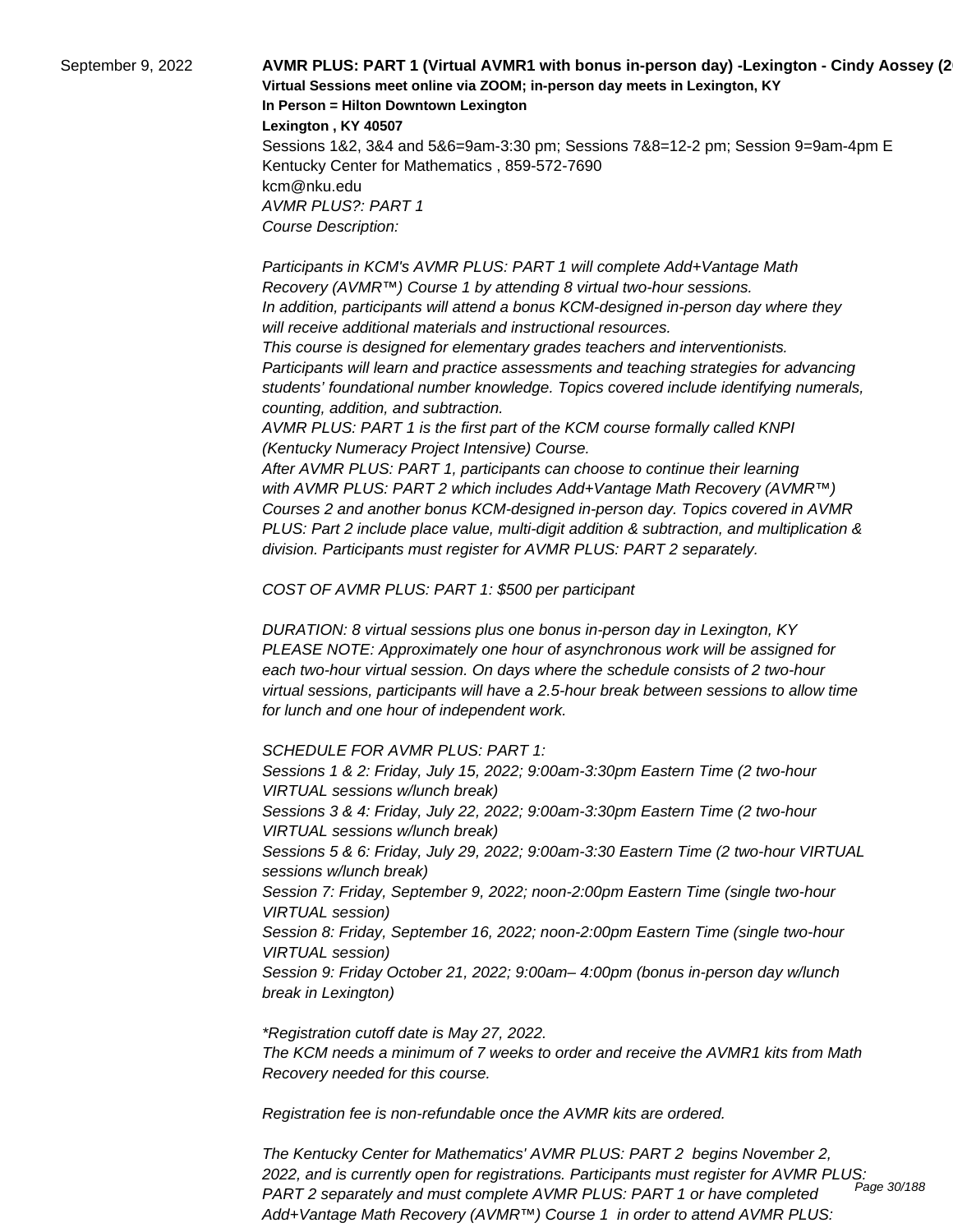PART 2.

Please contact the KCM at kcm@nku.edu or 859-572-7690 with any questions.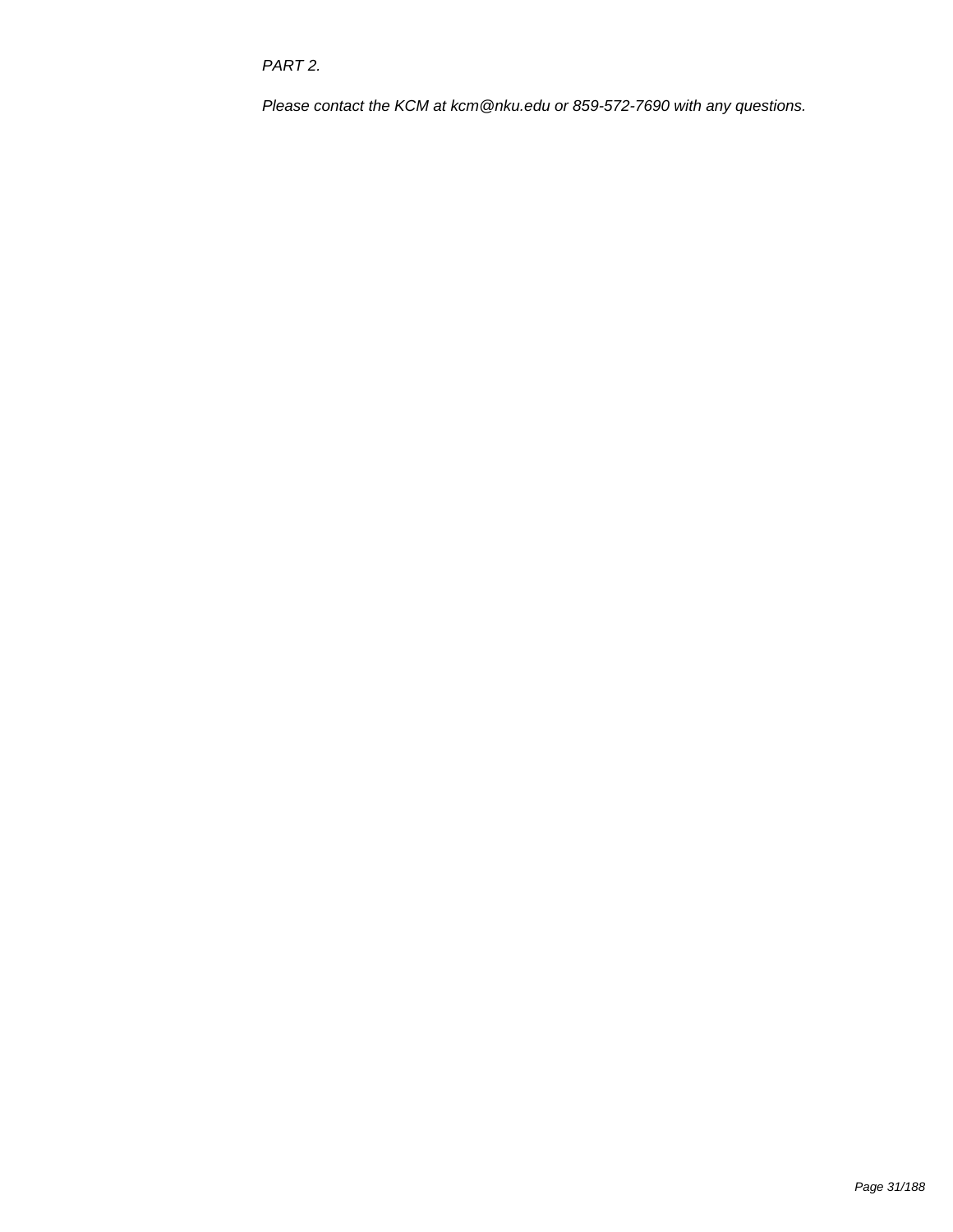#### September 9, 2022 **Family Math - VIRTUAL - Lisa Riggs (2022-23) Virtual ZOOM meetings**

09:30 AM - 11:00 AM EST

Kentucky Center for Mathematics , 859-572-7690 kcm@nku.edu Family Math - VIRTUAL - Lisa Riggs (2022-23)

Description:

This free KCM professional learning event is for KENTUCKY mathematics educators only.

During this Family Math course, we will explore research on family engagement and how to educate parents concerning math fluency and the current standards.

 Participants will explore family math resources and how to conduct a family math night event.

 Participants will be given materials to conduct 2 Family Math Nights - one per semester.

 Participants will implement two Family Math Nights at their school: the 1st before Dec 31, 2022 and the 2nd before April 28, 2023.

 Participants will share their successes and takeaways from each of their Family Math Nights.

Cost: FREE (For Kentucky Mathematics Educators only)

Duration: 8 virtual 90-minute ZOOM meeting sessions, plus two Family Math Night implementations.

All 8 virtual sessions will meet on FRIDAYS from 9:30 - 11:00 am Eastern Time (which is 8:30 am - 10:00 am Central Time).

## SCHEDULE:

1. Friday, August 26, 2022; 9:30-11:00 am Eastern Time

2. Friday, September 9, 2022; 9:30-11:00 am Eastern Time

3. Friday, September 23, 2022; 9:30-11:00 am Eastern Time

\* Implementation of participant's 1st Family Math Night to occur before December 31, 2022.

4. Friday, January 6, 2023; 9:30-11:00 am Eastern Time (Reflection session to celebrate and share each participant's 1st Family Math Night)

5. Friday, January 20, 2023; 9:30-11:00 am Eastern Time

6. Friday, February 3, 2023; 9:30-11:00 am Eastern Time

7. Friday, March 3, 2023; 9:30-11:00 am Eastern Time

\* Implementation of participant's 2nd Family Math Night to occur before April 28, 2023. 8. Friday, April 28, 2023; 9:30-11:00am Eastern Time (Reflection session to celebrate and share each participant's 2nd Family Math Night)

Before registering, please make sure that you are able to fully participate in all 8 live and interactive ZOOM meeting sessions on Fridays from 9:30 - 11:00 am Eastern Time. By registering for this course, you are agreeing to host two Family Math Nights: one before December 31, 2022, and one before April 28, 2023.

 Registration cutoff date is July 29, 2022.

 Please contact the KCM at kcm@nku.edu or 859-572-7690 with any questions. The KCM sends a registration confirmation email to everyone who registers for a KCM event. This email often goes to the recipient's junk folder. If you register and do not receive a confirmation email from kcm@nku.edu, check your junk folder - and then contact the KCM. Any KCM emails found in your junk folder need to be moved to your inbox and the sender marked as safe. Thank you.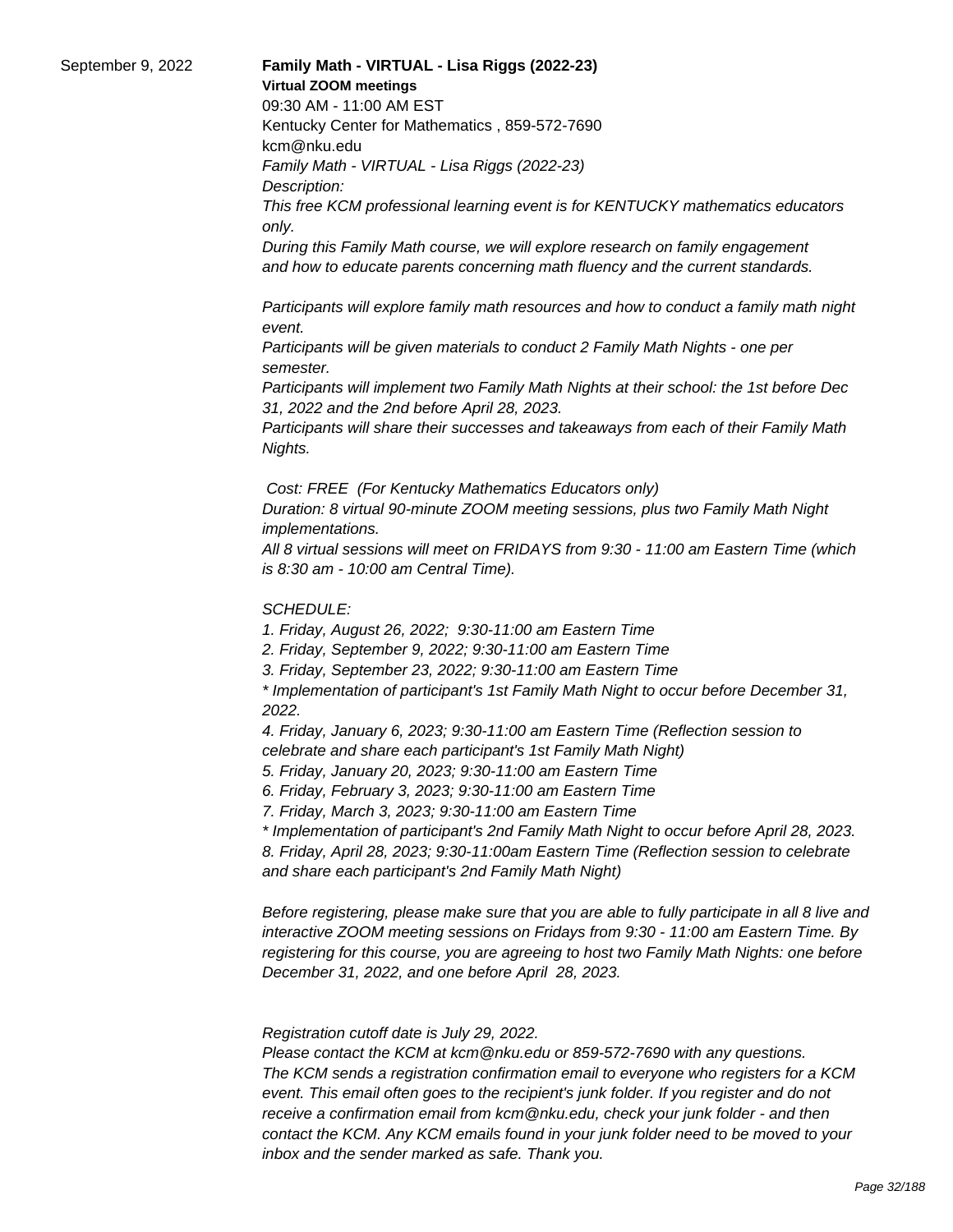September 13, 2022 **Comprehensive Course for Primary K-2: PART 1 - HYBRID, Lexington, KY - Julie Adams (2022-23) 4 virtual half-day sessions via ZOOM; 2 in-person sessions in Lexington, KY**  virtual sessions in Sept = noon-3pm EST; in-person on 10/19 & 11/16 = 9am-4pm ES Kentucky Center for Mathematics , 859-572-7690 kcm@nku.edu Comprehensive Course for Primary Grades K-2: PART 1

Course Description:

 This 6-session professional learning opportunity is designed for classroom, special education, and mathematics intervention teachers of students in Grades K-2. Participants will engage in varied instructional strategies, and will acquire tools to assess, support, and advance students' mathematical reasoning and knowledge. Aligned to research-based teaching practices and Kentucky Academic Standards, topics will include counting and cardinality, number and operations in base ten, conceptual place value, and math/literature connections.

 Participants will receive books, activities and instructional materials, along with assessment strategies to identify and target student needs and misconceptions in early numeracy.

PART 1 Big Ideas = Mathematical Fluency & Number Sense and Computational Fluency to 100

Cost: \$400 per participant

Duration: 6 sessions (4 half-day virtual sessions plus 2 in-person days)

Location:

 The 4 half-day virtual sessions will meet online via ZOOM meetings. The 2 full-day in-person sessions will meet in Lexington, KY

PLEASE NOTE: The virtual sessions are not recorded to be watched at any other time. They are live and interactive virtual sessions that participates should be fully engaged in as scheduled below.

SESSION SCHEDULE FOR THIS LEXINGTON, KY COHORT:

Session 1: Tuesday, September 13, 2022; noon-3:00pm Eastern Time. (VIRTUAL) Session 2: Wednesday, September 14, 2022; noon-3:00pm Eastern Time. (VIRTUAL) Session 3: Tuesday, September 27, 2022; noon-3:00pm Eastern Time. (VIRTUAL) Session 4: Wednesday, September 28, 2022: noon-3:00pm Eastern Time. (VIRTUAL) Session 5: Wednesday, October 19, 2022, 9:00 am - 4:00 pm Eastern Time (IN PERSON) Session 6: Wednesday, November 16, 2022, 9:00 am - 4:00 pm Eastern Time (IN PERSON)

Registration for this cohort closes at midnight on Tuesday, August 16, 2022.

Please note: The \$400 registration fee for this course is non-refundable once materials have been ordered. Should a registered participant find they are no longer able to attend this event, they should find a teacher from their school or district to take their place and notify the KCM at kcm@nku.edu or 859-572-7690.

In 2023, The KCM is offering Part 2 of this Comprehensive Course for Primary Grades K-2 training. Participants wishing to attend Part 2 must have completed this Part 1 training in 2022. The BIG IDEAS covered in Part 2 will be Measurement, Time & Money, Page 33/188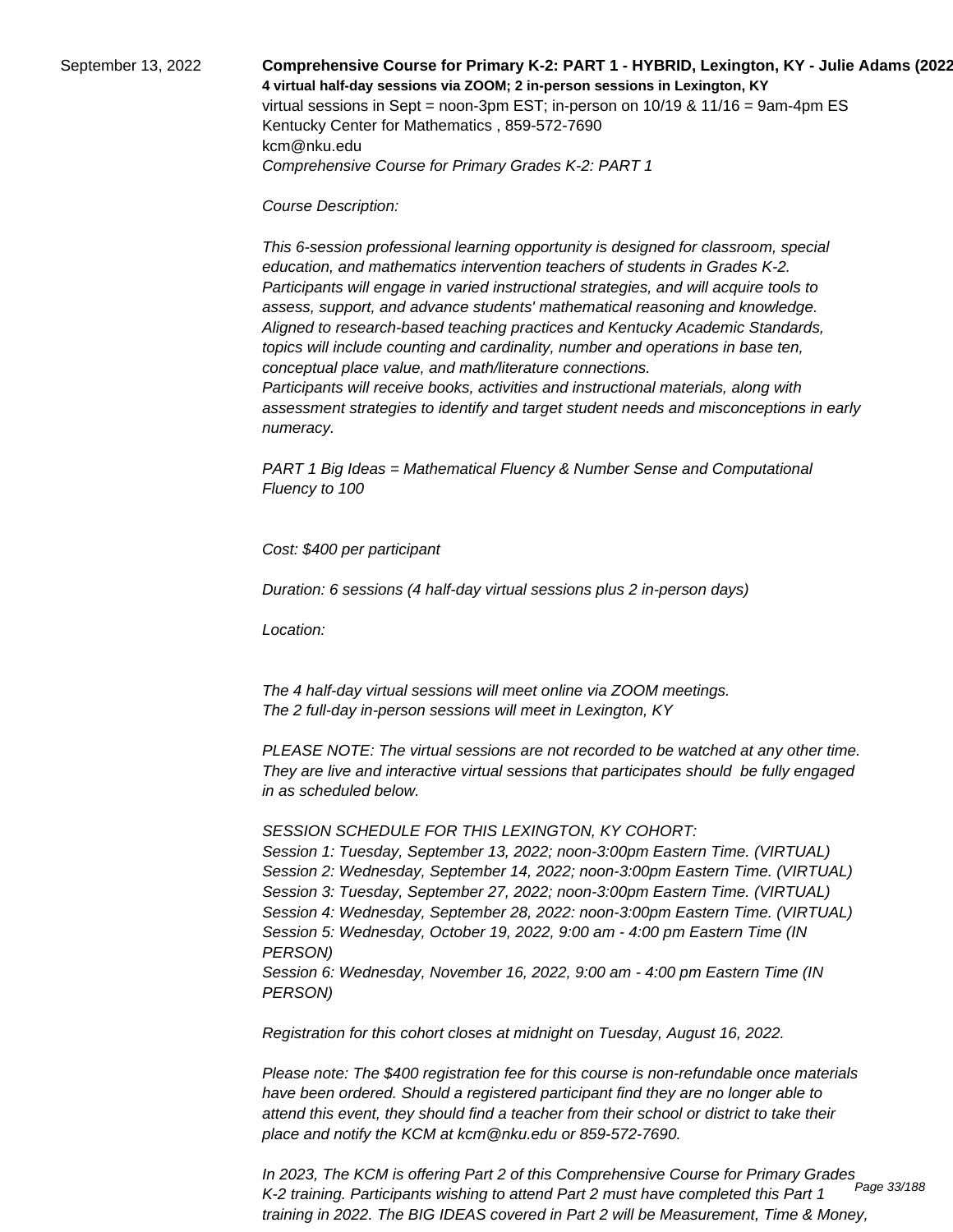Algebraic Reasoning & Problem Solving, and Math Fact Fluency. Please visit our website to register for Comprehensive Course for Primary Grades K-2 PART 2.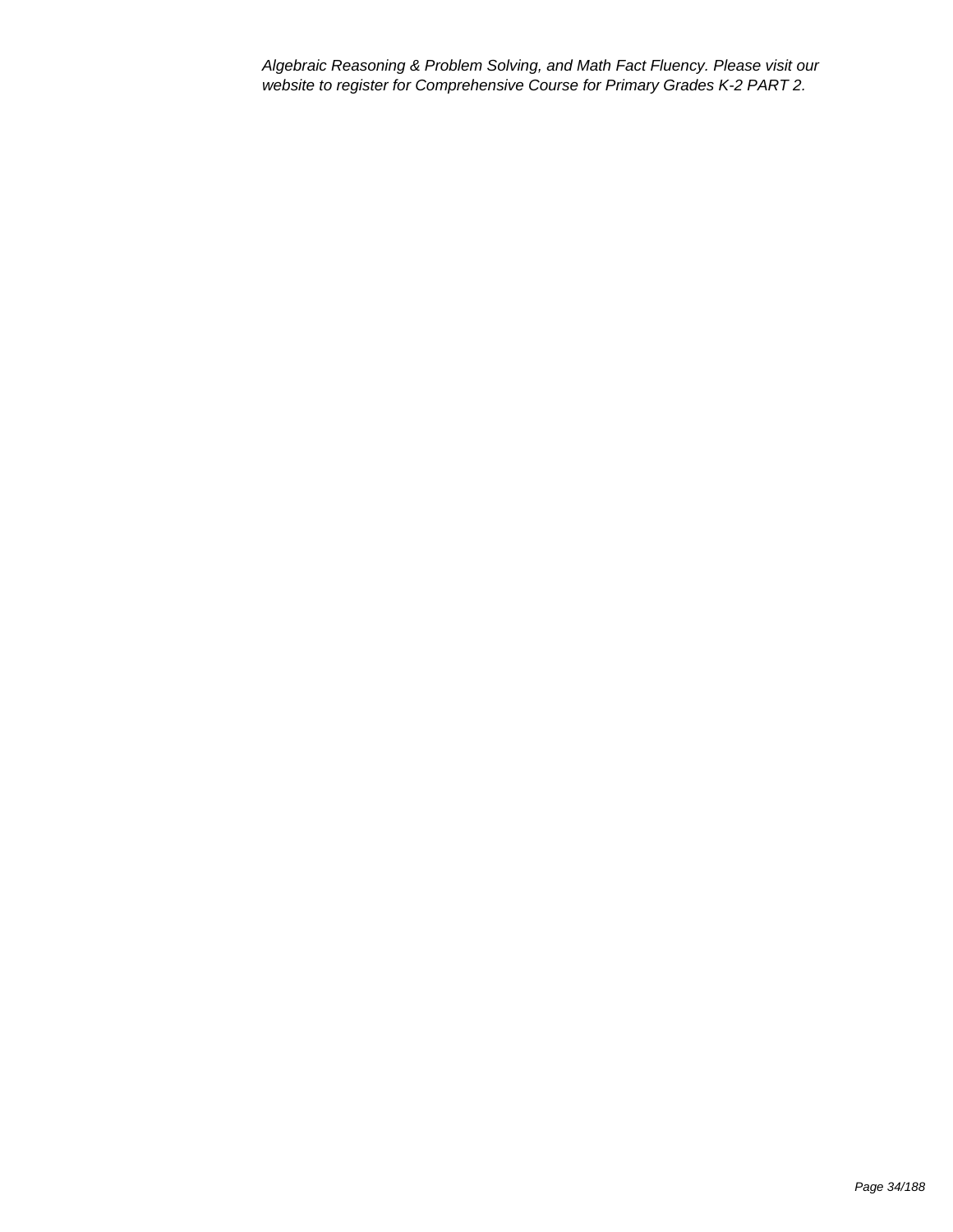September 13, 2022 **Explorations in Number Talks & Routines Grades 2 and 3 - HYBRID, Hopkinsville, KY - Bonny 2 half-day virtual sessions meet online via ZOOM; 2 in-person days meets in Hopkinsville, KY IN-PERSON = The Bruce Convention Center** 

**Hopkinsville, KY 42240**

In-person on 9/13 & 10/18 = 9am-4pm CST; virtual on 11/9 & 11/10 = 12-3pm CST Kentucky Center for Mathematics , 859-572-7690 kcm@nku.edu Explorations in Number Talks & Routines Grades 2 and 3 - HYBRID, Hopkinsville, KY - Bonny Riedell (2022-23) Course Description:

 This course provides an opportunity for classroom teachers of students in Grades 2 and 3 to learn strategies and acquire tools to advance students' mathematical reasoning.

 Aligned to research-based teaching practices and the Kentucky Academic Standards for Mathematics, topics will include addition, subtraction and place value from the NBT and OA standards; the use of instructional routines including number talks; and the use of manipulatives, visual models and number lines.

 Participants will receive books, activities and instructional materials including a classroom number line.

 Participants are expected to attend all 4 Sessions of the course.

#### Cost: \$200 per participant

Duration: 4 Sessions (2 in-person days & 2 half-day virtual sessions) Location: Hopkinsville is in Christian County in Western Kentucky which is on Central Time

The 2 in-person days will meet at the Bruce Convention Center, 303 Conference Center Dr, Hopkinsville, KY 42240

The 2 half-day virtual sessions will meet online via live ZOOM meetings.

#### COURSE SCHEDULE:

Session 1: Tuesday, September 13, 2022; 9:00am-4:00pm Central Time (in-person day in Hopkinsville, KY)

Session 2: Tuesday, October 18, 2022; 9:00am-4:00pm Central Time (in-person day in Hopkinsville, KY)

Session 3: Wednesday, November 9, 2022; noon-3:00 pm Central Time (half-day virtual session)

Session 4: Thursday, November 10, 2022 noon-3:00 pm Central (half-day virtual session)

\*The virtual sessions are live and interactive ZOOM meetings. They are NOT recorded sessions to be watched at any other time. Participants must be able to meet virtually and in-person per the course schedule above.

Registration close date is Tuesday, August 16, 2022.

Please contact the KCM at 859-572-7690 or kcm@nku.edu with any questions.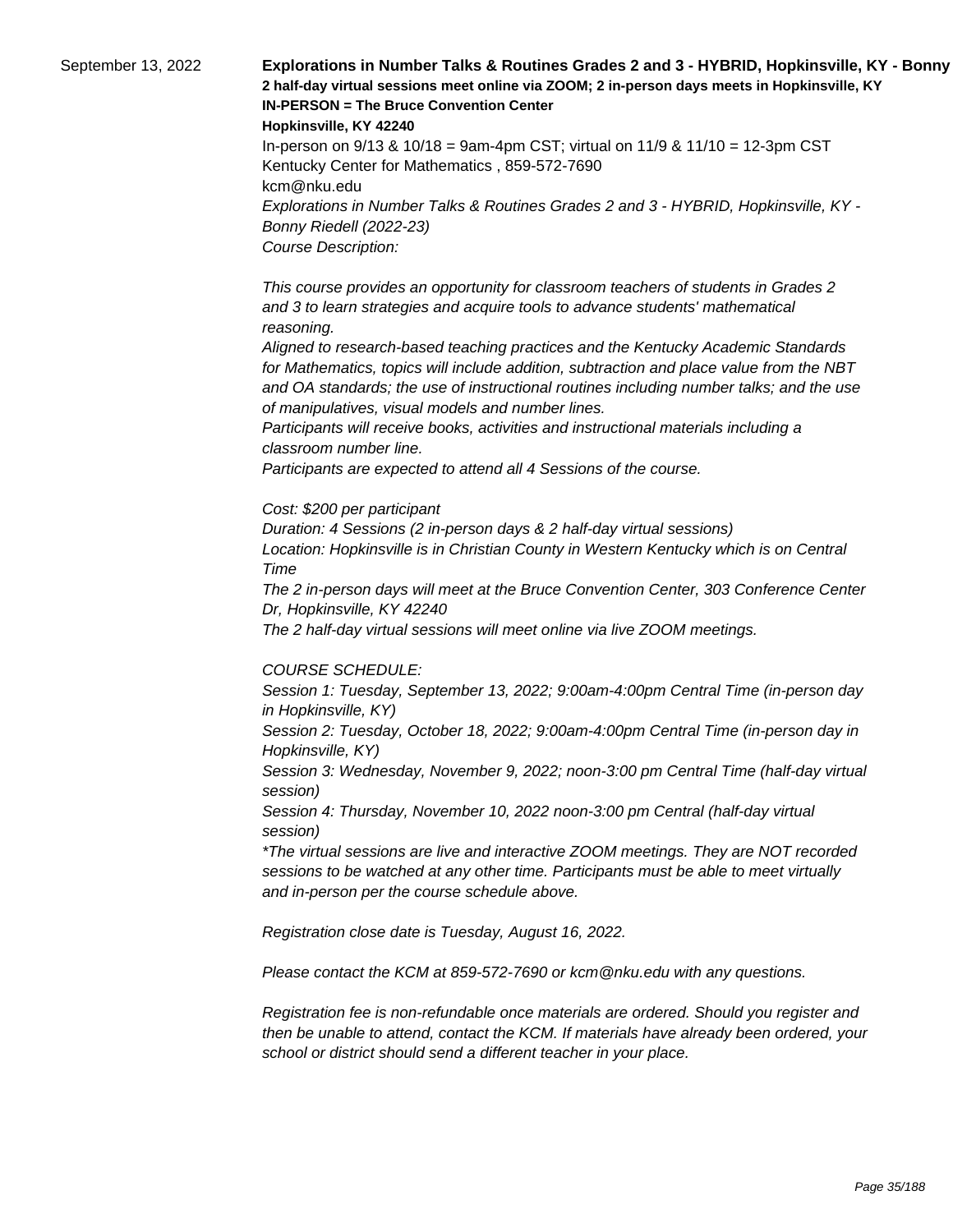## September 13, 2022 **Routines for Reasoning: Middle Grades (5-8) - HYBRID, Louisville, KY - Cindy Aossey & Dee C 1 in-person day in Louisville, KY; 4 virtual online sessions via ZOOM** The in-person day meets at University of Louisville Conference Center, ShelbyHurst Campus, Founders **Louisville, KY 40222** In-person on 7/18 = 9am-4pm EST; all other virtual sessions = 4-5:30pm OR noon-3

Kentucky Center for Mathematics , 859-572-7690 kcm@nku.edu Routines for Reasoning: Middle Grades (5-8) - HYBRID, Louisville, KY - Cindy Aossey & Dee Crescitelli (2022-23)

#### COURSE DESCRIPTION:

\*This course is available only to educators in Kentucky

 This course provides an opportunity for classroom teachers of students in Grades 5 through 8 to learn strategies and acquire tools to advance students' mathematical reasoning.

 Aligned to research-based teaching practices and the Kentucky Academic Standards, this course will use instructional routines to give participants specific and repeatable designs for learning that support both the teacher and students in the classroom. Reasoning routines for the middle grades are designed to improve student problem-solving, build crucial mathematical thinking habits, and improve classroom discourse.

Cost: FREE (open to only Kentucky math educators)

## Duration:

PLEASE NOTE: There are two options for the virtual follow-up sessions. Participants can choose to attend four 90-minute virtual sessions that meet AFTER school hours from 4:00-5:30 pm Eastern, OR they can choose to attend two half-day virtual sessions that meet DURING school hours from noon-3pm Eastern. Please see the detailed schedules for Option 1 and Option 2 below.

OPTION 1: 5 Sessions (one in-person day and four 90-minute virtual sessions after school hours)

OPTION 2: 3 Sessions (one in-person day and two half-day virtual sessions during school hours)

## Locations:

1 in-person day meets at University of Louisville Conference Center, ShelbyHurst Campus, Founders Union Building Virtual sessions meet online via ZOOM

\*You must register to participate in this professional learning event. Registration deadline is July 8, 2022.

## BEFORE REGISTERING, PLEASE NOTE:

The virtual sessions are not recordings that can be watched at any other time. Participants must be able to participate via ZOOM on Tuesdays as scheduled from 4:00-5:30 pm EST for Option 1 or from noon-3:00 pm EST for Option 2; and participants must be able to attend in person in Louisville on Monday, July 18, 2022. During registration, you will select course schedule OPTION 1 or course schedule OPTION 2 when you select your registration package.

Course Schedule for OPTION 1:

SESSION 1: Monday, July 18, 2022; 9:00 am - 4:00 pm Eastern Time (in-person day in Louisville, KY) SESSION 2: Tuesday, September 13, 2022; 4:00-5:30 pm Eastern Time (90 minute virtual) SESSION 3: Tuesday, September 27, 2022; 4:00-5:30 pm Eastern Time (90 minute

Page 36/188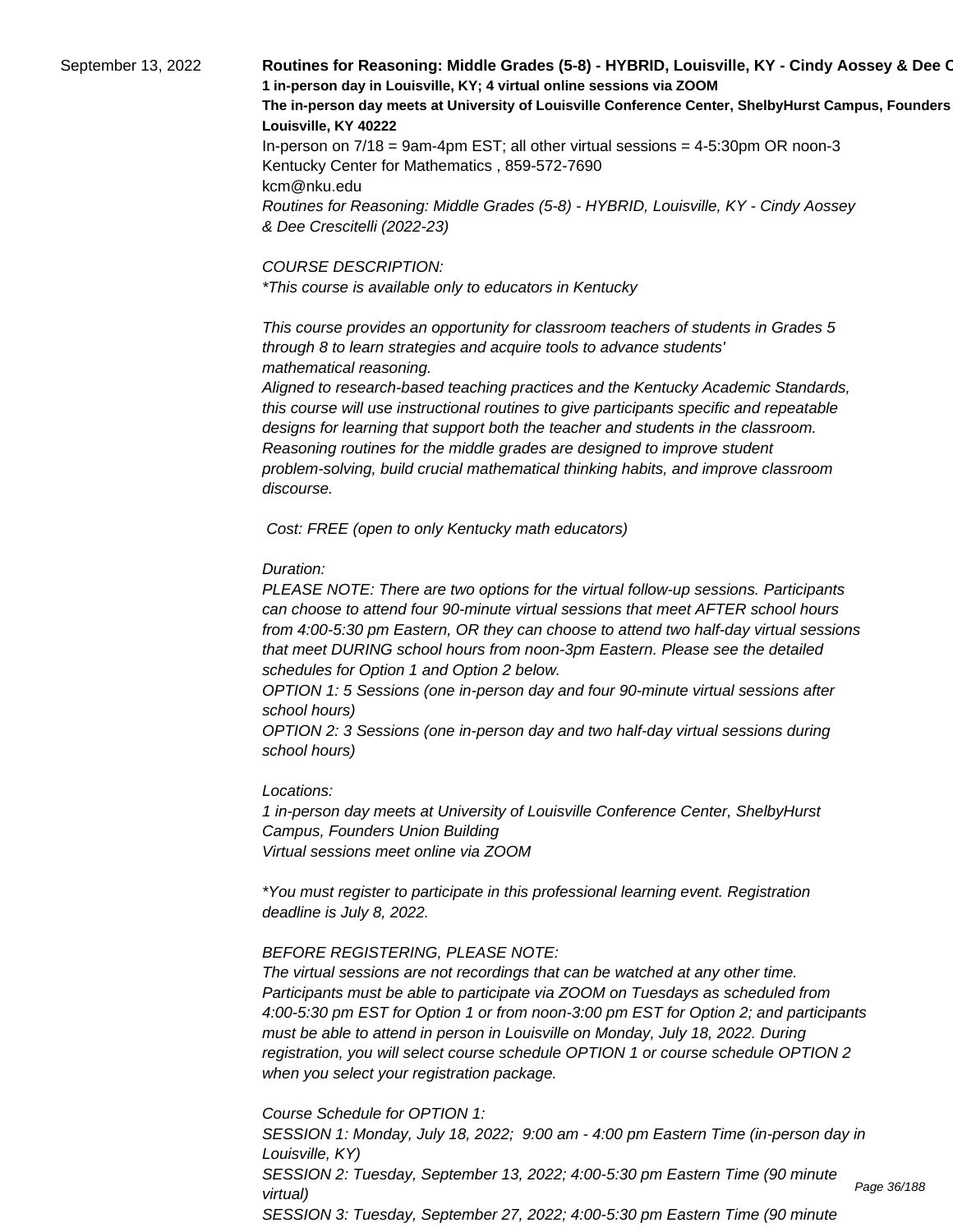#### virtual)

SESSION 4: Tuesday, October 18, 2022; 4:00-5:30 pm Eastern Time (90 minute virtual) SESSION 5: Tuesday, November 1, 2022; 4:00-5:30 pm Eastern Time (90 minute virtual)

Course Schedule for OPTION 2: SESSION 1: Monday, July 18, 2022; 9:00 am - 4:00 pm Eastern Time (in-person day in Louisville, KY) SESSION 2: Tuesday, September 27, 2022; noon-3:00 pm Eastern Time (half-day virtual) SESSION 3: Tuesday, November 1, 2022; noon-3:00 pm Eastern Time (half-day virtual)

Please contact the KCM at kcm@nku.edu or 859-572-7690 with any questions.

PLEASE NOTE: The KCM is absorbing all the costs associated with providing this professional development. If you register for this event and then find you are unable to attend for any reason, contact the KCM as soon as possible so your spot and materials can be given to another teacher. Registered teachers who fail to show up for this training may be charged for the cost of course materials, training and meeting space.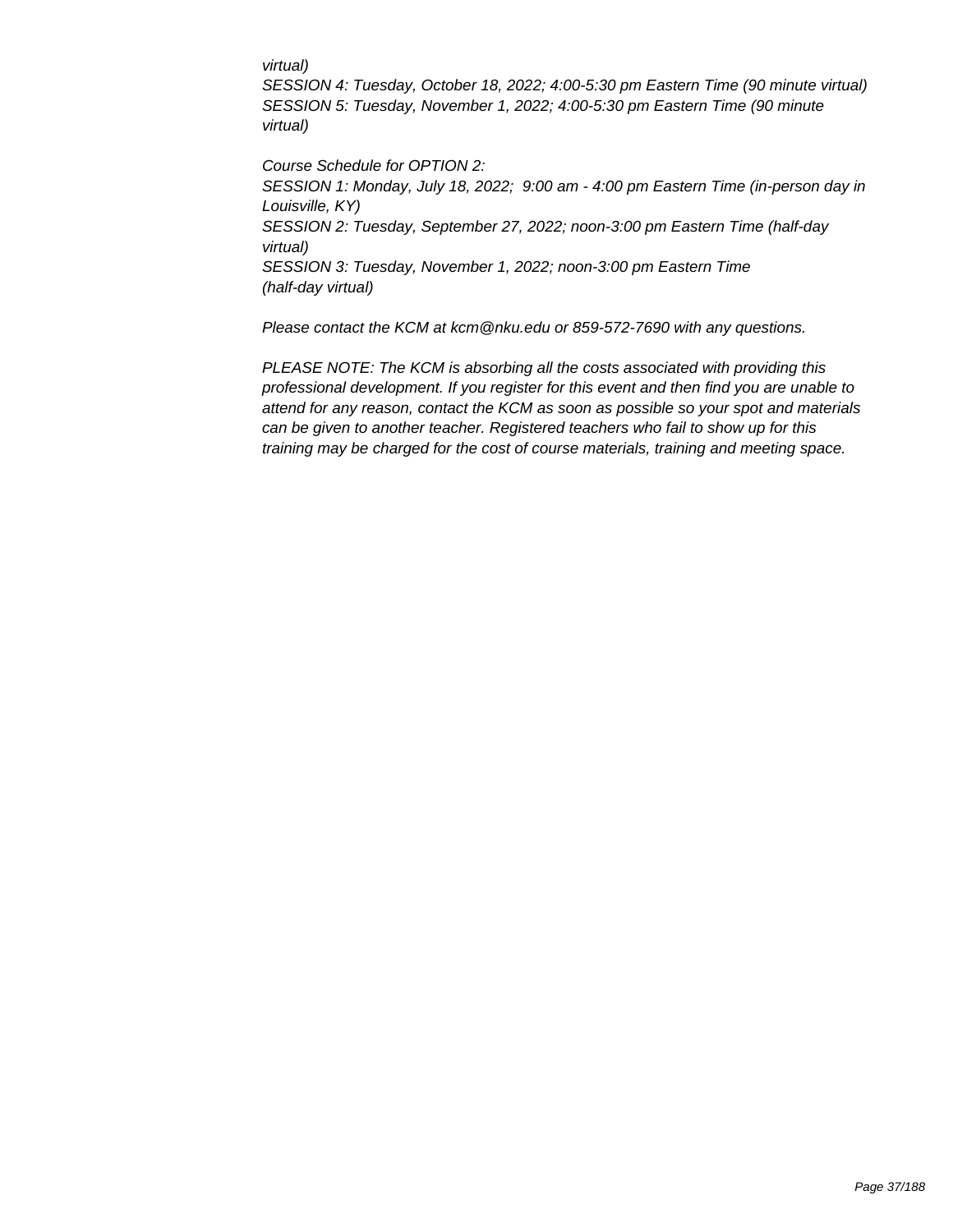September 14, 2022 **Comprehensive Course for Primary K-2: PART 1 - HYBRID, Lexington, KY - Julie Adams (2022-23) 4 virtual half-day sessions via ZOOM; 2 in-person sessions in Lexington, KY**  virtual sessions in Sept = noon-3pm EST; in-person on 10/19 & 11/16 = 9am-4pm ES Kentucky Center for Mathematics , 859-572-7690 kcm@nku.edu Comprehensive Course for Primary Grades K-2: PART 1

Course Description:

 This 6-session professional learning opportunity is designed for classroom, special education, and mathematics intervention teachers of students in Grades K-2. Participants will engage in varied instructional strategies, and will acquire tools to assess, support, and advance students' mathematical reasoning and knowledge. Aligned to research-based teaching practices and Kentucky Academic Standards, topics will include counting and cardinality, number and operations in base ten, conceptual place value, and math/literature connections.

 Participants will receive books, activities and instructional materials, along with assessment strategies to identify and target student needs and misconceptions in early numeracy.

PART 1 Big Ideas = Mathematical Fluency & Number Sense and Computational Fluency to 100

Cost: \$400 per participant

Duration: 6 sessions (4 half-day virtual sessions plus 2 in-person days)

Location:

 The 4 half-day virtual sessions will meet online via ZOOM meetings. The 2 full-day in-person sessions will meet in Lexington, KY

PLEASE NOTE: The virtual sessions are not recorded to be watched at any other time. They are live and interactive virtual sessions that participates should be fully engaged in as scheduled below.

SESSION SCHEDULE FOR THIS LEXINGTON, KY COHORT:

Session 1: Tuesday, September 13, 2022; noon-3:00pm Eastern Time. (VIRTUAL) Session 2: Wednesday, September 14, 2022; noon-3:00pm Eastern Time. (VIRTUAL) Session 3: Tuesday, September 27, 2022; noon-3:00pm Eastern Time. (VIRTUAL) Session 4: Wednesday, September 28, 2022: noon-3:00pm Eastern Time. (VIRTUAL) Session 5: Wednesday, October 19, 2022, 9:00 am - 4:00 pm Eastern Time (IN PERSON) Session 6: Wednesday, November 16, 2022, 9:00 am - 4:00 pm Eastern Time (IN PERSON)

Registration for this cohort closes at midnight on Tuesday, August 16, 2022.

Please note: The \$400 registration fee for this course is non-refundable once materials have been ordered. Should a registered participant find they are no longer able to attend this event, they should find a teacher from their school or district to take their place and notify the KCM at kcm@nku.edu or 859-572-7690.

In 2023, The KCM is offering Part 2 of this Comprehensive Course for Primary Grades K-2 training. Participants wishing to attend Part 2 must have completed this Part 1 training in 2022. The BIG IDEAS covered in Part 2 will be Measurement, Time & Money, Page 38/188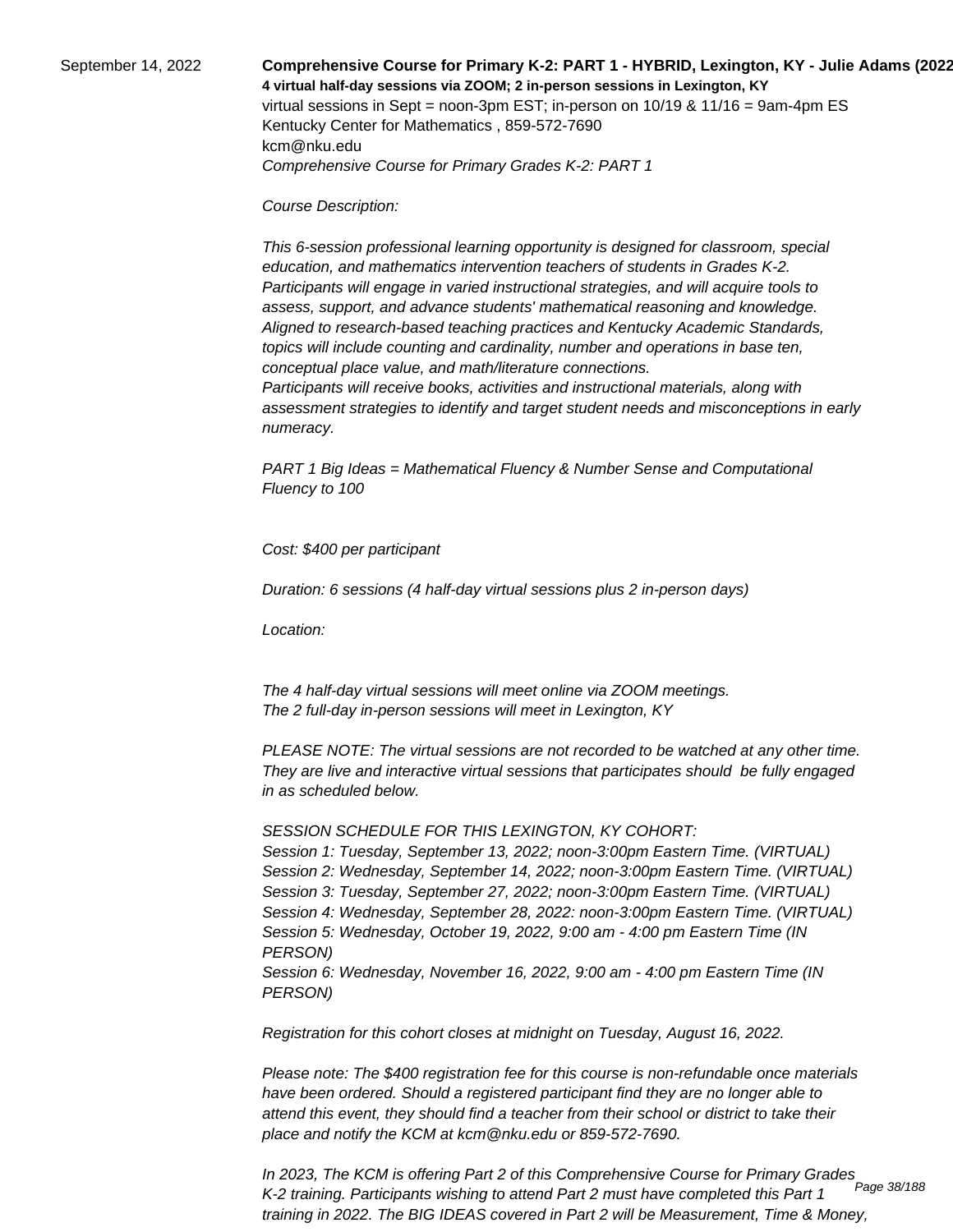Algebraic Reasoning & Problem Solving, and Math Fact Fluency. Please visit our website to register for Comprehensive Course for Primary Grades K-2 PART 2.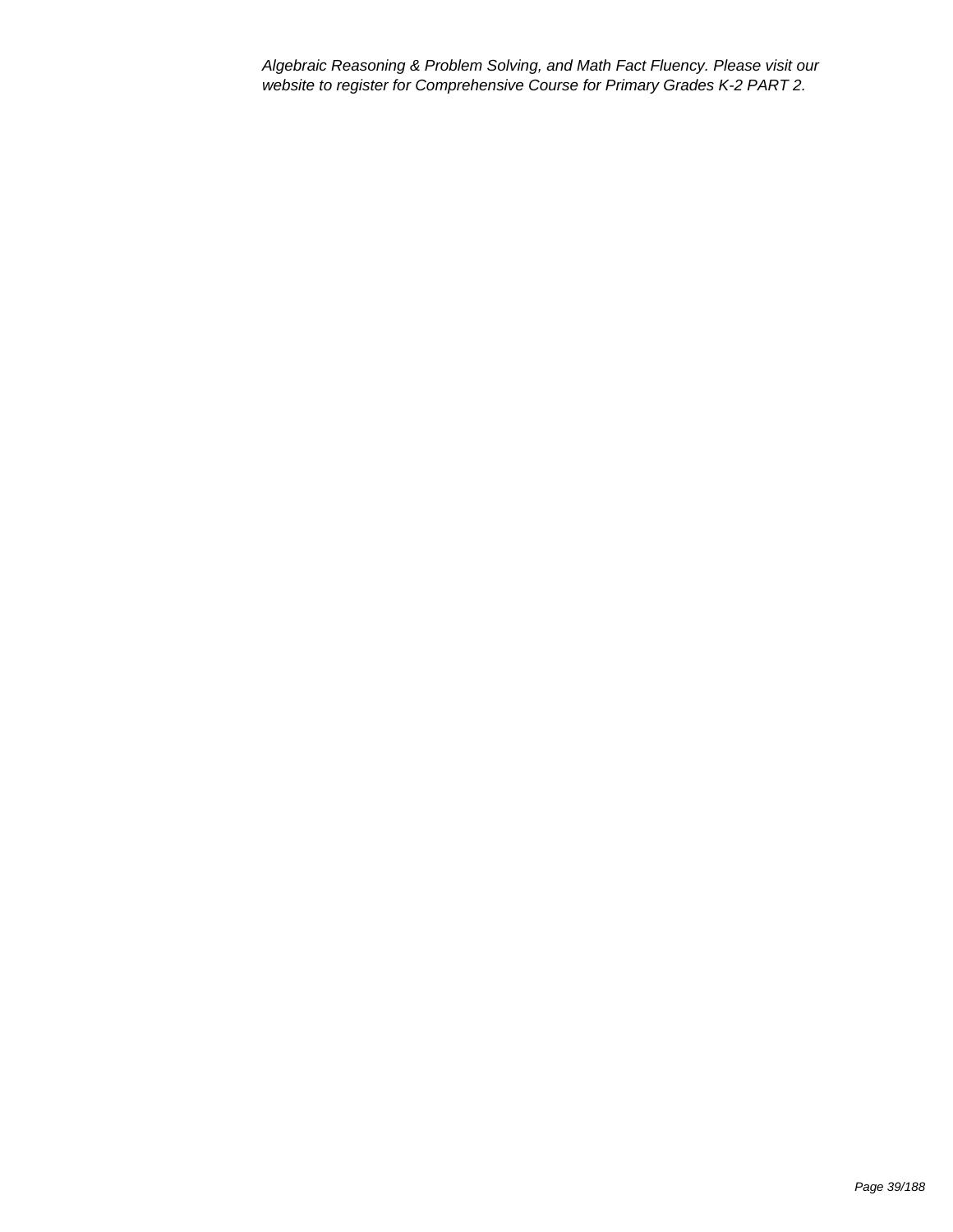September 14, 2022 **Explorations in Number Talks & Routines Grades 4 & 5 - HYBRID, Berea, KY - Cindy Aossey (**23) **4 half-day virtual sessions meet via ZOOM; 2 in-person days meets in Berea, KY IN-PERSON = Historic Boone Tavern Hotel Berea, KY 40403** 09:00 AM - 04:00 PM EST Kentucky Center for Mathematics , 859-572-7690 kcm@nku.edu Explorations in Number Talks & Routines Grades 4 & 5 - HYBRID, Berea, KY - Cindy Aossey (2022-23) Course Description:

> This course provides an opportunity for classroom teachers of students in Grades 4 and 5 to learn strategies and acquire tools to advance students' mathematical reasoning.

 Aligned to research-based teaching practices and the Kentucky Academic Standards for Mathematics, topics will include addition, subtraction, multiplication, division and place value (NBT and OA standards); the use of instructional routines including number talks; and the use of manipulatives, visual models and number lines. Participants will receive books, activities and instructional materials including a classroom number line.

 Participants are expected to attend all 6 Sessions of the course.

#### Cost: \$300 per participant

Duration: 6 Sessions (2 in-person days & 4 half-day virtual sessions) Location: Berea is in Madison County in Central Kentucky which is on Eastern Time The 2 in-person days will meet at the Historic Boone Tavern Hotel, 100 S Main St North, Berea, KY 40403

The 4 half-day virtual sessions will meet online via live ZOOM meetings.

#### COURSE SCHEDULE:

Session 1: Thursday, July 7, 2022; 9:00am-4:00pm (in-person day in Berea, KY) Session 2: Friday, July 8, 2022; 9:00am-4:00pm (in-person day in Berea, KY) Sessions 3 & 4: Wednesday, September 14, 2022; 9:00-noon & 1:00-4:00pm Eastern Time (2 half-day virtual sessions on one day)

Sessions 5 & 6: Wednesday, September 28, 2022; 9:00-noon & 1:00-4:00pm Eastern Time (2 half-day virtual sessions on one day)

\*The virtual sessions are live and interactive ZOOM meetings. They are NOT recorded sessions to be watched at any other time. Participants must be able to meet virtually and in-person per the course schedule above.

Registration close date is Thursday, June 30, 2022.

Please contact the KCM at 859-572-7690 or kcm@nku.edu with any questions.

Registration fee is non-refundable once materials are ordered. Should you register and then be unable to attend, contact the KCM. If materials have already been ordered, your school or district should send a different teacher in your place.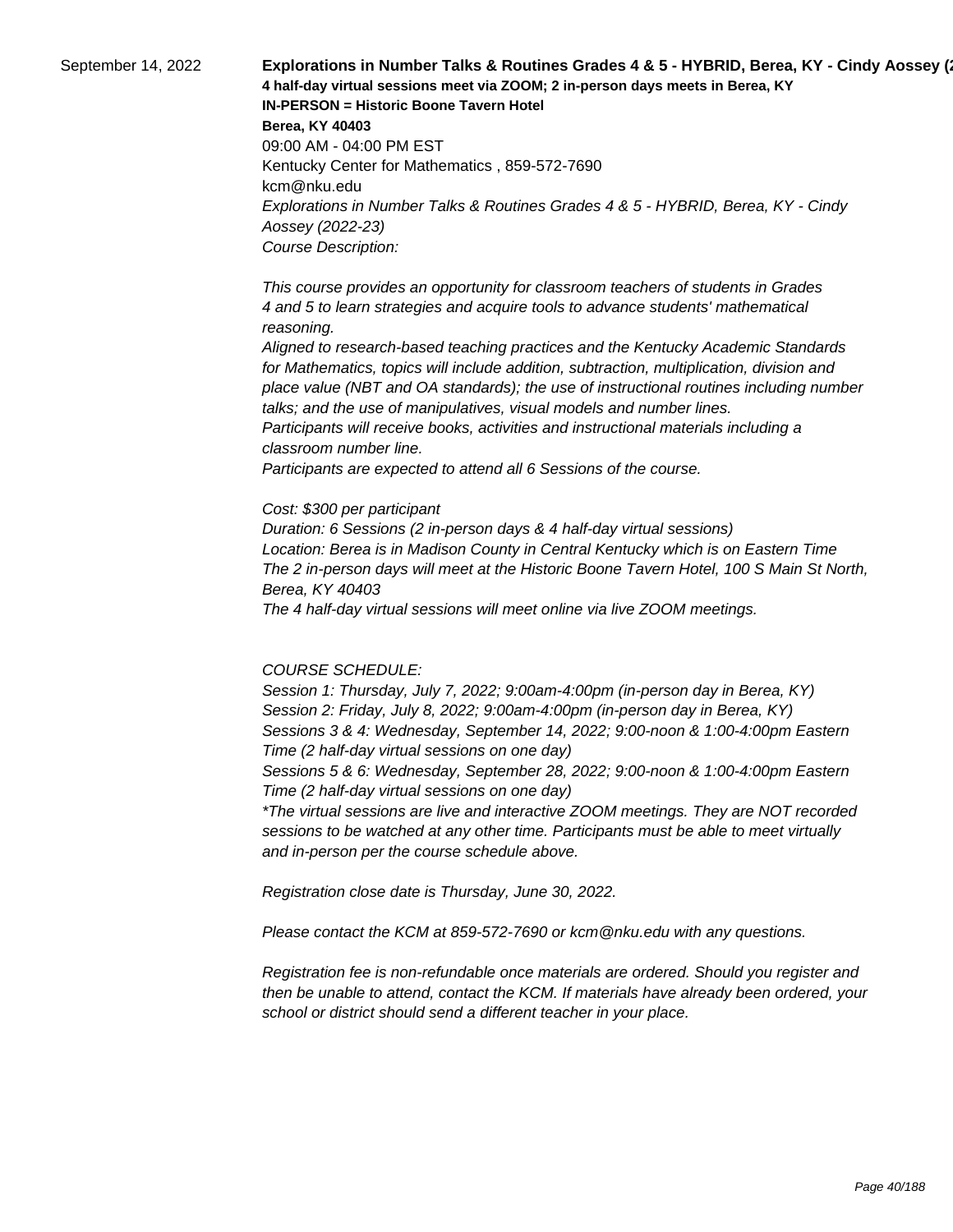# September 15, 2022 **AVMR 1 - VIRTUAL - Lisa Riggs (2022-23)**

**Virtual sessions meet online via ZOOM** 

04:30 PM - 06:30 PM EST Kentucky Center for Mathematics , 859-572-7690 kcm@nku.edu AVMR 1 (2022-23) Course Description:

This course is built around Add+Vantage Math Recovery™ and is designed for elementary grades teachers to learn and practice assessments and teaching strategies for advancing students' foundational knowledge of whole number topics such as number words and numerals, structuring numbers, addition and subtraction, and topics that affect the development of future mathematical understanding. The topics and domains covered often appear later on as holes in understanding for older struggling students.

This course is for Elementary Teachers/Coaches who teach in the state of Kentucky only.

Cost: \$500 per participant Duration: 8 two-hour virtual sessions via ZOOM Session Dates: \*All 8 virtual sessions meet on THURSDAYS from 4:30-6:30 pm Eastern Time. These online sessions are live and interactive; they are not recordings that can be watched at any other time. Only register for this training if you can participate on Thursdays as scheduled below. Session 1: August 4, 2022; 4:30-6:30pm Eastern Time/3:30-5:30pm Central Time (two-hour session) Session 2: August 11, 2022; 4:30-6:30pm Eastern Time/3:30-5:30pm Central Time (two-hour session) Session 3: August 18, 2022; 4:30-6:30pm Eastern Time/3:30-5:30pm Central Time (two-hour session) Session 4: August 25, 2022; 4:30-6:30pm Eastern Time/3:30-5:30pm Central Time (two-hour session)

Session 5: September 1, 2022; 4:30-6:30pm Eastern Time/3:30-5:30pm Central Time (two-hour session)

Session 6: September. 8, 2022; 4:30-6:30pm Eastern Time/3:30-5:30pm Central Time (two-hour session)

Session 7: September 15, 2022; 4:30-6:30pm Eastern Time/3:30-5:30pm Central Time (two-hour session)

Session 8: September 22, 2022; 4:30-6:30pm Eastern Time/3:30-5:30pm Central Time (two-hour session)

Registration close date is June 16, 2022. The KCM needs a minimum of 7 weeks to order and receive the AVMR1 kits from Math Recovery needed for this course.

The Kentucky Center for Mathematics is offering AVMR 2 which begins on January 5, 2023. Registration is also open for that AVMR 2 training.

Please contact the KCM at 859-572-7690 or kcm@nku.edu with any questions.

The registrations fee is nonrefundable once the AVMR1 kit is ordered.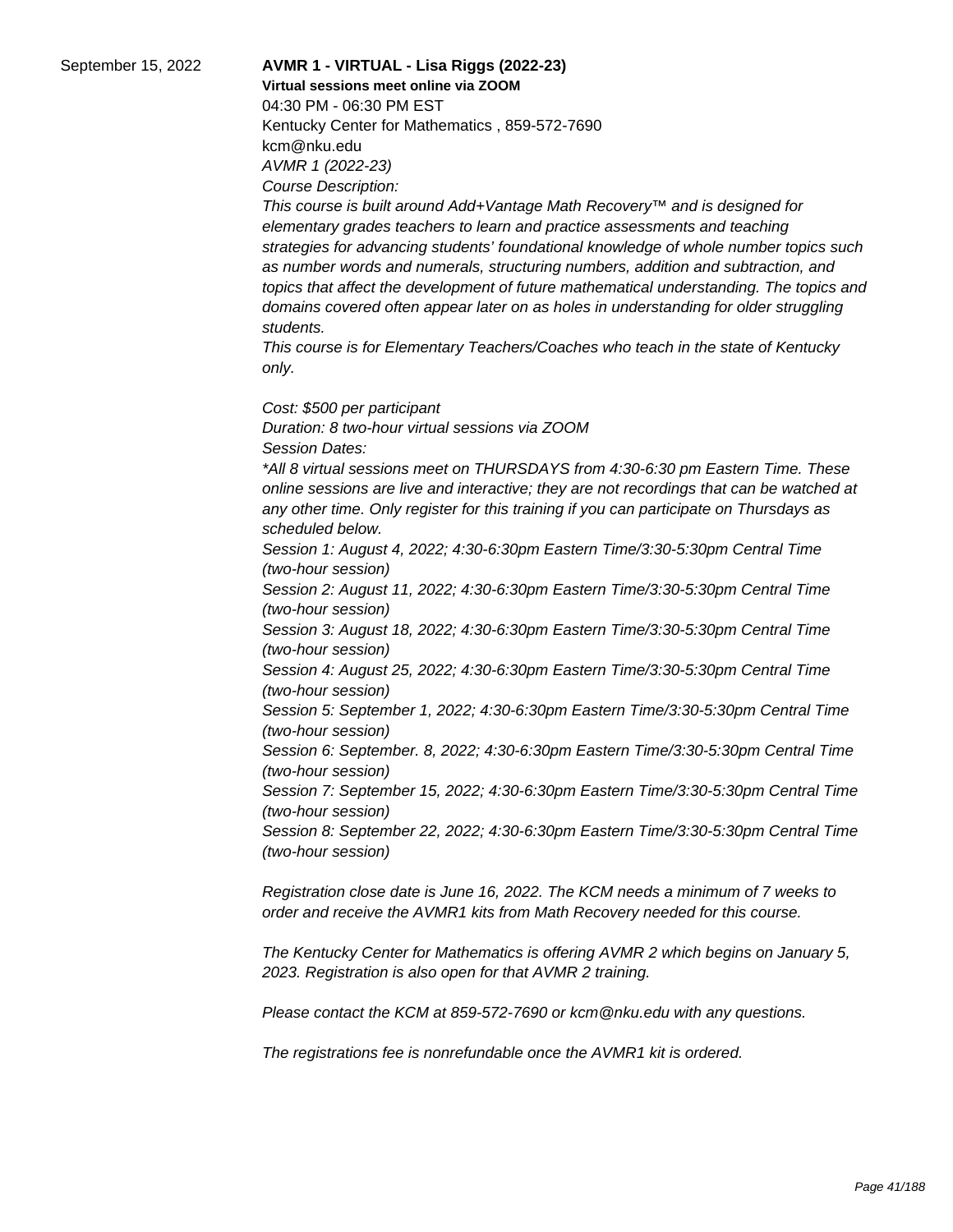## September 16, 2022 **Foundations for Early Childhood Mathematics: In-Person, Lexington, KY - Julie Adams (2022-TBD in Lexington, KY**

08:30 AM - 11:30 AM EST Kentucky Center for Mathematics, 859-572-7690 kcm@nku.eedu Foundations for Early Childhood Mathematics (Lexington) COURSE DESCRIPTION:

This Foundations for Early Childhood Mathematics professional development course is for Preschool and Kindergarten teachers who teach in the state of Kentucky only. It features content developed by the Erikson Institute, leaders in early childhood education. This professional learning highlights the "Big Ideas" in early mathematics which include sets, number sense, counting, number operations, pattern, measurement and shape. Participants will learn how to spark children's mathematical learning through developmentally appropriate exploration, discussion and activity using high-impact, evidence-based strategies and children's literature which support the teaching and learning of early mathematics.

# \*\*THIS COURSE MEETS IN PERSON ON FRIDAYS FROM 8:30 - 11: 30 AM EASTERN TIME IN LEXINGTON, KY\*\*

Upon registering, participants are expected to attend and actively participate in all eight half-day in-person sessions. Please do not register for this training if you are unable to attend in-person on Fridays from 8:30 -11:30 am Eastern Time on the dates listed below. Your school must provide substitutes for your classroom if necessary.

SCHEDULE: Fridays, 8:30 - 11: 30 AM Eastern Time IN-PERSON in Lexington, KY

Session 1: September 16, 2022 Session 2: October 28, 2022 Session 3: November 18, 2022 Session 4: December 16, 2022 Session 5: January 20, 2023 Session 6: February 17, 2023 Session 7: March 17, 2023 Session 8: April 21, 2023

COST: FREE (For Kentucky Preschool and Kindergarten teachers only)

Registration deadline is August 19, 2022.

Should you register for this training and then find you are unable to attend for any reason, you must contact the KCM at kcm@nku.edu or 859-572-7690 so your spot can be offered to another Kentucky teacher. No shows may be charged for the cost of the materials, training and meeting space.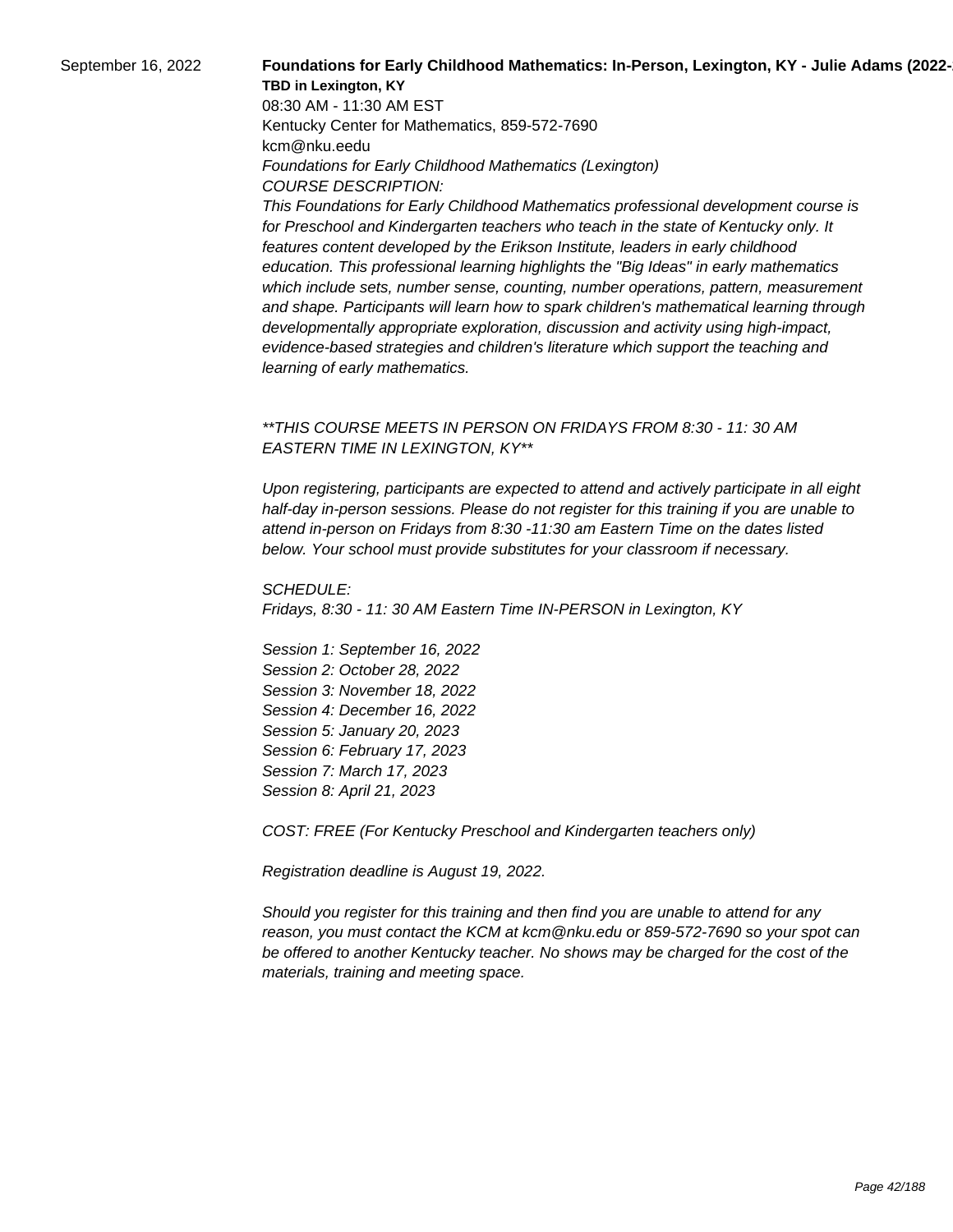September 16, 2022 **AVMR PLUS: PART 1 (Virtual AVMR1 with bonus in-person day) -Lexington - Cindy Aossey (2022-23) Virtual Sessions meet online via ZOOM; in-person day meets in Lexington, KY In Person = Hilton Downtown Lexington Lexington , KY 40507**

> Sessions 1&2, 3&4 and 5&6=9am-3:30 pm; Sessions 7&8=12-2 pm; Session 9=9am-4pm E Kentucky Center for Mathematics , 859-572-7690 kcm@nku.edu AVMR PLUS?: PART 1 Course Description:

 Participants in KCM's AVMR PLUS: PART 1 will complete Add+Vantage Math Recovery (AVMR™) Course 1 by attending 8 virtual two-hour sessions. In addition, participants will attend a bonus KCM-designed in-person day where they will receive additional materials and instructional resources.

 This course is designed for elementary grades teachers and interventionists. Participants will learn and practice assessments and teaching strategies for advancing students' foundational number knowledge. Topics covered include identifying numerals, counting, addition, and subtraction.

 AVMR PLUS: PART 1 is the first part of the KCM course formally called KNPI (Kentucky Numeracy Project Intensive) Course.

 After AVMR PLUS: PART 1, participants can choose to continue their learning with AVMR PLUS: PART 2 which includes Add+Vantage Math Recovery (AVMR™) Courses 2 and another bonus KCM-designed in-person day. Topics covered in AVMR PLUS: Part 2 include place value, multi-digit addition & subtraction, and multiplication & division. Participants must register for AVMR PLUS: PART 2 separately.

COST OF AVMR PLUS: PART 1: \$500 per participant

DURATION: 8 virtual sessions plus one bonus in-person day in Lexington, KY PLEASE NOTE: Approximately one hour of asynchronous work will be assigned for each two-hour virtual session. On days where the schedule consists of 2 two-hour virtual sessions, participants will have a 2.5-hour break between sessions to allow time for lunch and one hour of independent work.

SCHEDULE FOR AVMR PLUS: PART 1:

Sessions 1 & 2: Friday, July 15, 2022; 9:00am-3:30pm Eastern Time (2 two-hour VIRTUAL sessions w/lunch break) Sessions 3 & 4: Friday, July 22, 2022; 9:00am-3:30pm Eastern Time (2 two-hour VIRTUAL sessions w/lunch break) Sessions 5 & 6: Friday, July 29, 2022; 9:00am-3:30 Eastern Time (2 two-hour VIRTUAL sessions w/lunch break) Session 7: Friday, September 9, 2022; noon-2:00pm Eastern Time (single two-hour VIRTUAL session) Session 8: Friday, September 16, 2022; noon-2:00pm Eastern Time (single two-hour VIRTUAL session) Session 9: Friday October 21, 2022; 9:00am– 4:00pm (bonus in-person day w/lunch break in Lexington)

\*Registration cutoff date is May 27, 2022. The KCM needs a minimum of 7 weeks to order and receive the AVMR1 kits from Math Recovery needed for this course.

Registration fee is non-refundable once the AVMR kits are ordered.

The Kentucky Center for Mathematics' AVMR PLUS: PART 2 begins November 2, 2022, and is currently open for registrations. Participants must register for AVMR PLUS: PART 2 separately and must complete AVMR PLUS: PART 1 or have completed Add+Vantage Math Recovery (AVMR™) Course 1 in order to attend AVMR PLUS: Page 43/188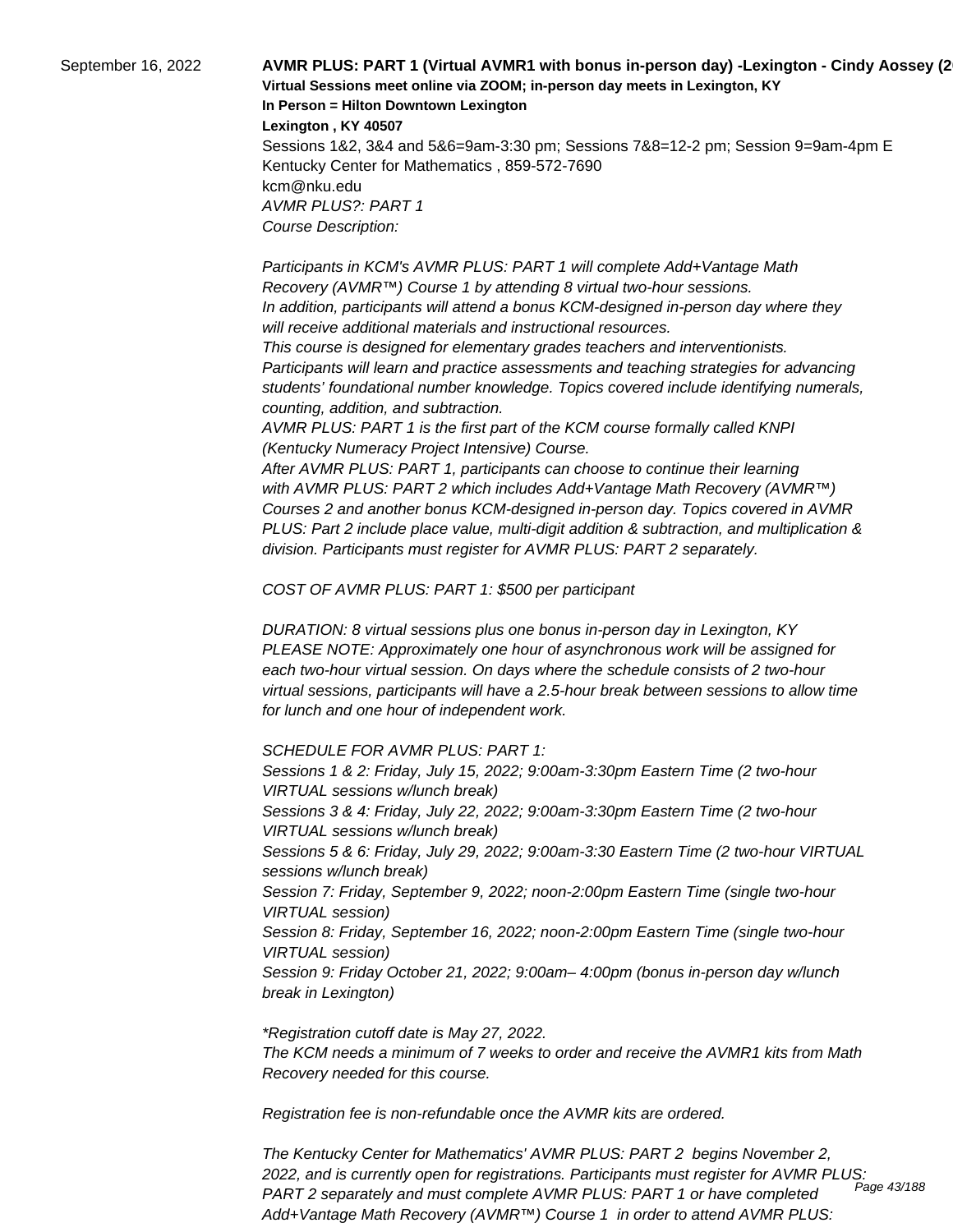PART 2.

Please contact the KCM at kcm@nku.edu or 859-572-7690 with any questions.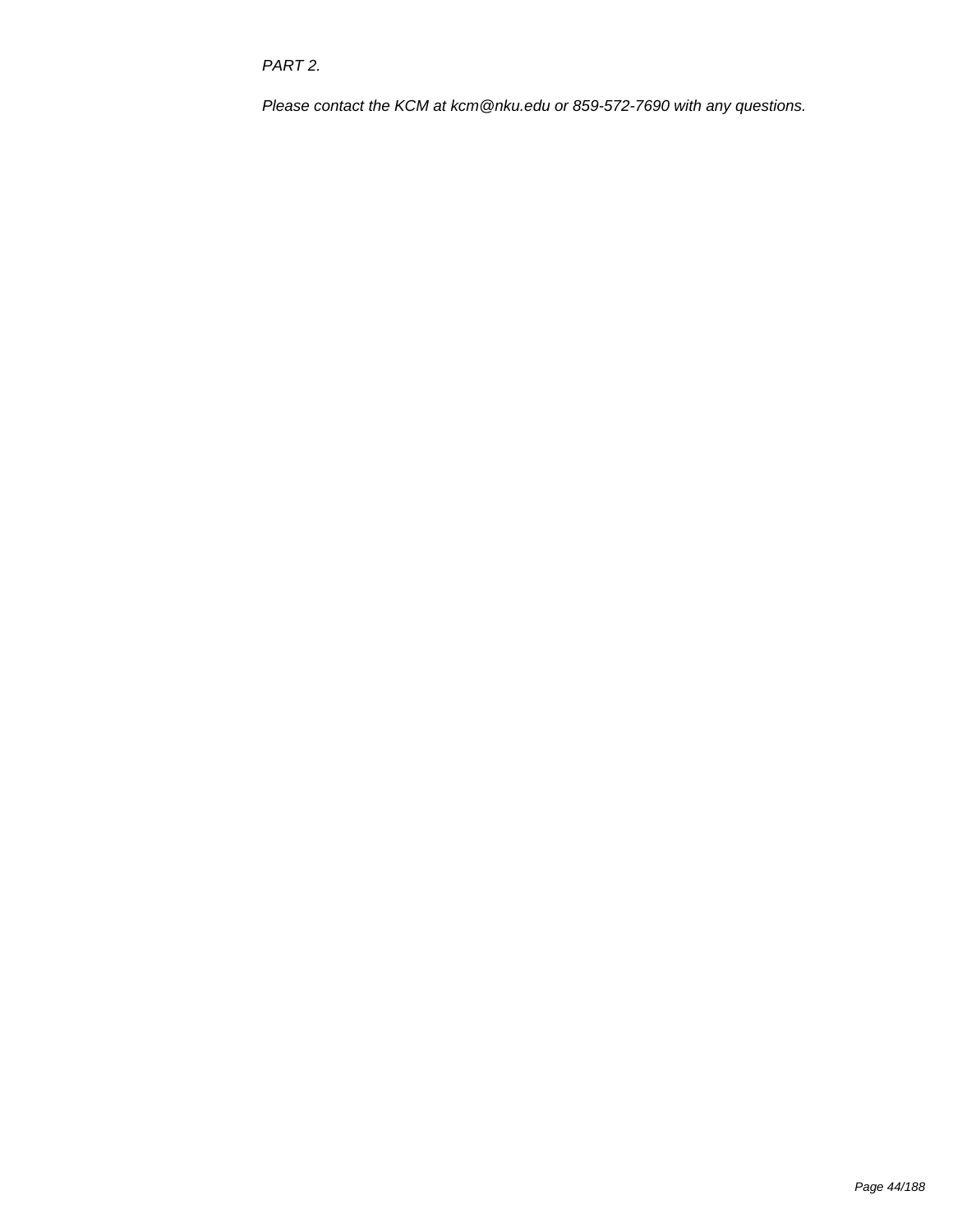September 20, 2022 **Building Numeracy with Middle Grades Students (5-8): HYBRID, Louisville, KY - Dee Crescitel 2 in-person days in Louisville, KY; 8 virtual sessions online via ZOOM In-person = University of Louisville Conference Center, ShelbyHurst Campus, Founders Union Building: Room 15 Louisville , KY 40222** in-person days on June 21 &  $22 = 9$ am-4pm EST; 8 virtual sessions = noon-3pm EST Kentucky Center for Mathematics , 859-572-7690 kcm@nku.edu

THIS COURSE IS FULL. Please click here to be added to the WAIT LIST for this KCM Course.

Building Numeracy with Middle Grades Students (5-8): HYBRID, Louisville, KY - Dee Crescitelli (2022-23)

Course Description:

PLEASE NOTE: This KCM professional learning event is available only to educators in Kentucky. This course is designed for 5th, 6th, 7th or 8th grade math teachers, but other Kentucky educators who believe this training would be helpful in their work are welcome to register and participate as well.

 We know that students develop their mathematical reasoning skills over time and at different rates - and that the past year has created instructional gaps due to the time available for math instruction in different pandemic teaching situations.

 This year-long, in-depth course provides teachers with information and materials to enable them to strengthen mathematics instruction by building from students' current funds of knowledge.

 Participants will learn teaching strategies for helping students develop the more sophisticated reasoning needed for middle grades mathematics with the goal of improving student access to grade-level content.

 Each participant will receive two sets of the "24 Game: Fractions/Decimals" card game

 Each participant will also receive 4 books:

 Figuring out Fluency in Mathematics Teaching and Learning Elementary and Middle School Mathematics Teaching Developmentally, 10th edition Building Powerful Numeracy for Middle School & High School Students Lessons and Activities for Building Powerful Numeracy

COST: FREE (\*This course is open to Kentucky educators only) \*Participants must be registered to attend and are expected to fully participate in both the in-person days and all 8 virtual sessions as scheduled below. The virtual sessions are live and interactive sessions that meet online via ZOOM. They are not recordings to be watched at any other time. All 8 half-day virtual sessions meet on Tuesday afternoons during the school year. Please confirm you can participate in this course on Tuesday afternoons before registering.

Duration: 10 Sessions (2 in-person days and 8 half-day virtual sessions)

Location:

2 IN-PERSON DAYS in Louisville, KY at the University of Louisville Conference Center, ShelbyHurst Campus, Founders Union Building 8 VIRTUAL half-day sessions online via ZOOM

2022-23 BUILDING NUMERACY SCHEDULE: SESSION 1: Tuesday, June 21, 2022; 9:00 am - 4:00 pm Eastern Time (in-person day in Louisville) SESSION 2: Wednesday, June 22, 2022; 9:00 am - 4:00 pm Eastern Time (in-person <sup>Page 45/188</sup> day in Louisville)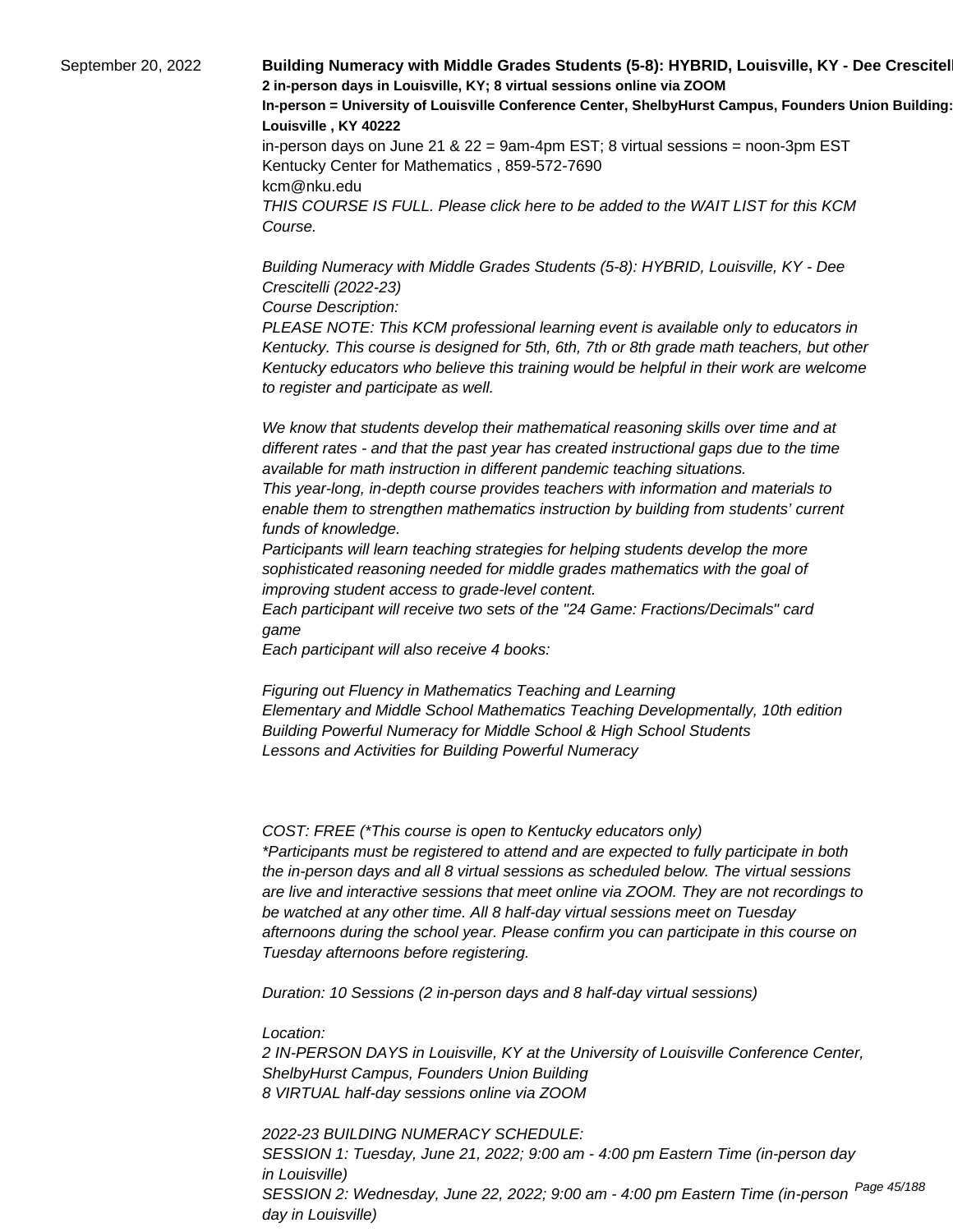SESSION 3: Tuesday, August 23, 2022; noon-3:00pm Eastern Time (half-day virtual) SESSION 4: Tuesday, September 20, 2022; noon-3:00pm Eastern Time (half-day virtual) SESSION 5: Tuesday, October 25, 2022; noon-3:00pm Eastern Time (half-day virtual) SESSION 6: Tuesday, November 15, 2022; noon-3:00pm Eastern Time (half-day virtual) SESSION 7: Tuesday, December 13, 2022; noon-3:00pm Eastern Time (half-day virtual) SESSION 8: Tuesday, January 24, 2023; noon-3:00pm Eastern Time (half-day virtual) SESSION 9: Tuesday, February 21, 2023; noon-3:00pm Eastern Time (half-day virtual) SESSION 10: Tuesday, March 14, 2023; noon-3:00pm Eastern Time (half-day virtual)

Please contact the KCM at kcm@nku.edu or 859-572-7690 with any questions.

Please note: The KCM is absorbing all the costs associated with providing this professional development. If you register for this event and then find you are unable to attend for any reason, contact the KCM as soon as possible so your spot and materials can be given to another teacher. Registered teachers who fail to show up for this training may be charged for the cost of course materials, training and meeting space.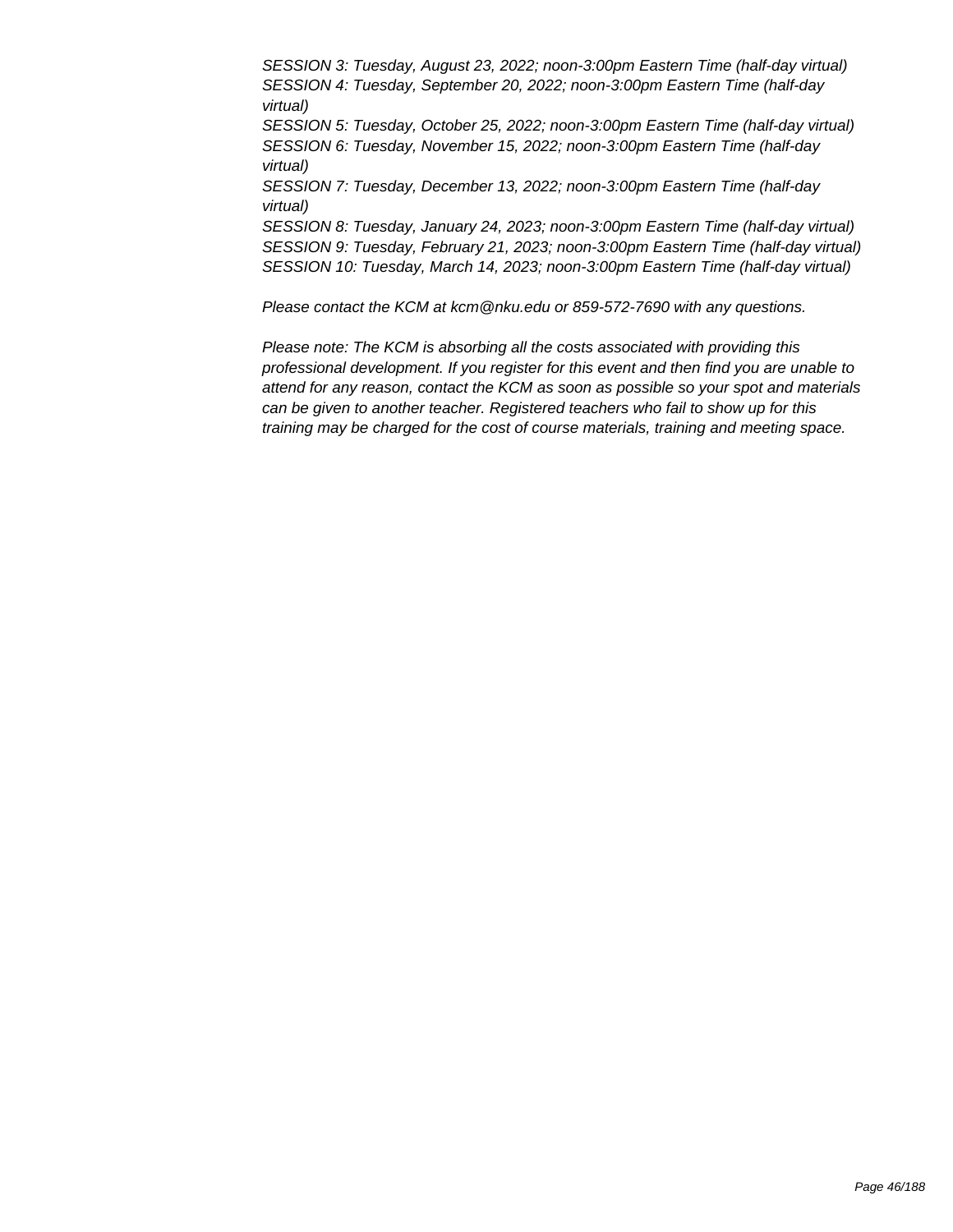September 20, 2022 **Comprehensive Course for Primary K-2: PART 1 - HYBRID, Hopkinsville, KY - Bonny Riedell (**20 **4 virtual half-day sessions via ZOOM; 2 in-person sessions in Hopkinsville, KY IN-PERSON = The Bruce Convention Center Hopkinsville, KY 42240** virtual sessions in Sept & Oct = noon-3pm CST; in-person on  $11/15$  &  $12/6$  = 9am-4 Kentucky Center for Mathematics , 859-572-7690 kcm@nku.edu Comprehensive Course for Primary Grades K-2: PART 1

#### Course Description:

 This 6-session professional learning opportunity is designed for classroom, special education, and mathematics intervention teachers of students in Grades K-2. Participants will engage in varied instructional strategies, and will acquire tools to assess, support, and advance students' mathematical reasoning and knowledge. Aligned to research-based teaching practices and Kentucky Academic Standards, topics will include counting and cardinality, number and operations in base ten, conceptual place value, and math/literature connections.

 Participants will receive books, activities and instructional materials, along with assessment strategies to identify and target student needs and misconceptions in early numeracy.

PART 1 Big Ideas = Mathematical Fluency & Number Sense and Computational Fluency to 100

Cost: \$400 per participant

Duration: 6 sessions (4 half-day virtual sessions plus 2 in-person days)

Location:

 The 4 half-day virtual sessions will meet online via live ZOOM meetings. The 2 full-day in-person sessions will meet at the Bruce Convention Center, 303 Conference Center Dr, Hopkinsville, KY 42240

PLEASE NOTE: The virtual sessions are not recorded to be watched at any other time. They are live and interactive virtual sessions that participates should be fully engaged in as scheduled below.

SESSION SCHEDULE FOR THIS HOPKINSVILLE, KY COHORT:

Session 1: Tuesday, September 20, 2022; noon-3:00pm Central Time. (VIRTUAL) Session 2: Wednesday, September 21, 2022; noon-3:00pm Central Time. (VIRTUAL) Session 3: Tuesday, October 25, 2022; noon-3:00pm Central Time. (VIRTUAL) Session 4: Wednesday, October 26, 2022: noon-3:00pm Central Time. (VIRTUAL) Session 5: Tuesday, November 15, 2022, 9:00 am - 4:00 pm Central Time (IN PERSON)

Session 6: Tuesday, December 6, 2022, 9:00 am - 4:00 pm Central Time (IN PERSON)

Registration for this cohort closes at midnight on Tuesday, August 23, 2022.

Please note: The \$400 registration fee for this course is non-refundable once materials have been ordered. Should a registered participant find they are no longer able to attend this event, they should find a teacher from their school or district to take their place and notify the KCM at kcm@nku.edu or 859-572-7690.

Page 47/188

In 2023, The KCM is offering Part 2 of this Comprehensive Course for Primary Grades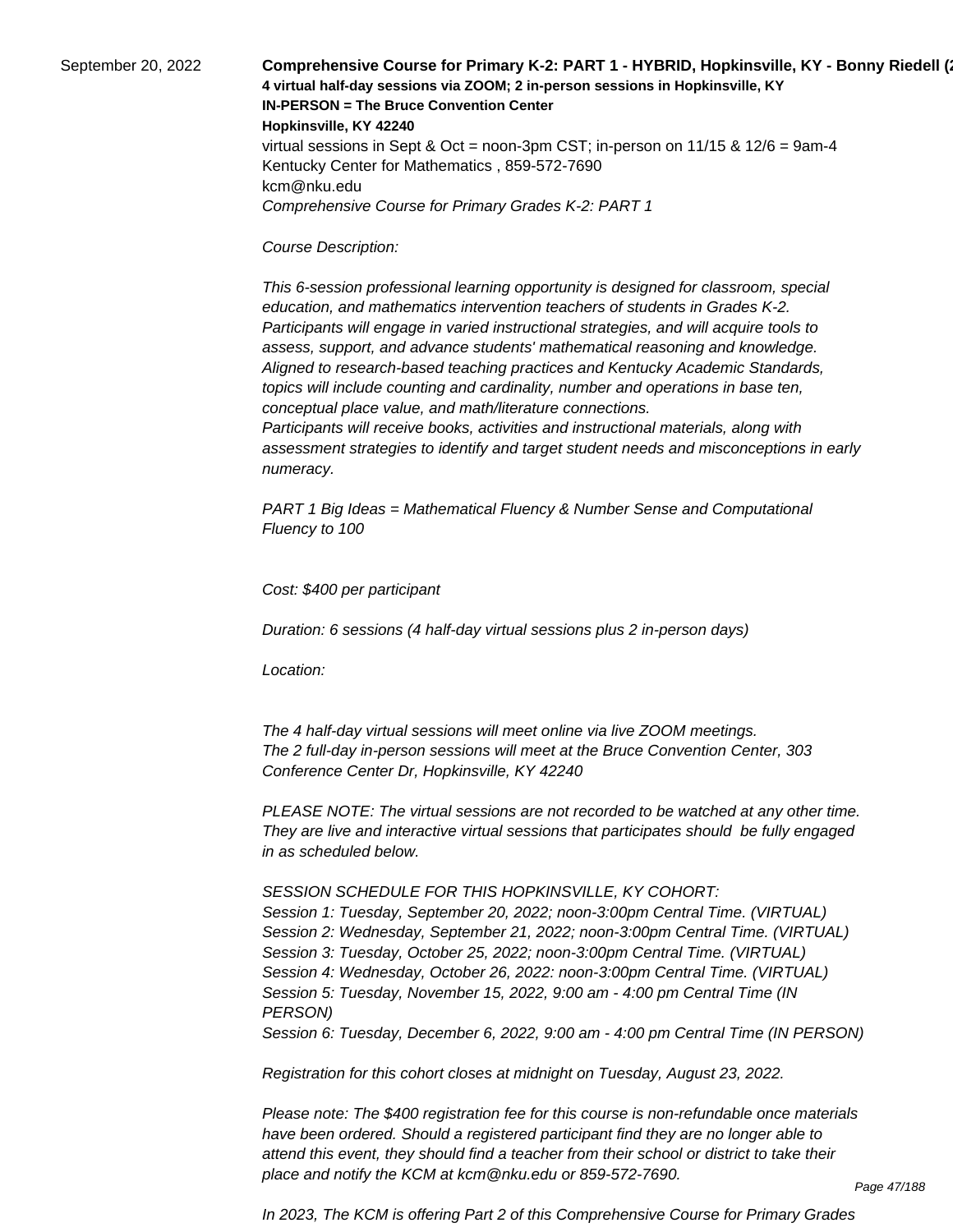K-2 training. Participants wishing to attend Part 2 must have completed this Part 1 training in 2022. The BIG IDEAS covered in Part 2 will be Measurement, Time & Money, Algebraic Reasoning & Problem Solving, and Math Fact Fluency. Please visit our website to register for Comprehensive Course for Primary Grades K-2 PART 2.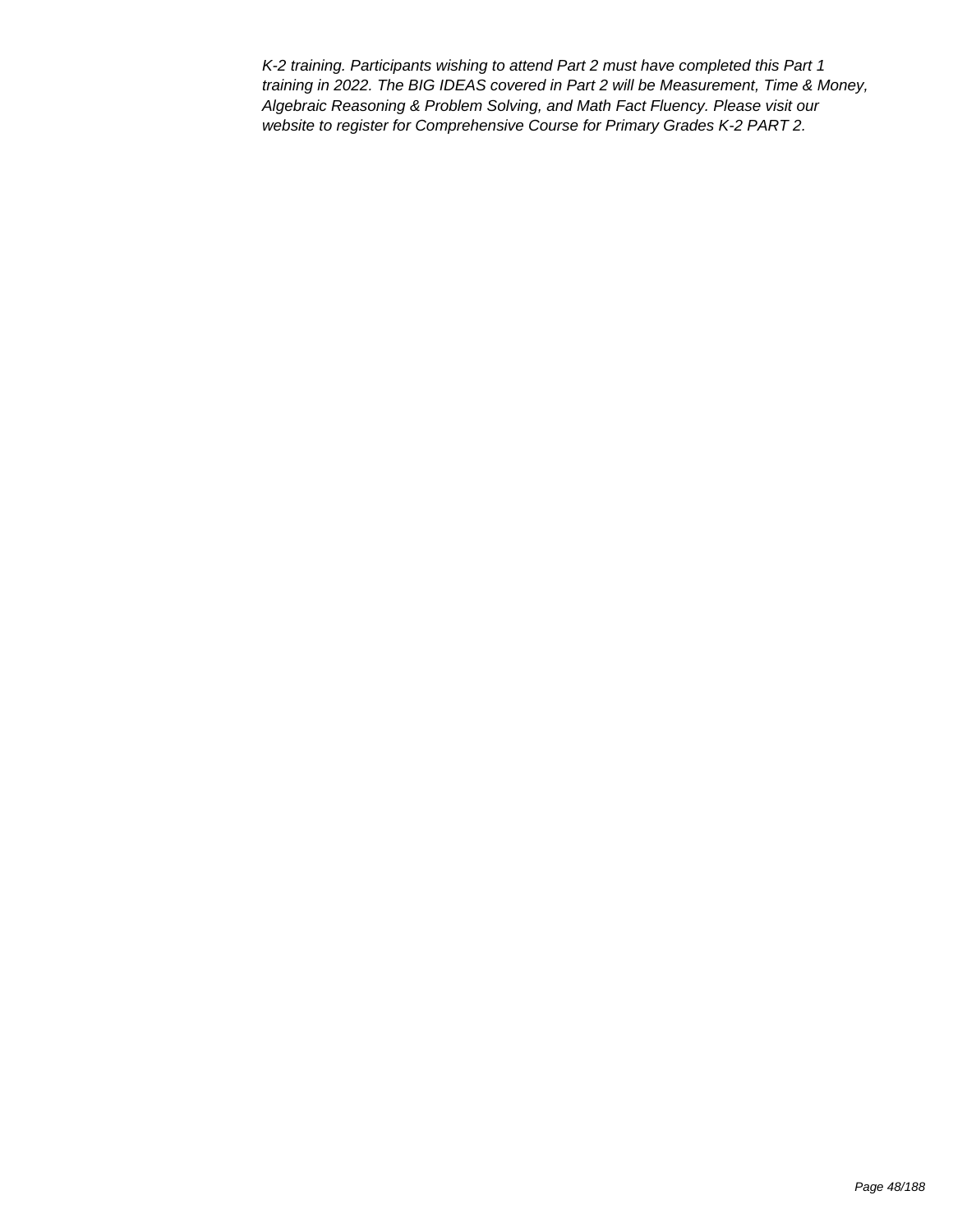# September 21, 2022 **Math Fact Fluency - HYBRID COURSE - Lexington, KY - Kelly DeLong (2022-23)**  in-person days are at the Hilton in Downtown Lexington, KY, and half-day sessions are VIRTUAL via ZO **Hilton Downtown Lexington**

**Lexington, KY 40507**

In-person on 8/25 & 9/21 = 9am-4pm EST; virtual on 7/29 & 9/28 = 1-4 pm EST Kentucky Center for Mathematics , 859-572-7690 kcm@nku.edu MATH FACT FLUENCY - HYBRID COURSE (2022-23) Course Description: This KCM professional learning event is for KENTUCKY mathematics educators only.

 Fluency in the basic facts for addition, subtraction, multiplication, and division is an essential goal for all students.

 Providing rich experiences founded in research is necessary to provide access and equity for all students.

 This course provides participants with routines, games, and assessments to lower student anxiety and increase agency.

 Participants will receive the book Math Fact Fluency by experts Jennifer Bay-Williams and Gina Kling, laminated Math Fact Fluency Games and the materials needed to play them, along with strategies they can implement right away.

Cost: \$100

Duration: 2 in-person days & 2 half-day virtual ZOOM meetings Location: In-person at the Hilton in Downtown Lexington, KY; virtual sessions meet via ZOOM

SCHEDULE:

Session 1: Friday, July 29, 2022; 1:00 pm - 4:00 pm Eastern Time (1 half-day virtual ZOOM meeting)

Session 2: Thursday, August 25, 2022; 9:00 am - 4:00 pm Eastern Time (1 in-person day)

Session 3: Wednesday, September 21, 2022; 900 am - 4:00 pm Eastern Time (1 in-person day)

Session 4: Wednesday, September 28, 2022; 1:00 pm - 4:00 pm Eastern Time (1 half-day virtual ZOOM meeting)

Before registering, please make sure that you are able to fully participate in all 4 sessions as scheduled - 2 in-person and 2 virtual.

 Registration cutoff date is July 1, 2022.

 Registration fee is non-refundable once materials have been ordered. If you register and then will be unable to attend, contact the KCM at kcm@nku.edu or 859-572-7690. The KCM sends a registration confirmation email to everyone who registers for a KCM event. This email often goes to the recipient's junk folder. If you register and do not receive a confirmation email from kcm@nku.edu, check your junk folder - and then contact the KCM. Any KCM emails found in your junk folder need to be moved to your inbox and the sender marked as safe. Thank you.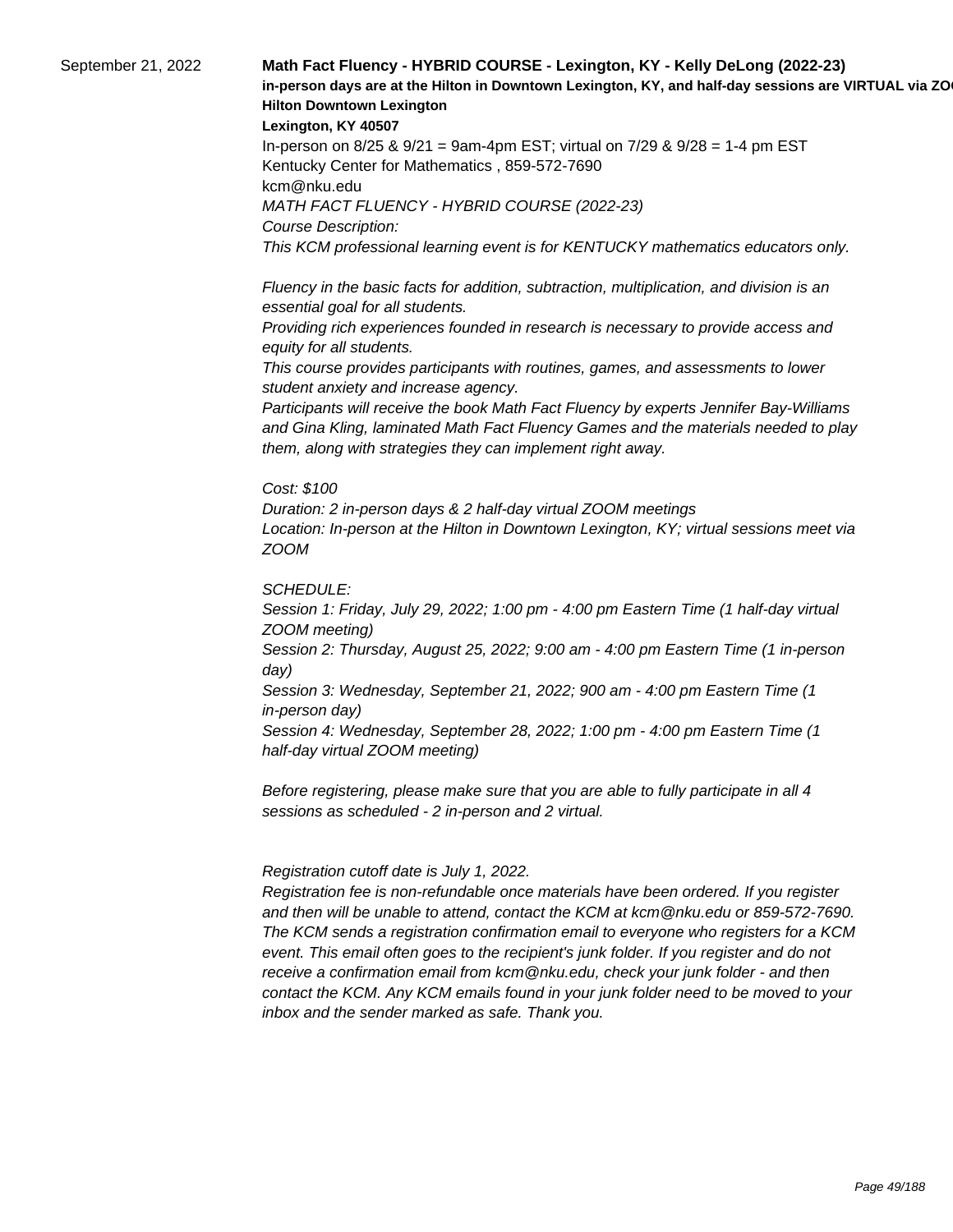September 21, 2022 **Comprehensive Course for Primary K-2: PART 1 - HYBRID, Hopkinsville, KY - Bonny Riedell (**20 **4 virtual half-day sessions via ZOOM; 2 in-person sessions in Hopkinsville, KY IN-PERSON = The Bruce Convention Center Hopkinsville, KY 42240** virtual sessions in Sept & Oct = noon-3pm CST; in-person on  $11/15$  &  $12/6$  = 9am-4 Kentucky Center for Mathematics , 859-572-7690 kcm@nku.edu Comprehensive Course for Primary Grades K-2: PART 1

#### Course Description:

 This 6-session professional learning opportunity is designed for classroom, special education, and mathematics intervention teachers of students in Grades K-2. Participants will engage in varied instructional strategies, and will acquire tools to assess, support, and advance students' mathematical reasoning and knowledge. Aligned to research-based teaching practices and Kentucky Academic Standards, topics will include counting and cardinality, number and operations in base ten, conceptual place value, and math/literature connections.

 Participants will receive books, activities and instructional materials, along with assessment strategies to identify and target student needs and misconceptions in early numeracy.

PART 1 Big Ideas = Mathematical Fluency & Number Sense and Computational Fluency to 100

Cost: \$400 per participant

Duration: 6 sessions (4 half-day virtual sessions plus 2 in-person days)

Location:

 The 4 half-day virtual sessions will meet online via live ZOOM meetings. The 2 full-day in-person sessions will meet at the Bruce Convention Center, 303 Conference Center Dr, Hopkinsville, KY 42240

PLEASE NOTE: The virtual sessions are not recorded to be watched at any other time. They are live and interactive virtual sessions that participates should be fully engaged in as scheduled below.

SESSION SCHEDULE FOR THIS HOPKINSVILLE, KY COHORT:

Session 1: Tuesday, September 20, 2022; noon-3:00pm Central Time. (VIRTUAL) Session 2: Wednesday, September 21, 2022; noon-3:00pm Central Time. (VIRTUAL) Session 3: Tuesday, October 25, 2022; noon-3:00pm Central Time. (VIRTUAL) Session 4: Wednesday, October 26, 2022: noon-3:00pm Central Time. (VIRTUAL) Session 5: Tuesday, November 15, 2022, 9:00 am - 4:00 pm Central Time (IN PERSON)

Session 6: Tuesday, December 6, 2022, 9:00 am - 4:00 pm Central Time (IN PERSON)

Registration for this cohort closes at midnight on Tuesday, August 23, 2022.

Please note: The \$400 registration fee for this course is non-refundable once materials have been ordered. Should a registered participant find they are no longer able to attend this event, they should find a teacher from their school or district to take their place and notify the KCM at kcm@nku.edu or 859-572-7690.

In 2023, The KCM is offering Part 2 of this Comprehensive Course for Primary Grades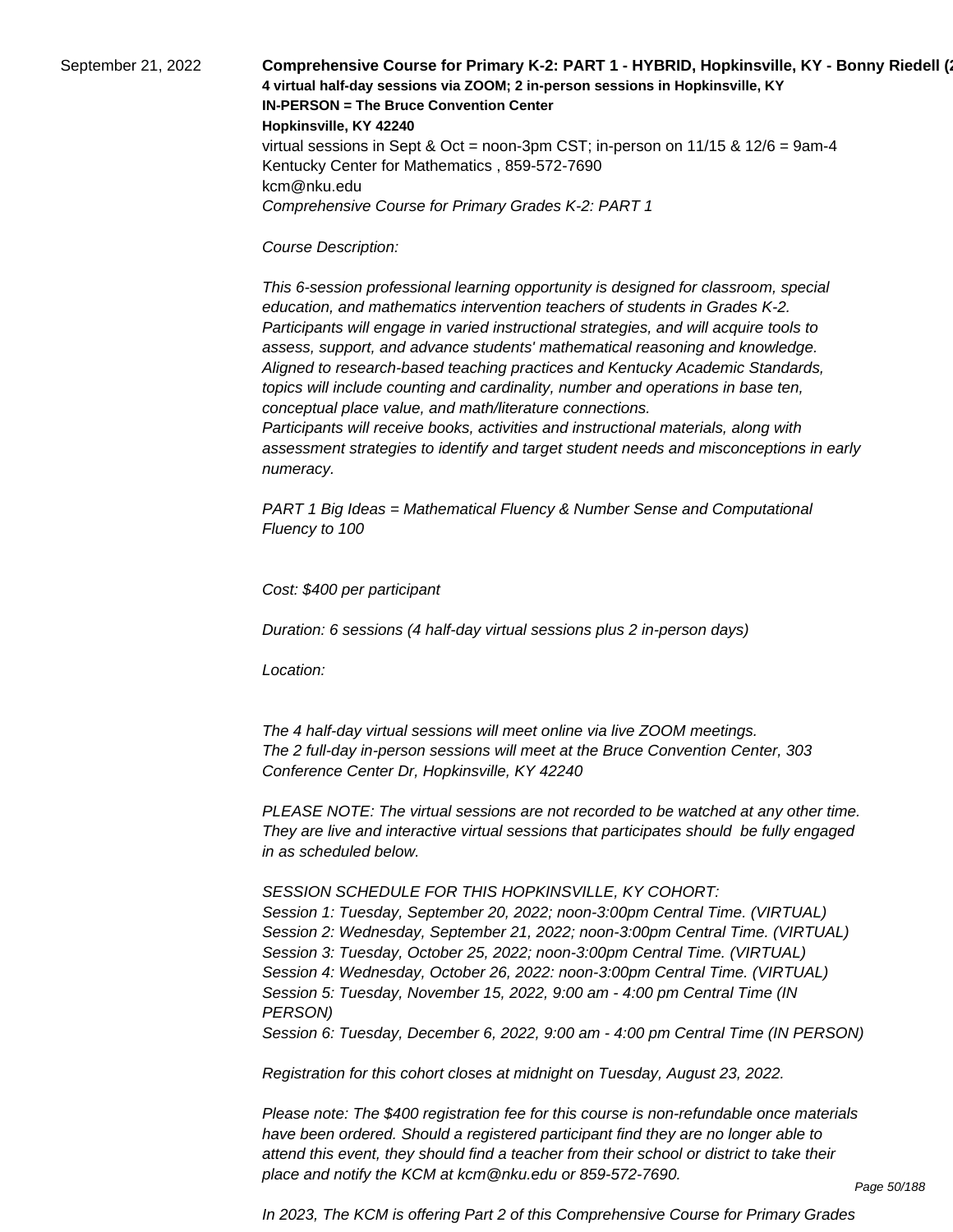K-2 training. Participants wishing to attend Part 2 must have completed this Part 1 training in 2022. The BIG IDEAS covered in Part 2 will be Measurement, Time & Money, Algebraic Reasoning & Problem Solving, and Math Fact Fluency. Please visit our website to register for Comprehensive Course for Primary Grades K-2 PART 2.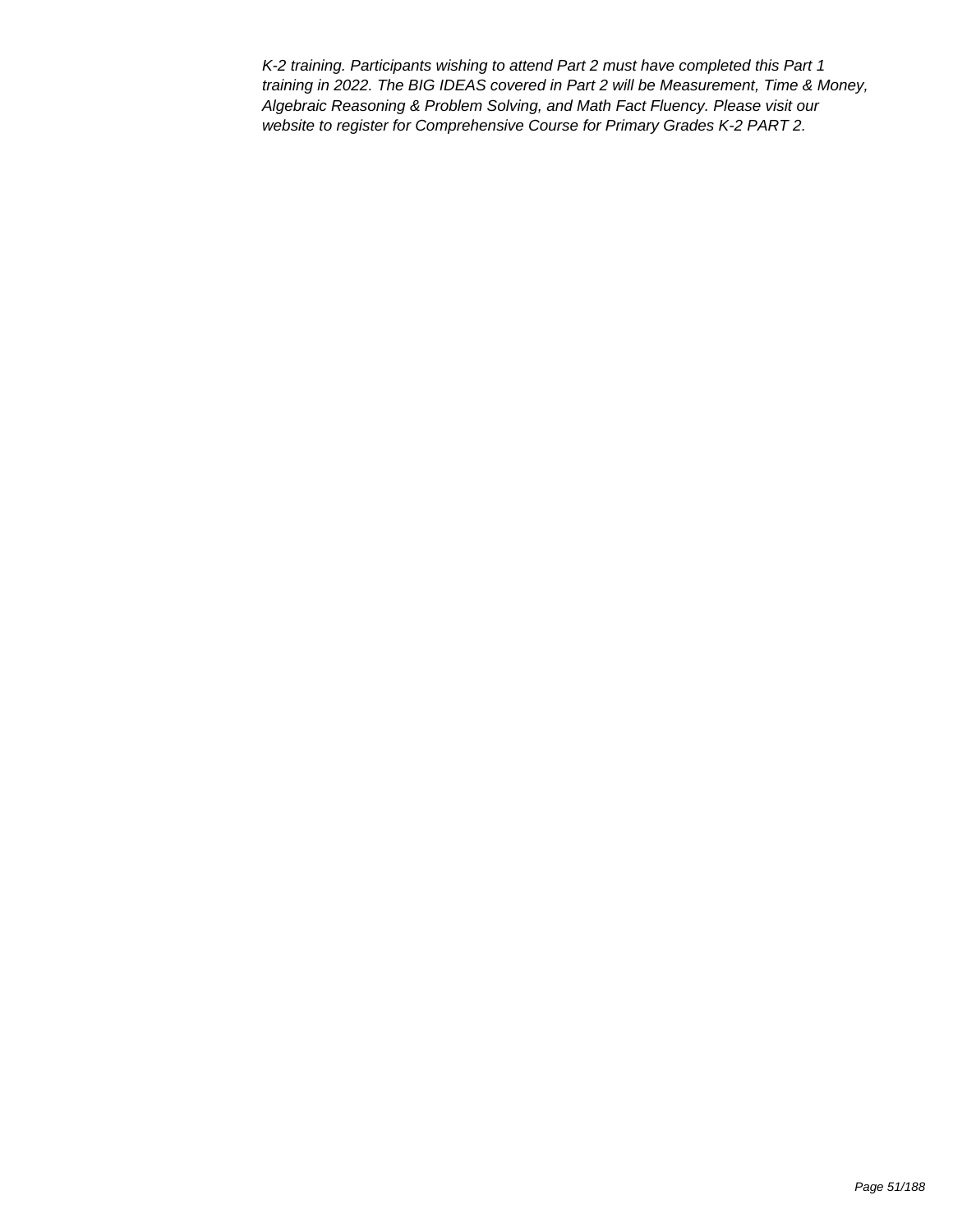# September 22, 2022 **AVMR 1 - VIRTUAL - Lisa Riggs (2022-23)**

**Virtual sessions meet online via ZOOM** 

04:30 PM - 06:30 PM EST Kentucky Center for Mathematics , 859-572-7690 kcm@nku.edu AVMR 1 (2022-23) Course Description:

This course is built around Add+Vantage Math Recovery™ and is designed for elementary grades teachers to learn and practice assessments and teaching strategies for advancing students' foundational knowledge of whole number topics such as number words and numerals, structuring numbers, addition and subtraction, and topics that affect the development of future mathematical understanding. The topics and domains covered often appear later on as holes in understanding for older struggling students.

This course is for Elementary Teachers/Coaches who teach in the state of Kentucky only.

Cost: \$500 per participant Duration: 8 two-hour virtual sessions via ZOOM Session Dates: \*All 8 virtual sessions meet on THURSDAYS from 4:30-6:30 pm Eastern Time. These online sessions are live and interactive; they are not recordings that can be watched at any other time. Only register for this training if you can participate on Thursdays as scheduled below. Session 1: August 4, 2022; 4:30-6:30pm Eastern Time/3:30-5:30pm Central Time (two-hour session) Session 2: August 11, 2022; 4:30-6:30pm Eastern Time/3:30-5:30pm Central Time (two-hour session) Session 3: August 18, 2022; 4:30-6:30pm Eastern Time/3:30-5:30pm Central Time

(two-hour session) Session 4: August 25, 2022; 4:30-6:30pm Eastern Time/3:30-5:30pm Central Time (two-hour session)

Session 5: September 1, 2022; 4:30-6:30pm Eastern Time/3:30-5:30pm Central Time (two-hour session)

Session 6: September. 8, 2022; 4:30-6:30pm Eastern Time/3:30-5:30pm Central Time (two-hour session)

Session 7: September 15, 2022; 4:30-6:30pm Eastern Time/3:30-5:30pm Central Time (two-hour session)

Session 8: September 22, 2022; 4:30-6:30pm Eastern Time/3:30-5:30pm Central Time (two-hour session)

Registration close date is June 16, 2022. The KCM needs a minimum of 7 weeks to order and receive the AVMR1 kits from Math Recovery needed for this course.

The Kentucky Center for Mathematics is offering AVMR 2 which begins on January 5, 2023. Registration is also open for that AVMR 2 training.

Please contact the KCM at 859-572-7690 or kcm@nku.edu with any questions.

The registrations fee is nonrefundable once the AVMR1 kit is ordered.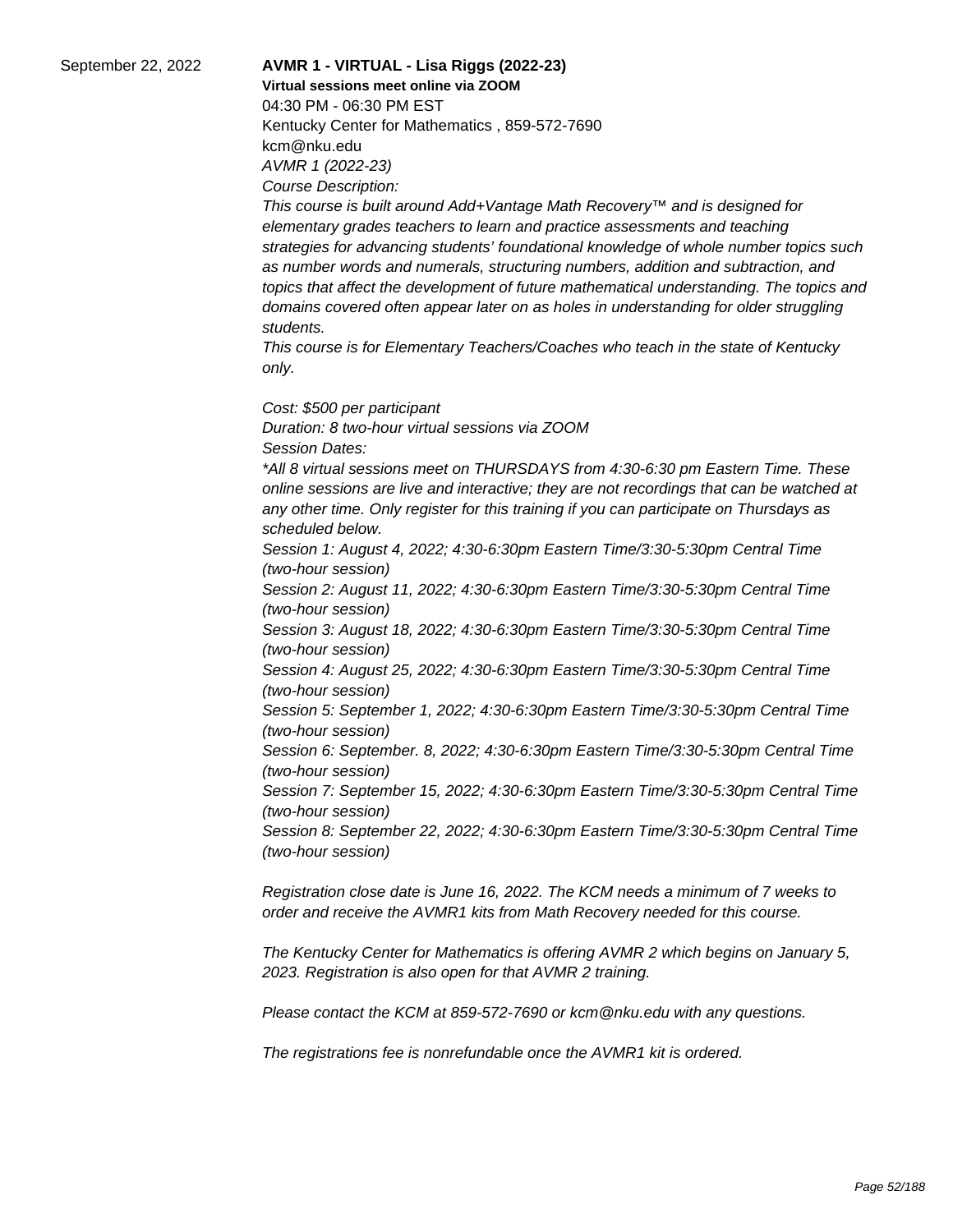September 22, 2022 **Explorations in Number Talks & Routines Grades 2 & 3 - HYBRID, Berea, KY - Cindy Aossey (**23) **2 half-day virtual sessions meet via ZOOM; 2 in-person days meets in Berea, KY IN-PERSON = Historic Boone Tavern Hotel Berea, KY 40403** 09:00 AM - 04:00 PM EST Kentucky Center for Mathematics , 859-572-7690 kcm@nku.edu Explorations in Number Talks & Routines Grades 2 & 3 - HYBRID, Berea, KY - Cindy Aossey (2022-23) Course Description:

> This course provides an opportunity for classroom teachers of students in Grades 2 and 3 to learn strategies and acquire tools to advance students' mathematical reasoning.

 Aligned to research-based teaching practices and the Kentucky Academic Standards for Mathematics, topics will include addition, subtraction and place value from the NBT and OA standards; the use of instructional routines including number talks; and the use of manipulatives, visual models and number lines.

 Participants will receive books, activities and instructional materials including a classroom number line.

 Participants are expected to attend all 4 Sessions of the course.

#### Cost: \$200 per participant

Duration: 4 Sessions (2 in-person days & 2 half-day virtual sessions) Location: Berea is in Madison County in Central Kentucky which is on Eastern Time The 2 in-person days will meet at the Historic Boone Tavern Hotel, 100 S Main St North, Berea, KY 40403

The 2 half-day virtual sessions will meet online via live ZOOM meetings.

#### COURSE SCHEDULE:

Session 1: Monday, July 25, 2022; 9:00am-4:00pm Eastern Time (in-person day in Berea, KY)

Session 2: Tuesday, July 26, 2022; 9:00am-4:00pm Eastern Time (in-person day in Berea, KY)

Sessions 3 & 4: Thursday, September 22, 2022; 9:00am-noon & 1:00-4:00pm Eastern Time (two half-day virtual sessions on one day)

\*The virtual sessions are live and interactive ZOOM meetings. They are NOT recorded sessions to be watched at any other time. Participants must be able to meet virtually and in-person per the course schedule above.

Registration close date is Monday, June 27, 2022.

Please contact the KCM at 859-572-7690 or kcm@nku.edu with any questions.

Registration fee is non-refundable once materials are ordered. Should you register and then be unable to attend, contact the KCM. If materials have already been ordered, your school or district should send a different teacher in your place.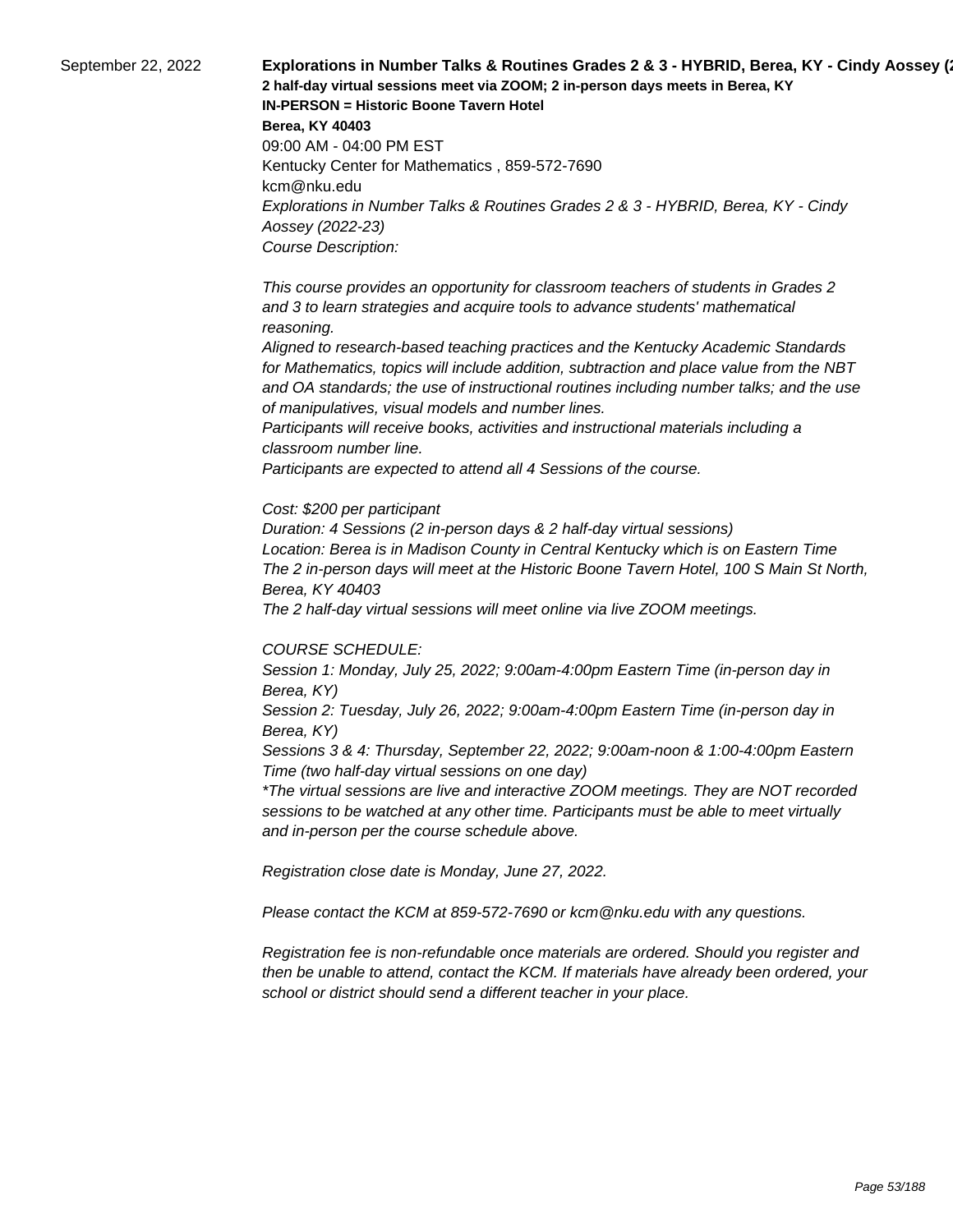#### September 23, 2022 **Family Math - VIRTUAL - Lisa Riggs (2022-23) Virtual ZOOM meetings**

09:30 AM - 11:00 AM EST

Kentucky Center for Mathematics , 859-572-7690 kcm@nku.edu Family Math - VIRTUAL - Lisa Riggs (2022-23)

Description:

This free KCM professional learning event is for KENTUCKY mathematics educators only.

During this Family Math course, we will explore research on family engagement and how to educate parents concerning math fluency and the current standards.

 Participants will explore family math resources and how to conduct a family math night event.

 Participants will be given materials to conduct 2 Family Math Nights - one per semester.

 Participants will implement two Family Math Nights at their school: the 1st before Dec 31, 2022 and the 2nd before April 28, 2023.

 Participants will share their successes and takeaways from each of their Family Math Nights.

Cost: FREE (For Kentucky Mathematics Educators only)

Duration: 8 virtual 90-minute ZOOM meeting sessions, plus two Family Math Night implementations.

All 8 virtual sessions will meet on FRIDAYS from 9:30 - 11:00 am Eastern Time (which is 8:30 am - 10:00 am Central Time).

# SCHEDULE:

1. Friday, August 26, 2022; 9:30-11:00 am Eastern Time

2. Friday, September 9, 2022; 9:30-11:00 am Eastern Time

3. Friday, September 23, 2022; 9:30-11:00 am Eastern Time

\* Implementation of participant's 1st Family Math Night to occur before December 31, 2022.

4. Friday, January 6, 2023; 9:30-11:00 am Eastern Time (Reflection session to celebrate and share each participant's 1st Family Math Night)

5. Friday, January 20, 2023; 9:30-11:00 am Eastern Time

6. Friday, February 3, 2023; 9:30-11:00 am Eastern Time

7. Friday, March 3, 2023; 9:30-11:00 am Eastern Time

\* Implementation of participant's 2nd Family Math Night to occur before April 28, 2023. 8. Friday, April 28, 2023; 9:30-11:00am Eastern Time (Reflection session to celebrate and share each participant's 2nd Family Math Night)

Before registering, please make sure that you are able to fully participate in all 8 live and interactive ZOOM meeting sessions on Fridays from 9:30 - 11:00 am Eastern Time. By registering for this course, you are agreeing to host two Family Math Nights: one before December 31, 2022, and one before April 28, 2023.

 Registration cutoff date is July 29, 2022.

 Please contact the KCM at kcm@nku.edu or 859-572-7690 with any questions. The KCM sends a registration confirmation email to everyone who registers for a KCM event. This email often goes to the recipient's junk folder. If you register and do not receive a confirmation email from kcm@nku.edu, check your junk folder - and then contact the KCM. Any KCM emails found in your junk folder need to be moved to your inbox and the sender marked as safe. Thank you.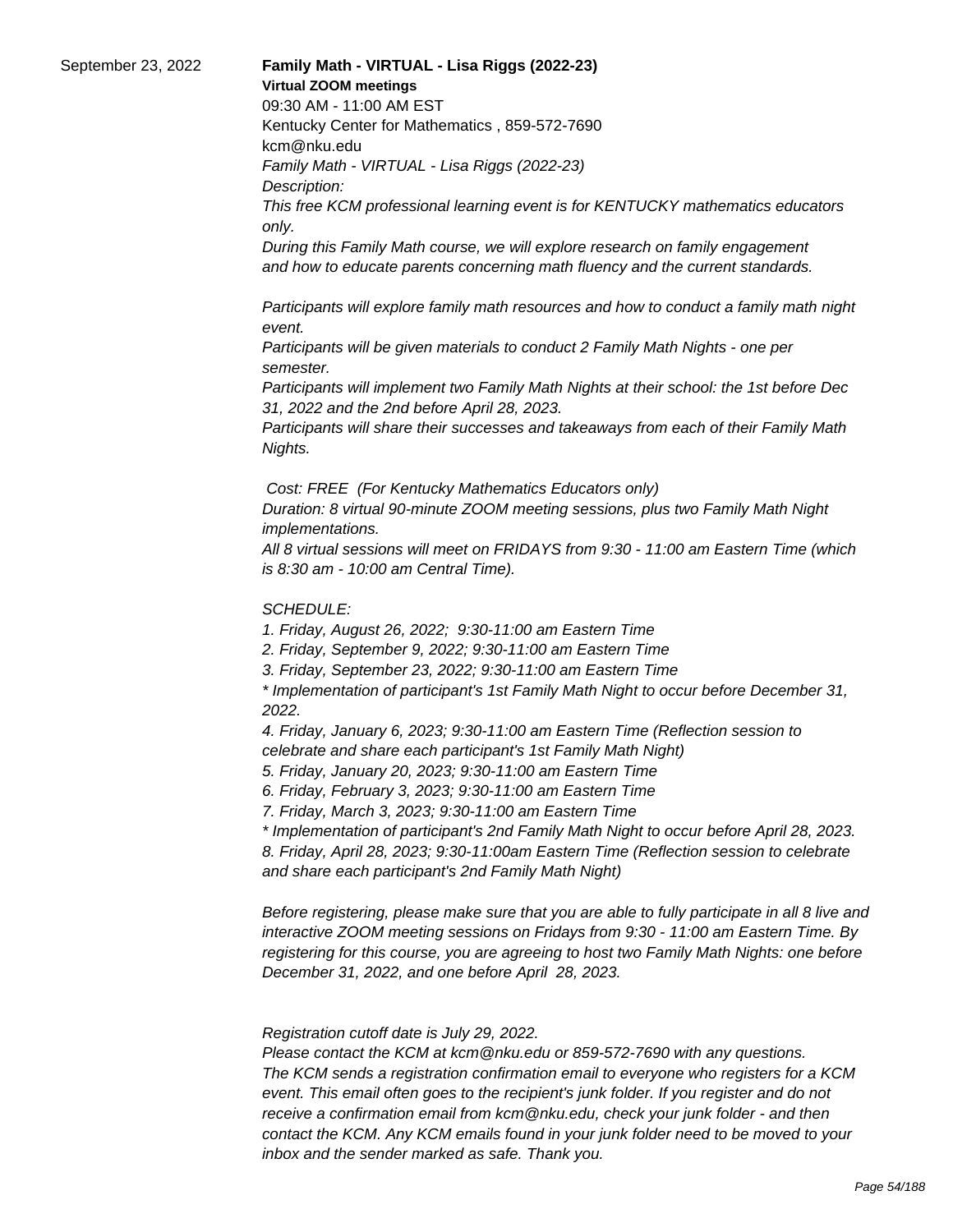September 27, 2022 **Comprehensive Course for Primary K-2: PART 1 - HYBRID, Lexington, KY - Julie Adams (2022-23) 4 virtual half-day sessions via ZOOM; 2 in-person sessions in Lexington, KY**  virtual sessions in Sept = noon-3pm EST; in-person on 10/19 & 11/16 = 9am-4pm ES Kentucky Center for Mathematics , 859-572-7690 kcm@nku.edu Comprehensive Course for Primary Grades K-2: PART 1

Course Description:

 This 6-session professional learning opportunity is designed for classroom, special education, and mathematics intervention teachers of students in Grades K-2. Participants will engage in varied instructional strategies, and will acquire tools to assess, support, and advance students' mathematical reasoning and knowledge. Aligned to research-based teaching practices and Kentucky Academic Standards, topics will include counting and cardinality, number and operations in base ten, conceptual place value, and math/literature connections.

 Participants will receive books, activities and instructional materials, along with assessment strategies to identify and target student needs and misconceptions in early numeracy.

PART 1 Big Ideas = Mathematical Fluency & Number Sense and Computational Fluency to 100

Cost: \$400 per participant

Duration: 6 sessions (4 half-day virtual sessions plus 2 in-person days)

Location:

 The 4 half-day virtual sessions will meet online via ZOOM meetings. The 2 full-day in-person sessions will meet in Lexington, KY

PLEASE NOTE: The virtual sessions are not recorded to be watched at any other time. They are live and interactive virtual sessions that participates should be fully engaged in as scheduled below.

SESSION SCHEDULE FOR THIS LEXINGTON, KY COHORT:

Session 1: Tuesday, September 13, 2022; noon-3:00pm Eastern Time. (VIRTUAL) Session 2: Wednesday, September 14, 2022; noon-3:00pm Eastern Time. (VIRTUAL) Session 3: Tuesday, September 27, 2022; noon-3:00pm Eastern Time. (VIRTUAL) Session 4: Wednesday, September 28, 2022: noon-3:00pm Eastern Time. (VIRTUAL) Session 5: Wednesday, October 19, 2022, 9:00 am - 4:00 pm Eastern Time (IN PERSON) Session 6: Wednesday, November 16, 2022, 9:00 am - 4:00 pm Eastern Time (IN PERSON)

Registration for this cohort closes at midnight on Tuesday, August 16, 2022.

Please note: The \$400 registration fee for this course is non-refundable once materials have been ordered. Should a registered participant find they are no longer able to attend this event, they should find a teacher from their school or district to take their place and notify the KCM at kcm@nku.edu or 859-572-7690.

In 2023, The KCM is offering Part 2 of this Comprehensive Course for Primary Grades K-2 training. Participants wishing to attend Part 2 must have completed this Part 1 training in 2022. The BIG IDEAS covered in Part 2 will be Measurement, Time & Money, Page 55/188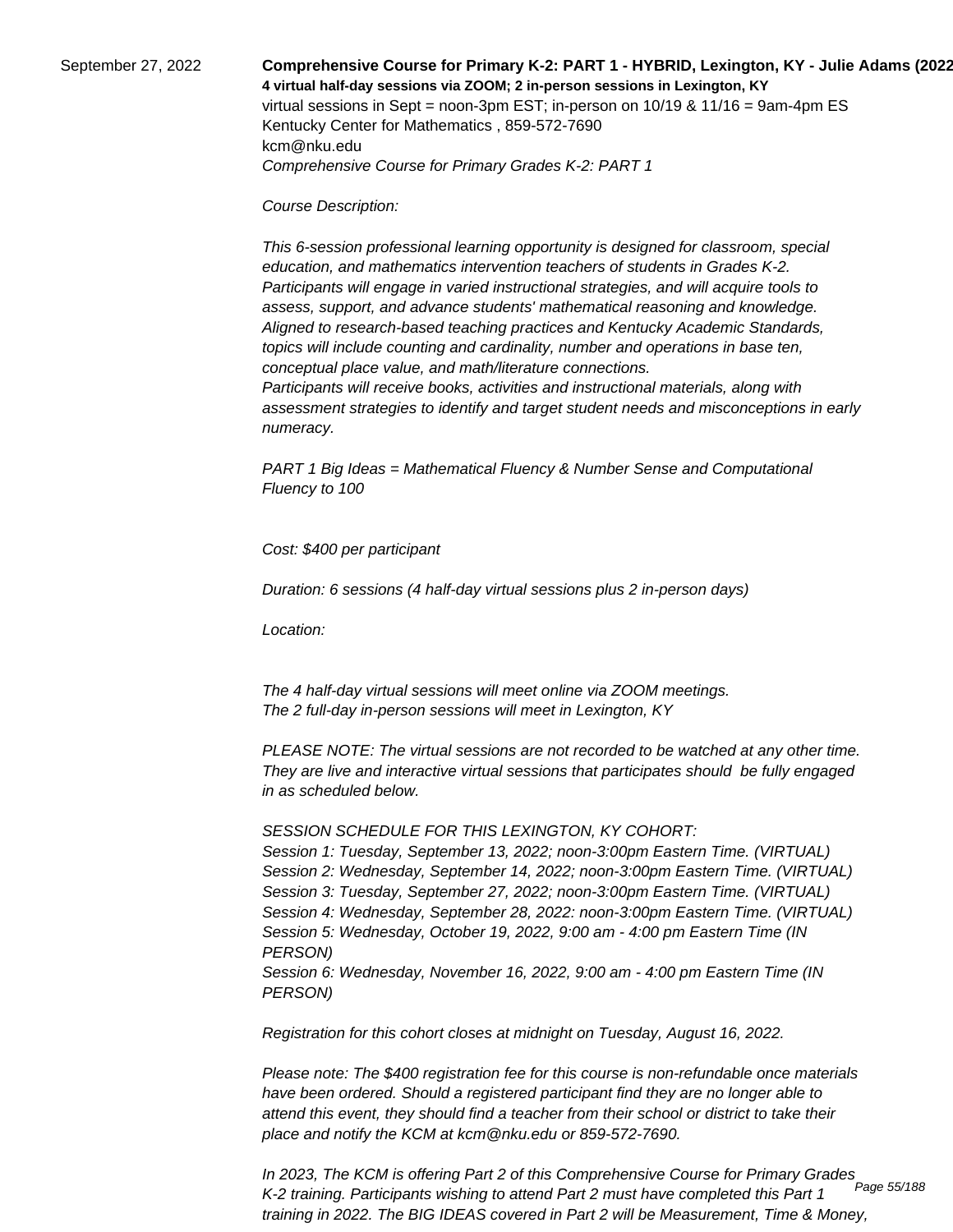Algebraic Reasoning & Problem Solving, and Math Fact Fluency. Please visit our website to register for Comprehensive Course for Primary Grades K-2 PART 2.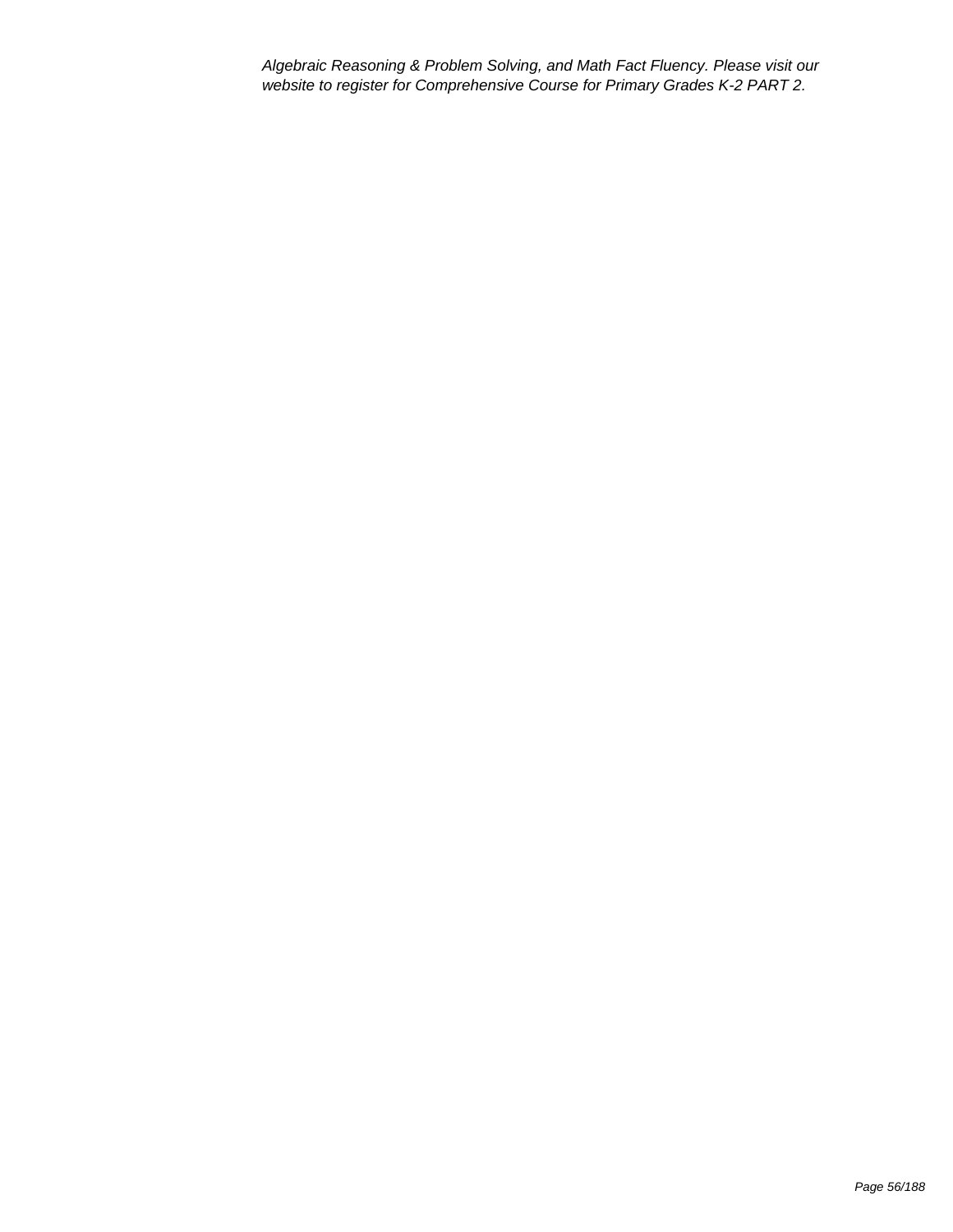# September 27, 2022 **Routines for Reasoning: Middle Grades (5-8) - HYBRID, Louisville, KY - Cindy Aossey & Dee C 1 in-person day in Louisville, KY; 4 virtual online sessions via ZOOM** The in-person day meets at University of Louisville Conference Center, ShelbyHurst Campus, Founders **Louisville, KY 40222** In-person on 7/18 = 9am-4pm EST; all other virtual sessions = 4-5:30pm OR noon-3

Kentucky Center for Mathematics , 859-572-7690 kcm@nku.edu Routines for Reasoning: Middle Grades (5-8) - HYBRID, Louisville, KY - Cindy Aossey & Dee Crescitelli (2022-23)

#### COURSE DESCRIPTION:

\*This course is available only to educators in Kentucky

 This course provides an opportunity for classroom teachers of students in Grades 5 through 8 to learn strategies and acquire tools to advance students' mathematical reasoning.

 Aligned to research-based teaching practices and the Kentucky Academic Standards, this course will use instructional routines to give participants specific and repeatable designs for learning that support both the teacher and students in the classroom. Reasoning routines for the middle grades are designed to improve student problem-solving, build crucial mathematical thinking habits, and improve classroom discourse.

Cost: FREE (open to only Kentucky math educators)

# Duration:

PLEASE NOTE: There are two options for the virtual follow-up sessions. Participants can choose to attend four 90-minute virtual sessions that meet AFTER school hours from 4:00-5:30 pm Eastern, OR they can choose to attend two half-day virtual sessions that meet DURING school hours from noon-3pm Eastern. Please see the detailed schedules for Option 1 and Option 2 below.

OPTION 1: 5 Sessions (one in-person day and four 90-minute virtual sessions after school hours)

OPTION 2: 3 Sessions (one in-person day and two half-day virtual sessions during school hours)

# Locations:

1 in-person day meets at University of Louisville Conference Center, ShelbyHurst Campus, Founders Union Building Virtual sessions meet online via ZOOM

\*You must register to participate in this professional learning event. Registration deadline is July 8, 2022.

# BEFORE REGISTERING, PLEASE NOTE:

The virtual sessions are not recordings that can be watched at any other time. Participants must be able to participate via ZOOM on Tuesdays as scheduled from 4:00-5:30 pm EST for Option 1 or from noon-3:00 pm EST for Option 2; and participants must be able to attend in person in Louisville on Monday, July 18, 2022. During registration, you will select course schedule OPTION 1 or course schedule OPTION 2 when you select your registration package.

Course Schedule for OPTION 1:

SESSION 1: Monday, July 18, 2022; 9:00 am - 4:00 pm Eastern Time (in-person day in Louisville, KY) SESSION 2: Tuesday, September 13, 2022; 4:00-5:30 pm Eastern Time (90 minute virtual) SESSION 3: Tuesday, September 27, 2022; 4:00-5:30 pm Eastern Time (90 minute

Page 57/188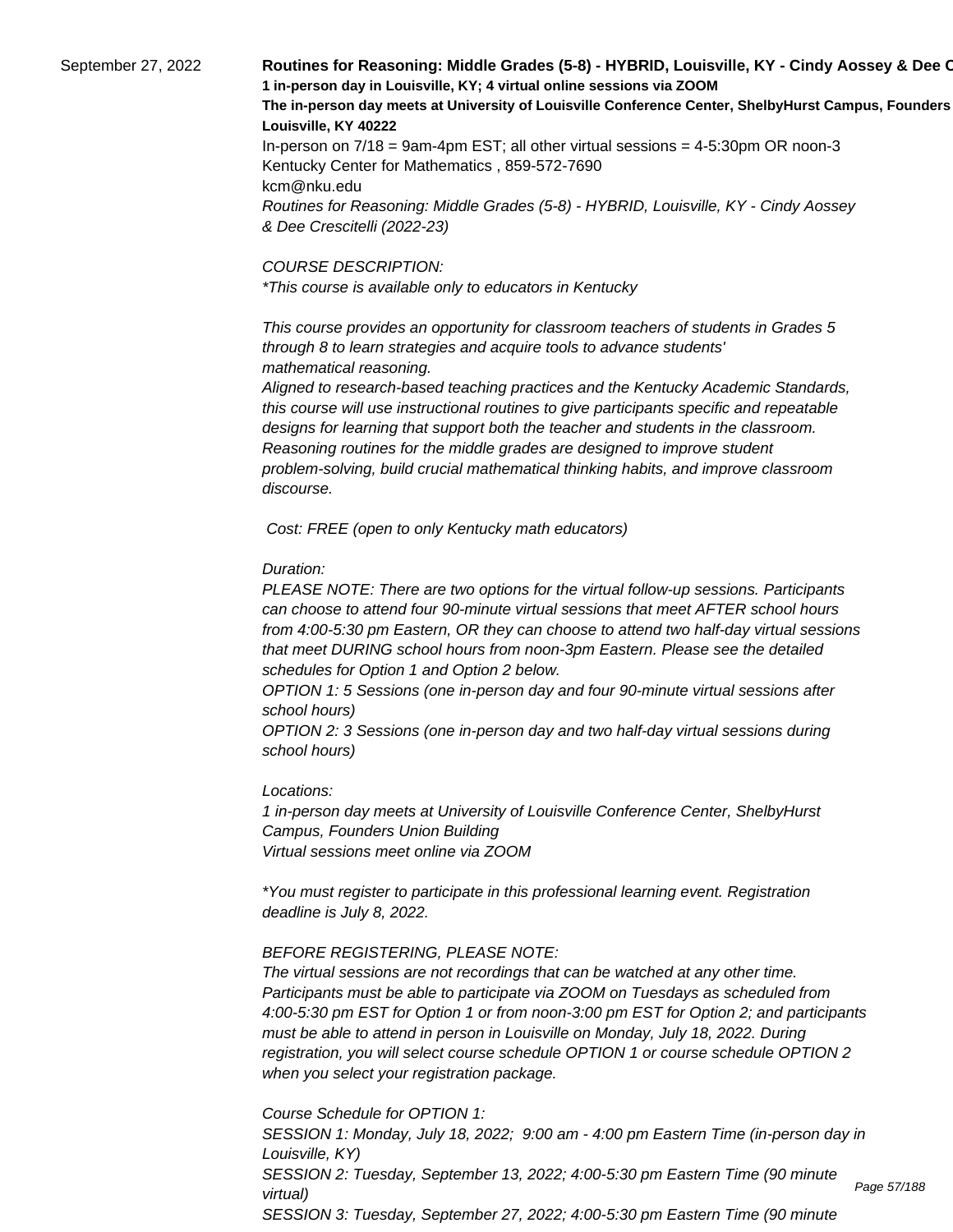#### virtual)

SESSION 4: Tuesday, October 18, 2022; 4:00-5:30 pm Eastern Time (90 minute virtual) SESSION 5: Tuesday, November 1, 2022; 4:00-5:30 pm Eastern Time (90 minute virtual)

Course Schedule for OPTION 2: SESSION 1: Monday, July 18, 2022; 9:00 am - 4:00 pm Eastern Time (in-person day in Louisville, KY) SESSION 2: Tuesday, September 27, 2022; noon-3:00 pm Eastern Time (half-day virtual) SESSION 3: Tuesday, November 1, 2022; noon-3:00 pm Eastern Time (half-day virtual)

Please contact the KCM at kcm@nku.edu or 859-572-7690 with any questions.

PLEASE NOTE: The KCM is absorbing all the costs associated with providing this professional development. If you register for this event and then find you are unable to attend for any reason, contact the KCM as soon as possible so your spot and materials can be given to another teacher. Registered teachers who fail to show up for this training may be charged for the cost of course materials, training and meeting space.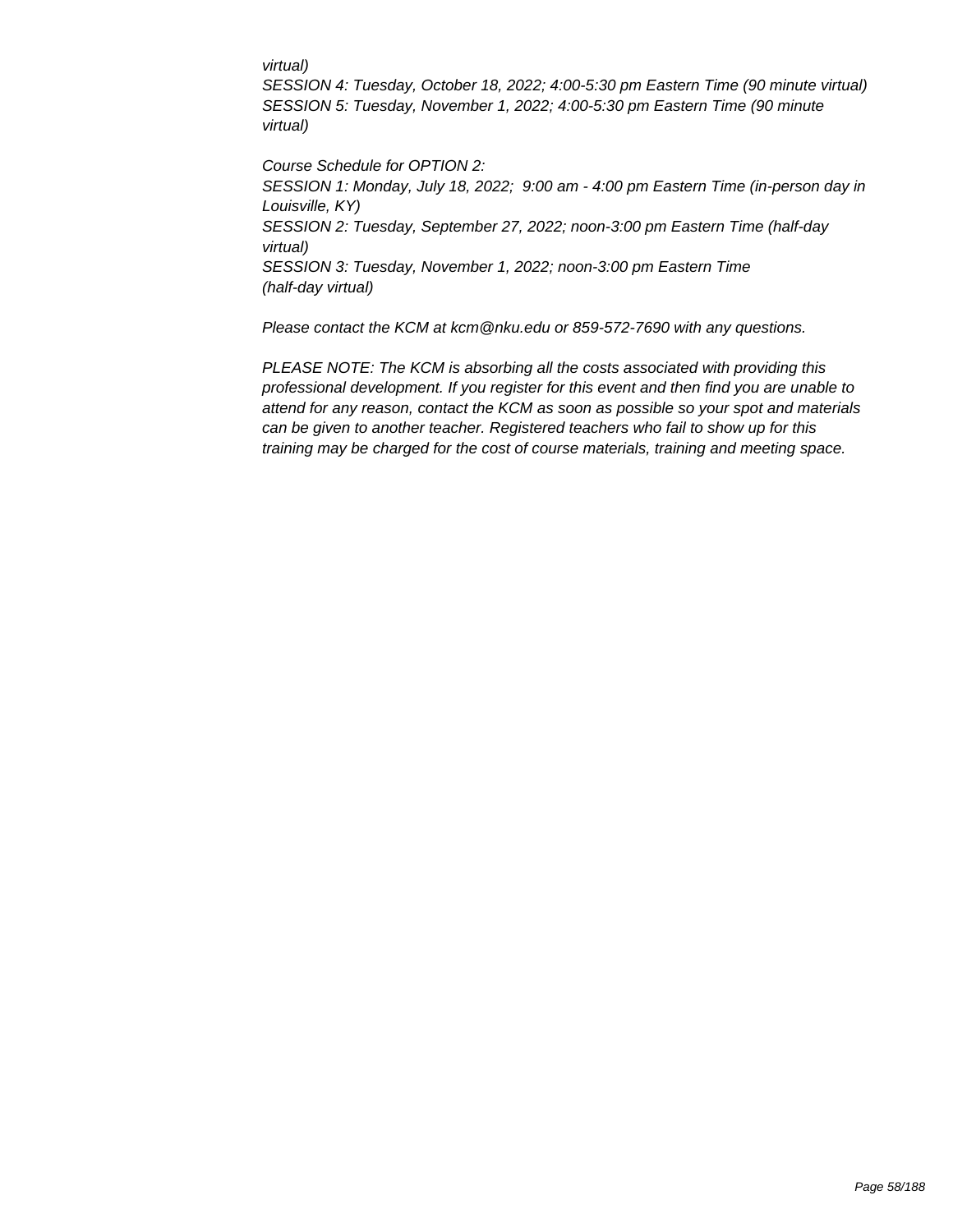# September 28, 2022 **Math Fact Fluency - HYBRID COURSE - Hopkinsville, KY - Bonny Riedell (2022-23)**  IN-PERSON days meet in Hopkinsville, KY; VIRTUAL half-day sessions meet online via live ZOOM meeti **IN-PERSON = Bruce Convention Center**

#### **Hopkinsville, KY 42240**

Virtual on 9/8 & 12/8 = 12-3 pm CST; In-person on 9/28 & 11/2 = 9am-4pm CST Kentucky Center for Mathematics , 859-572-7690 kcm@nku.edu MATH FACT FLUENCY - HYBRID COURSE (2022-23) Course Description: This KCM professional learning event is for KENTUCKY mathematics educators only.

 Fluency in the basic facts for addition, subtraction, multiplication, and division is an essential goal for all students.

 Providing rich experiences founded in research is necessary to provide access and equity for all students.

 This course provides participants with routines, games, and assessments to lower student anxiety and increase agency.

 Participants will receive the book Math Fact Fluency by experts Jennifer Bay-Williams and Gina Kling, laminated Math Fact Fluency Games and the materials needed to play them, along with strategies they can implement right away.

#### Cost: \$100

Duration: 2 in-person days & 2 half-day virtual ZOOM meetings Location: Hopkinsville, KY (Western Kentucky - Christian County = Central Time Zone) The 2 In-person days meet at The Bruce Convention Center, 303 Conference Center Dr, Hopkinsville, KY 42240 The 2 half-day Virtual Sessions meet online via live ZOOM meetings

#### SCHEDULE:

Session 1: Thursday, September 8, 2022; noon - 3:00 pm Central Time (1 half-day virtual ZOOM meeting) Session 2: Wednesday, September 28, 2022; 9:00 am - 4:00 pm Central Time (1 in-person day) Session 3: Wednesday, November 2, 2022; 9:00 am - 4:00 pm Central Time (1 in-person day) Session 4: Thursday, December 8, 2022; noon - 3:00 pm Central Time (1 half-day virtual ZOOM meeting)

Before registering, please make sure that you are able to fully participate in all 4 sessions as scheduled - 2 in-person and 2 virtual.

Please Note: This cohort meets during Central Time. If you live and/or work in an Eastern Time Zone, know that 12-3pm Central Time is 1-4pm Eastern Time, and 9am-4pm Central Time is 10am-5pm Eastern Time.

#### Registration cutoff date is August 11, 2022

 Registration fee is non-refundable once materials have been ordered. If you register and then will be unable to attend, contact the KCM at kcm@nku.edu or 859-572-7690. The KCM sends a registration confirmation email to everyone who registers for a KCM event. This email often goes to the recipient's junk folder. If you register and do not receive a confirmation email from kcm@nku.edu, check your junk folder - and then contact the KCM. Any KCM emails found in your junk folder need to be moved to your inbox and the sender marked as safe. Thank you.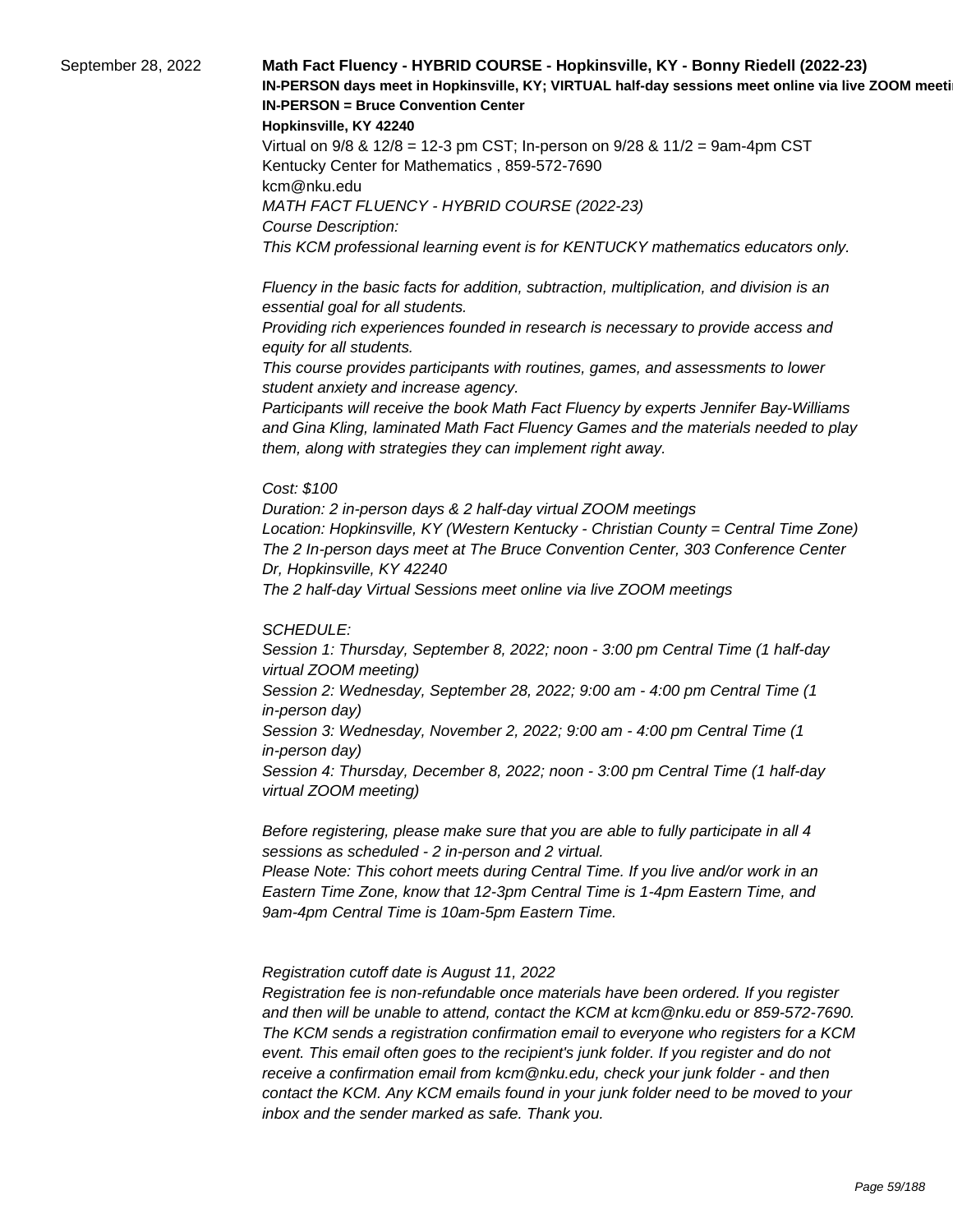# September 28, 2022 **Math Fact Fluency - HYBRID COURSE - Lexington, KY - Kelly DeLong (2022-23)**  in-person days are at the Hilton in Downtown Lexington, KY, and half-day sessions are VIRTUAL via ZO **Hilton Downtown Lexington**

#### **Lexington, KY 40507**

In-person on 8/25 & 9/21 = 9am-4pm EST; virtual on 7/29 & 9/28 = 1-4 pm EST Kentucky Center for Mathematics , 859-572-7690 kcm@nku.edu MATH FACT FLUENCY - HYBRID COURSE (2022-23) Course Description: This KCM professional learning event is for KENTUCKY mathematics educators only.

 Fluency in the basic facts for addition, subtraction, multiplication, and division is an essential goal for all students.

 Providing rich experiences founded in research is necessary to provide access and equity for all students.

 This course provides participants with routines, games, and assessments to lower student anxiety and increase agency.

 Participants will receive the book Math Fact Fluency by experts Jennifer Bay-Williams and Gina Kling, laminated Math Fact Fluency Games and the materials needed to play them, along with strategies they can implement right away.

#### Cost: \$100

Duration: 2 in-person days & 2 half-day virtual ZOOM meetings Location: In-person at the Hilton in Downtown Lexington, KY; virtual sessions meet via ZOOM

SCHEDULE:

Session 1: Friday, July 29, 2022; 1:00 pm - 4:00 pm Eastern Time (1 half-day virtual ZOOM meeting)

Session 2: Thursday, August 25, 2022; 9:00 am - 4:00 pm Eastern Time (1 in-person day)

Session 3: Wednesday, September 21, 2022; 900 am - 4:00 pm Eastern Time (1 in-person day)

Session 4: Wednesday, September 28, 2022; 1:00 pm - 4:00 pm Eastern Time (1 half-day virtual ZOOM meeting)

Before registering, please make sure that you are able to fully participate in all 4 sessions as scheduled - 2 in-person and 2 virtual.

#### Registration cutoff date is July 1, 2022.

 Registration fee is non-refundable once materials have been ordered. If you register and then will be unable to attend, contact the KCM at kcm@nku.edu or 859-572-7690. The KCM sends a registration confirmation email to everyone who registers for a KCM event. This email often goes to the recipient's junk folder. If you register and do not receive a confirmation email from kcm@nku.edu, check your junk folder - and then contact the KCM. Any KCM emails found in your junk folder need to be moved to your inbox and the sender marked as safe. Thank you.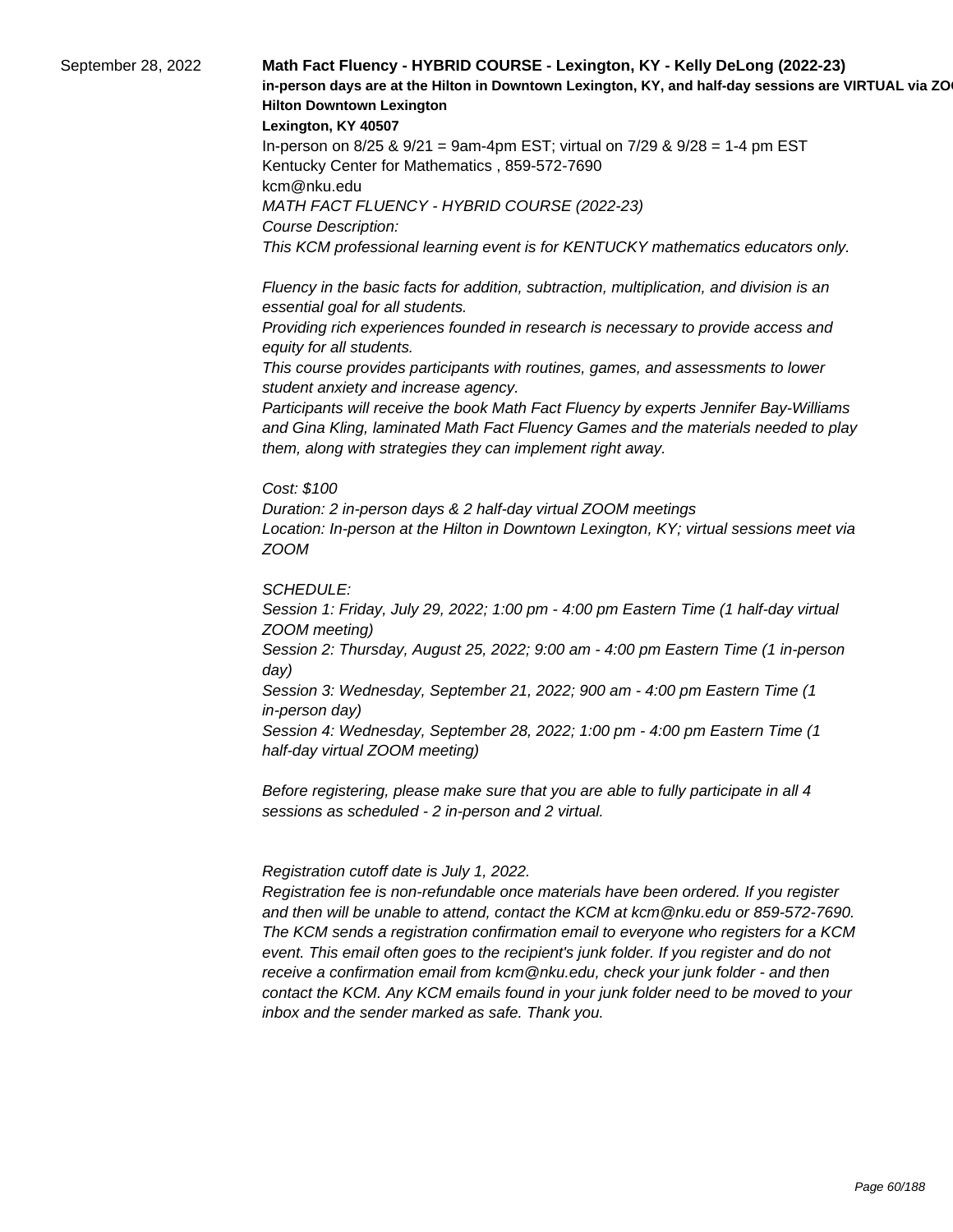September 28, 2022 **Comprehensive Course for Primary K-2: PART 1 - HYBRID, Lexington, KY - Julie Adams (2022-23) 4 virtual half-day sessions via ZOOM; 2 in-person sessions in Lexington, KY**  virtual sessions in Sept = noon-3pm EST; in-person on 10/19 & 11/16 = 9am-4pm ES Kentucky Center for Mathematics , 859-572-7690 kcm@nku.edu Comprehensive Course for Primary Grades K-2: PART 1

Course Description:

 This 6-session professional learning opportunity is designed for classroom, special education, and mathematics intervention teachers of students in Grades K-2. Participants will engage in varied instructional strategies, and will acquire tools to assess, support, and advance students' mathematical reasoning and knowledge. Aligned to research-based teaching practices and Kentucky Academic Standards, topics will include counting and cardinality, number and operations in base ten, conceptual place value, and math/literature connections.

 Participants will receive books, activities and instructional materials, along with assessment strategies to identify and target student needs and misconceptions in early numeracy.

PART 1 Big Ideas = Mathematical Fluency & Number Sense and Computational Fluency to 100

Cost: \$400 per participant

Duration: 6 sessions (4 half-day virtual sessions plus 2 in-person days)

Location:

 The 4 half-day virtual sessions will meet online via ZOOM meetings. The 2 full-day in-person sessions will meet in Lexington, KY

PLEASE NOTE: The virtual sessions are not recorded to be watched at any other time. They are live and interactive virtual sessions that participates should be fully engaged in as scheduled below.

SESSION SCHEDULE FOR THIS LEXINGTON, KY COHORT:

Session 1: Tuesday, September 13, 2022; noon-3:00pm Eastern Time. (VIRTUAL) Session 2: Wednesday, September 14, 2022; noon-3:00pm Eastern Time. (VIRTUAL) Session 3: Tuesday, September 27, 2022; noon-3:00pm Eastern Time. (VIRTUAL) Session 4: Wednesday, September 28, 2022: noon-3:00pm Eastern Time. (VIRTUAL) Session 5: Wednesday, October 19, 2022, 9:00 am - 4:00 pm Eastern Time (IN PERSON) Session 6: Wednesday, November 16, 2022, 9:00 am - 4:00 pm Eastern Time (IN PERSON)

Registration for this cohort closes at midnight on Tuesday, August 16, 2022.

Please note: The \$400 registration fee for this course is non-refundable once materials have been ordered. Should a registered participant find they are no longer able to attend this event, they should find a teacher from their school or district to take their place and notify the KCM at kcm@nku.edu or 859-572-7690.

In 2023, The KCM is offering Part 2 of this Comprehensive Course for Primary Grades K-2 training. Participants wishing to attend Part 2 must have completed this Part 1 training in 2022. The BIG IDEAS covered in Part 2 will be Measurement, Time & Money, Page 61/188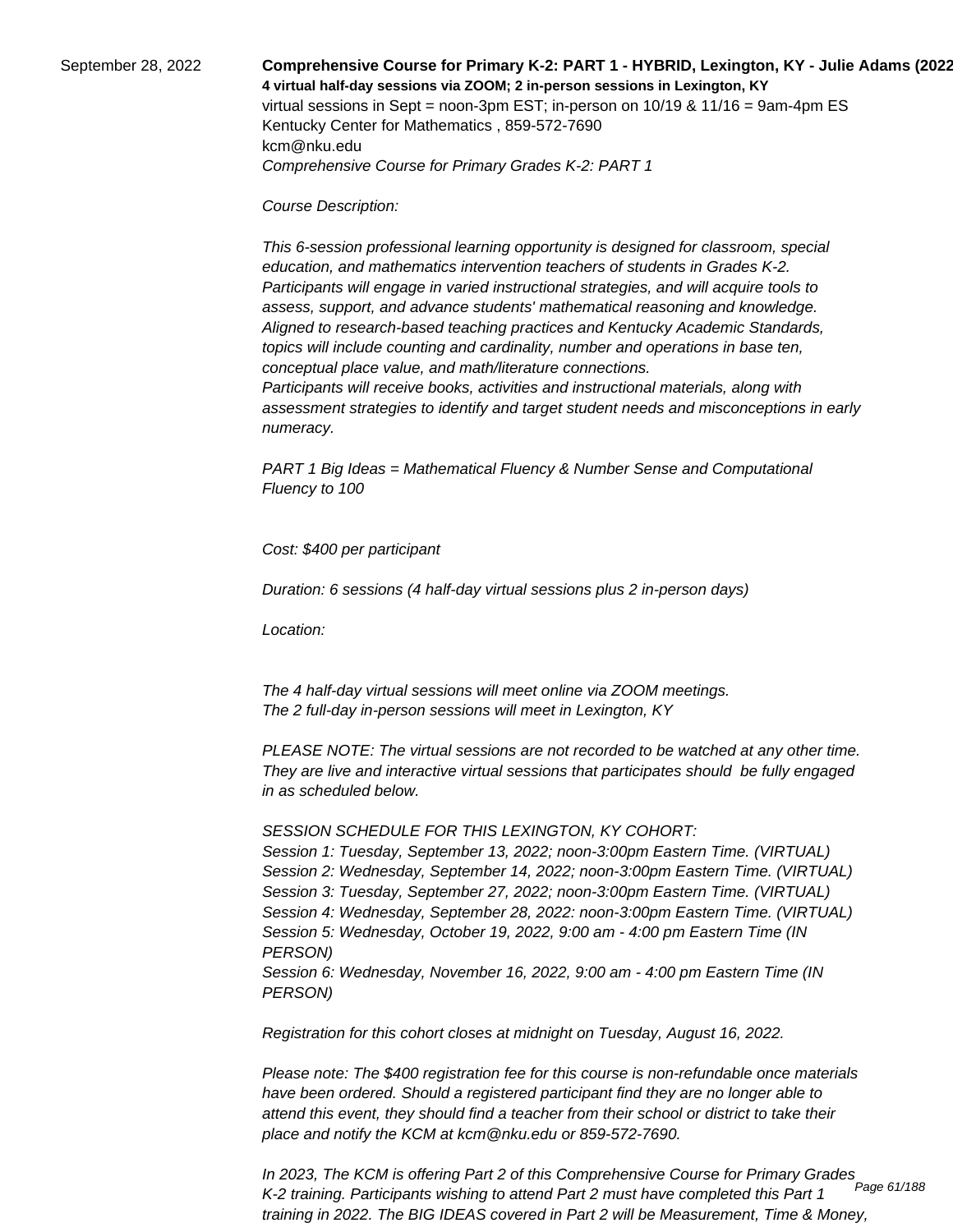Algebraic Reasoning & Problem Solving, and Math Fact Fluency. Please visit our website to register for Comprehensive Course for Primary Grades K-2 PART 2.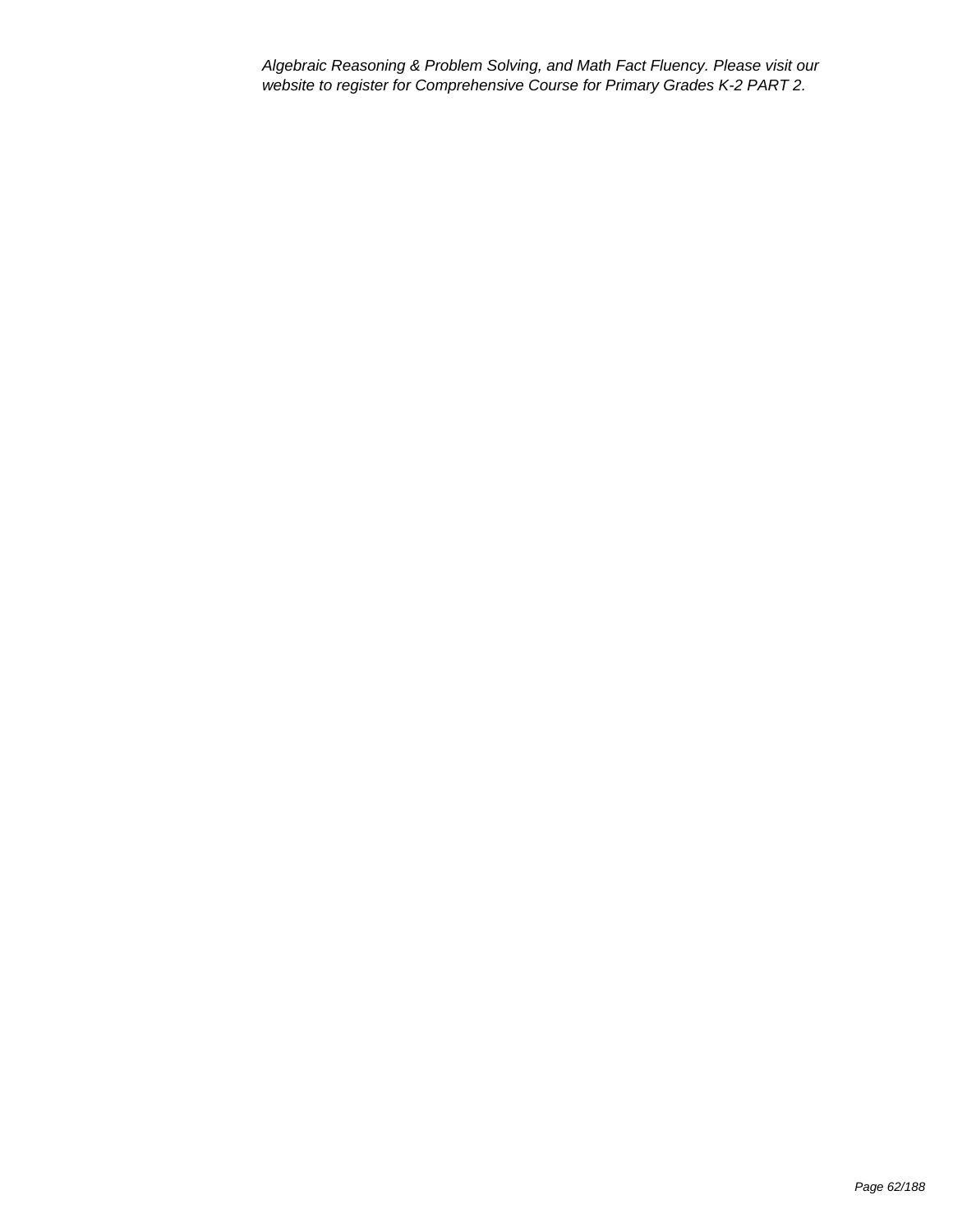September 28, 2022 **Explorations in Number Talks & Routines Grades 4 & 5 - HYBRID, Berea, KY - Cindy Aossey (**23) **4 half-day virtual sessions meet via ZOOM; 2 in-person days meets in Berea, KY IN-PERSON = Historic Boone Tavern Hotel Berea, KY 40403** 09:00 AM - 04:00 PM EST Kentucky Center for Mathematics , 859-572-7690 kcm@nku.edu Explorations in Number Talks & Routines Grades 4 & 5 - HYBRID, Berea, KY - Cindy Aossey (2022-23) Course Description:

> This course provides an opportunity for classroom teachers of students in Grades 4 and 5 to learn strategies and acquire tools to advance students' mathematical reasoning.

 Aligned to research-based teaching practices and the Kentucky Academic Standards for Mathematics, topics will include addition, subtraction, multiplication, division and place value (NBT and OA standards); the use of instructional routines including number talks; and the use of manipulatives, visual models and number lines. Participants will receive books, activities and instructional materials including a classroom number line.

 Participants are expected to attend all 6 Sessions of the course.

#### Cost: \$300 per participant

Duration: 6 Sessions (2 in-person days & 4 half-day virtual sessions) Location: Berea is in Madison County in Central Kentucky which is on Eastern Time The 2 in-person days will meet at the Historic Boone Tavern Hotel, 100 S Main St North, Berea, KY 40403

The 4 half-day virtual sessions will meet online via live ZOOM meetings.

#### COURSE SCHEDULE:

Session 1: Thursday, July 7, 2022; 9:00am-4:00pm (in-person day in Berea, KY) Session 2: Friday, July 8, 2022; 9:00am-4:00pm (in-person day in Berea, KY) Sessions 3 & 4: Wednesday, September 14, 2022; 9:00-noon & 1:00-4:00pm Eastern Time (2 half-day virtual sessions on one day)

Sessions 5 & 6: Wednesday, September 28, 2022; 9:00-noon & 1:00-4:00pm Eastern Time (2 half-day virtual sessions on one day)

\*The virtual sessions are live and interactive ZOOM meetings. They are NOT recorded sessions to be watched at any other time. Participants must be able to meet virtually and in-person per the course schedule above.

Registration close date is Thursday, June 30, 2022.

Please contact the KCM at 859-572-7690 or kcm@nku.edu with any questions.

Registration fee is non-refundable once materials are ordered. Should you register and then be unable to attend, contact the KCM. If materials have already been ordered, your school or district should send a different teacher in your place.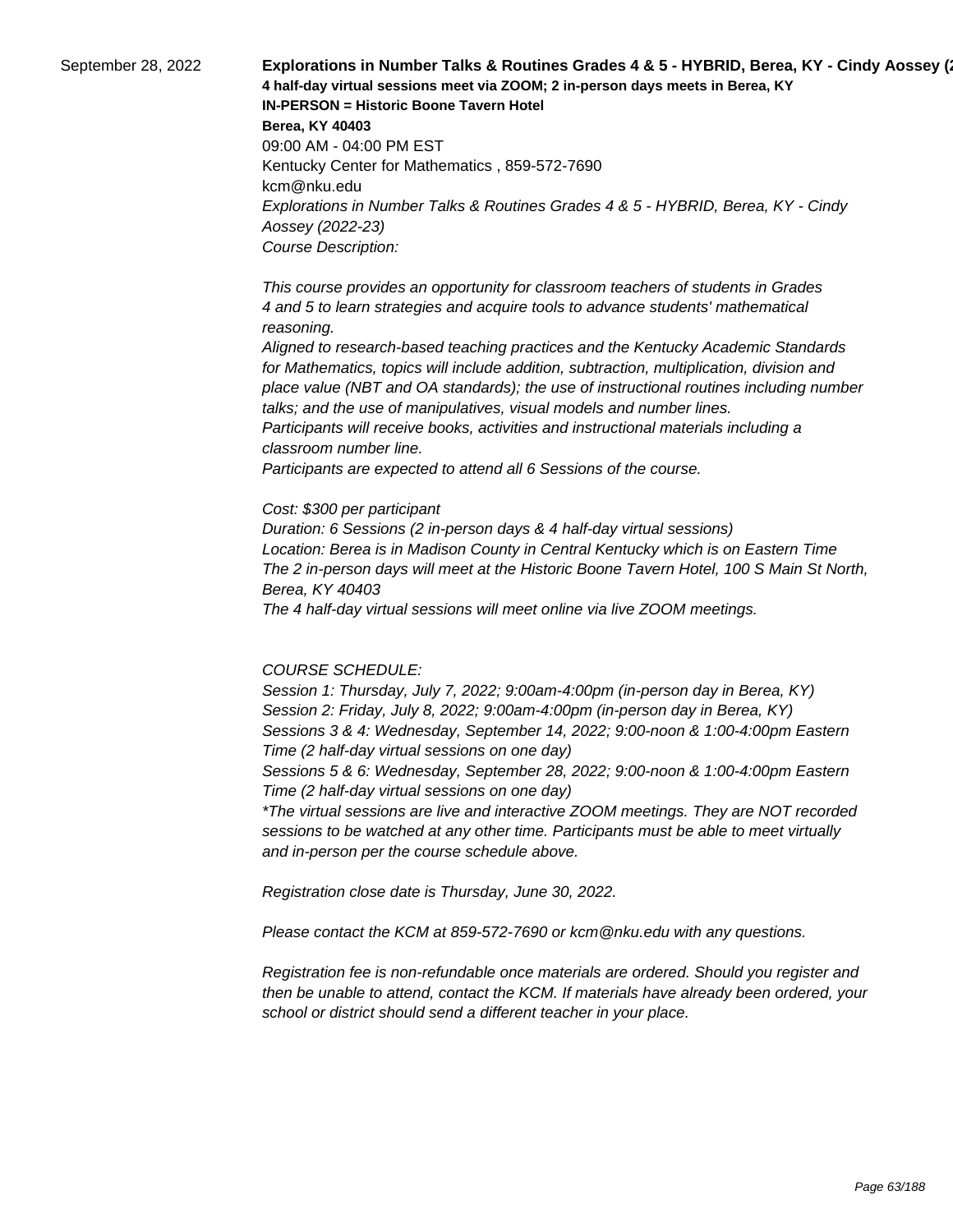September 30, 2022 **Foundations for Early Childhood Mathematics: In-Person, Louisville, KY - Julie Adams (2022-23) University of Louisville Conference Center, ShelbyHurst Campus, Founders Union Building: Room 15 450 N. Whittington Parkway Louisville , KY 40222** 08:30 AM - 11:30 AM EST Kentucky Center for Mathematics, 859-572-7690 kcm@nku.edu Foundations for Early Childhood Mathematics (Louisville) COURSE DESCRIPTION:

> This Foundations for Early Childhood Mathematics professional development course is for Preschool and Kindergarten teachers who teach in the state of Kentucky only. It features content developed by the Erikson Institute, leaders in early childhood education. This professional learning highlights the "Big Ideas" in early mathematics which include sets, number sense, counting, number operations, pattern, measurement and shape. Participants will learn how to spark children's mathematical learning through developmentally appropriate exploration, discussion and activity using high-impact, evidence-based strategies and children's literature which support the teaching and learning of early mathematics.

\*\*THIS COURSE MEETS IN PERSON ON FRIDAYS FROM 8:30 - 11: 30 AM EASTERN TIME IN LOUISVILLE, KY\*\*

LOCATION = In-person at the University of Louisville Conference Center, ShelbyHurst Campus, Founders Union Building: Room 15

Upon registering, participants are expected to attend and actively participate in all eight half-day in-person sessions. Please do not register for this training if you are unable to attend in-person on Fridays from 8:30 -11:30 am on the dates listed below. Your school must provide substitutes for your classroom if necessary.

SCHEDULE:

Fridays, 8:30 - 11: 30 AM Eastern Time IN-PERSON in LOUISVILLE, KY

Session 1: September 9, 2022 Session 2: September 30, 2022 Session 3: November 4, 2022 Session 4: December 2, 2022 Session 5: January 6, 2023 Session 6: February 3, 2023 Session 7: March 3, 2023 Session 8: March 31, 2023

COST: FREE (For Kentucky Preschool and Kindergarten teachers only)

Registration deadline is August 12, 2022

Should you register for this training and then find you are unable to attend for any reason, you must contact the KCM at kcm@nku.edu or 859-572-7690 so your spot can be offered to another Kentucky teacher. No shows may be charged for the cost of the materials, training and meeting space.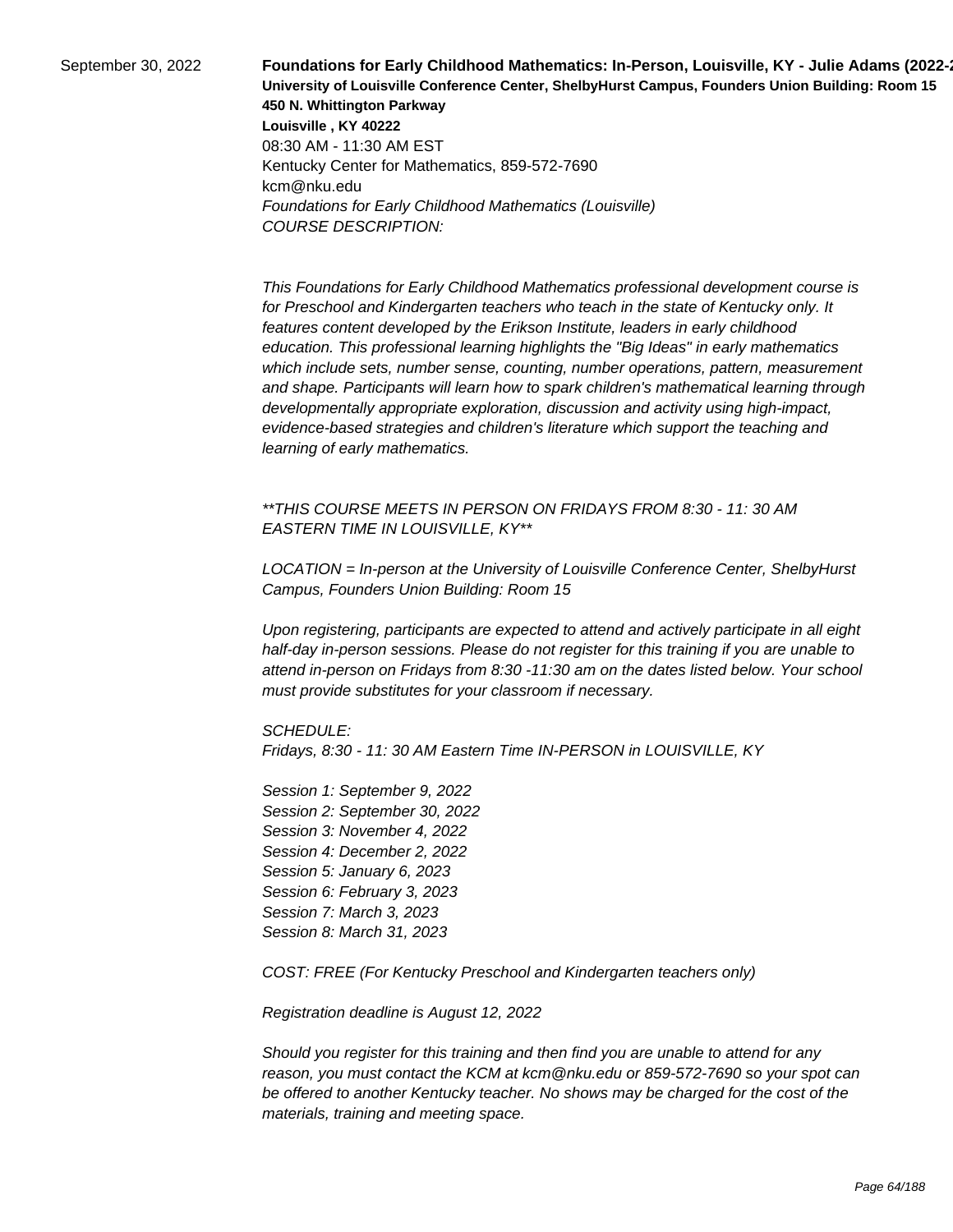September 30, 2022 **2022 KCM EQUITY CONFERENCE - In-Person in Louisville Muhammad Ali Center 144 N 6th St Louisville, KY 40202** 09:00 AM - 01:00 PM EST Kentucky Center for Mathematics, 859-572-7690 kcm@nku.edu 2022 KCM EQUITY CONFERENCE

> Please join the us for the 2022 KCM EQUITY CONFERENCE on Friday, September 30, 2022 in Louisville, Kentucky.. This professional learning event is IN PERSON only.

> The 2022 KCM EQUITY CONFERENCE is a half-day program being curated by the KCM's Kentucky Math Teacher Leaders (KyMTLs) with an audience of mathematics constituents, educators, and district administrators from across the state of Kentucky. Our Keynote Speaker, Thomas Woods-Tucker, will share a message with the audience that addresses our conference theme: Equity for All.

> Our panel of experts from various fields will share their knowledge on several topics that may include diversity, equity, culturally responsive teaching, and underrepresented learners (i.e. ECE, African American, Black, LGBTQ, Latinx) in mathematics education or education in general.

 This event will conclude with a catered lunch.

Thomas Woods-Tucker, Ph. D. was named the Kentucky Department of Education's deputy commissioner and chief equity officer in the Office of Teaching and Learning in October 2020. He came to KDE from Douglas County Schools in Colorado, where he was the superintendent. Woods-Tucker previously has served in district leadership positions in Ohio, where he was named the 2016 American Association of School Administrators National Superintendent of the Year and the Buckeye Association of School Administrators State Superintendent of the Year. In 2013, he earned the National Alliance of Black School Educators National Superintendent of the Year Award. Originally from northeastern Arkansas, Woods-Tucker earned his doctorate in communications and higher education and a master's in educational administration from The Ohio State University. He received a bachelor's in English education from Philander Smith College (Little Rock, Ark.).

DATE: Friday, September 30, 2022 TIME: 9:00 am - 1:00 pm Eastern Time LOCATION: Mohammed Ali Center in downtown Louisville COST: FREE. This Conference is for Kentucky educators only REGISTRATION CLOSE DATE: September 15, 2022

Please read the following before registering:

 ?Participants must register for this professional learning event in order to attend. Registrants who are not already members of the KCM, will become members of the KCM and agree to receive emails from kcm@nku.edu and info@kentuckymathematics.org about upcoming KCM professional learning events. Should you register for this 2022 KCM Equity Conference and then become unable to attend, please contact the KCM at 859-572-7690 or kcm@nku.edu to have your registration voided. Please - no "no shows". Thank you. Anyone who successfully completes their registration will receive a registration confirmation email from the Kentucky Center for Mathematics. If you don't receive an email after registering, please check your junk or spam folders for it; if you still can't find<sup>Page 65/188</sup> it, please contact the KCM by phone to verify that you registration was completed and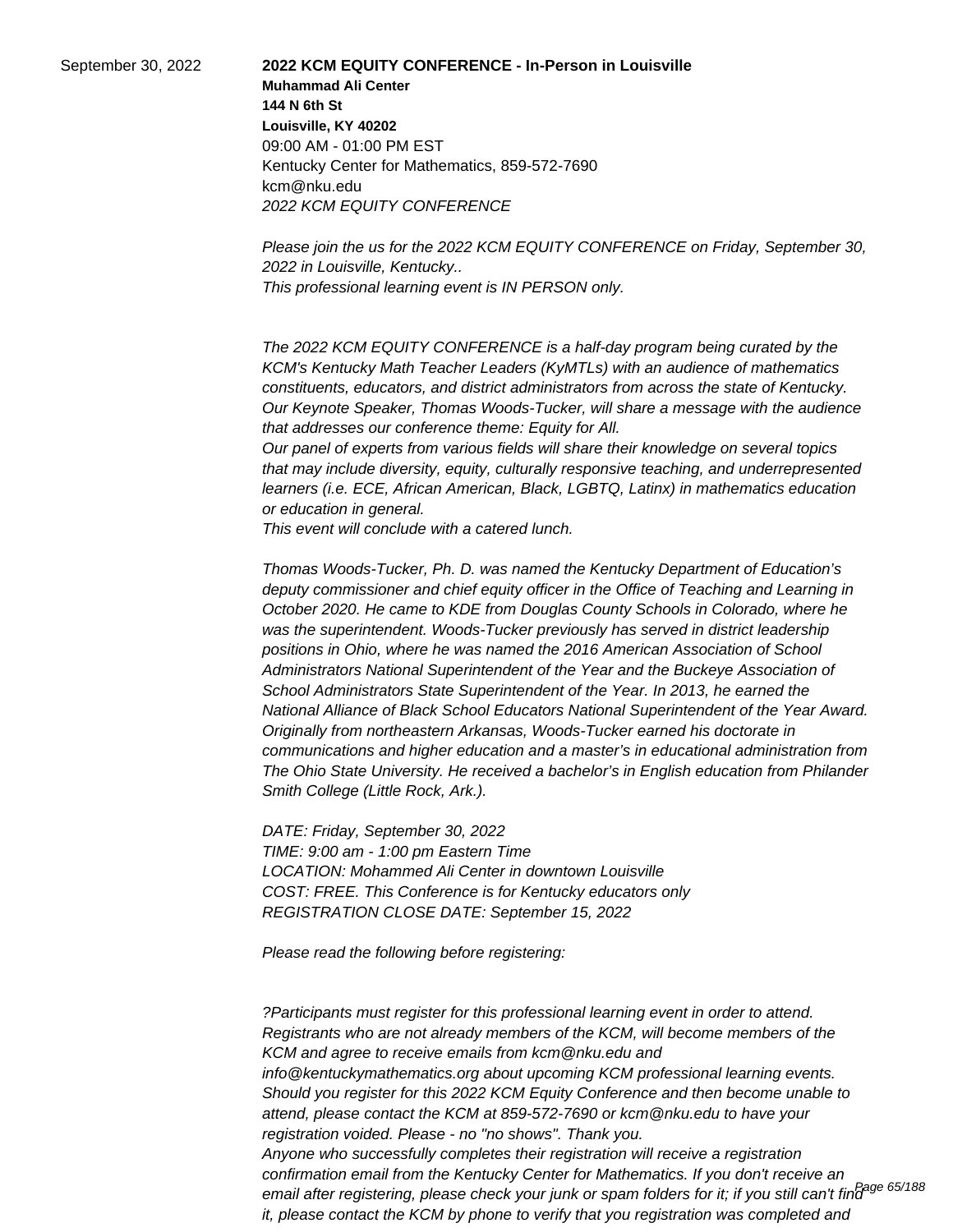your email address is correct.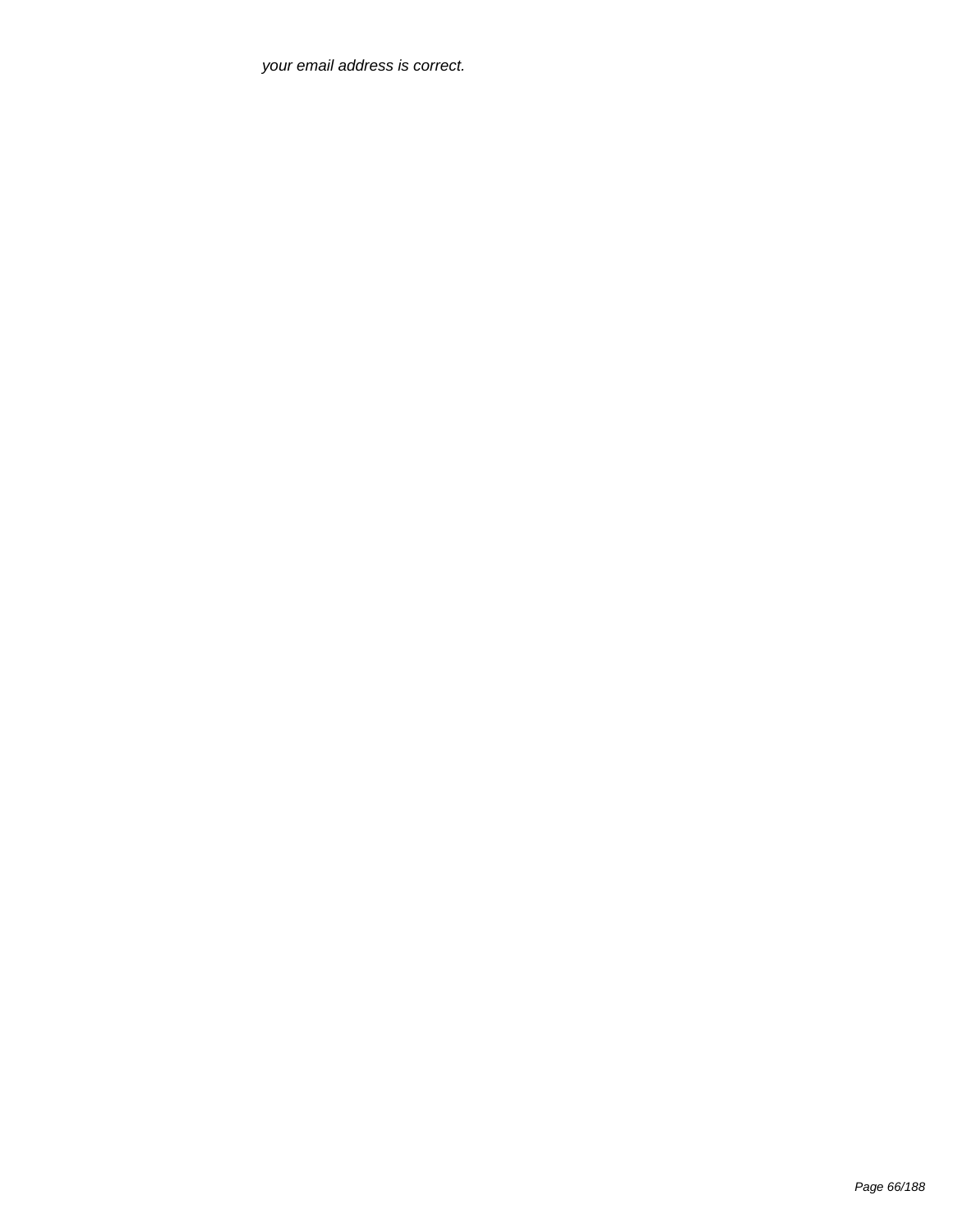October 5, 2022 **Explorations in 4th & 5th Grade Fractions - HYBRID, Louisville KY - Dee Crescitelli (2022-23) 2 in-person days will meet in Louisville, KY; 2 virtual sessions will meet online via ZOOM In-person days at University of Louisville Conference Center, ShelbyHurst Campus, Founders Union Bu Louisville, KY 40222** In-person on Oct 6 &  $7 = 9$  am - 4 pm EST; Virtual on Dec  $7$  &  $8 = 1-4$  pm EST Kentucky Center for Mathematics , 859-572-7690 kcm@nku.edu Explorations in 4th & 5th Grade Fractions - HYBRID, Louisville KY - Leah Dix (2022-23) Course Description: Intermediate grades are a critical time in which students are expected to develop an understanding of fractions as numbers and make sense of fraction operations. During this 4-session course, teachers will explore instructional strategies such as the use of manipulatives, fraction models (including number lines) and rich tasks. Teachers will deepen their understanding of the Kentucky Academic Standards for Mathematics, particularly the grades 4 and 5 fractions standards for number and operation, seeing them as part of a progression starting in first grade and continuing into middle school. Participants will be provided with a variety of books and manipulatives. Cost: \$200 per participant Duration: 4 Sessions (2 in-person days and 2 half-day virtual sessions) Location: In-person days = University of Louisville Conference Center, ShelbyHurst Campus, Founders Union Building Virtual Sessions = Online via ZOOM meetings COURSE SCHEDULE:

Session 1: Wednesday, October 5, 2022; 9:00am-4:00 pm Eastern Time (IN-PERSON DAY) Session 2: Thursday, October 6, 2022; 9:00am-4:00 pm Eastern Time (IN-PERSON DAY) Sessions 3: Wednesday, December 7, 2022; 1:00-4:00 pm Eastern Time (VIRTUAL session) Session 4: Thursday, December 8, 2022; 1:00-4:00 pm Eastern Time (VIRTUAL session)

Registration close date is Wednesday, September 7, 2022

Please contact the KCM at 859-572-7690 or kcm@nku.edu with any questions.

Registration fee is non-refundable once materials are ordered. Should you register and then be unable to attend, contact the KCM. If materials have already been ordered, your school or district should send a different teacher in your place.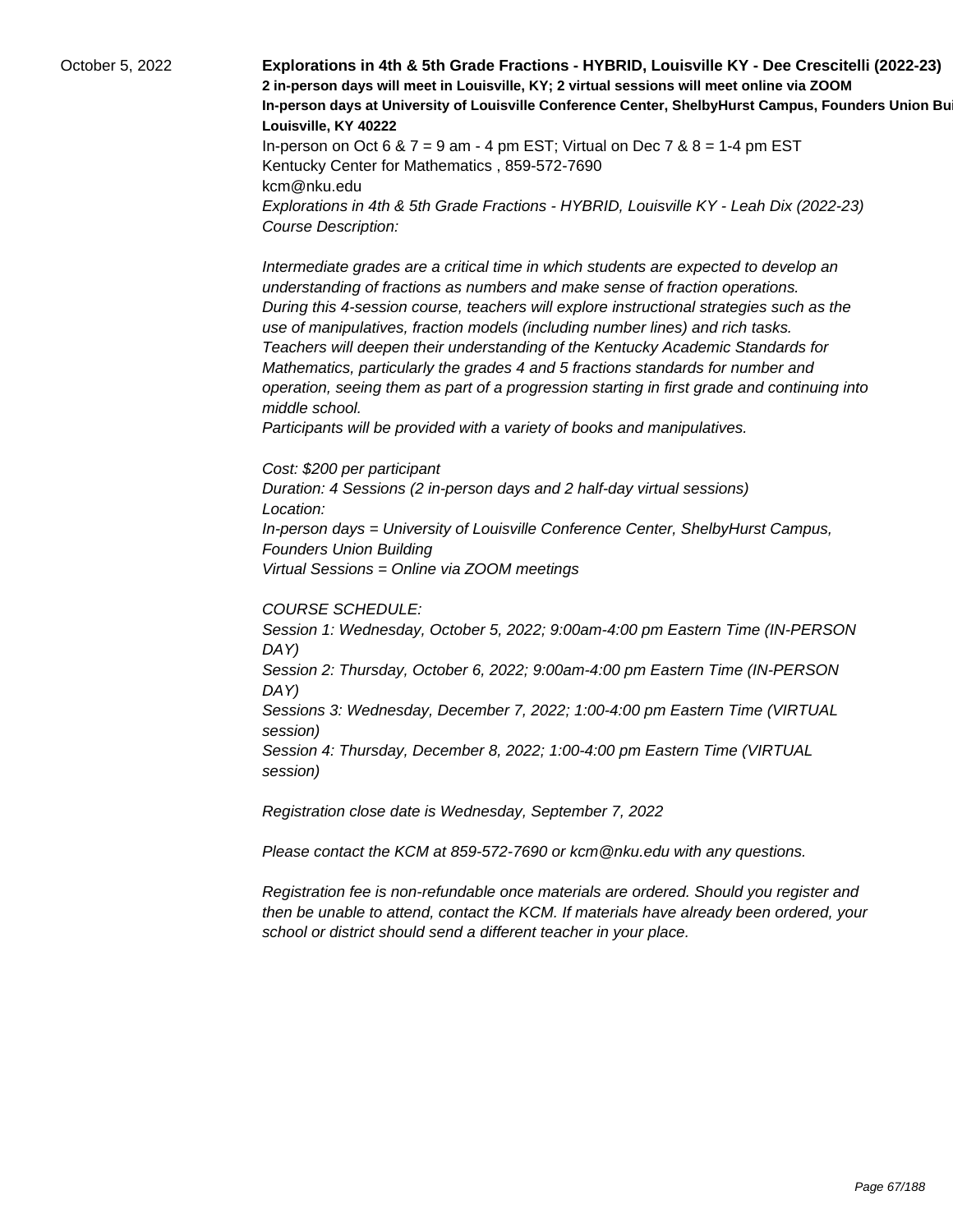October 6, 2022 **Explorations in 4th & 5th Grade Fractions - HYBRID, Louisville KY - Dee Crescitelli (2022-23) 2 in-person days will meet in Louisville, KY; 2 virtual sessions will meet online via ZOOM In-person days at University of Louisville Conference Center, ShelbyHurst Campus, Founders Union Bu Louisville, KY 40222** In-person on Oct 6 &  $7 = 9$  am - 4 pm EST; Virtual on Dec  $7$  &  $8 = 1-4$  pm EST Kentucky Center for Mathematics , 859-572-7690 kcm@nku.edu Explorations in 4th & 5th Grade Fractions - HYBRID, Louisville KY - Leah Dix (2022-23) Course Description: Intermediate grades are a critical time in which students are expected to develop an understanding of fractions as numbers and make sense of fraction operations. During this 4-session course, teachers will explore instructional strategies such as the use of manipulatives, fraction models (including number lines) and rich tasks. Teachers will deepen their understanding of the Kentucky Academic Standards for Mathematics, particularly the grades 4 and 5 fractions standards for number and operation, seeing them as part of a progression starting in first grade and continuing into middle school. Participants will be provided with a variety of books and manipulatives. Cost: \$200 per participant Duration: 4 Sessions (2 in-person days and 2 half-day virtual sessions) Location:

In-person days = University of Louisville Conference Center, ShelbyHurst Campus, Founders Union Building

Virtual Sessions = Online via ZOOM meetings

### COURSE SCHEDULE:

Session 1: Wednesday, October 5, 2022; 9:00am-4:00 pm Eastern Time (IN-PERSON DAY) Session 2: Thursday, October 6, 2022; 9:00am-4:00 pm Eastern Time (IN-PERSON DAY) Sessions 3: Wednesday, December 7, 2022; 1:00-4:00 pm Eastern Time (VIRTUAL session) Session 4: Thursday, December 8, 2022; 1:00-4:00 pm Eastern Time (VIRTUAL session)

Registration close date is Wednesday, September 7, 2022

Please contact the KCM at 859-572-7690 or kcm@nku.edu with any questions.

Registration fee is non-refundable once materials are ordered. Should you register and then be unable to attend, contact the KCM. If materials have already been ordered, your school or district should send a different teacher in your place.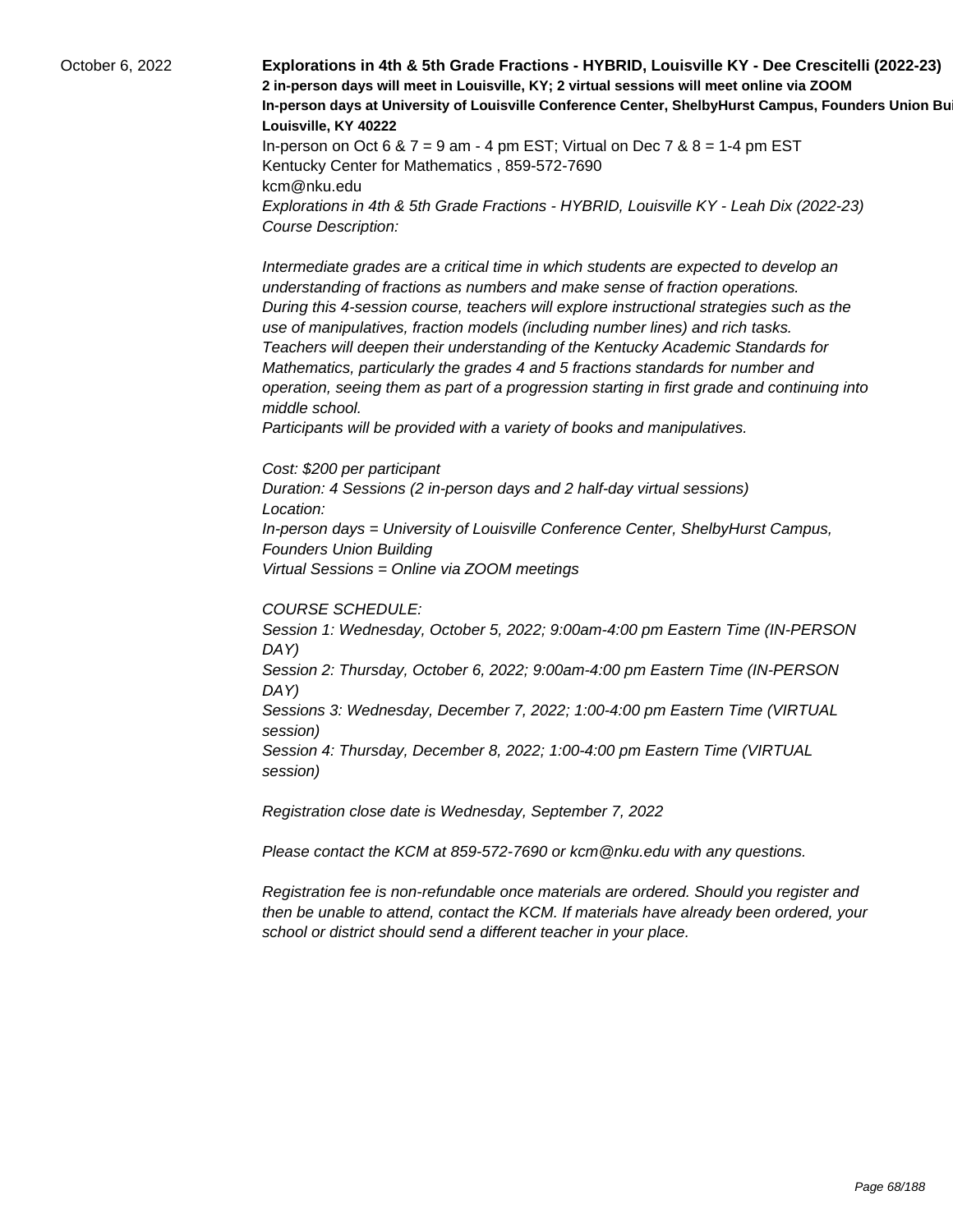# October 12, 2022 **Culturally Responsive Teaching and High School Mathematics - VIRTUAL - Leah Dix (2022-23) Virtual ZOOM meetings**

04:15 PM - 06:15 PM EST Kentucky Center for Mathematics , 859-572-7690 kcm@nku.edu Culturally Responsive Teaching and High School Mathematics - VIRTUAL - Leah Dix (2022-23) Course Description: PLEASE NOTE: This free KCM professional development course is open to Kentucky Educators only

 This course provides an opportunity for classroom teachers of students in Grades 9-12 to learn strategies and acquire Culturally Responsive Teaching tools to embed in their classrooms.

 Aligned to research-based teaching practices from Zaretta Hammond's Culturally Responsive Teaching and the Brain, NCTM's Catalyzing Change for High School, and KAS, participants will explore lesson tasks that include calculus, algebra, and geometry topics as well as, understand and create mathematics lessons for social justice. Participants will receive books and instructional materials, and will be expected to attend all 6 sessions of the course.

 Sessions will be fully virtual, after school, and start in October.

 Participants must be able to fully participate in all six live and interactive sessions that will meet via ZOOM. These sessions are not recorded to be watched at any other time. KCM attendance certificates will be emailed to each participant.

Cost: FREE (For Kentucky Educators only)

Duration: 6 half-day virtual sessions (2-hour synchronous with 1-hour asynchronous work)

Course Schedule:

SESSION 1: Wednesday, October 12, 2022; 4:15-6:15pm Eastern Time (half-day virtual)

SESSION 2: Thursday, October 13, 2022; 4:15-6:15pm Eastern Time (half-day virtual) SESSION 3: Wednesday, October 19, 2022; 4:15-6:15pm Eastern Time (half-day virtual)

SESSION 4: Thursday, October 20, 2022; 4:15-6:15pm Eastern Time (half-day virtual) SESSION 5: Wednesday, November 2, 2022; 4:15-6:15pm Eastern Time (half-day virtual)

SESSION 6: Thursday, November 3, 2022; 4:15-6:15pm Eastern Time (half-day virtual)

Kentucky Mathematics Educators must be registered to participate. Registration deadline is August 31, 2022

Please contact the KCM at kcm@nku.edu or 859-572-7690 with any questions. Should you register for this event and then are no longer able to attend, contact the KCM to have your registration voided so that your spot can be offered to another Kentucky teacher. Thank you.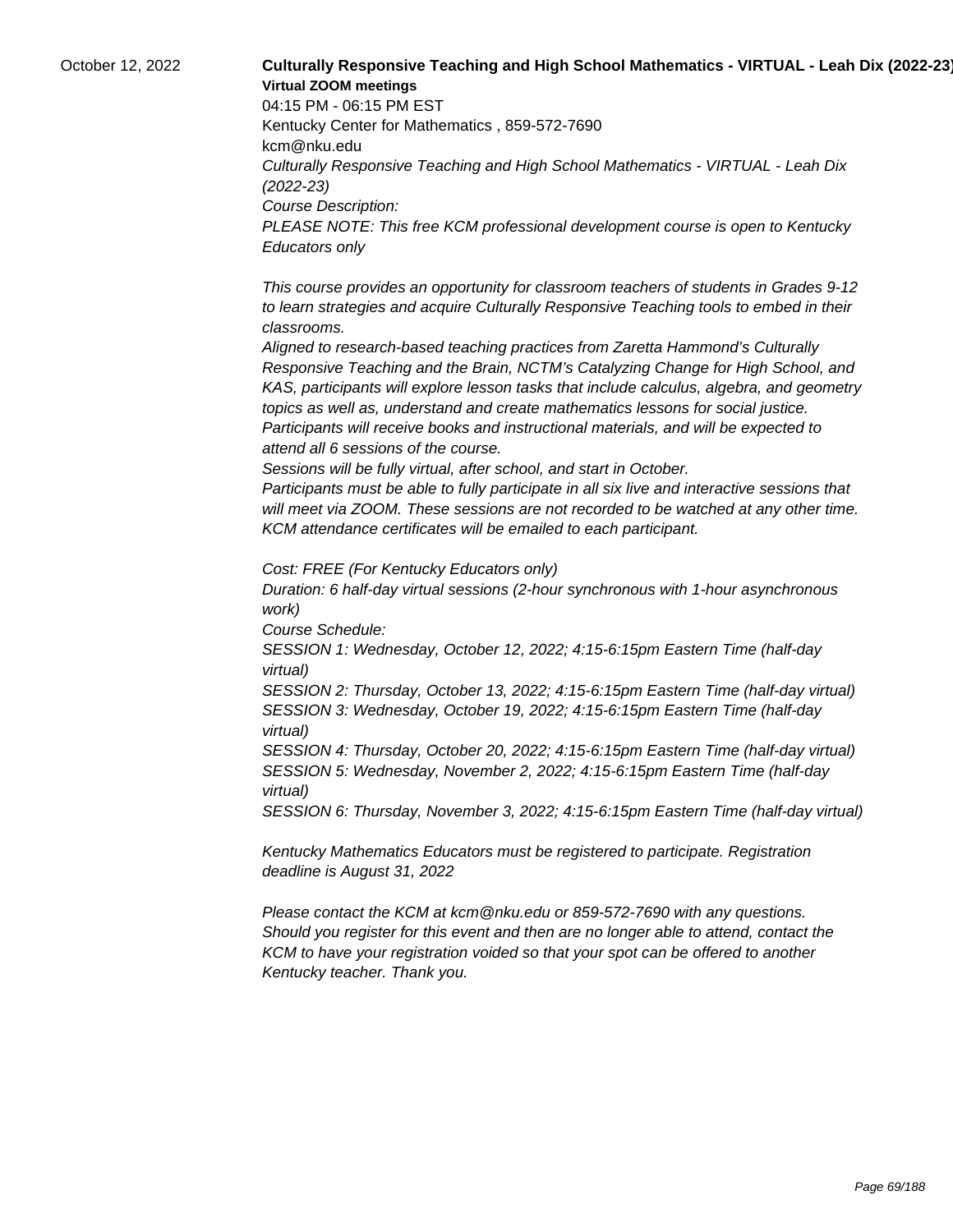# October 13, 2022 **Culturally Responsive Teaching and High School Mathematics - VIRTUAL - Leah Dix (2022-23) Virtual ZOOM meetings**

04:15 PM - 06:15 PM EST Kentucky Center for Mathematics , 859-572-7690 kcm@nku.edu Culturally Responsive Teaching and High School Mathematics - VIRTUAL - Leah Dix (2022-23) Course Description: PLEASE NOTE: This free KCM professional development course is open to Kentucky Educators only

 This course provides an opportunity for classroom teachers of students in Grades 9-12 to learn strategies and acquire Culturally Responsive Teaching tools to embed in their classrooms.

 Aligned to research-based teaching practices from Zaretta Hammond's Culturally Responsive Teaching and the Brain, NCTM's Catalyzing Change for High School, and KAS, participants will explore lesson tasks that include calculus, algebra, and geometry topics as well as, understand and create mathematics lessons for social justice. Participants will receive books and instructional materials, and will be expected to attend all 6 sessions of the course.

 Sessions will be fully virtual, after school, and start in October.

 Participants must be able to fully participate in all six live and interactive sessions that will meet via ZOOM. These sessions are not recorded to be watched at any other time. KCM attendance certificates will be emailed to each participant.

Cost: FREE (For Kentucky Educators only)

Duration: 6 half-day virtual sessions (2-hour synchronous with 1-hour asynchronous work)

Course Schedule:

SESSION 1: Wednesday, October 12, 2022; 4:15-6:15pm Eastern Time (half-day virtual)

SESSION 2: Thursday, October 13, 2022; 4:15-6:15pm Eastern Time (half-day virtual) SESSION 3: Wednesday, October 19, 2022; 4:15-6:15pm Eastern Time (half-day virtual)

SESSION 4: Thursday, October 20, 2022; 4:15-6:15pm Eastern Time (half-day virtual) SESSION 5: Wednesday, November 2, 2022; 4:15-6:15pm Eastern Time (half-day virtual)

SESSION 6: Thursday, November 3, 2022; 4:15-6:15pm Eastern Time (half-day virtual)

Kentucky Mathematics Educators must be registered to participate. Registration deadline is August 31, 2022

Please contact the KCM at kcm@nku.edu or 859-572-7690 with any questions. Should you register for this event and then are no longer able to attend, contact the KCM to have your registration voided so that your spot can be offered to another Kentucky teacher. Thank you.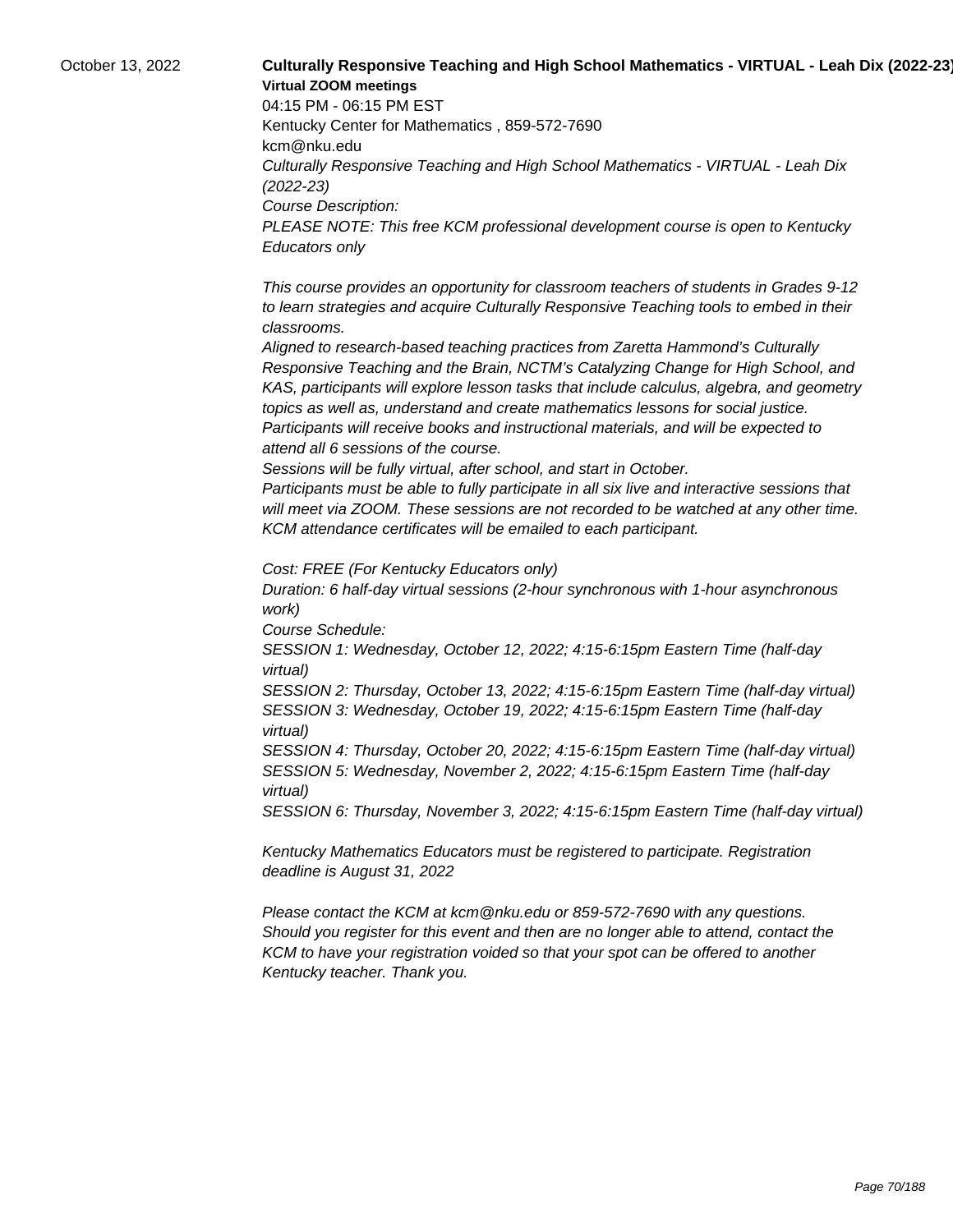October 18, 2022 **Explorations in Number Talks & Routines Grades 2 and 3 - HYBRID, Hopkinsville, KY - Bonny 2 half-day virtual sessions meet online via ZOOM; 2 in-person days meets in Hopkinsville, KY IN-PERSON = The Bruce Convention Center** 

**Hopkinsville, KY 42240**

In-person on 9/13 & 10/18 = 9am-4pm CST; virtual on 11/9 & 11/10 = 12-3pm CST Kentucky Center for Mathematics , 859-572-7690 kcm@nku.edu Explorations in Number Talks & Routines Grades 2 and 3 - HYBRID, Hopkinsville, KY - Bonny Riedell (2022-23) Course Description:

 This course provides an opportunity for classroom teachers of students in Grades 2 and 3 to learn strategies and acquire tools to advance students' mathematical reasoning.

 Aligned to research-based teaching practices and the Kentucky Academic Standards for Mathematics, topics will include addition, subtraction and place value from the NBT and OA standards; the use of instructional routines including number talks; and the use of manipulatives, visual models and number lines.

 Participants will receive books, activities and instructional materials including a classroom number line.

 Participants are expected to attend all 4 Sessions of the course.

#### Cost: \$200 per participant

Duration: 4 Sessions (2 in-person days & 2 half-day virtual sessions) Location: Hopkinsville is in Christian County in Western Kentucky which is on Central Time

The 2 in-person days will meet at the Bruce Convention Center, 303 Conference Center Dr, Hopkinsville, KY 42240

The 2 half-day virtual sessions will meet online via live ZOOM meetings.

#### COURSE SCHEDULE:

Session 1: Tuesday, September 13, 2022; 9:00am-4:00pm Central Time (in-person day in Hopkinsville, KY)

Session 2: Tuesday, October 18, 2022; 9:00am-4:00pm Central Time (in-person day in Hopkinsville, KY)

Session 3: Wednesday, November 9, 2022; noon-3:00 pm Central Time (half-day virtual session)

Session 4: Thursday, November 10, 2022 noon-3:00 pm Central (half-day virtual session)

\*The virtual sessions are live and interactive ZOOM meetings. They are NOT recorded sessions to be watched at any other time. Participants must be able to meet virtually and in-person per the course schedule above.

Registration close date is Tuesday, August 16, 2022.

Please contact the KCM at 859-572-7690 or kcm@nku.edu with any questions.

Registration fee is non-refundable once materials are ordered. Should you register and then be unable to attend, contact the KCM. If materials have already been ordered, your school or district should send a different teacher in your place.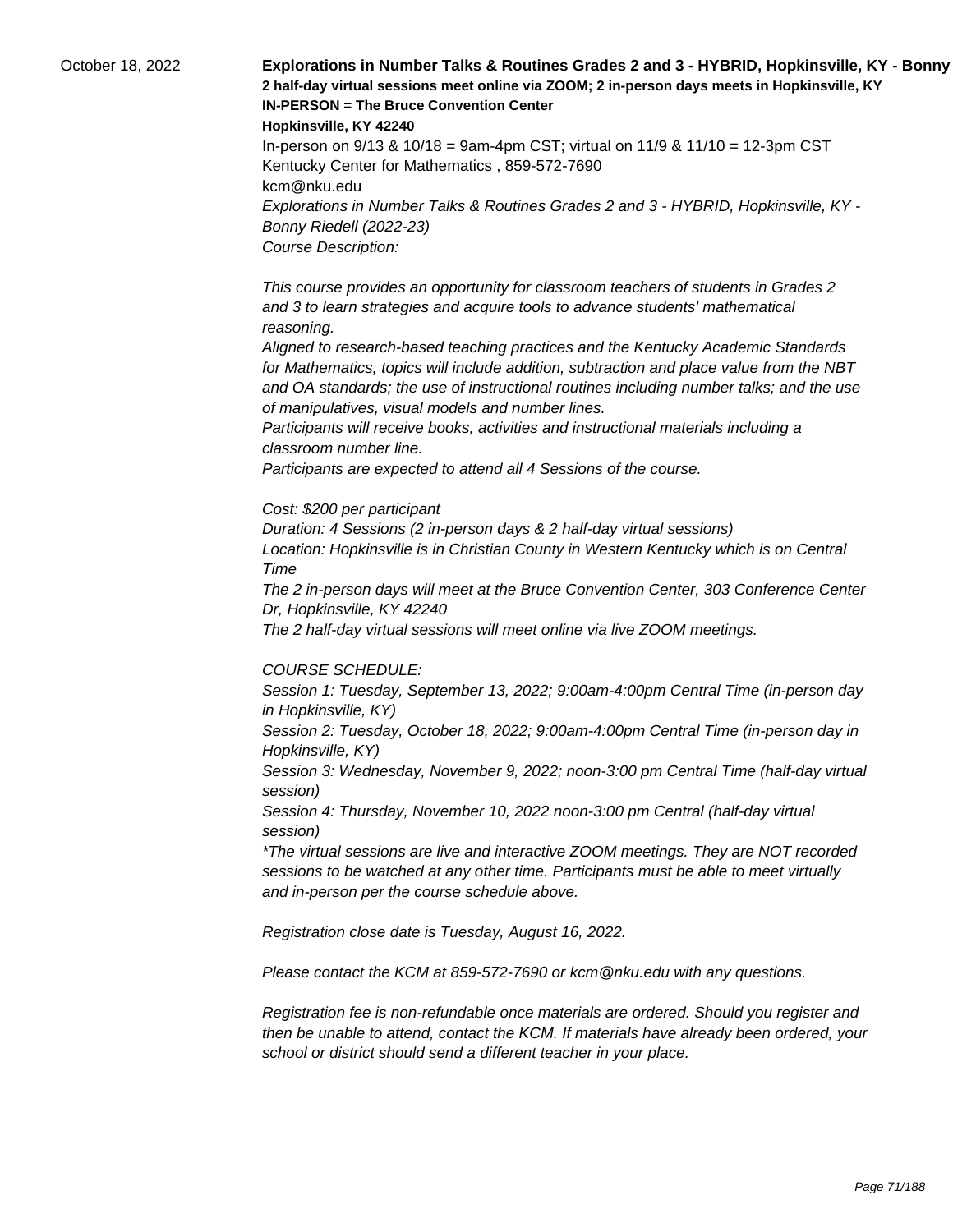# October 18, 2022 **Routines for Reasoning: Middle Grades (5-8) - HYBRID, Louisville, KY - Cindy Aossey & Dee Crescitelli (2022-23) 1 in-person day in Louisville, KY; 4 virtual online sessions via ZOOM** The in-person day meets at University of Louisville Conference Center, ShelbyHurst Campus, Founders **Louisville, KY 40222** In-person on 7/18 = 9am-4pm EST; all other virtual sessions = 4-5:30pm OR noon-3

Kentucky Center for Mathematics , 859-572-7690 kcm@nku.edu Routines for Reasoning: Middle Grades (5-8) - HYBRID, Louisville, KY - Cindy Aossey & Dee Crescitelli (2022-23)

#### COURSE DESCRIPTION:

\*This course is available only to educators in Kentucky

 This course provides an opportunity for classroom teachers of students in Grades 5 through 8 to learn strategies and acquire tools to advance students' mathematical reasoning.

 Aligned to research-based teaching practices and the Kentucky Academic Standards, this course will use instructional routines to give participants specific and repeatable designs for learning that support both the teacher and students in the classroom. Reasoning routines for the middle grades are designed to improve student problem-solving, build crucial mathematical thinking habits, and improve classroom discourse.

Cost: FREE (open to only Kentucky math educators)

#### Duration:

PLEASE NOTE: There are two options for the virtual follow-up sessions. Participants can choose to attend four 90-minute virtual sessions that meet AFTER school hours from 4:00-5:30 pm Eastern, OR they can choose to attend two half-day virtual sessions that meet DURING school hours from noon-3pm Eastern. Please see the detailed schedules for Option 1 and Option 2 below.

OPTION 1: 5 Sessions (one in-person day and four 90-minute virtual sessions after school hours)

OPTION 2: 3 Sessions (one in-person day and two half-day virtual sessions during school hours)

#### Locations:

1 in-person day meets at University of Louisville Conference Center, ShelbyHurst Campus, Founders Union Building Virtual sessions meet online via ZOOM

\*You must register to participate in this professional learning event. Registration deadline is July 8, 2022.

#### BEFORE REGISTERING, PLEASE NOTE:

The virtual sessions are not recordings that can be watched at any other time. Participants must be able to participate via ZOOM on Tuesdays as scheduled from 4:00-5:30 pm EST for Option 1 or from noon-3:00 pm EST for Option 2; and participants must be able to attend in person in Louisville on Monday, July 18, 2022. During registration, you will select course schedule OPTION 1 or course schedule OPTION 2 when you select your registration package.

Course Schedule for OPTION 1:

SESSION 1: Monday, July 18, 2022; 9:00 am - 4:00 pm Eastern Time (in-person day in Louisville, KY) SESSION 2: Tuesday, September 13, 2022; 4:00-5:30 pm Eastern Time (90 minute virtual) SESSION 3: Tuesday, September 27, 2022; 4:00-5:30 pm Eastern Time (90 minute

Page 72/188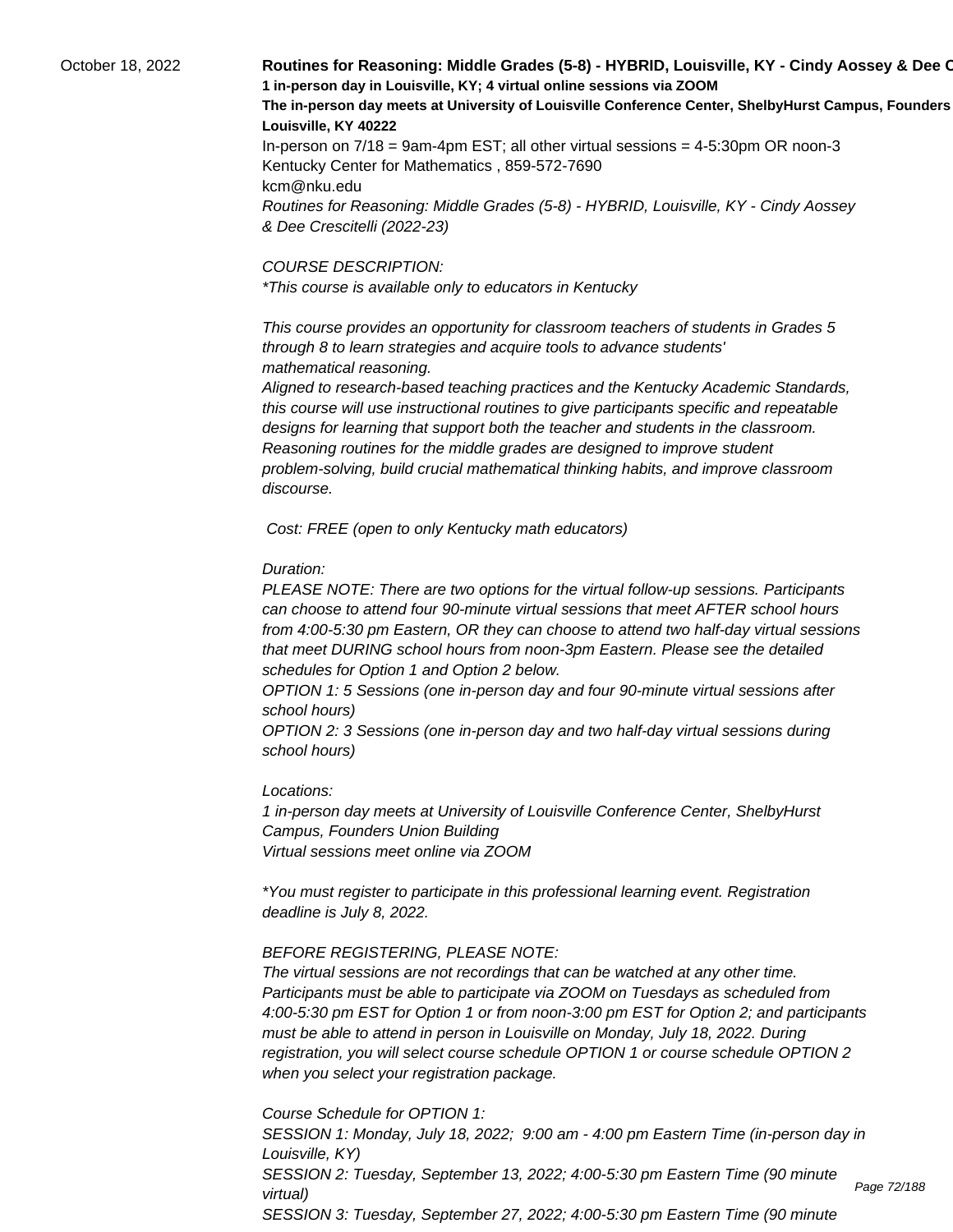### virtual)

SESSION 4: Tuesday, October 18, 2022; 4:00-5:30 pm Eastern Time (90 minute virtual) SESSION 5: Tuesday, November 1, 2022; 4:00-5:30 pm Eastern Time (90 minute virtual)

Course Schedule for OPTION 2: SESSION 1: Monday, July 18, 2022; 9:00 am - 4:00 pm Eastern Time (in-person day in Louisville, KY) SESSION 2: Tuesday, September 27, 2022; noon-3:00 pm Eastern Time (half-day virtual) SESSION 3: Tuesday, November 1, 2022; noon-3:00 pm Eastern Time (half-day virtual)

Please contact the KCM at kcm@nku.edu or 859-572-7690 with any questions.

PLEASE NOTE: The KCM is absorbing all the costs associated with providing this professional development. If you register for this event and then find you are unable to attend for any reason, contact the KCM as soon as possible so your spot and materials can be given to another teacher. Registered teachers who fail to show up for this training may be charged for the cost of course materials, training and meeting space.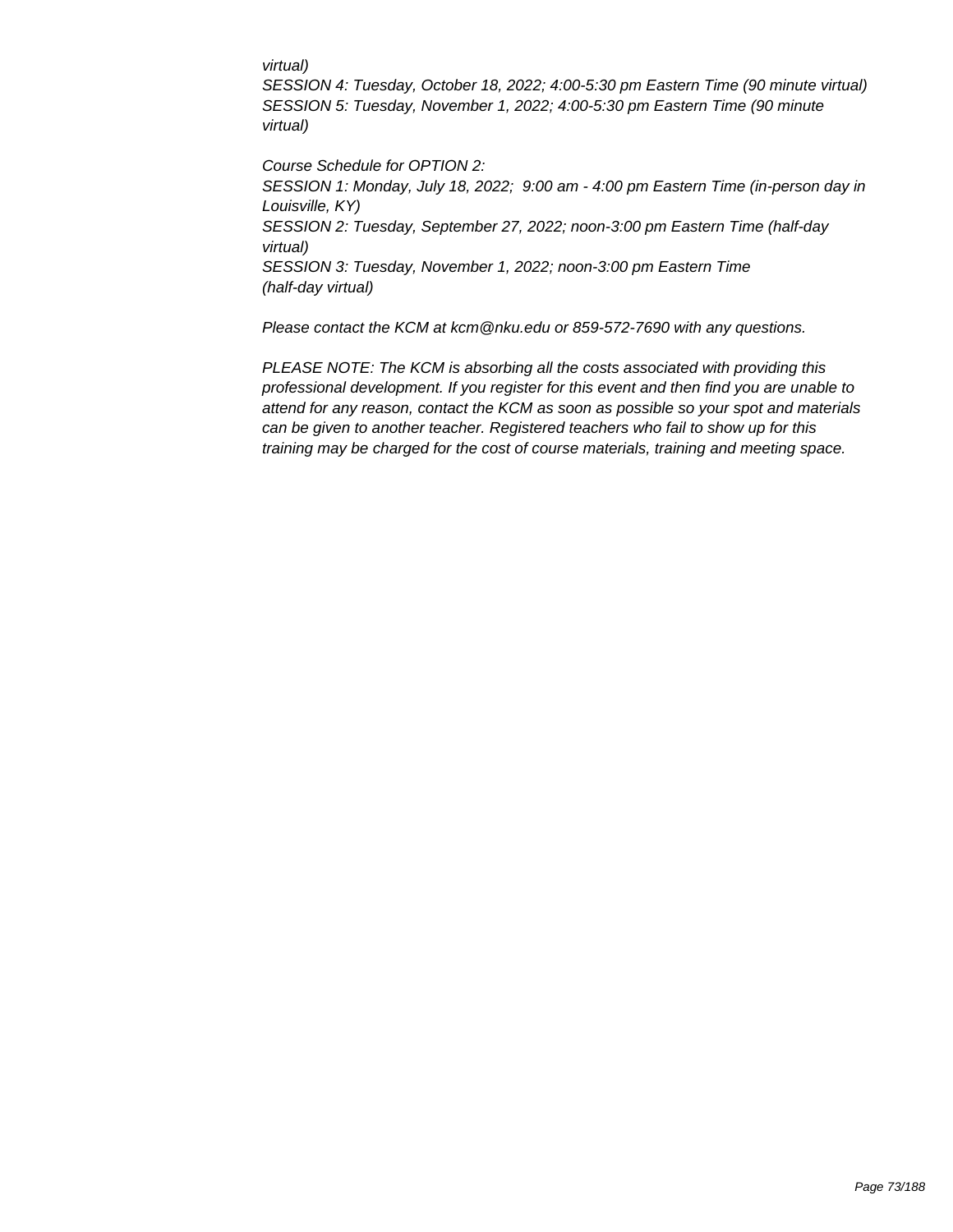# October 19, 2022 **Culturally Responsive Teaching and High School Mathematics - VIRTUAL - Leah Dix (2022-23) Virtual ZOOM meetings**

04:15 PM - 06:15 PM EST Kentucky Center for Mathematics , 859-572-7690 kcm@nku.edu Culturally Responsive Teaching and High School Mathematics - VIRTUAL - Leah Dix (2022-23) Course Description: PLEASE NOTE: This free KCM professional development course is open to Kentucky Educators only

 This course provides an opportunity for classroom teachers of students in Grades 9-12 to learn strategies and acquire Culturally Responsive Teaching tools to embed in their classrooms.

 Aligned to research-based teaching practices from Zaretta Hammond's Culturally Responsive Teaching and the Brain, NCTM's Catalyzing Change for High School, and KAS, participants will explore lesson tasks that include calculus, algebra, and geometry topics as well as, understand and create mathematics lessons for social justice. Participants will receive books and instructional materials, and will be expected to attend all 6 sessions of the course.

 Sessions will be fully virtual, after school, and start in October.

 Participants must be able to fully participate in all six live and interactive sessions that will meet via ZOOM. These sessions are not recorded to be watched at any other time. KCM attendance certificates will be emailed to each participant.

Cost: FREE (For Kentucky Educators only)

Duration: 6 half-day virtual sessions (2-hour synchronous with 1-hour asynchronous work)

Course Schedule:

SESSION 1: Wednesday, October 12, 2022; 4:15-6:15pm Eastern Time (half-day virtual)

SESSION 2: Thursday, October 13, 2022; 4:15-6:15pm Eastern Time (half-day virtual) SESSION 3: Wednesday, October 19, 2022; 4:15-6:15pm Eastern Time (half-day virtual)

SESSION 4: Thursday, October 20, 2022; 4:15-6:15pm Eastern Time (half-day virtual) SESSION 5: Wednesday, November 2, 2022; 4:15-6:15pm Eastern Time (half-day virtual)

SESSION 6: Thursday, November 3, 2022; 4:15-6:15pm Eastern Time (half-day virtual)

Kentucky Mathematics Educators must be registered to participate. Registration deadline is August 31, 2022

Please contact the KCM at kcm@nku.edu or 859-572-7690 with any questions. Should you register for this event and then are no longer able to attend, contact the KCM to have your registration voided so that your spot can be offered to another Kentucky teacher. Thank you.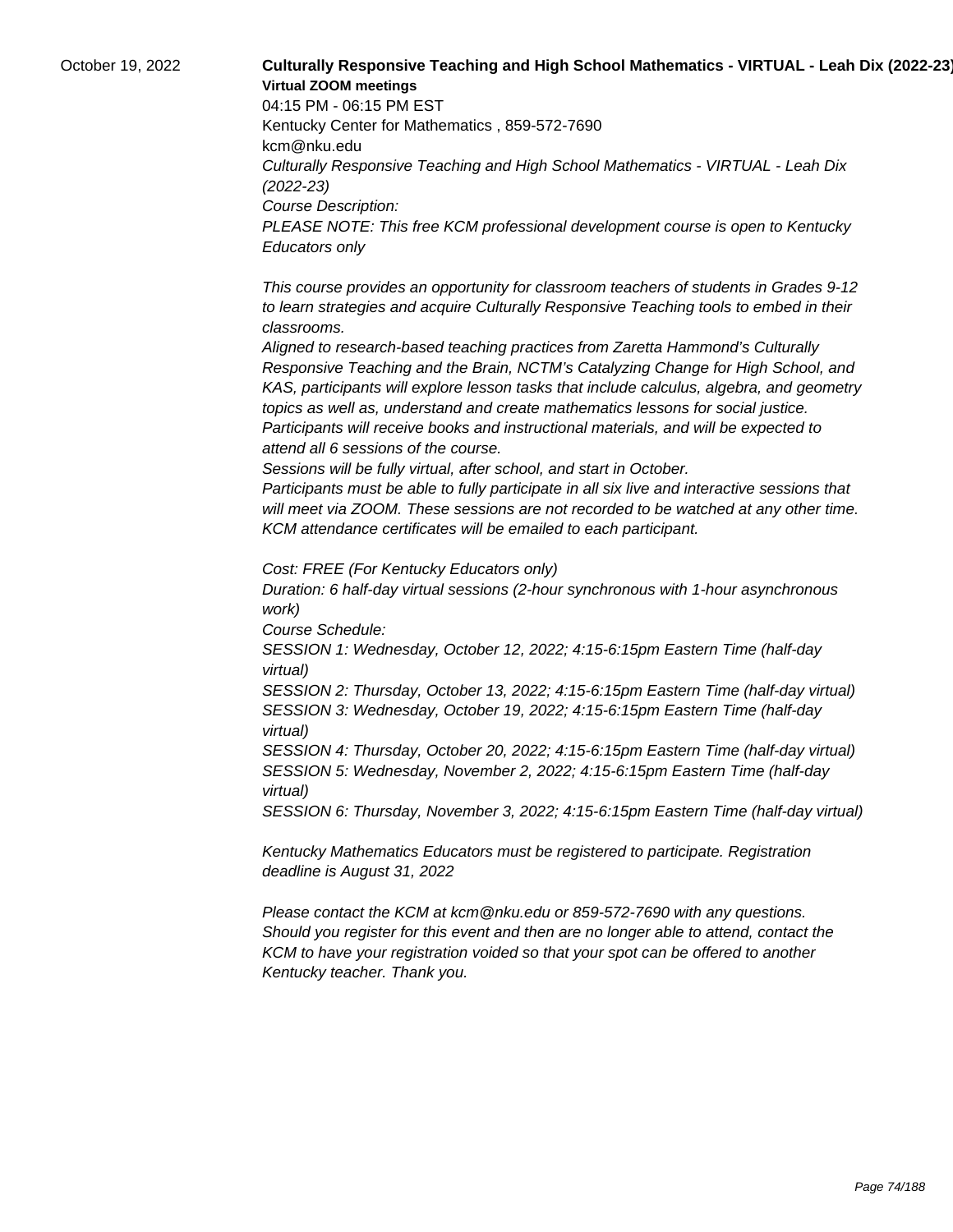October 19, 2022 **Comprehensive Course for Primary K-2: PART 1 - HYBRID, Lexington, KY - Julie Adams (2022-23) 4 virtual half-day sessions via ZOOM; 2 in-person sessions in Lexington, KY**  virtual sessions in Sept = noon-3pm EST; in-person on 10/19 & 11/16 = 9am-4pm ES Kentucky Center for Mathematics , 859-572-7690 kcm@nku.edu Comprehensive Course for Primary Grades K-2: PART 1

Course Description:

 This 6-session professional learning opportunity is designed for classroom, special education, and mathematics intervention teachers of students in Grades K-2. Participants will engage in varied instructional strategies, and will acquire tools to assess, support, and advance students' mathematical reasoning and knowledge. Aligned to research-based teaching practices and Kentucky Academic Standards, topics will include counting and cardinality, number and operations in base ten, conceptual place value, and math/literature connections.

 Participants will receive books, activities and instructional materials, along with assessment strategies to identify and target student needs and misconceptions in early numeracy.

PART 1 Big Ideas = Mathematical Fluency & Number Sense and Computational Fluency to 100

Cost: \$400 per participant

Duration: 6 sessions (4 half-day virtual sessions plus 2 in-person days)

Location:

 The 4 half-day virtual sessions will meet online via ZOOM meetings. The 2 full-day in-person sessions will meet in Lexington, KY

PLEASE NOTE: The virtual sessions are not recorded to be watched at any other time. They are live and interactive virtual sessions that participates should be fully engaged in as scheduled below.

SESSION SCHEDULE FOR THIS LEXINGTON, KY COHORT:

Session 1: Tuesday, September 13, 2022; noon-3:00pm Eastern Time. (VIRTUAL) Session 2: Wednesday, September 14, 2022; noon-3:00pm Eastern Time. (VIRTUAL) Session 3: Tuesday, September 27, 2022; noon-3:00pm Eastern Time. (VIRTUAL) Session 4: Wednesday, September 28, 2022: noon-3:00pm Eastern Time. (VIRTUAL) Session 5: Wednesday, October 19, 2022, 9:00 am - 4:00 pm Eastern Time (IN PERSON) Session 6: Wednesday, November 16, 2022, 9:00 am - 4:00 pm Eastern Time (IN PERSON)

Registration for this cohort closes at midnight on Tuesday, August 16, 2022.

Please note: The \$400 registration fee for this course is non-refundable once materials have been ordered. Should a registered participant find they are no longer able to attend this event, they should find a teacher from their school or district to take their place and notify the KCM at kcm@nku.edu or 859-572-7690.

In 2023, The KCM is offering Part 2 of this Comprehensive Course for Primary Grades K-2 training. Participants wishing to attend Part 2 must have completed this Part 1 training in 2022. The BIG IDEAS covered in Part 2 will be Measurement, Time & Money, Page 75/188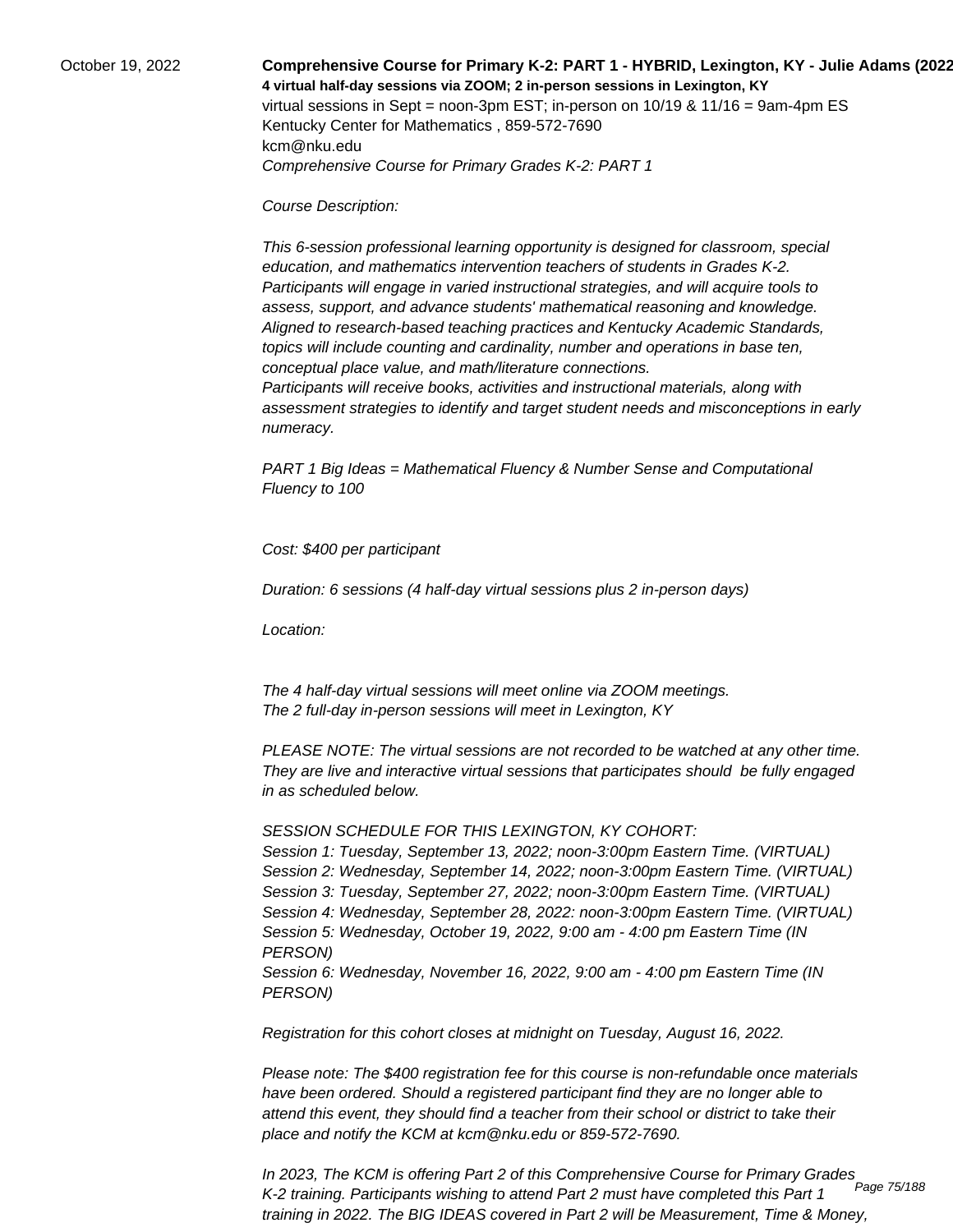Algebraic Reasoning & Problem Solving, and Math Fact Fluency. Please visit our website to register for Comprehensive Course for Primary Grades K-2 PART 2.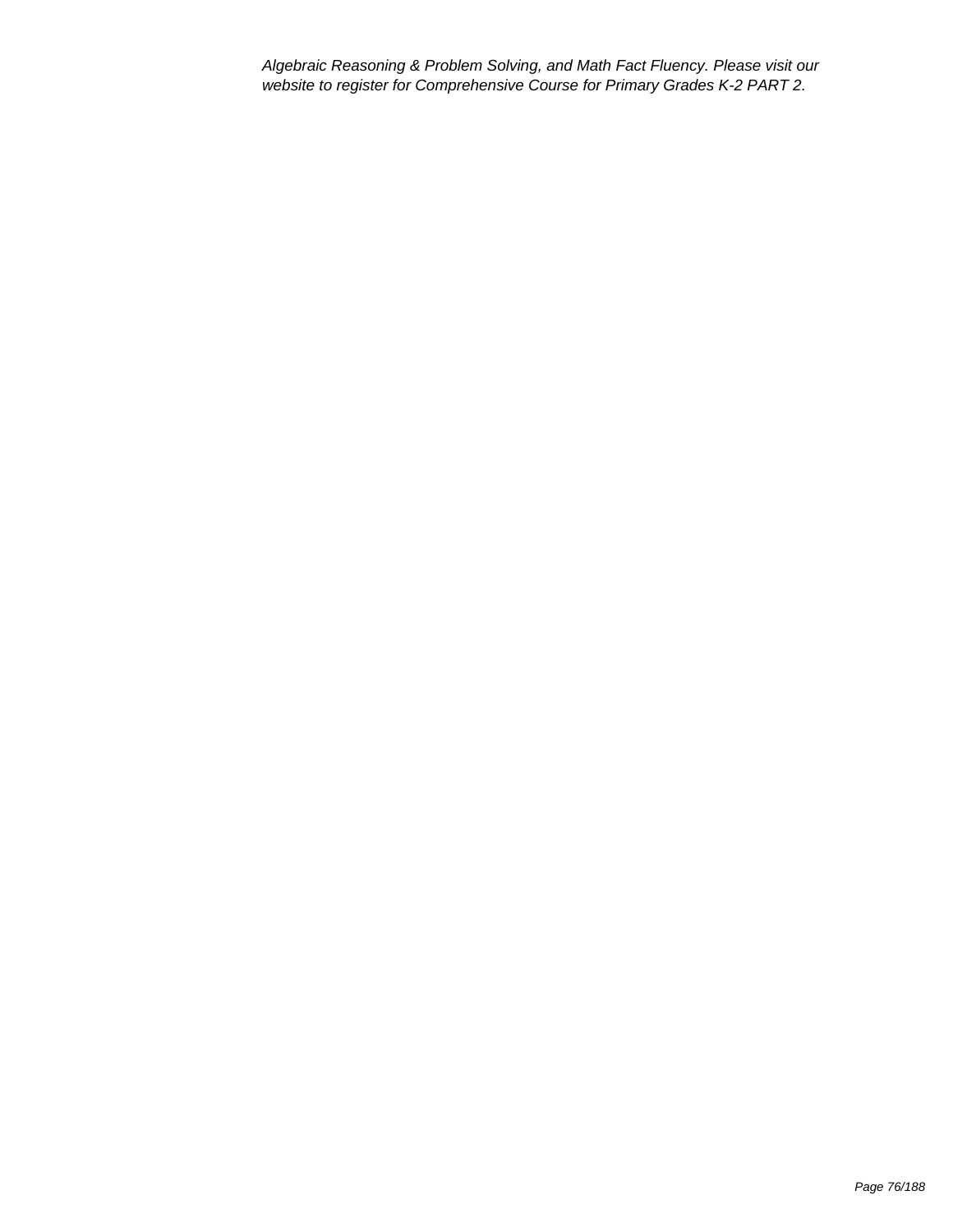# October 20, 2022 **Culturally Responsive Teaching and High School Mathematics - VIRTUAL - Leah Dix (2022-23) Virtual ZOOM meetings**

04:15 PM - 06:15 PM EST Kentucky Center for Mathematics , 859-572-7690 kcm@nku.edu Culturally Responsive Teaching and High School Mathematics - VIRTUAL - Leah Dix (2022-23) Course Description: PLEASE NOTE: This free KCM professional development course is open to Kentucky Educators only

 This course provides an opportunity for classroom teachers of students in Grades 9-12 to learn strategies and acquire Culturally Responsive Teaching tools to embed in their classrooms.

 Aligned to research-based teaching practices from Zaretta Hammond's Culturally Responsive Teaching and the Brain, NCTM's Catalyzing Change for High School, and KAS, participants will explore lesson tasks that include calculus, algebra, and geometry topics as well as, understand and create mathematics lessons for social justice. Participants will receive books and instructional materials, and will be expected to attend all 6 sessions of the course.

 Sessions will be fully virtual, after school, and start in October.

 Participants must be able to fully participate in all six live and interactive sessions that will meet via ZOOM. These sessions are not recorded to be watched at any other time. KCM attendance certificates will be emailed to each participant.

Cost: FREE (For Kentucky Educators only)

Duration: 6 half-day virtual sessions (2-hour synchronous with 1-hour asynchronous work)

Course Schedule:

SESSION 1: Wednesday, October 12, 2022; 4:15-6:15pm Eastern Time (half-day virtual)

SESSION 2: Thursday, October 13, 2022; 4:15-6:15pm Eastern Time (half-day virtual) SESSION 3: Wednesday, October 19, 2022; 4:15-6:15pm Eastern Time (half-day virtual)

SESSION 4: Thursday, October 20, 2022; 4:15-6:15pm Eastern Time (half-day virtual) SESSION 5: Wednesday, November 2, 2022; 4:15-6:15pm Eastern Time (half-day virtual)

SESSION 6: Thursday, November 3, 2022; 4:15-6:15pm Eastern Time (half-day virtual)

Kentucky Mathematics Educators must be registered to participate. Registration deadline is August 31, 2022

Please contact the KCM at kcm@nku.edu or 859-572-7690 with any questions. Should you register for this event and then are no longer able to attend, contact the KCM to have your registration voided so that your spot can be offered to another Kentucky teacher. Thank you.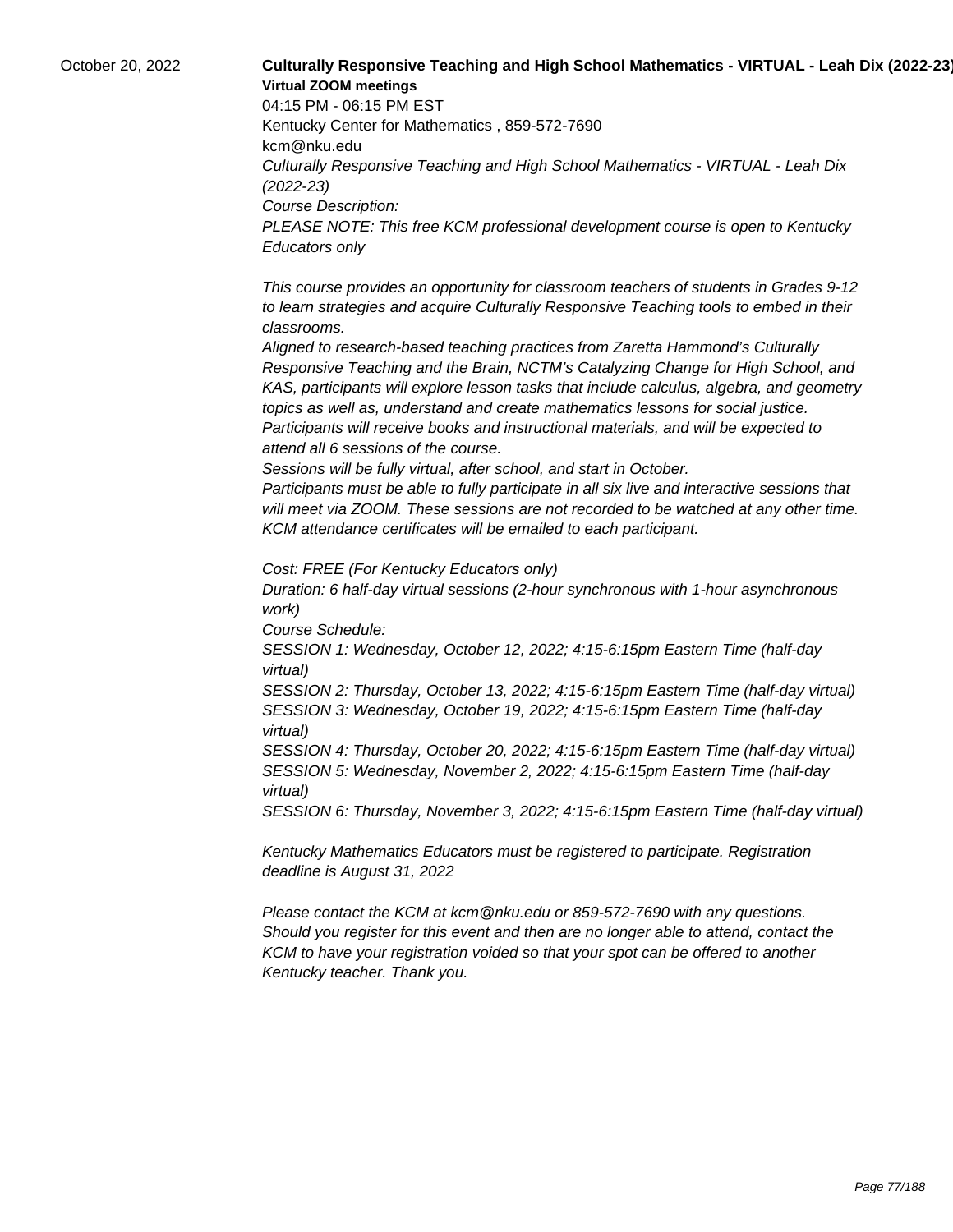October 21, 2022 **AVMR PLUS: PART 1 (Virtual AVMR1 with bonus in-person day) -Lexington - Cindy Aossey (2022-23) Virtual Sessions meet online via ZOOM; in-person day meets in Lexington, KY In Person = Hilton Downtown Lexington Lexington , KY 40507**

> Sessions 1&2, 3&4 and 5&6=9am-3:30 pm; Sessions 7&8=12-2 pm; Session 9=9am-4pm E Kentucky Center for Mathematics , 859-572-7690 kcm@nku.edu AVMR PLUS?: PART 1 Course Description:

 Participants in KCM's AVMR PLUS: PART 1 will complete Add+Vantage Math Recovery (AVMR™) Course 1 by attending 8 virtual two-hour sessions. In addition, participants will attend a bonus KCM-designed in-person day where they will receive additional materials and instructional resources.

 This course is designed for elementary grades teachers and interventionists. Participants will learn and practice assessments and teaching strategies for advancing students' foundational number knowledge. Topics covered include identifying numerals, counting, addition, and subtraction.

 AVMR PLUS: PART 1 is the first part of the KCM course formally called KNPI (Kentucky Numeracy Project Intensive) Course.

 After AVMR PLUS: PART 1, participants can choose to continue their learning with AVMR PLUS: PART 2 which includes Add+Vantage Math Recovery (AVMR™) Courses 2 and another bonus KCM-designed in-person day. Topics covered in AVMR PLUS: Part 2 include place value, multi-digit addition & subtraction, and multiplication & division. Participants must register for AVMR PLUS: PART 2 separately.

COST OF AVMR PLUS: PART 1: \$500 per participant

DURATION: 8 virtual sessions plus one bonus in-person day in Lexington, KY PLEASE NOTE: Approximately one hour of asynchronous work will be assigned for each two-hour virtual session. On days where the schedule consists of 2 two-hour virtual sessions, participants will have a 2.5-hour break between sessions to allow time for lunch and one hour of independent work.

SCHEDULE FOR AVMR PLUS: PART 1:

Sessions 1 & 2: Friday, July 15, 2022; 9:00am-3:30pm Eastern Time (2 two-hour VIRTUAL sessions w/lunch break) Sessions 3 & 4: Friday, July 22, 2022; 9:00am-3:30pm Eastern Time (2 two-hour VIRTUAL sessions w/lunch break) Sessions 5 & 6: Friday, July 29, 2022; 9:00am-3:30 Eastern Time (2 two-hour VIRTUAL sessions w/lunch break) Session 7: Friday, September 9, 2022; noon-2:00pm Eastern Time (single two-hour VIRTUAL session) Session 8: Friday, September 16, 2022; noon-2:00pm Eastern Time (single two-hour VIRTUAL session) Session 9: Friday October 21, 2022; 9:00am– 4:00pm (bonus in-person day w/lunch break in Lexington)

\*Registration cutoff date is May 27, 2022. The KCM needs a minimum of 7 weeks to order and receive the AVMR1 kits from Math Recovery needed for this course.

Registration fee is non-refundable once the AVMR kits are ordered.

The Kentucky Center for Mathematics' AVMR PLUS: PART 2 begins November 2, 2022, and is currently open for registrations. Participants must register for AVMR PLUS: PART 2 separately and must complete AVMR PLUS: PART 1 or have completed Add+Vantage Math Recovery (AVMR™) Course 1 in order to attend AVMR PLUS: Page 78/188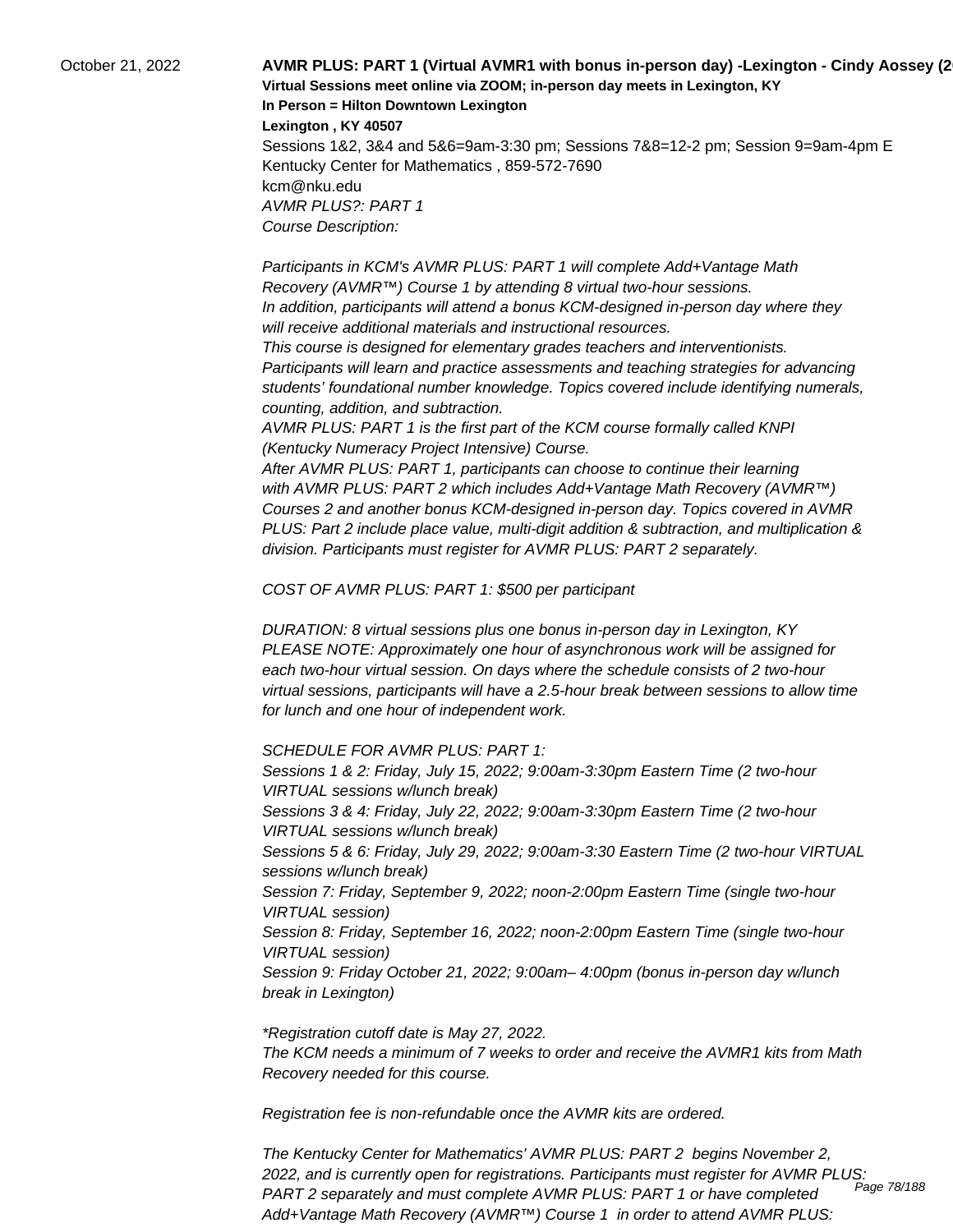PART 2.

Please contact the KCM at kcm@nku.edu or 859-572-7690 with any questions.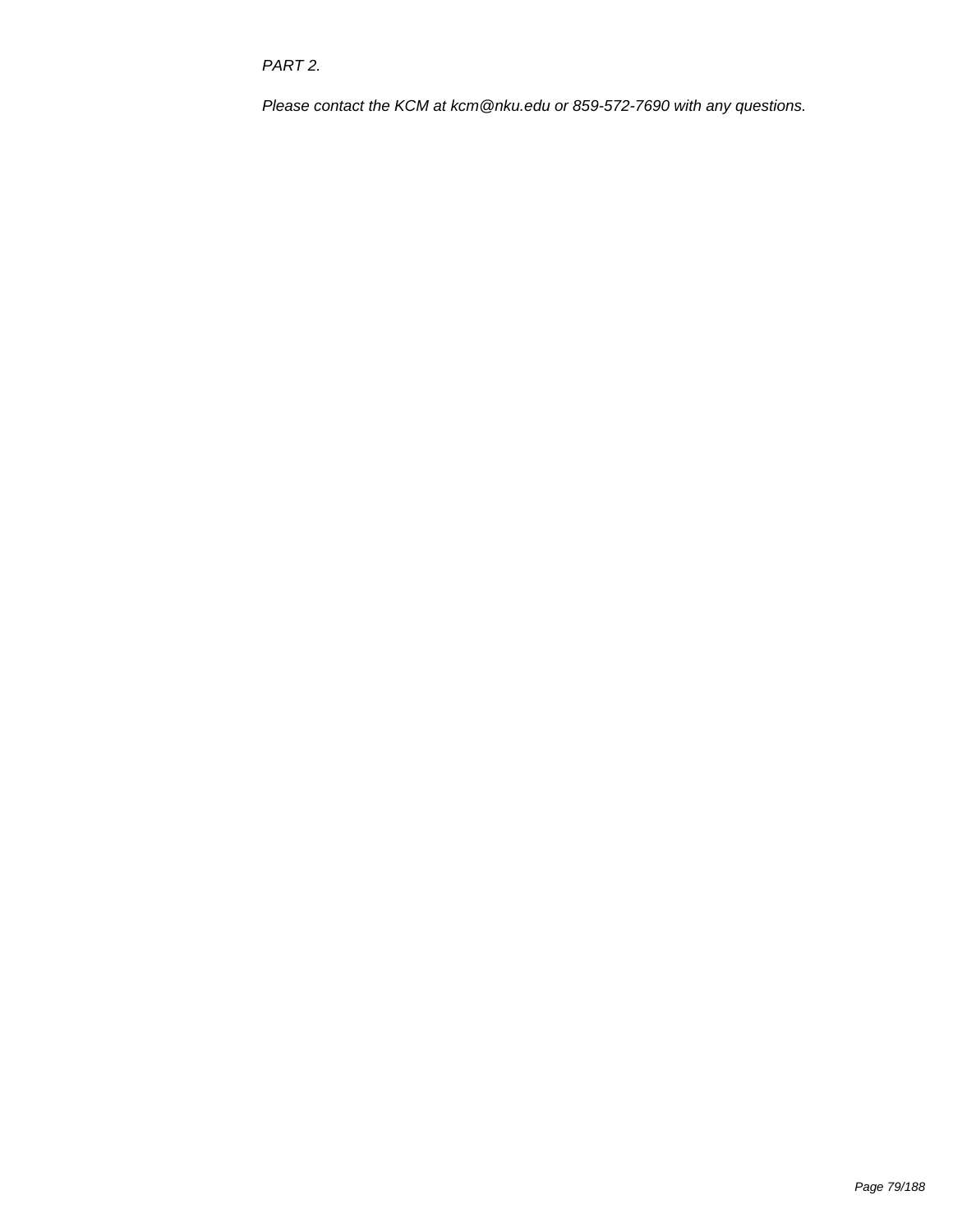October 25, 2022 **Building Numeracy with Middle Grades Students (5-8): HYBRID, Louisville, KY - Dee Crescitel 2 in-person days in Louisville, KY; 8 virtual sessions online via ZOOM In-person = University of Louisville Conference Center, ShelbyHurst Campus, Founders Union Building: Room 15 Louisville , KY 40222** in-person days on June 21 &  $22 = 9$ am-4pm EST; 8 virtual sessions = noon-3pm EST Kentucky Center for Mathematics , 859-572-7690 kcm@nku.edu THIS COURSE IS FULL. Please click here to be added to the WAIT LIST for this KCM Course.

> Building Numeracy with Middle Grades Students (5-8): HYBRID, Louisville, KY - Dee Crescitelli (2022-23)

Course Description:

PLEASE NOTE: This KCM professional learning event is available only to educators in Kentucky. This course is designed for 5th, 6th, 7th or 8th grade math teachers, but other Kentucky educators who believe this training would be helpful in their work are welcome to register and participate as well.

 We know that students develop their mathematical reasoning skills over time and at different rates - and that the past year has created instructional gaps due to the time available for math instruction in different pandemic teaching situations.

 This year-long, in-depth course provides teachers with information and materials to enable them to strengthen mathematics instruction by building from students' current funds of knowledge.

 Participants will learn teaching strategies for helping students develop the more sophisticated reasoning needed for middle grades mathematics with the goal of improving student access to grade-level content.

 Each participant will receive two sets of the "24 Game: Fractions/Decimals" card game

 Each participant will also receive 4 books:

 Figuring out Fluency in Mathematics Teaching and Learning Elementary and Middle School Mathematics Teaching Developmentally, 10th edition Building Powerful Numeracy for Middle School & High School Students Lessons and Activities for Building Powerful Numeracy

COST: FREE (\*This course is open to Kentucky educators only) \*Participants must be registered to attend and are expected to fully participate in both the in-person days and all 8 virtual sessions as scheduled below. The virtual sessions are live and interactive sessions that meet online via ZOOM. They are not recordings to be watched at any other time. All 8 half-day virtual sessions meet on Tuesday afternoons during the school year. Please confirm you can participate in this course on Tuesday afternoons before registering.

Duration: 10 Sessions (2 in-person days and 8 half-day virtual sessions)

Location:

2 IN-PERSON DAYS in Louisville, KY at the University of Louisville Conference Center, ShelbyHurst Campus, Founders Union Building 8 VIRTUAL half-day sessions online via ZOOM

2022-23 BUILDING NUMERACY SCHEDULE: SESSION 1: Tuesday, June 21, 2022; 9:00 am - 4:00 pm Eastern Time (in-person day in Louisville) SESSION 2: Wednesday, June 22, 2022; 9:00 am - 4:00 pm Eastern Time (in-person <sup>Page 80/188</sup> day in Louisville)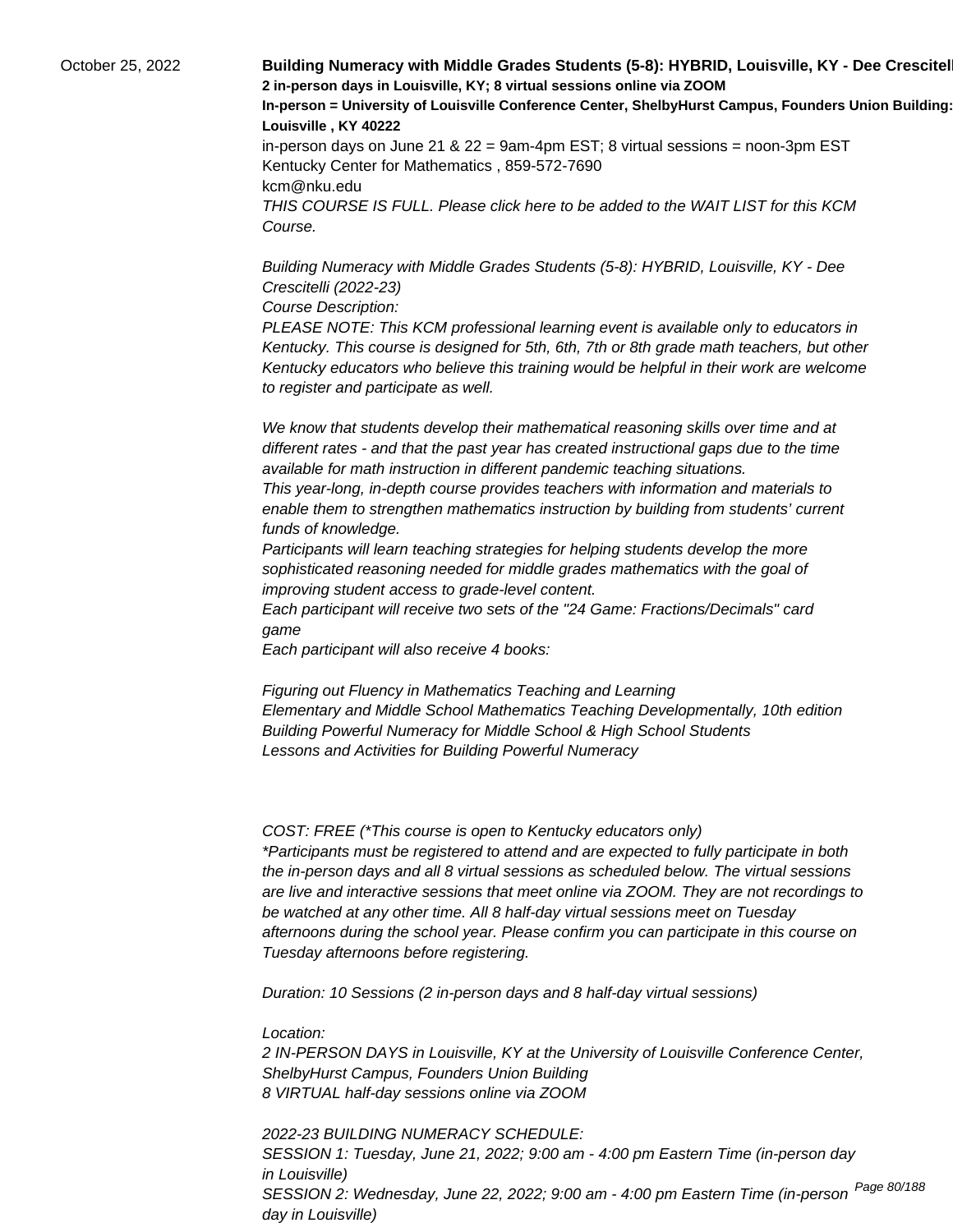SESSION 3: Tuesday, August 23, 2022; noon-3:00pm Eastern Time (half-day virtual) SESSION 4: Tuesday, September 20, 2022; noon-3:00pm Eastern Time (half-day virtual) SESSION 5: Tuesday, October 25, 2022; noon-3:00pm Eastern Time (half-day virtual) SESSION 6: Tuesday, November 15, 2022; noon-3:00pm Eastern Time (half-day virtual) SESSION 7: Tuesday, December 13, 2022; noon-3:00pm Eastern Time (half-day virtual) SESSION 8: Tuesday, January 24, 2023; noon-3:00pm Eastern Time (half-day virtual) SESSION 9: Tuesday, February 21, 2023; noon-3:00pm Eastern Time (half-day virtual) SESSION 10: Tuesday, March 14, 2023; noon-3:00pm Eastern Time (half-day virtual)

Please contact the KCM at kcm@nku.edu or 859-572-7690 with any questions.

Please note: The KCM is absorbing all the costs associated with providing this professional development. If you register for this event and then find you are unable to attend for any reason, contact the KCM as soon as possible so your spot and materials can be given to another teacher. Registered teachers who fail to show up for this training may be charged for the cost of course materials, training and meeting space.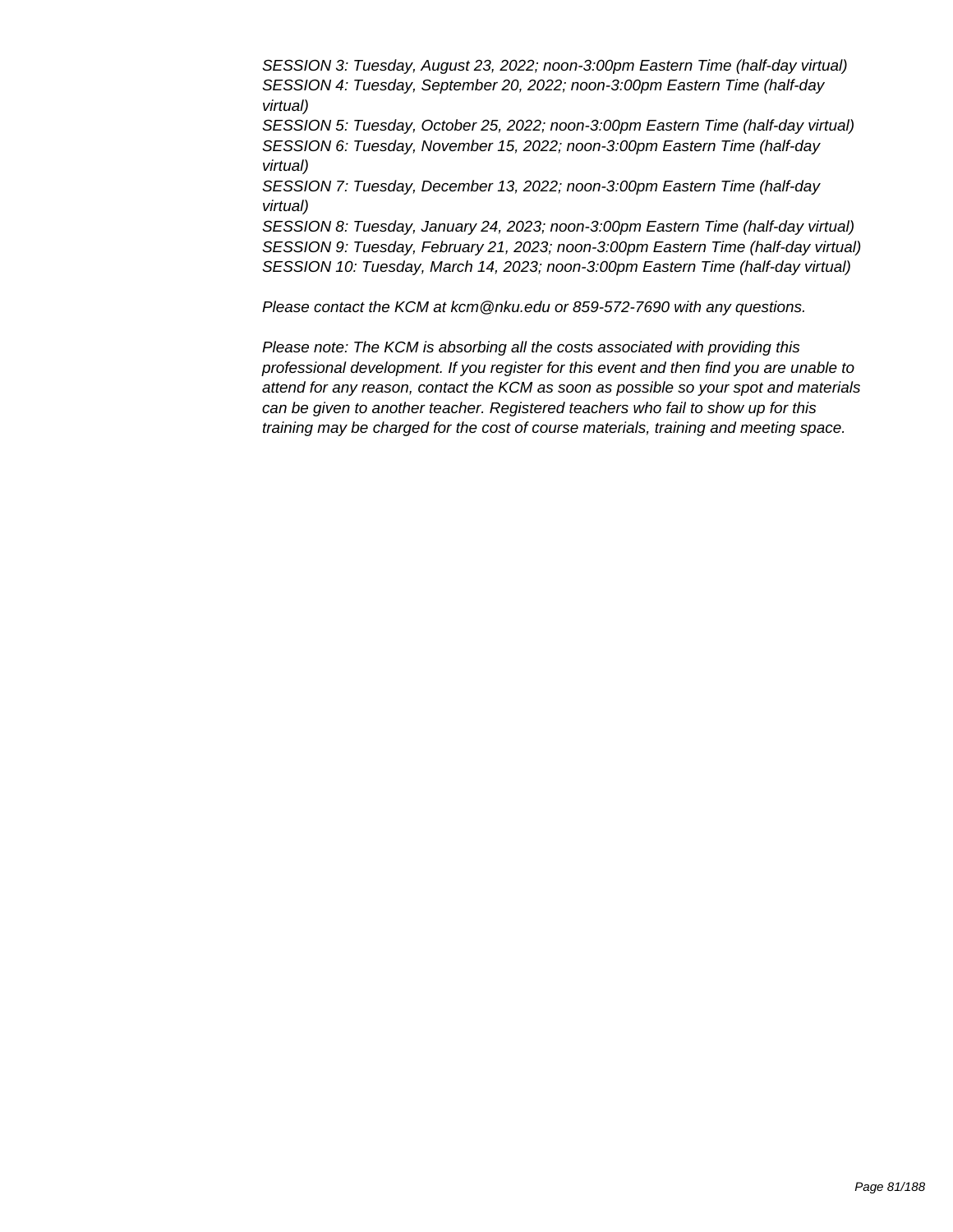October 25, 2022 **Comprehensive Course for Primary K-2: PART 1 - HYBRID, Hopkinsville, KY - Bonny Riedell (2022-23) 4 virtual half-day sessions via ZOOM; 2 in-person sessions in Hopkinsville, KY IN-PERSON = The Bruce Convention Center Hopkinsville, KY 42240** virtual sessions in Sept & Oct = noon-3pm CST; in-person on  $11/15$  &  $12/6$  = 9am-4 Kentucky Center for Mathematics , 859-572-7690 kcm@nku.edu Comprehensive Course for Primary Grades K-2: PART 1

### Course Description:

 This 6-session professional learning opportunity is designed for classroom, special education, and mathematics intervention teachers of students in Grades K-2. Participants will engage in varied instructional strategies, and will acquire tools to assess, support, and advance students' mathematical reasoning and knowledge. Aligned to research-based teaching practices and Kentucky Academic Standards, topics will include counting and cardinality, number and operations in base ten, conceptual place value, and math/literature connections.

 Participants will receive books, activities and instructional materials, along with assessment strategies to identify and target student needs and misconceptions in early numeracy.

PART 1 Big Ideas = Mathematical Fluency & Number Sense and Computational Fluency to 100

Cost: \$400 per participant

Duration: 6 sessions (4 half-day virtual sessions plus 2 in-person days)

Location:

 The 4 half-day virtual sessions will meet online via live ZOOM meetings. The 2 full-day in-person sessions will meet at the Bruce Convention Center, 303 Conference Center Dr, Hopkinsville, KY 42240

PLEASE NOTE: The virtual sessions are not recorded to be watched at any other time. They are live and interactive virtual sessions that participates should be fully engaged in as scheduled below.

SESSION SCHEDULE FOR THIS HOPKINSVILLE, KY COHORT:

Session 1: Tuesday, September 20, 2022; noon-3:00pm Central Time. (VIRTUAL) Session 2: Wednesday, September 21, 2022; noon-3:00pm Central Time. (VIRTUAL) Session 3: Tuesday, October 25, 2022; noon-3:00pm Central Time. (VIRTUAL) Session 4: Wednesday, October 26, 2022: noon-3:00pm Central Time. (VIRTUAL) Session 5: Tuesday, November 15, 2022, 9:00 am - 4:00 pm Central Time (IN PERSON)

Session 6: Tuesday, December 6, 2022, 9:00 am - 4:00 pm Central Time (IN PERSON)

Registration for this cohort closes at midnight on Tuesday, August 23, 2022.

Please note: The \$400 registration fee for this course is non-refundable once materials have been ordered. Should a registered participant find they are no longer able to attend this event, they should find a teacher from their school or district to take their place and notify the KCM at kcm@nku.edu or 859-572-7690.

In 2023, The KCM is offering Part 2 of this Comprehensive Course for Primary Grades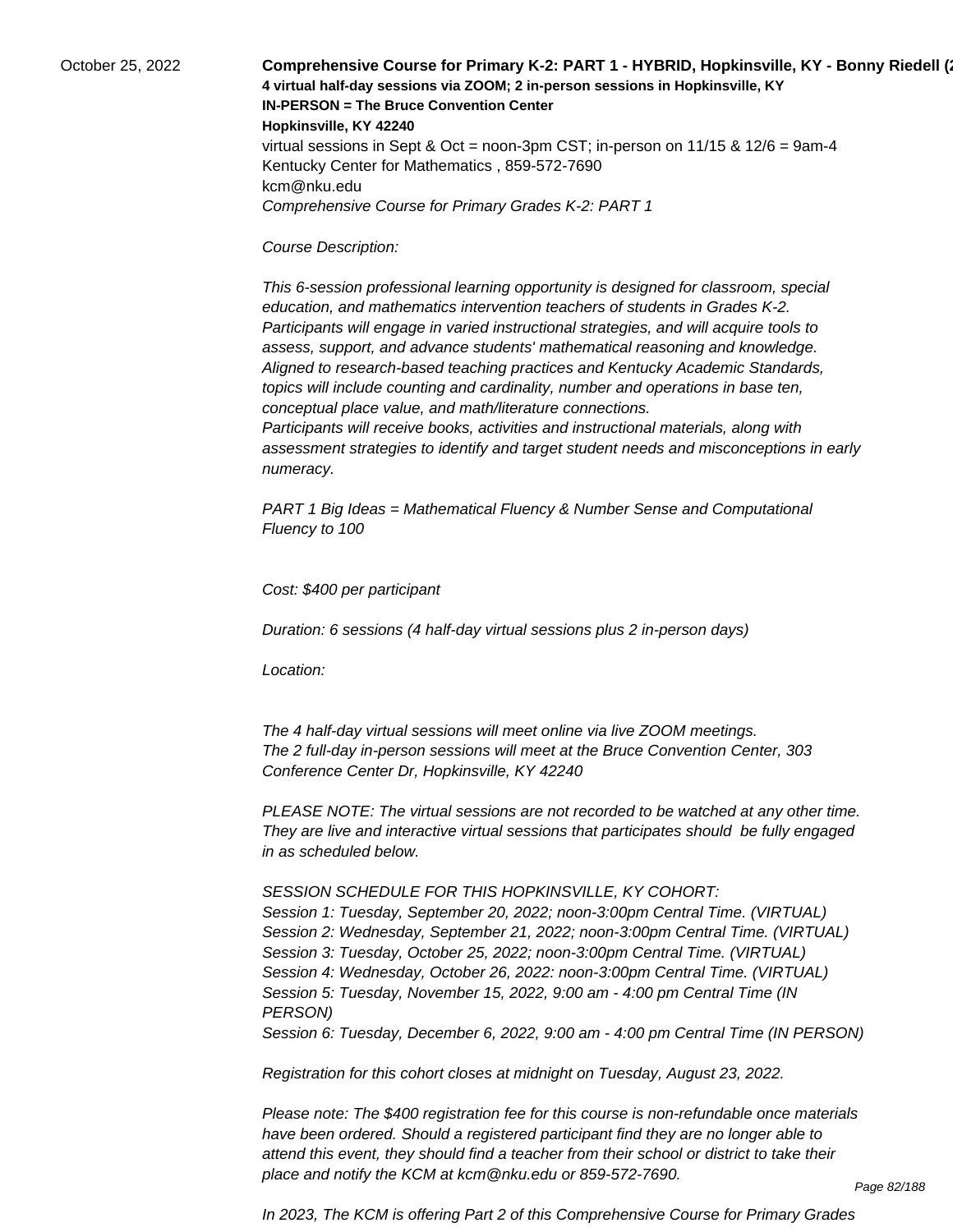K-2 training. Participants wishing to attend Part 2 must have completed this Part 1 training in 2022. The BIG IDEAS covered in Part 2 will be Measurement, Time & Money, Algebraic Reasoning & Problem Solving, and Math Fact Fluency. Please visit our website to register for Comprehensive Course for Primary Grades K-2 PART 2.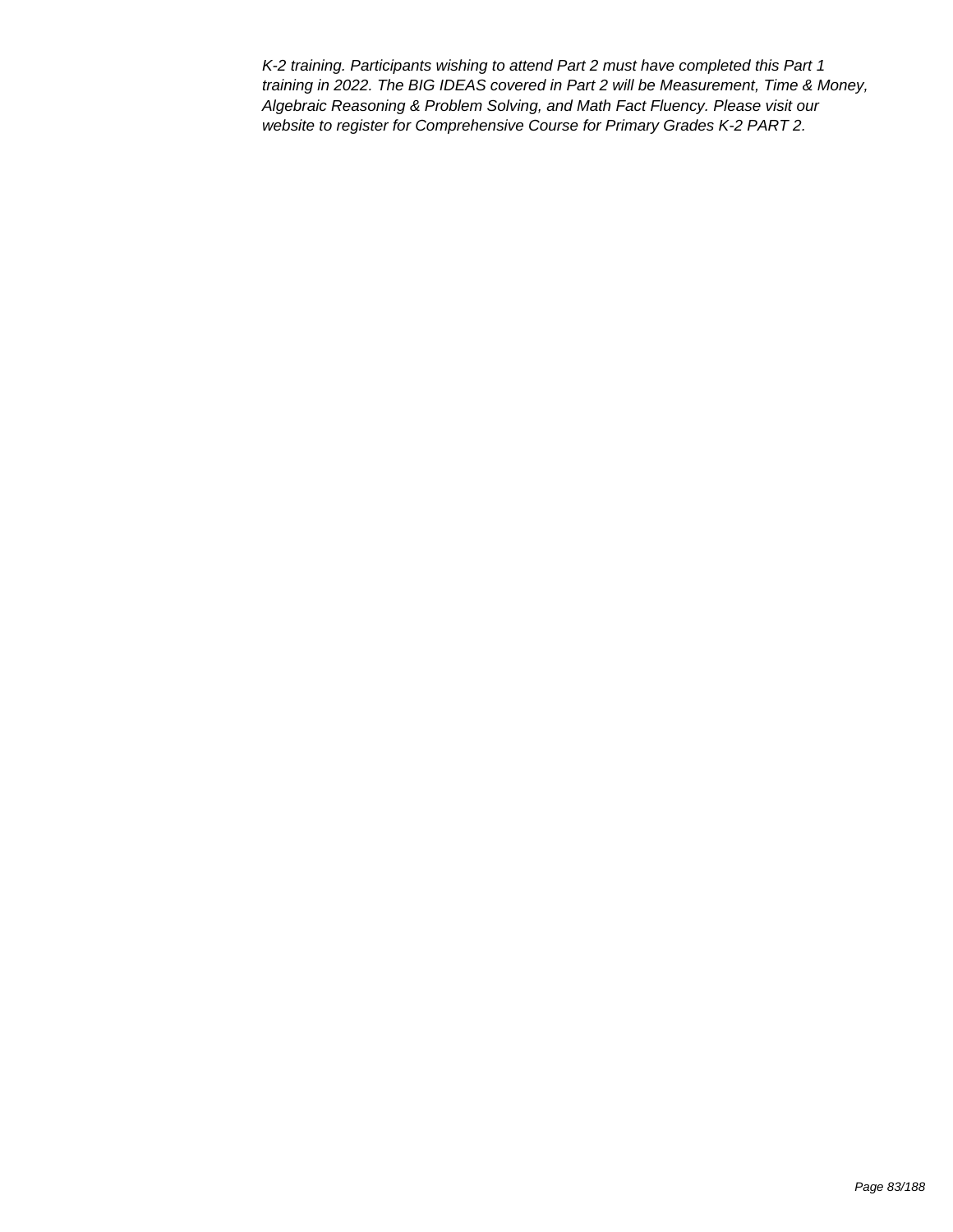October 26, 2022 **Comprehensive Course for Primary K-2: PART 1 - HYBRID, Hopkinsville, KY - Bonny Riedell (2021) 4 virtual half-day sessions via ZOOM; 2 in-person sessions in Hopkinsville, KY IN-PERSON = The Bruce Convention Center Hopkinsville, KY 42240** virtual sessions in Sept & Oct = noon-3pm CST; in-person on  $11/15$  &  $12/6$  = 9am-4 Kentucky Center for Mathematics , 859-572-7690 kcm@nku.edu Comprehensive Course for Primary Grades K-2: PART 1

### Course Description:

 This 6-session professional learning opportunity is designed for classroom, special education, and mathematics intervention teachers of students in Grades K-2. Participants will engage in varied instructional strategies, and will acquire tools to assess, support, and advance students' mathematical reasoning and knowledge. Aligned to research-based teaching practices and Kentucky Academic Standards, topics will include counting and cardinality, number and operations in base ten, conceptual place value, and math/literature connections.

 Participants will receive books, activities and instructional materials, along with assessment strategies to identify and target student needs and misconceptions in early numeracy.

PART 1 Big Ideas = Mathematical Fluency & Number Sense and Computational Fluency to 100

Cost: \$400 per participant

Duration: 6 sessions (4 half-day virtual sessions plus 2 in-person days)

Location:

 The 4 half-day virtual sessions will meet online via live ZOOM meetings. The 2 full-day in-person sessions will meet at the Bruce Convention Center, 303 Conference Center Dr, Hopkinsville, KY 42240

PLEASE NOTE: The virtual sessions are not recorded to be watched at any other time. They are live and interactive virtual sessions that participates should be fully engaged in as scheduled below.

SESSION SCHEDULE FOR THIS HOPKINSVILLE, KY COHORT:

Session 1: Tuesday, September 20, 2022; noon-3:00pm Central Time. (VIRTUAL) Session 2: Wednesday, September 21, 2022; noon-3:00pm Central Time. (VIRTUAL) Session 3: Tuesday, October 25, 2022; noon-3:00pm Central Time. (VIRTUAL) Session 4: Wednesday, October 26, 2022: noon-3:00pm Central Time. (VIRTUAL) Session 5: Tuesday, November 15, 2022, 9:00 am - 4:00 pm Central Time (IN PERSON)

Session 6: Tuesday, December 6, 2022, 9:00 am - 4:00 pm Central Time (IN PERSON)

Registration for this cohort closes at midnight on Tuesday, August 23, 2022.

Please note: The \$400 registration fee for this course is non-refundable once materials have been ordered. Should a registered participant find they are no longer able to attend this event, they should find a teacher from their school or district to take their place and notify the KCM at kcm@nku.edu or 859-572-7690.

In 2023, The KCM is offering Part 2 of this Comprehensive Course for Primary Grades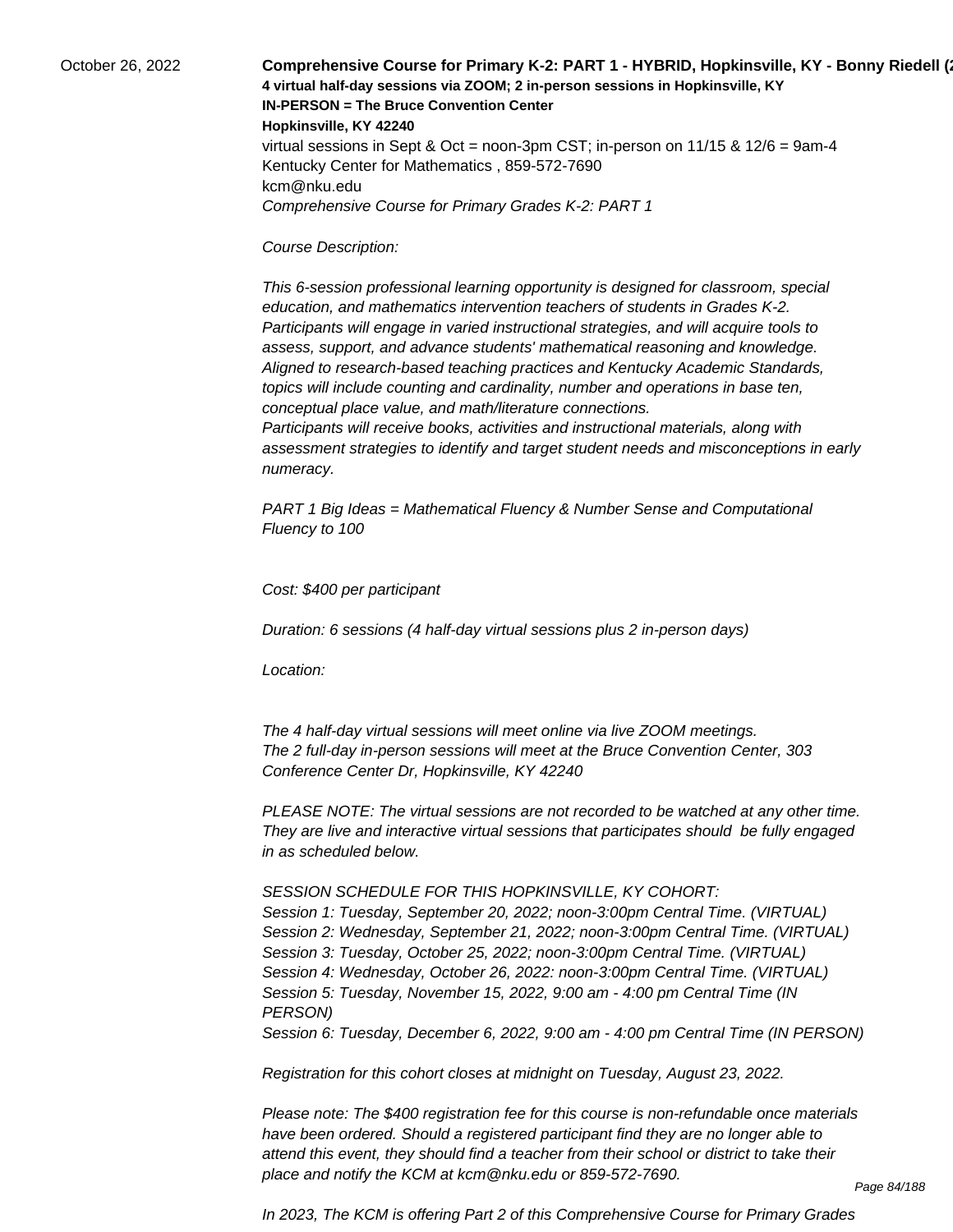K-2 training. Participants wishing to attend Part 2 must have completed this Part 1 training in 2022. The BIG IDEAS covered in Part 2 will be Measurement, Time & Money, Algebraic Reasoning & Problem Solving, and Math Fact Fluency. Please visit our website to register for Comprehensive Course for Primary Grades K-2 PART 2.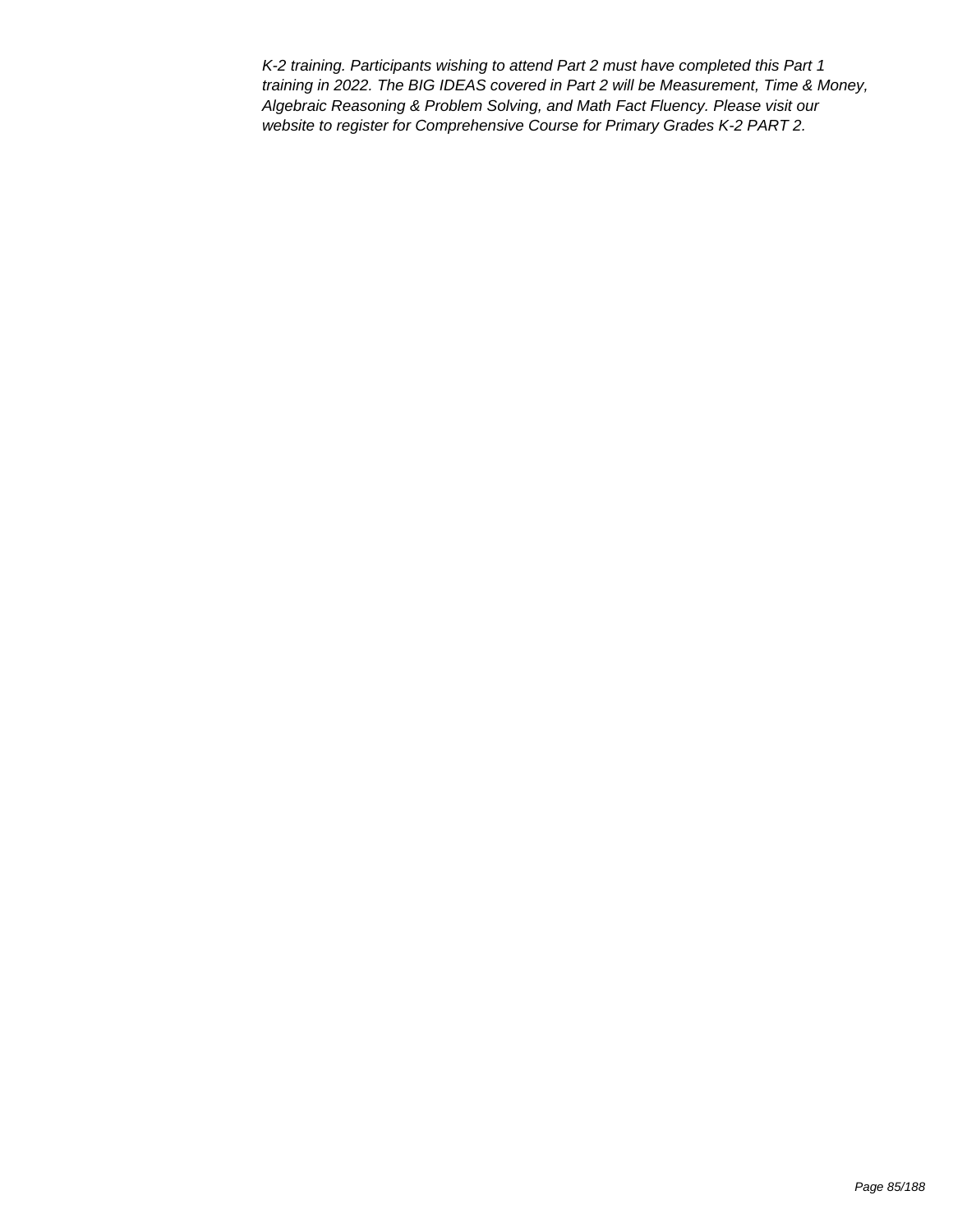## October 28, 2022 **Foundations for Early Childhood Mathematics: In-Person, Lexington, KY - Julie Adams (2022-23) TBD in Lexington, KY**

08:30 AM - 11:30 AM EST Kentucky Center for Mathematics, 859-572-7690 kcm@nku.eedu Foundations for Early Childhood Mathematics (Lexington) COURSE DESCRIPTION:

This Foundations for Early Childhood Mathematics professional development course is for Preschool and Kindergarten teachers who teach in the state of Kentucky only. It features content developed by the Erikson Institute, leaders in early childhood education. This professional learning highlights the "Big Ideas" in early mathematics which include sets, number sense, counting, number operations, pattern, measurement and shape. Participants will learn how to spark children's mathematical learning through developmentally appropriate exploration, discussion and activity using high-impact, evidence-based strategies and children's literature which support the teaching and learning of early mathematics.

## \*\*THIS COURSE MEETS IN PERSON ON FRIDAYS FROM 8:30 - 11: 30 AM EASTERN TIME IN LEXINGTON, KY\*\*

Upon registering, participants are expected to attend and actively participate in all eight half-day in-person sessions. Please do not register for this training if you are unable to attend in-person on Fridays from 8:30 -11:30 am Eastern Time on the dates listed below. Your school must provide substitutes for your classroom if necessary.

SCHEDULE: Fridays, 8:30 - 11: 30 AM Eastern Time IN-PERSON in Lexington, KY

Session 1: September 16, 2022 Session 2: October 28, 2022 Session 3: November 18, 2022 Session 4: December 16, 2022 Session 5: January 20, 2023 Session 6: February 17, 2023 Session 7: March 17, 2023 Session 8: April 21, 2023

COST: FREE (For Kentucky Preschool and Kindergarten teachers only)

Registration deadline is August 19, 2022.

Should you register for this training and then find you are unable to attend for any reason, you must contact the KCM at kcm@nku.edu or 859-572-7690 so your spot can be offered to another Kentucky teacher. No shows may be charged for the cost of the materials, training and meeting space.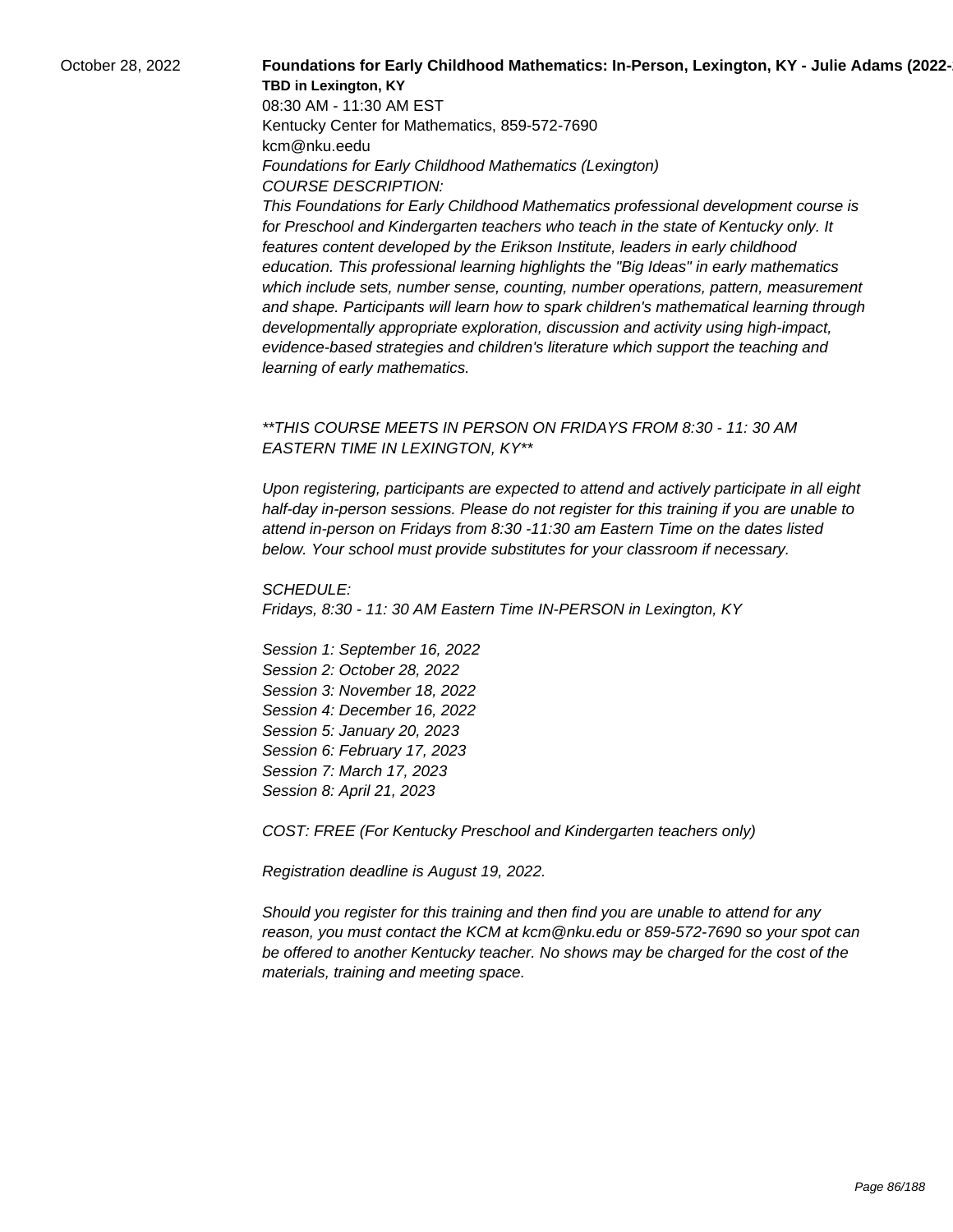# November 1, 2022 **Routines for Reasoning: Middle Grades (5-8) - HYBRID, Louisville, KY - Cindy Aossey & Dee C 1 in-person day in Louisville, KY; 4 virtual online sessions via ZOOM** The in-person day meets at University of Louisville Conference Center, ShelbyHurst Campus, Founders **Louisville, KY 40222** In-person on 7/18 = 9am-4pm EST; all other virtual sessions = 4-5:30pm OR noon-3

Kentucky Center for Mathematics , 859-572-7690 kcm@nku.edu Routines for Reasoning: Middle Grades (5-8) - HYBRID, Louisville, KY - Cindy Aossey & Dee Crescitelli (2022-23)

#### COURSE DESCRIPTION:

\*This course is available only to educators in Kentucky

 This course provides an opportunity for classroom teachers of students in Grades 5 through 8 to learn strategies and acquire tools to advance students' mathematical reasoning.

 Aligned to research-based teaching practices and the Kentucky Academic Standards, this course will use instructional routines to give participants specific and repeatable designs for learning that support both the teacher and students in the classroom. Reasoning routines for the middle grades are designed to improve student problem-solving, build crucial mathematical thinking habits, and improve classroom discourse.

Cost: FREE (open to only Kentucky math educators)

### Duration:

PLEASE NOTE: There are two options for the virtual follow-up sessions. Participants can choose to attend four 90-minute virtual sessions that meet AFTER school hours from 4:00-5:30 pm Eastern, OR they can choose to attend two half-day virtual sessions that meet DURING school hours from noon-3pm Eastern. Please see the detailed schedules for Option 1 and Option 2 below.

OPTION 1: 5 Sessions (one in-person day and four 90-minute virtual sessions after school hours)

OPTION 2: 3 Sessions (one in-person day and two half-day virtual sessions during school hours)

### Locations:

1 in-person day meets at University of Louisville Conference Center, ShelbyHurst Campus, Founders Union Building Virtual sessions meet online via ZOOM

\*You must register to participate in this professional learning event. Registration deadline is July 8, 2022.

### BEFORE REGISTERING, PLEASE NOTE:

The virtual sessions are not recordings that can be watched at any other time. Participants must be able to participate via ZOOM on Tuesdays as scheduled from 4:00-5:30 pm EST for Option 1 or from noon-3:00 pm EST for Option 2; and participants must be able to attend in person in Louisville on Monday, July 18, 2022. During registration, you will select course schedule OPTION 1 or course schedule OPTION 2 when you select your registration package.

Course Schedule for OPTION 1:

SESSION 1: Monday, July 18, 2022; 9:00 am - 4:00 pm Eastern Time (in-person day in Louisville, KY) SESSION 2: Tuesday, September 13, 2022; 4:00-5:30 pm Eastern Time (90 minute virtual) SESSION 3: Tuesday, September 27, 2022; 4:00-5:30 pm Eastern Time (90 minute

Page 87/188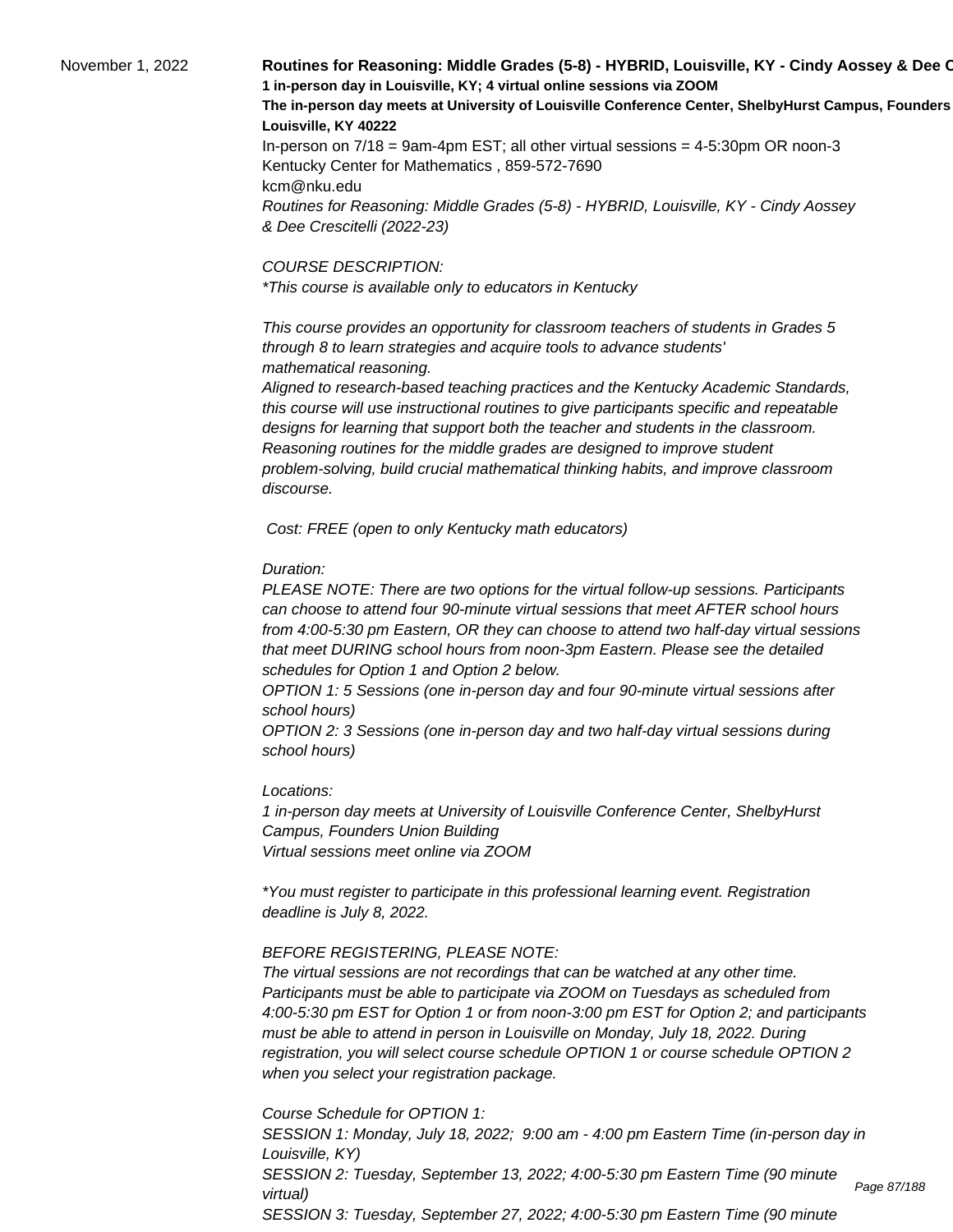### virtual)

SESSION 4: Tuesday, October 18, 2022; 4:00-5:30 pm Eastern Time (90 minute virtual) SESSION 5: Tuesday, November 1, 2022; 4:00-5:30 pm Eastern Time (90 minute virtual)

Course Schedule for OPTION 2: SESSION 1: Monday, July 18, 2022; 9:00 am - 4:00 pm Eastern Time (in-person day in Louisville, KY) SESSION 2: Tuesday, September 27, 2022; noon-3:00 pm Eastern Time (half-day virtual) SESSION 3: Tuesday, November 1, 2022; noon-3:00 pm Eastern Time (half-day virtual)

Please contact the KCM at kcm@nku.edu or 859-572-7690 with any questions.

PLEASE NOTE: The KCM is absorbing all the costs associated with providing this professional development. If you register for this event and then find you are unable to attend for any reason, contact the KCM as soon as possible so your spot and materials can be given to another teacher. Registered teachers who fail to show up for this training may be charged for the cost of course materials, training and meeting space.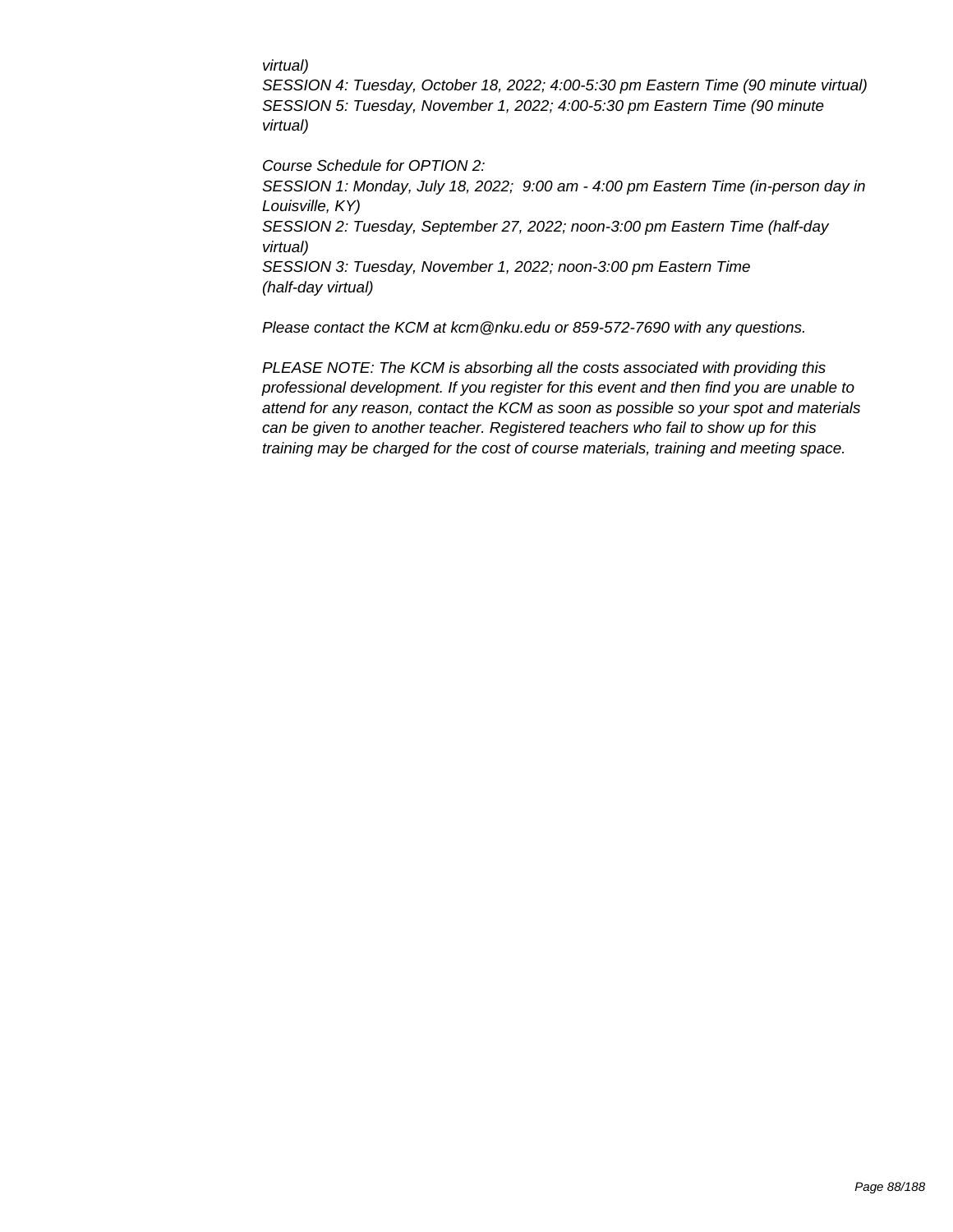# November 2, 2022 **AVMR PLUS: PART 2 (Virtual AVMR2 with bonus in-person day) - Lexington - Cindy Aossey (2022-23) Virtual Sessions meet online via ZOOM; in-person day meets in Lexington, KY**  Virtual Sessions 1-8=noon-2 pm EST; In-person Session 9=9am-4pm EST

Kentucky Center for Mathematics, 859-572-7690 kcm@nku.edu AVMR PLUS: PART 2 Course Description:

Course 1.

 Participants in KCM's AVMR PLUS: PART 2 will complete Add+Vantage Math Recovery (AVMR™) Course 2 by attending 8 virtual two-hour sessions. In addition, participants will attend a bonus KCM-designed in-person day where they will receive additional materials and instructional resources. This course is designed for elementary grades teachers and interventionists. Participants will learn and practice assessments and teaching strategies for advancing students' foundational number knowledge. Topics covered include place value, multi-digit addition & subtraction, and multiplication & division. AVMR PLUS: PART 2 is the second part of the KCM course formally called KNPI (Kentucky Numeracy Project Intensive) Course. IN ORDER TO ATTEND THIS COURSE, Participants must have completed KCM's AVMR PLUS: PART 1 or have completed Add+Vantage Math Recovery (AVMR™)

COST OF AVMR PLUS: PART 2: \$500 per participant

DURATION: 8 virtual sessions and one optional in-person day in Lexington, KY PLEASE NOTE: Approximately one hour of asynchronous work will be assigned for each two-hour virtual session.

## SCHEDULE FOR AVMR PLUS: PART 2:

Session 1: Wednesday, November 2, 2022; noon-2:00pm Eastern Time Session 2: Friday, November 4, 2022; noon-2:00pm Eastern Time Session 3: Wednesday, December 7, 2022; noon-2:00pm Eastern Time Session 4: Friday, December 9, 2022; noon-2:00pm Eastern Time Session 5: Wednesday, January 18, 2023; noon-2:00pm Eastern Time Session 6: Friday, January 20, 2023; noon-2:00pm Eastern Time Session 7: Wednesday, February 8, 2023; noon-2:00pm Eastern Time Session 8: Friday, February 10, 2023; noon-2:00pm Eastern Time Session 9: Friday, March 24, 2023; 9:00am– 4:00pm (bonus in-person day w/lunch break in Lexington)

\*Registration cutoff date is September 14, 2022 The KCM needs a minimum of 7 weeks to order and receive the AVMR2 kits from Math Recovery needed for this course.

Registration fee is non-refundable once the AVMR kits are ordered.

Please contact the KCM at kcm@nku.edu or 859-572-7690 with any questions.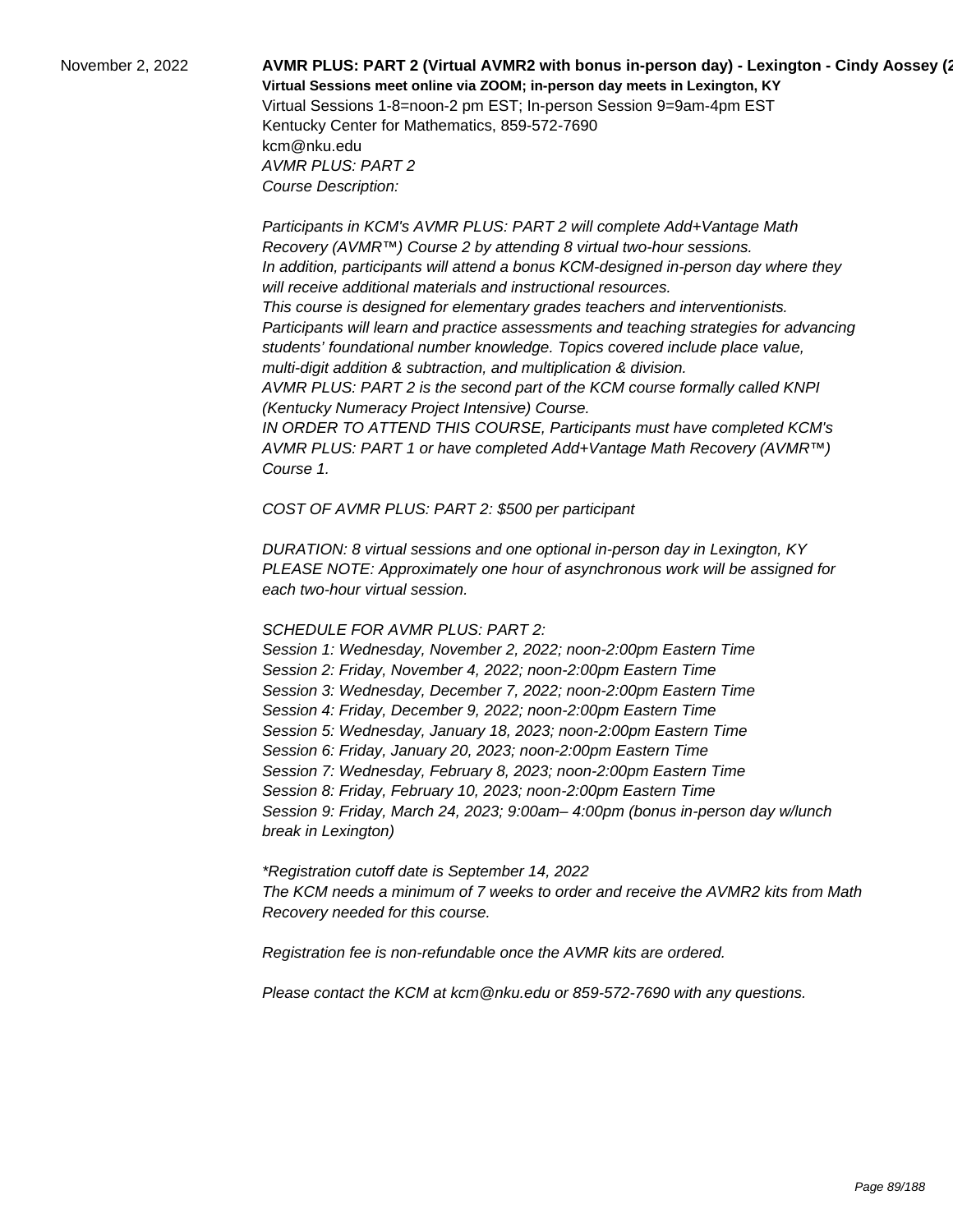# November 2, 2022 **Culturally Responsive Teaching and High School Mathematics - VIRTUAL - Leah Dix (2022-23) Virtual ZOOM meetings**

04:15 PM - 06:15 PM EST Kentucky Center for Mathematics , 859-572-7690 kcm@nku.edu Culturally Responsive Teaching and High School Mathematics - VIRTUAL - Leah Dix (2022-23) Course Description: PLEASE NOTE: This free KCM professional development course is open to Kentucky Educators only

 This course provides an opportunity for classroom teachers of students in Grades 9-12 to learn strategies and acquire Culturally Responsive Teaching tools to embed in their classrooms.

 Aligned to research-based teaching practices from Zaretta Hammond's Culturally Responsive Teaching and the Brain, NCTM's Catalyzing Change for High School, and KAS, participants will explore lesson tasks that include calculus, algebra, and geometry topics as well as, understand and create mathematics lessons for social justice. Participants will receive books and instructional materials, and will be expected to attend all 6 sessions of the course.

 Sessions will be fully virtual, after school, and start in October.

 Participants must be able to fully participate in all six live and interactive sessions that will meet via ZOOM. These sessions are not recorded to be watched at any other time. KCM attendance certificates will be emailed to each participant.

Cost: FREE (For Kentucky Educators only)

Duration: 6 half-day virtual sessions (2-hour synchronous with 1-hour asynchronous work)

Course Schedule:

SESSION 1: Wednesday, October 12, 2022; 4:15-6:15pm Eastern Time (half-day virtual)

SESSION 2: Thursday, October 13, 2022; 4:15-6:15pm Eastern Time (half-day virtual) SESSION 3: Wednesday, October 19, 2022; 4:15-6:15pm Eastern Time (half-day virtual)

SESSION 4: Thursday, October 20, 2022; 4:15-6:15pm Eastern Time (half-day virtual) SESSION 5: Wednesday, November 2, 2022; 4:15-6:15pm Eastern Time (half-day virtual)

SESSION 6: Thursday, November 3, 2022; 4:15-6:15pm Eastern Time (half-day virtual)

Kentucky Mathematics Educators must be registered to participate. Registration deadline is August 31, 2022

Please contact the KCM at kcm@nku.edu or 859-572-7690 with any questions. Should you register for this event and then are no longer able to attend, contact the KCM to have your registration voided so that your spot can be offered to another Kentucky teacher. Thank you.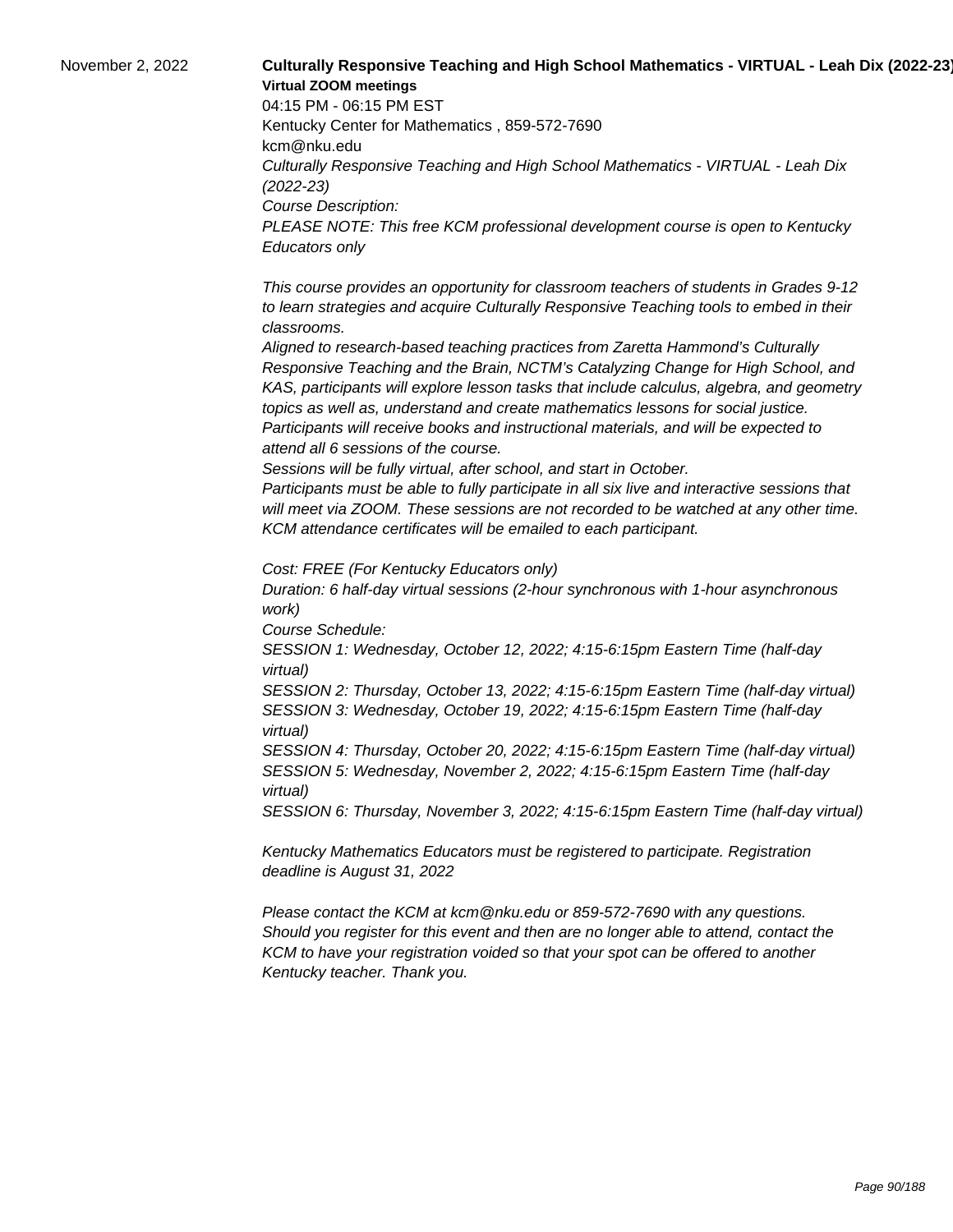# November 2, 2022 **Math Fact Fluency - HYBRID COURSE - Hopkinsville, KY - Bonny Riedell (2022-23)**  IN-PERSON days meet in Hopkinsville, KY; VIRTUAL half-day sessions meet online via live ZOOM meeti **IN-PERSON = Bruce Convention Center**

#### **Hopkinsville, KY 42240**

Virtual on 9/8 & 12/8 = 12-3 pm CST; In-person on 9/28 & 11/2 = 9am-4pm CST Kentucky Center for Mathematics , 859-572-7690 kcm@nku.edu MATH FACT FLUENCY - HYBRID COURSE (2022-23) Course Description: This KCM professional learning event is for KENTUCKY mathematics educators only.

 Fluency in the basic facts for addition, subtraction, multiplication, and division is an essential goal for all students.

 Providing rich experiences founded in research is necessary to provide access and equity for all students.

 This course provides participants with routines, games, and assessments to lower student anxiety and increase agency.

 Participants will receive the book Math Fact Fluency by experts Jennifer Bay-Williams and Gina Kling, laminated Math Fact Fluency Games and the materials needed to play them, along with strategies they can implement right away.

### Cost: \$100

Duration: 2 in-person days & 2 half-day virtual ZOOM meetings Location: Hopkinsville, KY (Western Kentucky - Christian County = Central Time Zone) The 2 In-person days meet at The Bruce Convention Center, 303 Conference Center Dr, Hopkinsville, KY 42240 The 2 half-day Virtual Sessions meet online via live ZOOM meetings

### SCHEDULE:

Session 1: Thursday, September 8, 2022; noon - 3:00 pm Central Time (1 half-day virtual ZOOM meeting) Session 2: Wednesday, September 28, 2022; 9:00 am - 4:00 pm Central Time (1 in-person day) Session 3: Wednesday, November 2, 2022; 9:00 am - 4:00 pm Central Time (1 in-person day) Session 4: Thursday, December 8, 2022; noon - 3:00 pm Central Time (1 half-day virtual ZOOM meeting)

Before registering, please make sure that you are able to fully participate in all 4 sessions as scheduled - 2 in-person and 2 virtual.

Please Note: This cohort meets during Central Time. If you live and/or work in an Eastern Time Zone, know that 12-3pm Central Time is 1-4pm Eastern Time, and 9am-4pm Central Time is 10am-5pm Eastern Time.

### Registration cutoff date is August 11, 2022

 Registration fee is non-refundable once materials have been ordered. If you register and then will be unable to attend, contact the KCM at kcm@nku.edu or 859-572-7690. The KCM sends a registration confirmation email to everyone who registers for a KCM event. This email often goes to the recipient's junk folder. If you register and do not receive a confirmation email from kcm@nku.edu, check your junk folder - and then contact the KCM. Any KCM emails found in your junk folder need to be moved to your inbox and the sender marked as safe. Thank you.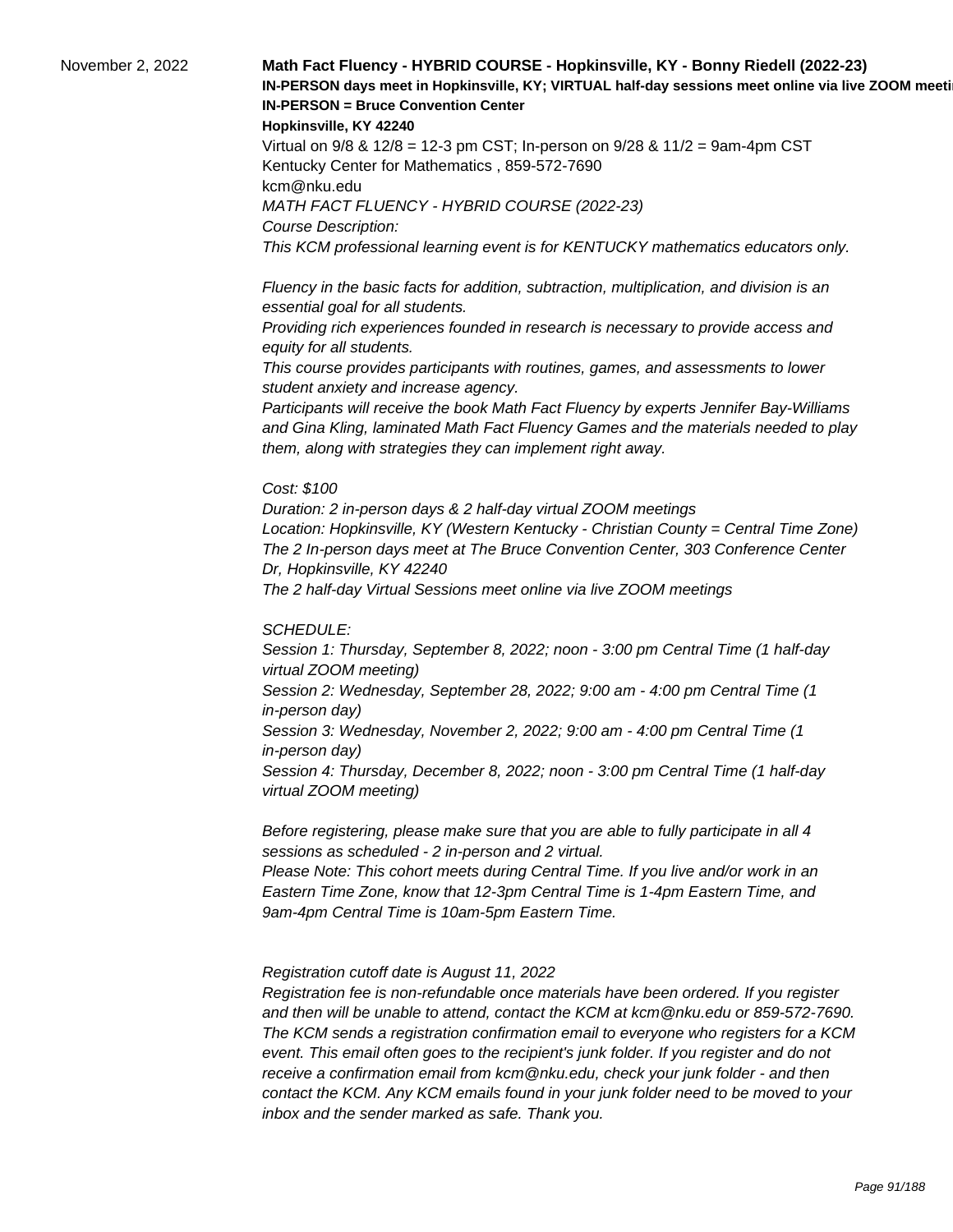# November 3, 2022 **Culturally Responsive Teaching and High School Mathematics - VIRTUAL - Leah Dix (2022-23) Virtual ZOOM meetings**

04:15 PM - 06:15 PM EST Kentucky Center for Mathematics , 859-572-7690 kcm@nku.edu Culturally Responsive Teaching and High School Mathematics - VIRTUAL - Leah Dix (2022-23) Course Description: PLEASE NOTE: This free KCM professional development course is open to Kentucky Educators only

 This course provides an opportunity for classroom teachers of students in Grades 9-12 to learn strategies and acquire Culturally Responsive Teaching tools to embed in their classrooms.

 Aligned to research-based teaching practices from Zaretta Hammond's Culturally Responsive Teaching and the Brain, NCTM's Catalyzing Change for High School, and KAS, participants will explore lesson tasks that include calculus, algebra, and geometry topics as well as, understand and create mathematics lessons for social justice. Participants will receive books and instructional materials, and will be expected to attend all 6 sessions of the course.

 Sessions will be fully virtual, after school, and start in October.

 Participants must be able to fully participate in all six live and interactive sessions that will meet via ZOOM. These sessions are not recorded to be watched at any other time. KCM attendance certificates will be emailed to each participant.

Cost: FREE (For Kentucky Educators only)

Duration: 6 half-day virtual sessions (2-hour synchronous with 1-hour asynchronous work)

Course Schedule:

SESSION 1: Wednesday, October 12, 2022; 4:15-6:15pm Eastern Time (half-day virtual)

SESSION 2: Thursday, October 13, 2022; 4:15-6:15pm Eastern Time (half-day virtual) SESSION 3: Wednesday, October 19, 2022; 4:15-6:15pm Eastern Time (half-day virtual)

SESSION 4: Thursday, October 20, 2022; 4:15-6:15pm Eastern Time (half-day virtual) SESSION 5: Wednesday, November 2, 2022; 4:15-6:15pm Eastern Time (half-day virtual)

SESSION 6: Thursday, November 3, 2022; 4:15-6:15pm Eastern Time (half-day virtual)

Kentucky Mathematics Educators must be registered to participate. Registration deadline is August 31, 2022

Please contact the KCM at kcm@nku.edu or 859-572-7690 with any questions. Should you register for this event and then are no longer able to attend, contact the KCM to have your registration voided so that your spot can be offered to another Kentucky teacher. Thank you.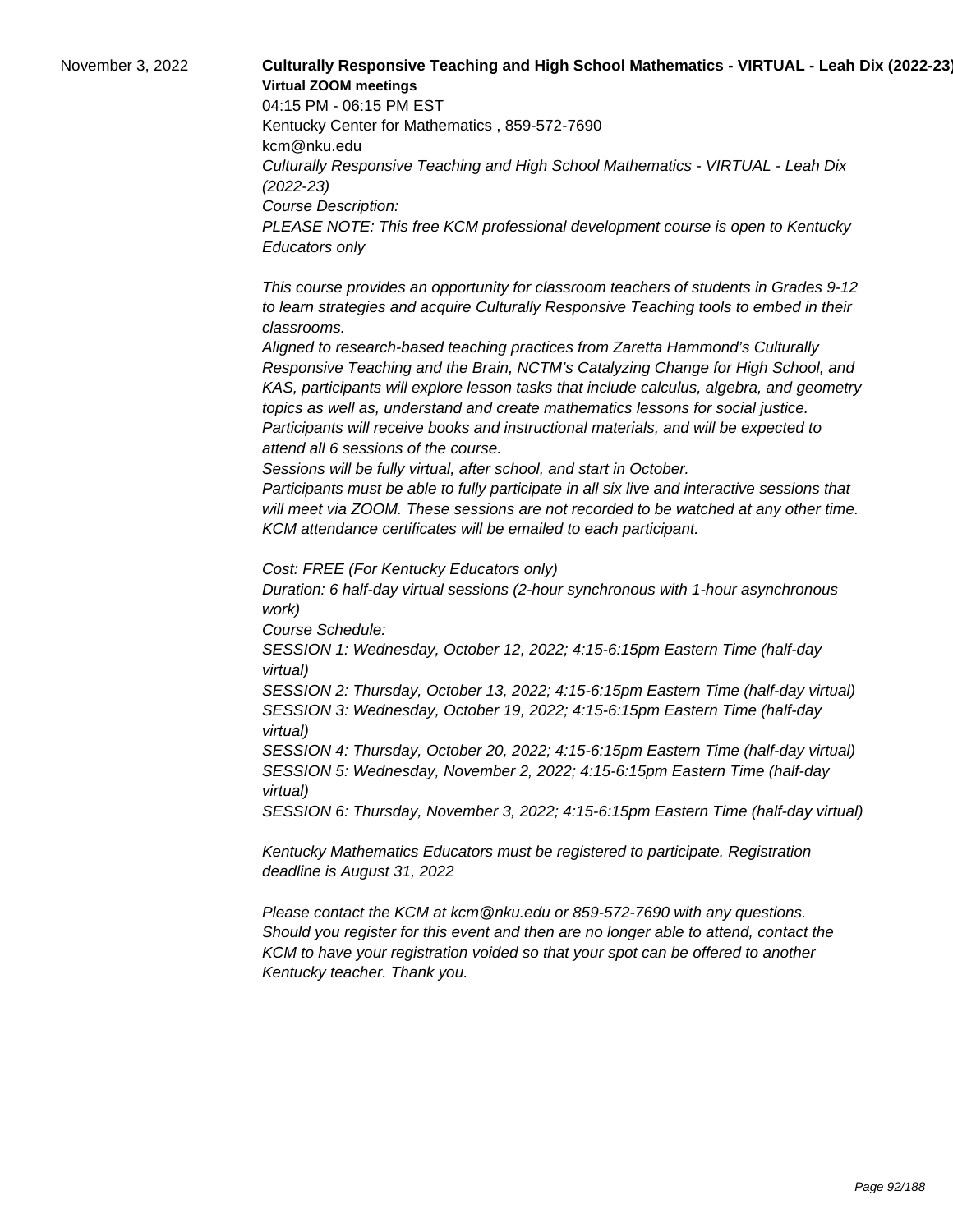**November 4, 2022 Foundations for Early Childhood Mathematics: In-Person, Louisville, KY - Julie Adams (2022-) University of Louisville Conference Center, ShelbyHurst Campus, Founders Union Building: Room 15 450 N. Whittington Parkway Louisville , KY 40222** 08:30 AM - 11:30 AM EST Kentucky Center for Mathematics, 859-572-7690 kcm@nku.edu Foundations for Early Childhood Mathematics (Louisville) COURSE DESCRIPTION:

> This Foundations for Early Childhood Mathematics professional development course is for Preschool and Kindergarten teachers who teach in the state of Kentucky only. It features content developed by the Erikson Institute, leaders in early childhood education. This professional learning highlights the "Big Ideas" in early mathematics which include sets, number sense, counting, number operations, pattern, measurement and shape. Participants will learn how to spark children's mathematical learning through developmentally appropriate exploration, discussion and activity using high-impact, evidence-based strategies and children's literature which support the teaching and learning of early mathematics.

\*\*THIS COURSE MEETS IN PERSON ON FRIDAYS FROM 8:30 - 11: 30 AM EASTERN TIME IN LOUISVILLE, KY\*\*

LOCATION = In-person at the University of Louisville Conference Center, ShelbyHurst Campus, Founders Union Building: Room 15

Upon registering, participants are expected to attend and actively participate in all eight half-day in-person sessions. Please do not register for this training if you are unable to attend in-person on Fridays from 8:30 -11:30 am on the dates listed below. Your school must provide substitutes for your classroom if necessary.

SCHEDULE:

Fridays, 8:30 - 11: 30 AM Eastern Time IN-PERSON in LOUISVILLE, KY

Session 1: September 9, 2022 Session 2: September 30, 2022 Session 3: November 4, 2022 Session 4: December 2, 2022 Session 5: January 6, 2023 Session 6: February 3, 2023 Session 7: March 3, 2023 Session 8: March 31, 2023

COST: FREE (For Kentucky Preschool and Kindergarten teachers only)

Registration deadline is August 12, 2022

Should you register for this training and then find you are unable to attend for any reason, you must contact the KCM at kcm@nku.edu or 859-572-7690 so your spot can be offered to another Kentucky teacher. No shows may be charged for the cost of the materials, training and meeting space.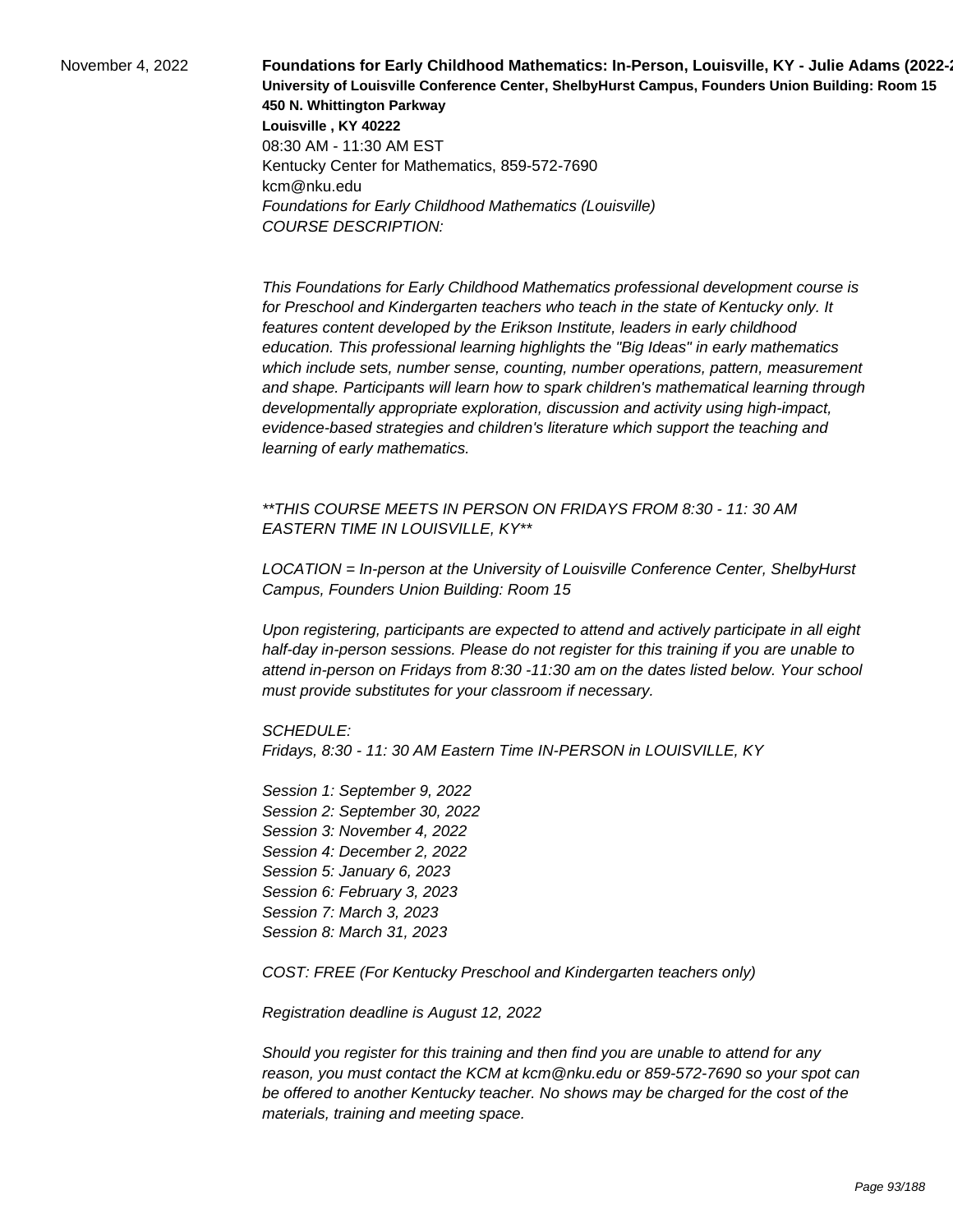# November 4, 2022 **AVMR PLUS: PART 2 (Virtual AVMR2 with bonus in-person day) - Lexington - Cindy Aossey (2022-23) Virtual Sessions meet online via ZOOM; in-person day meets in Lexington, KY**  Virtual Sessions 1-8=noon-2 pm EST; In-person Session 9=9am-4pm EST

Kentucky Center for Mathematics, 859-572-7690 kcm@nku.edu AVMR PLUS: PART 2 Course Description:

Course 1.

 Participants in KCM's AVMR PLUS: PART 2 will complete Add+Vantage Math Recovery (AVMR™) Course 2 by attending 8 virtual two-hour sessions. In addition, participants will attend a bonus KCM-designed in-person day where they will receive additional materials and instructional resources. This course is designed for elementary grades teachers and interventionists. Participants will learn and practice assessments and teaching strategies for advancing students' foundational number knowledge. Topics covered include place value, multi-digit addition & subtraction, and multiplication & division. AVMR PLUS: PART 2 is the second part of the KCM course formally called KNPI (Kentucky Numeracy Project Intensive) Course. IN ORDER TO ATTEND THIS COURSE, Participants must have completed KCM's AVMR PLUS: PART 1 or have completed Add+Vantage Math Recovery (AVMR™)

COST OF AVMR PLUS: PART 2: \$500 per participant

DURATION: 8 virtual sessions and one optional in-person day in Lexington, KY PLEASE NOTE: Approximately one hour of asynchronous work will be assigned for each two-hour virtual session.

## SCHEDULE FOR AVMR PLUS: PART 2:

Session 1: Wednesday, November 2, 2022; noon-2:00pm Eastern Time Session 2: Friday, November 4, 2022; noon-2:00pm Eastern Time Session 3: Wednesday, December 7, 2022; noon-2:00pm Eastern Time Session 4: Friday, December 9, 2022; noon-2:00pm Eastern Time Session 5: Wednesday, January 18, 2023; noon-2:00pm Eastern Time Session 6: Friday, January 20, 2023; noon-2:00pm Eastern Time Session 7: Wednesday, February 8, 2023; noon-2:00pm Eastern Time Session 8: Friday, February 10, 2023; noon-2:00pm Eastern Time Session 9: Friday, March 24, 2023; 9:00am– 4:00pm (bonus in-person day w/lunch break in Lexington)

\*Registration cutoff date is September 14, 2022 The KCM needs a minimum of 7 weeks to order and receive the AVMR2 kits from Math Recovery needed for this course.

Registration fee is non-refundable once the AVMR kits are ordered.

Please contact the KCM at kcm@nku.edu or 859-572-7690 with any questions.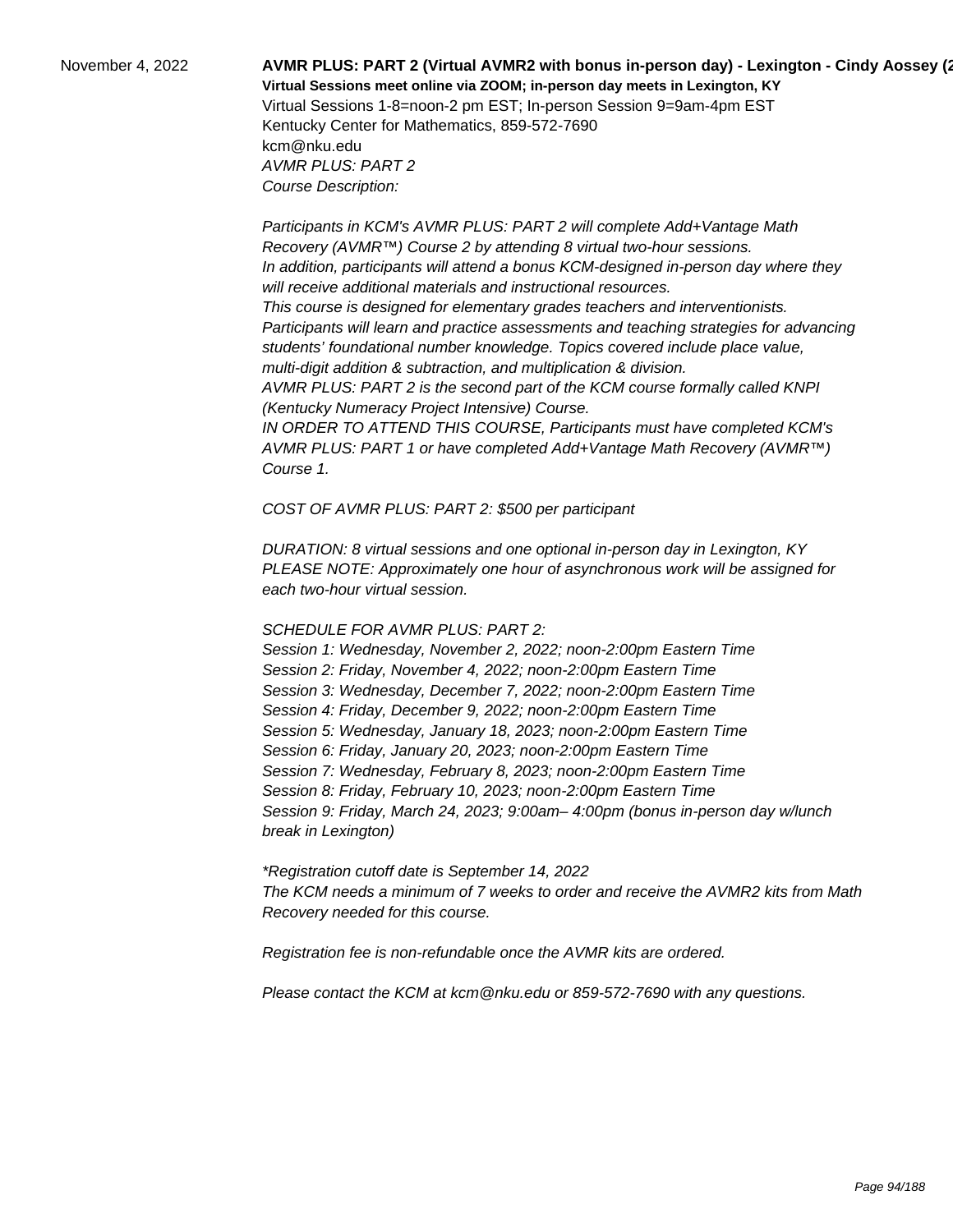November 9, 2022 **Explorations in Number Talks & Routines Grades 2 and 3 - HYBRID, Hopkinsville, KY - Bonny 2 half-day virtual sessions meet online via ZOOM; 2 in-person days meets in Hopkinsville, KY IN-PERSON = The Bruce Convention Center** 

**Hopkinsville, KY 42240**

In-person on 9/13 & 10/18 = 9am-4pm CST; virtual on 11/9 & 11/10 = 12-3pm CST Kentucky Center for Mathematics , 859-572-7690 kcm@nku.edu Explorations in Number Talks & Routines Grades 2 and 3 - HYBRID, Hopkinsville, KY - Bonny Riedell (2022-23) Course Description:

 This course provides an opportunity for classroom teachers of students in Grades 2 and 3 to learn strategies and acquire tools to advance students' mathematical reasoning.

 Aligned to research-based teaching practices and the Kentucky Academic Standards for Mathematics, topics will include addition, subtraction and place value from the NBT and OA standards; the use of instructional routines including number talks; and the use of manipulatives, visual models and number lines.

 Participants will receive books, activities and instructional materials including a classroom number line.

 Participants are expected to attend all 4 Sessions of the course.

#### Cost: \$200 per participant

Duration: 4 Sessions (2 in-person days & 2 half-day virtual sessions) Location: Hopkinsville is in Christian County in Western Kentucky which is on Central Time

The 2 in-person days will meet at the Bruce Convention Center, 303 Conference Center Dr, Hopkinsville, KY 42240

The 2 half-day virtual sessions will meet online via live ZOOM meetings.

### COURSE SCHEDULE:

Session 1: Tuesday, September 13, 2022; 9:00am-4:00pm Central Time (in-person day in Hopkinsville, KY)

Session 2: Tuesday, October 18, 2022; 9:00am-4:00pm Central Time (in-person day in Hopkinsville, KY)

Session 3: Wednesday, November 9, 2022; noon-3:00 pm Central Time (half-day virtual session)

Session 4: Thursday, November 10, 2022 noon-3:00 pm Central (half-day virtual session)

\*The virtual sessions are live and interactive ZOOM meetings. They are NOT recorded sessions to be watched at any other time. Participants must be able to meet virtually and in-person per the course schedule above.

Registration close date is Tuesday, August 16, 2022.

Please contact the KCM at 859-572-7690 or kcm@nku.edu with any questions.

Registration fee is non-refundable once materials are ordered. Should you register and then be unable to attend, contact the KCM. If materials have already been ordered, your school or district should send a different teacher in your place.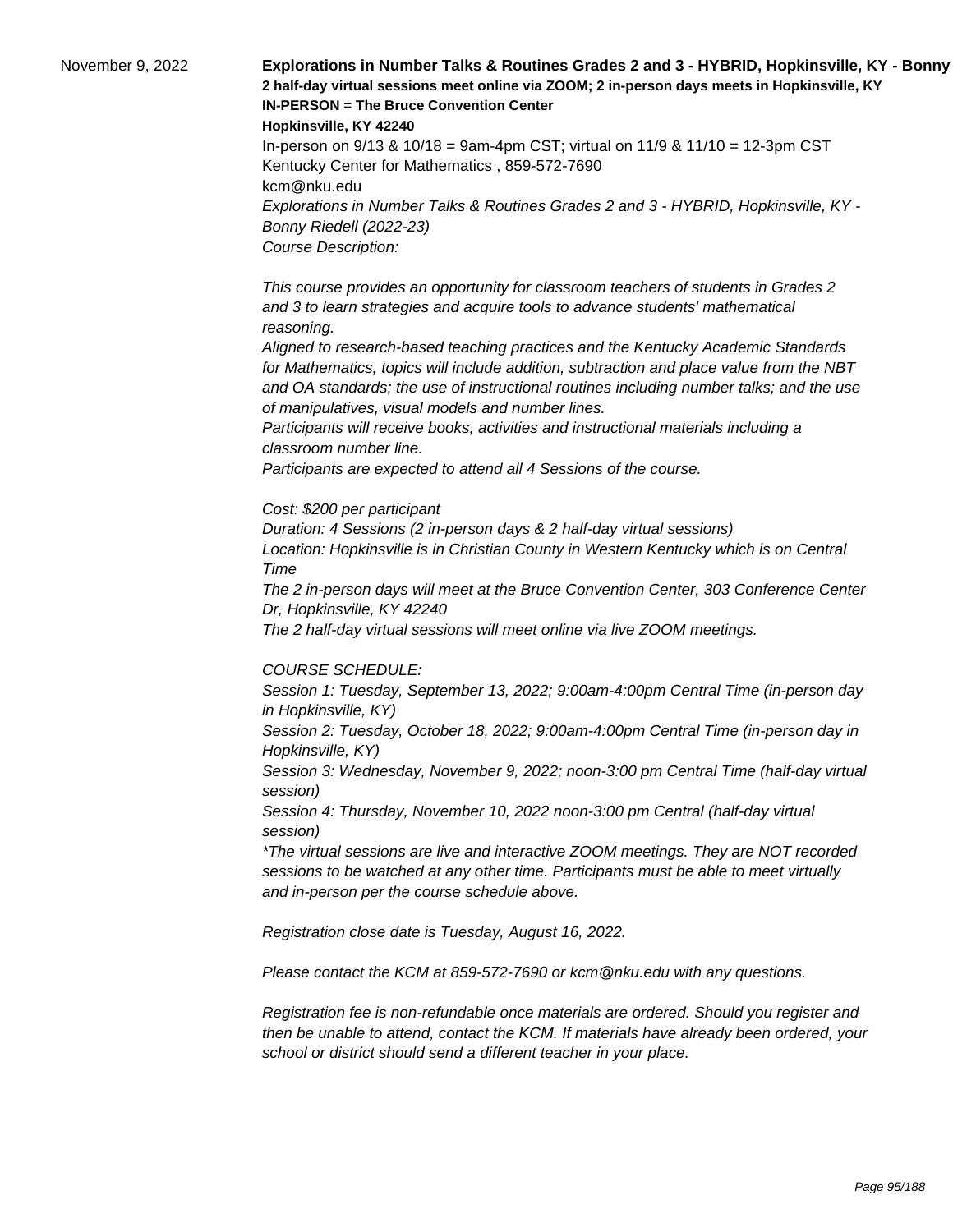November 10, 2022 **Explorations in Number Talks & Routines Grades 2 and 3 - HYBRID, Hopkinsville, KY - Bonny 2 half-day virtual sessions meet online via ZOOM; 2 in-person days meets in Hopkinsville, KY IN-PERSON = The Bruce Convention Center** 

**Hopkinsville, KY 42240**

In-person on 9/13 & 10/18 = 9am-4pm CST; virtual on 11/9 & 11/10 = 12-3pm CST Kentucky Center for Mathematics , 859-572-7690 kcm@nku.edu Explorations in Number Talks & Routines Grades 2 and 3 - HYBRID, Hopkinsville, KY - Bonny Riedell (2022-23) Course Description:

 This course provides an opportunity for classroom teachers of students in Grades 2 and 3 to learn strategies and acquire tools to advance students' mathematical reasoning.

 Aligned to research-based teaching practices and the Kentucky Academic Standards for Mathematics, topics will include addition, subtraction and place value from the NBT and OA standards; the use of instructional routines including number talks; and the use of manipulatives, visual models and number lines.

 Participants will receive books, activities and instructional materials including a classroom number line.

 Participants are expected to attend all 4 Sessions of the course.

#### Cost: \$200 per participant

Duration: 4 Sessions (2 in-person days & 2 half-day virtual sessions) Location: Hopkinsville is in Christian County in Western Kentucky which is on Central Time

The 2 in-person days will meet at the Bruce Convention Center, 303 Conference Center Dr, Hopkinsville, KY 42240

The 2 half-day virtual sessions will meet online via live ZOOM meetings.

### COURSE SCHEDULE:

Session 1: Tuesday, September 13, 2022; 9:00am-4:00pm Central Time (in-person day in Hopkinsville, KY)

Session 2: Tuesday, October 18, 2022; 9:00am-4:00pm Central Time (in-person day in Hopkinsville, KY)

Session 3: Wednesday, November 9, 2022; noon-3:00 pm Central Time (half-day virtual session)

Session 4: Thursday, November 10, 2022 noon-3:00 pm Central (half-day virtual session)

\*The virtual sessions are live and interactive ZOOM meetings. They are NOT recorded sessions to be watched at any other time. Participants must be able to meet virtually and in-person per the course schedule above.

Registration close date is Tuesday, August 16, 2022.

Please contact the KCM at 859-572-7690 or kcm@nku.edu with any questions.

Registration fee is non-refundable once materials are ordered. Should you register and then be unable to attend, contact the KCM. If materials have already been ordered, your school or district should send a different teacher in your place.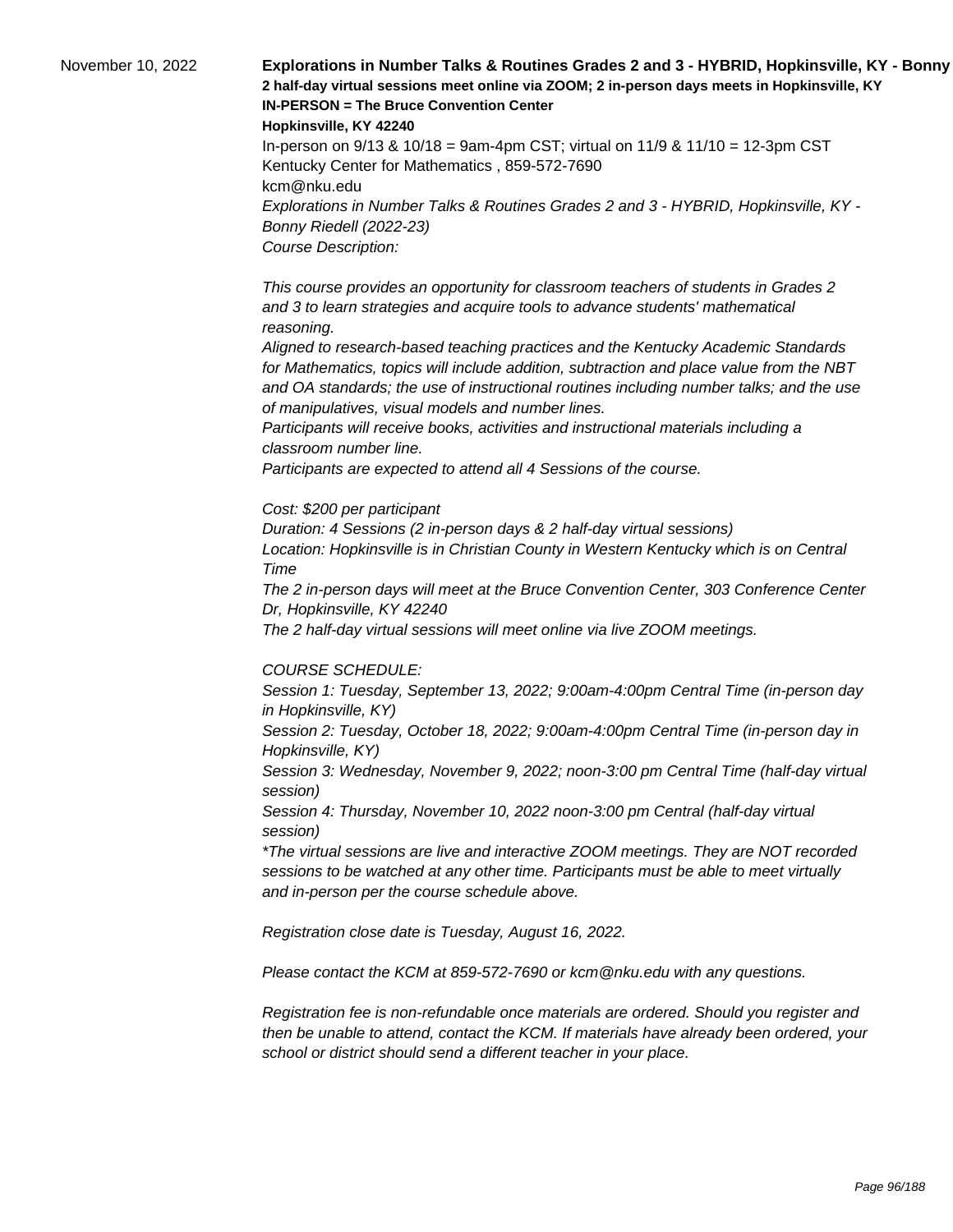November 15, 2022 **Building Numeracy with Middle Grades Students (5-8): HYBRID, Louisville, KY - Dee Crescitel 2 in-person days in Louisville, KY; 8 virtual sessions online via ZOOM In-person = University of Louisville Conference Center, ShelbyHurst Campus, Founders Union Building: Room 15 Louisville , KY 40222** in-person days on June 21 &  $22 = 9$ am-4pm EST; 8 virtual sessions = noon-3pm EST Kentucky Center for Mathematics , 859-572-7690 kcm@nku.edu THIS COURSE IS FULL. Please click here to be added to the WAIT LIST for this KCM Course.

> Building Numeracy with Middle Grades Students (5-8): HYBRID, Louisville, KY - Dee Crescitelli (2022-23)

Course Description:

PLEASE NOTE: This KCM professional learning event is available only to educators in Kentucky. This course is designed for 5th, 6th, 7th or 8th grade math teachers, but other Kentucky educators who believe this training would be helpful in their work are welcome to register and participate as well.

 We know that students develop their mathematical reasoning skills over time and at different rates - and that the past year has created instructional gaps due to the time available for math instruction in different pandemic teaching situations.

 This year-long, in-depth course provides teachers with information and materials to enable them to strengthen mathematics instruction by building from students' current funds of knowledge.

 Participants will learn teaching strategies for helping students develop the more sophisticated reasoning needed for middle grades mathematics with the goal of improving student access to grade-level content.

 Each participant will receive two sets of the "24 Game: Fractions/Decimals" card game

 Each participant will also receive 4 books:

 Figuring out Fluency in Mathematics Teaching and Learning Elementary and Middle School Mathematics Teaching Developmentally, 10th edition Building Powerful Numeracy for Middle School & High School Students Lessons and Activities for Building Powerful Numeracy

COST: FREE (\*This course is open to Kentucky educators only) \*Participants must be registered to attend and are expected to fully participate in both the in-person days and all 8 virtual sessions as scheduled below. The virtual sessions are live and interactive sessions that meet online via ZOOM. They are not recordings to be watched at any other time. All 8 half-day virtual sessions meet on Tuesday afternoons during the school year. Please confirm you can participate in this course on Tuesday afternoons before registering.

Duration: 10 Sessions (2 in-person days and 8 half-day virtual sessions)

Location:

2 IN-PERSON DAYS in Louisville, KY at the University of Louisville Conference Center, ShelbyHurst Campus, Founders Union Building 8 VIRTUAL half-day sessions online via ZOOM

2022-23 BUILDING NUMERACY SCHEDULE: SESSION 1: Tuesday, June 21, 2022; 9:00 am - 4:00 pm Eastern Time (in-person day in Louisville) SESSION 2: Wednesday, June 22, 2022; 9:00 am - 4:00 pm Eastern Time (in-person <sup>Page 97/188</sup> day in Louisville)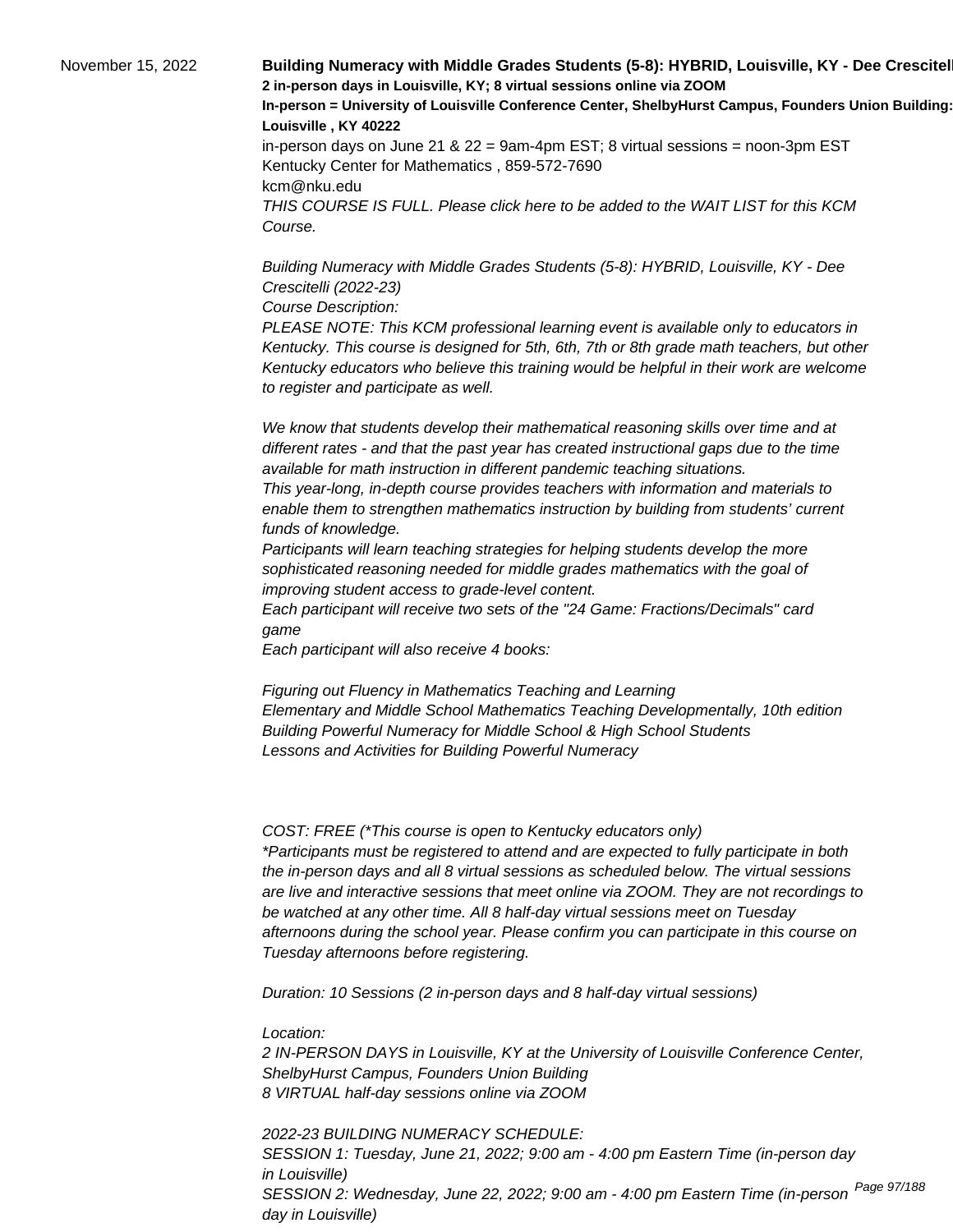SESSION 3: Tuesday, August 23, 2022; noon-3:00pm Eastern Time (half-day virtual) SESSION 4: Tuesday, September 20, 2022; noon-3:00pm Eastern Time (half-day virtual) SESSION 5: Tuesday, October 25, 2022; noon-3:00pm Eastern Time (half-day virtual) SESSION 6: Tuesday, November 15, 2022; noon-3:00pm Eastern Time (half-day virtual) SESSION 7: Tuesday, December 13, 2022; noon-3:00pm Eastern Time (half-day virtual) SESSION 8: Tuesday, January 24, 2023; noon-3:00pm Eastern Time (half-day virtual) SESSION 9: Tuesday, February 21, 2023; noon-3:00pm Eastern Time (half-day virtual) SESSION 10: Tuesday, March 14, 2023; noon-3:00pm Eastern Time (half-day virtual)

Please contact the KCM at kcm@nku.edu or 859-572-7690 with any questions.

Please note: The KCM is absorbing all the costs associated with providing this professional development. If you register for this event and then find you are unable to attend for any reason, contact the KCM as soon as possible so your spot and materials can be given to another teacher. Registered teachers who fail to show up for this training may be charged for the cost of course materials, training and meeting space.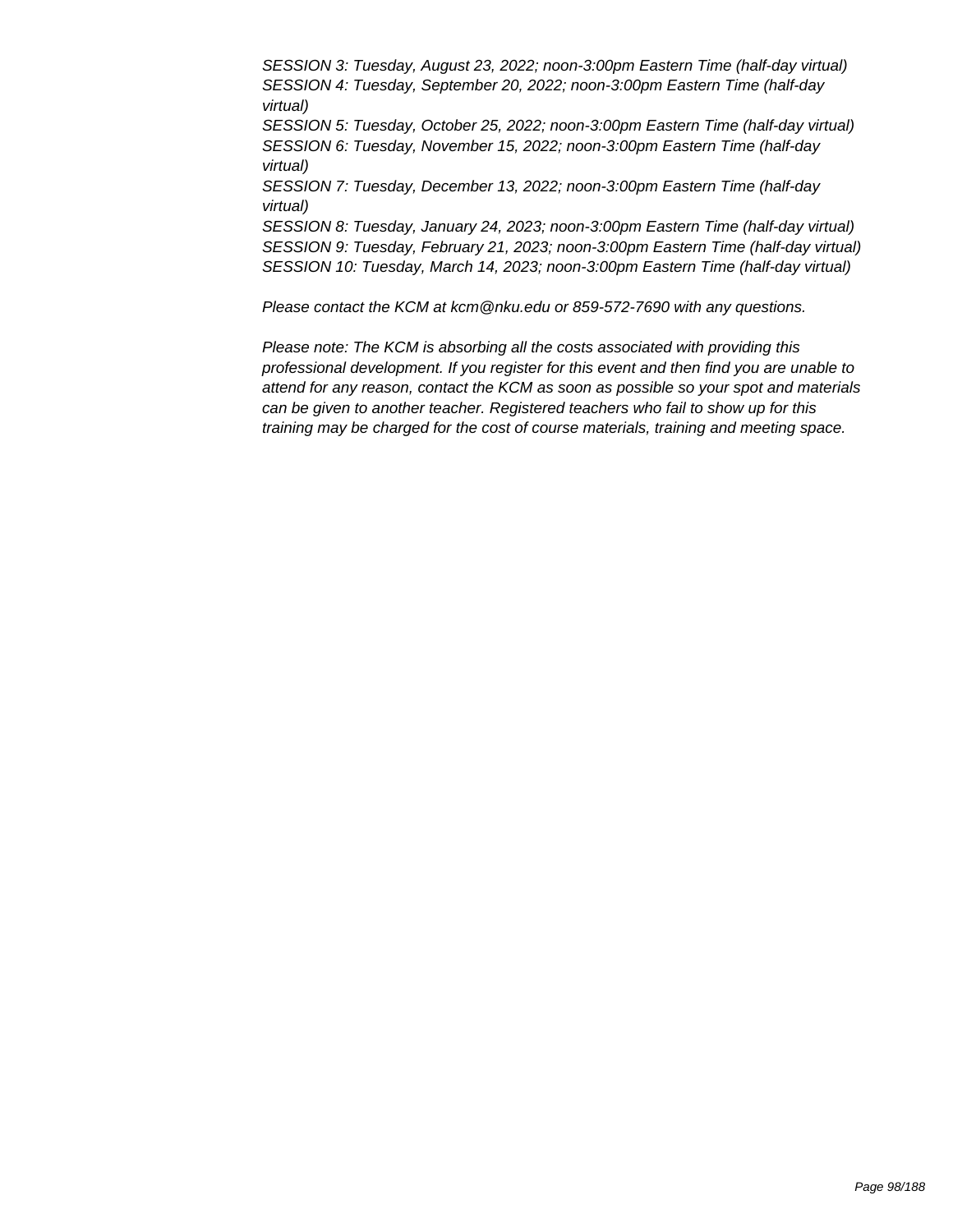November 15, 2022 **Comprehensive Course for Primary K-2: PART 1 - HYBRID, Hopkinsville, KY - Bonny Riedell (202 4 virtual half-day sessions via ZOOM; 2 in-person sessions in Hopkinsville, KY IN-PERSON = The Bruce Convention Center Hopkinsville, KY 42240** virtual sessions in Sept & Oct = noon-3pm CST; in-person on  $11/15$  &  $12/6$  = 9am-4 Kentucky Center for Mathematics , 859-572-7690 kcm@nku.edu Comprehensive Course for Primary Grades K-2: PART 1

### Course Description:

 This 6-session professional learning opportunity is designed for classroom, special education, and mathematics intervention teachers of students in Grades K-2. Participants will engage in varied instructional strategies, and will acquire tools to assess, support, and advance students' mathematical reasoning and knowledge. Aligned to research-based teaching practices and Kentucky Academic Standards, topics will include counting and cardinality, number and operations in base ten, conceptual place value, and math/literature connections.

 Participants will receive books, activities and instructional materials, along with assessment strategies to identify and target student needs and misconceptions in early numeracy.

PART 1 Big Ideas = Mathematical Fluency & Number Sense and Computational Fluency to 100

Cost: \$400 per participant

Duration: 6 sessions (4 half-day virtual sessions plus 2 in-person days)

Location:

 The 4 half-day virtual sessions will meet online via live ZOOM meetings. The 2 full-day in-person sessions will meet at the Bruce Convention Center, 303 Conference Center Dr, Hopkinsville, KY 42240

PLEASE NOTE: The virtual sessions are not recorded to be watched at any other time. They are live and interactive virtual sessions that participates should be fully engaged in as scheduled below.

SESSION SCHEDULE FOR THIS HOPKINSVILLE, KY COHORT:

Session 1: Tuesday, September 20, 2022; noon-3:00pm Central Time. (VIRTUAL) Session 2: Wednesday, September 21, 2022; noon-3:00pm Central Time. (VIRTUAL) Session 3: Tuesday, October 25, 2022; noon-3:00pm Central Time. (VIRTUAL) Session 4: Wednesday, October 26, 2022: noon-3:00pm Central Time. (VIRTUAL) Session 5: Tuesday, November 15, 2022, 9:00 am - 4:00 pm Central Time (IN PERSON)

Session 6: Tuesday, December 6, 2022, 9:00 am - 4:00 pm Central Time (IN PERSON)

Registration for this cohort closes at midnight on Tuesday, August 23, 2022.

Please note: The \$400 registration fee for this course is non-refundable once materials have been ordered. Should a registered participant find they are no longer able to attend this event, they should find a teacher from their school or district to take their place and notify the KCM at kcm@nku.edu or 859-572-7690.

In 2023, The KCM is offering Part 2 of this Comprehensive Course for Primary Grades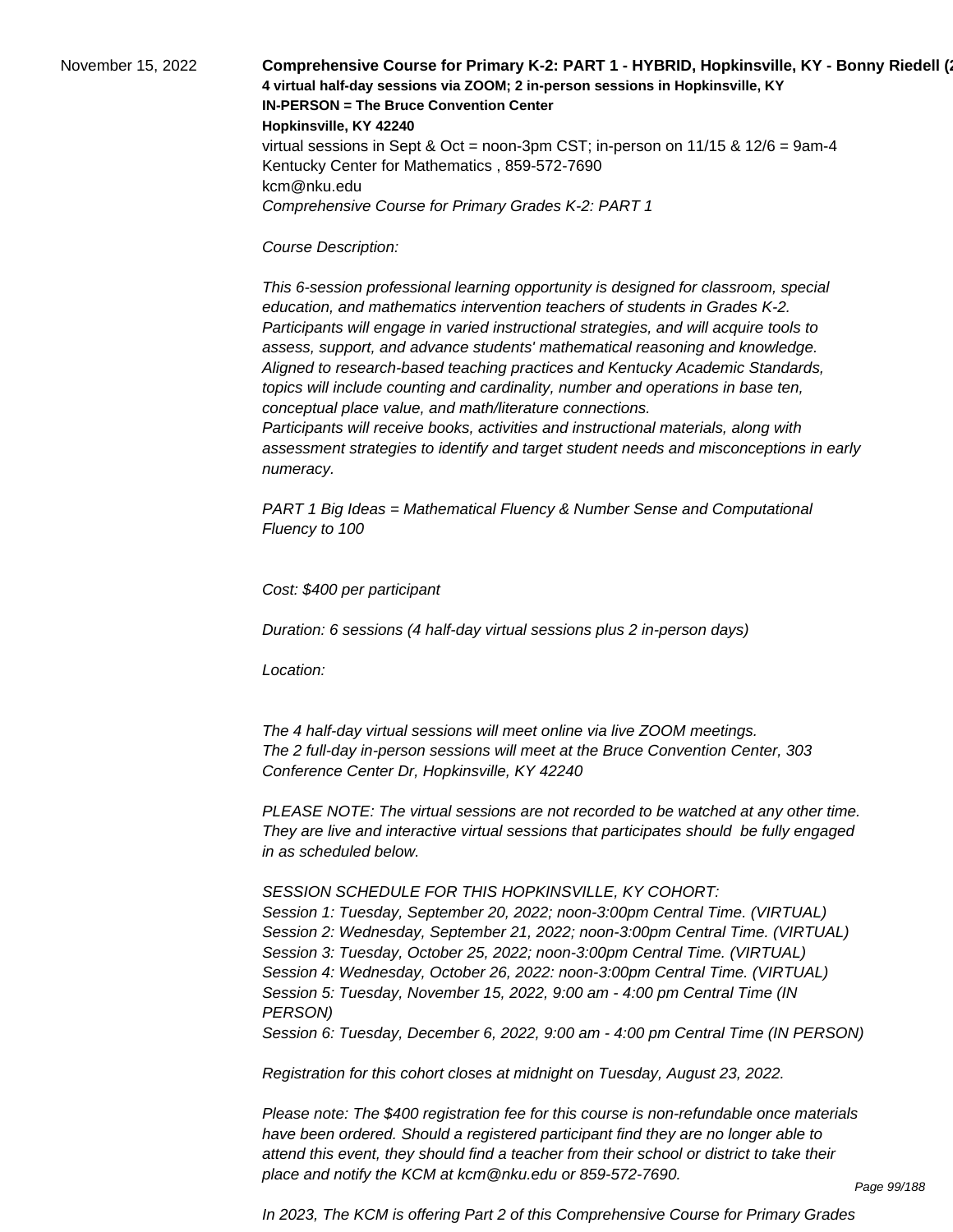K-2 training. Participants wishing to attend Part 2 must have completed this Part 1 training in 2022. The BIG IDEAS covered in Part 2 will be Measurement, Time & Money, Algebraic Reasoning & Problem Solving, and Math Fact Fluency. Please visit our website to register for Comprehensive Course for Primary Grades K-2 PART 2.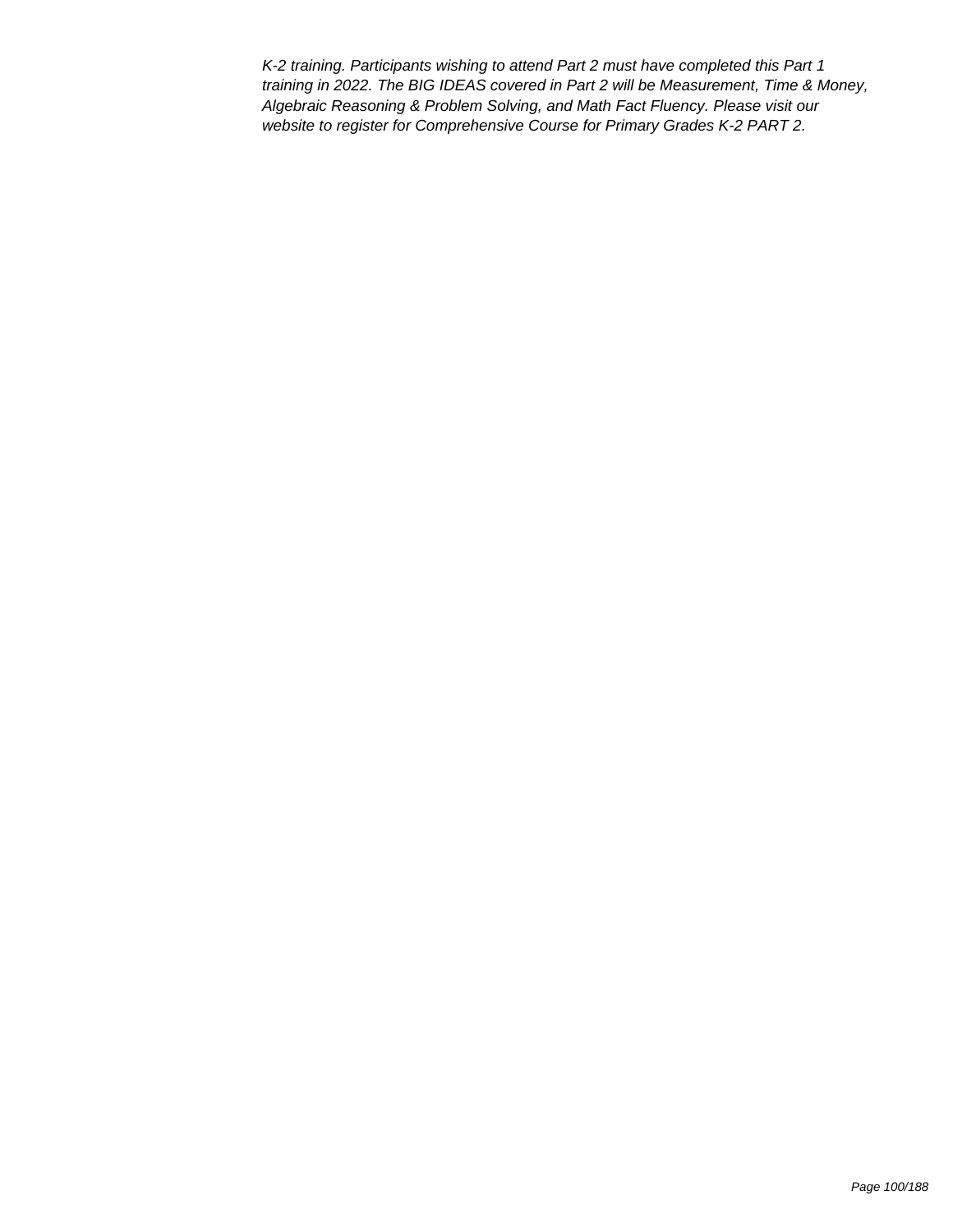## November 16, 2022 **Comprehensive Course for Primary K-2: PART 1 - HYBRID, Lexington, KY - Julie Adams (2022-23) 4 virtual half-day sessions via ZOOM; 2 in-person sessions in Lexington, KY**  virtual sessions in Sept = noon-3pm EST; in-person on 10/19 & 11/16 = 9am-4pm ES Kentucky Center for Mathematics , 859-572-7690 kcm@nku.edu Comprehensive Course for Primary Grades K-2: PART 1

#### Course Description:

 This 6-session professional learning opportunity is designed for classroom, special education, and mathematics intervention teachers of students in Grades K-2. Participants will engage in varied instructional strategies, and will acquire tools to assess, support, and advance students' mathematical reasoning and knowledge. Aligned to research-based teaching practices and Kentucky Academic Standards, topics will include counting and cardinality, number and operations in base ten, conceptual place value, and math/literature connections.

 Participants will receive books, activities and instructional materials, along with assessment strategies to identify and target student needs and misconceptions in early numeracy.

PART 1 Big Ideas = Mathematical Fluency & Number Sense and Computational Fluency to 100

Cost: \$400 per participant

Duration: 6 sessions (4 half-day virtual sessions plus 2 in-person days)

Location:

 The 4 half-day virtual sessions will meet online via ZOOM meetings. The 2 full-day in-person sessions will meet in Lexington, KY

PLEASE NOTE: The virtual sessions are not recorded to be watched at any other time. They are live and interactive virtual sessions that participates should be fully engaged in as scheduled below.

#### SESSION SCHEDULE FOR THIS LEXINGTON, KY COHORT:

Session 1: Tuesday, September 13, 2022; noon-3:00pm Eastern Time. (VIRTUAL) Session 2: Wednesday, September 14, 2022; noon-3:00pm Eastern Time. (VIRTUAL) Session 3: Tuesday, September 27, 2022; noon-3:00pm Eastern Time. (VIRTUAL) Session 4: Wednesday, September 28, 2022: noon-3:00pm Eastern Time. (VIRTUAL) Session 5: Wednesday, October 19, 2022, 9:00 am - 4:00 pm Eastern Time (IN PERSON) Session 6: Wednesday, November 16, 2022, 9:00 am - 4:00 pm Eastern Time (IN PERSON)

Registration for this cohort closes at midnight on Tuesday, August 16, 2022.

Please note: The \$400 registration fee for this course is non-refundable once materials have been ordered. Should a registered participant find they are no longer able to attend this event, they should find a teacher from their school or district to take their place and notify the KCM at kcm@nku.edu or 859-572-7690.

In 2023, The KCM is offering Part 2 of this Comprehensive Course for Primary Grades K-2 training. Participants wishing to attend Part 2 must have completed this Part 1 training in 2022. The BIG IDEAS covered in Part 2 will be Measurement, Time & Money, Page 101/188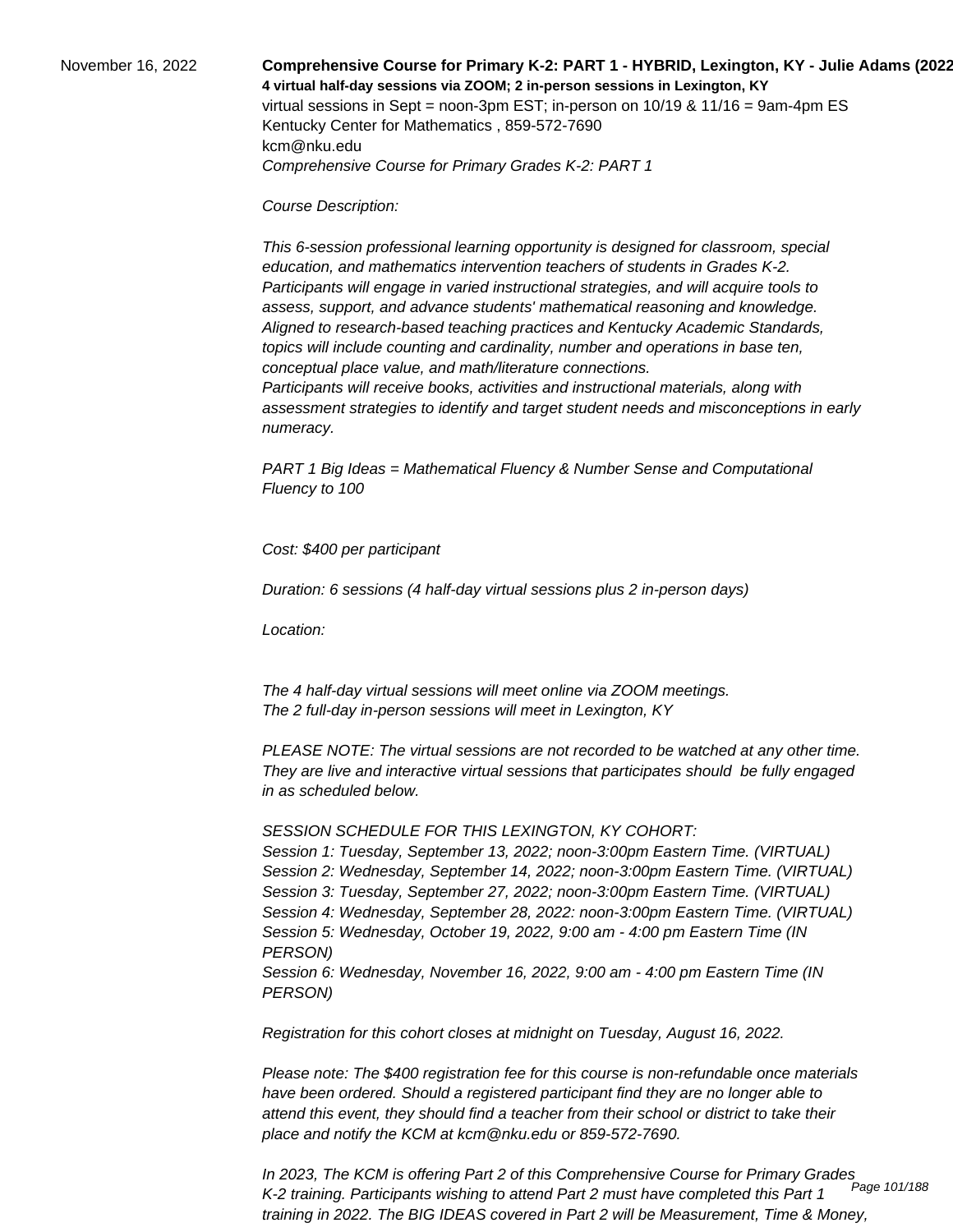Algebraic Reasoning & Problem Solving, and Math Fact Fluency. Please visit our website to register for Comprehensive Course for Primary Grades K-2 PART 2.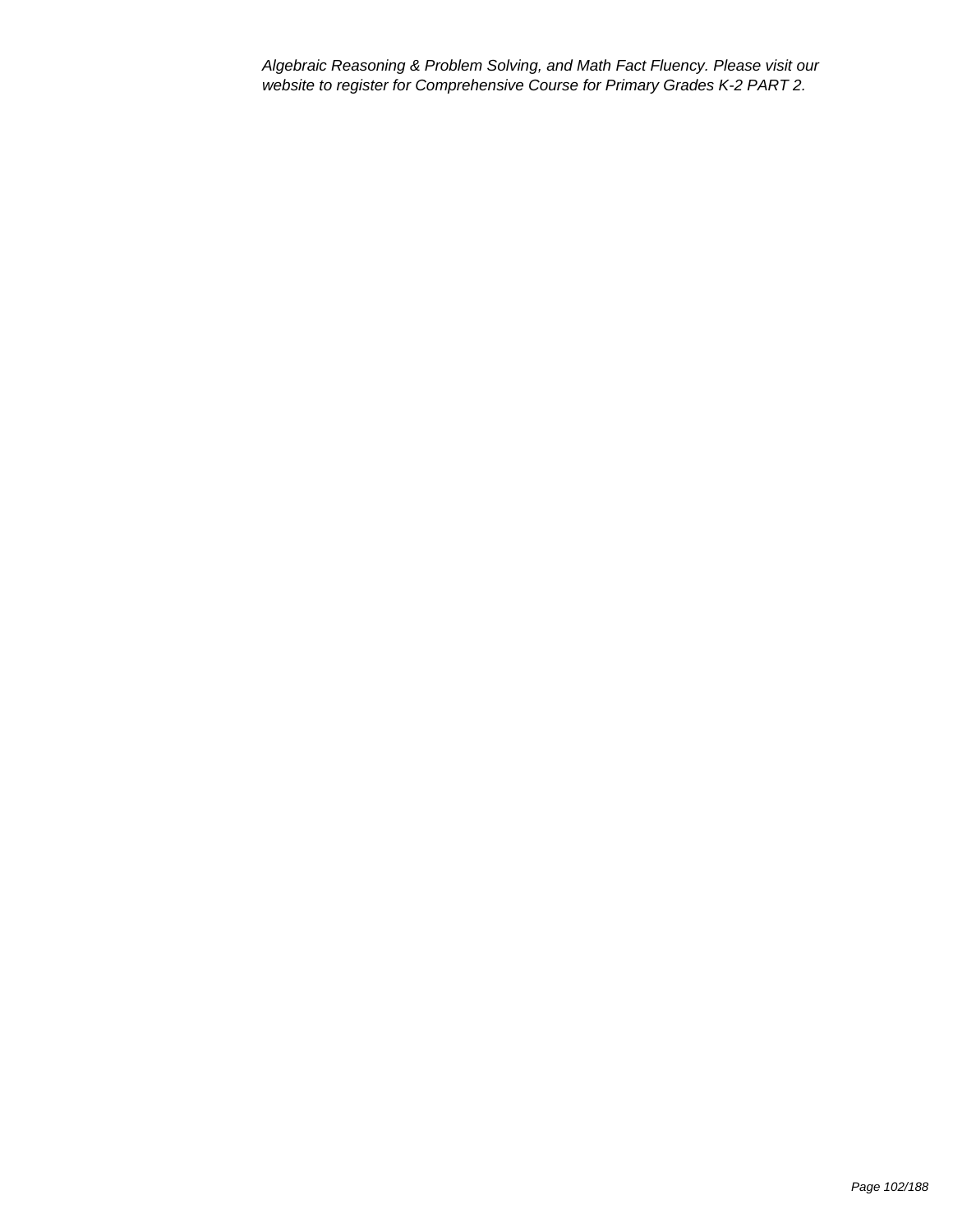November 16, 2022 **Explorations in 4th & 5th Grade Fractions - HYBRID, Berea, KY - Cindy Aossey (2022-23) 2 in-person days will meet in Berea, KY; 2 virtual sessions will meet online via ZOOM In-Person Days meet at the Historic Boone Tavern Hotel Berea, KY 40403** 09:00 AM - 04:00 PM EST Kentucky Center for Mathematics , 859-572-7690 kcm@nku.edu Explorations in 4th & 5th Grade Fractions - HYBRID, Berea, KY - Cindy Aossey (2022-23) Course Description:

> Intermediate grades are a critical time in which students are expected to develop an understanding of fractions as numbers and make sense of fraction operations. During this 4-session course, teachers will explore instructional strategies such as the use of manipulatives, fraction models (including number lines) and rich tasks. Teachers will deepen their understanding of the Kentucky Academic Standards for Mathematics, particularly the grades 4 and 5 fractions standards for number and operation, seeing them as part of a progression starting in first grade and continuing into middle school.

 Participants will be provided with a variety of books and manipulatives.

#### Cost: \$200 per participant

Duration: 4 Sessions (2 in-person days and 2 half-day virtual sessions) Location: Berea, KY (Berea is in Madison County in Central Kentucky which is on Eastern Time)

In-Person Days meet at the Historic Boone Tavern Hotel, 100 S Main St North, Berea, KY 40403

### COURSE SCHEDULE:

Session 1: Wednesday, November 16, 2022; 9:00am-4:00 pm Eastern Time (in-person day)

Session 2: Thursday, November 17, 2022; 9:00am-4:00 pm Eastern Time (in-person day)

Sessions 3 & 4: Thursday, January 26, 2023; 9:00am - noon AND 1:00-4:00 pm Eastern Time (2 VIRTUAL sessions on 1 DAY)

Registration close date is Wednesday, October 19, 2022

Please contact the KCM at 859-572-7690 or kcm@nku.edu with any questions.

Registration fee is non-refundable once materials are ordered. Should you register and then be unable to attend, contact the KCM. If materials have already been ordered, your school or district should send a different teacher in your place.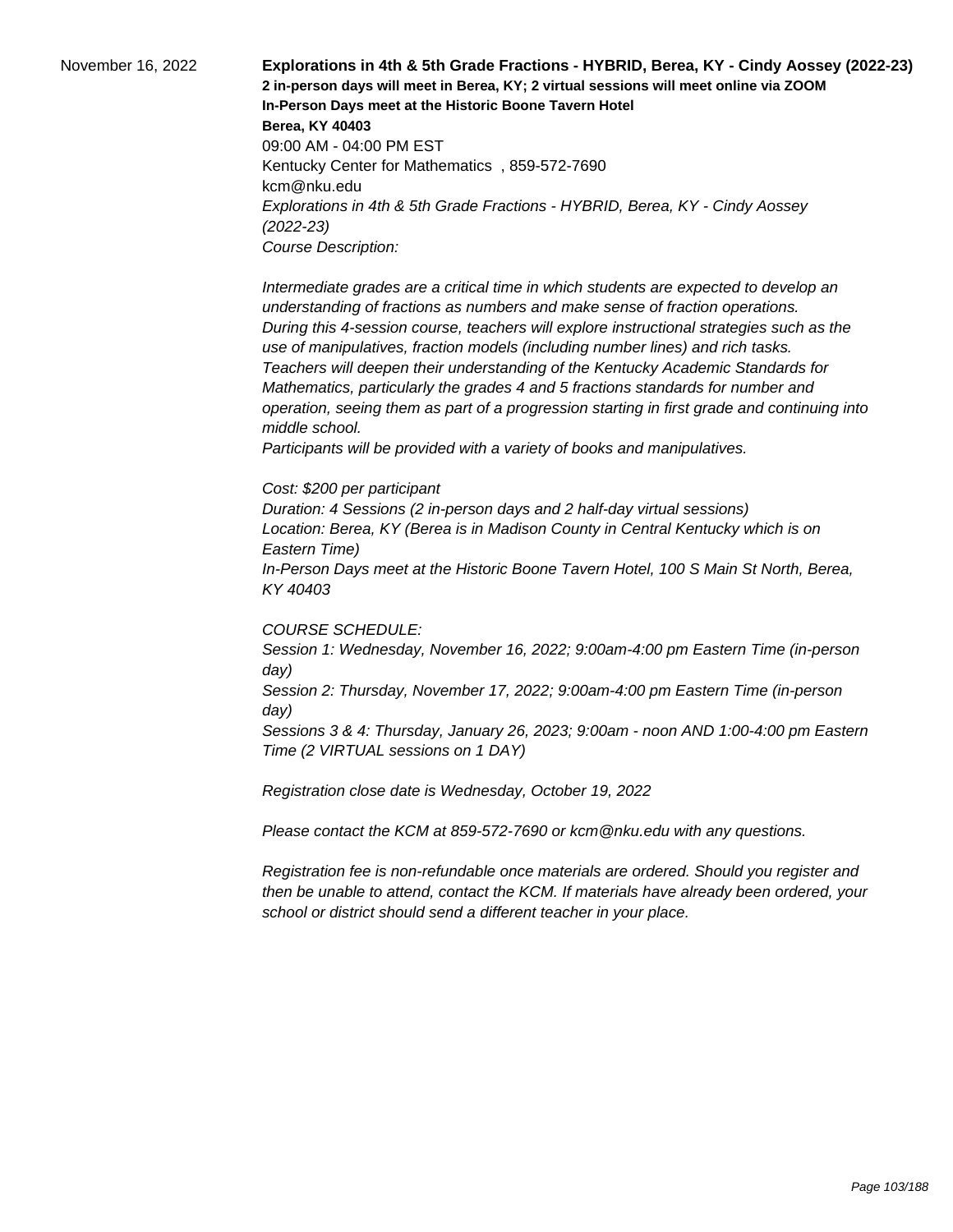November 17, 2022 **Explorations in 4th & 5th Grade Fractions - HYBRID, Berea, KY - Cindy Aossey (2022-23) 2 in-person days will meet in Berea, KY; 2 virtual sessions will meet online via ZOOM In-Person Days meet at the Historic Boone Tavern Hotel Berea, KY 40403** 09:00 AM - 04:00 PM EST Kentucky Center for Mathematics , 859-572-7690 kcm@nku.edu Explorations in 4th & 5th Grade Fractions - HYBRID, Berea, KY - Cindy Aossey (2022-23) Course Description:

> Intermediate grades are a critical time in which students are expected to develop an understanding of fractions as numbers and make sense of fraction operations. During this 4-session course, teachers will explore instructional strategies such as the use of manipulatives, fraction models (including number lines) and rich tasks. Teachers will deepen their understanding of the Kentucky Academic Standards for Mathematics, particularly the grades 4 and 5 fractions standards for number and operation, seeing them as part of a progression starting in first grade and continuing into middle school.

 Participants will be provided with a variety of books and manipulatives.

#### Cost: \$200 per participant

Duration: 4 Sessions (2 in-person days and 2 half-day virtual sessions) Location: Berea, KY (Berea is in Madison County in Central Kentucky which is on Eastern Time)

In-Person Days meet at the Historic Boone Tavern Hotel, 100 S Main St North, Berea, KY 40403

### COURSE SCHEDULE:

Session 1: Wednesday, November 16, 2022; 9:00am-4:00 pm Eastern Time (in-person day)

Session 2: Thursday, November 17, 2022; 9:00am-4:00 pm Eastern Time (in-person day)

Sessions 3 & 4: Thursday, January 26, 2023; 9:00am - noon AND 1:00-4:00 pm Eastern Time (2 VIRTUAL sessions on 1 DAY)

Registration close date is Wednesday, October 19, 2022

Please contact the KCM at 859-572-7690 or kcm@nku.edu with any questions.

Registration fee is non-refundable once materials are ordered. Should you register and then be unable to attend, contact the KCM. If materials have already been ordered, your school or district should send a different teacher in your place.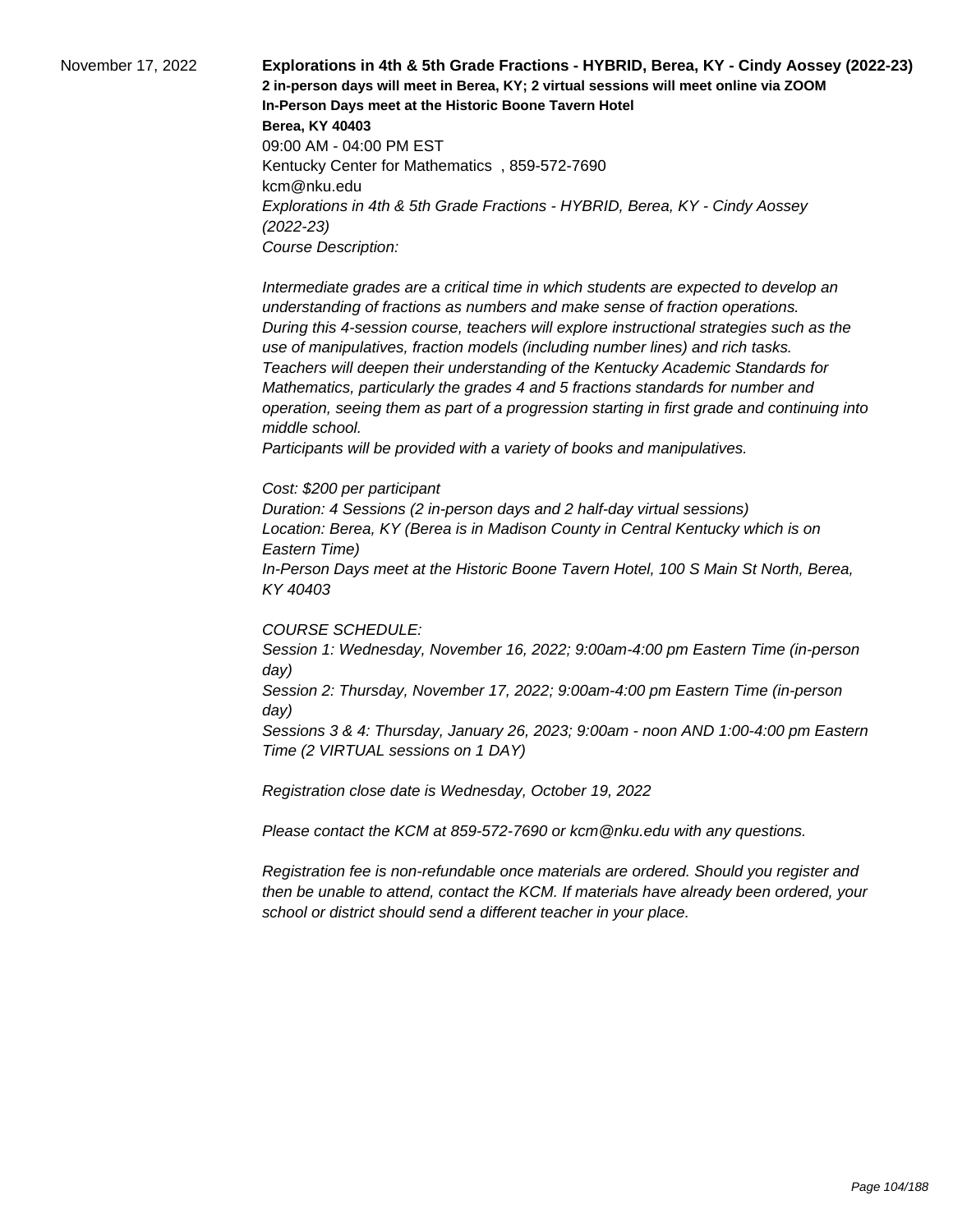## November 18, 2022 **Foundations for Early Childhood Mathematics: In-Person, Lexington, KY - Julie Adams (2022-TBD in Lexington, KY**

08:30 AM - 11:30 AM EST Kentucky Center for Mathematics, 859-572-7690 kcm@nku.eedu Foundations for Early Childhood Mathematics (Lexington) COURSE DESCRIPTION:

This Foundations for Early Childhood Mathematics professional development course is for Preschool and Kindergarten teachers who teach in the state of Kentucky only. It features content developed by the Erikson Institute, leaders in early childhood education. This professional learning highlights the "Big Ideas" in early mathematics which include sets, number sense, counting, number operations, pattern, measurement and shape. Participants will learn how to spark children's mathematical learning through developmentally appropriate exploration, discussion and activity using high-impact, evidence-based strategies and children's literature which support the teaching and learning of early mathematics.

## \*\*THIS COURSE MEETS IN PERSON ON FRIDAYS FROM 8:30 - 11: 30 AM EASTERN TIME IN LEXINGTON, KY\*\*

Upon registering, participants are expected to attend and actively participate in all eight half-day in-person sessions. Please do not register for this training if you are unable to attend in-person on Fridays from 8:30 -11:30 am Eastern Time on the dates listed below. Your school must provide substitutes for your classroom if necessary.

SCHEDULE: Fridays, 8:30 - 11: 30 AM Eastern Time IN-PERSON in Lexington, KY

Session 1: September 16, 2022 Session 2: October 28, 2022 Session 3: November 18, 2022 Session 4: December 16, 2022 Session 5: January 20, 2023 Session 6: February 17, 2023 Session 7: March 17, 2023 Session 8: April 21, 2023

COST: FREE (For Kentucky Preschool and Kindergarten teachers only)

Registration deadline is August 19, 2022.

Should you register for this training and then find you are unable to attend for any reason, you must contact the KCM at kcm@nku.edu or 859-572-7690 so your spot can be offered to another Kentucky teacher. No shows may be charged for the cost of the materials, training and meeting space.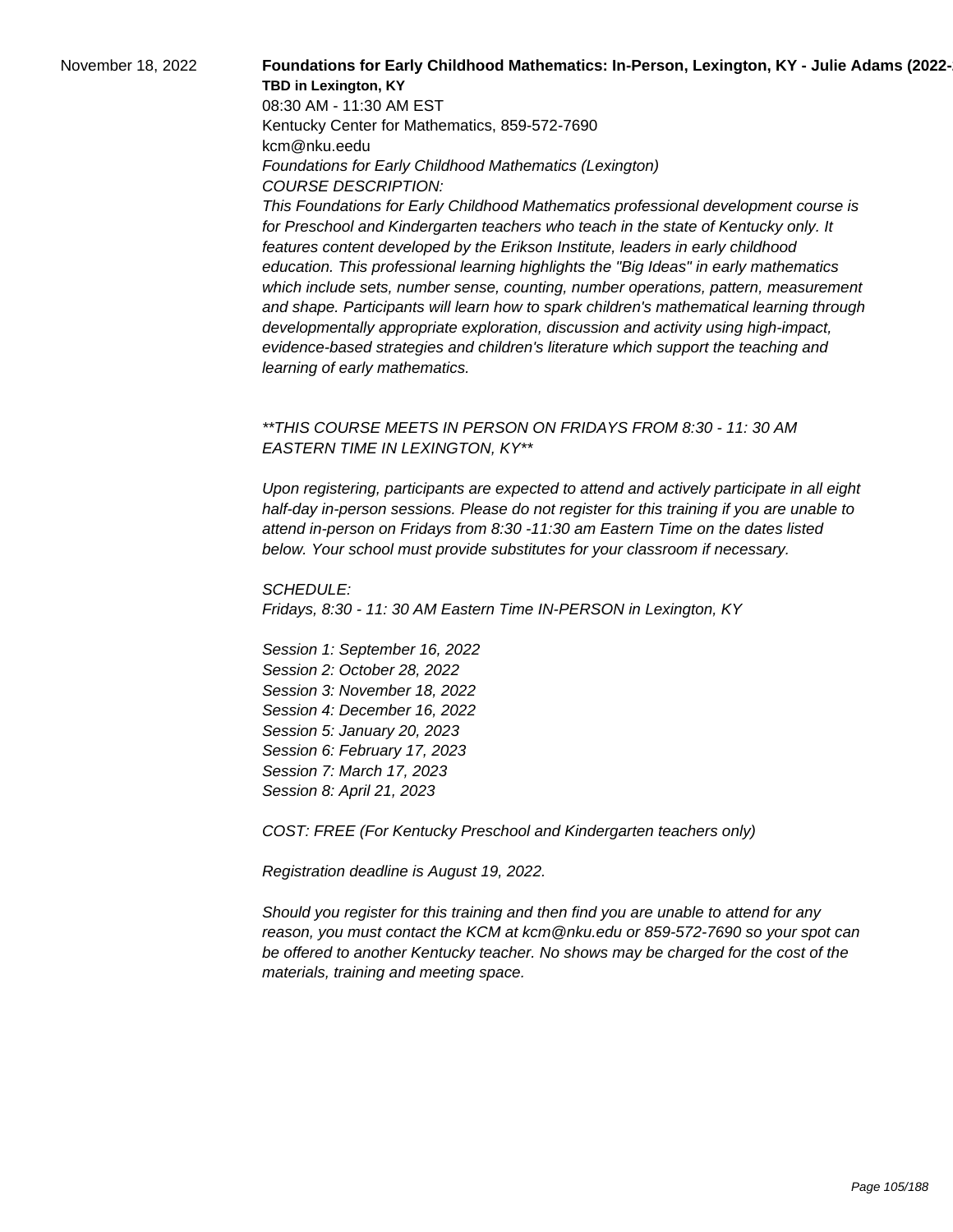**December 2, 2022 Foundations for Early Childhood Mathematics: In-Person, Louisville, KY - Julie Adams (2022-3) University of Louisville Conference Center, ShelbyHurst Campus, Founders Union Building: Room 15 450 N. Whittington Parkway Louisville , KY 40222** 08:30 AM - 11:30 AM EST Kentucky Center for Mathematics, 859-572-7690 kcm@nku.edu Foundations for Early Childhood Mathematics (Louisville) COURSE DESCRIPTION:

> This Foundations for Early Childhood Mathematics professional development course is for Preschool and Kindergarten teachers who teach in the state of Kentucky only. It features content developed by the Erikson Institute, leaders in early childhood education. This professional learning highlights the "Big Ideas" in early mathematics which include sets, number sense, counting, number operations, pattern, measurement and shape. Participants will learn how to spark children's mathematical learning through developmentally appropriate exploration, discussion and activity using high-impact, evidence-based strategies and children's literature which support the teaching and learning of early mathematics.

\*\*THIS COURSE MEETS IN PERSON ON FRIDAYS FROM 8:30 - 11: 30 AM EASTERN TIME IN LOUISVILLE, KY\*\*

LOCATION = In-person at the University of Louisville Conference Center, ShelbyHurst Campus, Founders Union Building: Room 15

Upon registering, participants are expected to attend and actively participate in all eight half-day in-person sessions. Please do not register for this training if you are unable to attend in-person on Fridays from 8:30 -11:30 am on the dates listed below. Your school must provide substitutes for your classroom if necessary.

SCHEDULE:

Fridays, 8:30 - 11: 30 AM Eastern Time IN-PERSON in LOUISVILLE, KY

Session 1: September 9, 2022 Session 2: September 30, 2022 Session 3: November 4, 2022 Session 4: December 2, 2022 Session 5: January 6, 2023 Session 6: February 3, 2023 Session 7: March 3, 2023 Session 8: March 31, 2023

COST: FREE (For Kentucky Preschool and Kindergarten teachers only)

Registration deadline is August 12, 2022

Should you register for this training and then find you are unable to attend for any reason, you must contact the KCM at kcm@nku.edu or 859-572-7690 so your spot can be offered to another Kentucky teacher. No shows may be charged for the cost of the materials, training and meeting space.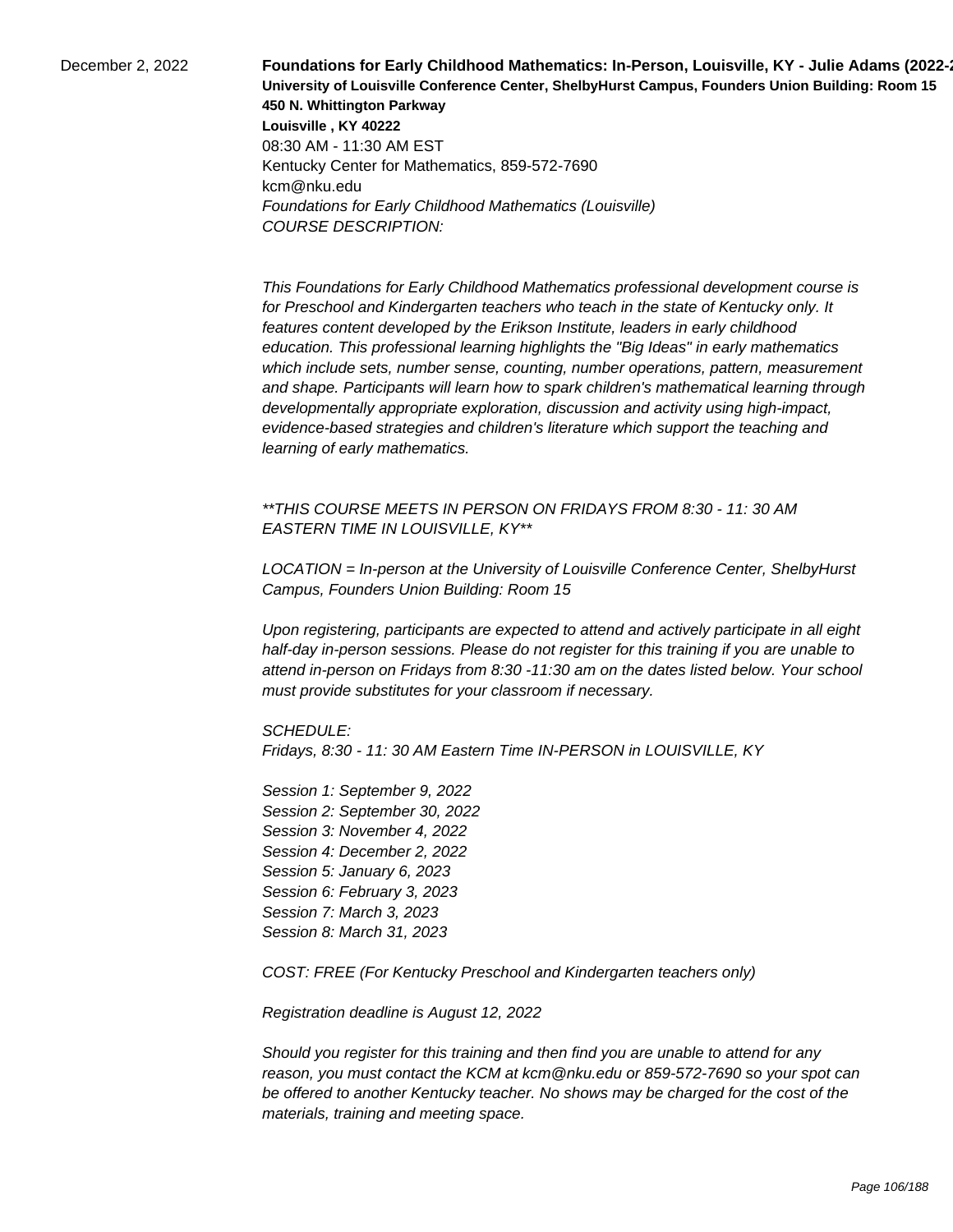December 6, 2022 **Comprehensive Course for Primary K-2: PART 1 - HYBRID, Hopkinsville, KY - Bonny Riedell (2021 4 virtual half-day sessions via ZOOM; 2 in-person sessions in Hopkinsville, KY IN-PERSON = The Bruce Convention Center Hopkinsville, KY 42240** virtual sessions in Sept & Oct = noon-3pm CST; in-person on  $11/15$  &  $12/6$  = 9am-4 Kentucky Center for Mathematics , 859-572-7690 kcm@nku.edu Comprehensive Course for Primary Grades K-2: PART 1

### Course Description:

 This 6-session professional learning opportunity is designed for classroom, special education, and mathematics intervention teachers of students in Grades K-2. Participants will engage in varied instructional strategies, and will acquire tools to assess, support, and advance students' mathematical reasoning and knowledge. Aligned to research-based teaching practices and Kentucky Academic Standards, topics will include counting and cardinality, number and operations in base ten, conceptual place value, and math/literature connections.

 Participants will receive books, activities and instructional materials, along with assessment strategies to identify and target student needs and misconceptions in early numeracy.

PART 1 Big Ideas = Mathematical Fluency & Number Sense and Computational Fluency to 100

Cost: \$400 per participant

Duration: 6 sessions (4 half-day virtual sessions plus 2 in-person days)

Location:

 The 4 half-day virtual sessions will meet online via live ZOOM meetings. The 2 full-day in-person sessions will meet at the Bruce Convention Center, 303 Conference Center Dr, Hopkinsville, KY 42240

PLEASE NOTE: The virtual sessions are not recorded to be watched at any other time. They are live and interactive virtual sessions that participates should be fully engaged in as scheduled below.

SESSION SCHEDULE FOR THIS HOPKINSVILLE, KY COHORT:

Session 1: Tuesday, September 20, 2022; noon-3:00pm Central Time. (VIRTUAL) Session 2: Wednesday, September 21, 2022; noon-3:00pm Central Time. (VIRTUAL) Session 3: Tuesday, October 25, 2022; noon-3:00pm Central Time. (VIRTUAL) Session 4: Wednesday, October 26, 2022: noon-3:00pm Central Time. (VIRTUAL) Session 5: Tuesday, November 15, 2022, 9:00 am - 4:00 pm Central Time (IN PERSON)

Session 6: Tuesday, December 6, 2022, 9:00 am - 4:00 pm Central Time (IN PERSON)

Registration for this cohort closes at midnight on Tuesday, August 23, 2022.

Please note: The \$400 registration fee for this course is non-refundable once materials have been ordered. Should a registered participant find they are no longer able to attend this event, they should find a teacher from their school or district to take their place and notify the KCM at kcm@nku.edu or 859-572-7690.

Page 107/188

In 2023, The KCM is offering Part 2 of this Comprehensive Course for Primary Grades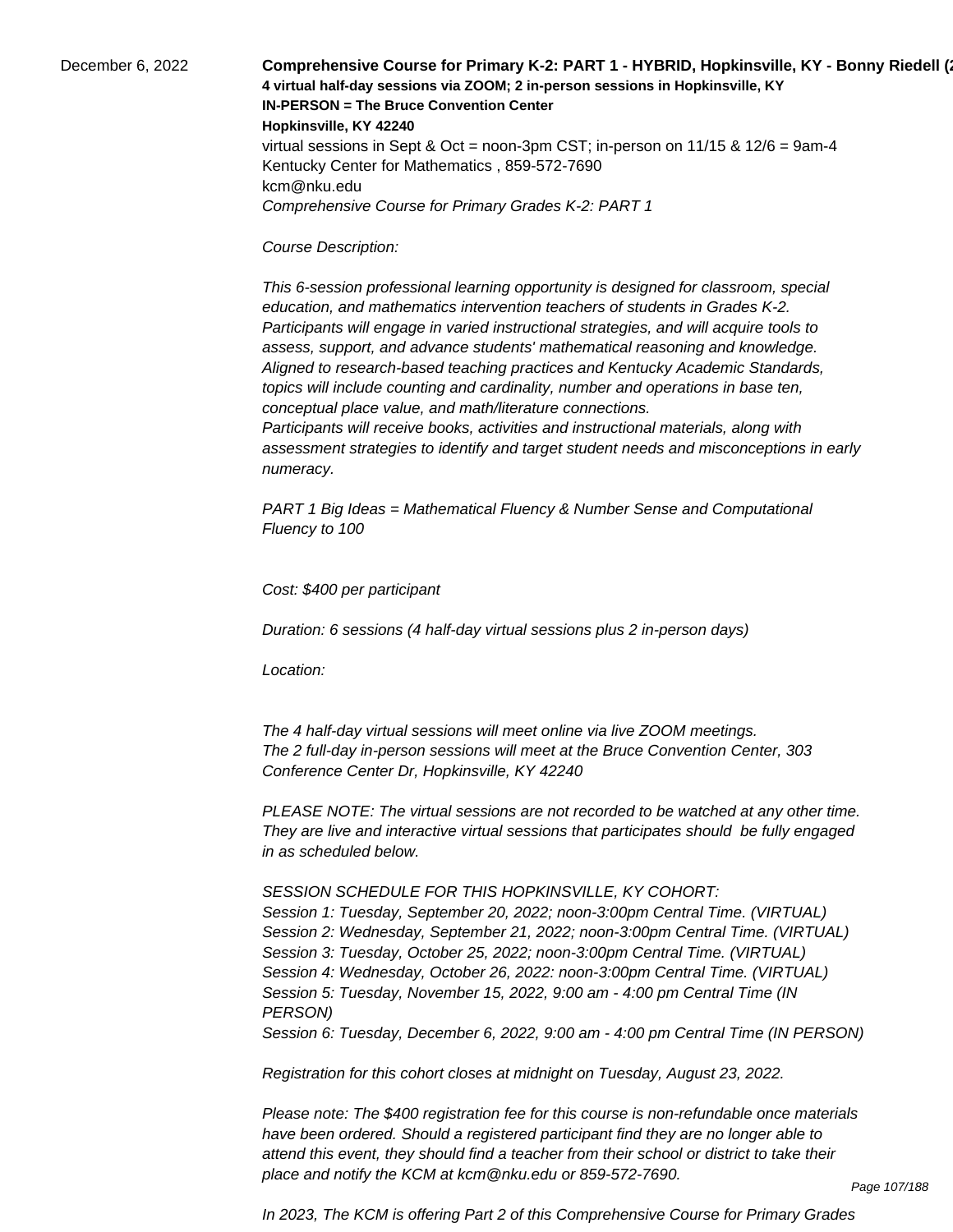K-2 training. Participants wishing to attend Part 2 must have completed this Part 1 training in 2022. The BIG IDEAS covered in Part 2 will be Measurement, Time & Money, Algebraic Reasoning & Problem Solving, and Math Fact Fluency. Please visit our website to register for Comprehensive Course for Primary Grades K-2 PART 2.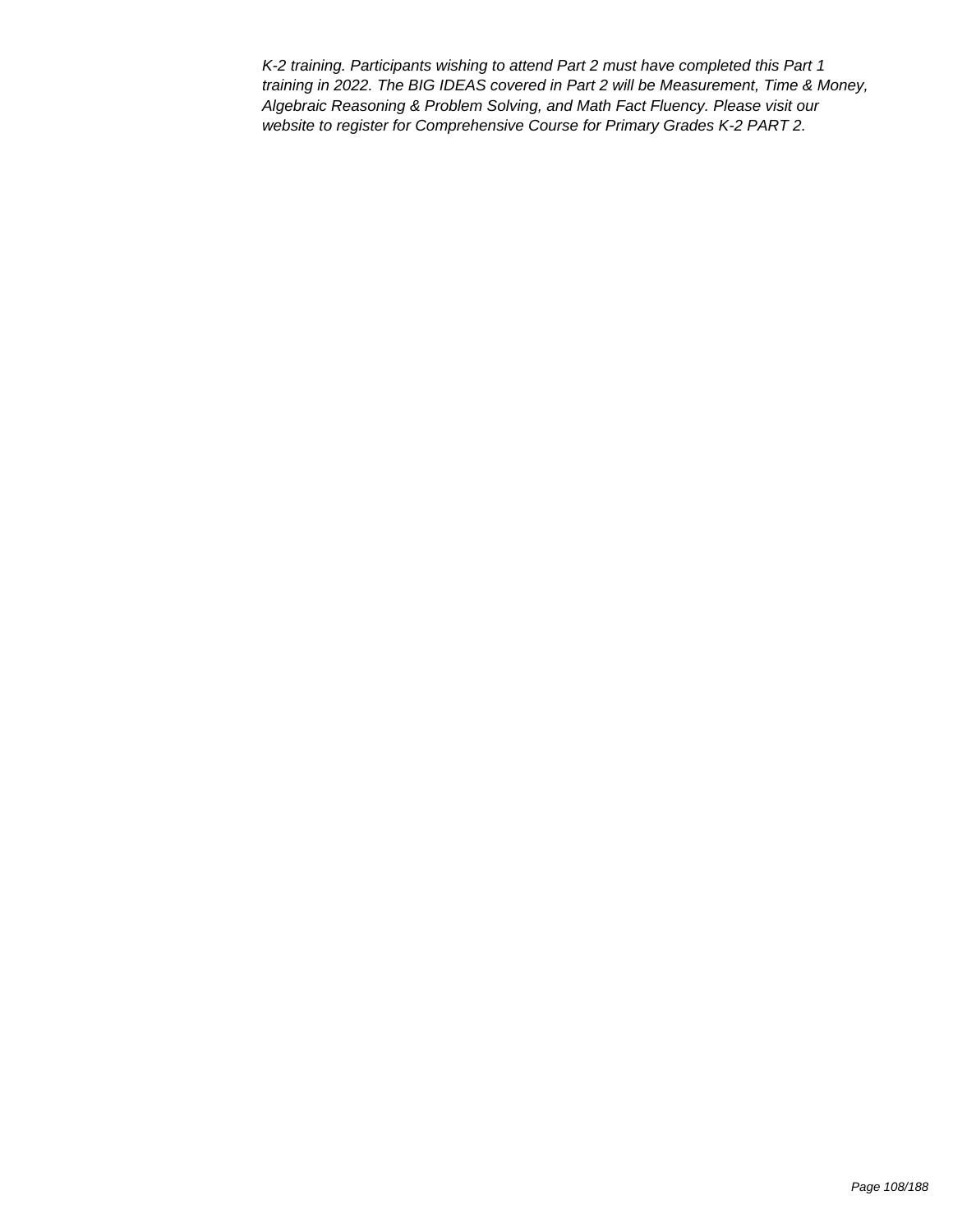# December 7, 2022 **AVMR PLUS: PART 2 (Virtual AVMR2 with bonus in-person day) - Lexington - Cindy Aossey (2022-23) Virtual Sessions meet online via ZOOM; in-person day meets in Lexington, KY**  Virtual Sessions 1-8=noon-2 pm EST; In-person Session 9=9am-4pm EST Kentucky Center for Mathematics, 859-572-7690

kcm@nku.edu AVMR PLUS: PART 2 Course Description:

 Participants in KCM's AVMR PLUS: PART 2 will complete Add+Vantage Math Recovery (AVMR™) Course 2 by attending 8 virtual two-hour sessions. In addition, participants will attend a bonus KCM-designed in-person day where they will receive additional materials and instructional resources. This course is designed for elementary grades teachers and interventionists. Participants will learn and practice assessments and teaching strategies for advancing students' foundational number knowledge. Topics covered include place value, multi-digit addition & subtraction, and multiplication & division. AVMR PLUS: PART 2 is the second part of the KCM course formally called KNPI (Kentucky Numeracy Project Intensive) Course. IN ORDER TO ATTEND THIS COURSE, Participants must have completed KCM's

AVMR PLUS: PART 1 or have completed Add+Vantage Math Recovery (AVMR™) Course 1.

COST OF AVMR PLUS: PART 2: \$500 per participant

DURATION: 8 virtual sessions and one optional in-person day in Lexington, KY PLEASE NOTE: Approximately one hour of asynchronous work will be assigned for each two-hour virtual session.

## SCHEDULE FOR AVMR PLUS: PART 2:

Session 1: Wednesday, November 2, 2022; noon-2:00pm Eastern Time Session 2: Friday, November 4, 2022; noon-2:00pm Eastern Time Session 3: Wednesday, December 7, 2022; noon-2:00pm Eastern Time Session 4: Friday, December 9, 2022; noon-2:00pm Eastern Time Session 5: Wednesday, January 18, 2023; noon-2:00pm Eastern Time Session 6: Friday, January 20, 2023; noon-2:00pm Eastern Time Session 7: Wednesday, February 8, 2023; noon-2:00pm Eastern Time Session 8: Friday, February 10, 2023; noon-2:00pm Eastern Time Session 9: Friday, March 24, 2023; 9:00am– 4:00pm (bonus in-person day w/lunch break in Lexington)

\*Registration cutoff date is September 14, 2022 The KCM needs a minimum of 7 weeks to order and receive the AVMR2 kits from Math Recovery needed for this course.

Registration fee is non-refundable once the AVMR kits are ordered.

Please contact the KCM at kcm@nku.edu or 859-572-7690 with any questions.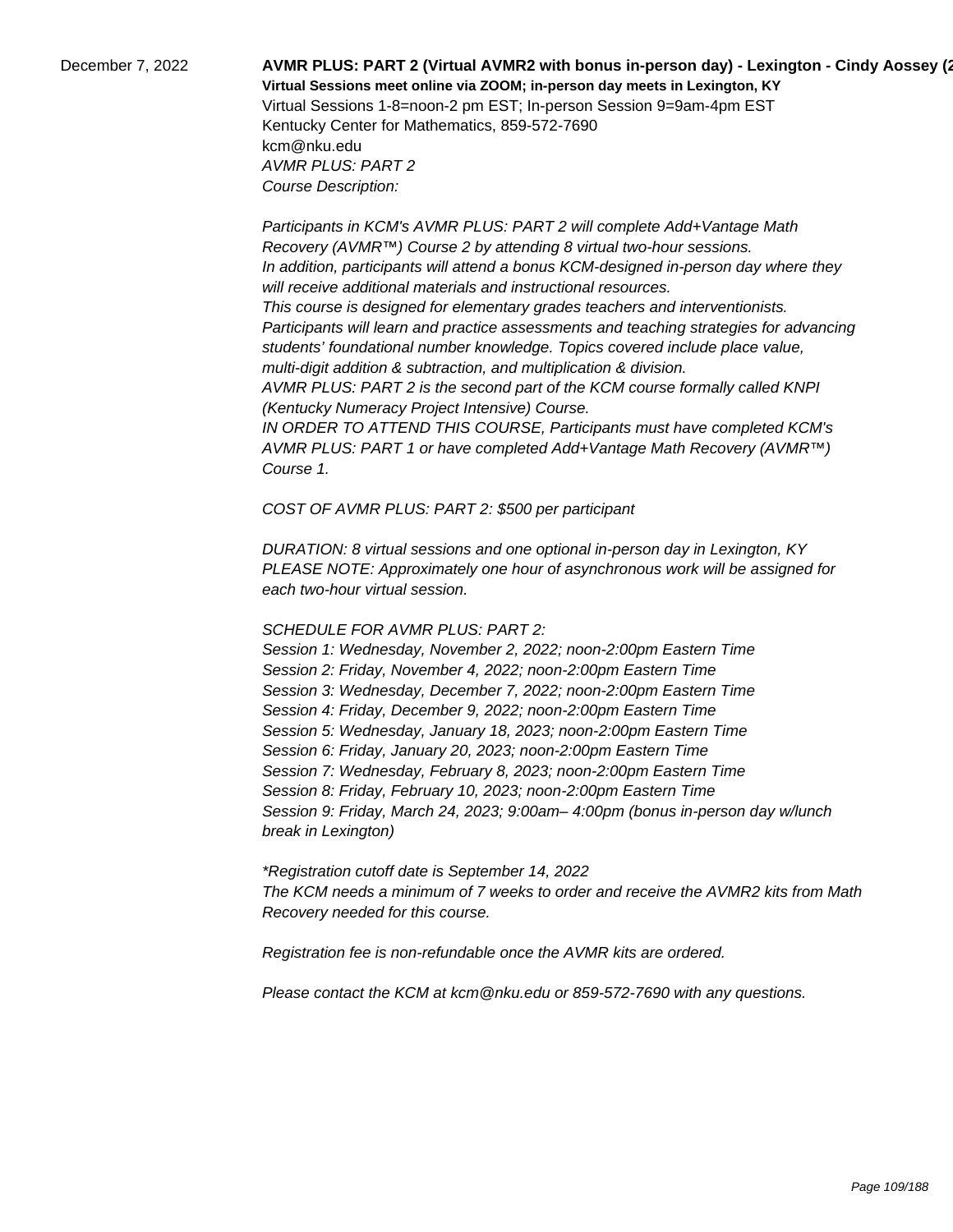December 7, 2022 **Explorations in 4th & 5th Grade Fractions - HYBRID, Louisville KY - Dee Crescitelli (2022-23) 2 in-person days will meet in Louisville, KY; 2 virtual sessions will meet online via ZOOM In-person days at University of Louisville Conference Center, ShelbyHurst Campus, Founders Union Bu Louisville, KY 40222** In-person on Oct 6 &  $7 = 9$  am - 4 pm EST; Virtual on Dec  $7$  &  $8 = 1-4$  pm EST Kentucky Center for Mathematics , 859-572-7690 kcm@nku.edu Explorations in 4th & 5th Grade Fractions - HYBRID, Louisville KY - Leah Dix (2022-23) Course Description: Intermediate grades are a critical time in which students are expected to develop an understanding of fractions as numbers and make sense of fraction operations. During this 4-session course, teachers will explore instructional strategies such as the use of manipulatives, fraction models (including number lines) and rich tasks. Teachers will deepen their understanding of the Kentucky Academic Standards for Mathematics, particularly the grades 4 and 5 fractions standards for number and operation, seeing them as part of a progression starting in first grade and continuing into middle school. Participants will be provided with a variety of books and manipulatives. Cost: \$200 per participant Duration: 4 Sessions (2 in-person days and 2 half-day virtual sessions)

Location: In-person days = University of Louisville Conference Center, ShelbyHurst Campus, Founders Union Building Virtual Sessions = Online via ZOOM meetings

#### COURSE SCHEDULE:

Session 1: Wednesday, October 5, 2022; 9:00am-4:00 pm Eastern Time (IN-PERSON DAY) Session 2: Thursday, October 6, 2022; 9:00am-4:00 pm Eastern Time (IN-PERSON DAY) Sessions 3: Wednesday, December 7, 2022; 1:00-4:00 pm Eastern Time (VIRTUAL session) Session 4: Thursday, December 8, 2022; 1:00-4:00 pm Eastern Time (VIRTUAL session)

Registration close date is Wednesday, September 7, 2022

Please contact the KCM at 859-572-7690 or kcm@nku.edu with any questions.

Registration fee is non-refundable once materials are ordered. Should you register and then be unable to attend, contact the KCM. If materials have already been ordered, your school or district should send a different teacher in your place.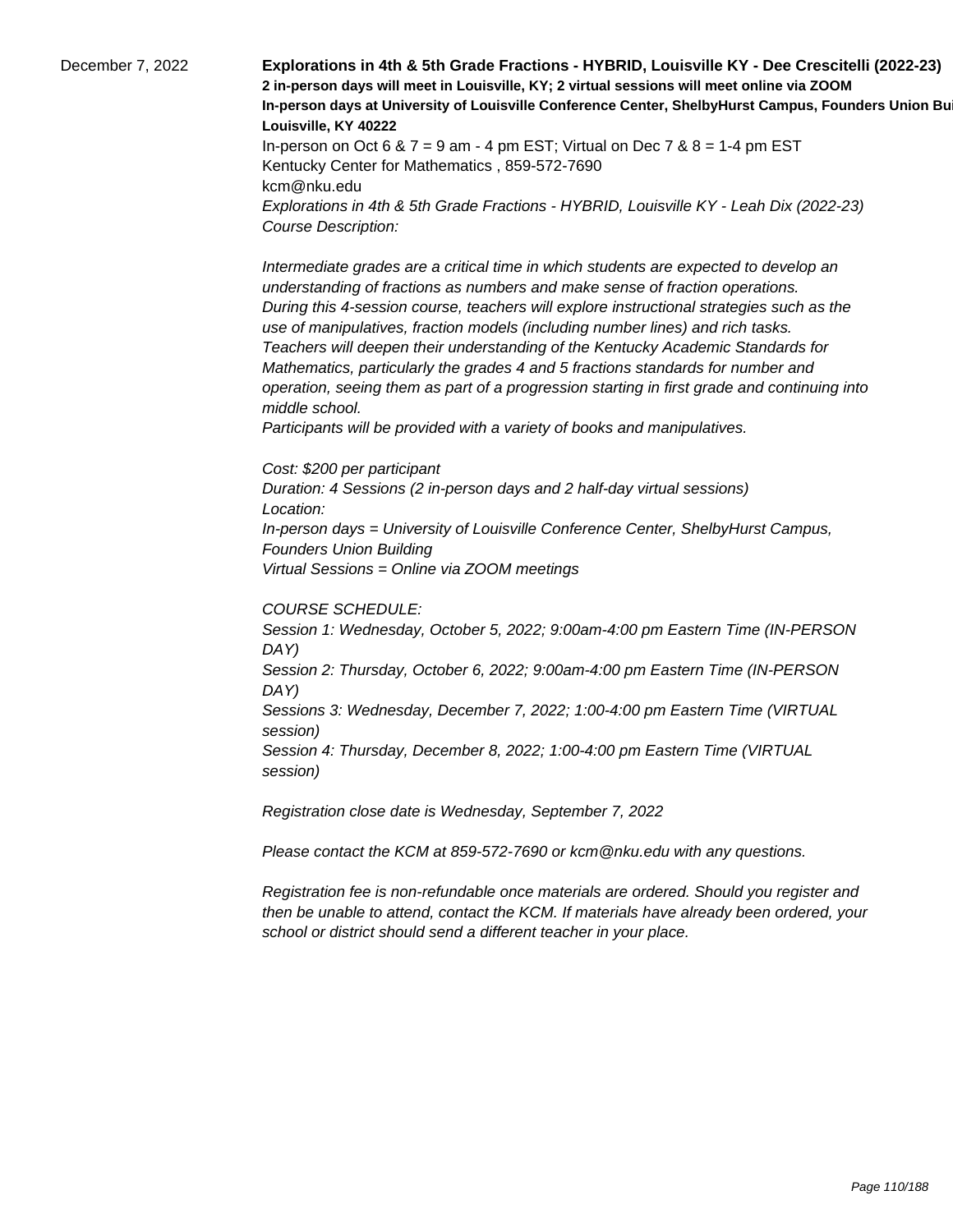December 8, 2022 **Explorations in 4th & 5th Grade Fractions - HYBRID, Louisville KY - Dee Crescitelli (2022-23) 2 in-person days will meet in Louisville, KY; 2 virtual sessions will meet online via ZOOM In-person days at University of Louisville Conference Center, ShelbyHurst Campus, Founders Union Bu Louisville, KY 40222** In-person on Oct 6 &  $7 = 9$  am - 4 pm EST; Virtual on Dec  $7$  &  $8 = 1-4$  pm EST Kentucky Center for Mathematics , 859-572-7690 kcm@nku.edu Explorations in 4th & 5th Grade Fractions - HYBRID, Louisville KY - Leah Dix (2022-23) Course Description: Intermediate grades are a critical time in which students are expected to develop an understanding of fractions as numbers and make sense of fraction operations. During this 4-session course, teachers will explore instructional strategies such as the use of manipulatives, fraction models (including number lines) and rich tasks. Teachers will deepen their understanding of the Kentucky Academic Standards for Mathematics, particularly the grades 4 and 5 fractions standards for number and operation, seeing them as part of a progression starting in first grade and continuing into middle school.

 Participants will be provided with a variety of books and manipulatives.

Cost: \$200 per participant

Duration: 4 Sessions (2 in-person days and 2 half-day virtual sessions) Location: In-person days = University of Louisville Conference Center, ShelbyHurst Campus, Founders Union Building Virtual Sessions = Online via ZOOM meetings

#### COURSE SCHEDULE:

Session 1: Wednesday, October 5, 2022; 9:00am-4:00 pm Eastern Time (IN-PERSON DAY) Session 2: Thursday, October 6, 2022; 9:00am-4:00 pm Eastern Time (IN-PERSON DAY) Sessions 3: Wednesday, December 7, 2022; 1:00-4:00 pm Eastern Time (VIRTUAL session) Session 4: Thursday, December 8, 2022; 1:00-4:00 pm Eastern Time (VIRTUAL session)

Registration close date is Wednesday, September 7, 2022

Please contact the KCM at 859-572-7690 or kcm@nku.edu with any questions.

Registration fee is non-refundable once materials are ordered. Should you register and then be unable to attend, contact the KCM. If materials have already been ordered, your school or district should send a different teacher in your place.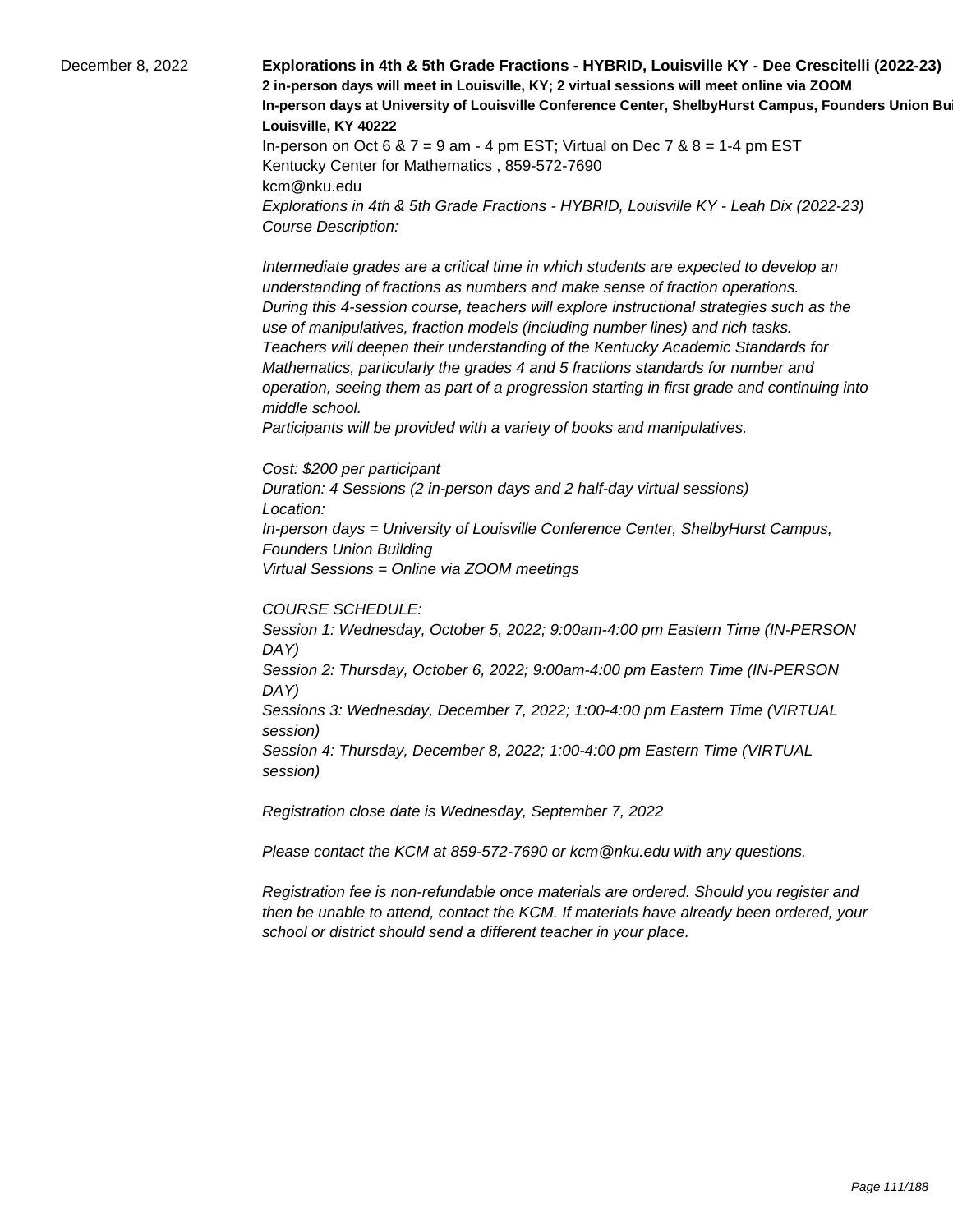## December 8, 2022 **Math Fact Fluency - HYBRID COURSE - Hopkinsville, KY - Bonny Riedell (2022-23)**  IN-PERSON days meet in Hopkinsville, KY; VIRTUAL half-day sessions meet online via live ZOOM meeti **IN-PERSON = Bruce Convention Center**

#### **Hopkinsville, KY 42240**

Virtual on 9/8 & 12/8 = 12-3 pm CST; In-person on 9/28 & 11/2 = 9am-4pm CST Kentucky Center for Mathematics , 859-572-7690 kcm@nku.edu MATH FACT FLUENCY - HYBRID COURSE (2022-23) Course Description: This KCM professional learning event is for KENTUCKY mathematics educators only.

 Fluency in the basic facts for addition, subtraction, multiplication, and division is an essential goal for all students.

 Providing rich experiences founded in research is necessary to provide access and equity for all students.

 This course provides participants with routines, games, and assessments to lower student anxiety and increase agency.

 Participants will receive the book Math Fact Fluency by experts Jennifer Bay-Williams and Gina Kling, laminated Math Fact Fluency Games and the materials needed to play them, along with strategies they can implement right away.

#### Cost: \$100

Duration: 2 in-person days & 2 half-day virtual ZOOM meetings Location: Hopkinsville, KY (Western Kentucky - Christian County = Central Time Zone) The 2 In-person days meet at The Bruce Convention Center, 303 Conference Center Dr, Hopkinsville, KY 42240 The 2 half-day Virtual Sessions meet online via live ZOOM meetings

SCHEDULE:

Session 1: Thursday, September 8, 2022; noon - 3:00 pm Central Time (1 half-day virtual ZOOM meeting) Session 2: Wednesday, September 28, 2022; 9:00 am - 4:00 pm Central Time (1 in-person day) Session 3: Wednesday, November 2, 2022; 9:00 am - 4:00 pm Central Time (1 in-person day) Session 4: Thursday, December 8, 2022; noon - 3:00 pm Central Time (1 half-day virtual ZOOM meeting)

Before registering, please make sure that you are able to fully participate in all 4 sessions as scheduled - 2 in-person and 2 virtual.

Please Note: This cohort meets during Central Time. If you live and/or work in an Eastern Time Zone, know that 12-3pm Central Time is 1-4pm Eastern Time, and 9am-4pm Central Time is 10am-5pm Eastern Time.

#### Registration cutoff date is August 11, 2022

 Registration fee is non-refundable once materials have been ordered. If you register and then will be unable to attend, contact the KCM at kcm@nku.edu or 859-572-7690. The KCM sends a registration confirmation email to everyone who registers for a KCM event. This email often goes to the recipient's junk folder. If you register and do not receive a confirmation email from kcm@nku.edu, check your junk folder - and then contact the KCM. Any KCM emails found in your junk folder need to be moved to your inbox and the sender marked as safe. Thank you.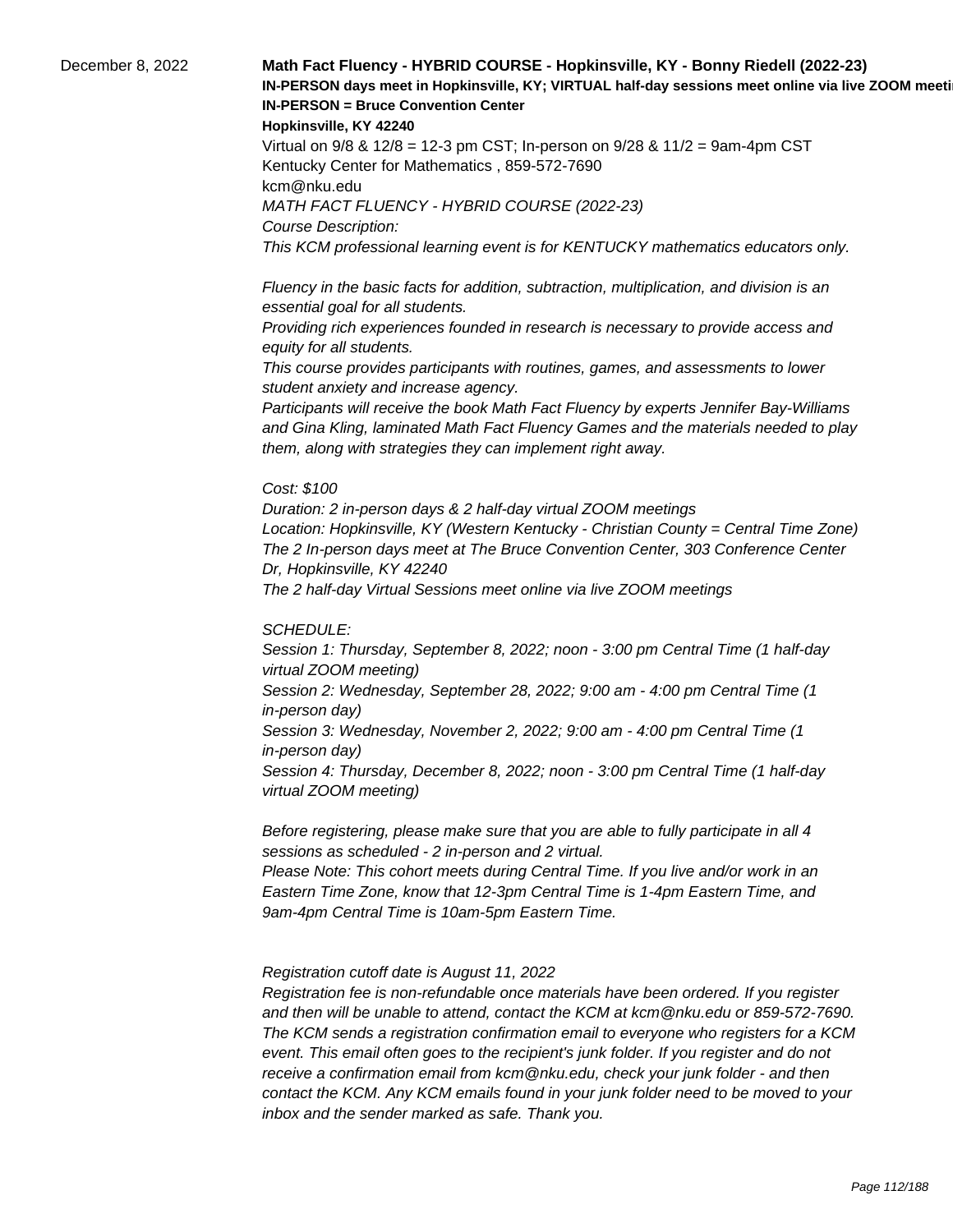## December 9, 2022 **AVMR PLUS: PART 2 (Virtual AVMR2 with bonus in-person day) - Lexington - Cindy Aossey (2022-23) Virtual Sessions meet online via ZOOM; in-person day meets in Lexington, KY**  Virtual Sessions 1-8=noon-2 pm EST; In-person Session 9=9am-4pm EST

Kentucky Center for Mathematics, 859-572-7690 kcm@nku.edu AVMR PLUS: PART 2 Course Description:

 Participants in KCM's AVMR PLUS: PART 2 will complete Add+Vantage Math Recovery (AVMR™) Course 2 by attending 8 virtual two-hour sessions. In addition, participants will attend a bonus KCM-designed in-person day where they will receive additional materials and instructional resources. This course is designed for elementary grades teachers and interventionists. Participants will learn and practice assessments and teaching strategies for advancing students' foundational number knowledge. Topics covered include place value, multi-digit addition & subtraction, and multiplication & division. AVMR PLUS: PART 2 is the second part of the KCM course formally called KNPI (Kentucky Numeracy Project Intensive) Course. IN ORDER TO ATTEND THIS COURSE, Participants must have completed KCM's AVMR PLUS: PART 1 or have completed Add+Vantage Math Recovery (AVMR™)

COST OF AVMR PLUS: PART 2: \$500 per participant

DURATION: 8 virtual sessions and one optional in-person day in Lexington, KY PLEASE NOTE: Approximately one hour of asynchronous work will be assigned for each two-hour virtual session.

## SCHEDULE FOR AVMR PLUS: PART 2:

Course 1.

Session 1: Wednesday, November 2, 2022; noon-2:00pm Eastern Time Session 2: Friday, November 4, 2022; noon-2:00pm Eastern Time Session 3: Wednesday, December 7, 2022; noon-2:00pm Eastern Time Session 4: Friday, December 9, 2022; noon-2:00pm Eastern Time Session 5: Wednesday, January 18, 2023; noon-2:00pm Eastern Time Session 6: Friday, January 20, 2023; noon-2:00pm Eastern Time Session 7: Wednesday, February 8, 2023; noon-2:00pm Eastern Time Session 8: Friday, February 10, 2023; noon-2:00pm Eastern Time Session 9: Friday, March 24, 2023; 9:00am– 4:00pm (bonus in-person day w/lunch break in Lexington)

\*Registration cutoff date is September 14, 2022 The KCM needs a minimum of 7 weeks to order and receive the AVMR2 kits from Math Recovery needed for this course.

Registration fee is non-refundable once the AVMR kits are ordered.

Please contact the KCM at kcm@nku.edu or 859-572-7690 with any questions.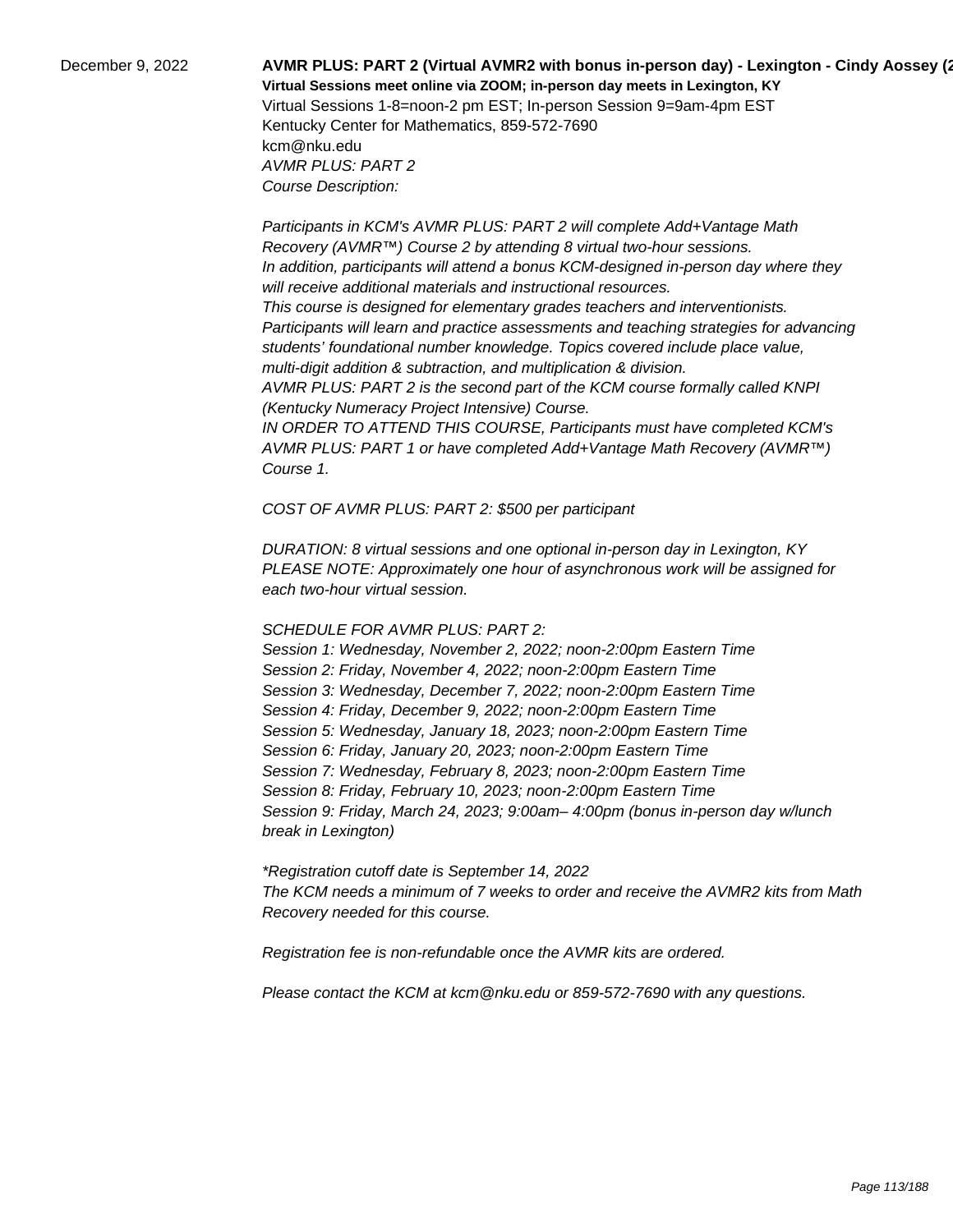December 13, 2022 **Building Numeracy with Middle Grades Students (5-8): HYBRID, Louisville, KY - Dee Crescitel 2 in-person days in Louisville, KY; 8 virtual sessions online via ZOOM In-person = University of Louisville Conference Center, ShelbyHurst Campus, Founders Union Building: Room 15 Louisville , KY 40222** in-person days on June 21 &  $22 = 9$ am-4pm EST; 8 virtual sessions = noon-3pm EST Kentucky Center for Mathematics , 859-572-7690 kcm@nku.edu THIS COURSE IS FULL. Please click here to be added to the WAIT LIST for this KCM Course.

> Building Numeracy with Middle Grades Students (5-8): HYBRID, Louisville, KY - Dee Crescitelli (2022-23)

Course Description:

PLEASE NOTE: This KCM professional learning event is available only to educators in Kentucky. This course is designed for 5th, 6th, 7th or 8th grade math teachers, but other Kentucky educators who believe this training would be helpful in their work are welcome to register and participate as well.

 We know that students develop their mathematical reasoning skills over time and at different rates - and that the past year has created instructional gaps due to the time available for math instruction in different pandemic teaching situations.

 This year-long, in-depth course provides teachers with information and materials to enable them to strengthen mathematics instruction by building from students' current funds of knowledge.

 Participants will learn teaching strategies for helping students develop the more sophisticated reasoning needed for middle grades mathematics with the goal of improving student access to grade-level content.

 Each participant will receive two sets of the "24 Game: Fractions/Decimals" card game

 Each participant will also receive 4 books:

 Figuring out Fluency in Mathematics Teaching and Learning Elementary and Middle School Mathematics Teaching Developmentally, 10th edition Building Powerful Numeracy for Middle School & High School Students Lessons and Activities for Building Powerful Numeracy

COST: FREE (\*This course is open to Kentucky educators only) \*Participants must be registered to attend and are expected to fully participate in both the in-person days and all 8 virtual sessions as scheduled below. The virtual sessions are live and interactive sessions that meet online via ZOOM. They are not recordings to be watched at any other time. All 8 half-day virtual sessions meet on Tuesday afternoons during the school year. Please confirm you can participate in this course on Tuesday afternoons before registering.

Duration: 10 Sessions (2 in-person days and 8 half-day virtual sessions)

Location:

2 IN-PERSON DAYS in Louisville, KY at the University of Louisville Conference Center, ShelbyHurst Campus, Founders Union Building 8 VIRTUAL half-day sessions online via ZOOM

2022-23 BUILDING NUMERACY SCHEDULE: SESSION 1: Tuesday, June 21, 2022; 9:00 am - 4:00 pm Eastern Time (in-person day in Louisville) SESSION 2: Wednesday, June 22, 2022; 9:00 am - 4:00 pm Eastern Time (in-person <sup>Page 114/188</sup> day in Louisville)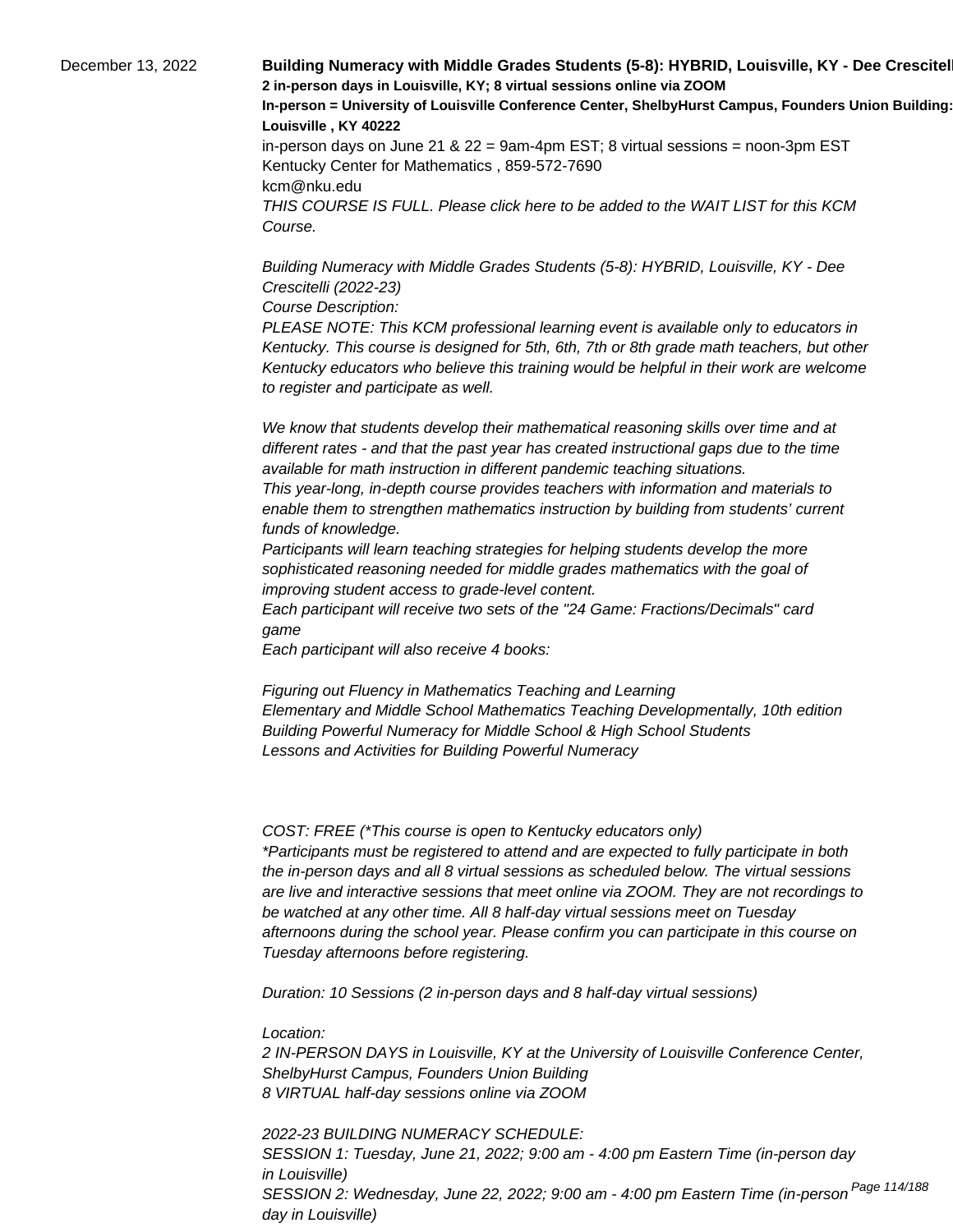SESSION 3: Tuesday, August 23, 2022; noon-3:00pm Eastern Time (half-day virtual) SESSION 4: Tuesday, September 20, 2022; noon-3:00pm Eastern Time (half-day virtual) SESSION 5: Tuesday, October 25, 2022; noon-3:00pm Eastern Time (half-day virtual) SESSION 6: Tuesday, November 15, 2022; noon-3:00pm Eastern Time (half-day virtual) SESSION 7: Tuesday, December 13, 2022; noon-3:00pm Eastern Time (half-day virtual) SESSION 8: Tuesday, January 24, 2023; noon-3:00pm Eastern Time (half-day virtual) SESSION 9: Tuesday, February 21, 2023; noon-3:00pm Eastern Time (half-day virtual) SESSION 10: Tuesday, March 14, 2023; noon-3:00pm Eastern Time (half-day virtual)

Please contact the KCM at kcm@nku.edu or 859-572-7690 with any questions.

Please note: The KCM is absorbing all the costs associated with providing this professional development. If you register for this event and then find you are unable to attend for any reason, contact the KCM as soon as possible so your spot and materials can be given to another teacher. Registered teachers who fail to show up for this training may be charged for the cost of course materials, training and meeting space.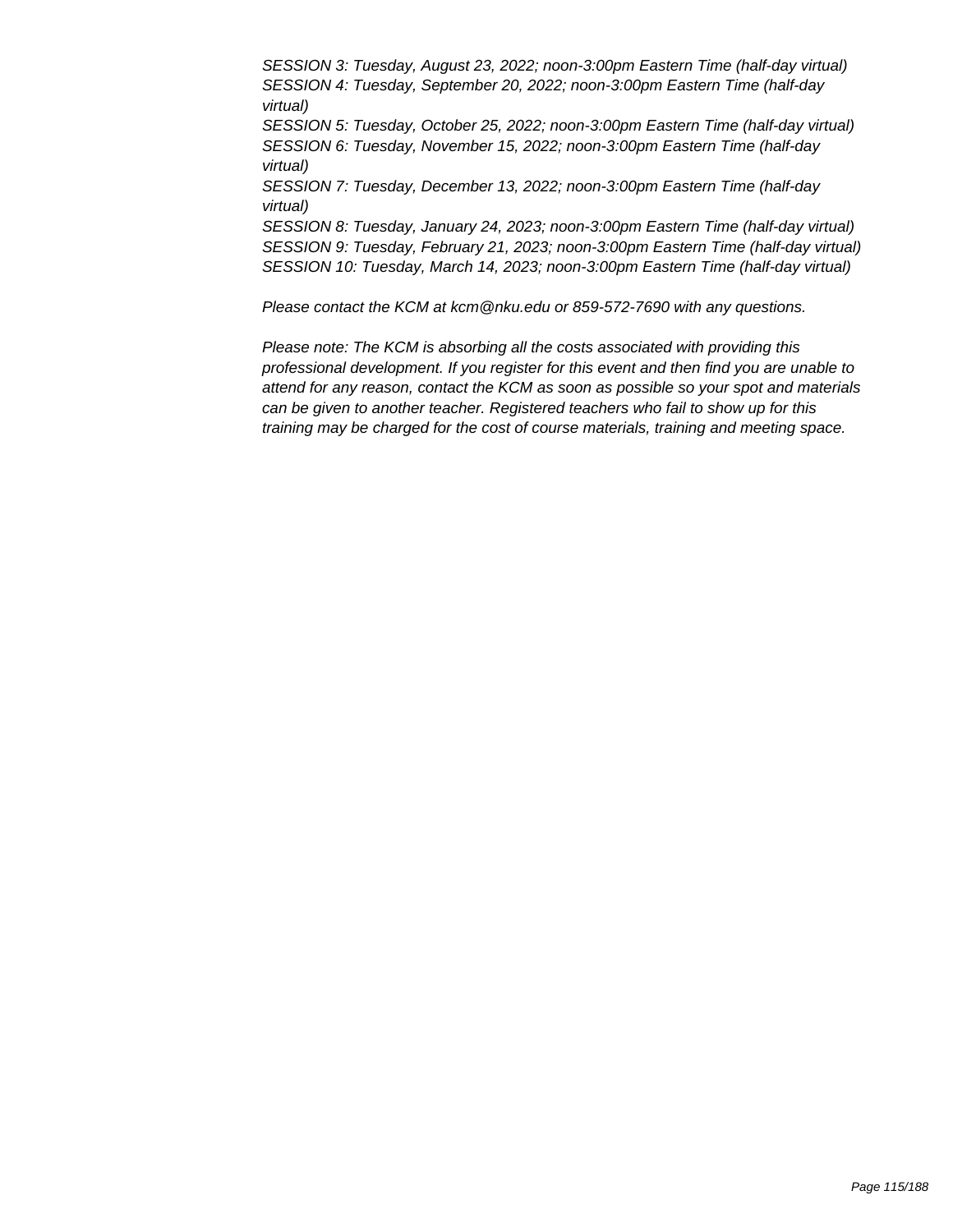December 14, 2022 **High School Modeling - VIRTUAL - Leah Dix (2022-23) Virtual ZOOM meetings** 04:15 PM - 06:15 PM EST Kentucky Center for Mathematics, 859-572-7690 kcm@nku.edu High School Modeling - VIRTUAL - Leah Dix (2022-23) Course Description: PLEASE NOTE: This free KCM professional development course is open to Kentucky Educators only

> This course provides an opportunity for classroom teachers of students in Grades 9-12 to learn, understand, apply the modeling process as well as the standards for mathematical practice for students.

 Participants will explore lesson tasks that include algebra and statistics topics as well as create high yield tasks that incorporate student mathematical practice for modeling. Participants will digital materials and will be expected to attend all 6 sessions of this course.

 Participants must be able to fully participate in all six live and interactive sessions that will meet via ZOOM. These sessions are not recorded to be watched at any other time. KCM attendance certificates will be emailed to each participant.

Cost: FREE (For Kentucky Educators only) Duration: 6 three-hour sessions (Each session is 2-hour synchronous with 1-hour asynchronous work)

Course Schedule:

SESSION 1: Wednesday, December 14, 2022; 4:15-6:15pm Eastern Time (2-hour synchronous with 1-hour asynchronous workl)

SESSION 2: Thursday, December 15, 2022; 4:15-6:15pm Eastern Time (2-hour synchronous with 1-hour asynchronous work)

SESSION 3: Wednesday, January 11, 2023; 4:15-6:15pm Eastern Time (2-hour synchronous with 1-hour asynchronous work)

SESSION 4: Thursday, January 12, 2023; 4:15-6:15pm Eastern Time (2-hour synchronous with 1-hour asynchronous work)

SESSION 5: Wednesday, February 1, 2023; 4:15-6:15pm Eastern Time (2-hour synchronous with 1-hour asynchronous work)

SESSION 6: Thursday, February 2, 2023; 4:15-6:15pm Eastern Time (2-hour synchronous with 1-hour asynchronous work)

Kentucky Mathematics Educators must be registered to participate. Registration deadline is December 1, 2022.

Please contact the KCM at kcm@nku.edu or 859-572-7690 with any questions. Should you register for this event and then are no longer able to attend, contact the KCM to have your registration voided so that your spot can be offered to another Kentucky teacher. Thank you.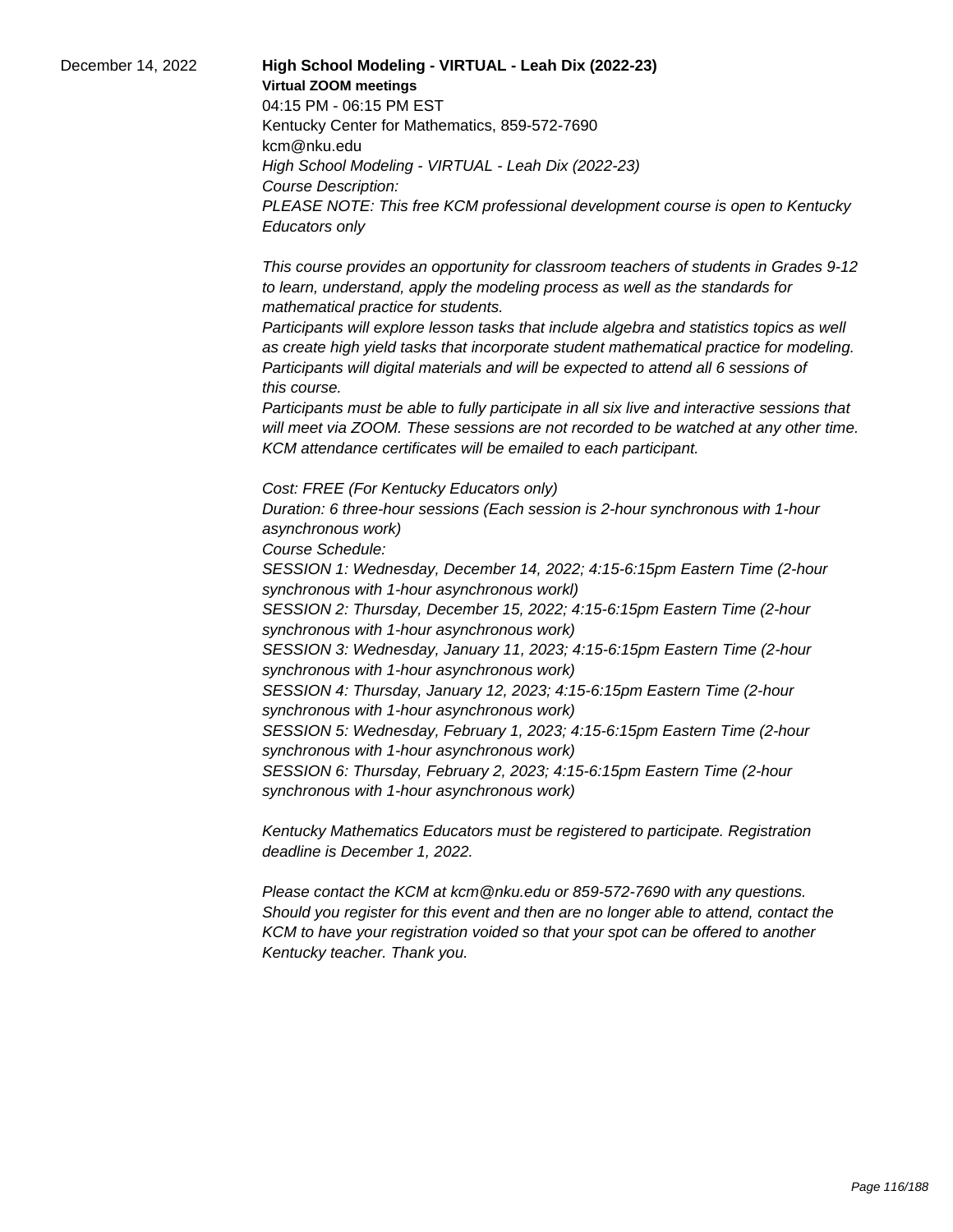December 15, 2022 **High School Modeling - VIRTUAL - Leah Dix (2022-23) Virtual ZOOM meetings** 04:15 PM - 06:15 PM EST Kentucky Center for Mathematics, 859-572-7690 kcm@nku.edu High School Modeling - VIRTUAL - Leah Dix (2022-23) Course Description: PLEASE NOTE: This free KCM professional development course is open to Kentucky Educators only

> This course provides an opportunity for classroom teachers of students in Grades 9-12 to learn, understand, apply the modeling process as well as the standards for mathematical practice for students.

 Participants will explore lesson tasks that include algebra and statistics topics as well as create high yield tasks that incorporate student mathematical practice for modeling. Participants will digital materials and will be expected to attend all 6 sessions of this course.

 Participants must be able to fully participate in all six live and interactive sessions that will meet via ZOOM. These sessions are not recorded to be watched at any other time. KCM attendance certificates will be emailed to each participant.

Cost: FREE (For Kentucky Educators only) Duration: 6 three-hour sessions (Each session is 2-hour synchronous with 1-hour asynchronous work)

Course Schedule:

SESSION 1: Wednesday, December 14, 2022; 4:15-6:15pm Eastern Time (2-hour synchronous with 1-hour asynchronous workl)

SESSION 2: Thursday, December 15, 2022; 4:15-6:15pm Eastern Time (2-hour synchronous with 1-hour asynchronous work)

SESSION 3: Wednesday, January 11, 2023; 4:15-6:15pm Eastern Time (2-hour synchronous with 1-hour asynchronous work)

SESSION 4: Thursday, January 12, 2023; 4:15-6:15pm Eastern Time (2-hour synchronous with 1-hour asynchronous work)

SESSION 5: Wednesday, February 1, 2023; 4:15-6:15pm Eastern Time (2-hour synchronous with 1-hour asynchronous work)

SESSION 6: Thursday, February 2, 2023; 4:15-6:15pm Eastern Time (2-hour synchronous with 1-hour asynchronous work)

Kentucky Mathematics Educators must be registered to participate. Registration deadline is December 1, 2022.

Please contact the KCM at kcm@nku.edu or 859-572-7690 with any questions. Should you register for this event and then are no longer able to attend, contact the KCM to have your registration voided so that your spot can be offered to another Kentucky teacher. Thank you.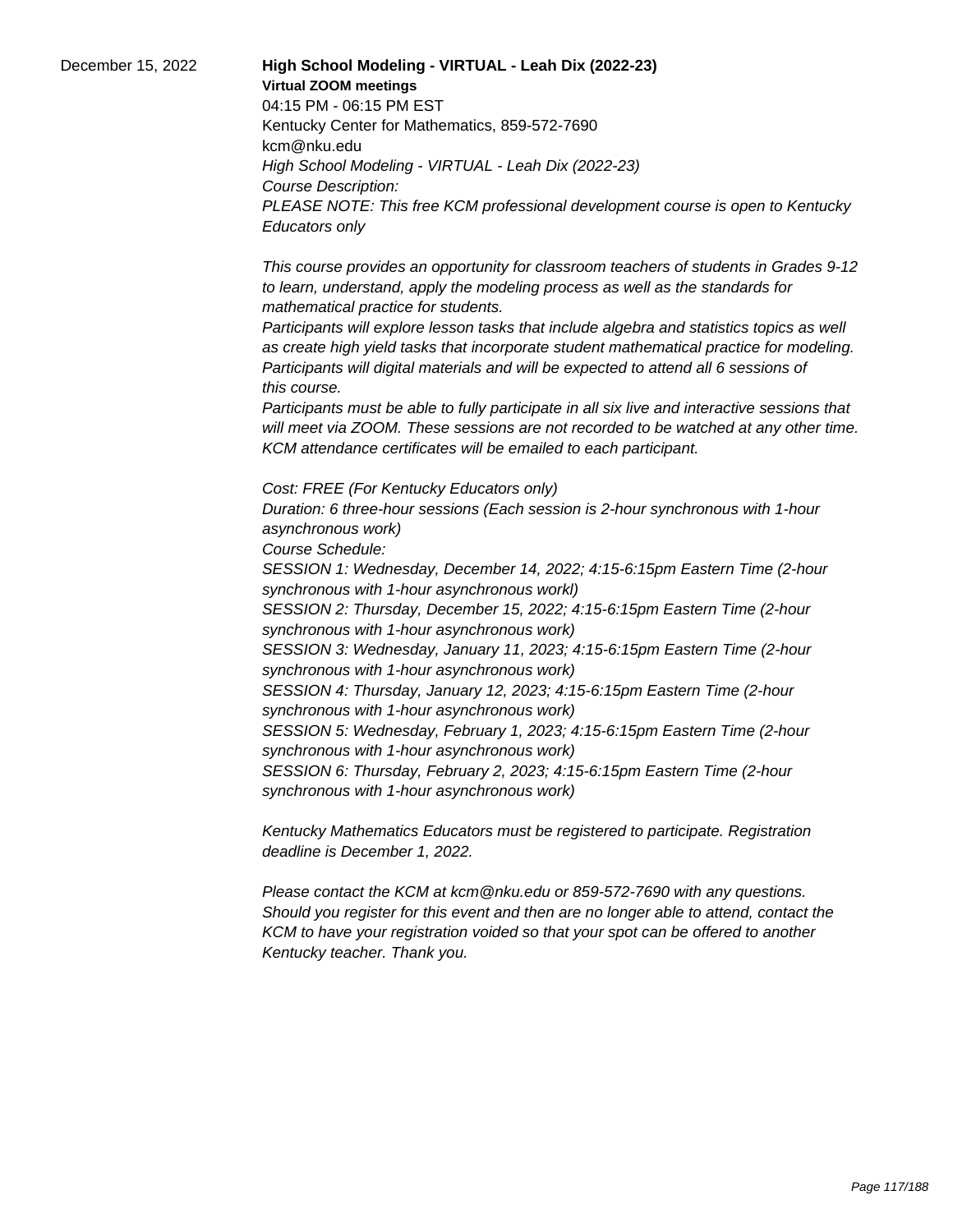## December 16, 2022 **Foundations for Early Childhood Mathematics: In-Person, Lexington, KY - Julie Adams (2022-TBD in Lexington, KY**

08:30 AM - 11:30 AM EST Kentucky Center for Mathematics, 859-572-7690 kcm@nku.eedu Foundations for Early Childhood Mathematics (Lexington) COURSE DESCRIPTION:

This Foundations for Early Childhood Mathematics professional development course is for Preschool and Kindergarten teachers who teach in the state of Kentucky only. It features content developed by the Erikson Institute, leaders in early childhood education. This professional learning highlights the "Big Ideas" in early mathematics which include sets, number sense, counting, number operations, pattern, measurement and shape. Participants will learn how to spark children's mathematical learning through developmentally appropriate exploration, discussion and activity using high-impact, evidence-based strategies and children's literature which support the teaching and learning of early mathematics.

## \*\*THIS COURSE MEETS IN PERSON ON FRIDAYS FROM 8:30 - 11: 30 AM EASTERN TIME IN LEXINGTON, KY\*\*

Upon registering, participants are expected to attend and actively participate in all eight half-day in-person sessions. Please do not register for this training if you are unable to attend in-person on Fridays from 8:30 -11:30 am Eastern Time on the dates listed below. Your school must provide substitutes for your classroom if necessary.

SCHEDULE: Fridays, 8:30 - 11: 30 AM Eastern Time IN-PERSON in Lexington, KY

Session 1: September 16, 2022 Session 2: October 28, 2022 Session 3: November 18, 2022 Session 4: December 16, 2022 Session 5: January 20, 2023 Session 6: February 17, 2023 Session 7: March 17, 2023 Session 8: April 21, 2023

COST: FREE (For Kentucky Preschool and Kindergarten teachers only)

Registration deadline is August 19, 2022.

Should you register for this training and then find you are unable to attend for any reason, you must contact the KCM at kcm@nku.edu or 859-572-7690 so your spot can be offered to another Kentucky teacher. No shows may be charged for the cost of the materials, training and meeting space.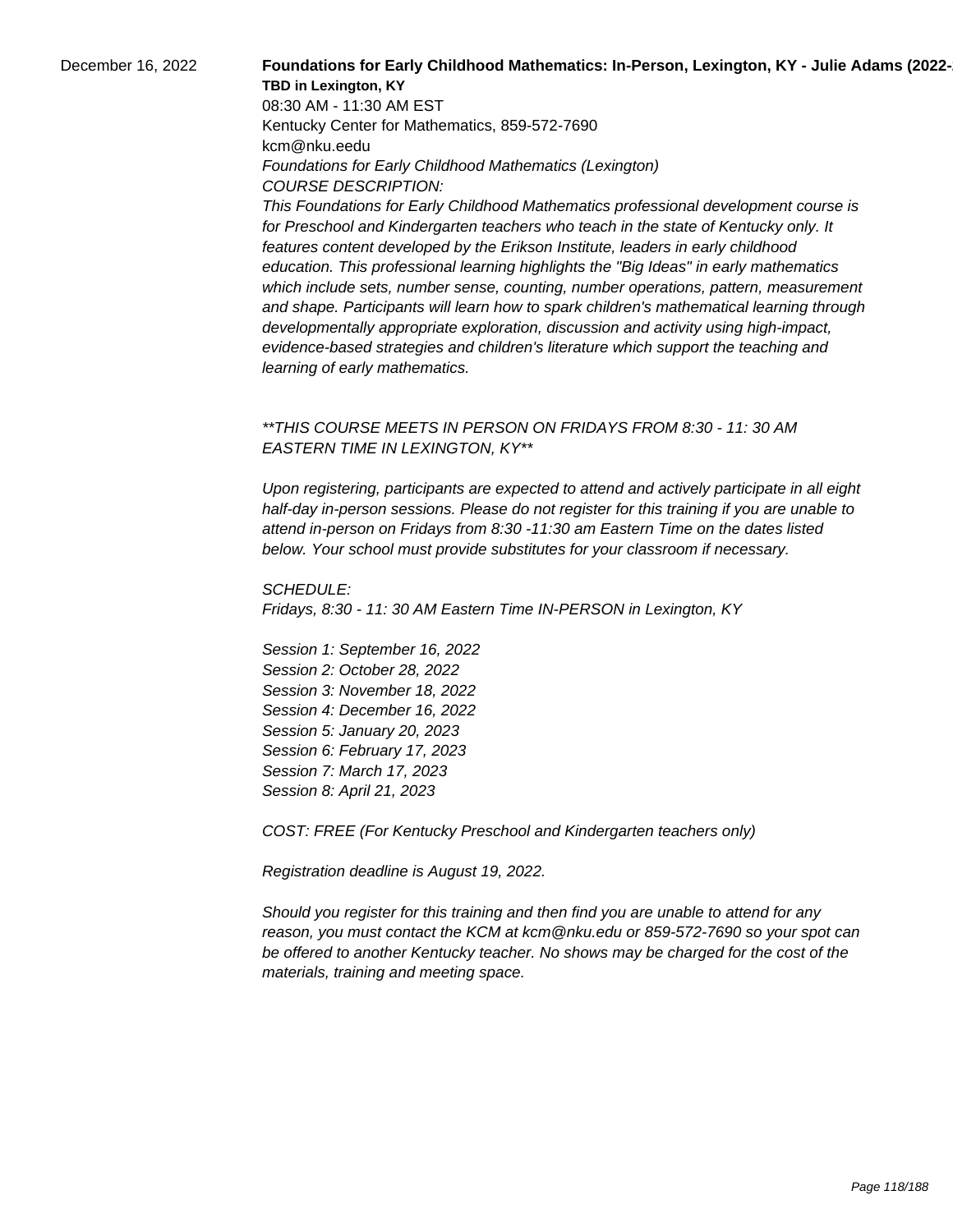## January 5, 2023 **AVMR 2 - VIRTUAL - Lisa Riggs (2022-23) Virtual sessions meet online via ZOOM**  04:30 PM - 06:30 PM EST Kentucky Center for Mathematics , 859-572-7690 kcm@nku.edu AVMR 2 (2022-23) Course Description:

This course is built around Add+Vantage Math Recovery™ and is designed for elementary grades teachers who want to expand and deepen knowledge and understanding of the mathematical development for all students by implementing diagnostic assessments for multiplication and division and place value understanding. This course is for Elementary Teachers/Coaches who teach in the state of Kentucky only.

Participants must have completed AVMR 1 training in order to participate.

Cost: \$500 per participant

Duration: 8 two-hour virtual sessions via ZOOM Session Dates: \*All 8 virtual sessions meet on THURSDAYS from 4:30-6:30 pm Eastern Time. These online sessions are live and interactive; they are not recordings that can be watched at any other time. Only register for this training if you can participate on Thursdays as scheduled below. Session 1: January 5, 2023; 4:30-6:30pm Eastern Time/ 3:30-5:30pm Central Time (two-hour session) Session 2: January 12, 2023; 4:30-6:30pm Eastern Time/ 3:30-5:30pm Central Time (two-hour session) Session 3: January 19, 2023; 4:30-6:30pm Eastern Time/ 3:30-5:30pm Central Time (two-hour session)) Session 4: January 26, 2023; 4:30-6:30pm Eastern Time/ 3:30-5:30pm Central Time (two-hour session)

Session 5: February 2, 2023; 4:30-6:30pm Eastern Time/ 3:30-5:30pm Central Time (two-hour session)

Session 6: February 9, 2023; 4:30-6:30pm Eastern Time/ 3:30-5:30pm Central Time (two-hour session)

Session 7: February 16, 2021; 4:30-6:30pm Eastern Time/ 3:30-5:30pm Central Time (two-hour session)

Session 8: February 23, 2023; 4:30-6:30pm Eastern Time/ 3:30-5:30pm Central Time (two-hour session)

Registration close date is November 17, 2022. The KCM needs a minimum of 7 weeks to order and receive the AVMR2 kits from Math Recovery needed for this course.

Please contact the KCM at 859-572-7690 or kcm@nku.edu with any questions.

The registrations fee is nonrefundable once the AVMR2 kit is ordered.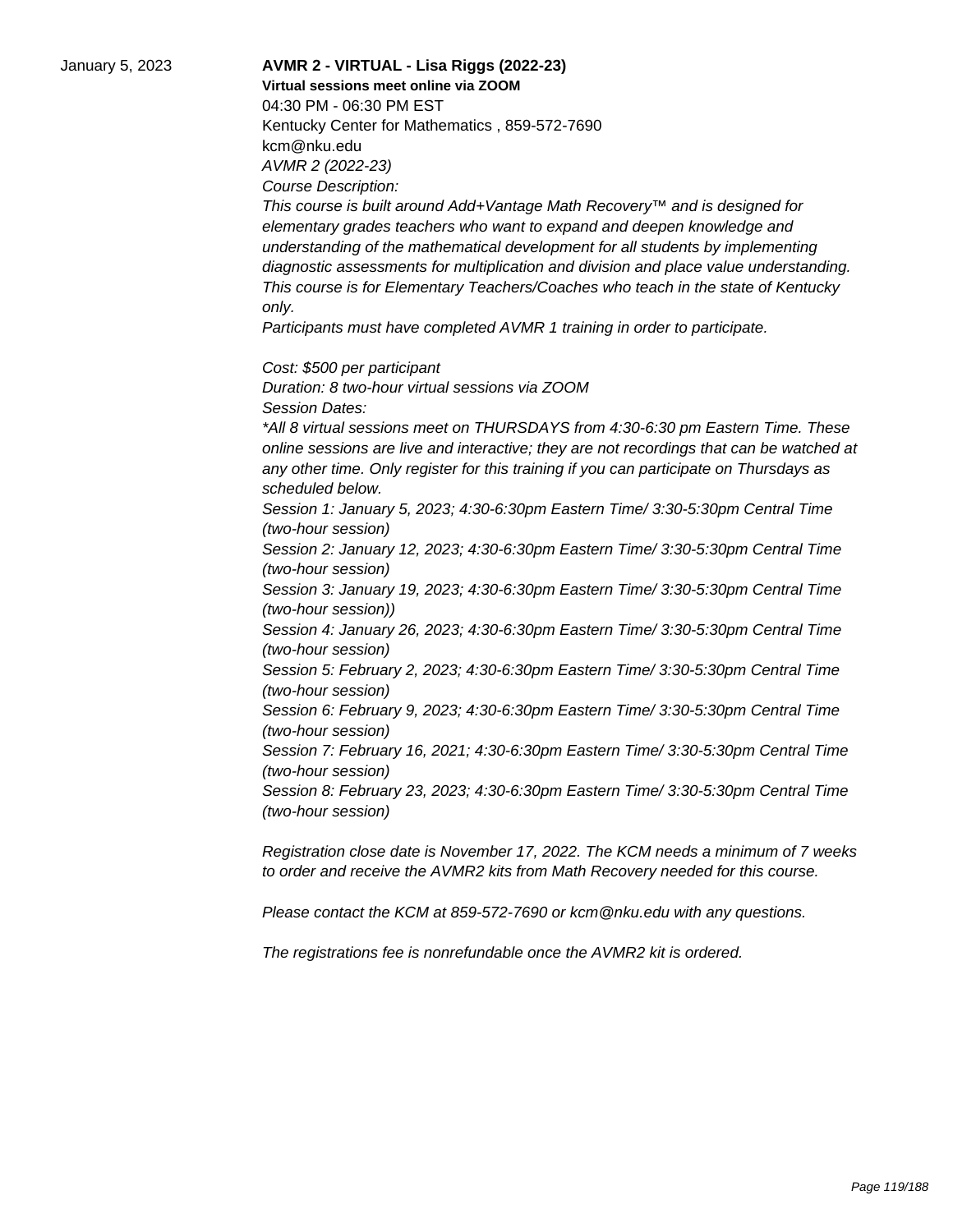January 6, 2023 **Foundations for Early Childhood Mathematics: In-Person, Louisville, KY - Julie Adams (2022-23) University of Louisville Conference Center, ShelbyHurst Campus, Founders Union Building: Room 15 450 N. Whittington Parkway Louisville , KY 40222** 08:30 AM - 11:30 AM EST Kentucky Center for Mathematics, 859-572-7690 kcm@nku.edu Foundations for Early Childhood Mathematics (Louisville) COURSE DESCRIPTION:

> This Foundations for Early Childhood Mathematics professional development course is for Preschool and Kindergarten teachers who teach in the state of Kentucky only. It features content developed by the Erikson Institute, leaders in early childhood education. This professional learning highlights the "Big Ideas" in early mathematics which include sets, number sense, counting, number operations, pattern, measurement and shape. Participants will learn how to spark children's mathematical learning through developmentally appropriate exploration, discussion and activity using high-impact, evidence-based strategies and children's literature which support the teaching and learning of early mathematics.

\*\*THIS COURSE MEETS IN PERSON ON FRIDAYS FROM 8:30 - 11: 30 AM EASTERN TIME IN LOUISVILLE, KY\*\*

LOCATION = In-person at the University of Louisville Conference Center, ShelbyHurst Campus, Founders Union Building: Room 15

Upon registering, participants are expected to attend and actively participate in all eight half-day in-person sessions. Please do not register for this training if you are unable to attend in-person on Fridays from 8:30 -11:30 am on the dates listed below. Your school must provide substitutes for your classroom if necessary.

SCHEDULE:

Fridays, 8:30 - 11: 30 AM Eastern Time IN-PERSON in LOUISVILLE, KY

Session 1: September 9, 2022 Session 2: September 30, 2022 Session 3: November 4, 2022 Session 4: December 2, 2022 Session 5: January 6, 2023 Session 6: February 3, 2023 Session 7: March 3, 2023 Session 8: March 31, 2023

COST: FREE (For Kentucky Preschool and Kindergarten teachers only)

Registration deadline is August 12, 2022

Should you register for this training and then find you are unable to attend for any reason, you must contact the KCM at kcm@nku.edu or 859-572-7690 so your spot can be offered to another Kentucky teacher. No shows may be charged for the cost of the materials, training and meeting space.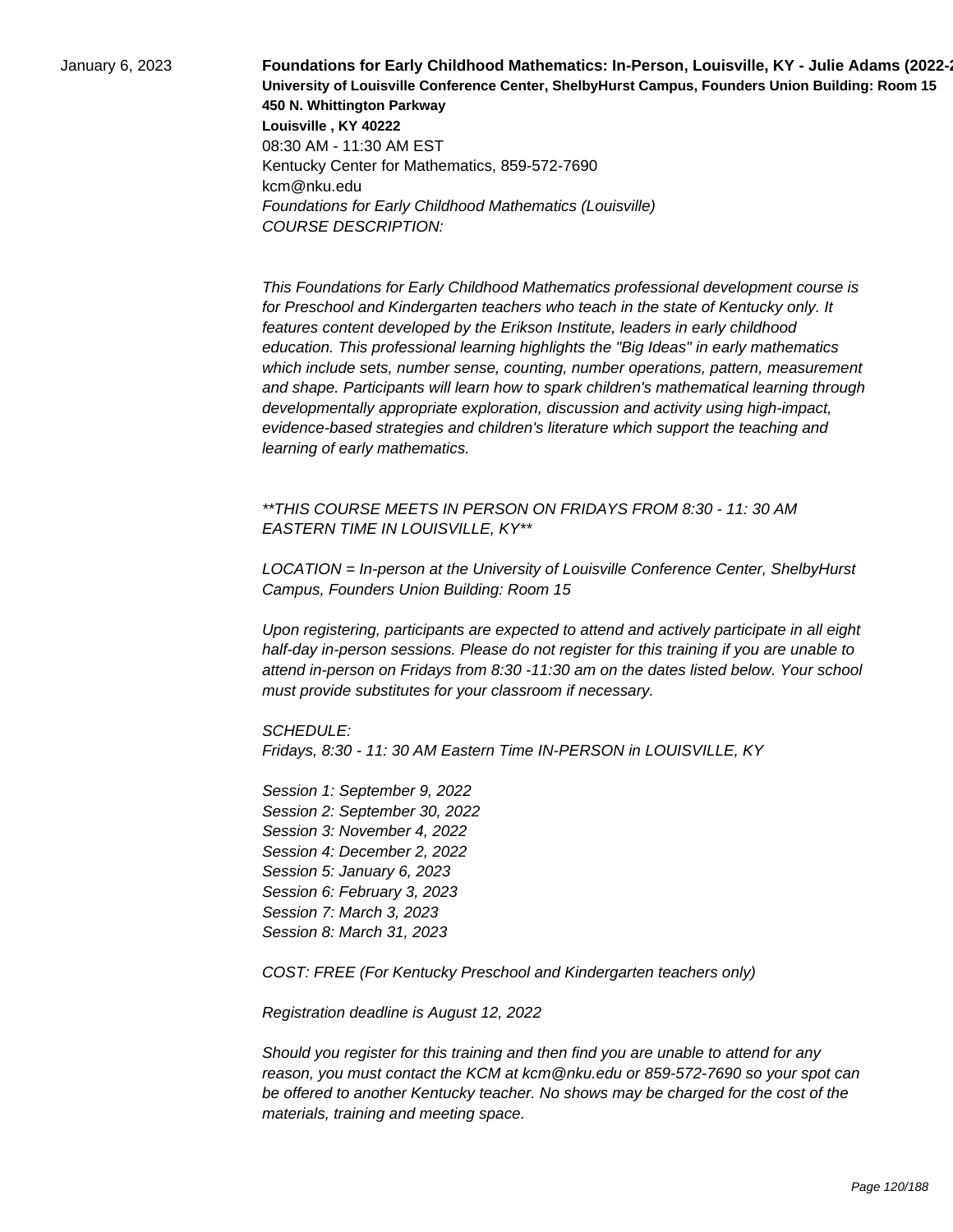## January 6, 2023 **Family Math - VIRTUAL - Lisa Riggs (2022-23) Virtual ZOOM meetings**

09:30 AM - 11:00 AM EST

Kentucky Center for Mathematics , 859-572-7690 kcm@nku.edu

Family Math - VIRTUAL - Lisa Riggs (2022-23)

Description:

This free KCM professional learning event is for KENTUCKY mathematics educators only.

During this Family Math course, we will explore research on family engagement and how to educate parents concerning math fluency and the current standards.

 Participants will explore family math resources and how to conduct a family math night event.

 Participants will be given materials to conduct 2 Family Math Nights - one per semester.

 Participants will implement two Family Math Nights at their school: the 1st before Dec 31, 2022 and the 2nd before April 28, 2023.

 Participants will share their successes and takeaways from each of their Family Math Nights.

Cost: FREE (For Kentucky Mathematics Educators only)

Duration: 8 virtual 90-minute ZOOM meeting sessions, plus two Family Math Night implementations.

All 8 virtual sessions will meet on FRIDAYS from 9:30 - 11:00 am Eastern Time (which is 8:30 am - 10:00 am Central Time).

## SCHEDULE:

1. Friday, August 26, 2022; 9:30-11:00 am Eastern Time

2. Friday, September 9, 2022; 9:30-11:00 am Eastern Time

3. Friday, September 23, 2022; 9:30-11:00 am Eastern Time

\* Implementation of participant's 1st Family Math Night to occur before December 31, 2022.

4. Friday, January 6, 2023; 9:30-11:00 am Eastern Time (Reflection session to celebrate and share each participant's 1st Family Math Night)

5. Friday, January 20, 2023; 9:30-11:00 am Eastern Time

6. Friday, February 3, 2023; 9:30-11:00 am Eastern Time

7. Friday, March 3, 2023; 9:30-11:00 am Eastern Time

\* Implementation of participant's 2nd Family Math Night to occur before April 28, 2023. 8. Friday, April 28, 2023; 9:30-11:00am Eastern Time (Reflection session to celebrate and share each participant's 2nd Family Math Night)

Before registering, please make sure that you are able to fully participate in all 8 live and interactive ZOOM meeting sessions on Fridays from 9:30 - 11:00 am Eastern Time. By registering for this course, you are agreeing to host two Family Math Nights: one before December 31, 2022, and one before April 28, 2023.

 Registration cutoff date is July 29, 2022.

 Please contact the KCM at kcm@nku.edu or 859-572-7690 with any questions. The KCM sends a registration confirmation email to everyone who registers for a KCM event. This email often goes to the recipient's junk folder. If you register and do not receive a confirmation email from kcm@nku.edu, check your junk folder - and then contact the KCM. Any KCM emails found in your junk folder need to be moved to your inbox and the sender marked as safe. Thank you.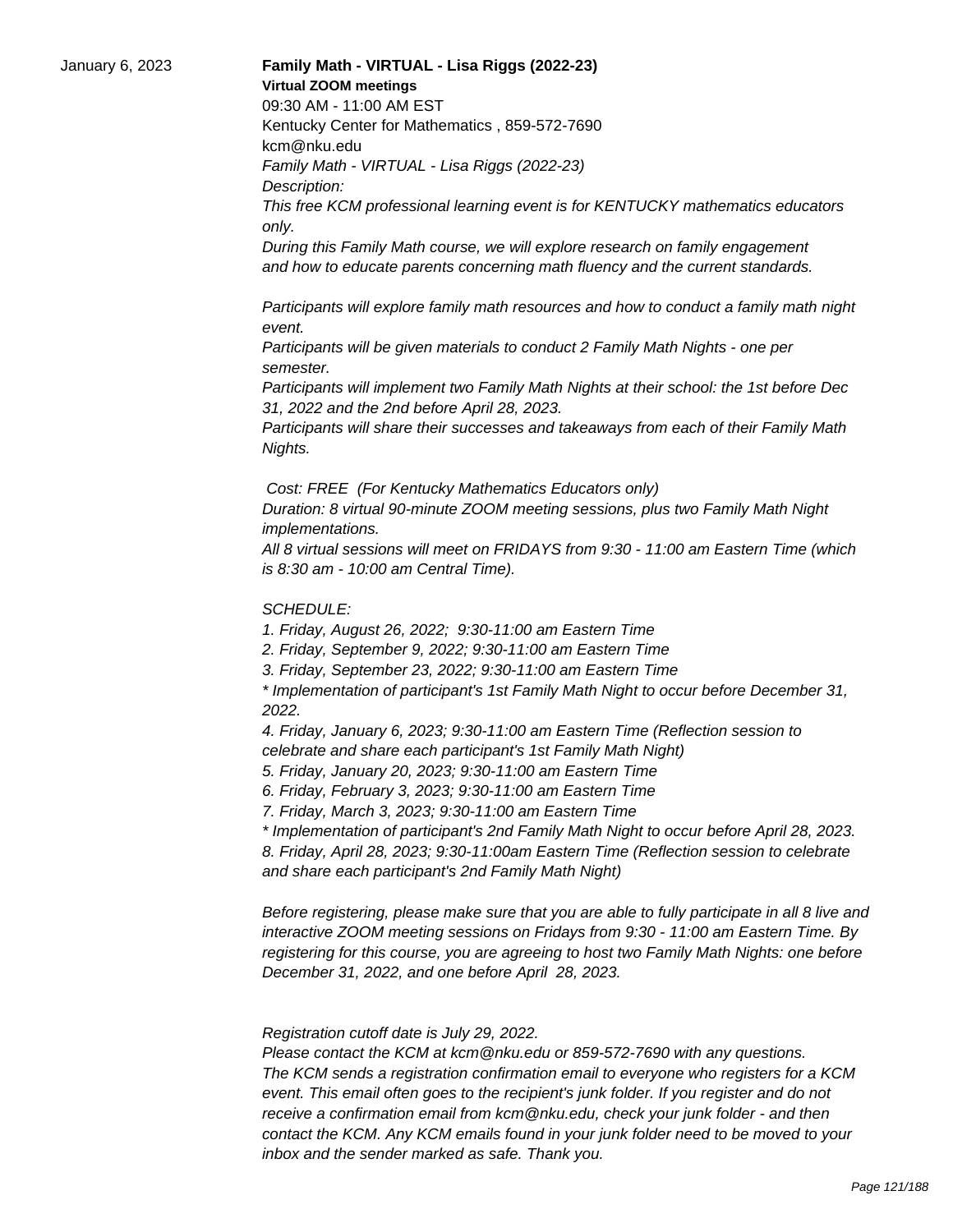January 10, 2023 **Comprehensive Course for Primary K-2: PART 2 - HYBRID, Hopkinsville, KY - Bonny Riedell (2022-23) 4 virtual half-day sessions via ZOOM; 2 in-person sessions in Hopkinsville, KY IN-PERSON = The Bruce Convention Center Hopkinsville, KY 42240** in-person on  $1/10$  &  $3/21$  = 9am-4pm CST; virtual in Jan & Feb = noon-3pm CST Kentucky Center for Mathematics , 859-572-7690 kcm@nku.edu Comprehensive Course for Primary Grades K-2: PART 2

Course Description:

 PLEASE NOTE: THERE IS A PREREQUISITE FOR THIS COURSE: Anyone wishing to attend this course must have completed KCM's Comprehensive Course for Primary Grades K-2: Part 1 in the Fall of 2022. You may register for both in the Spring of 2022; but only those participants who complete Part 1 will be allowed to participate in Part 2. This 6-session professional learning opportunity is designed for classroom, special education, and mathematics intervention teachers of students in Grades K-2. Participants will engage in varied instructional strategies, and will acquire tools to assess, support, and advance students' mathematical reasoning and knowledge. Aligned to research-based teaching practices and Kentucky Academic Standards, topics will include operations and algebraic thinking, measurement and data, and math/literature connections.

 Participants will receive books, activities and instructional materials, along with assessment strategies to identify and target student needs and misconceptions in early numeracy.

PART 2 Big Ideas = Measurement, Time & Money, Algebraic Reasoning & Problem Solving and Math Fact Fluency

Cost: \$400 per participant

Duration: 6 sessions (4 half-day virtual sessions plus 2 in-person days)

Location:

 The 4 half-day virtual sessions will meet online via live ZOOM meetings. The 2 full-day in-person sessions will meet at the Bruce Convention Center, 303 Conference Center Dr, Hopkinsville, KY 42240

PLEASE NOTE: The virtual sessions are not recorded to be watched at any other time. They are live and interactive virtual sessions that participates should be fully engaged in as scheduled below.

SESSION SCHEDULE FOR THIS HOPKINSVILLE, KY COHORT: Session 1: Tuesday, January 10, 2023; 9:00 am - 4:00 pm Central Time (IN PERSON) Session 2: Tuesday, January 31, 2023; noon-3:00pm Central Time. (VIRTUAL) Session 3: Wednesday, February 1, 2023; noon-3:00pm Central Time. (VIRTUAL) Session 4: Tuesday, February 21, 2023: noon-3:00pm Central Time. (VIRTUAL) Session 5: Wednesday, February 22, 2023, noon-3:00pm Central Time. (VIRTUAL) Session 6: Tuesday, March 21, 2023, 9:00 am - 4:00 pm Central Time (IN PERSON)

Registration for this cohort closes at midnight on Thursday, December 1, 2022.

Please note: The \$400 registration fee for this course is non-refundable once materials have been ordered. Should a registered participant find they are no longer able to attend this event, they should find a teacher from their school or district to take their Page 122/188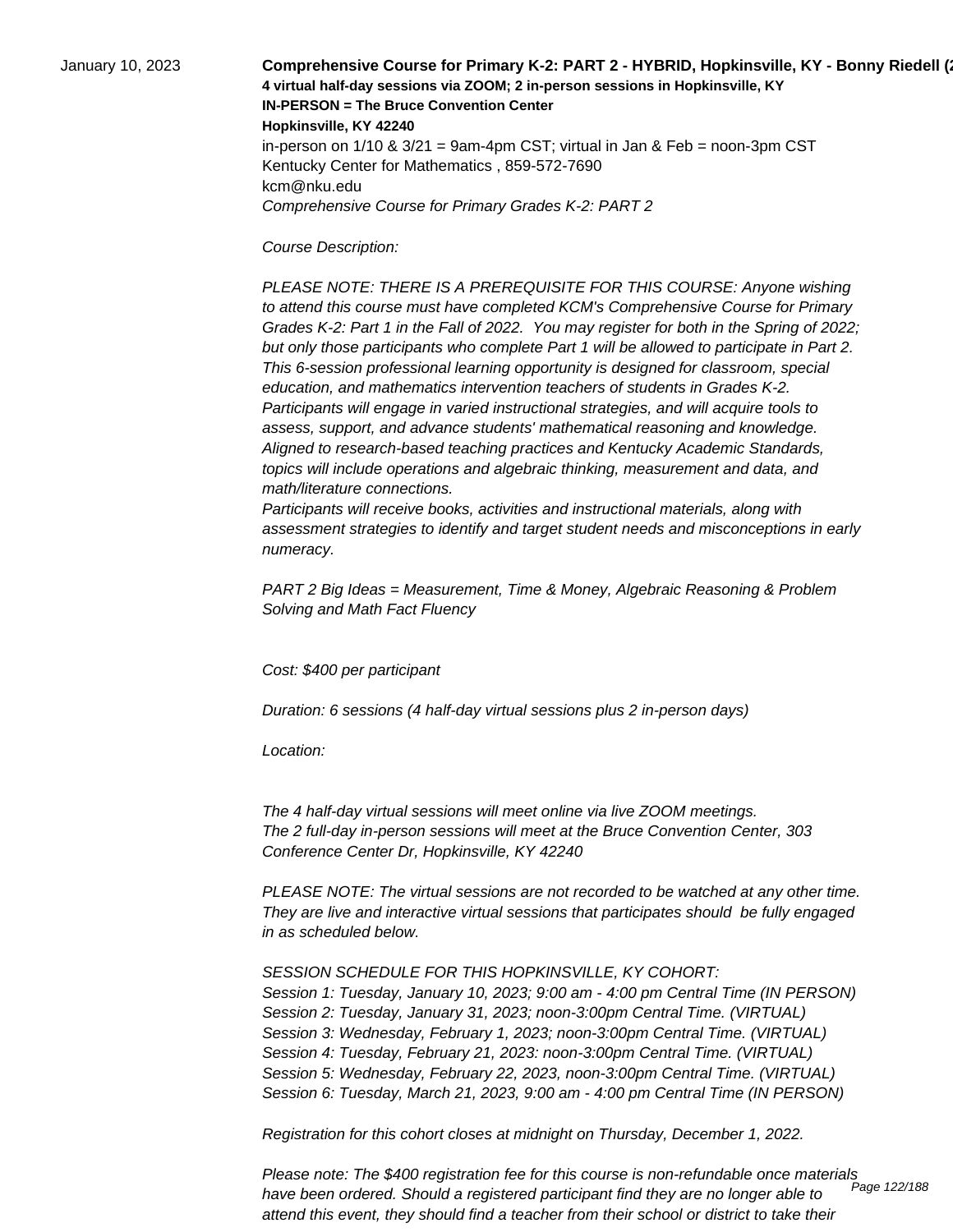place and notify the KCM at kcm@nku.edu or 859-572-7690.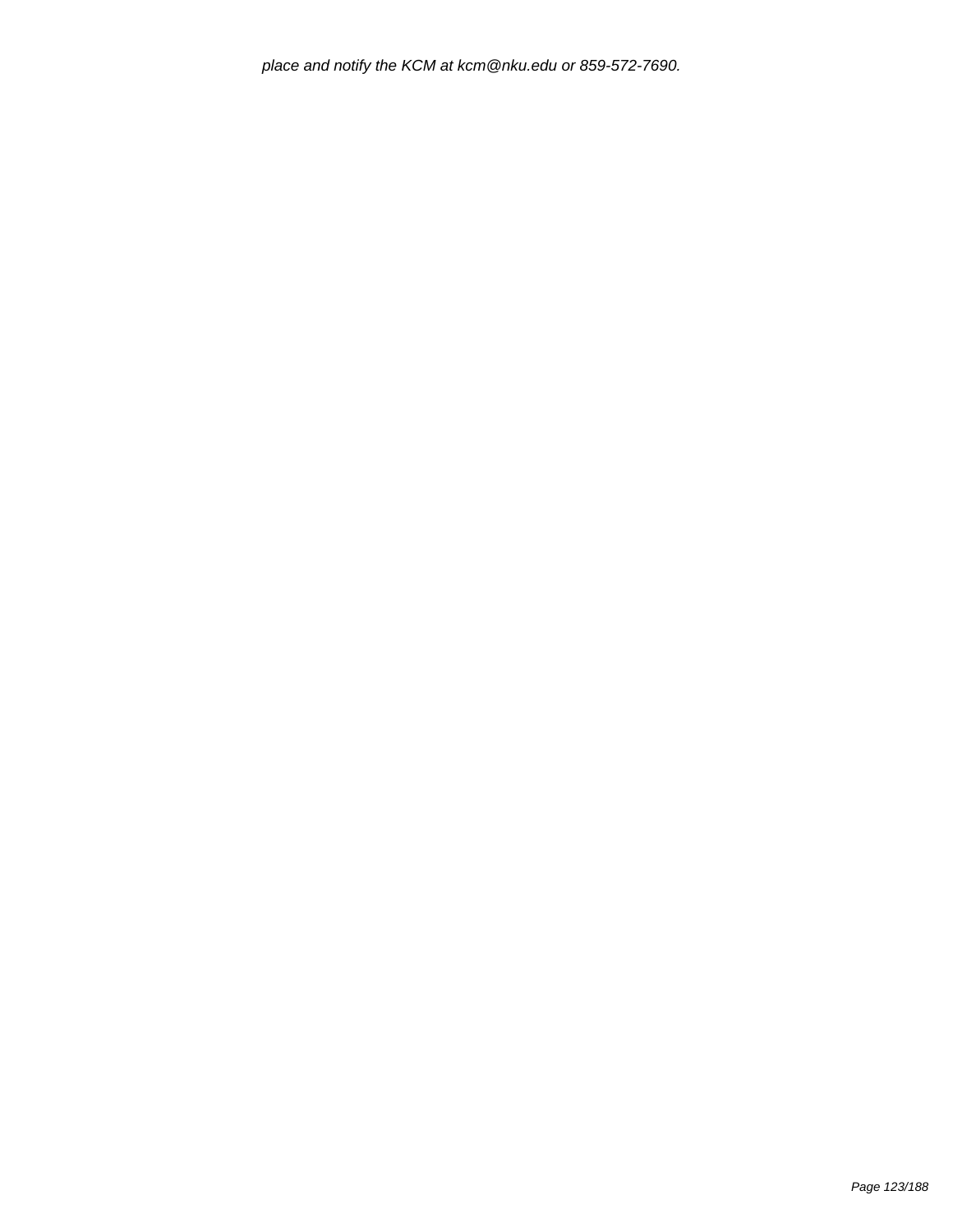January 11, 2023 **High School Modeling - VIRTUAL - Leah Dix (2022-23) Virtual ZOOM meetings** 04:15 PM - 06:15 PM EST Kentucky Center for Mathematics, 859-572-7690 kcm@nku.edu High School Modeling - VIRTUAL - Leah Dix (2022-23) Course Description: PLEASE NOTE: This free KCM professional development course is open to Kentucky Educators only

> This course provides an opportunity for classroom teachers of students in Grades 9-12 to learn, understand, apply the modeling process as well as the standards for mathematical practice for students.

 Participants will explore lesson tasks that include algebra and statistics topics as well as create high yield tasks that incorporate student mathematical practice for modeling. Participants will digital materials and will be expected to attend all 6 sessions of this course.

 Participants must be able to fully participate in all six live and interactive sessions that will meet via ZOOM. These sessions are not recorded to be watched at any other time. KCM attendance certificates will be emailed to each participant.

Cost: FREE (For Kentucky Educators only) Duration: 6 three-hour sessions (Each session is 2-hour synchronous with 1-hour asynchronous work)

Course Schedule:

SESSION 1: Wednesday, December 14, 2022; 4:15-6:15pm Eastern Time (2-hour synchronous with 1-hour asynchronous workl)

SESSION 2: Thursday, December 15, 2022; 4:15-6:15pm Eastern Time (2-hour synchronous with 1-hour asynchronous work)

SESSION 3: Wednesday, January 11, 2023; 4:15-6:15pm Eastern Time (2-hour synchronous with 1-hour asynchronous work)

SESSION 4: Thursday, January 12, 2023; 4:15-6:15pm Eastern Time (2-hour synchronous with 1-hour asynchronous work)

SESSION 5: Wednesday, February 1, 2023; 4:15-6:15pm Eastern Time (2-hour synchronous with 1-hour asynchronous work)

SESSION 6: Thursday, February 2, 2023; 4:15-6:15pm Eastern Time (2-hour synchronous with 1-hour asynchronous work)

Kentucky Mathematics Educators must be registered to participate. Registration deadline is December 1, 2022.

Please contact the KCM at kcm@nku.edu or 859-572-7690 with any questions. Should you register for this event and then are no longer able to attend, contact the KCM to have your registration voided so that your spot can be offered to another Kentucky teacher. Thank you.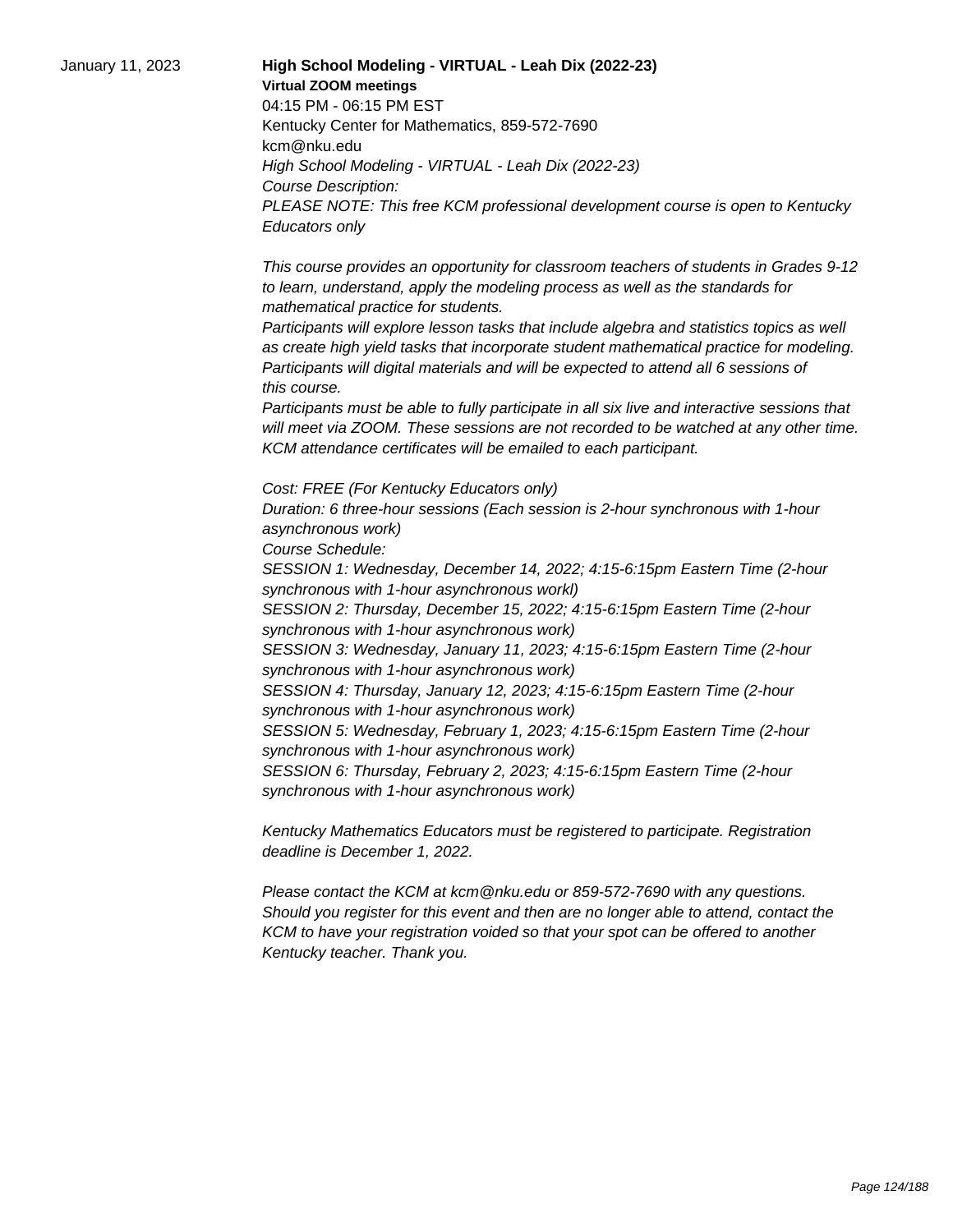January 11, 2023 **Comprehensive Course for Primary K-2: PART 2 - HYBRID, Lexington, KY - Julie Adams (2022-23) 4 virtual half-day sessions via ZOOM; 2 in-person sessions in Lexington, KY**  In-person on  $1/11$  &  $3/28$  = 9am-4pm EST; virtual sessions in Feb = noon-3pm EST Kentucky Center of Mathematics , 859-572-7690 kcm@nku.edu Comprehensive Course for Primary Grades K-2: PART 2

Course Description:

 PLEASE NOTE: THERE IS A PREREQUISITE FOR THIS COURSE: Anyone wishing to attend this course must have completed KCM's Comprehensive Course for Primary Grades K-2: Part 1 in the Fall of 2022. You may register for both in the Spring of 2022; but only those participants who complete Part 1 will be allowed to participate in Part 2. This 6-session professional learning opportunity is designed for classroom, special education, and mathematics intervention teachers of students in Grades K-2. Participants will engage in varied instructional strategies, and will acquire tools to assess, support, and advance students' mathematical reasoning and knowledge. Aligned to research-based teaching practices and Kentucky Academic Standards, topics will include operations and algebraic thinking, measurement and data, and math/literature connections.

 Participants will receive books, activities and instructional materials, along with assessment strategies to identify and target student needs and misconceptions in early numeracy.

PART 2 Big Ideas = Measurement, Time & Money, Algebraic Reasoning & Problem Solving and Math Fact Fluency

Cost: \$400 per participant

Duration: 6 sessions (4 half-day virtual sessions plus 2 in-person days)

Location:

 The 4 half-day virtual sessions will meet online via ZOOM meetings. The 2 full-day in-person sessions will meet in Lexington, KY

PLEASE NOTE: The virtual sessions are not recorded to be watched at any other time. They are live and interactive virtual sessions that participates should be fully engaged in as scheduled below.

SESSION SCHEDULE FOR THIS LEXINGTON, KY COHORT:

Session 1: Wednesday, January 11, 2023; 9:00 am - 4:00 pm Eastern Time (IN PERSON) Session 2: Tuesday, February 7, 2023; noon-3:00pm Eastern Time. (VIRTUAL) Session 3: Wednesday, February 8, 2023; noon-3:00pm Eastern Time. (VIRTUAL) Session 4: Tuesday, February 28, 2023: noon-3:00pm Eastern Time. (VIRTUAL) Session 5: Wednesday, March 1, 2023, noon-3:00pm Eastern Time. (VIRTUAL) Session 6: Tuesday, March 28, 2023, 9:00 am - 4:00 pm Eastern Time (IN PERSON)

Registration for this cohort closes at midnight on Thursday, December 1, 2022.

Please note: The \$400 registration fee for this course is non-refundable once materials have been ordered. Should a registered participant find they are no longer able to attend this event, they should find a teacher from their school or district to take their place and notify the KCM at kcm@nku.edu or 859-572-7690.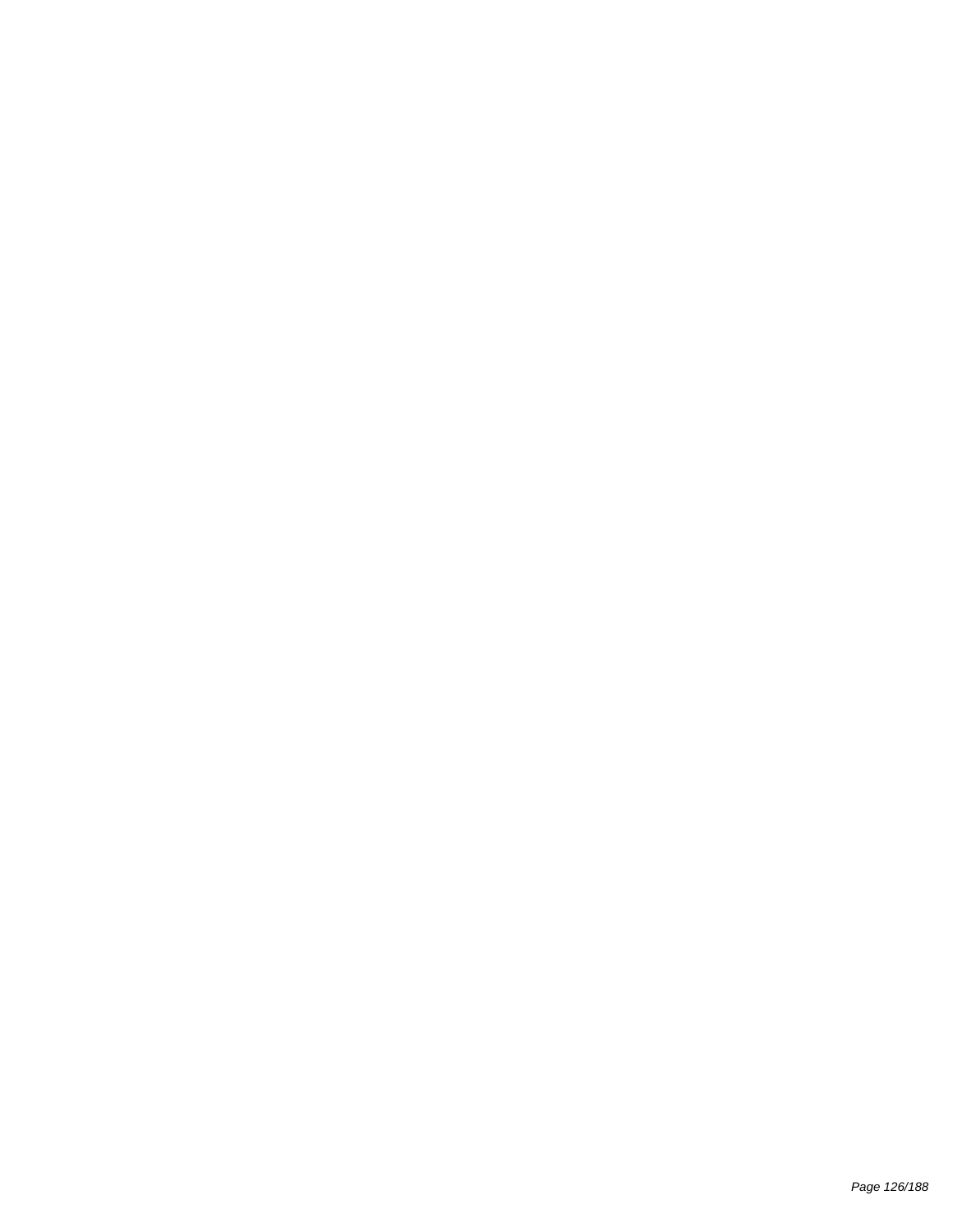January 12, 2023 **High School Modeling - VIRTUAL - Leah Dix (2022-23) Virtual ZOOM meetings** 04:15 PM - 06:15 PM EST Kentucky Center for Mathematics, 859-572-7690 kcm@nku.edu High School Modeling - VIRTUAL - Leah Dix (2022-23) Course Description: PLEASE NOTE: This free KCM professional development course is open to Kentucky Educators only

> This course provides an opportunity for classroom teachers of students in Grades 9-12 to learn, understand, apply the modeling process as well as the standards for mathematical practice for students.

 Participants will explore lesson tasks that include algebra and statistics topics as well as create high yield tasks that incorporate student mathematical practice for modeling. Participants will digital materials and will be expected to attend all 6 sessions of this course.

 Participants must be able to fully participate in all six live and interactive sessions that will meet via ZOOM. These sessions are not recorded to be watched at any other time. KCM attendance certificates will be emailed to each participant.

Cost: FREE (For Kentucky Educators only) Duration: 6 three-hour sessions (Each session is 2-hour synchronous with 1-hour asynchronous work)

Course Schedule:

SESSION 1: Wednesday, December 14, 2022; 4:15-6:15pm Eastern Time (2-hour synchronous with 1-hour asynchronous workl)

SESSION 2: Thursday, December 15, 2022; 4:15-6:15pm Eastern Time (2-hour synchronous with 1-hour asynchronous work)

SESSION 3: Wednesday, January 11, 2023; 4:15-6:15pm Eastern Time (2-hour synchronous with 1-hour asynchronous work)

SESSION 4: Thursday, January 12, 2023; 4:15-6:15pm Eastern Time (2-hour synchronous with 1-hour asynchronous work)

SESSION 5: Wednesday, February 1, 2023; 4:15-6:15pm Eastern Time (2-hour synchronous with 1-hour asynchronous work)

SESSION 6: Thursday, February 2, 2023; 4:15-6:15pm Eastern Time (2-hour synchronous with 1-hour asynchronous work)

Kentucky Mathematics Educators must be registered to participate. Registration deadline is December 1, 2022.

Please contact the KCM at kcm@nku.edu or 859-572-7690 with any questions. Should you register for this event and then are no longer able to attend, contact the KCM to have your registration voided so that your spot can be offered to another Kentucky teacher. Thank you.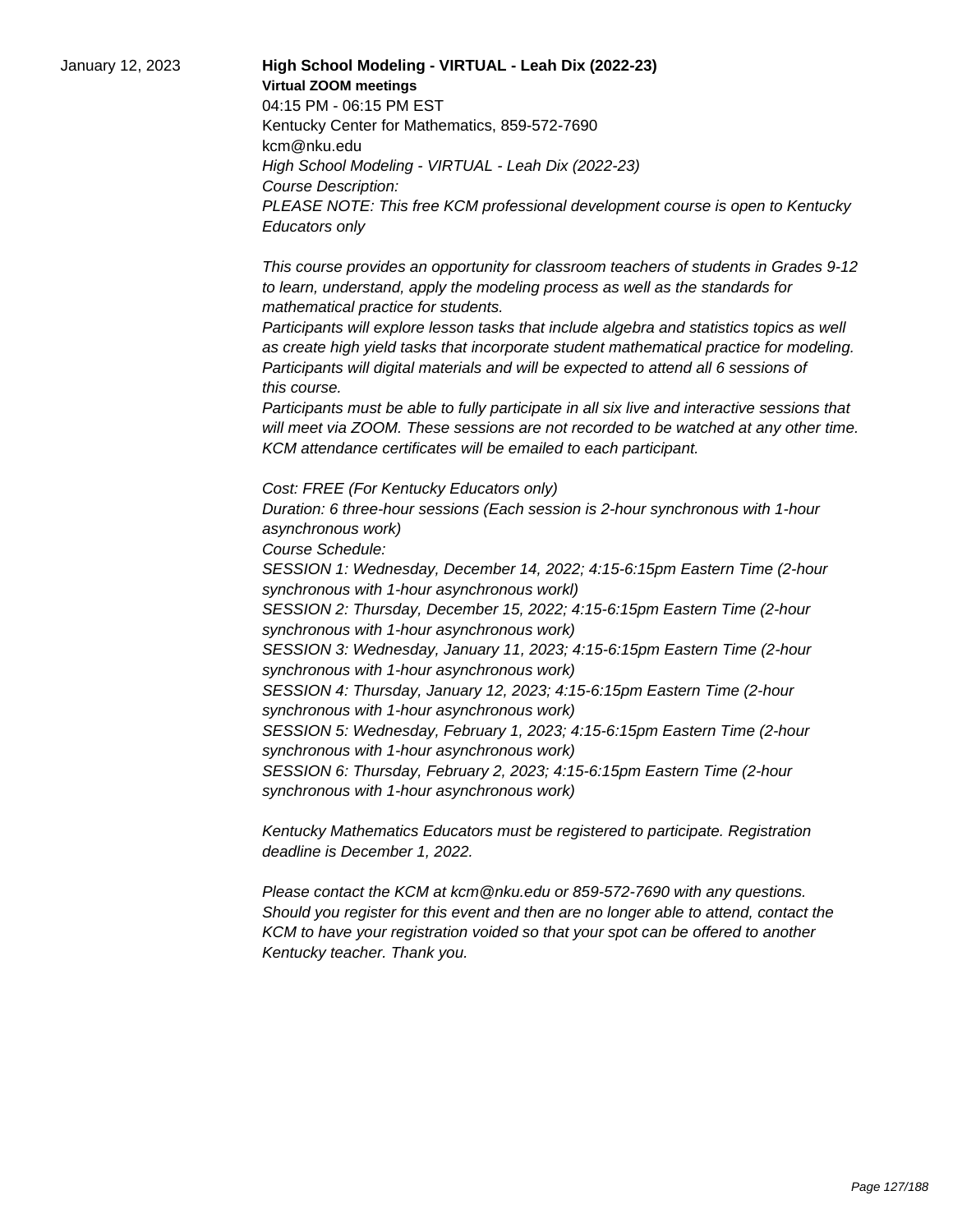January 12, 2023 **AVMR 2 - VIRTUAL - Lisa Riggs (2022-23) Virtual sessions meet online via ZOOM**  04:30 PM - 06:30 PM EST Kentucky Center for Mathematics , 859-572-7690 kcm@nku.edu AVMR 2 (2022-23) Course Description: This course is built around Add+Vantage Math Recovery™ and is designed for elementary grades teachers who want to expand and deepen knowledge and understanding of the mathematical development for all students by implementing diagnostic assessments for multiplication and division and place value understanding. This course is for Elementary Teachers/Coaches who teach in the state of Kentucky only. Participants must have completed AVMR 1 training in order to participate. Cost: \$500 per participant Duration: 8 two-hour virtual sessions via ZOOM Session Dates: \*All 8 virtual sessions meet on THURSDAYS from 4:30-6:30 pm Eastern Time. These online sessions are live and interactive; they are not recordings that can be watched at any other time. Only register for this training if you can participate on Thursdays as scheduled below. Session 1: January 5, 2023; 4:30-6:30pm Eastern Time/ 3:30-5:30pm Central Time (two-hour session) Session 2: January 12, 2023; 4:30-6:30pm Eastern Time/ 3:30-5:30pm Central Time (two-hour session) Session 3: January 19, 2023; 4:30-6:30pm Eastern Time/ 3:30-5:30pm Central Time (two-hour session)) Session 4: January 26, 2023; 4:30-6:30pm Eastern Time/ 3:30-5:30pm Central Time (two-hour session) Session 5: February 2, 2023; 4:30-6:30pm Eastern Time/ 3:30-5:30pm Central Time (two-hour session) Session 6: February 9, 2023; 4:30-6:30pm Eastern Time/ 3:30-5:30pm Central Time (two-hour session) Session 7: February 16, 2021; 4:30-6:30pm Eastern Time/ 3:30-5:30pm Central Time (two-hour session) Session 8: February 23, 2023; 4:30-6:30pm Eastern Time/ 3:30-5:30pm Central Time (two-hour session) Registration close date is November 17, 2022. The KCM needs a minimum of 7 weeks

Please contact the KCM at 859-572-7690 or kcm@nku.edu with any questions.

to order and receive the AVMR2 kits from Math Recovery needed for this course.

The registrations fee is nonrefundable once the AVMR2 kit is ordered.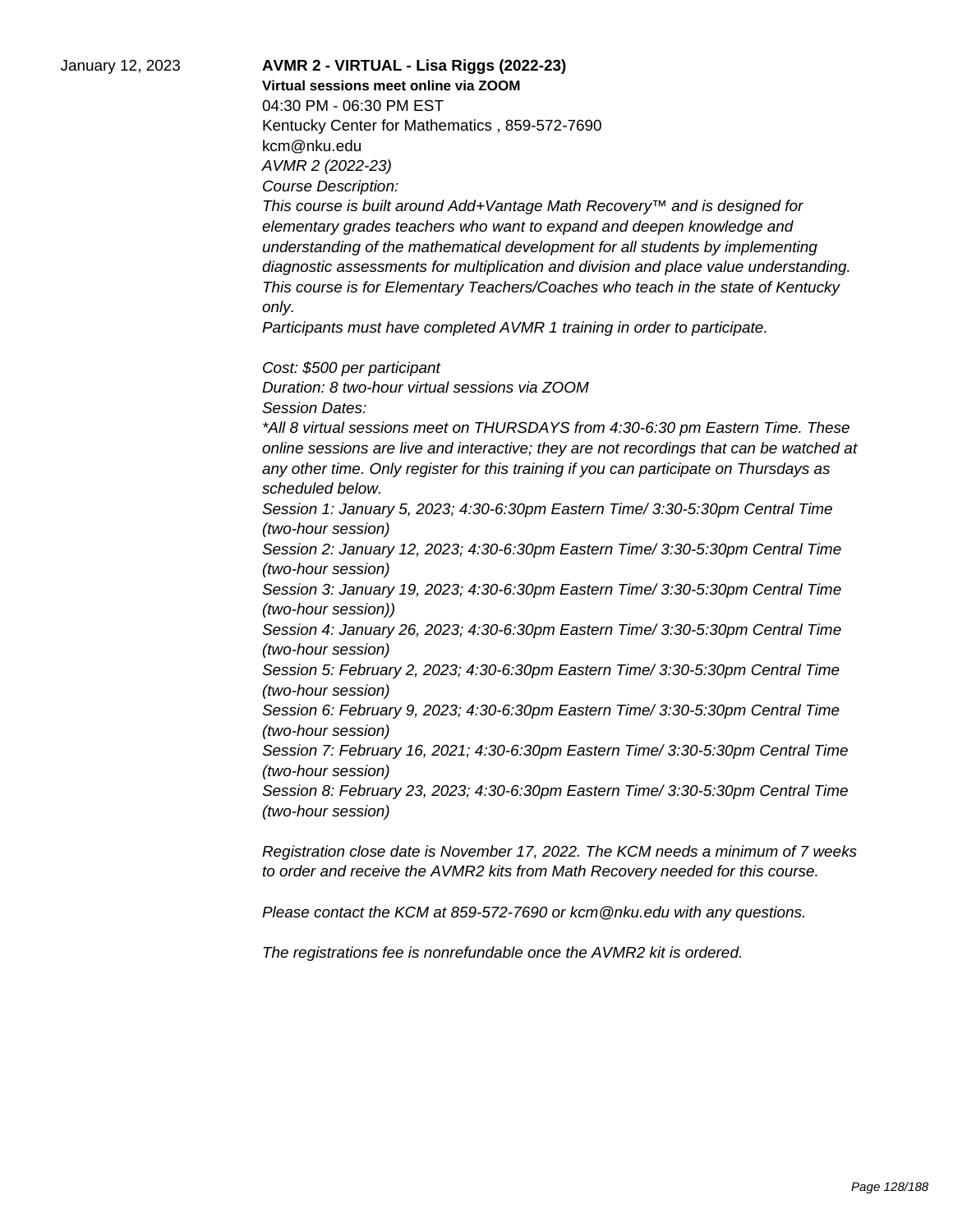# January 18, 2023 **AVMR PLUS: PART 2 (Virtual AVMR2 with bonus in-person day) - Lexington - Cindy Aossey (2022-23) Virtual Sessions meet online via ZOOM; in-person day meets in Lexington, KY**  Virtual Sessions 1-8=noon-2 pm EST; In-person Session 9=9am-4pm EST Kentucky Center for Mathematics, 859-572-7690 kcm@nku.edu

AVMR PLUS: PART 2 Course Description:

 Participants in KCM's AVMR PLUS: PART 2 will complete Add+Vantage Math Recovery (AVMR™) Course 2 by attending 8 virtual two-hour sessions. In addition, participants will attend a bonus KCM-designed in-person day where they will receive additional materials and instructional resources. This course is designed for elementary grades teachers and interventionists. Participants will learn and practice assessments and teaching strategies for advancing students' foundational number knowledge. Topics covered include place value, multi-digit addition & subtraction, and multiplication & division. AVMR PLUS: PART 2 is the second part of the KCM course formally called KNPI (Kentucky Numeracy Project Intensive) Course.

 IN ORDER TO ATTEND THIS COURSE, Participants must have completed KCM's AVMR PLUS: PART 1 or have completed Add+Vantage Math Recovery (AVMR™) Course 1.

COST OF AVMR PLUS: PART 2: \$500 per participant

DURATION: 8 virtual sessions and one optional in-person day in Lexington, KY PLEASE NOTE: Approximately one hour of asynchronous work will be assigned for each two-hour virtual session.

#### SCHEDULE FOR AVMR PLUS: PART 2:

Session 1: Wednesday, November 2, 2022; noon-2:00pm Eastern Time Session 2: Friday, November 4, 2022; noon-2:00pm Eastern Time Session 3: Wednesday, December 7, 2022; noon-2:00pm Eastern Time Session 4: Friday, December 9, 2022; noon-2:00pm Eastern Time Session 5: Wednesday, January 18, 2023; noon-2:00pm Eastern Time Session 6: Friday, January 20, 2023; noon-2:00pm Eastern Time Session 7: Wednesday, February 8, 2023; noon-2:00pm Eastern Time Session 8: Friday, February 10, 2023; noon-2:00pm Eastern Time Session 9: Friday, March 24, 2023; 9:00am– 4:00pm (bonus in-person day w/lunch break in Lexington)

\*Registration cutoff date is September 14, 2022 The KCM needs a minimum of 7 weeks to order and receive the AVMR2 kits from Math Recovery needed for this course.

Registration fee is non-refundable once the AVMR kits are ordered.

Please contact the KCM at kcm@nku.edu or 859-572-7690 with any questions.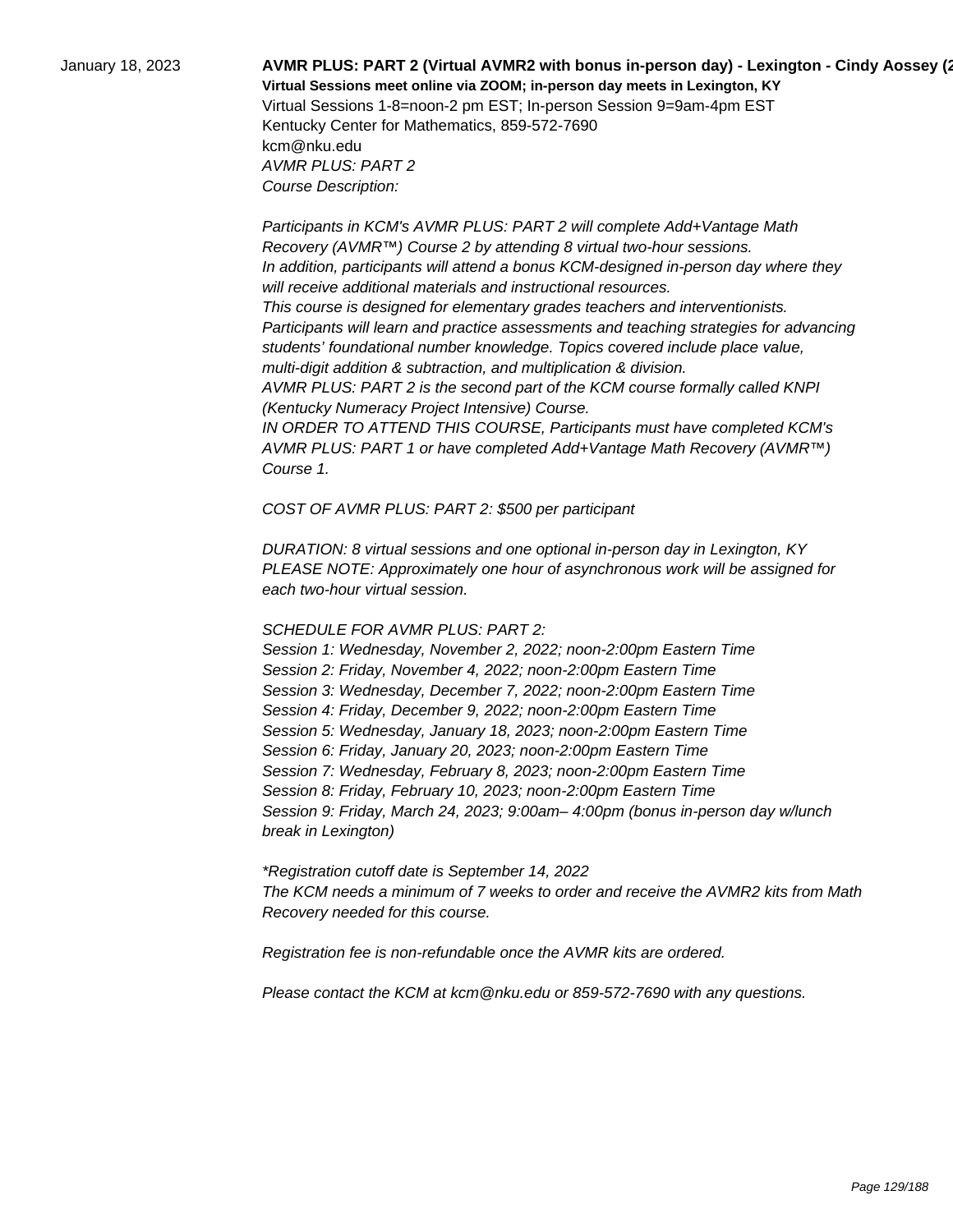## January 19, 2023 **Modeling WITH Mathematics: Middle School Grades 6-8 - VIRTUAL - Dee Crescitelli (2022-23) Virtual ZOOM meetings**

03:45 PM - 06:30 PM EST Kentucky Center for Mathematics , 859-572-7690 kcm@nku.edu Modeling WITH Mathematics: Middle School Grades 6-8 - VIRTUAL - Dee Crescitelli (2022-23) Course Description: Modeling with mathematics is one of the most misunderstood Standards for Mathematical Practice, yet it is essential for ALL students to master. Participants of this course will

 experience an instructional routine that builds students' capacity to make sense of models and to develop questions to ask themselves when modeling. learn about designs for interaction that build opportunities for students to develop mathematical language and process the ideas and concepts of modeling.

#### PLEASE NOTE:

Participants who teach in Kentucky will receive a copy of the book Teaching for Thinking.

Participants who teach outside of Kentucky will need to purchase their own copy of Teaching for Thinking if they wish to participate in this course.

#### Cost: FREE

Duration: 4 half-day virtual sessions

Please note: This professional learning event will meet virtually via 4 half-day ZOOM meeting sessions on select Thursdays in 2023 from 3:45 - 6:30 pm EST. Teachers must be able to fully participate in all 4 live and interactive ZOOM meeting sessions as scheduled. Sessions are not recorded to be watched at any time.

#### SCHEDULE:

SESSION 1: Thursday, January 19, 2023; 3:45-6:30 pm Eastern Time (which is 2:45-5:30pm Central Time) SESSION 2: Thursday, February 9, 2023; 3:45-6:30 pm Eastern Time (which is 2:45-5:30pm Central Time) SESSION 3: Thursday, March 2, 2023; 3:45-6:30 pm Eastern Time (which is 2:45-5:30pm Central Time) SESSION 4: Thursday, March 23, 2023; 3:45-6:30 pm Eastern Time (which is 2:45-5:30pm Central Time)

Teachers must be registered to participate. Registration deadline is December 1, 2022.

Please contact the KCM at kcm@nku.edu or 859-572-7690 with any questions. Should you register for this event and then are no longer able to attend, contact the KCM to have your registration voided so that your spot can be offered to another teacher.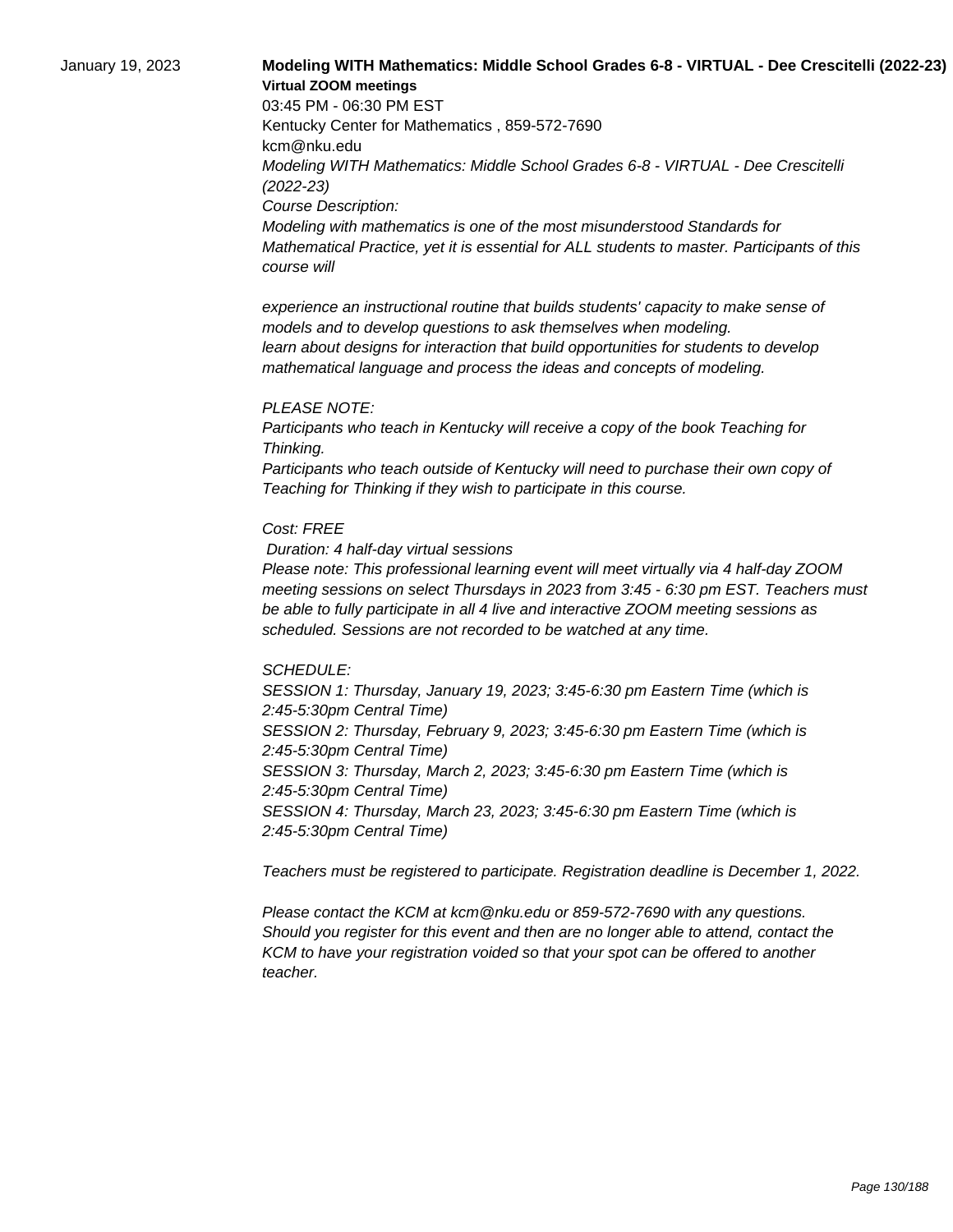January 19, 2023 **AVMR 2 - VIRTUAL - Lisa Riggs (2022-23) Virtual sessions meet online via ZOOM**  04:30 PM - 06:30 PM EST Kentucky Center for Mathematics , 859-572-7690 kcm@nku.edu AVMR 2 (2022-23) Course Description: This course is built around Add+Vantage Math Recovery™ and is designed for elementary grades teachers who want to expand and deepen knowledge and understanding of the mathematical development for all students by implementing diagnostic assessments for multiplication and division and place value understanding. This course is for Elementary Teachers/Coaches who teach in the state of Kentucky only. Participants must have completed AVMR 1 training in order to participate. Cost: \$500 per participant Duration: 8 two-hour virtual sessions via ZOOM Session Dates: \*All 8 virtual sessions meet on THURSDAYS from 4:30-6:30 pm Eastern Time. These online sessions are live and interactive; they are not recordings that can be watched at any other time. Only register for this training if you can participate on Thursdays as scheduled below. Session 1: January 5, 2023; 4:30-6:30pm Eastern Time/ 3:30-5:30pm Central Time (two-hour session) Session 2: January 12, 2023; 4:30-6:30pm Eastern Time/ 3:30-5:30pm Central Time (two-hour session) Session 3: January 19, 2023; 4:30-6:30pm Eastern Time/ 3:30-5:30pm Central Time (two-hour session)) Session 4: January 26, 2023; 4:30-6:30pm Eastern Time/ 3:30-5:30pm Central Time (two-hour session) Session 5: February 2, 2023; 4:30-6:30pm Eastern Time/ 3:30-5:30pm Central Time (two-hour session) Session 6: February 9, 2023; 4:30-6:30pm Eastern Time/ 3:30-5:30pm Central Time (two-hour session) Session 7: February 16, 2021; 4:30-6:30pm Eastern Time/ 3:30-5:30pm Central Time (two-hour session) Session 8: February 23, 2023; 4:30-6:30pm Eastern Time/ 3:30-5:30pm Central Time (two-hour session) Registration close date is November 17, 2022. The KCM needs a minimum of 7 weeks

to order and receive the AVMR2 kits from Math Recovery needed for this course.

Please contact the KCM at 859-572-7690 or kcm@nku.edu with any questions.

The registrations fee is nonrefundable once the AVMR2 kit is ordered.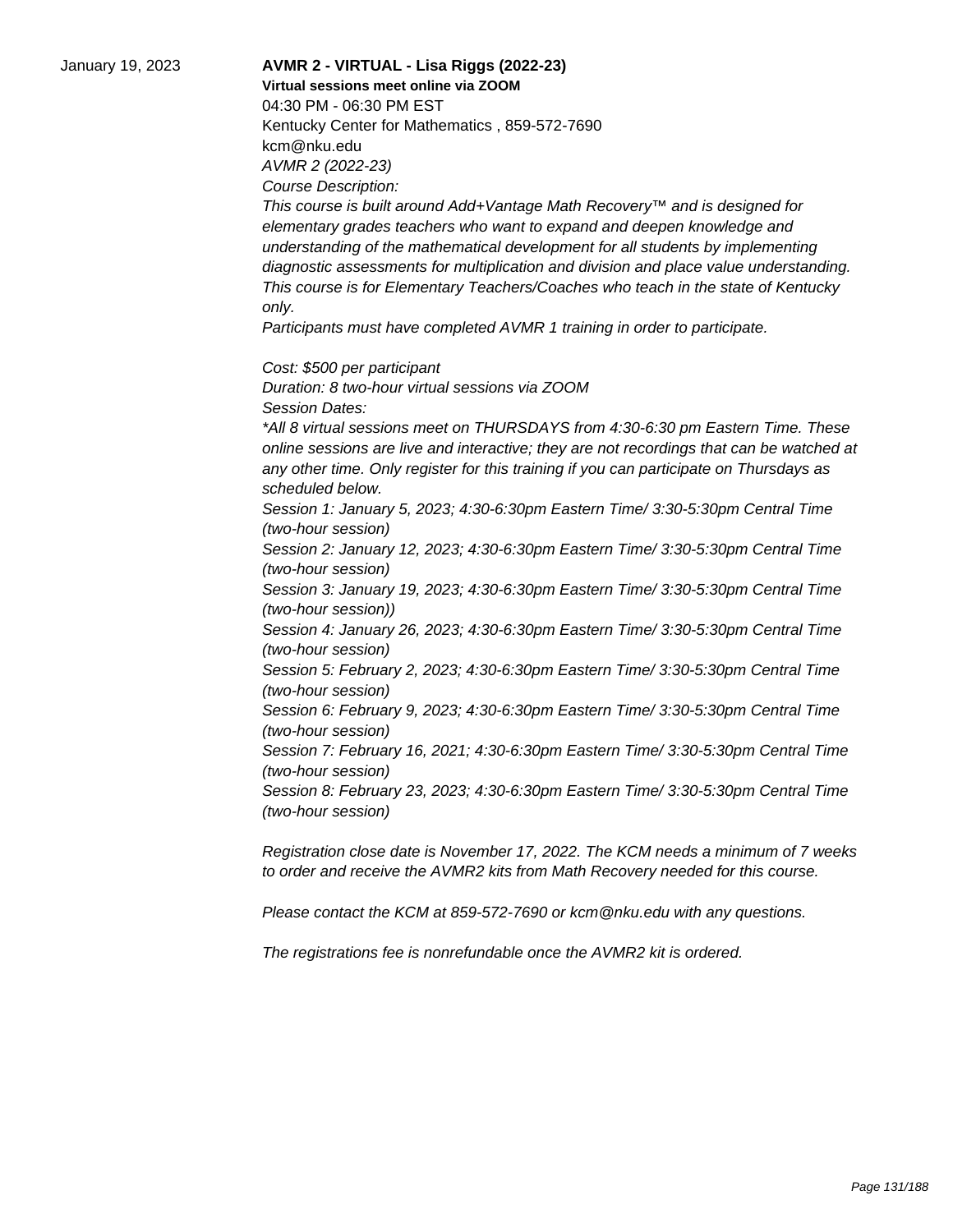## January 20, 2023 **Foundations for Early Childhood Mathematics: In-Person, Lexington, KY - Julie Adams (2022-23) TBD in Lexington, KY**

08:30 AM - 11:30 AM EST Kentucky Center for Mathematics, 859-572-7690 kcm@nku.eedu Foundations for Early Childhood Mathematics (Lexington) COURSE DESCRIPTION:

This Foundations for Early Childhood Mathematics professional development course is for Preschool and Kindergarten teachers who teach in the state of Kentucky only. It features content developed by the Erikson Institute, leaders in early childhood education. This professional learning highlights the "Big Ideas" in early mathematics which include sets, number sense, counting, number operations, pattern, measurement and shape. Participants will learn how to spark children's mathematical learning through developmentally appropriate exploration, discussion and activity using high-impact, evidence-based strategies and children's literature which support the teaching and learning of early mathematics.

## \*\*THIS COURSE MEETS IN PERSON ON FRIDAYS FROM 8:30 - 11: 30 AM EASTERN TIME IN LEXINGTON, KY\*\*

Upon registering, participants are expected to attend and actively participate in all eight half-day in-person sessions. Please do not register for this training if you are unable to attend in-person on Fridays from 8:30 -11:30 am Eastern Time on the dates listed below. Your school must provide substitutes for your classroom if necessary.

SCHEDULE: Fridays, 8:30 - 11: 30 AM Eastern Time IN-PERSON in Lexington, KY

Session 1: September 16, 2022 Session 2: October 28, 2022 Session 3: November 18, 2022 Session 4: December 16, 2022 Session 5: January 20, 2023 Session 6: February 17, 2023 Session 7: March 17, 2023 Session 8: April 21, 2023

COST: FREE (For Kentucky Preschool and Kindergarten teachers only)

Registration deadline is August 19, 2022.

Should you register for this training and then find you are unable to attend for any reason, you must contact the KCM at kcm@nku.edu or 859-572-7690 so your spot can be offered to another Kentucky teacher. No shows may be charged for the cost of the materials, training and meeting space.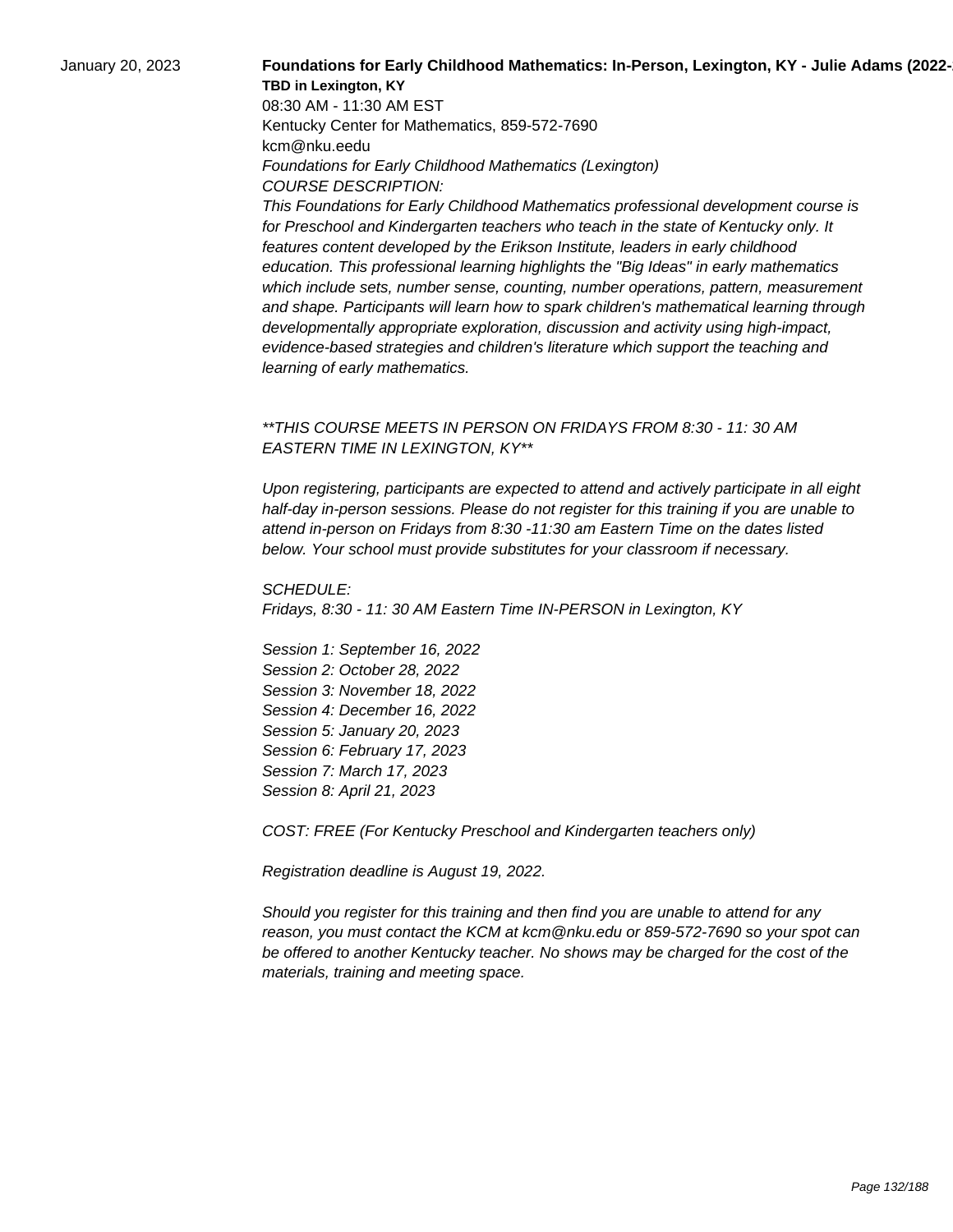## January 20, 2023 **AVMR PLUS: PART 2 (Virtual AVMR2 with bonus in-person day) - Lexington - Cindy Aossey (2022-23) Virtual Sessions meet online via ZOOM; in-person day meets in Lexington, KY**  Virtual Sessions 1-8=noon-2 pm EST; In-person Session 9=9am-4pm EST Kentucky Center for Mathematics, 859-572-7690 kcm@nku.edu

AVMR PLUS: PART 2 Course Description:

 Participants in KCM's AVMR PLUS: PART 2 will complete Add+Vantage Math Recovery (AVMR™) Course 2 by attending 8 virtual two-hour sessions. In addition, participants will attend a bonus KCM-designed in-person day where they will receive additional materials and instructional resources. This course is designed for elementary grades teachers and interventionists. Participants will learn and practice assessments and teaching strategies for advancing students' foundational number knowledge. Topics covered include place value, multi-digit addition & subtraction, and multiplication & division. AVMR PLUS: PART 2 is the second part of the KCM course formally called KNPI (Kentucky Numeracy Project Intensive) Course. IN ORDER TO ATTEND THIS COURSE, Participants must have completed KCM's

AVMR PLUS: PART 1 or have completed Add+Vantage Math Recovery (AVMR™) Course 1.

COST OF AVMR PLUS: PART 2: \$500 per participant

DURATION: 8 virtual sessions and one optional in-person day in Lexington, KY PLEASE NOTE: Approximately one hour of asynchronous work will be assigned for each two-hour virtual session.

## SCHEDULE FOR AVMR PLUS: PART 2:

Session 1: Wednesday, November 2, 2022; noon-2:00pm Eastern Time Session 2: Friday, November 4, 2022; noon-2:00pm Eastern Time Session 3: Wednesday, December 7, 2022; noon-2:00pm Eastern Time Session 4: Friday, December 9, 2022; noon-2:00pm Eastern Time Session 5: Wednesday, January 18, 2023; noon-2:00pm Eastern Time Session 6: Friday, January 20, 2023; noon-2:00pm Eastern Time Session 7: Wednesday, February 8, 2023; noon-2:00pm Eastern Time Session 8: Friday, February 10, 2023; noon-2:00pm Eastern Time Session 9: Friday, March 24, 2023; 9:00am– 4:00pm (bonus in-person day w/lunch break in Lexington)

\*Registration cutoff date is September 14, 2022 The KCM needs a minimum of 7 weeks to order and receive the AVMR2 kits from Math Recovery needed for this course.

Registration fee is non-refundable once the AVMR kits are ordered.

Please contact the KCM at kcm@nku.edu or 859-572-7690 with any questions.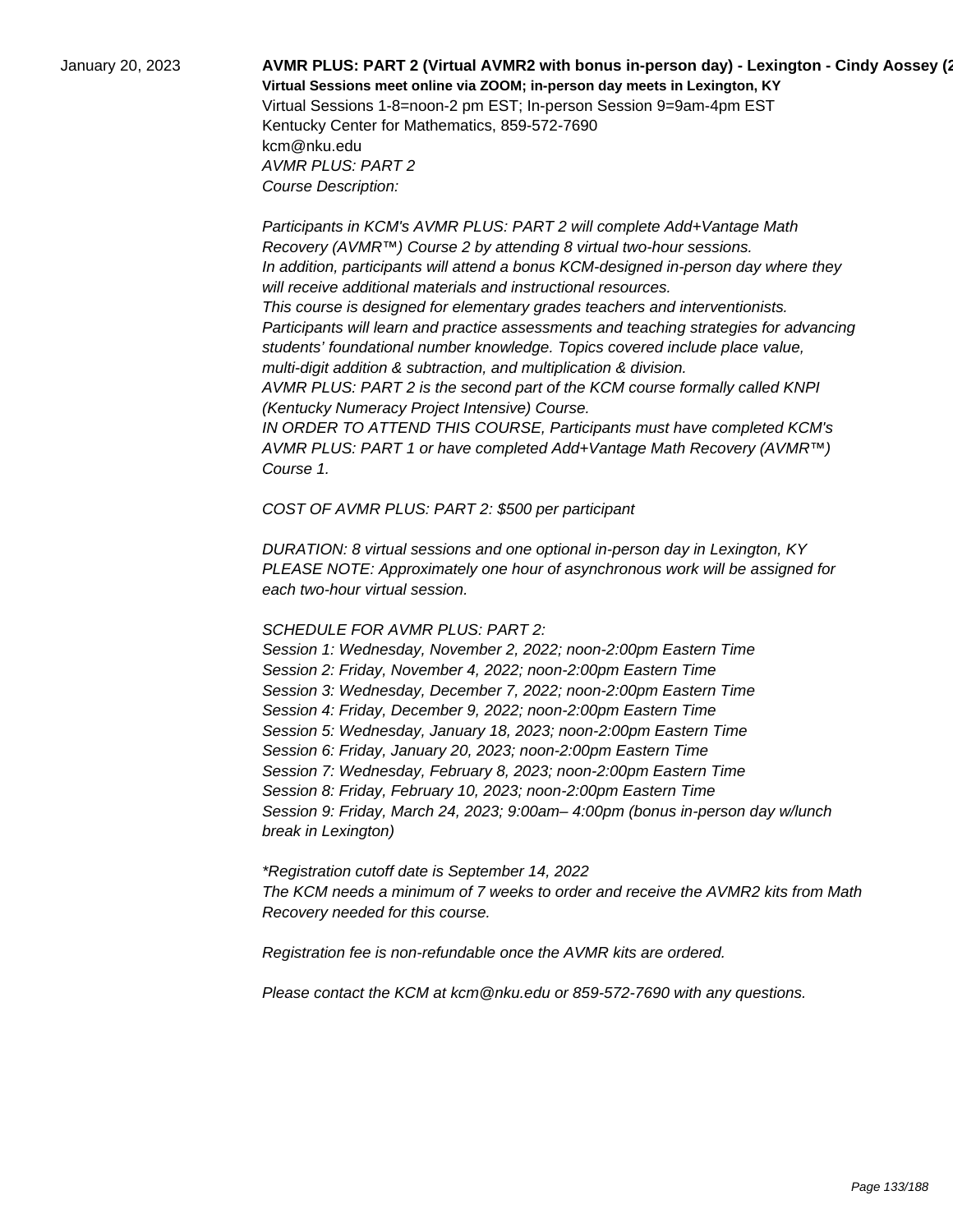#### January 20, 2023 **Family Math - VIRTUAL - Lisa Riggs (2022-23) Virtual ZOOM meetings**

09:30 AM - 11:00 AM EST

Kentucky Center for Mathematics , 859-572-7690 kcm@nku.edu Family Math - VIRTUAL - Lisa Riggs (2022-23)

Description:

This free KCM professional learning event is for KENTUCKY mathematics educators only.

During this Family Math course, we will explore research on family engagement and how to educate parents concerning math fluency and the current standards.

 Participants will explore family math resources and how to conduct a family math night event.

 Participants will be given materials to conduct 2 Family Math Nights - one per semester.

 Participants will implement two Family Math Nights at their school: the 1st before Dec 31, 2022 and the 2nd before April 28, 2023.

 Participants will share their successes and takeaways from each of their Family Math Nights.

Cost: FREE (For Kentucky Mathematics Educators only)

Duration: 8 virtual 90-minute ZOOM meeting sessions, plus two Family Math Night implementations.

All 8 virtual sessions will meet on FRIDAYS from 9:30 - 11:00 am Eastern Time (which is 8:30 am - 10:00 am Central Time).

## SCHEDULE:

1. Friday, August 26, 2022; 9:30-11:00 am Eastern Time

2. Friday, September 9, 2022; 9:30-11:00 am Eastern Time

3. Friday, September 23, 2022; 9:30-11:00 am Eastern Time

\* Implementation of participant's 1st Family Math Night to occur before December 31, 2022.

4. Friday, January 6, 2023; 9:30-11:00 am Eastern Time (Reflection session to celebrate and share each participant's 1st Family Math Night)

5. Friday, January 20, 2023; 9:30-11:00 am Eastern Time

6. Friday, February 3, 2023; 9:30-11:00 am Eastern Time

7. Friday, March 3, 2023; 9:30-11:00 am Eastern Time

\* Implementation of participant's 2nd Family Math Night to occur before April 28, 2023. 8. Friday, April 28, 2023; 9:30-11:00am Eastern Time (Reflection session to celebrate and share each participant's 2nd Family Math Night)

Before registering, please make sure that you are able to fully participate in all 8 live and interactive ZOOM meeting sessions on Fridays from 9:30 - 11:00 am Eastern Time. By registering for this course, you are agreeing to host two Family Math Nights: one before December 31, 2022, and one before April 28, 2023.

 Registration cutoff date is July 29, 2022.

 Please contact the KCM at kcm@nku.edu or 859-572-7690 with any questions. The KCM sends a registration confirmation email to everyone who registers for a KCM event. This email often goes to the recipient's junk folder. If you register and do not receive a confirmation email from kcm@nku.edu, check your junk folder - and then contact the KCM. Any KCM emails found in your junk folder need to be moved to your inbox and the sender marked as safe. Thank you.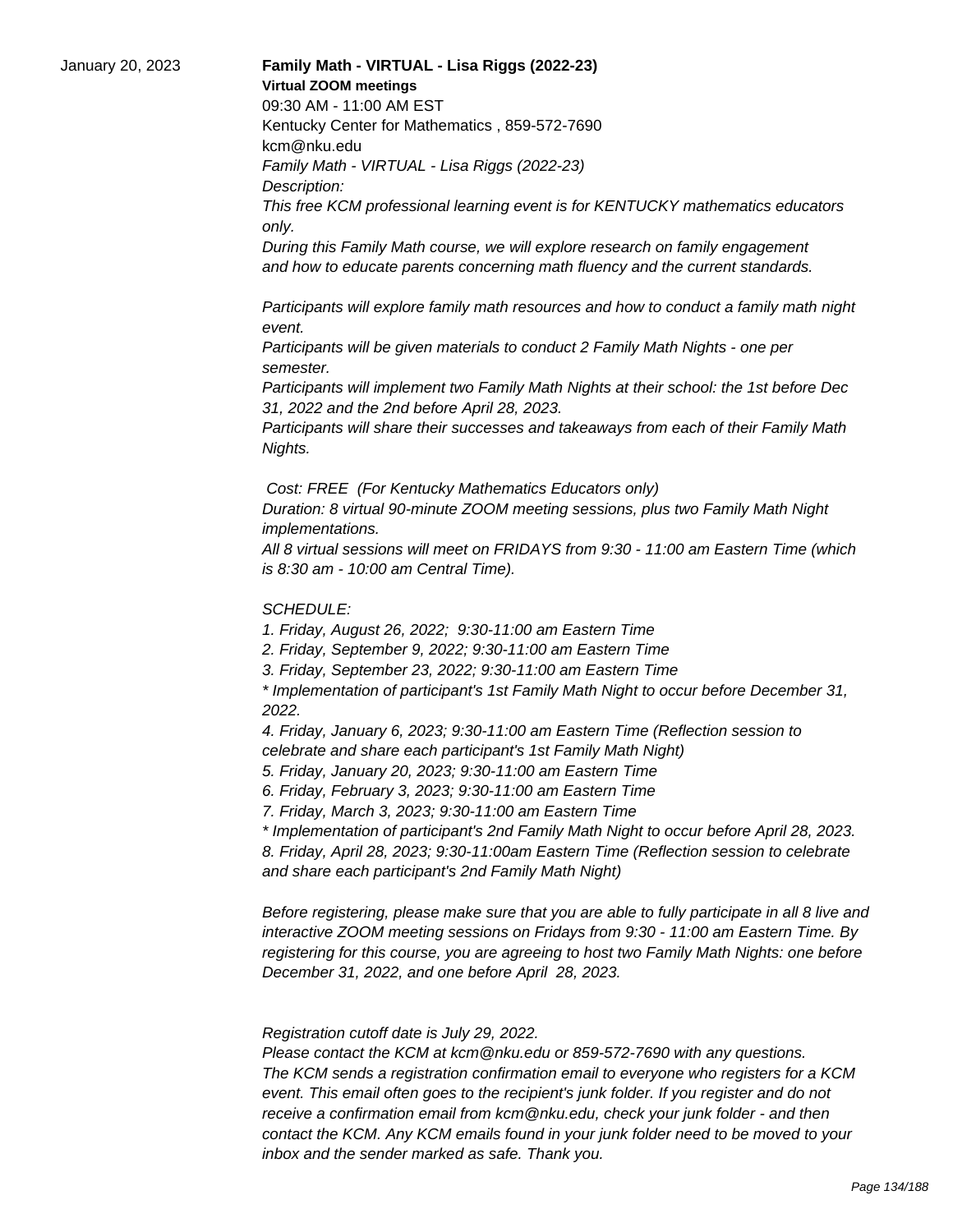January 24, 2023 **Building Numeracy with Middle Grades Students (5-8): HYBRID, Louisville, KY - Dee Crescitel 2 in-person days in Louisville, KY; 8 virtual sessions online via ZOOM In-person = University of Louisville Conference Center, ShelbyHurst Campus, Founders Union Building: Room 15 Louisville , KY 40222** in-person days on June 21 & 22 = 9am-4pm EST; 8 virtual sessions = noon-3pm EST Kentucky Center for Mathematics , 859-572-7690 kcm@nku.edu THIS COURSE IS FULL. Please click here to be added to the WAIT LIST for this KCM Course.

> Building Numeracy with Middle Grades Students (5-8): HYBRID, Louisville, KY - Dee Crescitelli (2022-23)

Course Description:

PLEASE NOTE: This KCM professional learning event is available only to educators in Kentucky. This course is designed for 5th, 6th, 7th or 8th grade math teachers, but other Kentucky educators who believe this training would be helpful in their work are welcome to register and participate as well.

 We know that students develop their mathematical reasoning skills over time and at different rates - and that the past year has created instructional gaps due to the time available for math instruction in different pandemic teaching situations.

 This year-long, in-depth course provides teachers with information and materials to enable them to strengthen mathematics instruction by building from students' current funds of knowledge.

 Participants will learn teaching strategies for helping students develop the more sophisticated reasoning needed for middle grades mathematics with the goal of improving student access to grade-level content.

 Each participant will receive two sets of the "24 Game: Fractions/Decimals" card game

 Each participant will also receive 4 books:

 Figuring out Fluency in Mathematics Teaching and Learning Elementary and Middle School Mathematics Teaching Developmentally, 10th edition Building Powerful Numeracy for Middle School & High School Students Lessons and Activities for Building Powerful Numeracy

COST: FREE (\*This course is open to Kentucky educators only) \*Participants must be registered to attend and are expected to fully participate in both the in-person days and all 8 virtual sessions as scheduled below. The virtual sessions are live and interactive sessions that meet online via ZOOM. They are not recordings to be watched at any other time. All 8 half-day virtual sessions meet on Tuesday afternoons during the school year. Please confirm you can participate in this course on Tuesday afternoons before registering.

Duration: 10 Sessions (2 in-person days and 8 half-day virtual sessions)

Location:

2 IN-PERSON DAYS in Louisville, KY at the University of Louisville Conference Center, ShelbyHurst Campus, Founders Union Building 8 VIRTUAL half-day sessions online via ZOOM

2022-23 BUILDING NUMERACY SCHEDULE: SESSION 1: Tuesday, June 21, 2022; 9:00 am - 4:00 pm Eastern Time (in-person day in Louisville) SESSION 2: Wednesday, June 22, 2022; 9:00 am - 4:00 pm Eastern Time (in-person <sup>Page 135/188</sup> day in Louisville)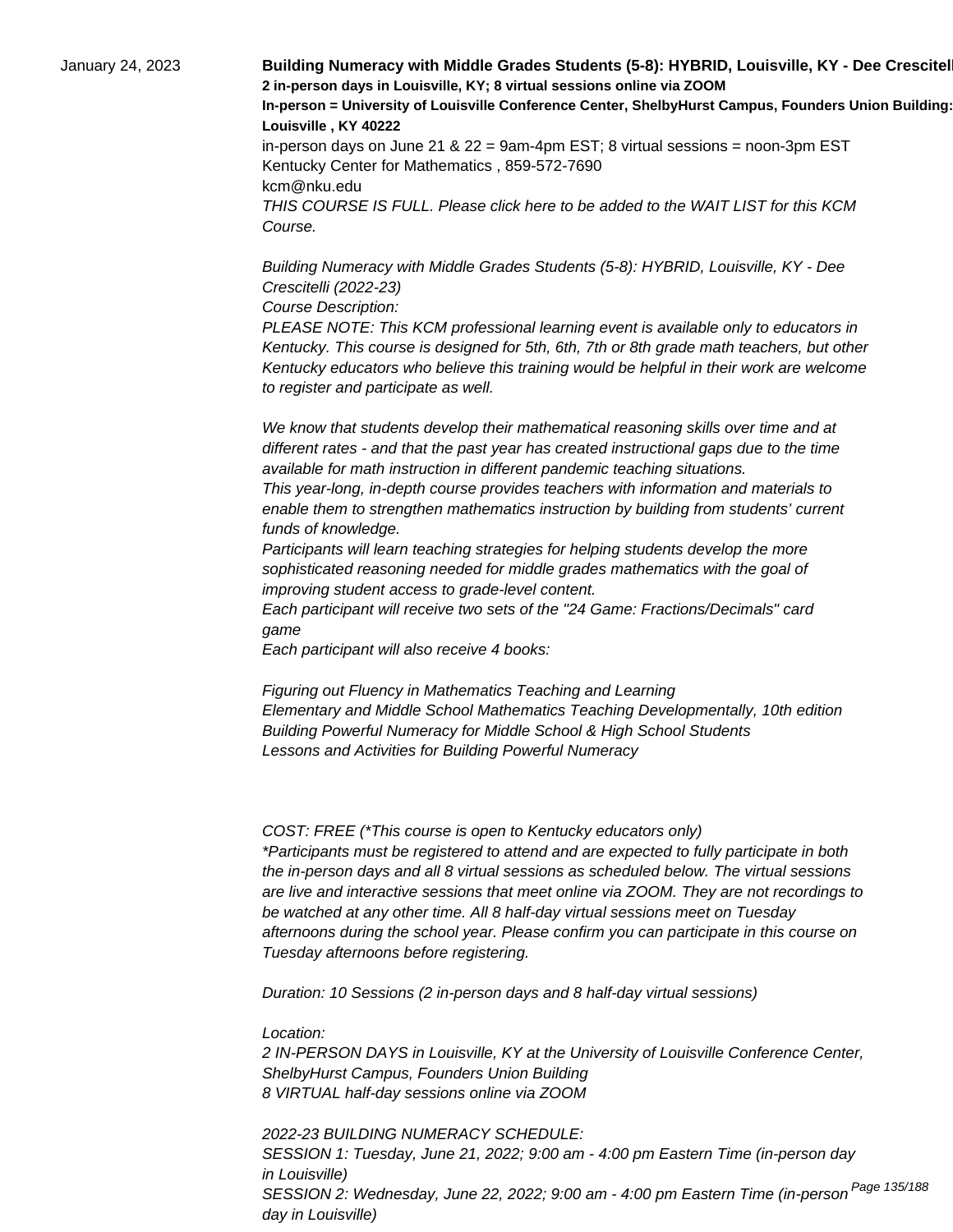SESSION 3: Tuesday, August 23, 2022; noon-3:00pm Eastern Time (half-day virtual) SESSION 4: Tuesday, September 20, 2022; noon-3:00pm Eastern Time (half-day virtual) SESSION 5: Tuesday, October 25, 2022; noon-3:00pm Eastern Time (half-day virtual) SESSION 6: Tuesday, November 15, 2022; noon-3:00pm Eastern Time (half-day virtual) SESSION 7: Tuesday, December 13, 2022; noon-3:00pm Eastern Time (half-day virtual) SESSION 8: Tuesday, January 24, 2023; noon-3:00pm Eastern Time (half-day virtual) SESSION 9: Tuesday, February 21, 2023; noon-3:00pm Eastern Time (half-day virtual) SESSION 10: Tuesday, March 14, 2023; noon-3:00pm Eastern Time (half-day virtual)

Please contact the KCM at kcm@nku.edu or 859-572-7690 with any questions.

Please note: The KCM is absorbing all the costs associated with providing this professional development. If you register for this event and then find you are unable to attend for any reason, contact the KCM as soon as possible so your spot and materials can be given to another teacher. Registered teachers who fail to show up for this training may be charged for the cost of course materials, training and meeting space.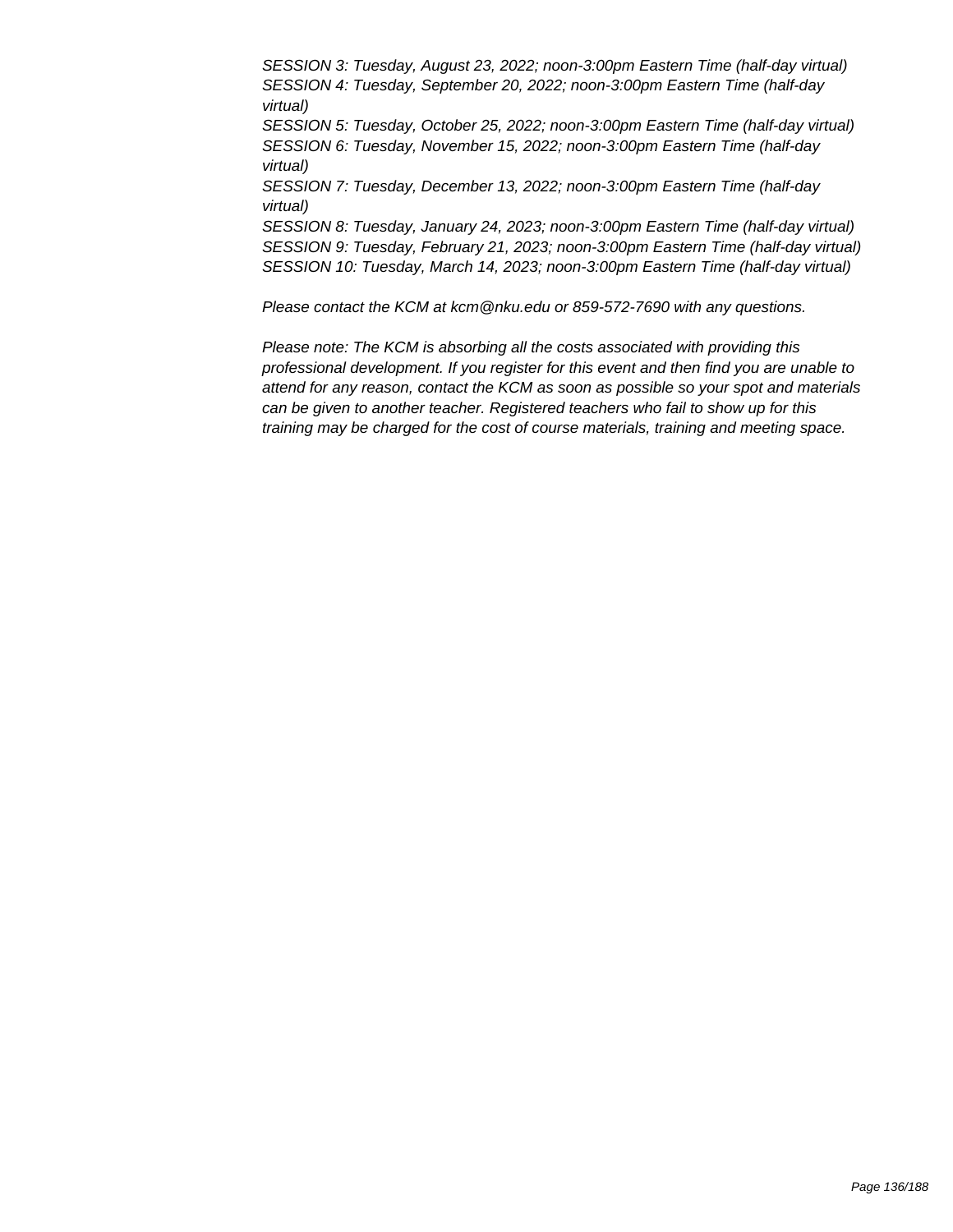# January 25, 2023 **Explorations in 3rd Grade Fractions - In-person, Lexington, KY - Julie Adams (2022-23) In-person in Lexington, KY**

09:00 AM - 04:00 PM EST Kentucky Center for Mathematics , 859-572-7690 kcm@nku.edu Explorations in 3rd Grade Fractions - In-person, Lexington, KY - Julie Adams (2022-23) Course Description:

 Grade 3 is a critical year in which students should develop strong conceptual foundations for understanding fractions. During this 1-day training course, teachers will explore hands-on activities and tasks aligned to the Kentucky Academic Standards for Mathematics designed to support students in developing conceptual understandings of fractions as numbers. Teachers will deepen their understanding of the third grade fractions standards, seeing them as part of a progression starting in first grade and continuing into middle school. Participants will receive prepared materials and manipulatives, including fraction squares, Cuisenaire rods and KNP-IG activities.

 Cost: \$100 per participant Duration: 1 in-person day Location: Lexington, KY

COURSE SCHEDULE: Wednesday, January 25, 2023; 9:00am-4:00 pm Eastern Time (1 in-person day)

Registration close date is Wednesday, January 4, 2023.

Please contact the KCM at 859-572-7690 or kcm@nku.edu with any questions.

Registration fee is non-refundable once materials are ordered. Should you register and then be unable to attend, contact the KCM. If materials have already been ordered, your school or district should send a different teacher in your place.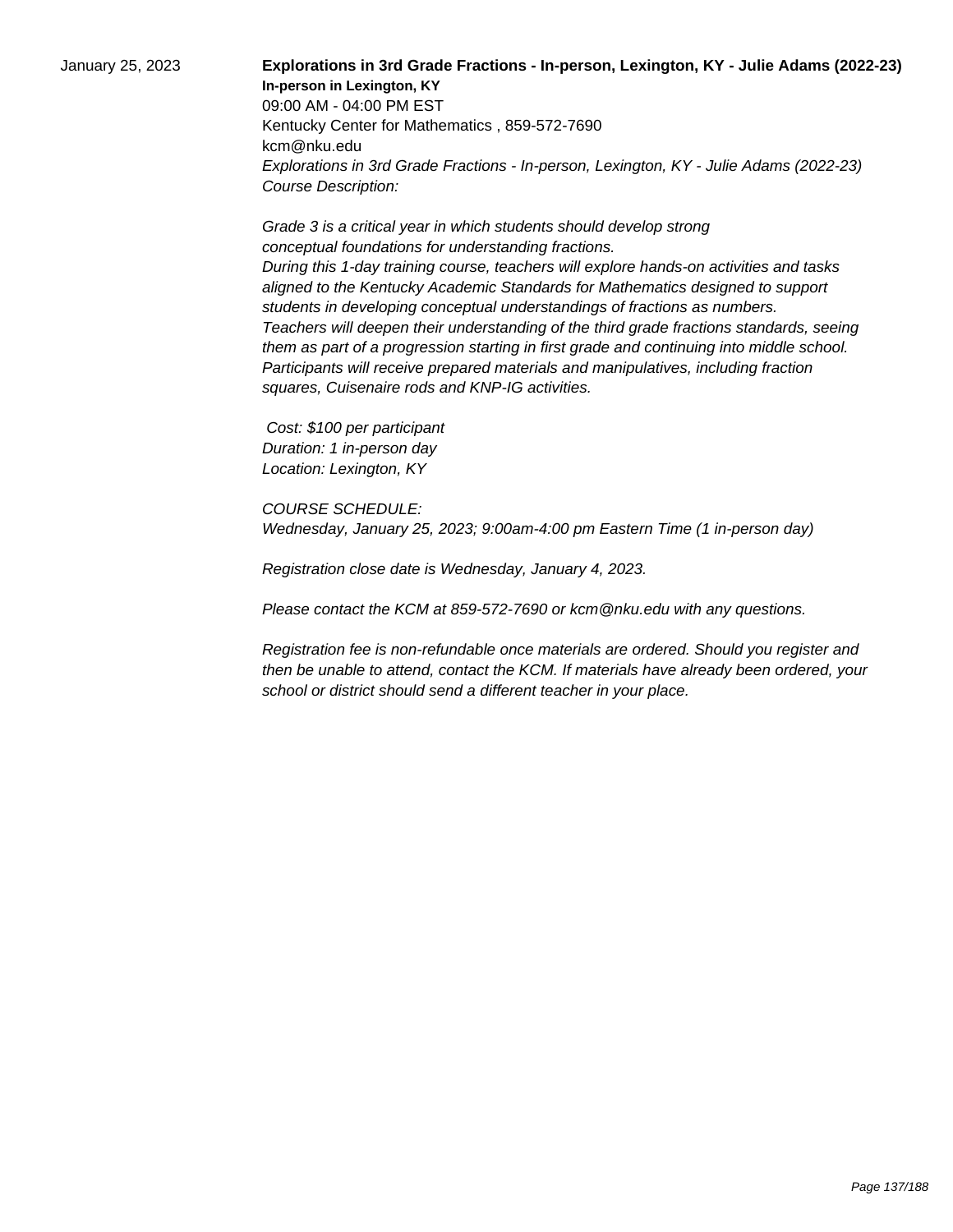January 26, 2023 **AVMR 2 - VIRTUAL - Lisa Riggs (2022-23) Virtual sessions meet online via ZOOM**  04:30 PM - 06:30 PM EST Kentucky Center for Mathematics , 859-572-7690 kcm@nku.edu AVMR 2 (2022-23) Course Description: This course is built around Add+Vantage Math Recovery™ and is designed for elementary grades teachers who want to expand and deepen knowledge and understanding of the mathematical development for all students by implementing diagnostic assessments for multiplication and division and place value understanding. This course is for Elementary Teachers/Coaches who teach in the state of Kentucky only. Participants must have completed AVMR 1 training in order to participate. Cost: \$500 per participant Duration: 8 two-hour virtual sessions via ZOOM Session Dates: \*All 8 virtual sessions meet on THURSDAYS from 4:30-6:30 pm Eastern Time. These online sessions are live and interactive; they are not recordings that can be watched at any other time. Only register for this training if you can participate on Thursdays as scheduled below. Session 1: January 5, 2023; 4:30-6:30pm Eastern Time/ 3:30-5:30pm Central Time (two-hour session) Session 2: January 12, 2023; 4:30-6:30pm Eastern Time/ 3:30-5:30pm Central Time (two-hour session) Session 3: January 19, 2023; 4:30-6:30pm Eastern Time/ 3:30-5:30pm Central Time (two-hour session)) Session 4: January 26, 2023; 4:30-6:30pm Eastern Time/ 3:30-5:30pm Central Time (two-hour session) Session 5: February 2, 2023; 4:30-6:30pm Eastern Time/ 3:30-5:30pm Central Time (two-hour session) Session 6: February 9, 2023; 4:30-6:30pm Eastern Time/ 3:30-5:30pm Central Time (two-hour session) Session 7: February 16, 2021; 4:30-6:30pm Eastern Time/ 3:30-5:30pm Central Time (two-hour session) Session 8: February 23, 2023; 4:30-6:30pm Eastern Time/ 3:30-5:30pm Central Time (two-hour session)

> Registration close date is November 17, 2022. The KCM needs a minimum of 7 weeks to order and receive the AVMR2 kits from Math Recovery needed for this course.

Please contact the KCM at 859-572-7690 or kcm@nku.edu with any questions.

The registrations fee is nonrefundable once the AVMR2 kit is ordered.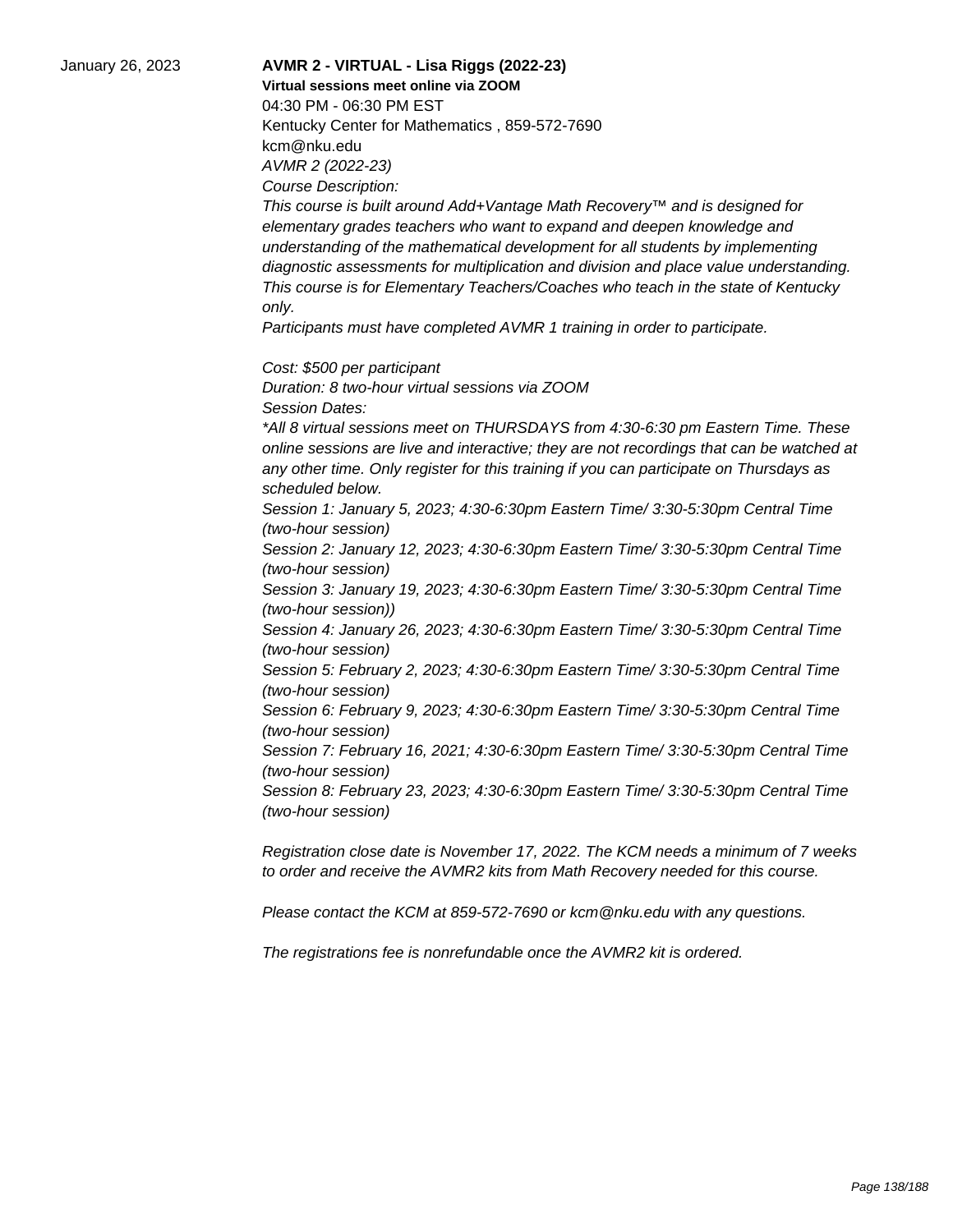January 26, 2023 **Explorations in 4th & 5th Grade Fractions - HYBRID, Berea, KY - Cindy Aossey (2022-23) 2 in-person days will meet in Berea, KY; 2 virtual sessions will meet online via ZOOM In-Person Days meet at the Historic Boone Tavern Hotel Berea, KY 40403** 09:00 AM - 04:00 PM EST Kentucky Center for Mathematics , 859-572-7690 kcm@nku.edu Explorations in 4th & 5th Grade Fractions - HYBRID, Berea, KY - Cindy Aossey (2022-23) Course Description:

> Intermediate grades are a critical time in which students are expected to develop an understanding of fractions as numbers and make sense of fraction operations. During this 4-session course, teachers will explore instructional strategies such as the use of manipulatives, fraction models (including number lines) and rich tasks. Teachers will deepen their understanding of the Kentucky Academic Standards for Mathematics, particularly the grades 4 and 5 fractions standards for number and operation, seeing them as part of a progression starting in first grade and continuing into middle school.

 Participants will be provided with a variety of books and manipulatives.

#### Cost: \$200 per participant

Duration: 4 Sessions (2 in-person days and 2 half-day virtual sessions) Location: Berea, KY (Berea is in Madison County in Central Kentucky which is on Eastern Time)

In-Person Days meet at the Historic Boone Tavern Hotel, 100 S Main St North, Berea, KY 40403

#### COURSE SCHEDULE:

Session 1: Wednesday, November 16, 2022; 9:00am-4:00 pm Eastern Time (in-person day)

Session 2: Thursday, November 17, 2022; 9:00am-4:00 pm Eastern Time (in-person day)

Sessions 3 & 4: Thursday, January 26, 2023; 9:00am - noon AND 1:00-4:00 pm Eastern Time (2 VIRTUAL sessions on 1 DAY)

Registration close date is Wednesday, October 19, 2022

Please contact the KCM at 859-572-7690 or kcm@nku.edu with any questions.

Registration fee is non-refundable once materials are ordered. Should you register and then be unable to attend, contact the KCM. If materials have already been ordered, your school or district should send a different teacher in your place.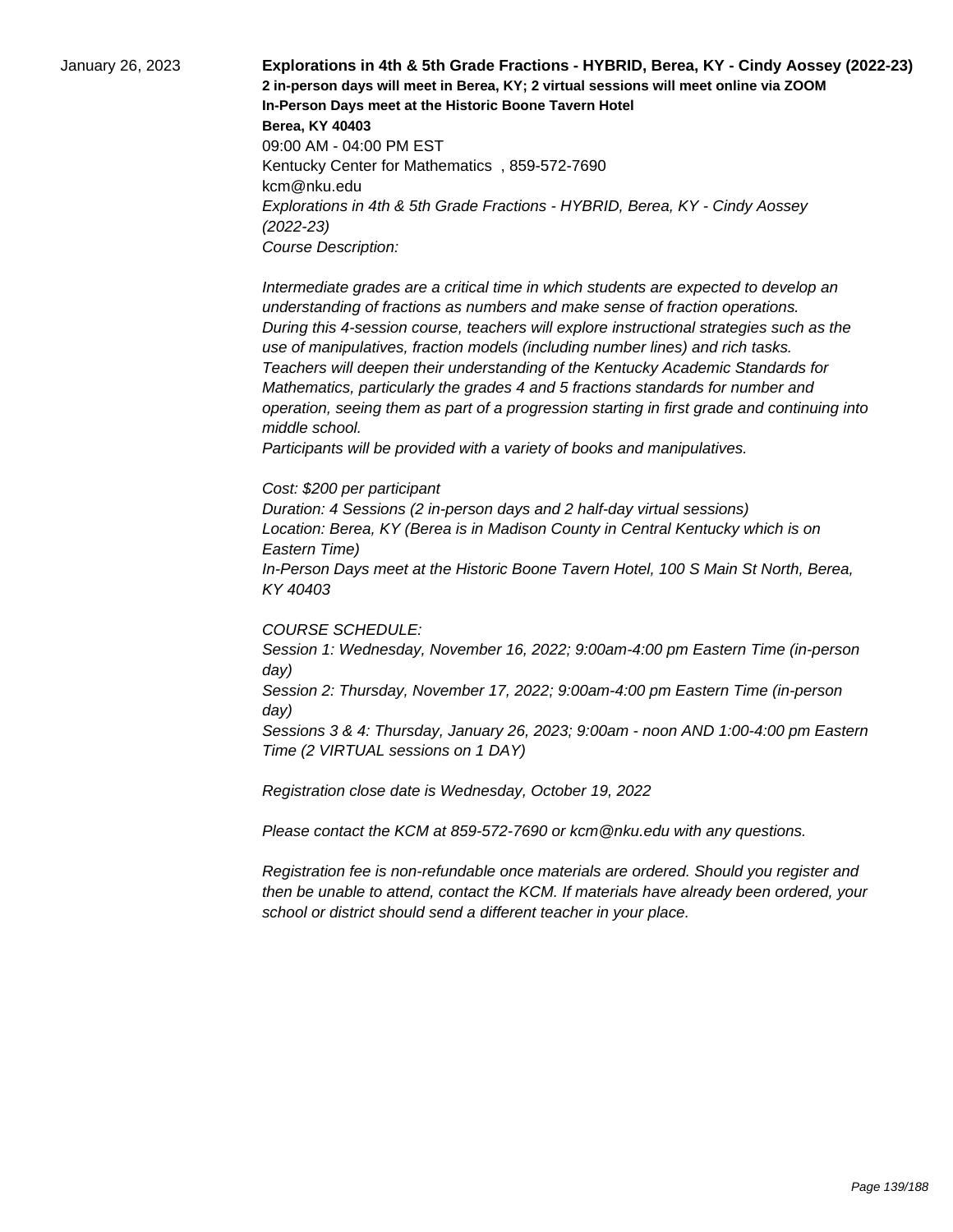January 31, 2023 **Comprehensive Course for Primary K-2: PART 2 - HYBRID, Hopkinsville, KY - Bonny Riedell (2022-23) 4 virtual half-day sessions via ZOOM; 2 in-person sessions in Hopkinsville, KY IN-PERSON = The Bruce Convention Center Hopkinsville, KY 42240** in-person on  $1/10$  &  $3/21$  = 9am-4pm CST; virtual in Jan & Feb = noon-3pm CST Kentucky Center for Mathematics , 859-572-7690 kcm@nku.edu Comprehensive Course for Primary Grades K-2: PART 2

Course Description:

 PLEASE NOTE: THERE IS A PREREQUISITE FOR THIS COURSE: Anyone wishing to attend this course must have completed KCM's Comprehensive Course for Primary Grades K-2: Part 1 in the Fall of 2022. You may register for both in the Spring of 2022; but only those participants who complete Part 1 will be allowed to participate in Part 2. This 6-session professional learning opportunity is designed for classroom, special education, and mathematics intervention teachers of students in Grades K-2. Participants will engage in varied instructional strategies, and will acquire tools to assess, support, and advance students' mathematical reasoning and knowledge. Aligned to research-based teaching practices and Kentucky Academic Standards, topics will include operations and algebraic thinking, measurement and data, and math/literature connections.

 Participants will receive books, activities and instructional materials, along with assessment strategies to identify and target student needs and misconceptions in early numeracy.

PART 2 Big Ideas = Measurement, Time & Money, Algebraic Reasoning & Problem Solving and Math Fact Fluency

Cost: \$400 per participant

Duration: 6 sessions (4 half-day virtual sessions plus 2 in-person days)

Location:

 The 4 half-day virtual sessions will meet online via live ZOOM meetings. The 2 full-day in-person sessions will meet at the Bruce Convention Center, 303 Conference Center Dr, Hopkinsville, KY 42240

PLEASE NOTE: The virtual sessions are not recorded to be watched at any other time. They are live and interactive virtual sessions that participates should be fully engaged in as scheduled below.

SESSION SCHEDULE FOR THIS HOPKINSVILLE, KY COHORT: Session 1: Tuesday, January 10, 2023; 9:00 am - 4:00 pm Central Time (IN PERSON) Session 2: Tuesday, January 31, 2023; noon-3:00pm Central Time. (VIRTUAL) Session 3: Wednesday, February 1, 2023; noon-3:00pm Central Time. (VIRTUAL) Session 4: Tuesday, February 21, 2023: noon-3:00pm Central Time. (VIRTUAL) Session 5: Wednesday, February 22, 2023, noon-3:00pm Central Time. (VIRTUAL) Session 6: Tuesday, March 21, 2023, 9:00 am - 4:00 pm Central Time (IN PERSON)

Registration for this cohort closes at midnight on Thursday, December 1, 2022.

Please note: The \$400 registration fee for this course is non-refundable once materials have been ordered. Should a registered participant find they are no longer able to attend this event, they should find a teacher from their school or district to take their Page 140/188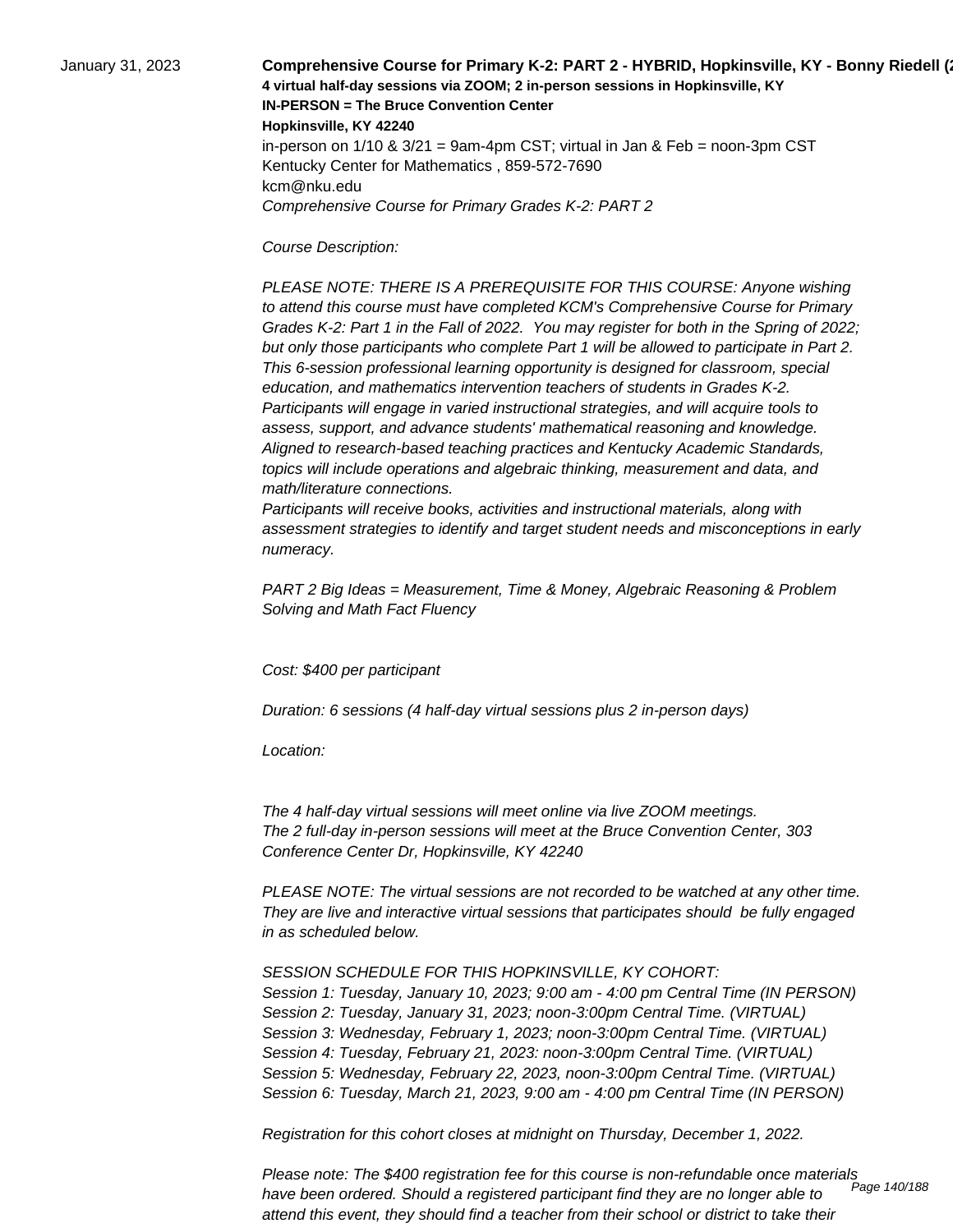place and notify the KCM at kcm@nku.edu or 859-572-7690.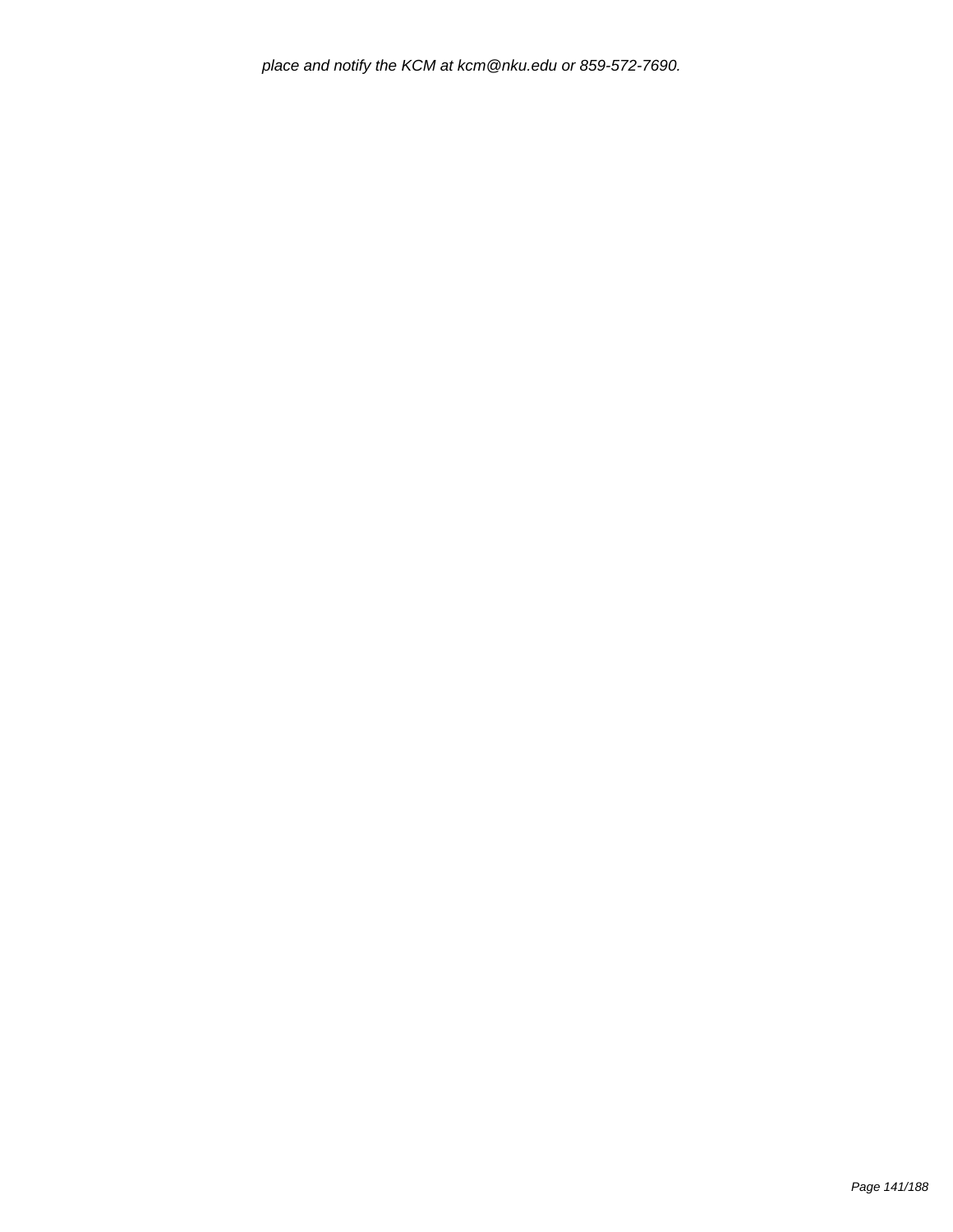February 1, 2023 **High School Modeling - VIRTUAL - Leah Dix (2022-23) Virtual ZOOM meetings** 04:15 PM - 06:15 PM EST Kentucky Center for Mathematics, 859-572-7690 kcm@nku.edu High School Modeling - VIRTUAL - Leah Dix (2022-23) Course Description: PLEASE NOTE: This free KCM professional development course is open to Kentucky Educators only

> This course provides an opportunity for classroom teachers of students in Grades 9-12 to learn, understand, apply the modeling process as well as the standards for mathematical practice for students.

 Participants will explore lesson tasks that include algebra and statistics topics as well as create high yield tasks that incorporate student mathematical practice for modeling. Participants will digital materials and will be expected to attend all 6 sessions of this course.

 Participants must be able to fully participate in all six live and interactive sessions that will meet via ZOOM. These sessions are not recorded to be watched at any other time. KCM attendance certificates will be emailed to each participant.

Cost: FREE (For Kentucky Educators only) Duration: 6 three-hour sessions (Each session is 2-hour synchronous with 1-hour asynchronous work)

Course Schedule:

SESSION 1: Wednesday, December 14, 2022; 4:15-6:15pm Eastern Time (2-hour synchronous with 1-hour asynchronous workl)

SESSION 2: Thursday, December 15, 2022; 4:15-6:15pm Eastern Time (2-hour synchronous with 1-hour asynchronous work)

SESSION 3: Wednesday, January 11, 2023; 4:15-6:15pm Eastern Time (2-hour synchronous with 1-hour asynchronous work)

SESSION 4: Thursday, January 12, 2023; 4:15-6:15pm Eastern Time (2-hour synchronous with 1-hour asynchronous work)

SESSION 5: Wednesday, February 1, 2023; 4:15-6:15pm Eastern Time (2-hour synchronous with 1-hour asynchronous work)

SESSION 6: Thursday, February 2, 2023; 4:15-6:15pm Eastern Time (2-hour synchronous with 1-hour asynchronous work)

Kentucky Mathematics Educators must be registered to participate. Registration deadline is December 1, 2022.

Please contact the KCM at kcm@nku.edu or 859-572-7690 with any questions. Should you register for this event and then are no longer able to attend, contact the KCM to have your registration voided so that your spot can be offered to another Kentucky teacher. Thank you.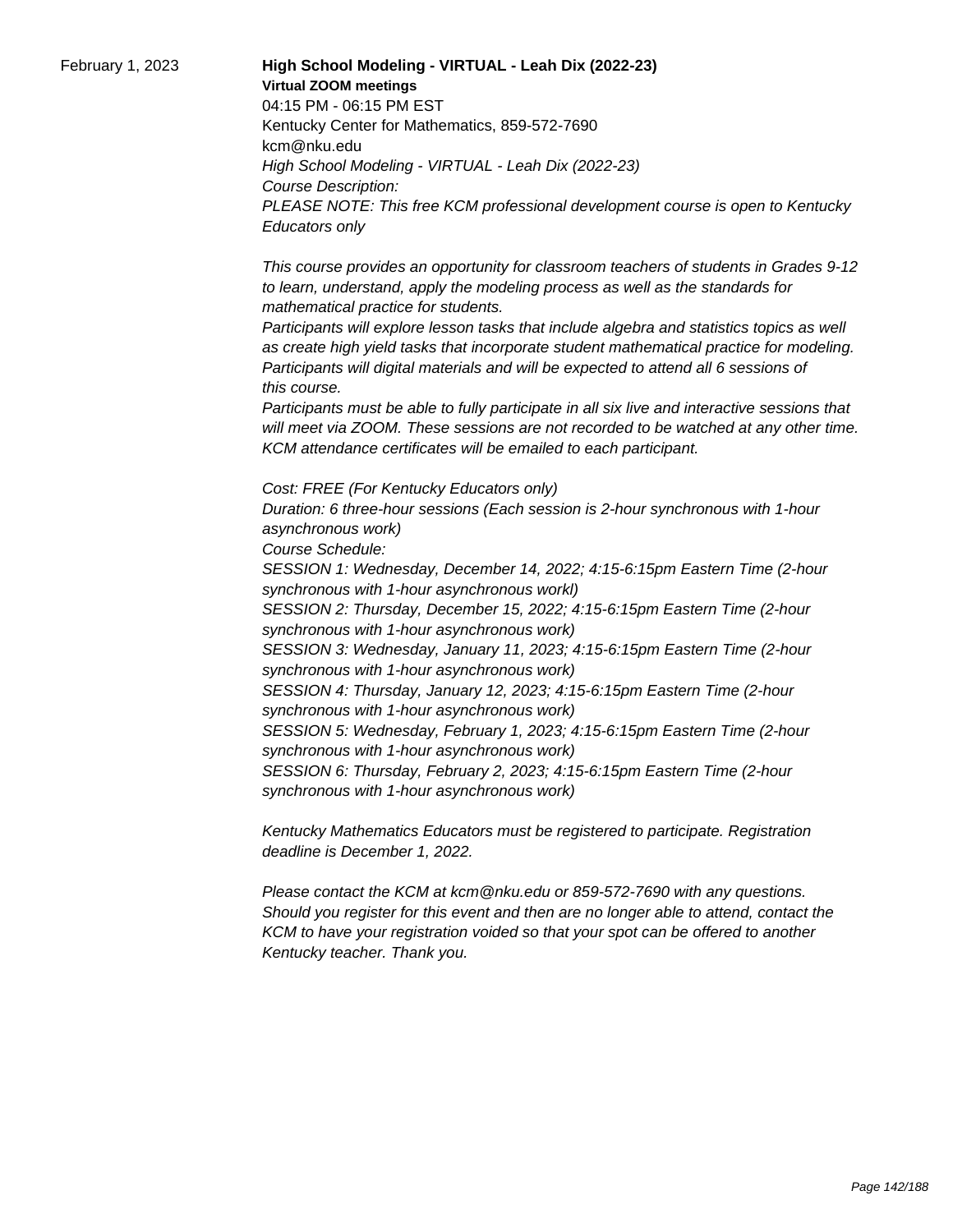February 1, 2023 **Comprehensive Course for Primary K-2: PART 2 - HYBRID, Hopkinsville, KY - Bonny Riedell (2023 4 virtual half-day sessions via ZOOM; 2 in-person sessions in Hopkinsville, KY IN-PERSON = The Bruce Convention Center Hopkinsville, KY 42240** in-person on  $1/10$  &  $3/21$  = 9am-4pm CST; virtual in Jan & Feb = noon-3pm CST Kentucky Center for Mathematics , 859-572-7690 kcm@nku.edu Comprehensive Course for Primary Grades K-2: PART 2

Course Description:

 PLEASE NOTE: THERE IS A PREREQUISITE FOR THIS COURSE: Anyone wishing to attend this course must have completed KCM's Comprehensive Course for Primary Grades K-2: Part 1 in the Fall of 2022. You may register for both in the Spring of 2022; but only those participants who complete Part 1 will be allowed to participate in Part 2. This 6-session professional learning opportunity is designed for classroom, special education, and mathematics intervention teachers of students in Grades K-2. Participants will engage in varied instructional strategies, and will acquire tools to assess, support, and advance students' mathematical reasoning and knowledge. Aligned to research-based teaching practices and Kentucky Academic Standards, topics will include operations and algebraic thinking, measurement and data, and math/literature connections.

 Participants will receive books, activities and instructional materials, along with assessment strategies to identify and target student needs and misconceptions in early numeracy.

PART 2 Big Ideas = Measurement, Time & Money, Algebraic Reasoning & Problem Solving and Math Fact Fluency

Cost: \$400 per participant

Duration: 6 sessions (4 half-day virtual sessions plus 2 in-person days)

Location:

 The 4 half-day virtual sessions will meet online via live ZOOM meetings. The 2 full-day in-person sessions will meet at the Bruce Convention Center, 303 Conference Center Dr, Hopkinsville, KY 42240

PLEASE NOTE: The virtual sessions are not recorded to be watched at any other time. They are live and interactive virtual sessions that participates should be fully engaged in as scheduled below.

SESSION SCHEDULE FOR THIS HOPKINSVILLE, KY COHORT: Session 1: Tuesday, January 10, 2023; 9:00 am - 4:00 pm Central Time (IN PERSON) Session 2: Tuesday, January 31, 2023; noon-3:00pm Central Time. (VIRTUAL) Session 3: Wednesday, February 1, 2023; noon-3:00pm Central Time. (VIRTUAL) Session 4: Tuesday, February 21, 2023: noon-3:00pm Central Time. (VIRTUAL) Session 5: Wednesday, February 22, 2023, noon-3:00pm Central Time. (VIRTUAL) Session 6: Tuesday, March 21, 2023, 9:00 am - 4:00 pm Central Time (IN PERSON)

Registration for this cohort closes at midnight on Thursday, December 1, 2022.

Please note: The \$400 registration fee for this course is non-refundable once materials have been ordered. Should a registered participant find they are no longer able to attend this event, they should find a teacher from their school or district to take their Page 143/188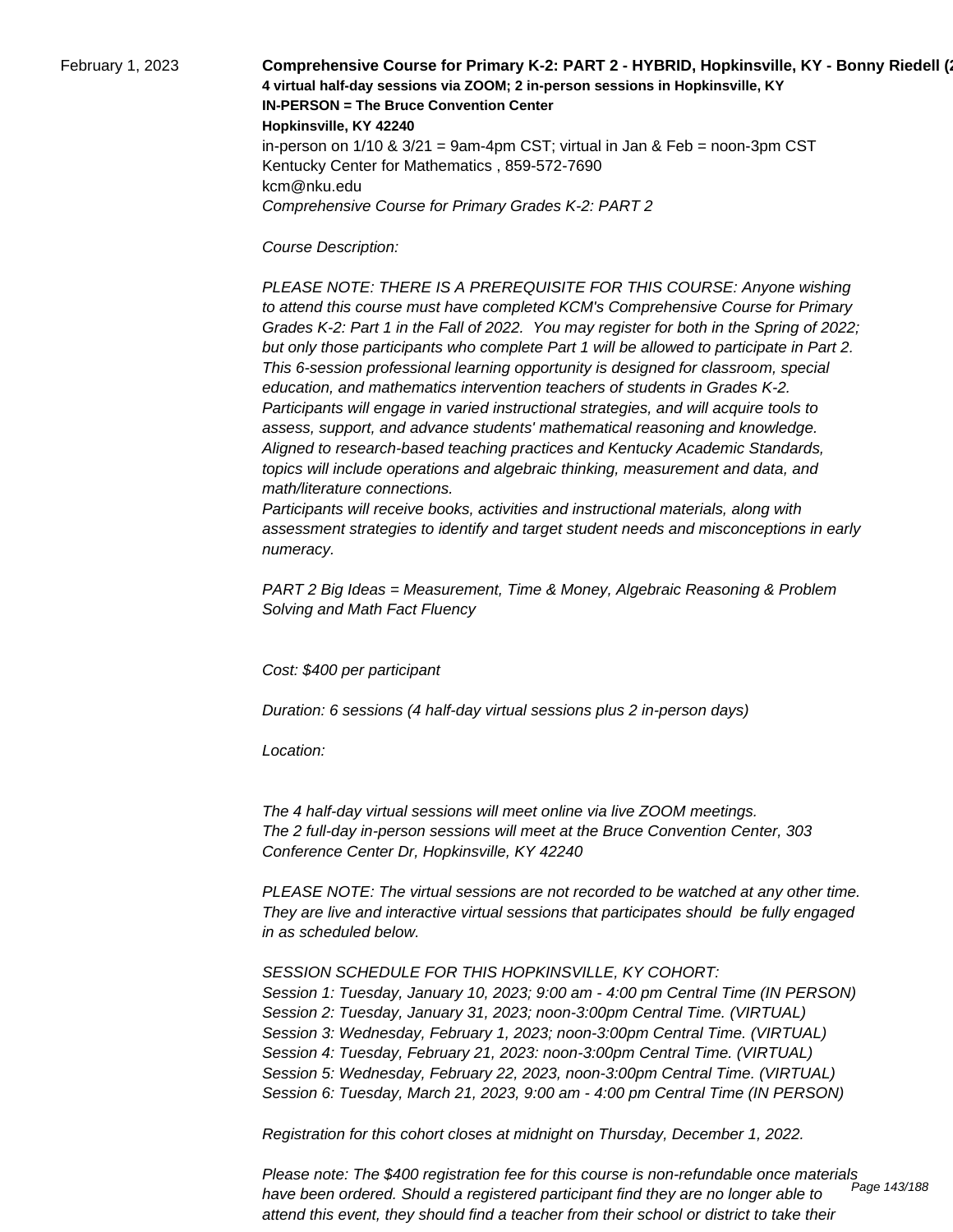place and notify the KCM at kcm@nku.edu or 859-572-7690.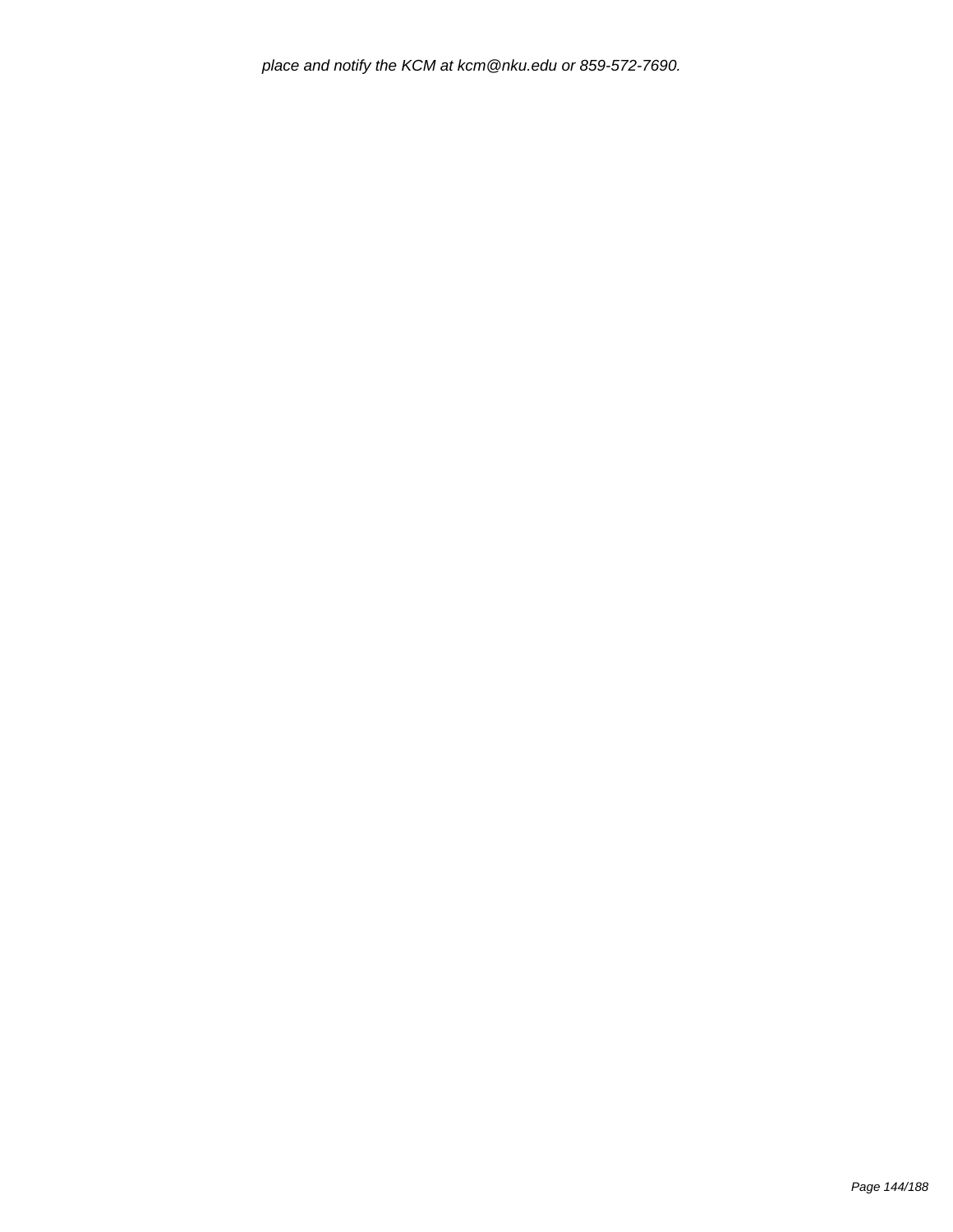February 2, 2023 **High School Modeling - VIRTUAL - Leah Dix (2022-23) Virtual ZOOM meetings** 04:15 PM - 06:15 PM EST Kentucky Center for Mathematics, 859-572-7690 kcm@nku.edu High School Modeling - VIRTUAL - Leah Dix (2022-23) Course Description: PLEASE NOTE: This free KCM professional development course is open to Kentucky Educators only

> This course provides an opportunity for classroom teachers of students in Grades 9-12 to learn, understand, apply the modeling process as well as the standards for mathematical practice for students.

 Participants will explore lesson tasks that include algebra and statistics topics as well as create high yield tasks that incorporate student mathematical practice for modeling. Participants will digital materials and will be expected to attend all 6 sessions of this course.

 Participants must be able to fully participate in all six live and interactive sessions that will meet via ZOOM. These sessions are not recorded to be watched at any other time. KCM attendance certificates will be emailed to each participant.

Cost: FREE (For Kentucky Educators only) Duration: 6 three-hour sessions (Each session is 2-hour synchronous with 1-hour asynchronous work)

Course Schedule:

SESSION 1: Wednesday, December 14, 2022; 4:15-6:15pm Eastern Time (2-hour synchronous with 1-hour asynchronous workl)

SESSION 2: Thursday, December 15, 2022; 4:15-6:15pm Eastern Time (2-hour synchronous with 1-hour asynchronous work)

SESSION 3: Wednesday, January 11, 2023; 4:15-6:15pm Eastern Time (2-hour synchronous with 1-hour asynchronous work)

SESSION 4: Thursday, January 12, 2023; 4:15-6:15pm Eastern Time (2-hour synchronous with 1-hour asynchronous work)

SESSION 5: Wednesday, February 1, 2023; 4:15-6:15pm Eastern Time (2-hour synchronous with 1-hour asynchronous work)

SESSION 6: Thursday, February 2, 2023; 4:15-6:15pm Eastern Time (2-hour synchronous with 1-hour asynchronous work)

Kentucky Mathematics Educators must be registered to participate. Registration deadline is December 1, 2022.

Please contact the KCM at kcm@nku.edu or 859-572-7690 with any questions. Should you register for this event and then are no longer able to attend, contact the KCM to have your registration voided so that your spot can be offered to another Kentucky teacher. Thank you.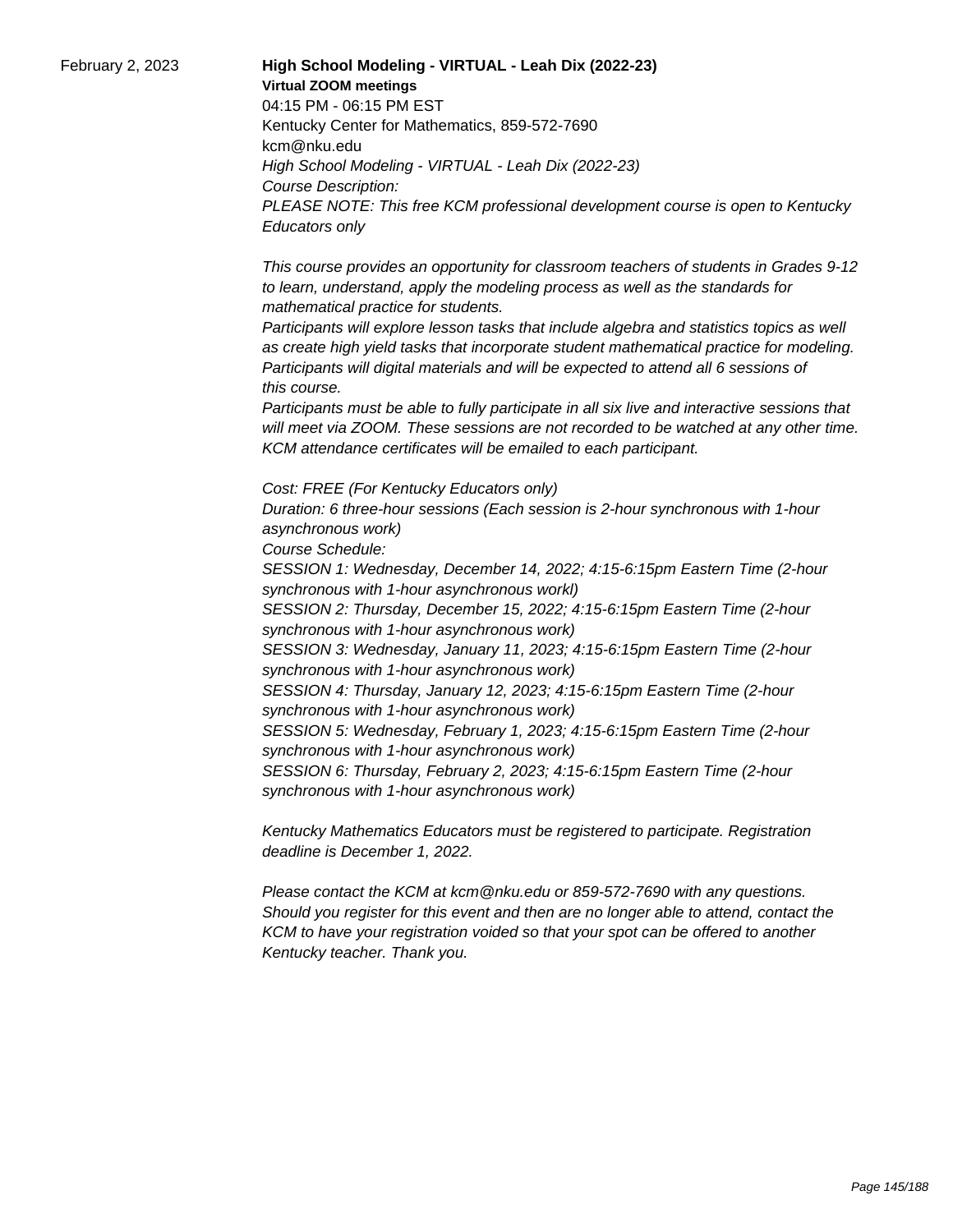February 2, 2023 **AVMR 2 - VIRTUAL - Lisa Riggs (2022-23) Virtual sessions meet online via ZOOM**  04:30 PM - 06:30 PM EST Kentucky Center for Mathematics , 859-572-7690 kcm@nku.edu AVMR 2 (2022-23) Course Description:

> This course is built around Add+Vantage Math Recovery™ and is designed for elementary grades teachers who want to expand and deepen knowledge and understanding of the mathematical development for all students by implementing diagnostic assessments for multiplication and division and place value understanding. This course is for Elementary Teachers/Coaches who teach in the state of Kentucky only.

Participants must have completed AVMR 1 training in order to participate.

Cost: \$500 per participant

Duration: 8 two-hour virtual sessions via ZOOM Session Dates: \*All 8 virtual sessions meet on THURSDAYS from 4:30-6:30 pm Eastern Time. These online sessions are live and interactive; they are not recordings that can be watched at any other time. Only register for this training if you can participate on Thursdays as scheduled below. Session 1: January 5, 2023; 4:30-6:30pm Eastern Time/ 3:30-5:30pm Central Time (two-hour session) Session 2: January 12, 2023; 4:30-6:30pm Eastern Time/ 3:30-5:30pm Central Time (two-hour session) Session 3: January 19, 2023; 4:30-6:30pm Eastern Time/ 3:30-5:30pm Central Time (two-hour session)) Session 4: January 26, 2023; 4:30-6:30pm Eastern Time/ 3:30-5:30pm Central Time (two-hour session) Session 5: February 2, 2023; 4:30-6:30pm Eastern Time/ 3:30-5:30pm Central Time (two-hour session) Session 6: February 9, 2023; 4:30-6:30pm Eastern Time/ 3:30-5:30pm Central Time (two-hour session)

Session 7: February 16, 2021; 4:30-6:30pm Eastern Time/ 3:30-5:30pm Central Time (two-hour session)

Session 8: February 23, 2023; 4:30-6:30pm Eastern Time/ 3:30-5:30pm Central Time (two-hour session)

Registration close date is November 17, 2022. The KCM needs a minimum of 7 weeks to order and receive the AVMR2 kits from Math Recovery needed for this course.

Please contact the KCM at 859-572-7690 or kcm@nku.edu with any questions.

The registrations fee is nonrefundable once the AVMR2 kit is ordered.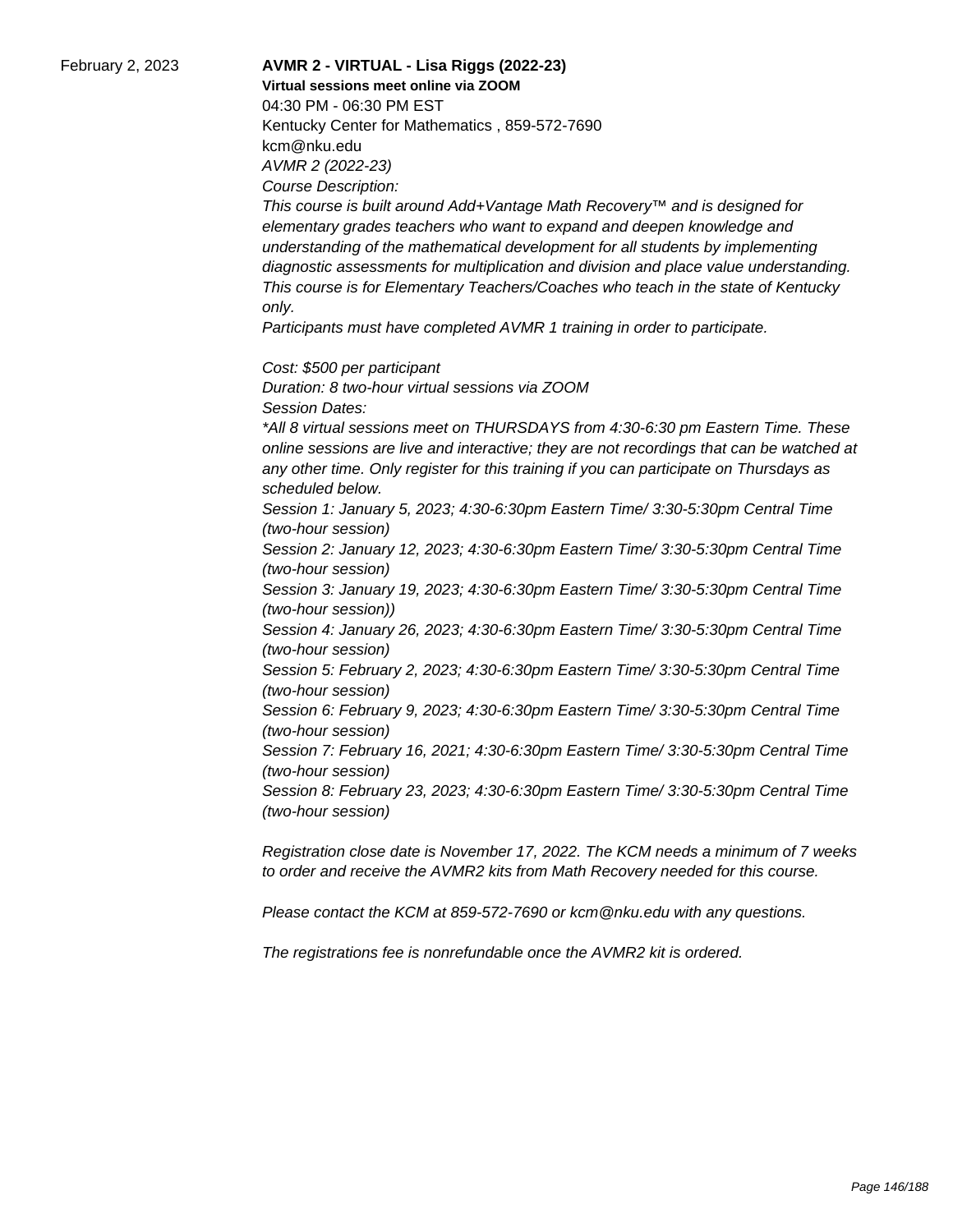**February 3, 2023 Foundations for Early Childhood Mathematics: In-Person, Louisville, KY - Julie Adams (2022-University of Louisville Conference Center, ShelbyHurst Campus, Founders Union Building: Room 15 450 N. Whittington Parkway Louisville , KY 40222** 08:30 AM - 11:30 AM EST Kentucky Center for Mathematics, 859-572-7690 kcm@nku.edu Foundations for Early Childhood Mathematics (Louisville) COURSE DESCRIPTION:

> This Foundations for Early Childhood Mathematics professional development course is for Preschool and Kindergarten teachers who teach in the state of Kentucky only. It features content developed by the Erikson Institute, leaders in early childhood education. This professional learning highlights the "Big Ideas" in early mathematics which include sets, number sense, counting, number operations, pattern, measurement and shape. Participants will learn how to spark children's mathematical learning through developmentally appropriate exploration, discussion and activity using high-impact, evidence-based strategies and children's literature which support the teaching and learning of early mathematics.

\*\*THIS COURSE MEETS IN PERSON ON FRIDAYS FROM 8:30 - 11: 30 AM EASTERN TIME IN LOUISVILLE, KY\*\*

LOCATION = In-person at the University of Louisville Conference Center, ShelbyHurst Campus, Founders Union Building: Room 15

Upon registering, participants are expected to attend and actively participate in all eight half-day in-person sessions. Please do not register for this training if you are unable to attend in-person on Fridays from 8:30 -11:30 am on the dates listed below. Your school must provide substitutes for your classroom if necessary.

SCHEDULE:

Fridays, 8:30 - 11: 30 AM Eastern Time IN-PERSON in LOUISVILLE, KY

Session 1: September 9, 2022 Session 2: September 30, 2022 Session 3: November 4, 2022 Session 4: December 2, 2022 Session 5: January 6, 2023 Session 6: February 3, 2023 Session 7: March 3, 2023 Session 8: March 31, 2023

COST: FREE (For Kentucky Preschool and Kindergarten teachers only)

Registration deadline is August 12, 2022

Should you register for this training and then find you are unable to attend for any reason, you must contact the KCM at kcm@nku.edu or 859-572-7690 so your spot can be offered to another Kentucky teacher. No shows may be charged for the cost of the materials, training and meeting space.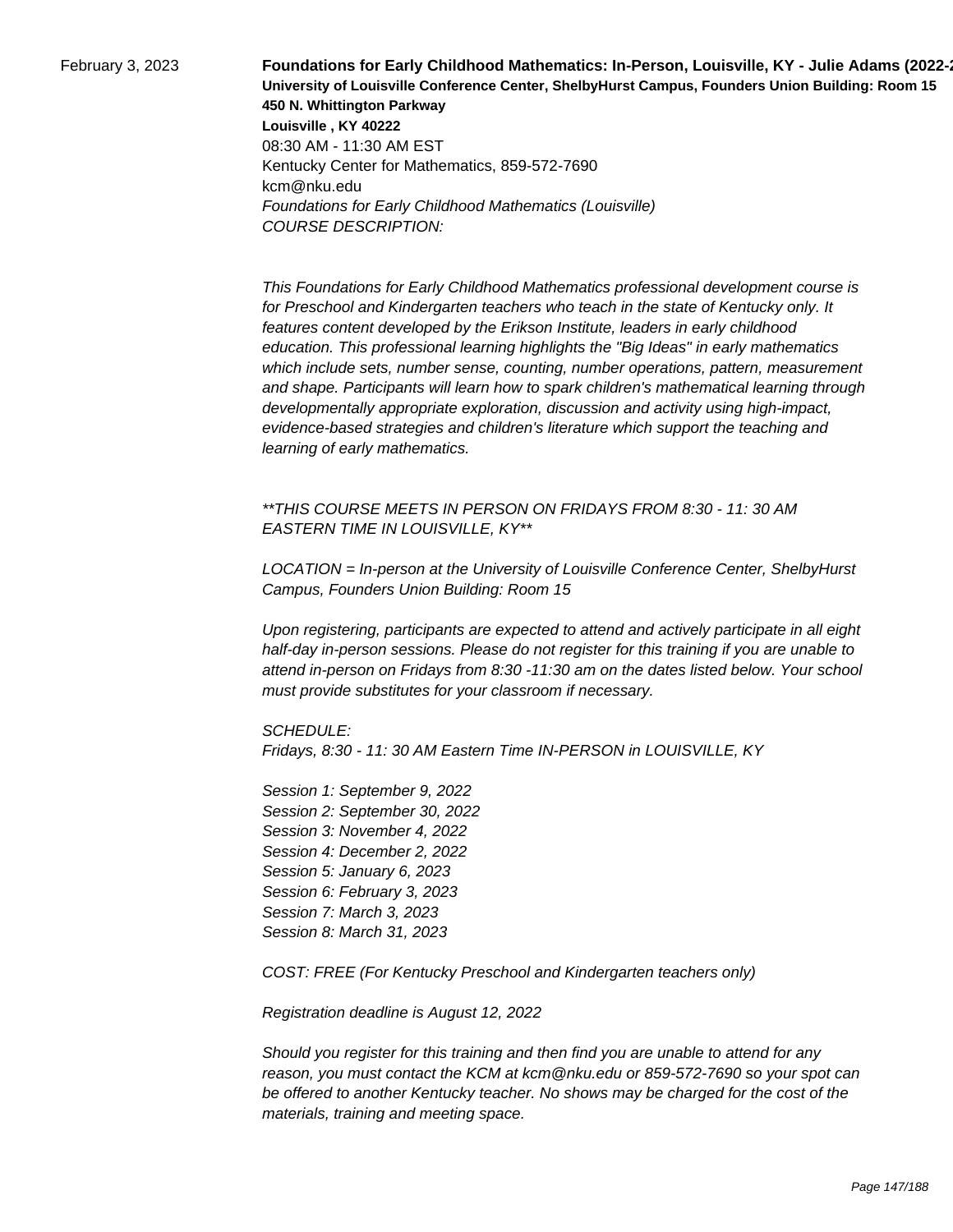#### February 3, 2023 **Family Math - VIRTUAL - Lisa Riggs (2022-23) Virtual ZOOM meetings**

09:30 AM - 11:00 AM EST

Kentucky Center for Mathematics , 859-572-7690 kcm@nku.edu

Family Math - VIRTUAL - Lisa Riggs (2022-23) Description:

This free KCM professional learning event is for KENTUCKY mathematics educators only.

During this Family Math course, we will explore research on family engagement and how to educate parents concerning math fluency and the current standards.

 Participants will explore family math resources and how to conduct a family math night event.

 Participants will be given materials to conduct 2 Family Math Nights - one per semester.

 Participants will implement two Family Math Nights at their school: the 1st before Dec 31, 2022 and the 2nd before April 28, 2023.

 Participants will share their successes and takeaways from each of their Family Math Nights.

Cost: FREE (For Kentucky Mathematics Educators only)

Duration: 8 virtual 90-minute ZOOM meeting sessions, plus two Family Math Night implementations.

All 8 virtual sessions will meet on FRIDAYS from 9:30 - 11:00 am Eastern Time (which is 8:30 am - 10:00 am Central Time).

## SCHEDULE:

1. Friday, August 26, 2022; 9:30-11:00 am Eastern Time

2. Friday, September 9, 2022; 9:30-11:00 am Eastern Time

3. Friday, September 23, 2022; 9:30-11:00 am Eastern Time

\* Implementation of participant's 1st Family Math Night to occur before December 31, 2022.

4. Friday, January 6, 2023; 9:30-11:00 am Eastern Time (Reflection session to celebrate and share each participant's 1st Family Math Night)

5. Friday, January 20, 2023; 9:30-11:00 am Eastern Time

6. Friday, February 3, 2023; 9:30-11:00 am Eastern Time

7. Friday, March 3, 2023; 9:30-11:00 am Eastern Time

\* Implementation of participant's 2nd Family Math Night to occur before April 28, 2023. 8. Friday, April 28, 2023; 9:30-11:00am Eastern Time (Reflection session to celebrate and share each participant's 2nd Family Math Night)

Before registering, please make sure that you are able to fully participate in all 8 live and interactive ZOOM meeting sessions on Fridays from 9:30 - 11:00 am Eastern Time. By registering for this course, you are agreeing to host two Family Math Nights: one before December 31, 2022, and one before April 28, 2023.

 Registration cutoff date is July 29, 2022.

 Please contact the KCM at kcm@nku.edu or 859-572-7690 with any questions. The KCM sends a registration confirmation email to everyone who registers for a KCM event. This email often goes to the recipient's junk folder. If you register and do not receive a confirmation email from kcm@nku.edu, check your junk folder - and then contact the KCM. Any KCM emails found in your junk folder need to be moved to your inbox and the sender marked as safe. Thank you.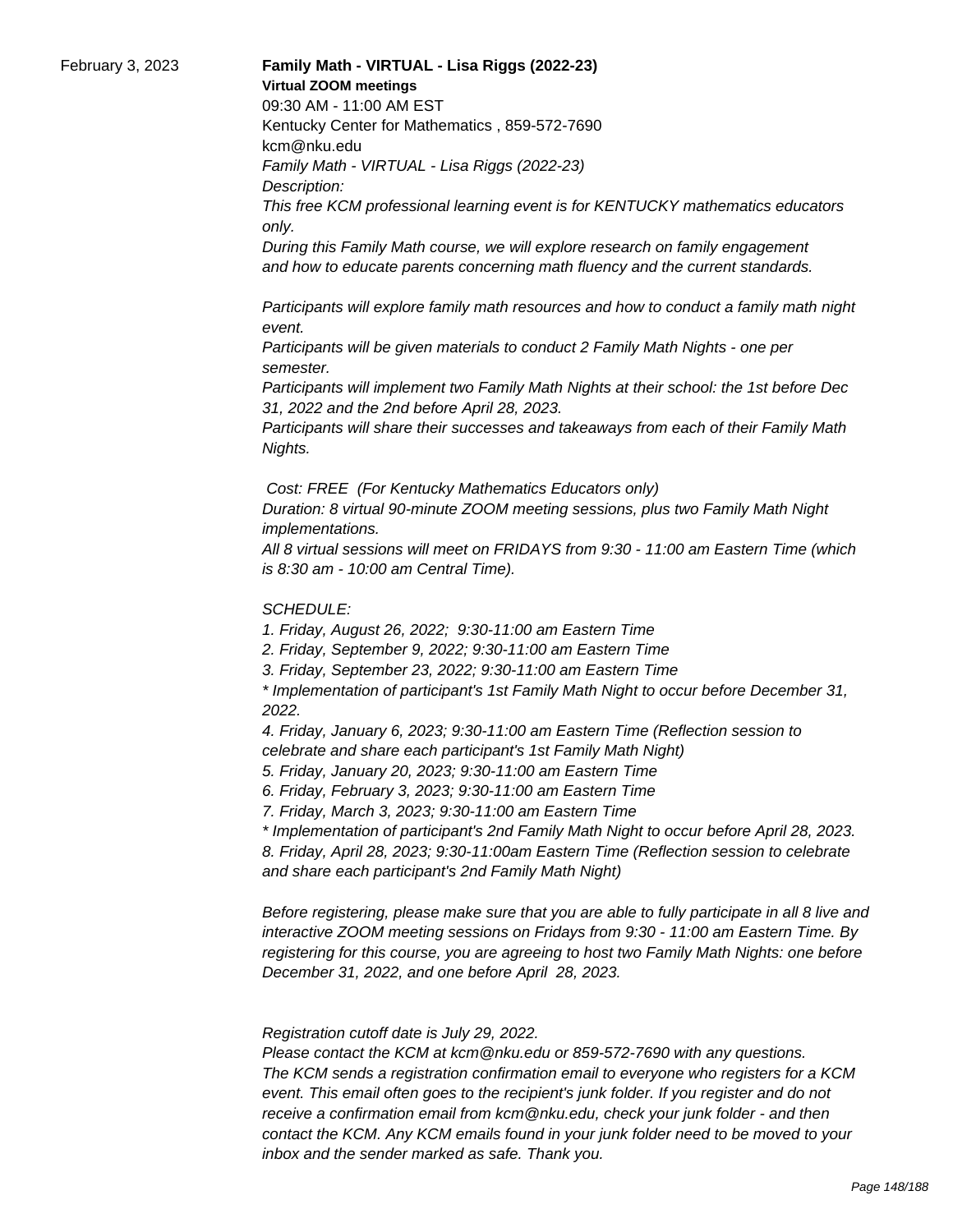February 7, 2023 **Comprehensive Course for Primary K-2: PART 2 - HYBRID, Lexington, KY - Julie Adams (2022-23) 4 virtual half-day sessions via ZOOM; 2 in-person sessions in Lexington, KY**  In-person on  $1/11$  &  $3/28$  = 9am-4pm EST; virtual sessions in Feb = noon-3pm EST Kentucky Center of Mathematics , 859-572-7690 kcm@nku.edu Comprehensive Course for Primary Grades K-2: PART 2

Course Description:

 PLEASE NOTE: THERE IS A PREREQUISITE FOR THIS COURSE: Anyone wishing to attend this course must have completed KCM's Comprehensive Course for Primary Grades K-2: Part 1 in the Fall of 2022. You may register for both in the Spring of 2022; but only those participants who complete Part 1 will be allowed to participate in Part 2. This 6-session professional learning opportunity is designed for classroom, special education, and mathematics intervention teachers of students in Grades K-2. Participants will engage in varied instructional strategies, and will acquire tools to assess, support, and advance students' mathematical reasoning and knowledge. Aligned to research-based teaching practices and Kentucky Academic Standards, topics will include operations and algebraic thinking, measurement and data, and math/literature connections.

 Participants will receive books, activities and instructional materials, along with assessment strategies to identify and target student needs and misconceptions in early numeracy.

PART 2 Big Ideas = Measurement, Time & Money, Algebraic Reasoning & Problem Solving and Math Fact Fluency

Cost: \$400 per participant

Duration: 6 sessions (4 half-day virtual sessions plus 2 in-person days)

Location:

 The 4 half-day virtual sessions will meet online via ZOOM meetings. The 2 full-day in-person sessions will meet in Lexington, KY

PLEASE NOTE: The virtual sessions are not recorded to be watched at any other time. They are live and interactive virtual sessions that participates should be fully engaged in as scheduled below.

SESSION SCHEDULE FOR THIS LEXINGTON, KY COHORT:

Session 1: Wednesday, January 11, 2023; 9:00 am - 4:00 pm Eastern Time (IN PERSON) Session 2: Tuesday, February 7, 2023; noon-3:00pm Eastern Time. (VIRTUAL) Session 3: Wednesday, February 8, 2023; noon-3:00pm Eastern Time. (VIRTUAL) Session 4: Tuesday, February 28, 2023: noon-3:00pm Eastern Time. (VIRTUAL) Session 5: Wednesday, March 1, 2023, noon-3:00pm Eastern Time. (VIRTUAL) Session 6: Tuesday, March 28, 2023, 9:00 am - 4:00 pm Eastern Time (IN PERSON)

Registration for this cohort closes at midnight on Thursday, December 1, 2022.

Please note: The \$400 registration fee for this course is non-refundable once materials have been ordered. Should a registered participant find they are no longer able to attend this event, they should find a teacher from their school or district to take their place and notify the KCM at kcm@nku.edu or 859-572-7690. Page 149/188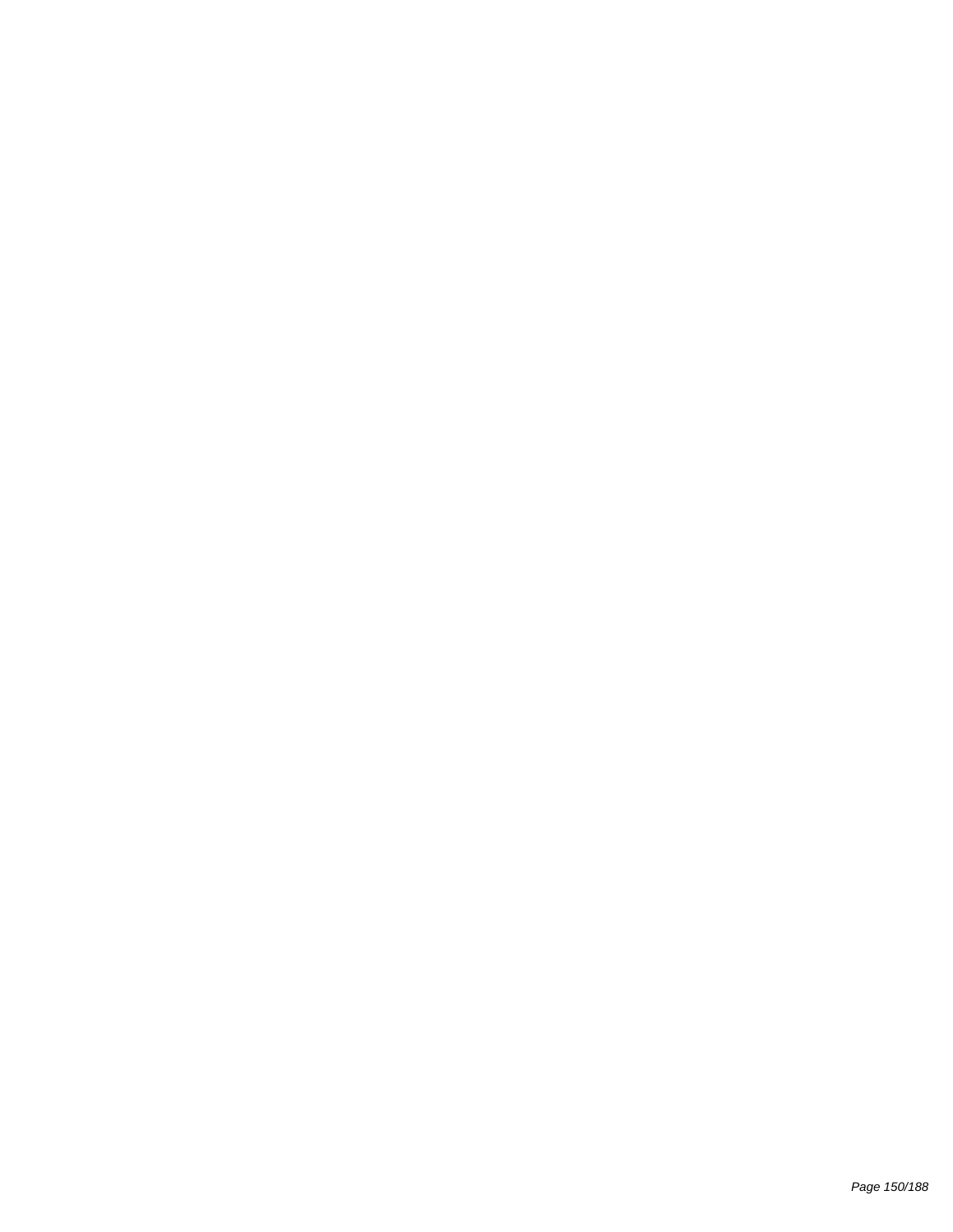# February 8, 2023 **AVMR PLUS: PART 2 (Virtual AVMR2 with bonus in-person day) - Lexington - Cindy Aossey (2022-23) Virtual Sessions meet online via ZOOM; in-person day meets in Lexington, KY**  Virtual Sessions 1-8=noon-2 pm EST; In-person Session 9=9am-4pm EST

Kentucky Center for Mathematics, 859-572-7690 kcm@nku.edu AVMR PLUS: PART 2 Course Description:

 Participants in KCM's AVMR PLUS: PART 2 will complete Add+Vantage Math Recovery (AVMR™) Course 2 by attending 8 virtual two-hour sessions. In addition, participants will attend a bonus KCM-designed in-person day where they will receive additional materials and instructional resources. This course is designed for elementary grades teachers and interventionists. Participants will learn and practice assessments and teaching strategies for advancing students' foundational number knowledge. Topics covered include place value, multi-digit addition & subtraction, and multiplication & division. AVMR PLUS: PART 2 is the second part of the KCM course formally called KNPI (Kentucky Numeracy Project Intensive) Course. IN ORDER TO ATTEND THIS COURSE, Participants must have completed KCM's AVMR PLUS: PART 1 or have completed Add+Vantage Math Recovery (AVMR™)

Course 1.

COST OF AVMR PLUS: PART 2: \$500 per participant

DURATION: 8 virtual sessions and one optional in-person day in Lexington, KY PLEASE NOTE: Approximately one hour of asynchronous work will be assigned for each two-hour virtual session.

### SCHEDULE FOR AVMR PLUS: PART 2:

Session 1: Wednesday, November 2, 2022; noon-2:00pm Eastern Time Session 2: Friday, November 4, 2022; noon-2:00pm Eastern Time Session 3: Wednesday, December 7, 2022; noon-2:00pm Eastern Time Session 4: Friday, December 9, 2022; noon-2:00pm Eastern Time Session 5: Wednesday, January 18, 2023; noon-2:00pm Eastern Time Session 6: Friday, January 20, 2023; noon-2:00pm Eastern Time Session 7: Wednesday, February 8, 2023; noon-2:00pm Eastern Time Session 8: Friday, February 10, 2023; noon-2:00pm Eastern Time Session 9: Friday, March 24, 2023; 9:00am– 4:00pm (bonus in-person day w/lunch break in Lexington)

\*Registration cutoff date is September 14, 2022 The KCM needs a minimum of 7 weeks to order and receive the AVMR2 kits from Math Recovery needed for this course.

Registration fee is non-refundable once the AVMR kits are ordered.

Please contact the KCM at kcm@nku.edu or 859-572-7690 with any questions.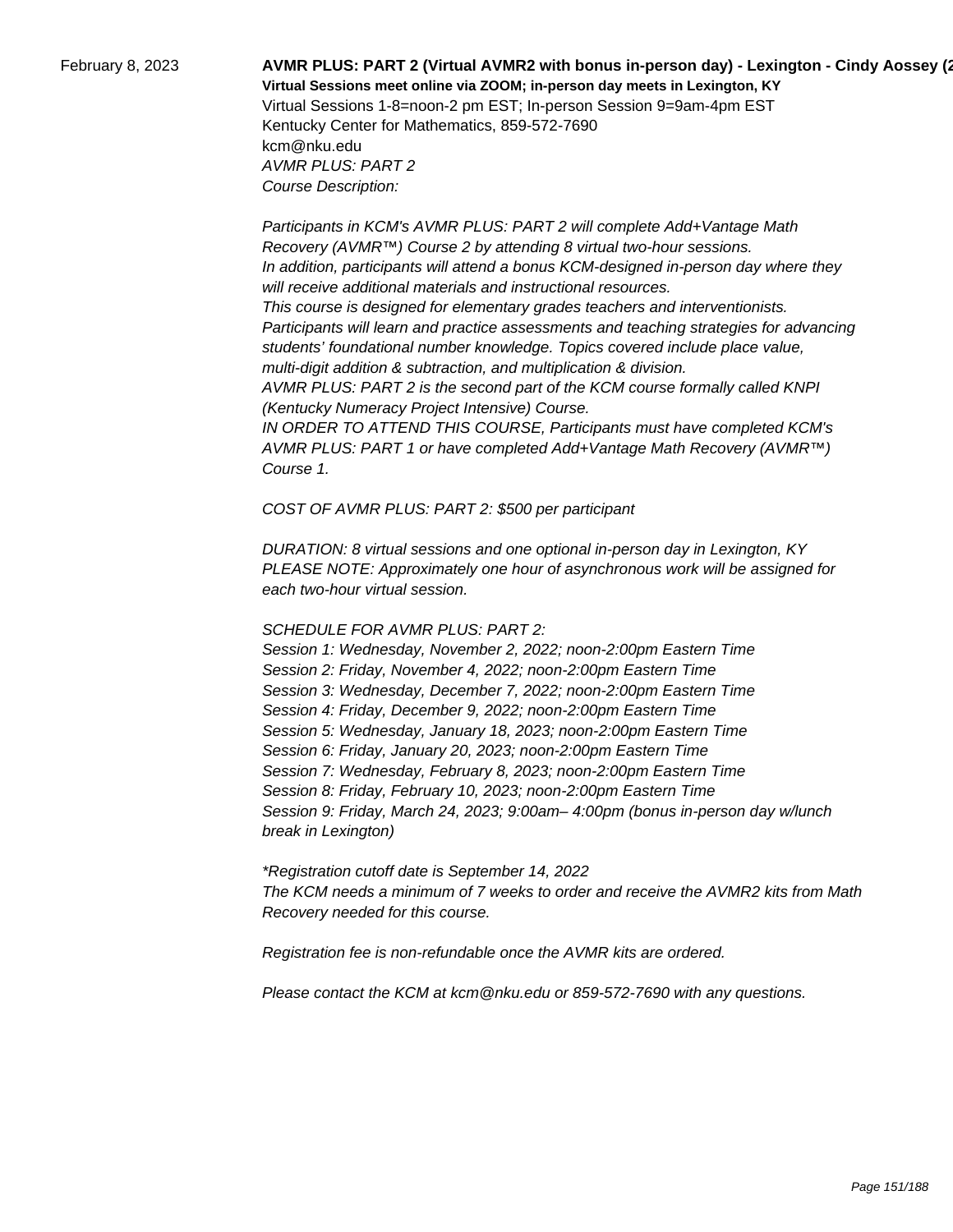### February 8, 2023 **Comprehensive Course for Primary K-2: PART 2 - HYBRID, Lexington, KY - Julie Adams (2022-23) 4 virtual half-day sessions via ZOOM; 2 in-person sessions in Lexington, KY**  In-person on  $1/11$  &  $3/28$  = 9am-4pm EST; virtual sessions in Feb = noon-3pm EST Kentucky Center of Mathematics , 859-572-7690 kcm@nku.edu Comprehensive Course for Primary Grades K-2: PART 2

Course Description:

 PLEASE NOTE: THERE IS A PREREQUISITE FOR THIS COURSE: Anyone wishing to attend this course must have completed KCM's Comprehensive Course for Primary Grades K-2: Part 1 in the Fall of 2022. You may register for both in the Spring of 2022; but only those participants who complete Part 1 will be allowed to participate in Part 2. This 6-session professional learning opportunity is designed for classroom, special education, and mathematics intervention teachers of students in Grades K-2. Participants will engage in varied instructional strategies, and will acquire tools to assess, support, and advance students' mathematical reasoning and knowledge. Aligned to research-based teaching practices and Kentucky Academic Standards, topics will include operations and algebraic thinking, measurement and data, and math/literature connections.

 Participants will receive books, activities and instructional materials, along with assessment strategies to identify and target student needs and misconceptions in early numeracy.

PART 2 Big Ideas = Measurement, Time & Money, Algebraic Reasoning & Problem Solving and Math Fact Fluency

Cost: \$400 per participant

Duration: 6 sessions (4 half-day virtual sessions plus 2 in-person days)

Location:

 The 4 half-day virtual sessions will meet online via ZOOM meetings. The 2 full-day in-person sessions will meet in Lexington, KY

PLEASE NOTE: The virtual sessions are not recorded to be watched at any other time. They are live and interactive virtual sessions that participates should be fully engaged in as scheduled below.

SESSION SCHEDULE FOR THIS LEXINGTON, KY COHORT:

Session 1: Wednesday, January 11, 2023; 9:00 am - 4:00 pm Eastern Time (IN PERSON) Session 2: Tuesday, February 7, 2023; noon-3:00pm Eastern Time. (VIRTUAL) Session 3: Wednesday, February 8, 2023; noon-3:00pm Eastern Time. (VIRTUAL) Session 4: Tuesday, February 28, 2023: noon-3:00pm Eastern Time. (VIRTUAL) Session 5: Wednesday, March 1, 2023, noon-3:00pm Eastern Time. (VIRTUAL) Session 6: Tuesday, March 28, 2023, 9:00 am - 4:00 pm Eastern Time (IN PERSON)

Registration for this cohort closes at midnight on Thursday, December 1, 2022.

Please note: The \$400 registration fee for this course is non-refundable once materials have been ordered. Should a registered participant find they are no longer able to attend this event, they should find a teacher from their school or district to take their place and notify the KCM at kcm@nku.edu or 859-572-7690. Page 152/188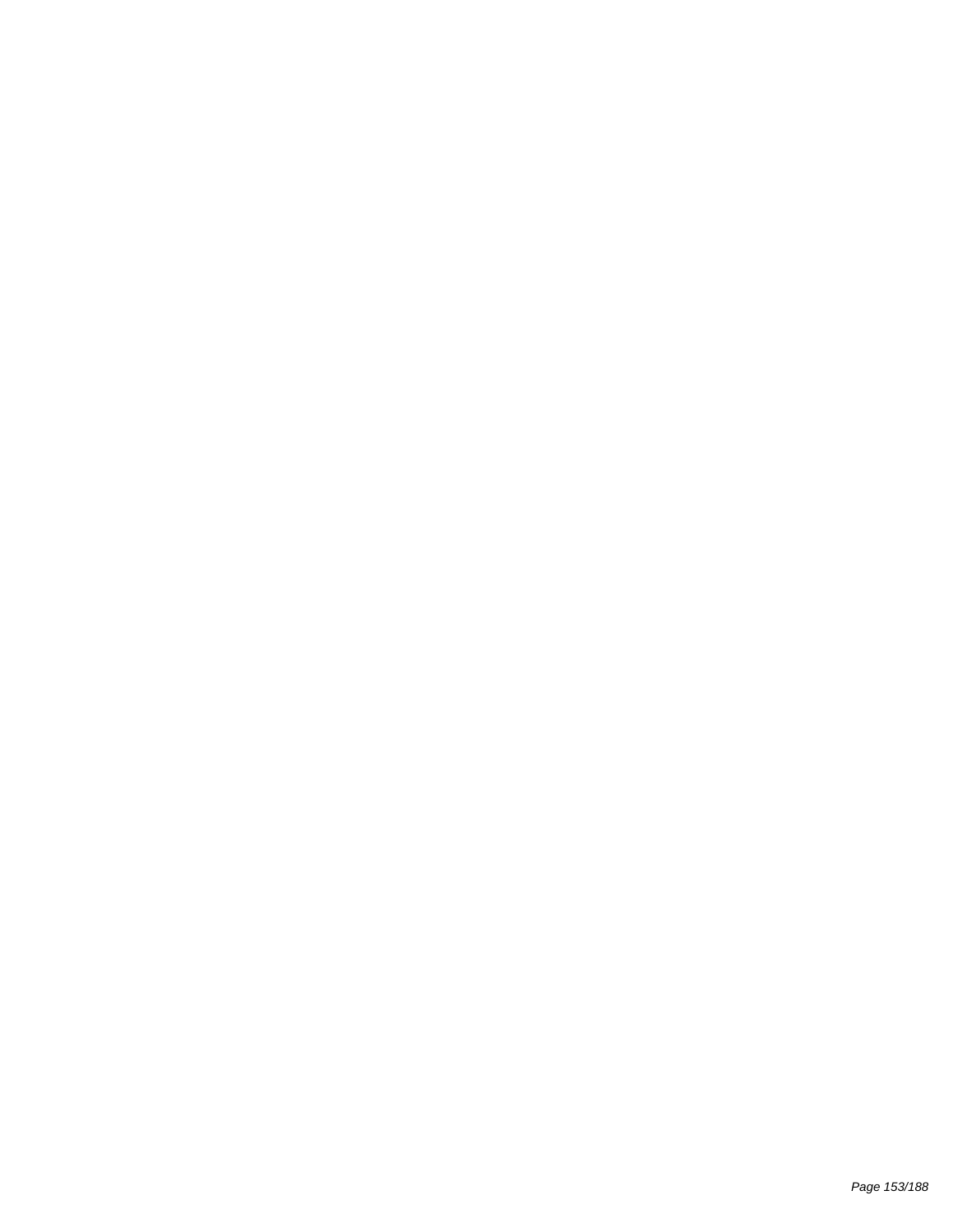## February 9, 2023 **Modeling WITH Mathematics: Middle School Grades 6-8 - VIRTUAL - Dee Crescitelli (2022-23) Virtual ZOOM meetings**

03:45 PM - 06:30 PM EST Kentucky Center for Mathematics , 859-572-7690 kcm@nku.edu Modeling WITH Mathematics: Middle School Grades 6-8 - VIRTUAL - Dee Crescitelli (2022-23) Course Description: Modeling with mathematics is one of the most misunderstood Standards for Mathematical Practice, yet it is essential for ALL students to master. Participants of this course will

 experience an instructional routine that builds students' capacity to make sense of models and to develop questions to ask themselves when modeling. learn about designs for interaction that build opportunities for students to develop mathematical language and process the ideas and concepts of modeling.

#### PLEASE NOTE:

Participants who teach in Kentucky will receive a copy of the book Teaching for Thinking.

Participants who teach outside of Kentucky will need to purchase their own copy of Teaching for Thinking if they wish to participate in this course.

#### Cost: FREE

Duration: 4 half-day virtual sessions

Please note: This professional learning event will meet virtually via 4 half-day ZOOM meeting sessions on select Thursdays in 2023 from 3:45 - 6:30 pm EST. Teachers must be able to fully participate in all 4 live and interactive ZOOM meeting sessions as scheduled. Sessions are not recorded to be watched at any time.

#### SCHEDULE:

SESSION 1: Thursday, January 19, 2023; 3:45-6:30 pm Eastern Time (which is 2:45-5:30pm Central Time) SESSION 2: Thursday, February 9, 2023; 3:45-6:30 pm Eastern Time (which is 2:45-5:30pm Central Time) SESSION 3: Thursday, March 2, 2023; 3:45-6:30 pm Eastern Time (which is 2:45-5:30pm Central Time) SESSION 4: Thursday, March 23, 2023; 3:45-6:30 pm Eastern Time (which is 2:45-5:30pm Central Time)

Teachers must be registered to participate. Registration deadline is December 1, 2022.

Please contact the KCM at kcm@nku.edu or 859-572-7690 with any questions. Should you register for this event and then are no longer able to attend, contact the KCM to have your registration voided so that your spot can be offered to another teacher.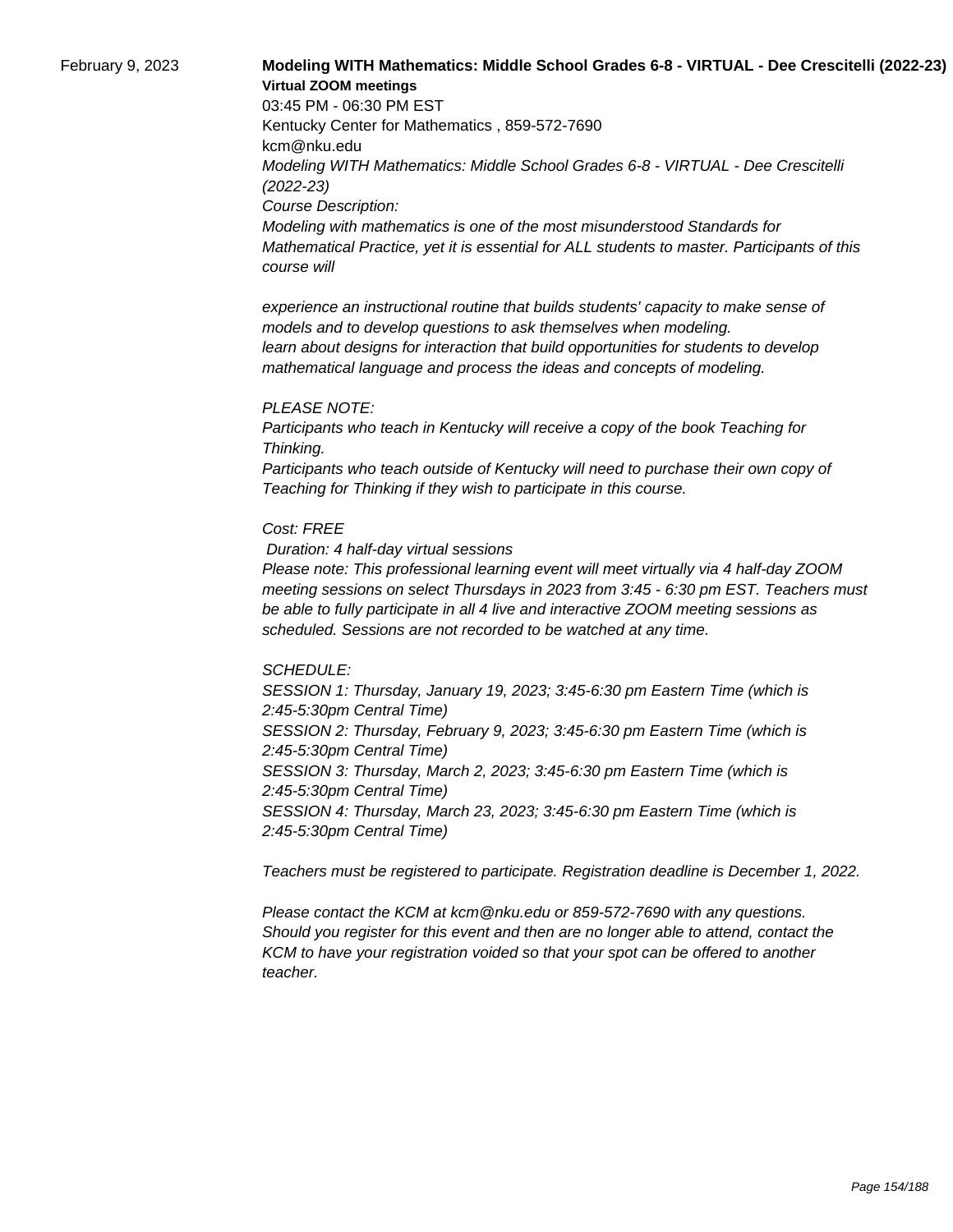### February 9, 2023 **AVMR 2 - VIRTUAL - Lisa Riggs (2022-23) Virtual sessions meet online via ZOOM**  04:30 PM - 06:30 PM EST Kentucky Center for Mathematics , 859-572-7690 kcm@nku.edu AVMR 2 (2022-23) Course Description:

This course is built around Add+Vantage Math Recovery™ and is designed for elementary grades teachers who want to expand and deepen knowledge and understanding of the mathematical development for all students by implementing diagnostic assessments for multiplication and division and place value understanding. This course is for Elementary Teachers/Coaches who teach in the state of Kentucky only.

Participants must have completed AVMR 1 training in order to participate.

Cost: \$500 per participant

Duration: 8 two-hour virtual sessions via ZOOM Session Dates: \*All 8 virtual sessions meet on THURSDAYS from 4:30-6:30 pm Eastern Time. These online sessions are live and interactive; they are not recordings that can be watched at any other time. Only register for this training if you can participate on Thursdays as scheduled below. Session 1: January 5, 2023; 4:30-6:30pm Eastern Time/ 3:30-5:30pm Central Time (two-hour session) Session 2: January 12, 2023; 4:30-6:30pm Eastern Time/ 3:30-5:30pm Central Time (two-hour session) Session 3: January 19, 2023; 4:30-6:30pm Eastern Time/ 3:30-5:30pm Central Time (two-hour session)) Session 4: January 26, 2023; 4:30-6:30pm Eastern Time/ 3:30-5:30pm Central Time (two-hour session) Session 5: February 2, 2023; 4:30-6:30pm Eastern Time/ 3:30-5:30pm Central Time (two-hour session) Session 6: February 9, 2023; 4:30-6:30pm Eastern Time/ 3:30-5:30pm Central Time

(two-hour session)

Session 7: February 16, 2021; 4:30-6:30pm Eastern Time/ 3:30-5:30pm Central Time (two-hour session)

Session 8: February 23, 2023; 4:30-6:30pm Eastern Time/ 3:30-5:30pm Central Time (two-hour session)

Registration close date is November 17, 2022. The KCM needs a minimum of 7 weeks to order and receive the AVMR2 kits from Math Recovery needed for this course.

Please contact the KCM at 859-572-7690 or kcm@nku.edu with any questions.

The registrations fee is nonrefundable once the AVMR2 kit is ordered.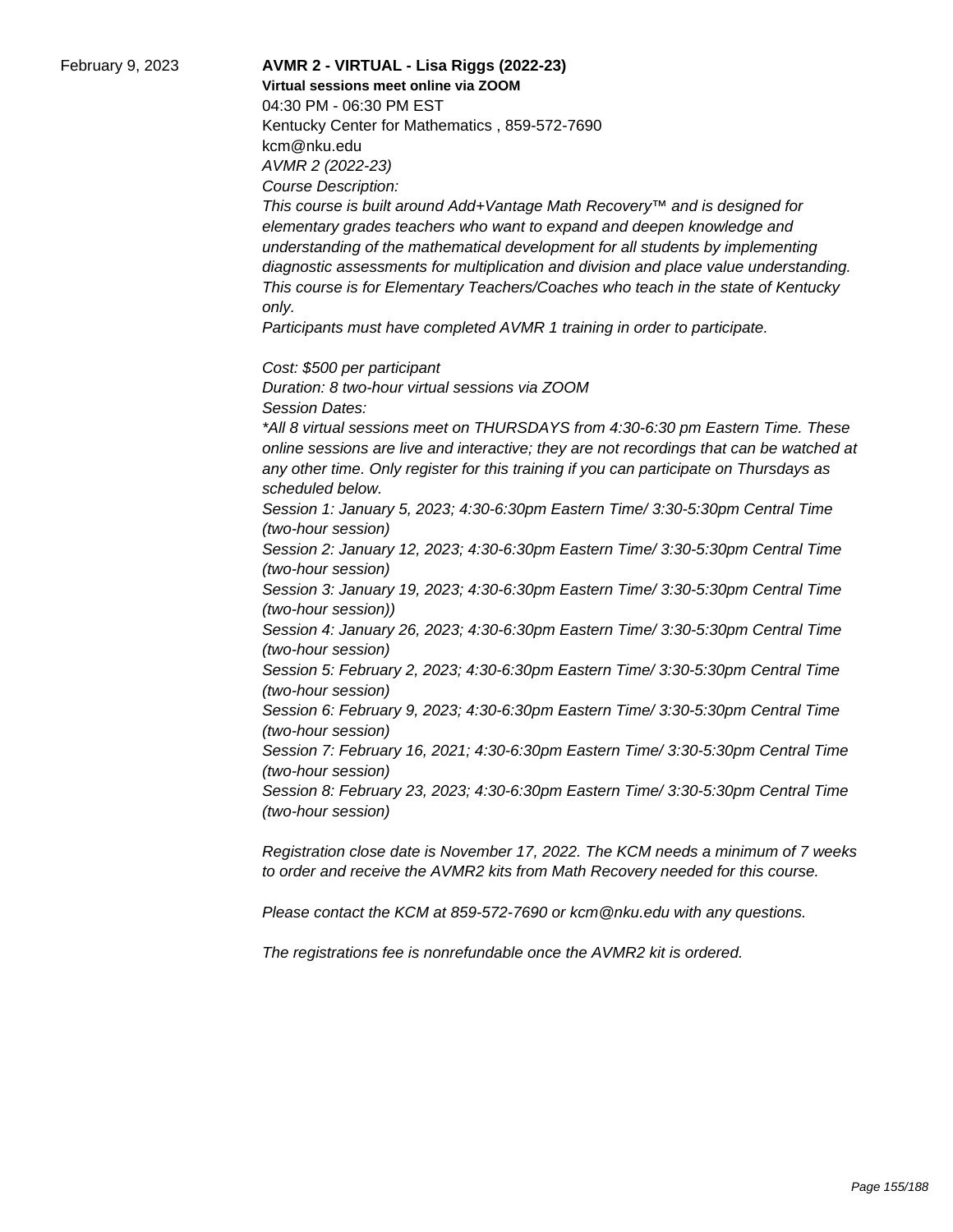# February 10, 2023 **AVMR PLUS: PART 2 (Virtual AVMR2 with bonus in-person day) - Lexington - Cindy Aossey (2022-23) Virtual Sessions meet online via ZOOM; in-person day meets in Lexington, KY**  Virtual Sessions 1-8=noon-2 pm EST; In-person Session 9=9am-4pm EST Kentucky Center for Mathematics, 859-572-7690

kcm@nku.edu AVMR PLUS: PART 2 Course Description:

 Participants in KCM's AVMR PLUS: PART 2 will complete Add+Vantage Math Recovery (AVMR™) Course 2 by attending 8 virtual two-hour sessions. In addition, participants will attend a bonus KCM-designed in-person day where they will receive additional materials and instructional resources. This course is designed for elementary grades teachers and interventionists. Participants will learn and practice assessments and teaching strategies for advancing students' foundational number knowledge. Topics covered include place value, multi-digit addition & subtraction, and multiplication & division. AVMR PLUS: PART 2 is the second part of the KCM course formally called KNPI (Kentucky Numeracy Project Intensive) Course. IN ORDER TO ATTEND THIS COURSE, Participants must have completed KCM's AVMR PLUS: PART 1 or have completed Add+Vantage Math Recovery (AVMR™)

Course 1.

COST OF AVMR PLUS: PART 2: \$500 per participant

DURATION: 8 virtual sessions and one optional in-person day in Lexington, KY PLEASE NOTE: Approximately one hour of asynchronous work will be assigned for each two-hour virtual session.

### SCHEDULE FOR AVMR PLUS: PART 2:

Session 1: Wednesday, November 2, 2022; noon-2:00pm Eastern Time Session 2: Friday, November 4, 2022; noon-2:00pm Eastern Time Session 3: Wednesday, December 7, 2022; noon-2:00pm Eastern Time Session 4: Friday, December 9, 2022; noon-2:00pm Eastern Time Session 5: Wednesday, January 18, 2023; noon-2:00pm Eastern Time Session 6: Friday, January 20, 2023; noon-2:00pm Eastern Time Session 7: Wednesday, February 8, 2023; noon-2:00pm Eastern Time Session 8: Friday, February 10, 2023; noon-2:00pm Eastern Time Session 9: Friday, March 24, 2023; 9:00am– 4:00pm (bonus in-person day w/lunch break in Lexington)

\*Registration cutoff date is September 14, 2022 The KCM needs a minimum of 7 weeks to order and receive the AVMR2 kits from Math Recovery needed for this course.

Registration fee is non-refundable once the AVMR kits are ordered.

Please contact the KCM at kcm@nku.edu or 859-572-7690 with any questions.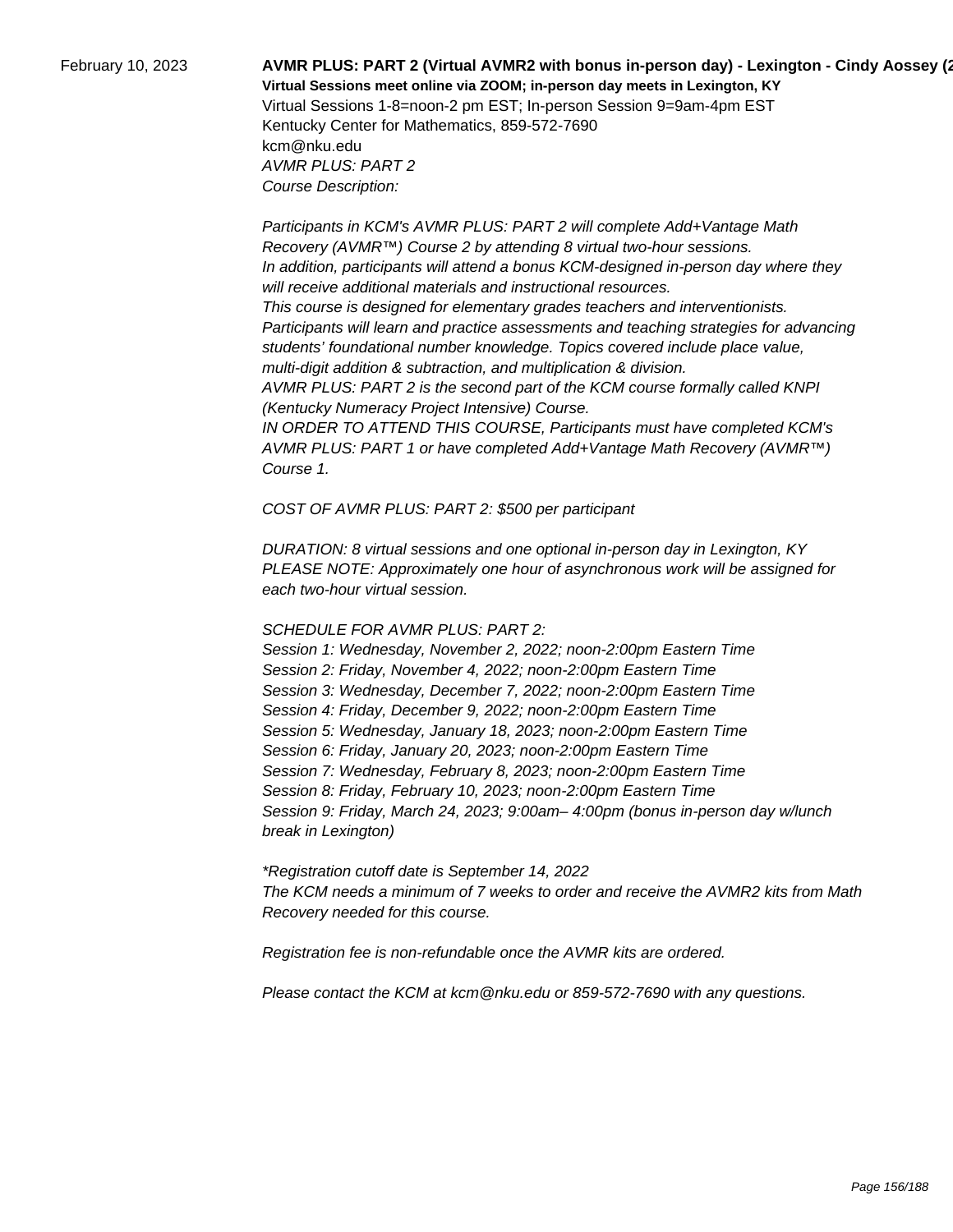## February 15, 2023 **Statistics as a Progression - VIRTUAL - Dee Crescitelli & Bonny Riedell (2022-23) Virtual sessions via ZOOM**

12:00 PM - 03:00 PM EST Kentucky Center for Mathematics, 859-572-7690 kcm@nku.edu Statistics as a Progression This professional learning event is open to any teacher. The intended audience for this course is 2nd through 6th Grade teachers.

#### COURSE DESCRIPTION:

 Statistics is gaining recognition as an important component of mathematics education, from the primary grades to middle and high school continuing to post-secondary. During this course, participants will deepen their understanding of statistics and see the standards and skills of their grade level as part of a progression starting in primary and continuing into middle and high school.

 Essential statistics standards in the Kentucky Academic Standards for Mathematics begin in first grade and continue through all grade levels with the goal of developing student ability to comprehend and deal with variability and statistical information in the world around them and participate effectively in an information-laden society.

 The KCAS- Mathematics also position students as doers of statistics as they take part in the production, interpretation, and communication of data.

 Participants will explore instructional strategies for developing statistical understanding and receive virtual resources for use with students.

Cost: FREE Duration: 2 half-day sessions 2023 SCHEDULE: Session 1: Wednesday, February 15, 2023; noon - 3:00 pm Eastern Time (which is 11am - 2 pm Central Time) Session 2: Wednesday, March 15, 2023; noon - 3:00 pm Eastern Time (which is 11 am - 2 pm Central Time)

Please note: Participants must be able to participate in both sessions during the dates and times listed. These are live and interactive ZOOM meetings. They are not recordings that can be watched at other times.

Registration deadline is February 8, 2023. Please contact the KCM at kcm@nku.edu or 859-572-7690 if you have any questions, or if you register and then are no longer able to attend. Thank you.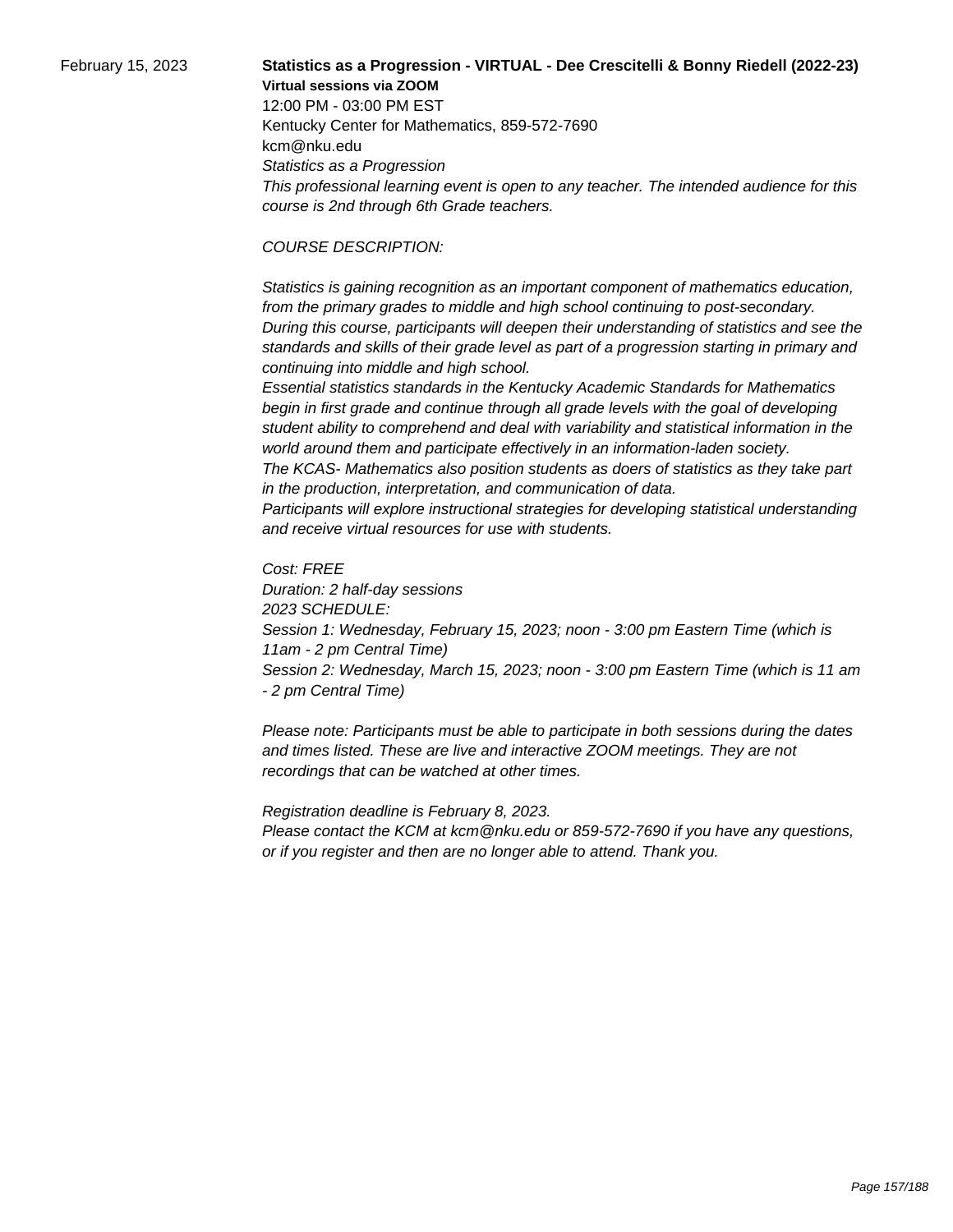February 16, 2023 **AVMR 2 - VIRTUAL - Lisa Riggs (2022-23) Virtual sessions meet online via ZOOM**  04:30 PM - 06:30 PM EST Kentucky Center for Mathematics , 859-572-7690 kcm@nku.edu AVMR 2 (2022-23) Course Description:

> This course is built around Add+Vantage Math Recovery™ and is designed for elementary grades teachers who want to expand and deepen knowledge and understanding of the mathematical development for all students by implementing diagnostic assessments for multiplication and division and place value understanding. This course is for Elementary Teachers/Coaches who teach in the state of Kentucky only.

Participants must have completed AVMR 1 training in order to participate.

Cost: \$500 per participant

Duration: 8 two-hour virtual sessions via ZOOM Session Dates: \*All 8 virtual sessions meet on THURSDAYS from 4:30-6:30 pm Eastern Time. These online sessions are live and interactive; they are not recordings that can be watched at any other time. Only register for this training if you can participate on Thursdays as scheduled below. Session 1: January 5, 2023; 4:30-6:30pm Eastern Time/ 3:30-5:30pm Central Time (two-hour session) Session 2: January 12, 2023; 4:30-6:30pm Eastern Time/ 3:30-5:30pm Central Time (two-hour session) Session 3: January 19, 2023; 4:30-6:30pm Eastern Time/ 3:30-5:30pm Central Time (two-hour session)) Session 4: January 26, 2023; 4:30-6:30pm Eastern Time/ 3:30-5:30pm Central Time (two-hour session) Session 5: February 2, 2023; 4:30-6:30pm Eastern Time/ 3:30-5:30pm Central Time (two-hour session) Session 6: February 9, 2023; 4:30-6:30pm Eastern Time/ 3:30-5:30pm Central Time (two-hour session) Session 7: February 16, 2021; 4:30-6:30pm Eastern Time/ 3:30-5:30pm Central Time

(two-hour session) Session 8: February 23, 2023; 4:30-6:30pm Eastern Time/ 3:30-5:30pm Central Time (two-hour session)

Registration close date is November 17, 2022. The KCM needs a minimum of 7 weeks to order and receive the AVMR2 kits from Math Recovery needed for this course.

Please contact the KCM at 859-572-7690 or kcm@nku.edu with any questions.

The registrations fee is nonrefundable once the AVMR2 kit is ordered.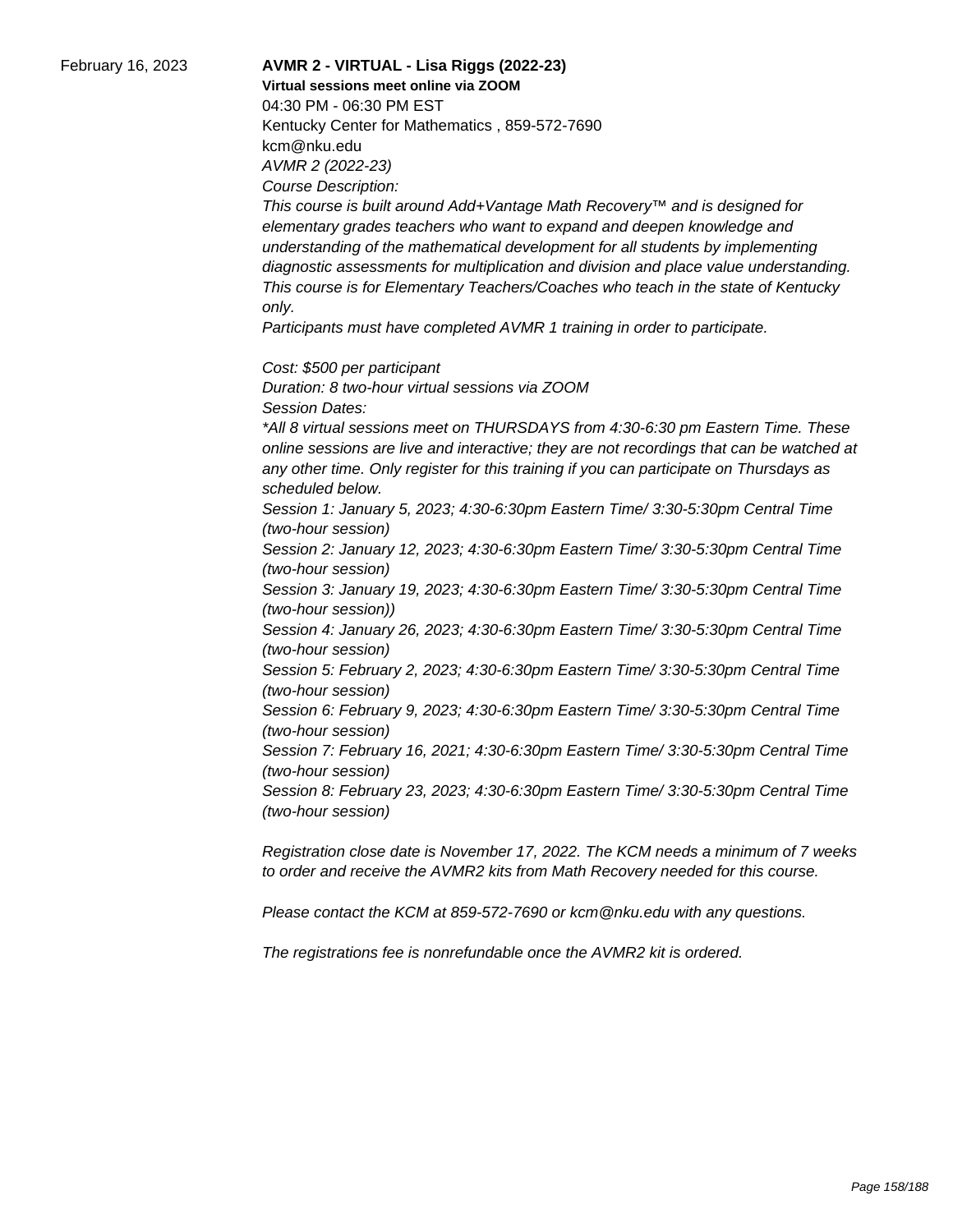### February 17, 2023 **Foundations for Early Childhood Mathematics: In-Person, Lexington, KY - Julie Adams (2022-TBD in Lexington, KY**

08:30 AM - 11:30 AM EST Kentucky Center for Mathematics, 859-572-7690 kcm@nku.eedu Foundations for Early Childhood Mathematics (Lexington) COURSE DESCRIPTION:

This Foundations for Early Childhood Mathematics professional development course is for Preschool and Kindergarten teachers who teach in the state of Kentucky only. It features content developed by the Erikson Institute, leaders in early childhood education. This professional learning highlights the "Big Ideas" in early mathematics which include sets, number sense, counting, number operations, pattern, measurement and shape. Participants will learn how to spark children's mathematical learning through developmentally appropriate exploration, discussion and activity using high-impact, evidence-based strategies and children's literature which support the teaching and learning of early mathematics.

### \*\*THIS COURSE MEETS IN PERSON ON FRIDAYS FROM 8:30 - 11: 30 AM EASTERN TIME IN LEXINGTON, KY\*\*

Upon registering, participants are expected to attend and actively participate in all eight half-day in-person sessions. Please do not register for this training if you are unable to attend in-person on Fridays from 8:30 -11:30 am Eastern Time on the dates listed below. Your school must provide substitutes for your classroom if necessary.

SCHEDULE: Fridays, 8:30 - 11: 30 AM Eastern Time IN-PERSON in Lexington, KY

Session 1: September 16, 2022 Session 2: October 28, 2022 Session 3: November 18, 2022 Session 4: December 16, 2022 Session 5: January 20, 2023 Session 6: February 17, 2023 Session 7: March 17, 2023 Session 8: April 21, 2023

COST: FREE (For Kentucky Preschool and Kindergarten teachers only)

Registration deadline is August 19, 2022.

Should you register for this training and then find you are unable to attend for any reason, you must contact the KCM at kcm@nku.edu or 859-572-7690 so your spot can be offered to another Kentucky teacher. No shows may be charged for the cost of the materials, training and meeting space.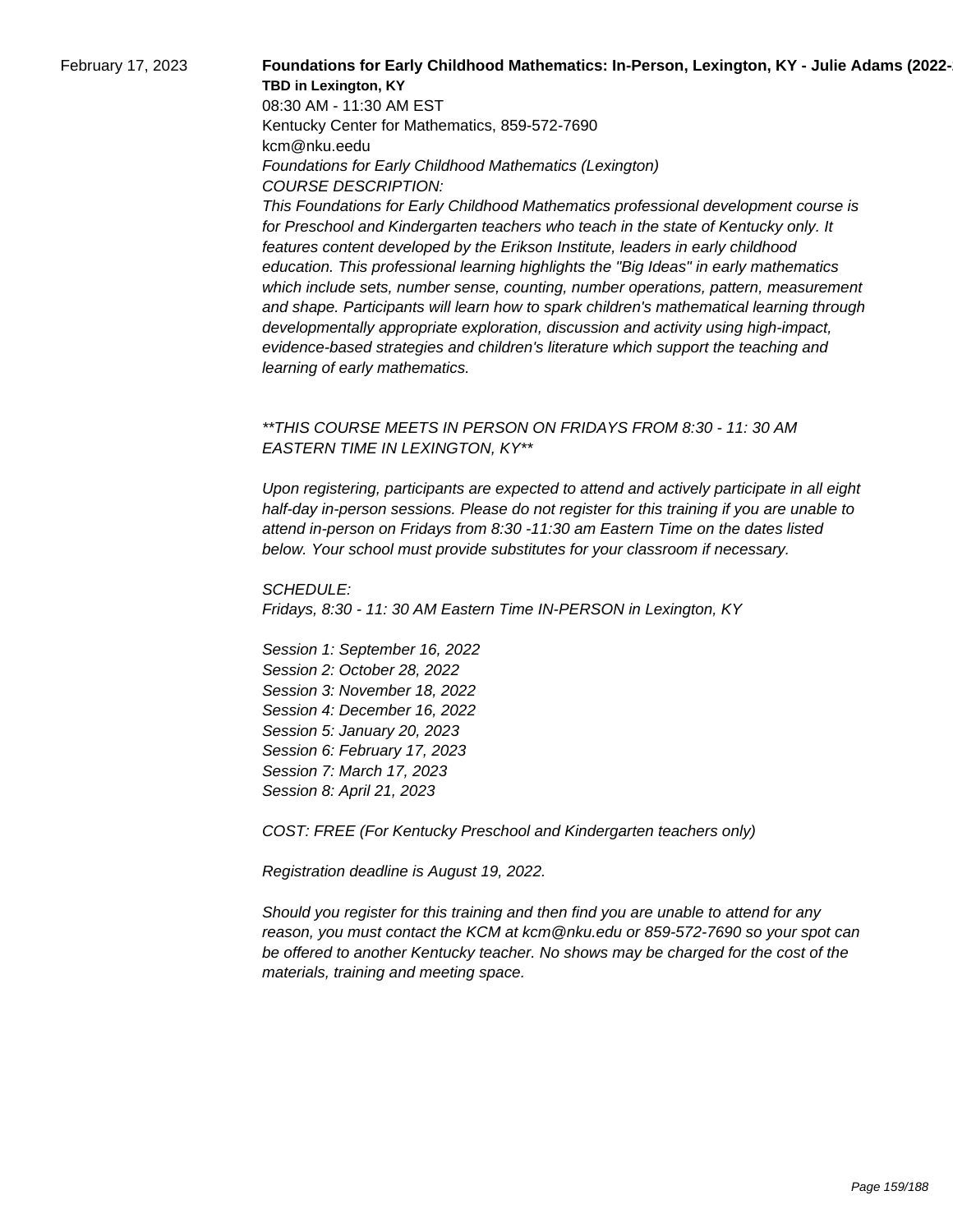February 21, 2023 **Building Numeracy with Middle Grades Students (5-8): HYBRID, Louisville, KY - Dee Crescitel 2 in-person days in Louisville, KY; 8 virtual sessions online via ZOOM In-person = University of Louisville Conference Center, ShelbyHurst Campus, Founders Union Building: Room 15 Louisville , KY 40222** in-person days on June 21 &  $22 = 9$ am-4pm EST; 8 virtual sessions = noon-3pm EST Kentucky Center for Mathematics , 859-572-7690 kcm@nku.edu THIS COURSE IS FULL. Please click here to be added to the WAIT LIST for this KCM Course.

> Building Numeracy with Middle Grades Students (5-8): HYBRID, Louisville, KY - Dee Crescitelli (2022-23)

Course Description:

PLEASE NOTE: This KCM professional learning event is available only to educators in Kentucky. This course is designed for 5th, 6th, 7th or 8th grade math teachers, but other Kentucky educators who believe this training would be helpful in their work are welcome to register and participate as well.

 We know that students develop their mathematical reasoning skills over time and at different rates - and that the past year has created instructional gaps due to the time available for math instruction in different pandemic teaching situations.

 This year-long, in-depth course provides teachers with information and materials to enable them to strengthen mathematics instruction by building from students' current funds of knowledge.

 Participants will learn teaching strategies for helping students develop the more sophisticated reasoning needed for middle grades mathematics with the goal of improving student access to grade-level content.

 Each participant will receive two sets of the "24 Game: Fractions/Decimals" card game

 Each participant will also receive 4 books:

 Figuring out Fluency in Mathematics Teaching and Learning Elementary and Middle School Mathematics Teaching Developmentally, 10th edition Building Powerful Numeracy for Middle School & High School Students Lessons and Activities for Building Powerful Numeracy

COST: FREE (\*This course is open to Kentucky educators only) \*Participants must be registered to attend and are expected to fully participate in both the in-person days and all 8 virtual sessions as scheduled below. The virtual sessions are live and interactive sessions that meet online via ZOOM. They are not recordings to be watched at any other time. All 8 half-day virtual sessions meet on Tuesday afternoons during the school year. Please confirm you can participate in this course on Tuesday afternoons before registering.

Duration: 10 Sessions (2 in-person days and 8 half-day virtual sessions)

Location:

2 IN-PERSON DAYS in Louisville, KY at the University of Louisville Conference Center, ShelbyHurst Campus, Founders Union Building 8 VIRTUAL half-day sessions online via ZOOM

2022-23 BUILDING NUMERACY SCHEDULE: SESSION 1: Tuesday, June 21, 2022; 9:00 am - 4:00 pm Eastern Time (in-person day in Louisville) SESSION 2: Wednesday, June 22, 2022; 9:00 am - 4:00 pm Eastern Time (in-person <sup>Page 160/188</sup> day in Louisville)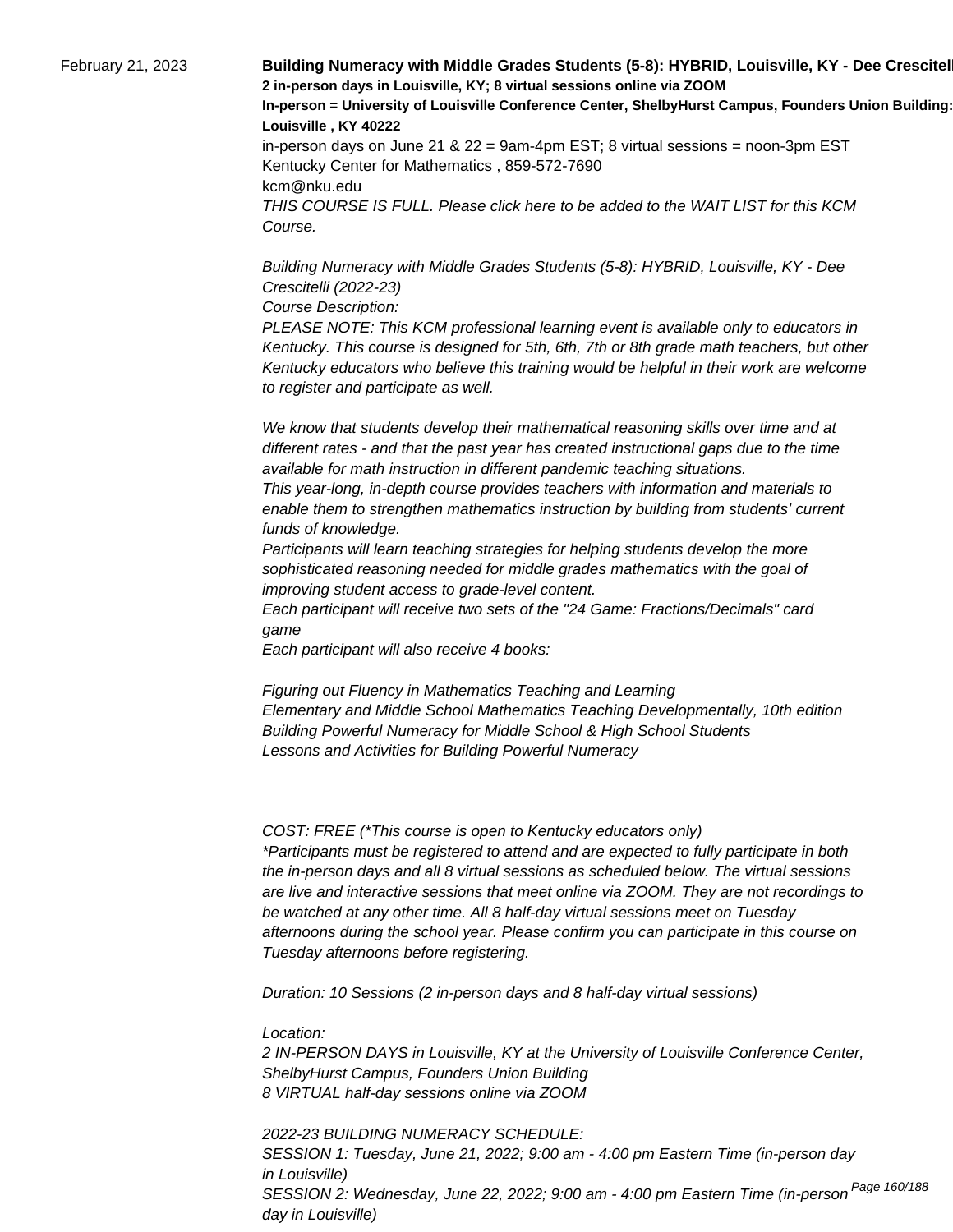SESSION 3: Tuesday, August 23, 2022; noon-3:00pm Eastern Time (half-day virtual) SESSION 4: Tuesday, September 20, 2022; noon-3:00pm Eastern Time (half-day virtual) SESSION 5: Tuesday, October 25, 2022; noon-3:00pm Eastern Time (half-day virtual) SESSION 6: Tuesday, November 15, 2022; noon-3:00pm Eastern Time (half-day virtual) SESSION 7: Tuesday, December 13, 2022; noon-3:00pm Eastern Time (half-day virtual) SESSION 8: Tuesday, January 24, 2023; noon-3:00pm Eastern Time (half-day virtual) SESSION 9: Tuesday, February 21, 2023; noon-3:00pm Eastern Time (half-day virtual) SESSION 10: Tuesday, March 14, 2023; noon-3:00pm Eastern Time (half-day virtual)

Please contact the KCM at kcm@nku.edu or 859-572-7690 with any questions.

Please note: The KCM is absorbing all the costs associated with providing this professional development. If you register for this event and then find you are unable to attend for any reason, contact the KCM as soon as possible so your spot and materials can be given to another teacher. Registered teachers who fail to show up for this training may be charged for the cost of course materials, training and meeting space.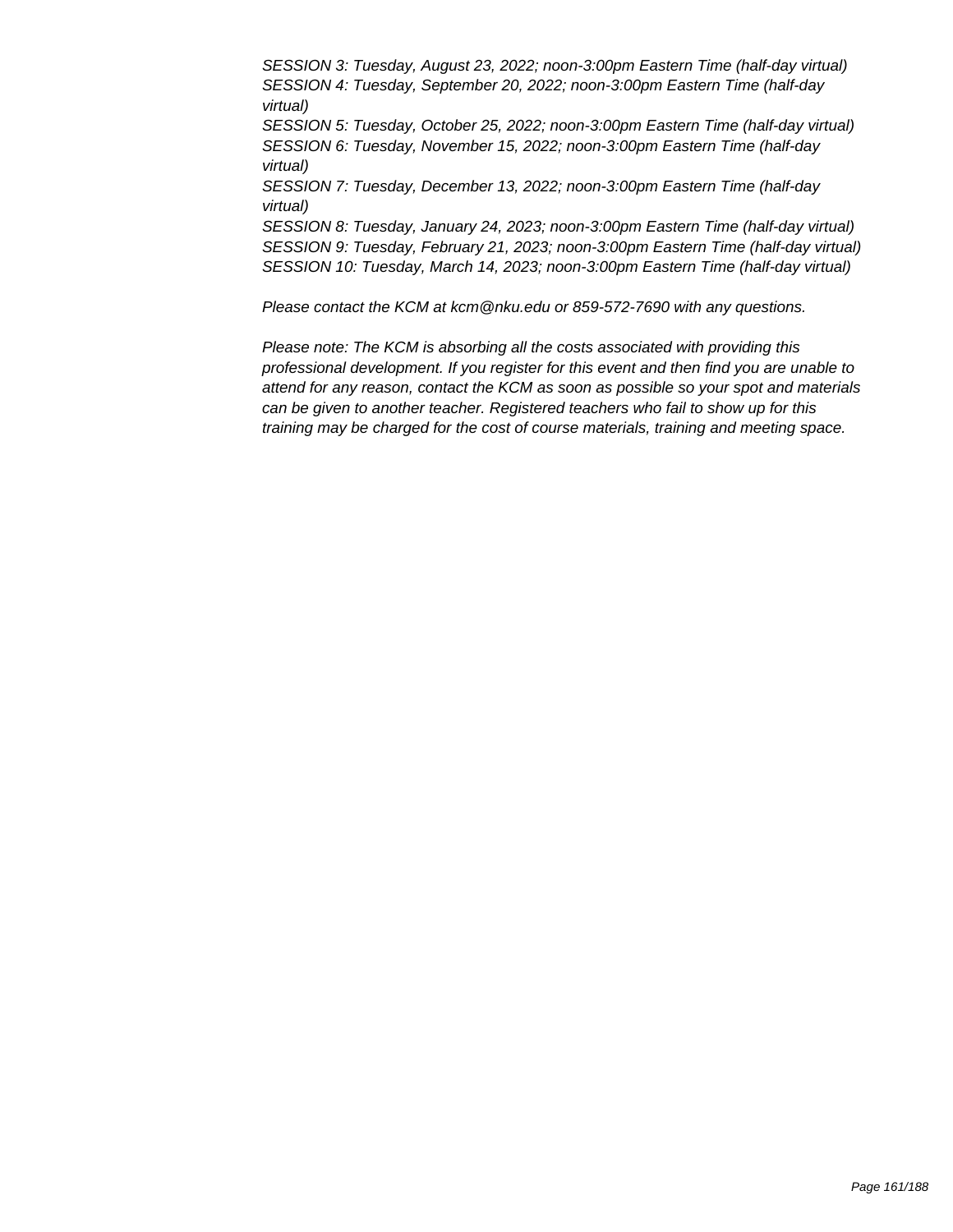February 21, 2023 **Comprehensive Course for Primary K-2: PART 2 - HYBRID, Hopkinsville, KY - Bonny Riedell (**2023 **4 virtual half-day sessions via ZOOM; 2 in-person sessions in Hopkinsville, KY IN-PERSON = The Bruce Convention Center Hopkinsville, KY 42240** in-person on  $1/10$  &  $3/21$  = 9am-4pm CST; virtual in Jan & Feb = noon-3pm CST Kentucky Center for Mathematics , 859-572-7690 kcm@nku.edu Comprehensive Course for Primary Grades K-2: PART 2

Course Description:

 PLEASE NOTE: THERE IS A PREREQUISITE FOR THIS COURSE: Anyone wishing to attend this course must have completed KCM's Comprehensive Course for Primary Grades K-2: Part 1 in the Fall of 2022. You may register for both in the Spring of 2022; but only those participants who complete Part 1 will be allowed to participate in Part 2. This 6-session professional learning opportunity is designed for classroom, special education, and mathematics intervention teachers of students in Grades K-2. Participants will engage in varied instructional strategies, and will acquire tools to assess, support, and advance students' mathematical reasoning and knowledge. Aligned to research-based teaching practices and Kentucky Academic Standards, topics will include operations and algebraic thinking, measurement and data, and math/literature connections.

 Participants will receive books, activities and instructional materials, along with assessment strategies to identify and target student needs and misconceptions in early numeracy.

PART 2 Big Ideas = Measurement, Time & Money, Algebraic Reasoning & Problem Solving and Math Fact Fluency

Cost: \$400 per participant

Duration: 6 sessions (4 half-day virtual sessions plus 2 in-person days)

Location:

 The 4 half-day virtual sessions will meet online via live ZOOM meetings. The 2 full-day in-person sessions will meet at the Bruce Convention Center, 303 Conference Center Dr, Hopkinsville, KY 42240

PLEASE NOTE: The virtual sessions are not recorded to be watched at any other time. They are live and interactive virtual sessions that participates should be fully engaged in as scheduled below.

SESSION SCHEDULE FOR THIS HOPKINSVILLE, KY COHORT: Session 1: Tuesday, January 10, 2023; 9:00 am - 4:00 pm Central Time (IN PERSON) Session 2: Tuesday, January 31, 2023; noon-3:00pm Central Time. (VIRTUAL) Session 3: Wednesday, February 1, 2023; noon-3:00pm Central Time. (VIRTUAL) Session 4: Tuesday, February 21, 2023: noon-3:00pm Central Time. (VIRTUAL) Session 5: Wednesday, February 22, 2023, noon-3:00pm Central Time. (VIRTUAL) Session 6: Tuesday, March 21, 2023, 9:00 am - 4:00 pm Central Time (IN PERSON)

Registration for this cohort closes at midnight on Thursday, December 1, 2022.

Please note: The \$400 registration fee for this course is non-refundable once materials have been ordered. Should a registered participant find they are no longer able to attend this event, they should find a teacher from their school or district to take their Page 162/188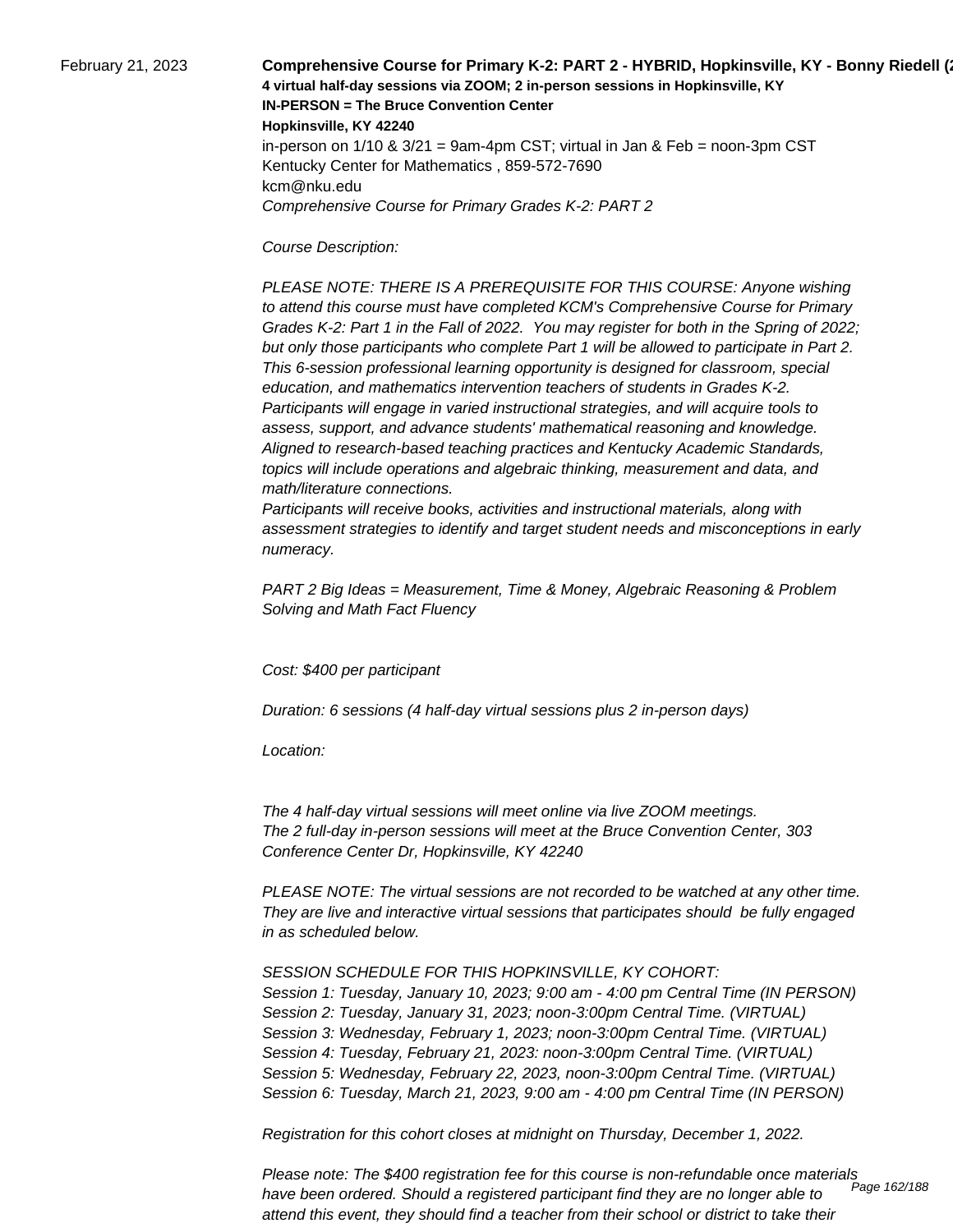place and notify the KCM at kcm@nku.edu or 859-572-7690.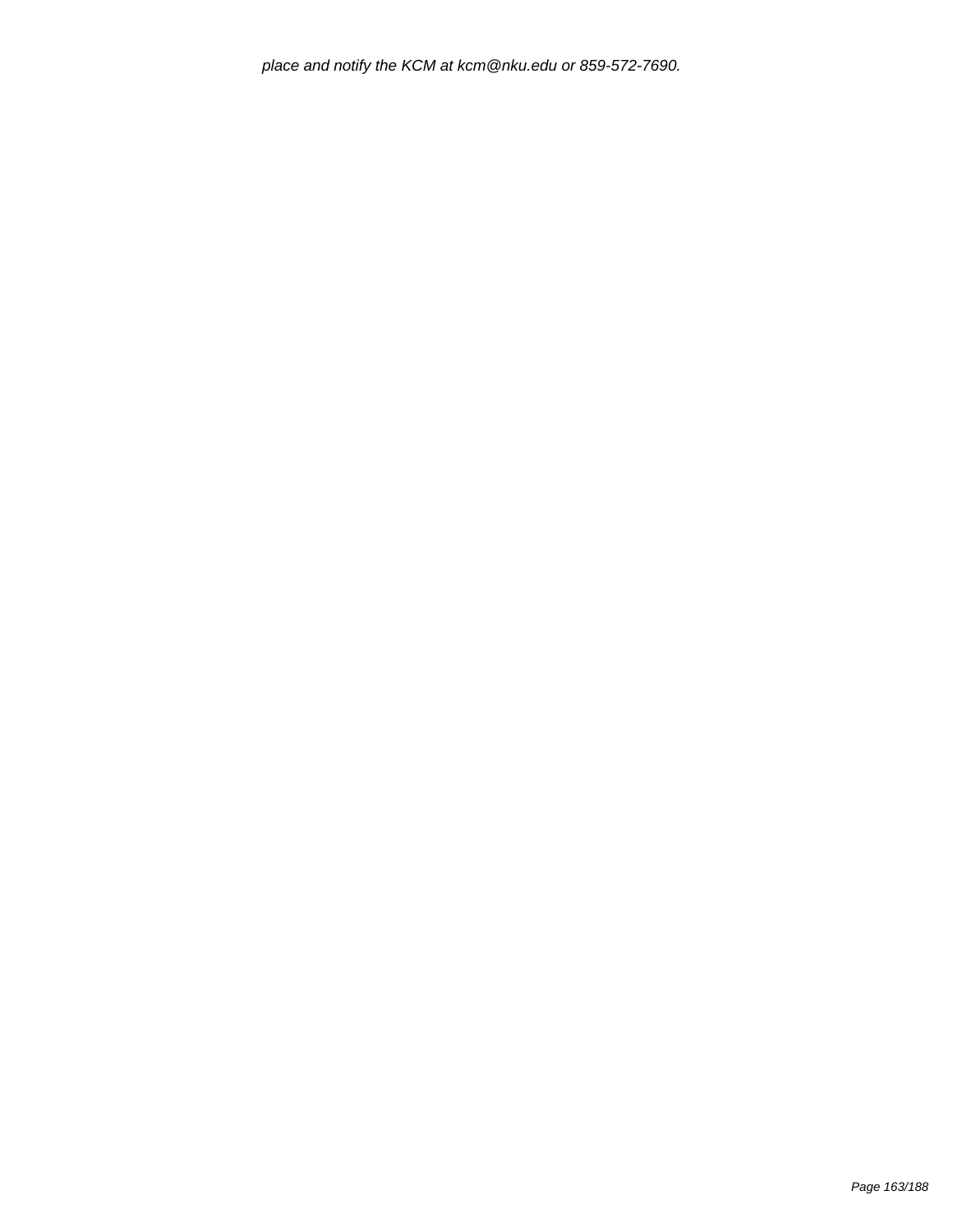February 22, 2023 **Comprehensive Course for Primary K-2: PART 2 - HYBRID, Hopkinsville, KY - Bonny Riedell (**2023 **4 virtual half-day sessions via ZOOM; 2 in-person sessions in Hopkinsville, KY IN-PERSON = The Bruce Convention Center Hopkinsville, KY 42240** in-person on  $1/10$  &  $3/21$  = 9am-4pm CST; virtual in Jan & Feb = noon-3pm CST Kentucky Center for Mathematics , 859-572-7690 kcm@nku.edu Comprehensive Course for Primary Grades K-2: PART 2

Course Description:

 PLEASE NOTE: THERE IS A PREREQUISITE FOR THIS COURSE: Anyone wishing to attend this course must have completed KCM's Comprehensive Course for Primary Grades K-2: Part 1 in the Fall of 2022. You may register for both in the Spring of 2022; but only those participants who complete Part 1 will be allowed to participate in Part 2. This 6-session professional learning opportunity is designed for classroom, special education, and mathematics intervention teachers of students in Grades K-2. Participants will engage in varied instructional strategies, and will acquire tools to assess, support, and advance students' mathematical reasoning and knowledge. Aligned to research-based teaching practices and Kentucky Academic Standards, topics will include operations and algebraic thinking, measurement and data, and math/literature connections.

 Participants will receive books, activities and instructional materials, along with assessment strategies to identify and target student needs and misconceptions in early numeracy.

PART 2 Big Ideas = Measurement, Time & Money, Algebraic Reasoning & Problem Solving and Math Fact Fluency

Cost: \$400 per participant

Duration: 6 sessions (4 half-day virtual sessions plus 2 in-person days)

Location:

 The 4 half-day virtual sessions will meet online via live ZOOM meetings. The 2 full-day in-person sessions will meet at the Bruce Convention Center, 303 Conference Center Dr, Hopkinsville, KY 42240

PLEASE NOTE: The virtual sessions are not recorded to be watched at any other time. They are live and interactive virtual sessions that participates should be fully engaged in as scheduled below.

SESSION SCHEDULE FOR THIS HOPKINSVILLE, KY COHORT: Session 1: Tuesday, January 10, 2023; 9:00 am - 4:00 pm Central Time (IN PERSON) Session 2: Tuesday, January 31, 2023; noon-3:00pm Central Time. (VIRTUAL) Session 3: Wednesday, February 1, 2023; noon-3:00pm Central Time. (VIRTUAL) Session 4: Tuesday, February 21, 2023: noon-3:00pm Central Time. (VIRTUAL) Session 5: Wednesday, February 22, 2023, noon-3:00pm Central Time. (VIRTUAL) Session 6: Tuesday, March 21, 2023, 9:00 am - 4:00 pm Central Time (IN PERSON)

Registration for this cohort closes at midnight on Thursday, December 1, 2022.

Please note: The \$400 registration fee for this course is non-refundable once materials have been ordered. Should a registered participant find they are no longer able to attend this event, they should find a teacher from their school or district to take their Page 164/188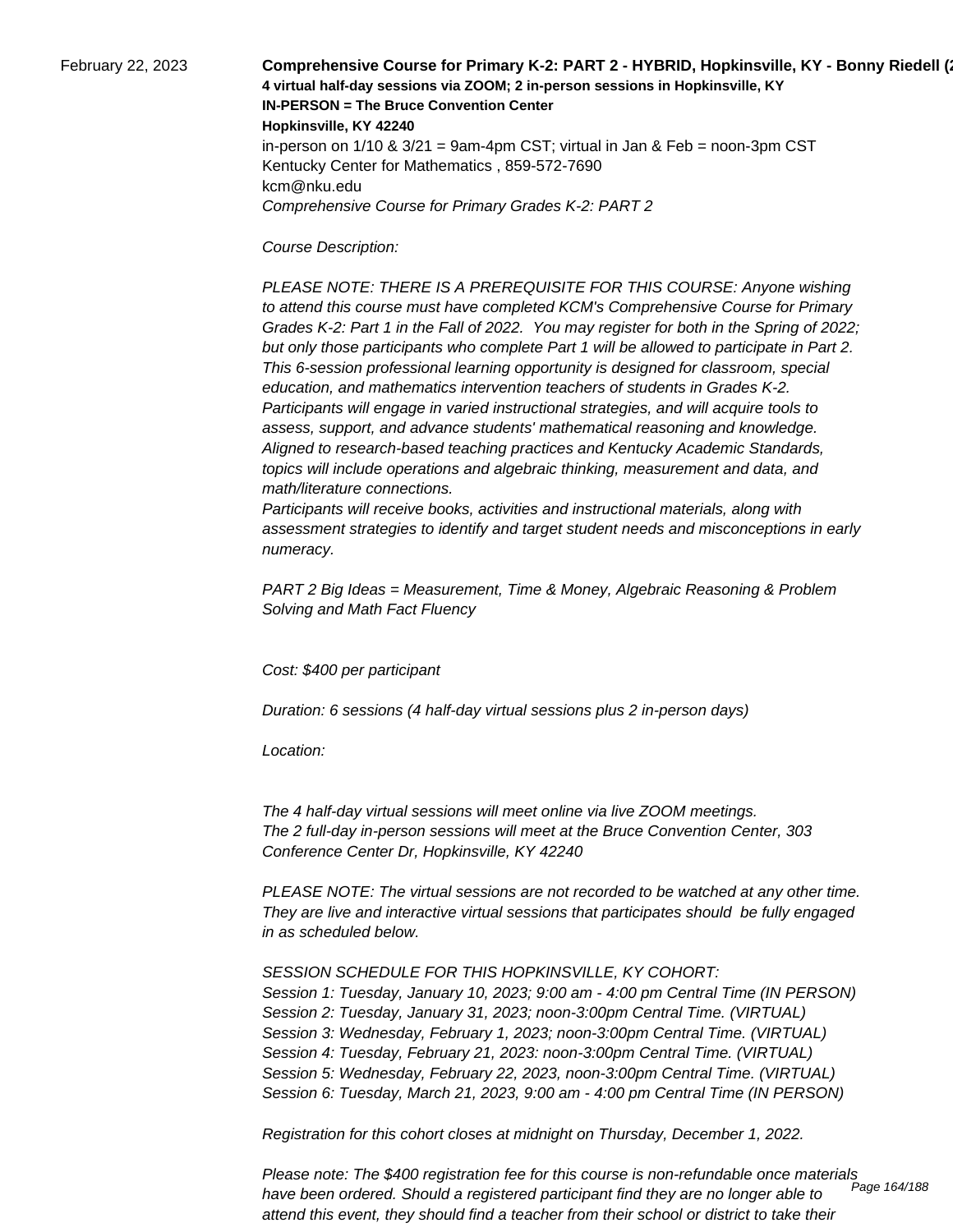place and notify the KCM at kcm@nku.edu or 859-572-7690.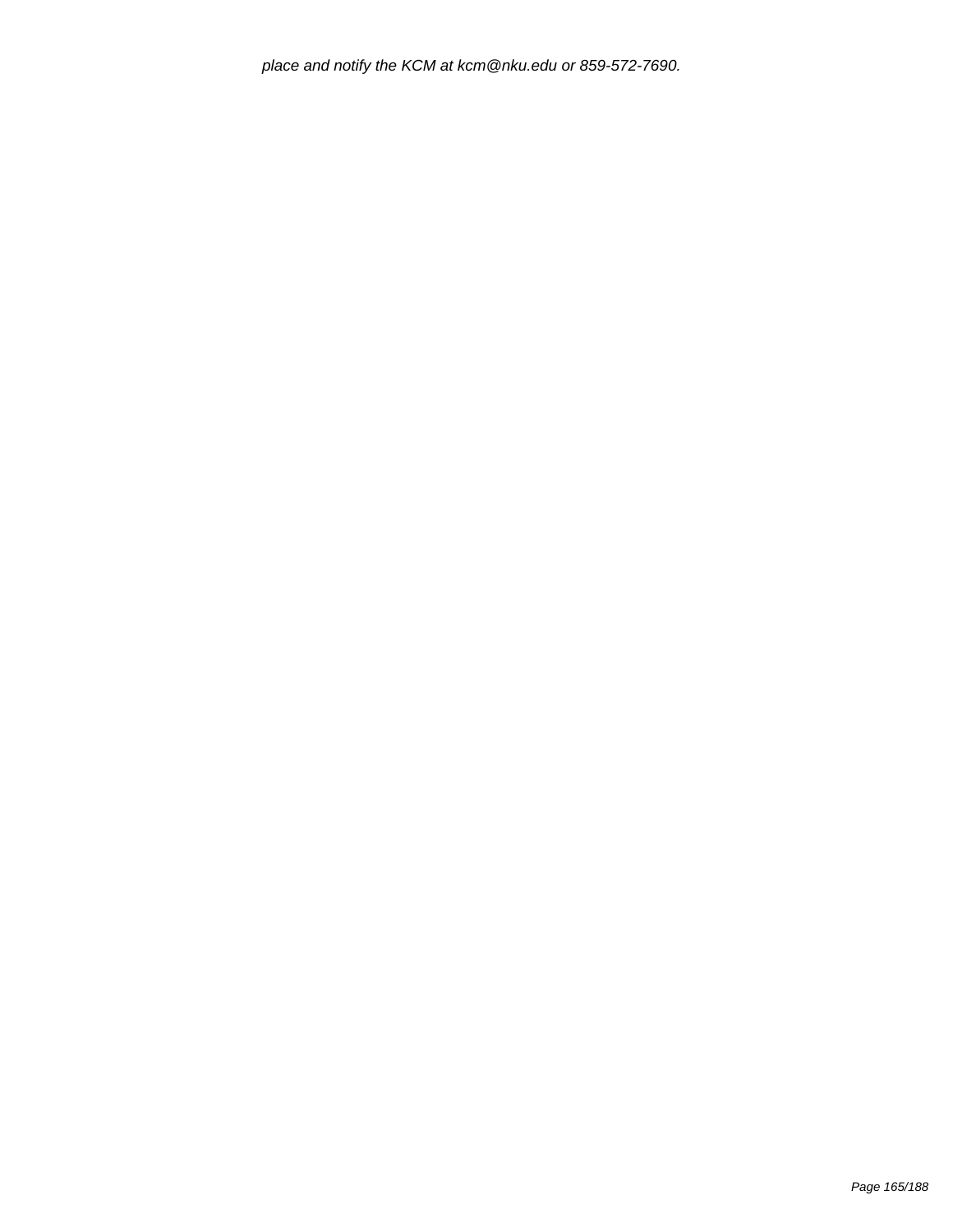### February 23, 2023 **AVMR 2 - VIRTUAL - Lisa Riggs (2022-23) Virtual sessions meet online via ZOOM**  04:30 PM - 06:30 PM EST Kentucky Center for Mathematics , 859-572-7690 kcm@nku.edu AVMR 2 (2022-23) Course Description:

This course is built around Add+Vantage Math Recovery™ and is designed for elementary grades teachers who want to expand and deepen knowledge and understanding of the mathematical development for all students by implementing diagnostic assessments for multiplication and division and place value understanding. This course is for Elementary Teachers/Coaches who teach in the state of Kentucky only.

Participants must have completed AVMR 1 training in order to participate.

Cost: \$500 per participant

Duration: 8 two-hour virtual sessions via ZOOM Session Dates: \*All 8 virtual sessions meet on THURSDAYS from 4:30-6:30 pm Eastern Time. These online sessions are live and interactive; they are not recordings that can be watched at any other time. Only register for this training if you can participate on Thursdays as scheduled below. Session 1: January 5, 2023; 4:30-6:30pm Eastern Time/ 3:30-5:30pm Central Time (two-hour session) Session 2: January 12, 2023; 4:30-6:30pm Eastern Time/ 3:30-5:30pm Central Time (two-hour session) Session 3: January 19, 2023; 4:30-6:30pm Eastern Time/ 3:30-5:30pm Central Time (two-hour session)) Session 4: January 26, 2023; 4:30-6:30pm Eastern Time/ 3:30-5:30pm Central Time (two-hour session)

Session 5: February 2, 2023; 4:30-6:30pm Eastern Time/ 3:30-5:30pm Central Time (two-hour session)

Session 6: February 9, 2023; 4:30-6:30pm Eastern Time/ 3:30-5:30pm Central Time (two-hour session)

Session 7: February 16, 2021; 4:30-6:30pm Eastern Time/ 3:30-5:30pm Central Time (two-hour session)

Session 8: February 23, 2023; 4:30-6:30pm Eastern Time/ 3:30-5:30pm Central Time (two-hour session)

Registration close date is November 17, 2022. The KCM needs a minimum of 7 weeks to order and receive the AVMR2 kits from Math Recovery needed for this course.

Please contact the KCM at 859-572-7690 or kcm@nku.edu with any questions.

The registrations fee is nonrefundable once the AVMR2 kit is ordered.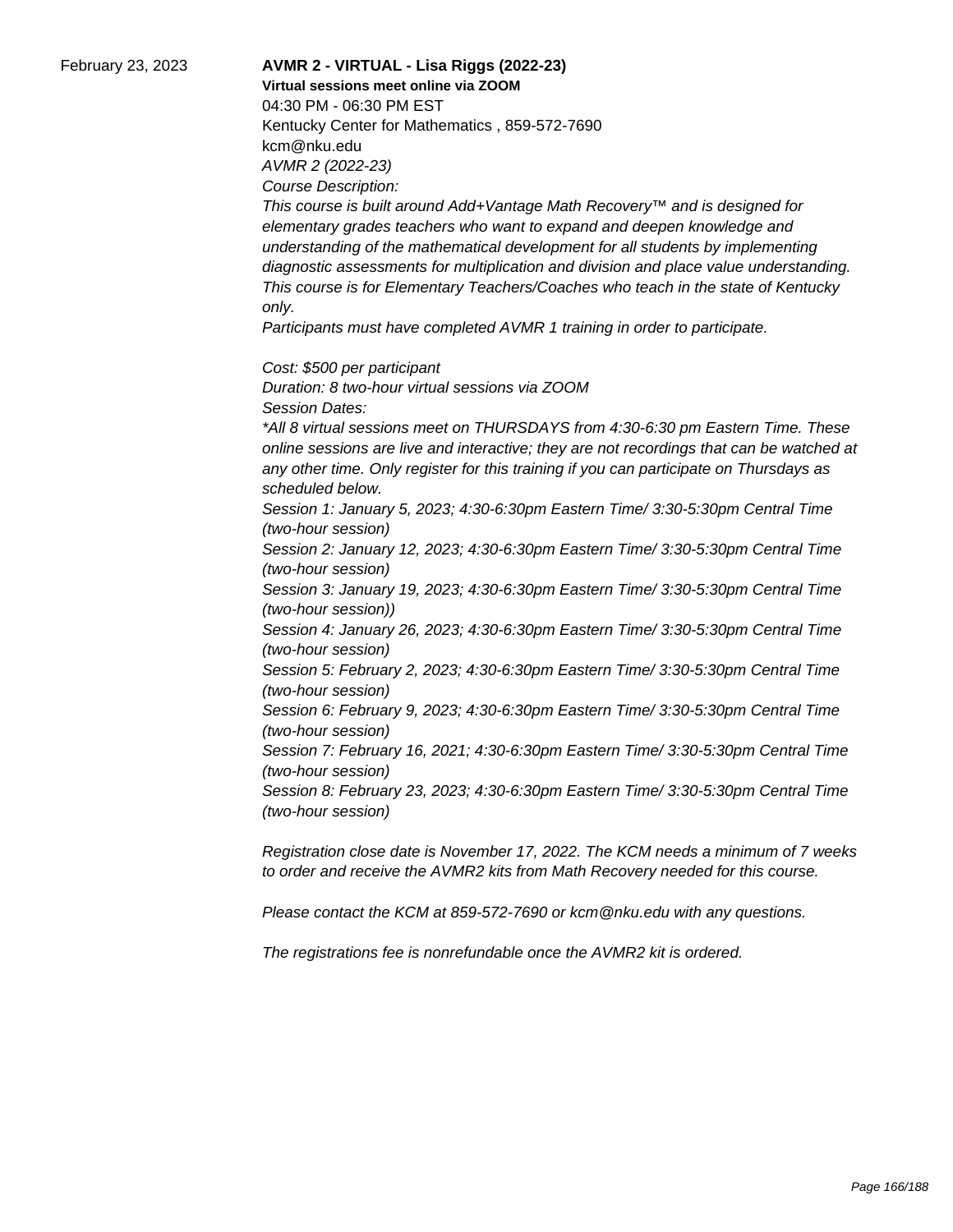### February 28, 2023 **Comprehensive Course for Primary K-2: PART 2 - HYBRID, Lexington, KY - Julie Adams (2022-23) 4 virtual half-day sessions via ZOOM; 2 in-person sessions in Lexington, KY**  In-person on  $1/11$  &  $3/28$  = 9am-4pm EST; virtual sessions in Feb = noon-3pm EST Kentucky Center of Mathematics , 859-572-7690 kcm@nku.edu Comprehensive Course for Primary Grades K-2: PART 2

Course Description:

 PLEASE NOTE: THERE IS A PREREQUISITE FOR THIS COURSE: Anyone wishing to attend this course must have completed KCM's Comprehensive Course for Primary Grades K-2: Part 1 in the Fall of 2022. You may register for both in the Spring of 2022; but only those participants who complete Part 1 will be allowed to participate in Part 2. This 6-session professional learning opportunity is designed for classroom, special education, and mathematics intervention teachers of students in Grades K-2. Participants will engage in varied instructional strategies, and will acquire tools to assess, support, and advance students' mathematical reasoning and knowledge. Aligned to research-based teaching practices and Kentucky Academic Standards, topics will include operations and algebraic thinking, measurement and data, and math/literature connections.

 Participants will receive books, activities and instructional materials, along with assessment strategies to identify and target student needs and misconceptions in early numeracy.

PART 2 Big Ideas = Measurement, Time & Money, Algebraic Reasoning & Problem Solving and Math Fact Fluency

Cost: \$400 per participant

Duration: 6 sessions (4 half-day virtual sessions plus 2 in-person days)

Location:

 The 4 half-day virtual sessions will meet online via ZOOM meetings. The 2 full-day in-person sessions will meet in Lexington, KY

PLEASE NOTE: The virtual sessions are not recorded to be watched at any other time. They are live and interactive virtual sessions that participates should be fully engaged in as scheduled below.

SESSION SCHEDULE FOR THIS LEXINGTON, KY COHORT:

Session 1: Wednesday, January 11, 2023; 9:00 am - 4:00 pm Eastern Time (IN PERSON) Session 2: Tuesday, February 7, 2023; noon-3:00pm Eastern Time. (VIRTUAL) Session 3: Wednesday, February 8, 2023; noon-3:00pm Eastern Time. (VIRTUAL) Session 4: Tuesday, February 28, 2023: noon-3:00pm Eastern Time. (VIRTUAL) Session 5: Wednesday, March 1, 2023, noon-3:00pm Eastern Time. (VIRTUAL) Session 6: Tuesday, March 28, 2023, 9:00 am - 4:00 pm Eastern Time (IN PERSON)

Registration for this cohort closes at midnight on Thursday, December 1, 2022.

Please note: The \$400 registration fee for this course is non-refundable once materials have been ordered. Should a registered participant find they are no longer able to attend this event, they should find a teacher from their school or district to take their place and notify the KCM at kcm@nku.edu or 859-572-7690.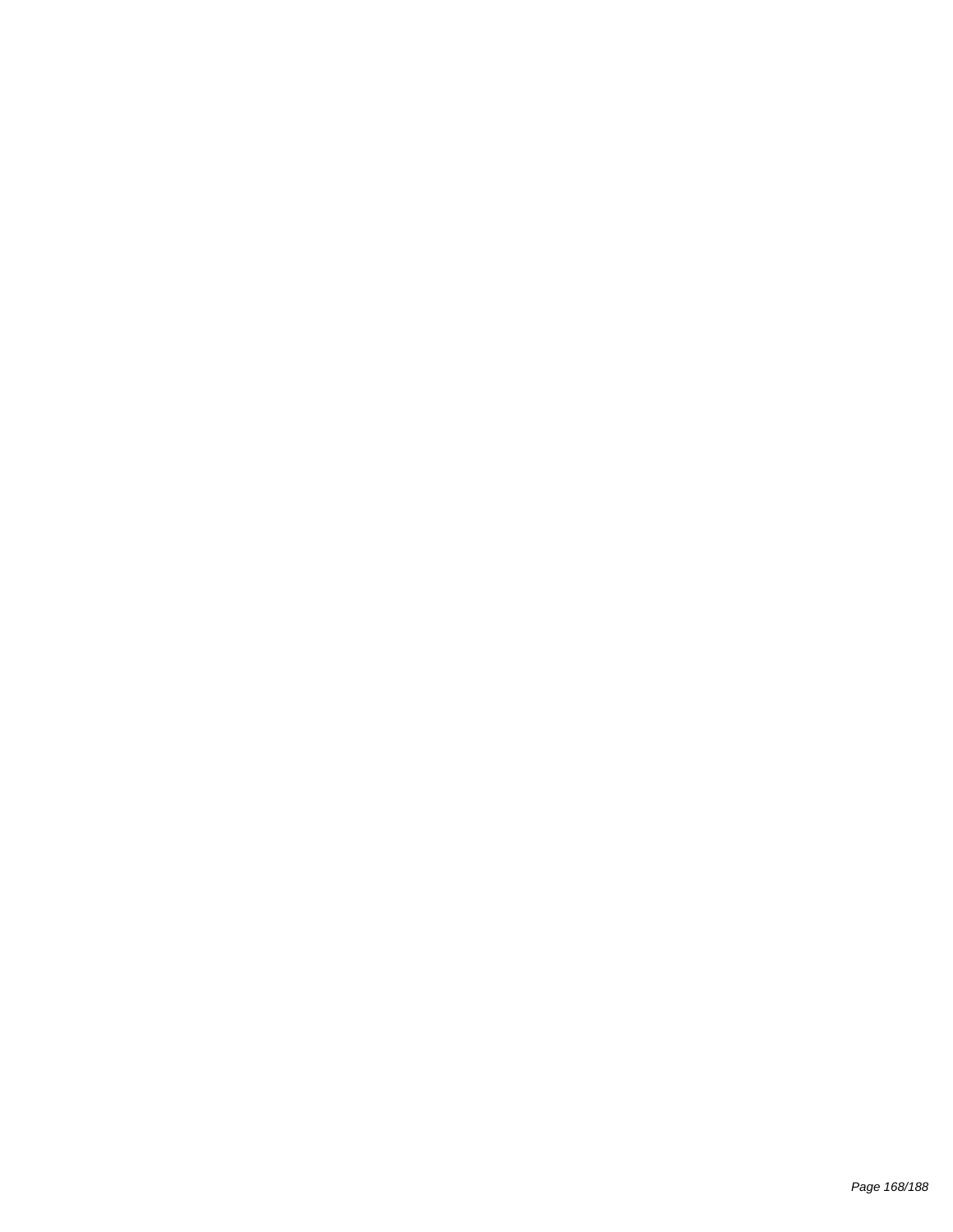February 28, 2023 **Explorations in 3rd Grade Fractions - In-person, Hopkinsville, KY - Bonny Riedell (2022-23) The Bruce Convention Center 303 Conference Center Dr. Hopkinsville, KY 42240** 09:00 AM - 04:00 PM CST Kentucky Center for Mathematics , 859-572-7690 kcm@nku.edu Explorations in 3rd Grade Fractions - In-person, Hopkinsville, KY - Bonny Riedell (2022-23) Course Description:

> Grade 3 is a critical year in which students should develop strong conceptual foundations for understanding fractions. During this 1-day training course, teachers will explore hands-on activities and tasks aligned to the Kentucky Academic Standards for Mathematics designed to support students in developing conceptual understandings of fractions as numbers. Teachers will deepen their understanding of the third grade fractions standards, seeing them as part of a progression starting in first grade and continuing into middle school. Participants will receive prepared materials and manipulatives, including fraction squares, Cuisenaire rods and KNP-IG activities.

 Cost: \$100 per participant Duration: 1 in-person day Location: Hopkinsville, KY (Hopkinsville is in Christian County in Western Kentucky which is on Central Time) The Bruce Convention Center, 303 Conference Center Dr, Hopkinsville, KY 42240

COURSE SCHEDULE: Tuesday, February 28, 2023; 9:00am-4:00 pm Central Time (1 in-person day)

Registration close date is Tuesday, January 31, 2023.

Please contact the KCM at 859-572-7690 or kcm@nku.edu with any questions.

Registration fee is non-refundable once materials are ordered. Should you register and then be unable to attend, contact the KCM. If materials have already been ordered, your school or district should send a different teacher in your place.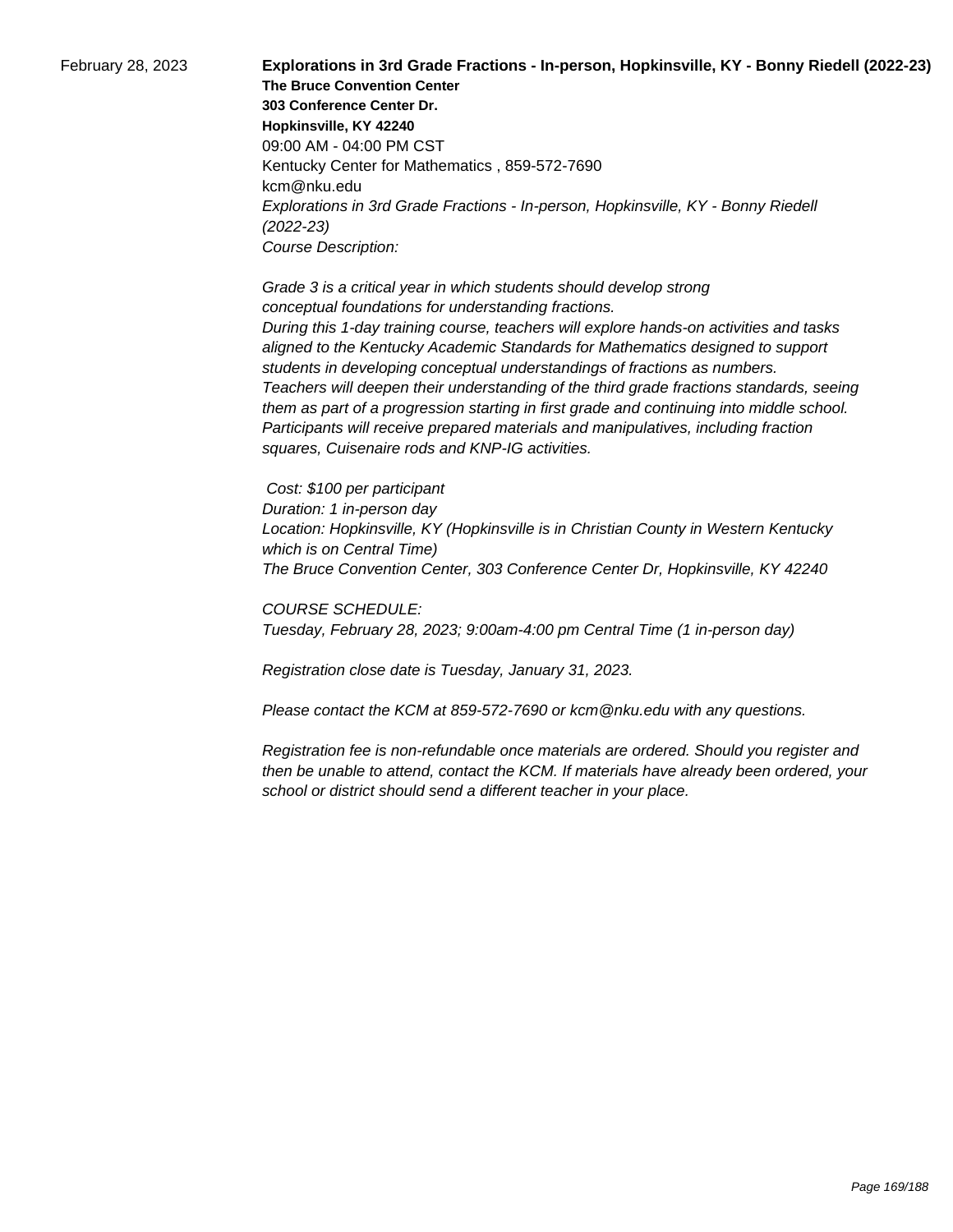### March 1, 2023 **Comprehensive Course for Primary K-2: PART 2 - HYBRID, Lexington, KY - Julie Adams (2022-23) 4 virtual half-day sessions via ZOOM; 2 in-person sessions in Lexington, KY**  In-person on  $1/11$  &  $3/28$  = 9am-4pm EST; virtual sessions in Feb = noon-3pm EST Kentucky Center of Mathematics , 859-572-7690 kcm@nku.edu Comprehensive Course for Primary Grades K-2: PART 2

Course Description:

 PLEASE NOTE: THERE IS A PREREQUISITE FOR THIS COURSE: Anyone wishing to attend this course must have completed KCM's Comprehensive Course for Primary Grades K-2: Part 1 in the Fall of 2022. You may register for both in the Spring of 2022; but only those participants who complete Part 1 will be allowed to participate in Part 2. This 6-session professional learning opportunity is designed for classroom, special education, and mathematics intervention teachers of students in Grades K-2. Participants will engage in varied instructional strategies, and will acquire tools to assess, support, and advance students' mathematical reasoning and knowledge. Aligned to research-based teaching practices and Kentucky Academic Standards, topics will include operations and algebraic thinking, measurement and data, and math/literature connections.

 Participants will receive books, activities and instructional materials, along with assessment strategies to identify and target student needs and misconceptions in early numeracy.

PART 2 Big Ideas = Measurement, Time & Money, Algebraic Reasoning & Problem Solving and Math Fact Fluency

Cost: \$400 per participant

Duration: 6 sessions (4 half-day virtual sessions plus 2 in-person days)

Location:

 The 4 half-day virtual sessions will meet online via ZOOM meetings. The 2 full-day in-person sessions will meet in Lexington, KY

PLEASE NOTE: The virtual sessions are not recorded to be watched at any other time. They are live and interactive virtual sessions that participates should be fully engaged in as scheduled below.

SESSION SCHEDULE FOR THIS LEXINGTON, KY COHORT:

Session 1: Wednesday, January 11, 2023; 9:00 am - 4:00 pm Eastern Time (IN PERSON) Session 2: Tuesday, February 7, 2023; noon-3:00pm Eastern Time. (VIRTUAL) Session 3: Wednesday, February 8, 2023; noon-3:00pm Eastern Time. (VIRTUAL) Session 4: Tuesday, February 28, 2023: noon-3:00pm Eastern Time. (VIRTUAL) Session 5: Wednesday, March 1, 2023, noon-3:00pm Eastern Time. (VIRTUAL) Session 6: Tuesday, March 28, 2023, 9:00 am - 4:00 pm Eastern Time (IN PERSON)

Registration for this cohort closes at midnight on Thursday, December 1, 2022.

Please note: The \$400 registration fee for this course is non-refundable once materials have been ordered. Should a registered participant find they are no longer able to attend this event, they should find a teacher from their school or district to take their place and notify the KCM at kcm@nku.edu or 859-572-7690.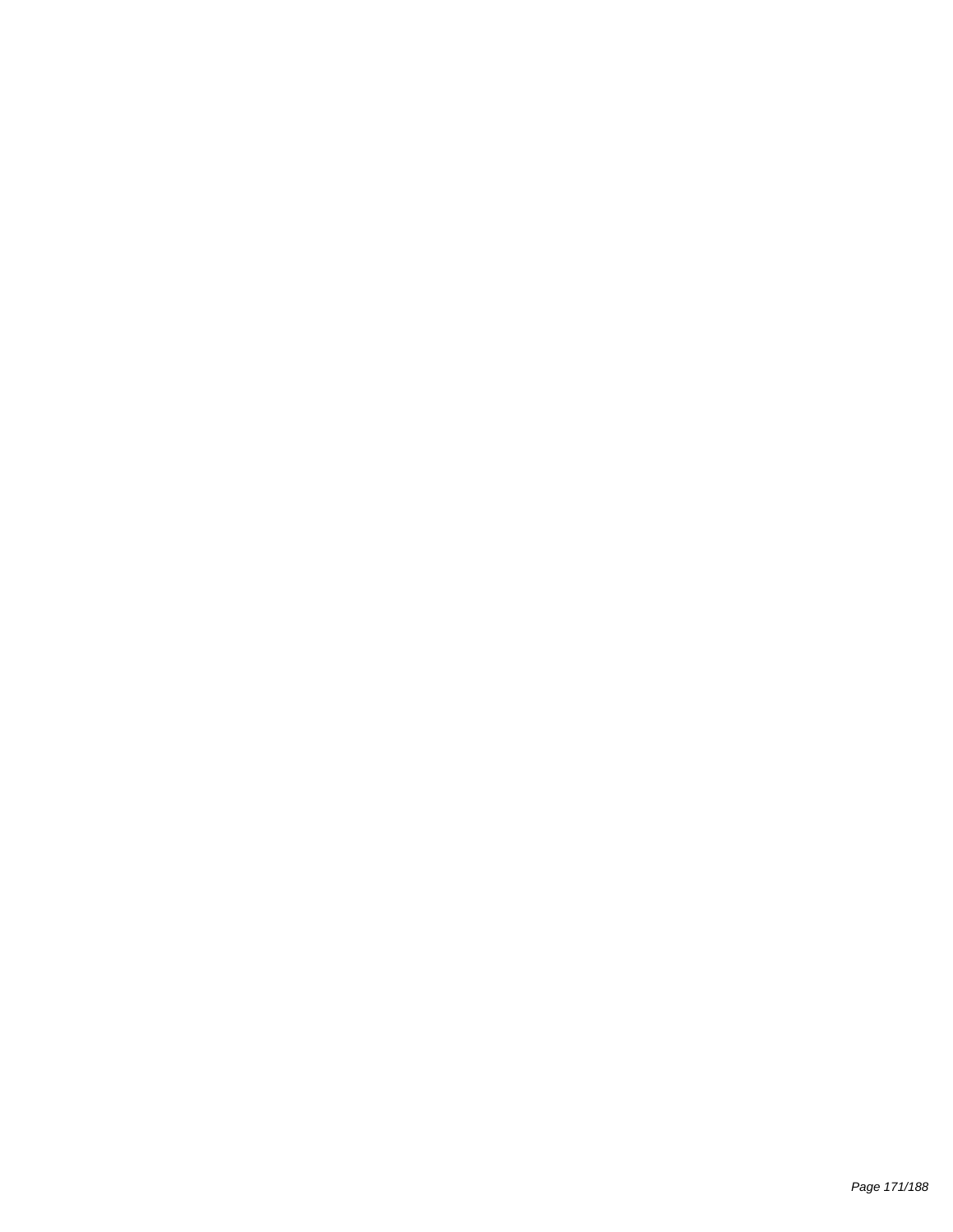## March 2, 2023 **Modeling WITH Mathematics: Middle School Grades 6-8 - VIRTUAL - Dee Crescitelli (2022-23) Virtual ZOOM meetings**

03:45 PM - 06:30 PM EST Kentucky Center for Mathematics , 859-572-7690 kcm@nku.edu Modeling WITH Mathematics: Middle School Grades 6-8 - VIRTUAL - Dee Crescitelli (2022-23) Course Description: Modeling with mathematics is one of the most misunderstood Standards for Mathematical Practice, yet it is essential for ALL students to master. Participants of this course will

 experience an instructional routine that builds students' capacity to make sense of models and to develop questions to ask themselves when modeling. learn about designs for interaction that build opportunities for students to develop mathematical language and process the ideas and concepts of modeling.

#### PLEASE NOTE:

Participants who teach in Kentucky will receive a copy of the book Teaching for Thinking.

Participants who teach outside of Kentucky will need to purchase their own copy of Teaching for Thinking if they wish to participate in this course.

#### Cost: FREE

Duration: 4 half-day virtual sessions

Please note: This professional learning event will meet virtually via 4 half-day ZOOM meeting sessions on select Thursdays in 2023 from 3:45 - 6:30 pm EST. Teachers must be able to fully participate in all 4 live and interactive ZOOM meeting sessions as scheduled. Sessions are not recorded to be watched at any time.

#### SCHEDULE:

SESSION 1: Thursday, January 19, 2023; 3:45-6:30 pm Eastern Time (which is 2:45-5:30pm Central Time) SESSION 2: Thursday, February 9, 2023; 3:45-6:30 pm Eastern Time (which is 2:45-5:30pm Central Time) SESSION 3: Thursday, March 2, 2023; 3:45-6:30 pm Eastern Time (which is 2:45-5:30pm Central Time) SESSION 4: Thursday, March 23, 2023; 3:45-6:30 pm Eastern Time (which is 2:45-5:30pm Central Time)

Teachers must be registered to participate. Registration deadline is December 1, 2022.

Please contact the KCM at kcm@nku.edu or 859-572-7690 with any questions. Should you register for this event and then are no longer able to attend, contact the KCM to have your registration voided so that your spot can be offered to another teacher.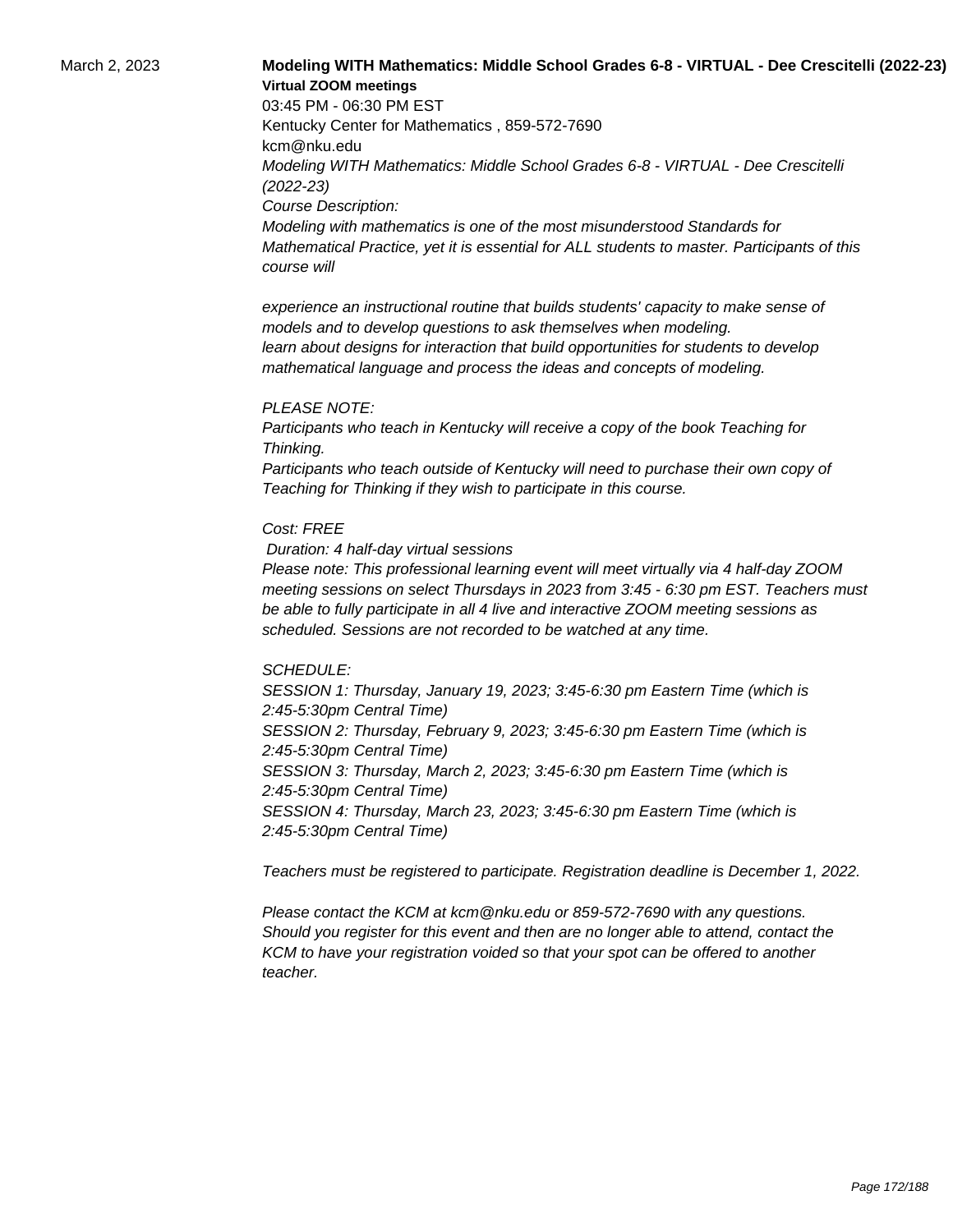March 3, 2023 **Foundations for Early Childhood Mathematics: In-Person, Louisville, KY - Julie Adams (2022∹ University of Louisville Conference Center, ShelbyHurst Campus, Founders Union Building: Room 15 450 N. Whittington Parkway Louisville , KY 40222** 08:30 AM - 11:30 AM EST Kentucky Center for Mathematics, 859-572-7690 kcm@nku.edu Foundations for Early Childhood Mathematics (Louisville) COURSE DESCRIPTION:

> This Foundations for Early Childhood Mathematics professional development course is for Preschool and Kindergarten teachers who teach in the state of Kentucky only. It features content developed by the Erikson Institute, leaders in early childhood education. This professional learning highlights the "Big Ideas" in early mathematics which include sets, number sense, counting, number operations, pattern, measurement and shape. Participants will learn how to spark children's mathematical learning through developmentally appropriate exploration, discussion and activity using high-impact, evidence-based strategies and children's literature which support the teaching and learning of early mathematics.

\*\*THIS COURSE MEETS IN PERSON ON FRIDAYS FROM 8:30 - 11: 30 AM EASTERN TIME IN LOUISVILLE, KY\*\*

LOCATION = In-person at the University of Louisville Conference Center, ShelbyHurst Campus, Founders Union Building: Room 15

Upon registering, participants are expected to attend and actively participate in all eight half-day in-person sessions. Please do not register for this training if you are unable to attend in-person on Fridays from 8:30 -11:30 am on the dates listed below. Your school must provide substitutes for your classroom if necessary.

SCHEDULE:

Fridays, 8:30 - 11: 30 AM Eastern Time IN-PERSON in LOUISVILLE, KY

Session 1: September 9, 2022 Session 2: September 30, 2022 Session 3: November 4, 2022 Session 4: December 2, 2022 Session 5: January 6, 2023 Session 6: February 3, 2023 Session 7: March 3, 2023 Session 8: March 31, 2023

COST: FREE (For Kentucky Preschool and Kindergarten teachers only)

Registration deadline is August 12, 2022

Should you register for this training and then find you are unable to attend for any reason, you must contact the KCM at kcm@nku.edu or 859-572-7690 so your spot can be offered to another Kentucky teacher. No shows may be charged for the cost of the materials, training and meeting space.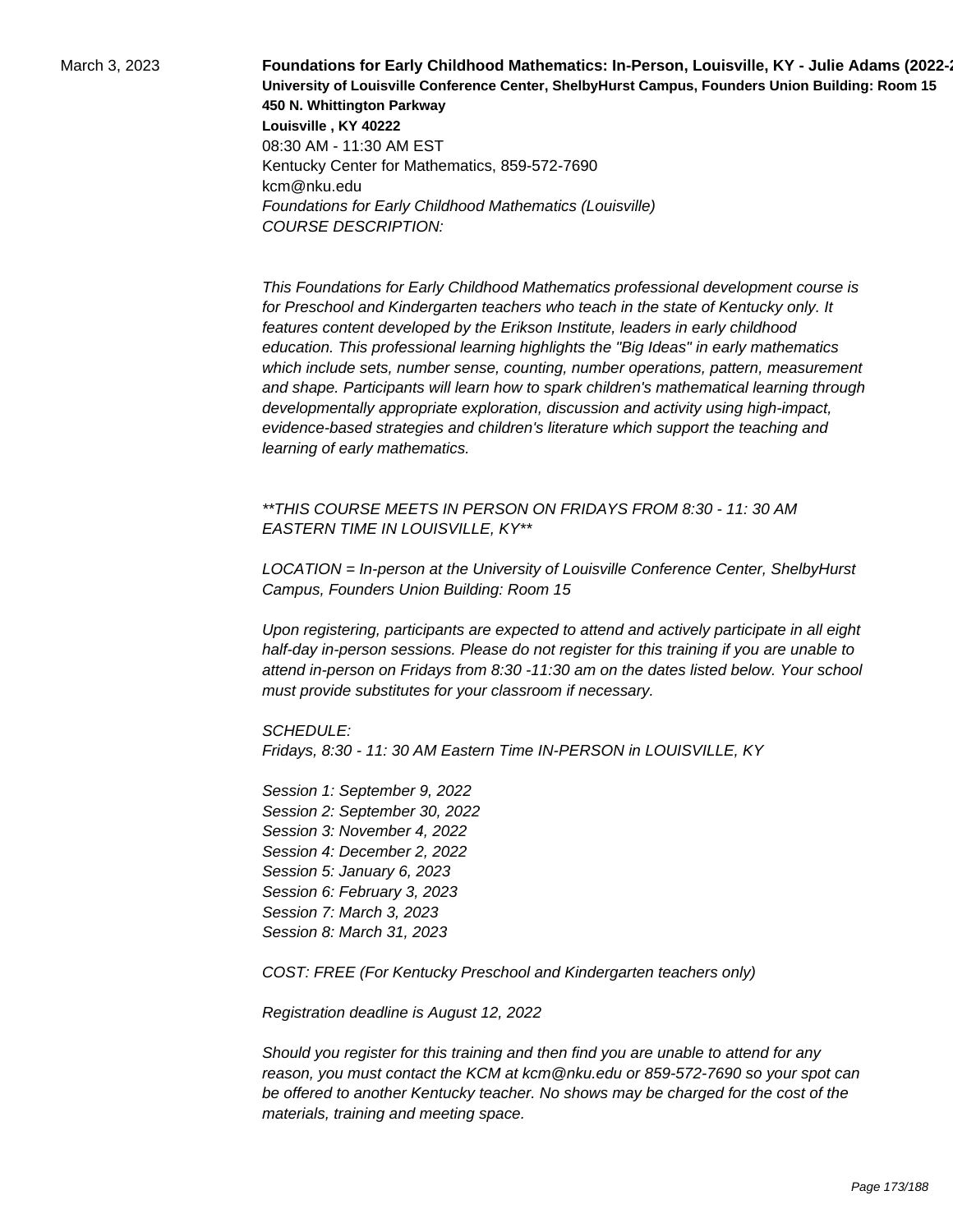#### March 3, 2023 **Family Math - VIRTUAL - Lisa Riggs (2022-23) Virtual ZOOM meetings**

09:30 AM - 11:00 AM EST

Kentucky Center for Mathematics , 859-572-7690 kcm@nku.edu

Family Math - VIRTUAL - Lisa Riggs (2022-23) Description:

This free KCM professional learning event is for KENTUCKY mathematics educators only.

During this Family Math course, we will explore research on family engagement and how to educate parents concerning math fluency and the current standards.

 Participants will explore family math resources and how to conduct a family math night event.

 Participants will be given materials to conduct 2 Family Math Nights - one per semester.

 Participants will implement two Family Math Nights at their school: the 1st before Dec 31, 2022 and the 2nd before April 28, 2023.

 Participants will share their successes and takeaways from each of their Family Math Nights.

Cost: FREE (For Kentucky Mathematics Educators only)

Duration: 8 virtual 90-minute ZOOM meeting sessions, plus two Family Math Night implementations.

All 8 virtual sessions will meet on FRIDAYS from 9:30 - 11:00 am Eastern Time (which is 8:30 am - 10:00 am Central Time).

### SCHEDULE:

1. Friday, August 26, 2022; 9:30-11:00 am Eastern Time

2. Friday, September 9, 2022; 9:30-11:00 am Eastern Time

3. Friday, September 23, 2022; 9:30-11:00 am Eastern Time

\* Implementation of participant's 1st Family Math Night to occur before December 31, 2022.

4. Friday, January 6, 2023; 9:30-11:00 am Eastern Time (Reflection session to celebrate and share each participant's 1st Family Math Night)

5. Friday, January 20, 2023; 9:30-11:00 am Eastern Time

6. Friday, February 3, 2023; 9:30-11:00 am Eastern Time

7. Friday, March 3, 2023; 9:30-11:00 am Eastern Time

\* Implementation of participant's 2nd Family Math Night to occur before April 28, 2023. 8. Friday, April 28, 2023; 9:30-11:00am Eastern Time (Reflection session to celebrate and share each participant's 2nd Family Math Night)

Before registering, please make sure that you are able to fully participate in all 8 live and interactive ZOOM meeting sessions on Fridays from 9:30 - 11:00 am Eastern Time. By registering for this course, you are agreeing to host two Family Math Nights: one before December 31, 2022, and one before April 28, 2023.

 Registration cutoff date is July 29, 2022.

 Please contact the KCM at kcm@nku.edu or 859-572-7690 with any questions. The KCM sends a registration confirmation email to everyone who registers for a KCM event. This email often goes to the recipient's junk folder. If you register and do not receive a confirmation email from kcm@nku.edu, check your junk folder - and then contact the KCM. Any KCM emails found in your junk folder need to be moved to your inbox and the sender marked as safe. Thank you.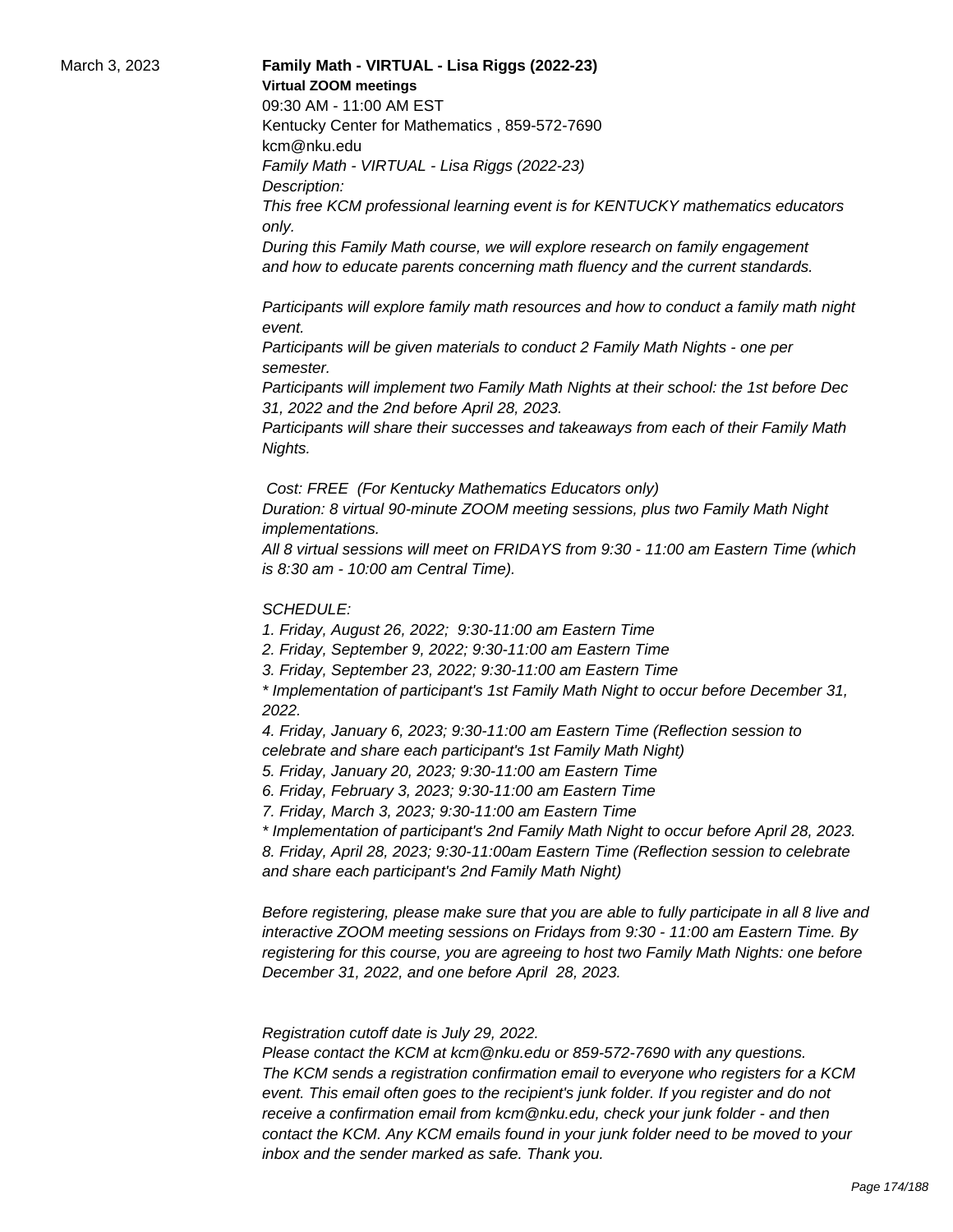March 14, 2023 **Building Numeracy with Middle Grades Students (5-8): HYBRID, Louisville, KY - Dee Crescitel 2 in-person days in Louisville, KY; 8 virtual sessions online via ZOOM In-person = University of Louisville Conference Center, ShelbyHurst Campus, Founders Union Building: Room 15 Louisville , KY 40222** in-person days on June 21 & 22 = 9am-4pm EST; 8 virtual sessions = noon-3pm EST Kentucky Center for Mathematics , 859-572-7690 kcm@nku.edu THIS COURSE IS FULL. Please click here to be added to the WAIT LIST for this KCM Course.

> Building Numeracy with Middle Grades Students (5-8): HYBRID, Louisville, KY - Dee Crescitelli (2022-23)

Course Description:

PLEASE NOTE: This KCM professional learning event is available only to educators in Kentucky. This course is designed for 5th, 6th, 7th or 8th grade math teachers, but other Kentucky educators who believe this training would be helpful in their work are welcome to register and participate as well.

 We know that students develop their mathematical reasoning skills over time and at different rates - and that the past year has created instructional gaps due to the time available for math instruction in different pandemic teaching situations.

 This year-long, in-depth course provides teachers with information and materials to enable them to strengthen mathematics instruction by building from students' current funds of knowledge.

 Participants will learn teaching strategies for helping students develop the more sophisticated reasoning needed for middle grades mathematics with the goal of improving student access to grade-level content.

 Each participant will receive two sets of the "24 Game: Fractions/Decimals" card game

 Each participant will also receive 4 books:

 Figuring out Fluency in Mathematics Teaching and Learning Elementary and Middle School Mathematics Teaching Developmentally, 10th edition Building Powerful Numeracy for Middle School & High School Students Lessons and Activities for Building Powerful Numeracy

COST: FREE (\*This course is open to Kentucky educators only) \*Participants must be registered to attend and are expected to fully participate in both the in-person days and all 8 virtual sessions as scheduled below. The virtual sessions are live and interactive sessions that meet online via ZOOM. They are not recordings to be watched at any other time. All 8 half-day virtual sessions meet on Tuesday afternoons during the school year. Please confirm you can participate in this course on Tuesday afternoons before registering.

Duration: 10 Sessions (2 in-person days and 8 half-day virtual sessions)

Location:

2 IN-PERSON DAYS in Louisville, KY at the University of Louisville Conference Center, ShelbyHurst Campus, Founders Union Building 8 VIRTUAL half-day sessions online via ZOOM

2022-23 BUILDING NUMERACY SCHEDULE: SESSION 1: Tuesday, June 21, 2022; 9:00 am - 4:00 pm Eastern Time (in-person day in Louisville) SESSION 2: Wednesday, June 22, 2022; 9:00 am - 4:00 pm Eastern Time (in-person <sup>Page 175/188</sup> day in Louisville)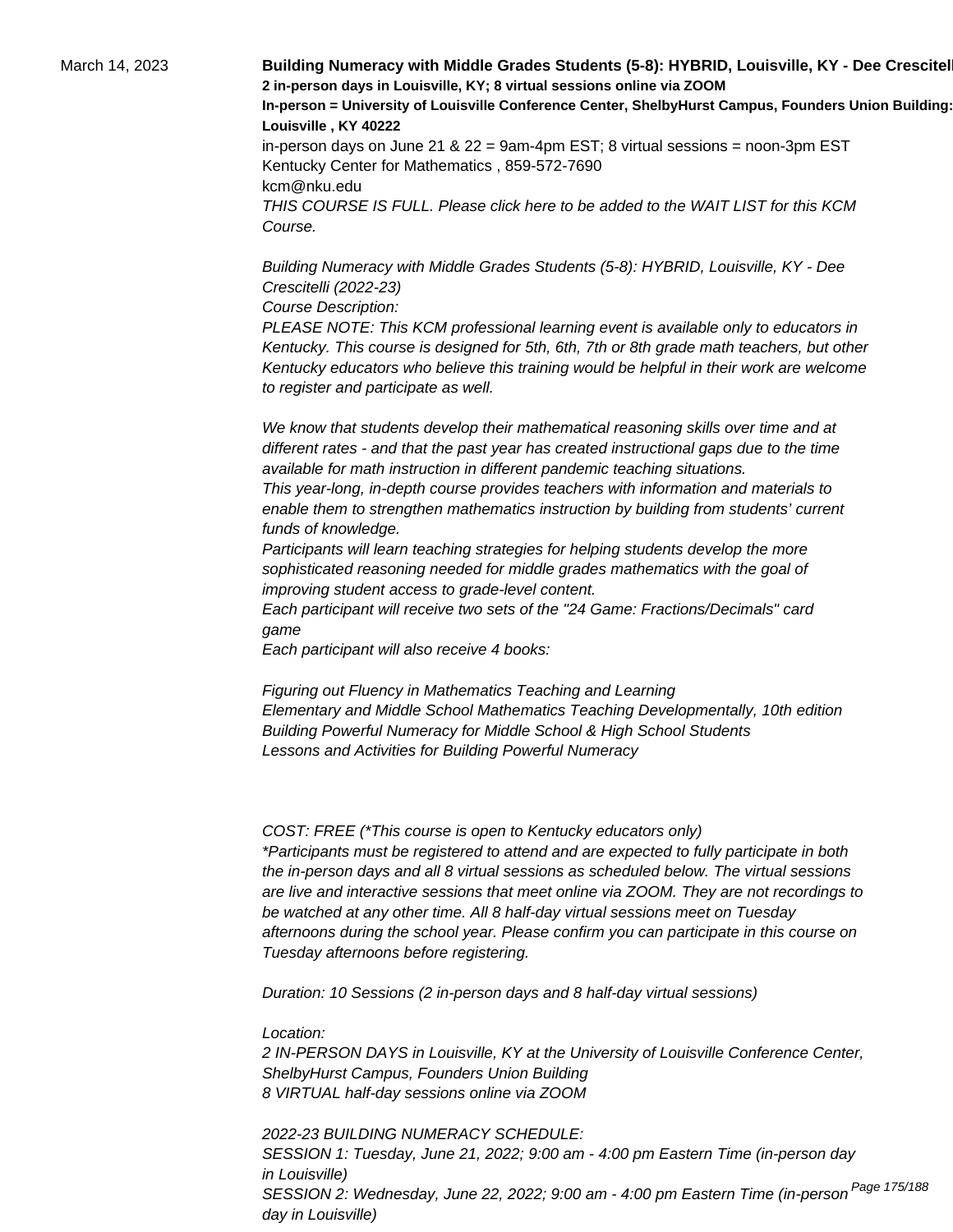SESSION 3: Tuesday, August 23, 2022; noon-3:00pm Eastern Time (half-day virtual) SESSION 4: Tuesday, September 20, 2022; noon-3:00pm Eastern Time (half-day virtual) SESSION 5: Tuesday, October 25, 2022; noon-3:00pm Eastern Time (half-day virtual) SESSION 6: Tuesday, November 15, 2022; noon-3:00pm Eastern Time (half-day virtual) SESSION 7: Tuesday, December 13, 2022; noon-3:00pm Eastern Time (half-day virtual) SESSION 8: Tuesday, January 24, 2023; noon-3:00pm Eastern Time (half-day virtual) SESSION 9: Tuesday, February 21, 2023; noon-3:00pm Eastern Time (half-day virtual) SESSION 10: Tuesday, March 14, 2023; noon-3:00pm Eastern Time (half-day virtual)

Please contact the KCM at kcm@nku.edu or 859-572-7690 with any questions.

Please note: The KCM is absorbing all the costs associated with providing this professional development. If you register for this event and then find you are unable to attend for any reason, contact the KCM as soon as possible so your spot and materials can be given to another teacher. Registered teachers who fail to show up for this training may be charged for the cost of course materials, training and meeting space.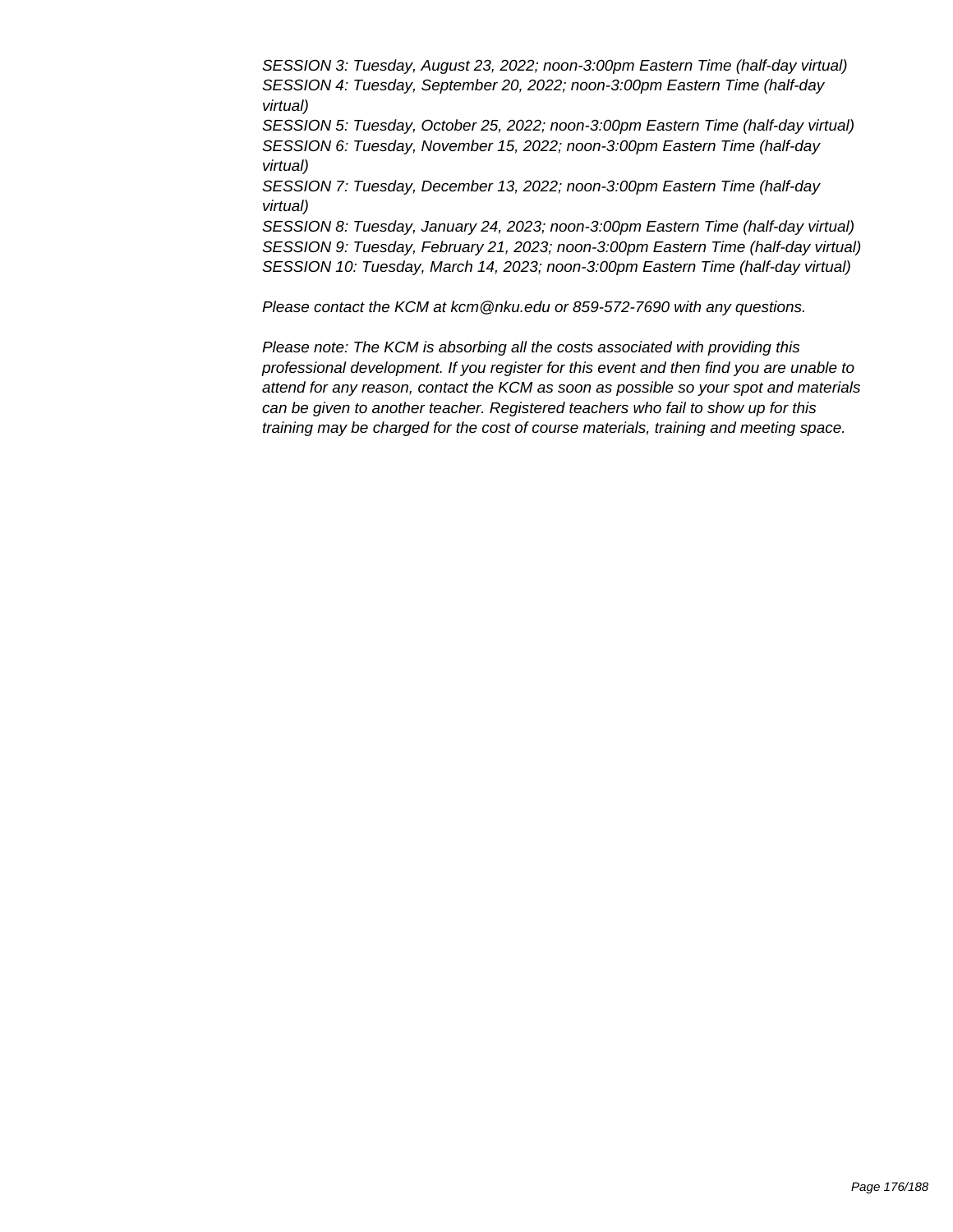# March 15, 2023 **Statistics as a Progression - VIRTUAL - Dee Crescitelli & Bonny Riedell (2022-23) Virtual sessions via ZOOM**

12:00 PM - 03:00 PM EST Kentucky Center for Mathematics, 859-572-7690 kcm@nku.edu Statistics as a Progression This professional learning event is open to any teacher. The intended audience for this course is 2nd through 6th Grade teachers.

#### COURSE DESCRIPTION:

 Statistics is gaining recognition as an important component of mathematics education, from the primary grades to middle and high school continuing to post-secondary. During this course, participants will deepen their understanding of statistics and see the standards and skills of their grade level as part of a progression starting in primary and continuing into middle and high school.

 Essential statistics standards in the Kentucky Academic Standards for Mathematics begin in first grade and continue through all grade levels with the goal of developing student ability to comprehend and deal with variability and statistical information in the world around them and participate effectively in an information-laden society.

 The KCAS- Mathematics also position students as doers of statistics as they take part in the production, interpretation, and communication of data.

 Participants will explore instructional strategies for developing statistical understanding and receive virtual resources for use with students.

Cost: FREE Duration: 2 half-day sessions 2023 SCHEDULE: Session 1: Wednesday, February 15, 2023; noon - 3:00 pm Eastern Time (which is 11am - 2 pm Central Time) Session 2: Wednesday, March 15, 2023; noon - 3:00 pm Eastern Time (which is 11 am - 2 pm Central Time)

Please note: Participants must be able to participate in both sessions during the dates and times listed. These are live and interactive ZOOM meetings. They are not recordings that can be watched at other times.

Registration deadline is February 8, 2023. Please contact the KCM at kcm@nku.edu or 859-572-7690 if you have any questions, or if you register and then are no longer able to attend. Thank you.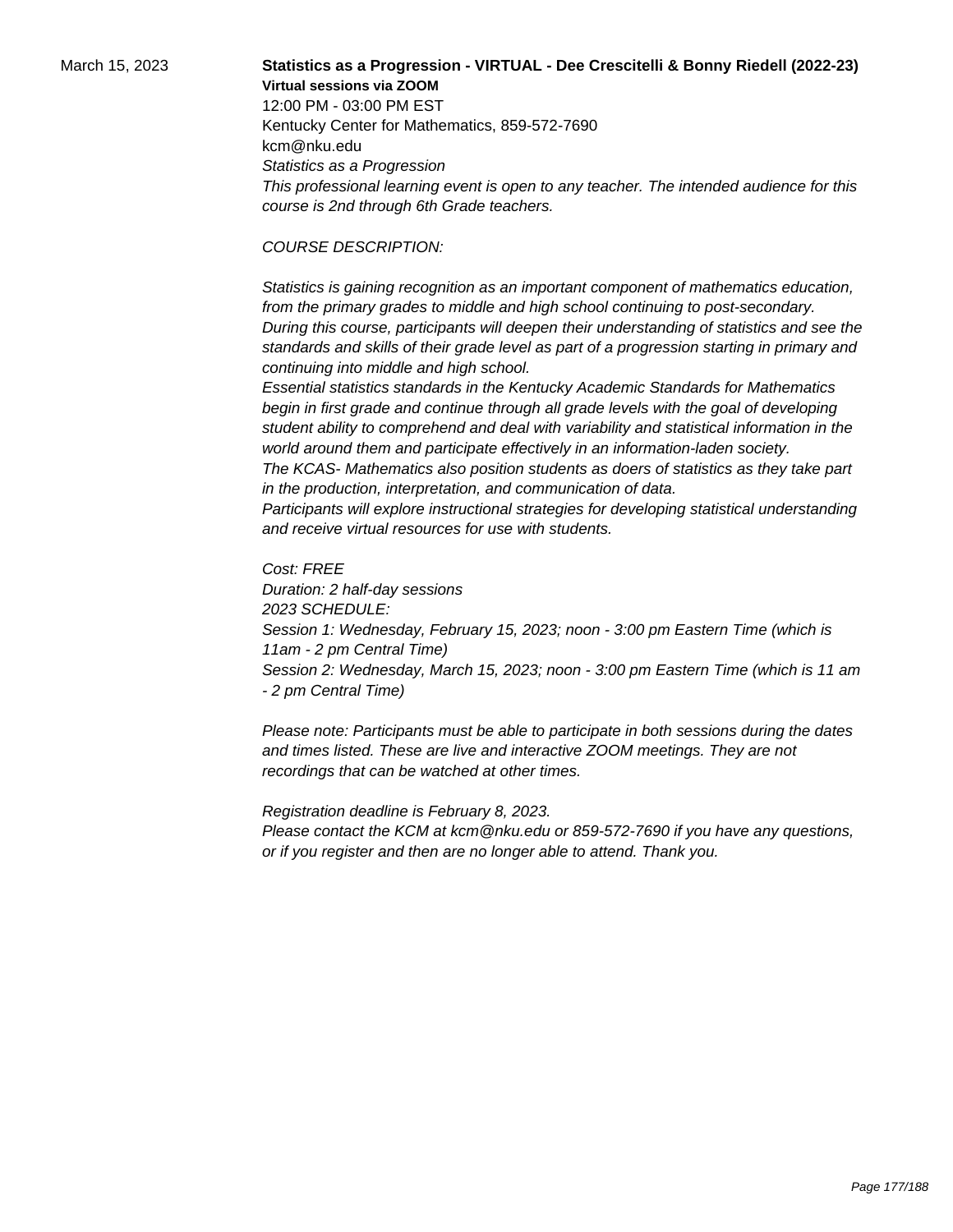### March 17, 2023 **Foundations for Early Childhood Mathematics: In-Person, Lexington, KY - Julie Adams (2022-23) TBD in Lexington, KY**

08:30 AM - 11:30 AM EST Kentucky Center for Mathematics, 859-572-7690 kcm@nku.eedu Foundations for Early Childhood Mathematics (Lexington) COURSE DESCRIPTION:

This Foundations for Early Childhood Mathematics professional development course is for Preschool and Kindergarten teachers who teach in the state of Kentucky only. It features content developed by the Erikson Institute, leaders in early childhood education. This professional learning highlights the "Big Ideas" in early mathematics which include sets, number sense, counting, number operations, pattern, measurement and shape. Participants will learn how to spark children's mathematical learning through developmentally appropriate exploration, discussion and activity using high-impact, evidence-based strategies and children's literature which support the teaching and learning of early mathematics.

### \*\*THIS COURSE MEETS IN PERSON ON FRIDAYS FROM 8:30 - 11: 30 AM EASTERN TIME IN LEXINGTON, KY\*\*

Upon registering, participants are expected to attend and actively participate in all eight half-day in-person sessions. Please do not register for this training if you are unable to attend in-person on Fridays from 8:30 -11:30 am Eastern Time on the dates listed below. Your school must provide substitutes for your classroom if necessary.

SCHEDULE: Fridays, 8:30 - 11: 30 AM Eastern Time IN-PERSON in Lexington, KY

Session 1: September 16, 2022 Session 2: October 28, 2022 Session 3: November 18, 2022 Session 4: December 16, 2022 Session 5: January 20, 2023 Session 6: February 17, 2023 Session 7: March 17, 2023 Session 8: April 21, 2023

COST: FREE (For Kentucky Preschool and Kindergarten teachers only)

Registration deadline is August 19, 2022.

Should you register for this training and then find you are unable to attend for any reason, you must contact the KCM at kcm@nku.edu or 859-572-7690 so your spot can be offered to another Kentucky teacher. No shows may be charged for the cost of the materials, training and meeting space.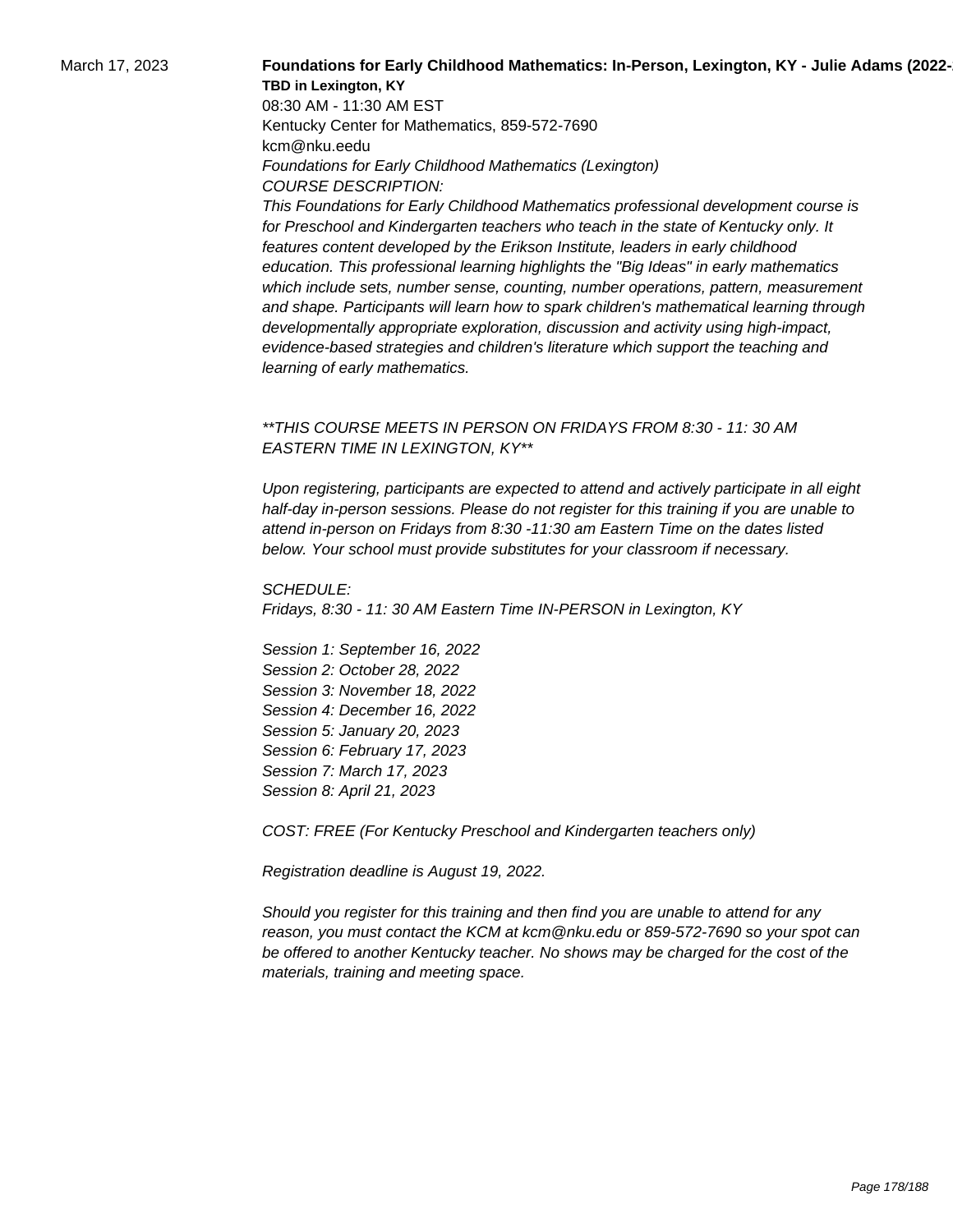March 21, 2023 **Explorations in Geometry (K-5) - VIRTUAL - Cindy Aossey (2022-23) VIRTUAL sessions via ZOOM**  09:00 AM - 04:00 PM EST Explorations in Geometry (K-5)

COURSE DESCRIPTION:

Geometry is a critical area spanning all elementary grade levels with connections to measurement, operations and algebraic thinking, and fractions. Participants will:

 attend 2 half-day synchronous virtual sessions. receive the book "Teaching Student-Centered Mathematics" for grades K-2 or 3-5 (choose a grade band during registration) and hands-on materials. deepen their understanding of the Van Hiele Model of geometric reasoning and the Kentucky Academic Standards for Mathematics Geometry standards. explore both virtual and hands-on instructional tasks for developing geometric reasoning.

Cost: \$50 per participant (Note: This professional learning event is only open to math educators who work in the U.S.)

Duration: 1 virtual day

Schedule: Tuesday, March 21, 2023; 9:00am-noon and 1:00-4:00pm Eastern (2 half-day sessions on one day)

 (If you are in the Central Time Zone, then you will attend these sessions from 8:00-11:00 am and noon-3:00pm Central)

 \*\*Participants must be able to meet on March 21 during both sessions. These sessions are live and interactive ZOOM meetings. Sessions are not recordings that can be viewed at other times.

Please note: Book and course materials will be shipped via UPS to the school address entered on each registration. UPS is unable to deliver to PO BOX #s, so please provide the physical mailing address of your school - no PO Box #s.

Registration closes January 24, 2023 to allow enough time to order the correct grade-band specific books and materials kits. Participants will select their Grade Band when they select their registration package.

Should you register for this professional learning event and are unable to attend for any reason, contact the KCM at kcm@nku.edu or 859-572-7690. The registration fee must be paid once materials are ordered. If you are unable to attend after materials have been ordered and there is a wait list for this course, the KCM can

void your registration; if there is no wait list, then your school or district should select a different teacher to attend in your place.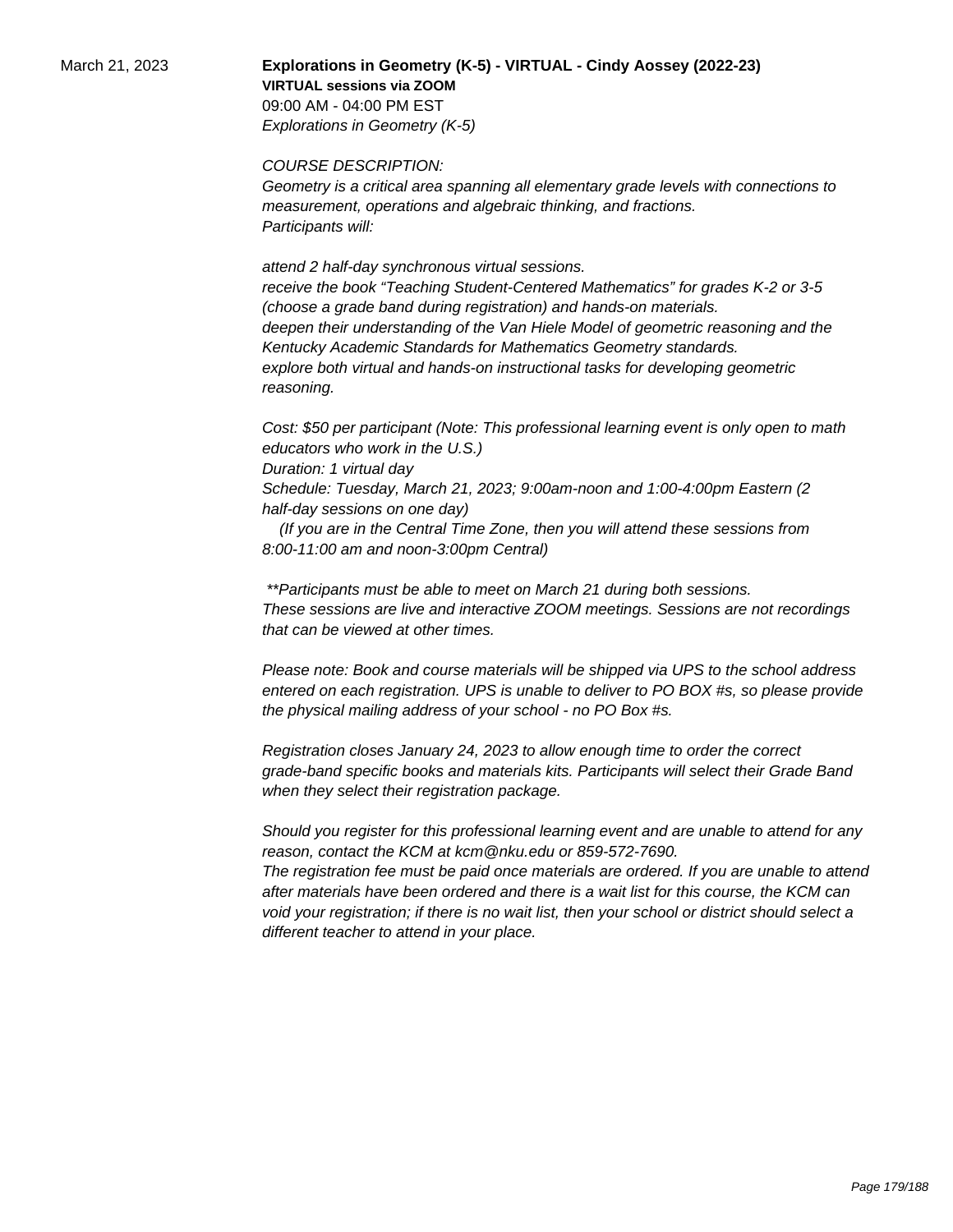March 21, 2023 **Comprehensive Course for Primary K-2: PART 2 - HYBRID, Hopkinsville, KY - Bonny Riedell (2022-23) 4 virtual half-day sessions via ZOOM; 2 in-person sessions in Hopkinsville, KY IN-PERSON = The Bruce Convention Center Hopkinsville, KY 42240** in-person on  $1/10$  &  $3/21$  = 9am-4pm CST; virtual in Jan & Feb = noon-3pm CST Kentucky Center for Mathematics , 859-572-7690 kcm@nku.edu Comprehensive Course for Primary Grades K-2: PART 2

Course Description:

 PLEASE NOTE: THERE IS A PREREQUISITE FOR THIS COURSE: Anyone wishing to attend this course must have completed KCM's Comprehensive Course for Primary Grades K-2: Part 1 in the Fall of 2022. You may register for both in the Spring of 2022; but only those participants who complete Part 1 will be allowed to participate in Part 2. This 6-session professional learning opportunity is designed for classroom, special education, and mathematics intervention teachers of students in Grades K-2. Participants will engage in varied instructional strategies, and will acquire tools to assess, support, and advance students' mathematical reasoning and knowledge. Aligned to research-based teaching practices and Kentucky Academic Standards, topics will include operations and algebraic thinking, measurement and data, and math/literature connections.

 Participants will receive books, activities and instructional materials, along with assessment strategies to identify and target student needs and misconceptions in early numeracy.

PART 2 Big Ideas = Measurement, Time & Money, Algebraic Reasoning & Problem Solving and Math Fact Fluency

Cost: \$400 per participant

Duration: 6 sessions (4 half-day virtual sessions plus 2 in-person days)

Location:

 The 4 half-day virtual sessions will meet online via live ZOOM meetings. The 2 full-day in-person sessions will meet at the Bruce Convention Center, 303 Conference Center Dr, Hopkinsville, KY 42240

PLEASE NOTE: The virtual sessions are not recorded to be watched at any other time. They are live and interactive virtual sessions that participates should be fully engaged in as scheduled below.

SESSION SCHEDULE FOR THIS HOPKINSVILLE, KY COHORT: Session 1: Tuesday, January 10, 2023; 9:00 am - 4:00 pm Central Time (IN PERSON) Session 2: Tuesday, January 31, 2023; noon-3:00pm Central Time. (VIRTUAL) Session 3: Wednesday, February 1, 2023; noon-3:00pm Central Time. (VIRTUAL) Session 4: Tuesday, February 21, 2023: noon-3:00pm Central Time. (VIRTUAL) Session 5: Wednesday, February 22, 2023, noon-3:00pm Central Time. (VIRTUAL) Session 6: Tuesday, March 21, 2023, 9:00 am - 4:00 pm Central Time (IN PERSON)

Registration for this cohort closes at midnight on Thursday, December 1, 2022.

Please note: The \$400 registration fee for this course is non-refundable once materials have been ordered. Should a registered participant find they are no longer able to attend this event, they should find a teacher from their school or district to take their Page 180/188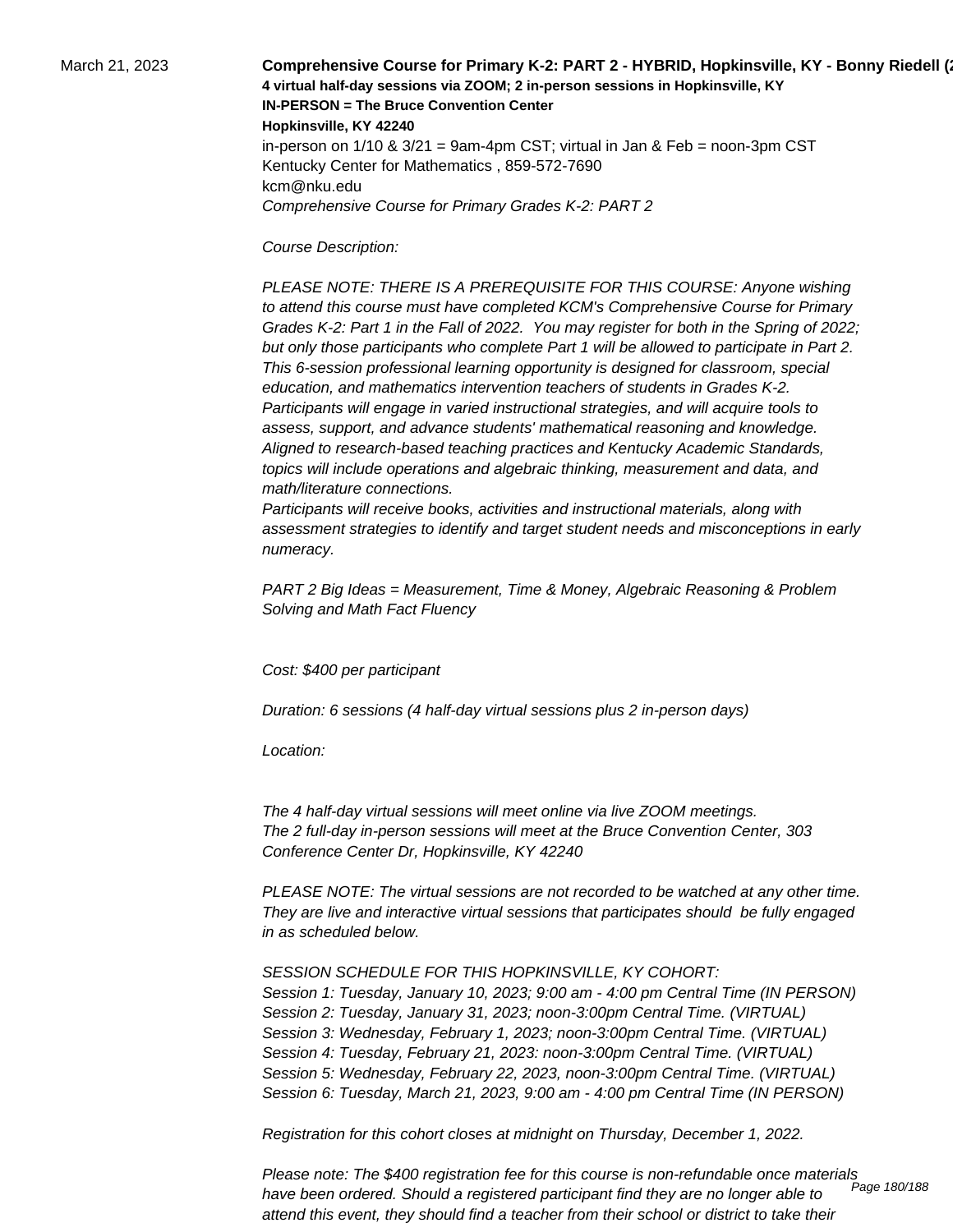place and notify the KCM at kcm@nku.edu or 859-572-7690.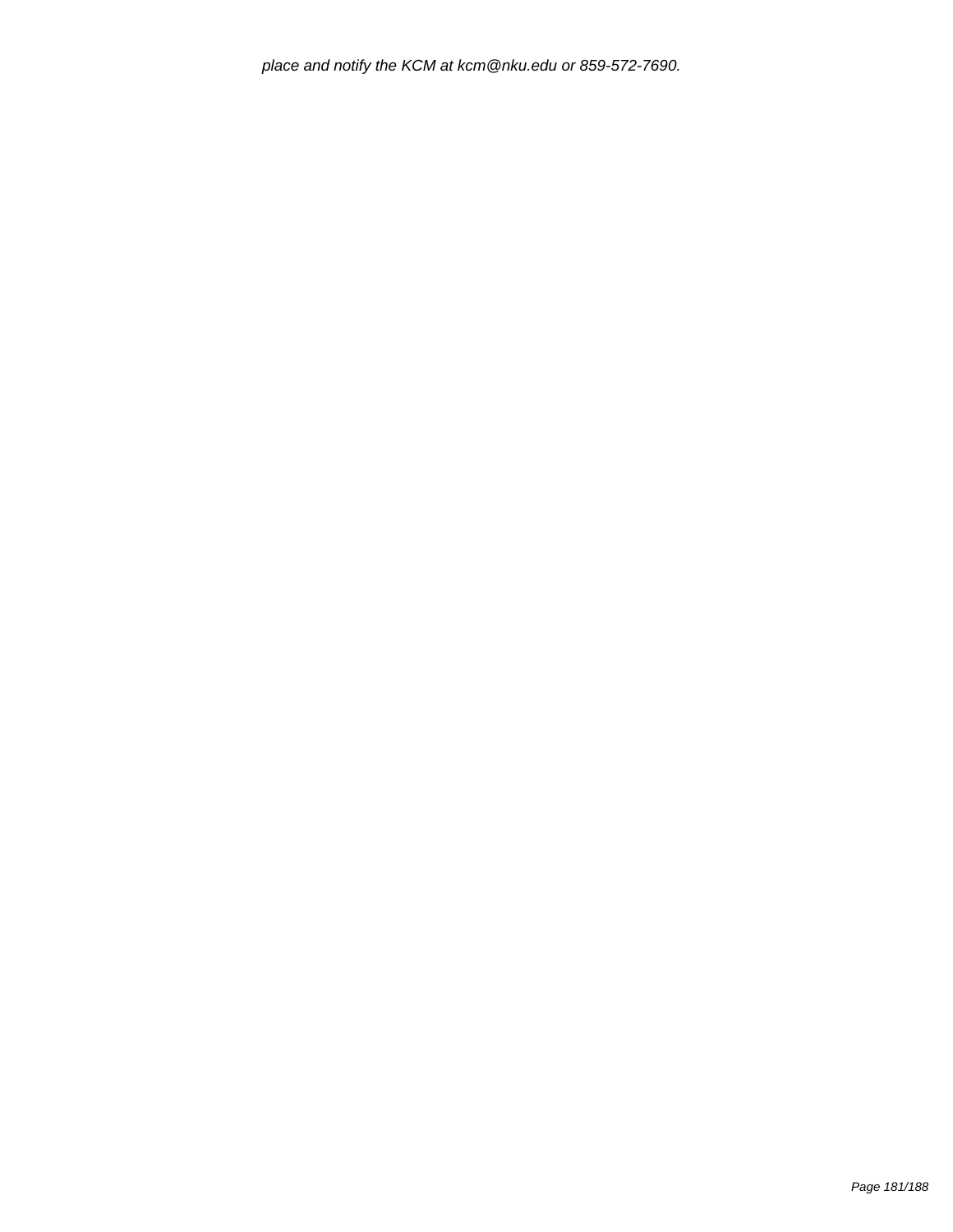# March 23, 2023 **Modeling WITH Mathematics: Middle School Grades 6-8 - VIRTUAL - Dee Crescitelli (2022-23) Virtual ZOOM meetings**

03:45 PM - 06:30 PM EST Kentucky Center for Mathematics , 859-572-7690 kcm@nku.edu Modeling WITH Mathematics: Middle School Grades 6-8 - VIRTUAL - Dee Crescitelli (2022-23) Course Description: Modeling with mathematics is one of the most misunderstood Standards for Mathematical Practice, yet it is essential for ALL students to master. Participants of this course will

 experience an instructional routine that builds students' capacity to make sense of models and to develop questions to ask themselves when modeling. learn about designs for interaction that build opportunities for students to develop mathematical language and process the ideas and concepts of modeling.

#### PLEASE NOTE:

Participants who teach in Kentucky will receive a copy of the book Teaching for Thinking.

Participants who teach outside of Kentucky will need to purchase their own copy of Teaching for Thinking if they wish to participate in this course.

#### Cost: FREE

Duration: 4 half-day virtual sessions

Please note: This professional learning event will meet virtually via 4 half-day ZOOM meeting sessions on select Thursdays in 2023 from 3:45 - 6:30 pm EST. Teachers must be able to fully participate in all 4 live and interactive ZOOM meeting sessions as scheduled. Sessions are not recorded to be watched at any time.

#### SCHEDULE:

SESSION 1: Thursday, January 19, 2023; 3:45-6:30 pm Eastern Time (which is 2:45-5:30pm Central Time) SESSION 2: Thursday, February 9, 2023; 3:45-6:30 pm Eastern Time (which is 2:45-5:30pm Central Time) SESSION 3: Thursday, March 2, 2023; 3:45-6:30 pm Eastern Time (which is 2:45-5:30pm Central Time) SESSION 4: Thursday, March 23, 2023; 3:45-6:30 pm Eastern Time (which is 2:45-5:30pm Central Time)

Teachers must be registered to participate. Registration deadline is December 1, 2022.

Please contact the KCM at kcm@nku.edu or 859-572-7690 with any questions. Should you register for this event and then are no longer able to attend, contact the KCM to have your registration voided so that your spot can be offered to another teacher.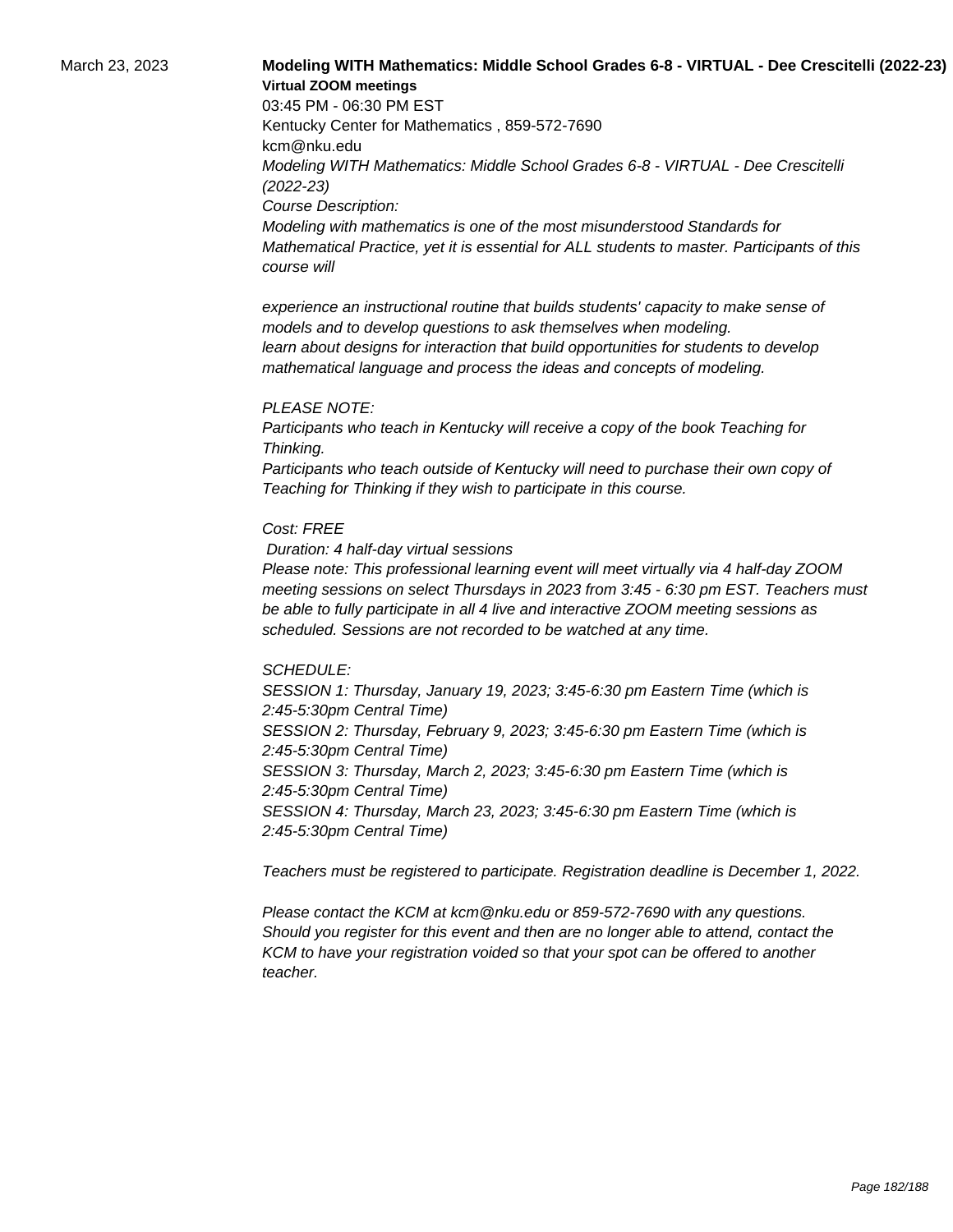# March 24, 2023 **AVMR PLUS: PART 2 (Virtual AVMR2 with bonus in-person day) - Lexington - Cindy Aossey (2022-23) Virtual Sessions meet online via ZOOM; in-person day meets in Lexington, KY**  Virtual Sessions 1-8=noon-2 pm EST; In-person Session 9=9am-4pm EST Kentucky Center for Mathematics, 859-572-7690

kcm@nku.edu AVMR PLUS: PART 2 Course Description:

 Participants in KCM's AVMR PLUS: PART 2 will complete Add+Vantage Math Recovery (AVMR™) Course 2 by attending 8 virtual two-hour sessions. In addition, participants will attend a bonus KCM-designed in-person day where they will receive additional materials and instructional resources. This course is designed for elementary grades teachers and interventionists. Participants will learn and practice assessments and teaching strategies for advancing students' foundational number knowledge. Topics covered include place value, multi-digit addition & subtraction, and multiplication & division. AVMR PLUS: PART 2 is the second part of the KCM course formally called KNPI (Kentucky Numeracy Project Intensive) Course. IN ORDER TO ATTEND THIS COURSE, Participants must have completed KCM's

AVMR PLUS: PART 1 or have completed Add+Vantage Math Recovery (AVMR™) Course 1.

COST OF AVMR PLUS: PART 2: \$500 per participant

DURATION: 8 virtual sessions and one optional in-person day in Lexington, KY PLEASE NOTE: Approximately one hour of asynchronous work will be assigned for each two-hour virtual session.

### SCHEDULE FOR AVMR PLUS: PART 2:

Session 1: Wednesday, November 2, 2022; noon-2:00pm Eastern Time Session 2: Friday, November 4, 2022; noon-2:00pm Eastern Time Session 3: Wednesday, December 7, 2022; noon-2:00pm Eastern Time Session 4: Friday, December 9, 2022; noon-2:00pm Eastern Time Session 5: Wednesday, January 18, 2023; noon-2:00pm Eastern Time Session 6: Friday, January 20, 2023; noon-2:00pm Eastern Time Session 7: Wednesday, February 8, 2023; noon-2:00pm Eastern Time Session 8: Friday, February 10, 2023; noon-2:00pm Eastern Time Session 9: Friday, March 24, 2023; 9:00am– 4:00pm (bonus in-person day w/lunch break in Lexington)

\*Registration cutoff date is September 14, 2022 The KCM needs a minimum of 7 weeks to order and receive the AVMR2 kits from Math Recovery needed for this course.

Registration fee is non-refundable once the AVMR kits are ordered.

Please contact the KCM at kcm@nku.edu or 859-572-7690 with any questions.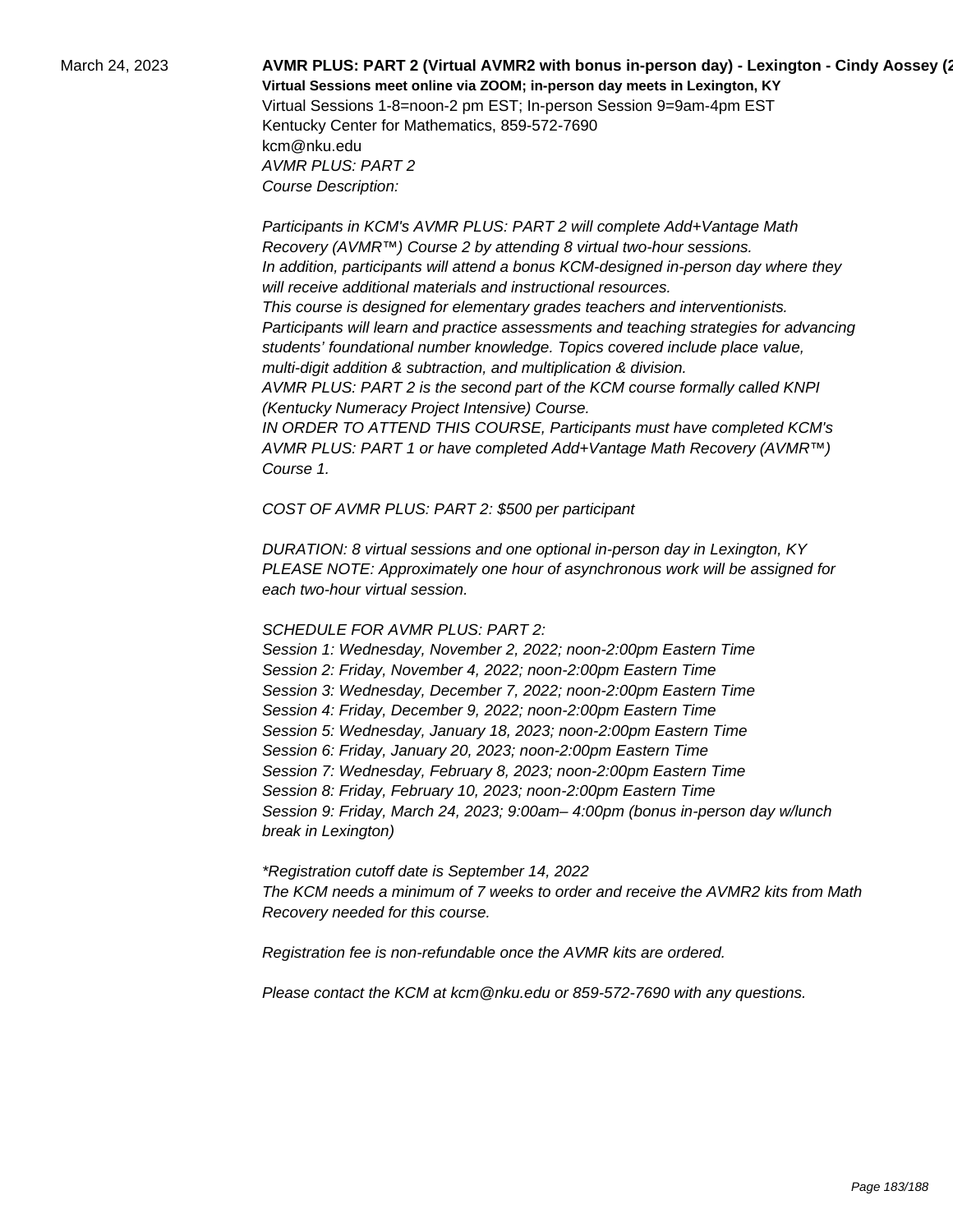# March 28, 2023 **Comprehensive Course for Primary K-2: PART 2 - HYBRID, Lexington, KY - Julie Adams (2022-23) 4 virtual half-day sessions via ZOOM; 2 in-person sessions in Lexington, KY**  In-person on  $1/11$  &  $3/28$  = 9am-4pm EST; virtual sessions in Feb = noon-3pm EST Kentucky Center of Mathematics , 859-572-7690 kcm@nku.edu Comprehensive Course for Primary Grades K-2: PART 2

Course Description:

 PLEASE NOTE: THERE IS A PREREQUISITE FOR THIS COURSE: Anyone wishing to attend this course must have completed KCM's Comprehensive Course for Primary Grades K-2: Part 1 in the Fall of 2022. You may register for both in the Spring of 2022; but only those participants who complete Part 1 will be allowed to participate in Part 2. This 6-session professional learning opportunity is designed for classroom, special education, and mathematics intervention teachers of students in Grades K-2. Participants will engage in varied instructional strategies, and will acquire tools to assess, support, and advance students' mathematical reasoning and knowledge. Aligned to research-based teaching practices and Kentucky Academic Standards, topics will include operations and algebraic thinking, measurement and data, and math/literature connections.

 Participants will receive books, activities and instructional materials, along with assessment strategies to identify and target student needs and misconceptions in early numeracy.

PART 2 Big Ideas = Measurement, Time & Money, Algebraic Reasoning & Problem Solving and Math Fact Fluency

Cost: \$400 per participant

Duration: 6 sessions (4 half-day virtual sessions plus 2 in-person days)

Location:

 The 4 half-day virtual sessions will meet online via ZOOM meetings. The 2 full-day in-person sessions will meet in Lexington, KY

PLEASE NOTE: The virtual sessions are not recorded to be watched at any other time. They are live and interactive virtual sessions that participates should be fully engaged in as scheduled below.

SESSION SCHEDULE FOR THIS LEXINGTON, KY COHORT:

Session 1: Wednesday, January 11, 2023; 9:00 am - 4:00 pm Eastern Time (IN PERSON) Session 2: Tuesday, February 7, 2023; noon-3:00pm Eastern Time. (VIRTUAL) Session 3: Wednesday, February 8, 2023; noon-3:00pm Eastern Time. (VIRTUAL) Session 4: Tuesday, February 28, 2023: noon-3:00pm Eastern Time. (VIRTUAL) Session 5: Wednesday, March 1, 2023, noon-3:00pm Eastern Time. (VIRTUAL) Session 6: Tuesday, March 28, 2023, 9:00 am - 4:00 pm Eastern Time (IN PERSON)

Registration for this cohort closes at midnight on Thursday, December 1, 2022.

Please note: The \$400 registration fee for this course is non-refundable once materials have been ordered. Should a registered participant find they are no longer able to attend this event, they should find a teacher from their school or district to take their place and notify the KCM at kcm@nku.edu or 859-572-7690. Page 184/188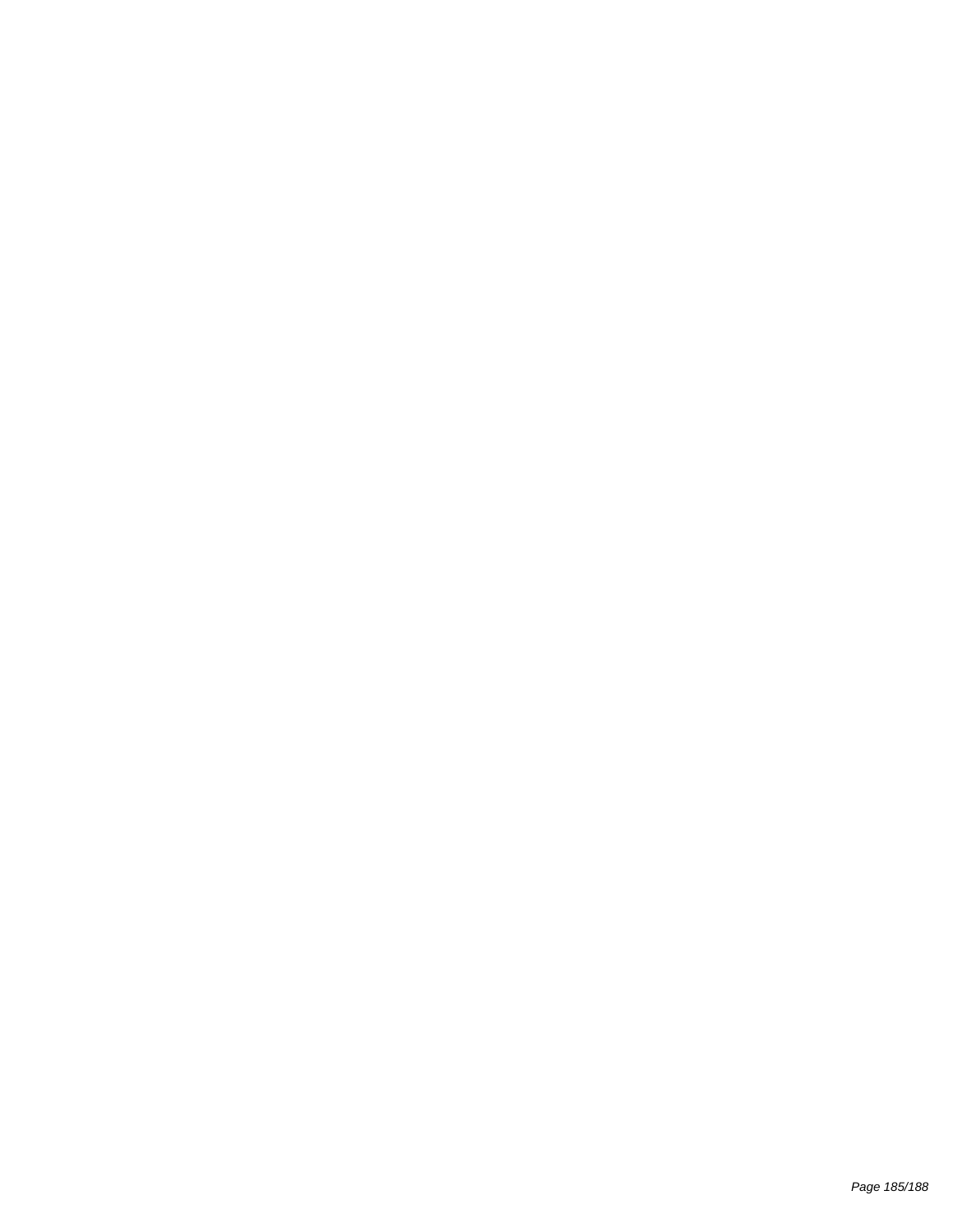March 31, 2023 **Foundations for Early Childhood Mathematics: In-Person, Louisville, KY - Julie Adams (2022∹ University of Louisville Conference Center, ShelbyHurst Campus, Founders Union Building: Room 15 450 N. Whittington Parkway Louisville , KY 40222** 08:30 AM - 11:30 AM EST Kentucky Center for Mathematics, 859-572-7690 kcm@nku.edu Foundations for Early Childhood Mathematics (Louisville) COURSE DESCRIPTION:

> This Foundations for Early Childhood Mathematics professional development course is for Preschool and Kindergarten teachers who teach in the state of Kentucky only. It features content developed by the Erikson Institute, leaders in early childhood education. This professional learning highlights the "Big Ideas" in early mathematics which include sets, number sense, counting, number operations, pattern, measurement and shape. Participants will learn how to spark children's mathematical learning through developmentally appropriate exploration, discussion and activity using high-impact, evidence-based strategies and children's literature which support the teaching and learning of early mathematics.

\*\*THIS COURSE MEETS IN PERSON ON FRIDAYS FROM 8:30 - 11: 30 AM EASTERN TIME IN LOUISVILLE, KY\*\*

LOCATION = In-person at the University of Louisville Conference Center, ShelbyHurst Campus, Founders Union Building: Room 15

Upon registering, participants are expected to attend and actively participate in all eight half-day in-person sessions. Please do not register for this training if you are unable to attend in-person on Fridays from 8:30 -11:30 am on the dates listed below. Your school must provide substitutes for your classroom if necessary.

SCHEDULE:

Fridays, 8:30 - 11: 30 AM Eastern Time IN-PERSON in LOUISVILLE, KY

Session 1: September 9, 2022 Session 2: September 30, 2022 Session 3: November 4, 2022 Session 4: December 2, 2022 Session 5: January 6, 2023 Session 6: February 3, 2023 Session 7: March 3, 2023 Session 8: March 31, 2023

COST: FREE (For Kentucky Preschool and Kindergarten teachers only)

Registration deadline is August 12, 2022

Should you register for this training and then find you are unable to attend for any reason, you must contact the KCM at kcm@nku.edu or 859-572-7690 so your spot can be offered to another Kentucky teacher. No shows may be charged for the cost of the materials, training and meeting space.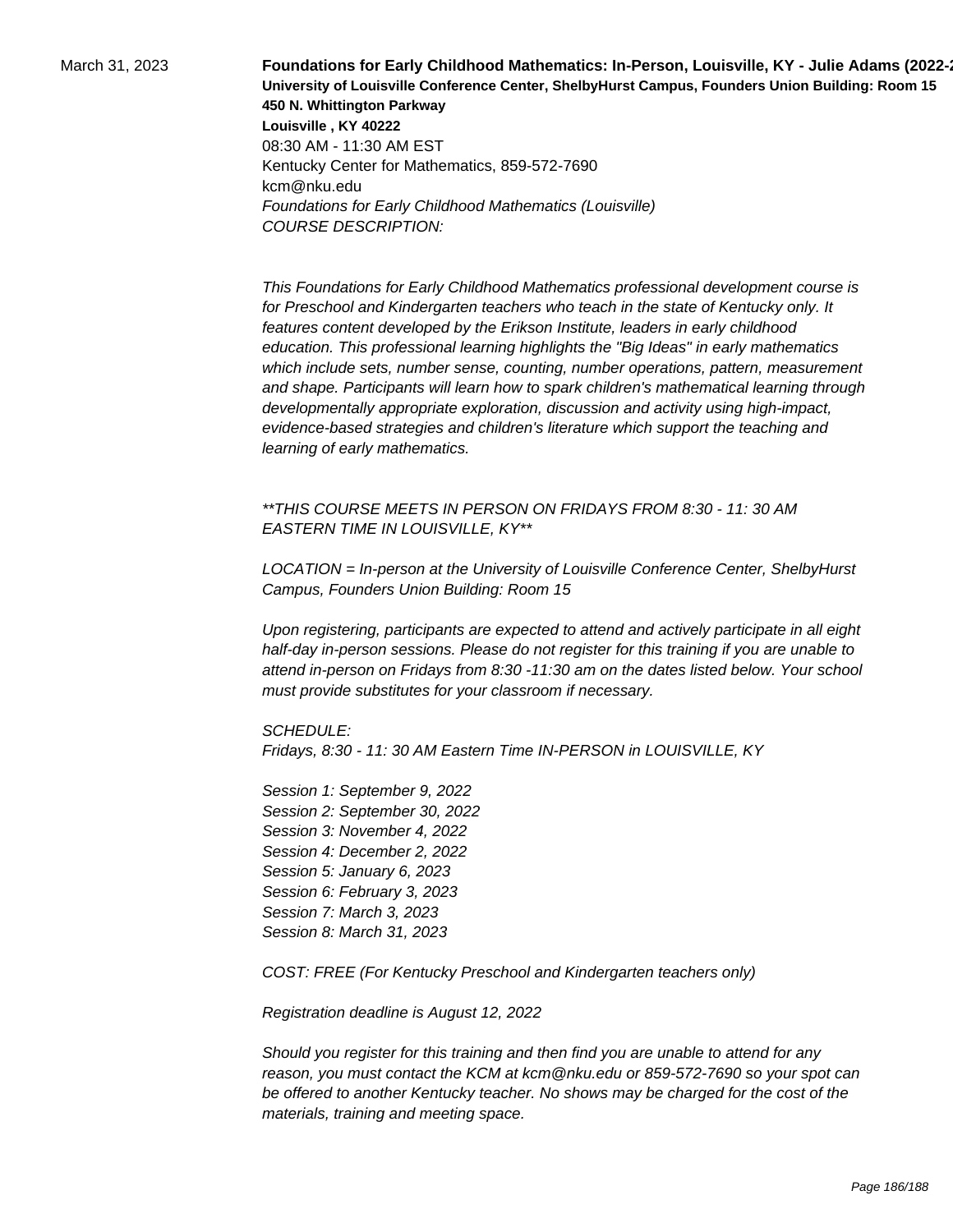#### April 21, 2023 **Foundations for Early Childhood Mathematics: In-Person, Lexington, KY - Julie Adams (2022-23) TBD in Lexington, KY**

08:30 AM - 11:30 AM EST Kentucky Center for Mathematics, 859-572-7690 kcm@nku.eedu Foundations for Early Childhood Mathematics (Lexington) COURSE DESCRIPTION:

This Foundations for Early Childhood Mathematics professional development course is for Preschool and Kindergarten teachers who teach in the state of Kentucky only. It features content developed by the Erikson Institute, leaders in early childhood education. This professional learning highlights the "Big Ideas" in early mathematics which include sets, number sense, counting, number operations, pattern, measurement and shape. Participants will learn how to spark children's mathematical learning through developmentally appropriate exploration, discussion and activity using high-impact, evidence-based strategies and children's literature which support the teaching and learning of early mathematics.

# \*\*THIS COURSE MEETS IN PERSON ON FRIDAYS FROM 8:30 - 11: 30 AM EASTERN TIME IN LEXINGTON, KY\*\*

Upon registering, participants are expected to attend and actively participate in all eight half-day in-person sessions. Please do not register for this training if you are unable to attend in-person on Fridays from 8:30 -11:30 am Eastern Time on the dates listed below. Your school must provide substitutes for your classroom if necessary.

SCHEDULE: Fridays, 8:30 - 11: 30 AM Eastern Time IN-PERSON in Lexington, KY

Session 1: September 16, 2022 Session 2: October 28, 2022 Session 3: November 18, 2022 Session 4: December 16, 2022 Session 5: January 20, 2023 Session 6: February 17, 2023 Session 7: March 17, 2023 Session 8: April 21, 2023

COST: FREE (For Kentucky Preschool and Kindergarten teachers only)

Registration deadline is August 19, 2022.

Should you register for this training and then find you are unable to attend for any reason, you must contact the KCM at kcm@nku.edu or 859-572-7690 so your spot can be offered to another Kentucky teacher. No shows may be charged for the cost of the materials, training and meeting space.